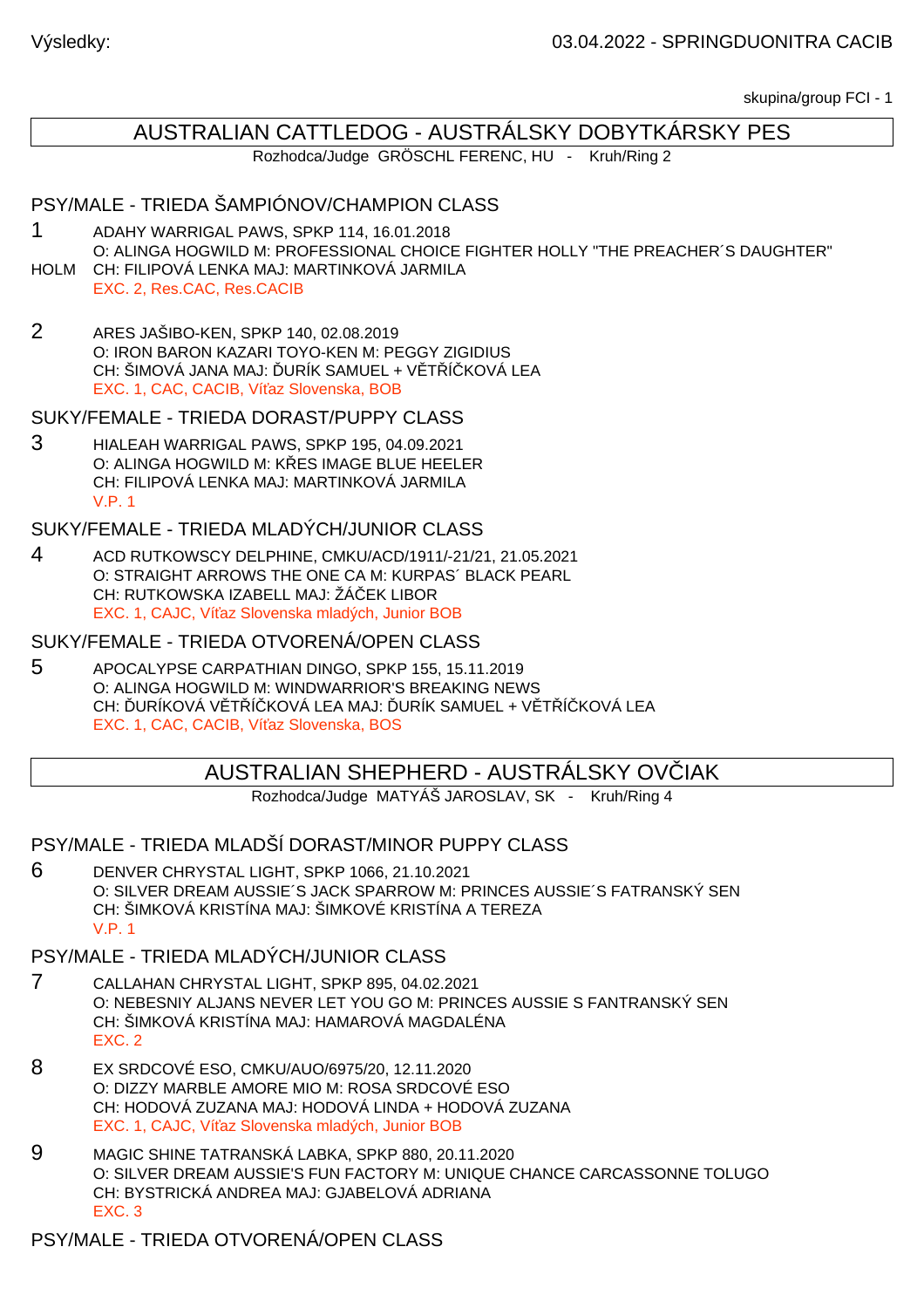- 10 AUSSIEPRIDE HERE WE GO AGAIN, 41216/XXII/19 , 26.05.2019 O: MORNING MIST LIMELITE WORLD ATLAS M: AUSSIEPRIDE MATCH MADE IN HEAVEN CH: NICULESCU DANA MAJ: PRZYBYLSKA KATARZYNA EXC. 3
- 11 BADDY PRINCE GREY BLOSSOM ORANGE, SPKP 708, 26.11.2019 O: PREEMINENT LINE LEGACY´S TOP OF THE CLASS M: IMPRESIVEIRIS LABAKAN SLOVAKIA CH: RAVAS RÓBERT MAJ: GREGOR ÍK JÁN EXC. 4
- 12 BELVEDER CATHARINAS CRAZY DOGS, SPKP 679, 22.07.2019 O: ELDORADO´S TREASURE LABAKAN SLOVAKIA M: BLOODY MARY JOLIESSE ET CHARME CH: HORKAVÝ MARTIN MAJ: HORKAVÝ MARTIN + HORKAVÁ KATARÍNA EXC. 2, Res.CAC
- 13 DRAGON DON HUGO JOLIESSE ET CHARME, SPKP 547, 07.10.2018 O: TRIPLEMOON CASANOVA GIACOMO M: PEGGY LEE PUELLA FERA CH: KU ERÁKOVÁ SO A MAJ: MARKOVÁ EVA EXC.
- 14 PRINCE OF´ MY UNIVERSE DU CHEMIN DE MANDRIN, LOF 1 B.AUS 108319/0, 23.07.2019 O: SKYRON AFTER THE STORM M: MORGANE DE TOI DU CHEMIN DE MANDRIN CH: HANETTELLE FLORENCE MAJ: KRATOCHVÍLOVÁ EVA EXC. 1, CAC, Res.CACIB

## PSY/MALE - TRIEDA ŠAMPIÓNOV/CHAMPION CLASS

- 15 DAEMON PEARL OF THE MOON, SPKP 496, 06.01.2018 O: DIEGO ŠASTNÝ KOUTEK M: BE SO CUTE CAT PEARL OF THE MOON CH: HÁJKOVÁ ŠÁRKA MAJ: HERMANOVÁ MICHAELA EXC. 2
- 16 X´MEN SRDCOVÉ ESO, CMKU/AUO/4713/18, 18.06.2018 O: JURÁŠEK SRDCOVÉ ESO M: NORTHBAY XSELL FERGILICIOUS CH: HODOVÁ ZUZANA MAJ: HODOVÁ LINDA + HODOVÁ ZUZANA EXC. 1, CAC, CACIB, Ví az Slovenska, BOB

#### SUKY/FEMALE - TRIEDA MLADŠÍ DORAST/MINOR PUPPY CLASS

- 17 DAFNÉ ČAROVNÝ DVOR, SPKP 1043, 09.10.2021 O: DOCENT KASCARO M: ANGEL AROVNÝ DVOR CH: ZACHAROVÁ NIKOLETA MAJ: ZACHAROVÁ NIKOLETA V.P. 2
- 18 DIAMOND CHRYSTAL LIGHT, SPKP 1071, 21.10.2021 O: SILVER DREAM AUSSIE´S JACK SPARROW M: PRINCES AUSSIE´S FATRANSKÝ SEN CH: ŠIMKOVÁ KRISTÍNA MAJ: ŠIMKOVÉ KRISTÍNA A TEREZA V.P. 4
- 19 SILVER DREAM AUSSIE´S XANTA MARIA, MET.AUST.SHEP.1483/22, 04.12.2021 O: SILVER DREAM AUSSIE´S JACK SPARROW M: SILVER DREAM AUSSIE´S FAITH NO MORE CH: KORÓZS-PAPP JUDIT MAJ: KANÁTOVÁ LUCIA V.P. 1
- 20 SPIRIT SHERIDAN'S DU DOMAINE DE LA PIERRE LEVEE, LOF 1 B. AUS 150909/0, 20.11.2021 O: KALEIDO STAR HUGH JACKMANN M: ORIGINAL CHERRY PIE DU DOMAINE DE LA PIERRE LEVEE CH: HERBONNIERE ALINE MAJ: HOUŠKOVÁ MARIE V.P. 3

## SUKY/FEMALE - TRIEDA DORAST/PUPPY CLASS

- 21 BECKIE MAGIC PASSOA, CMKU/AUO/7968/21, 07.07.2021 O: WINTIME BOURBON PLAYFUL MELODY M: PASSOA COFI CAPITO CH: BE ÁKOVÁ PAVLÍNA MAJ: BABEJOVÁ DIANA V.P. 2
- 22 CASSANDRA Z PODHOLICE, SPKP 1023, 13.09.2021 O: CURACAO COFI CAPITO M: BE HOPE AMOR REAL CH: MARCINA ADRIÁN MAJ: ŠOŠKOVÁ TERÉZIA V.P. 1

SUKY/FEMALE - TRIEDA MLADÝCH/JUNIOR CLASS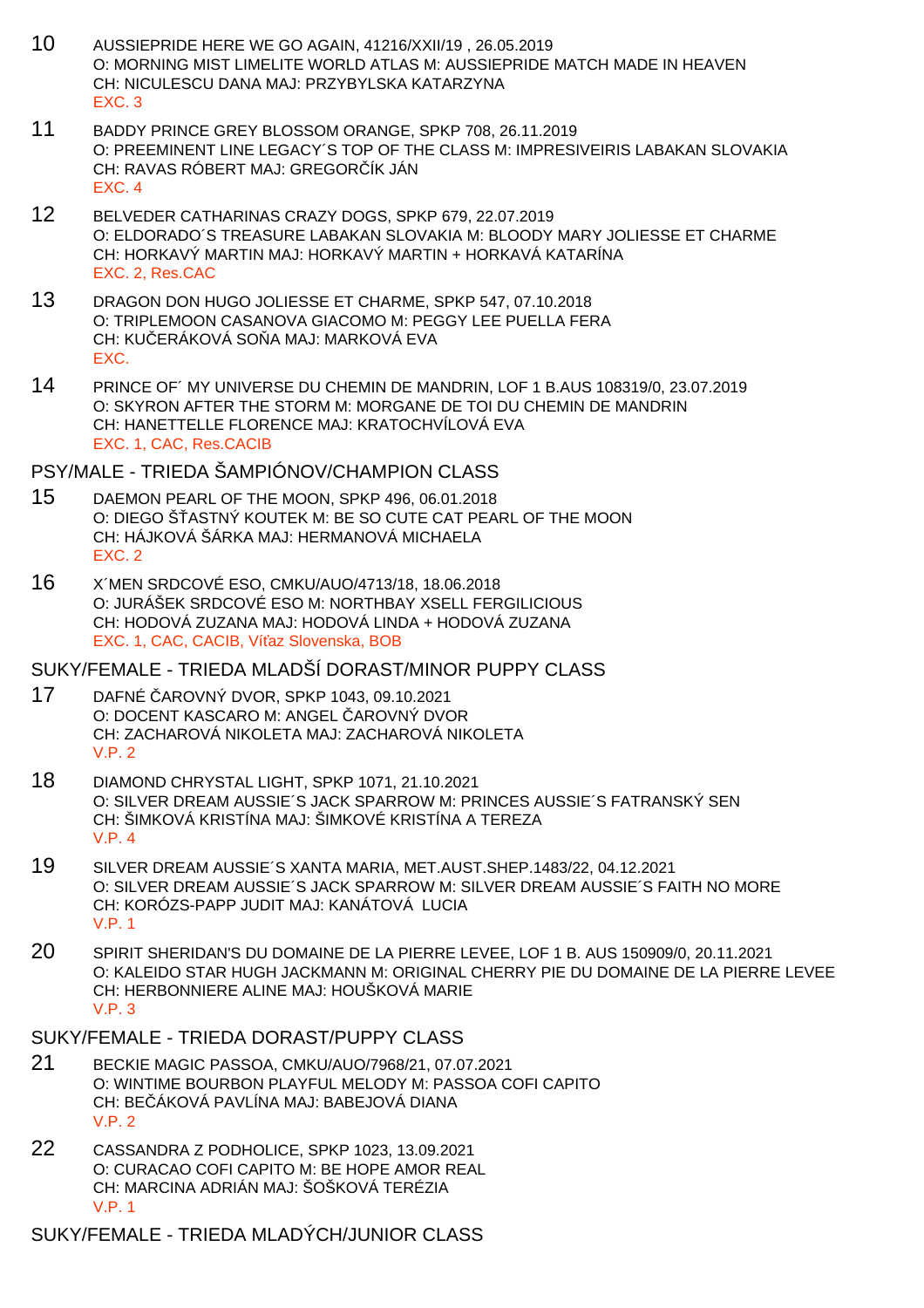23 INEES AUSSIE´S FATRANSKÝ SEN, SPKP 910, 06.04.2021 O: JENDA SRDCOVÉ ESO M: CASSIUS AUSSIE´S RÓZANY GAJ CH: BRYNDZA DÁRIUS MAJ: MELICHOVÁ ILDIKÓ + UREJOVÁ MONIKA EXC. 1, CAJC, Ví az Slovenska mladých

# SUKY/FEMALE - TRIEDA STREDNÁ/INTERMEDIATE CLASS

- 24 BLACK ROSE WALTARIUS, SPKP 1020, 23.07.2020 O: APPLE WHITE POPPY MEADOWVILLE M: ALKA BARBASTELLA CH: MELICHAR ALEŠ MAJ: HAMAROVÁ MAGDALÉNA EXC. 1, CAC, Res.CACIB
- 25 CORA SVĚŽÍ VÍTR, CMKU/AUO/6396/20, 19.04.2020 O: VIEW THE MESSAGE CARSASONNE TOLUGO M: NARNIE SVEŽÍ VÍTR CH: KALEMBOVÁ IVANA MAJ: I MANCOVÁ MÁRIA EXC. 2, Res.CAC
- 26 KAWA CARCASSONNE TOLUGO, CMKU/AUO/6897/20, 03.10.2020 O: RISINGSTAR'S WHAT LEGENDS ARE MADE OF M: HOPEFUL CARCASSONNE TOLUGO CH: GOGOLOVÁ LUCIE MAJ: DVO ÁKOVÁ MICHAELA EXC. 3

# SUKY/FEMALE - TRIEDA OTVORENÁ/OPEN CLASS

- 27 AURORA AUSTRALIS CHRYSTAL LIGHT, SPKP 643, 06.05.2019 O: JENDA SRDCOVÉ ESO M: ARDMORE LEGACY KINGS PAWS NIJANI CH: ŠIMKOVÁ KRISTÍNA MAJ: PUHA JOZEF EXC. 1, CAC
- 28 JAZZY LADY LABAKAN SLOVAKIA, SPKP 358, 30.04.2017 O: THUNDER HILL EASY RYDER M: L´GRACE OF BLUE GRASS RANCH CH: ZELENAYOVÁ EVA MAJ: KIRCHNEROVÁ SO A + KIRCHNER RÓBERT EXC. 2, Res.CAC

# SUKY/FEMALE - TRIEDA ŠAMPIÓNOV/CHAMPION CLASS

- 29 LUMBEE AMORE MIO FALLCAT, CMKU/AUO/4384/18, 25.02.2018 O: CH MOON SHINE BLUE QUINCY JONES M: GRCH GHAZI NSCHO-TSCHI FALLCAT CH: ŠVEC MARTIN MAJ: KVASNI, KOVÁ TEREZA EXC. 1, CAC, CACIB, Ví az Slovenska, BOS
- 30 RAISHA LABAKAN SLOVAKIA, SPKP 706, 29.10.2019 O: CAROLINA CALAIS TAH DAAAH M: THORNAPPLE COWGIRL SHINE CH: ZELENAYOVÁ EVA MAJ: KIRCHNER RÓBERT + KIRCHNEROVÁ SO A EXC. 2, Res.CAC

# BEARDED COLLIE

Rozhodca/Judge GRÖSCHL FERENC, HU - Kruh/Ring 2

# PSY/MALE - TRIEDA STREDNÁ/INTERMEDIATE CLASS

31 FARMARENS HIGHLAND FLING, PKR.I-97171, 06.10.2020 O: OLD SMUGGLER'S SUBZERO HERO M: HONEYTASTE FASHION STAR CH: SANDBERG CHARLOTT & OLSSON URLICA MAJ: KOZŁOWSKA AGNIESZKA + KOZŁOWSKA ROKSANA EXC. 1, CAC, CACIB, Ví az Slovenska, BOS

# PSY/MALE - TRIEDA ŠAMPIÓNOV/CHAMPION CLASS

32 BREAKSEA ROCKET MAN, CMKU/BD/3248/-20/20, 22.03.2020 O: RAMSGROVE CORUSCATION FOR BREAKSEA M: BREAKSEA FANTASMAGORICAL CH: BURFITT GILLIAN MAJ: NETOLICKÁ DAGMAR EXC. 1, CAC, Res.CACIB

# SUKY/FEMALE - TRIEDA OTVORENÁ/OPEN CLASS

33 CHARLOTTE SOMETIMES DEL CUORE IMPAVIDO, PKR.I-91876, 04.11.2018 O: VA PENSIERO DEL CUORE IMPAVIDO M: AQUA AZZURRA AQUA CHIARA DEL CUORE IMPAVIDO CH: RIPOLI FILIPPO MAJ: KOZŁOWSKA AGNIESZKA + KOZŁOWSKA ROKSANA EXC. 1, CAC, CACIB, Ví az Slovenska, BOB

# SUKY/FEMALE - TRIEDA ŠAMPIÓNOV/CHAMPION CLASS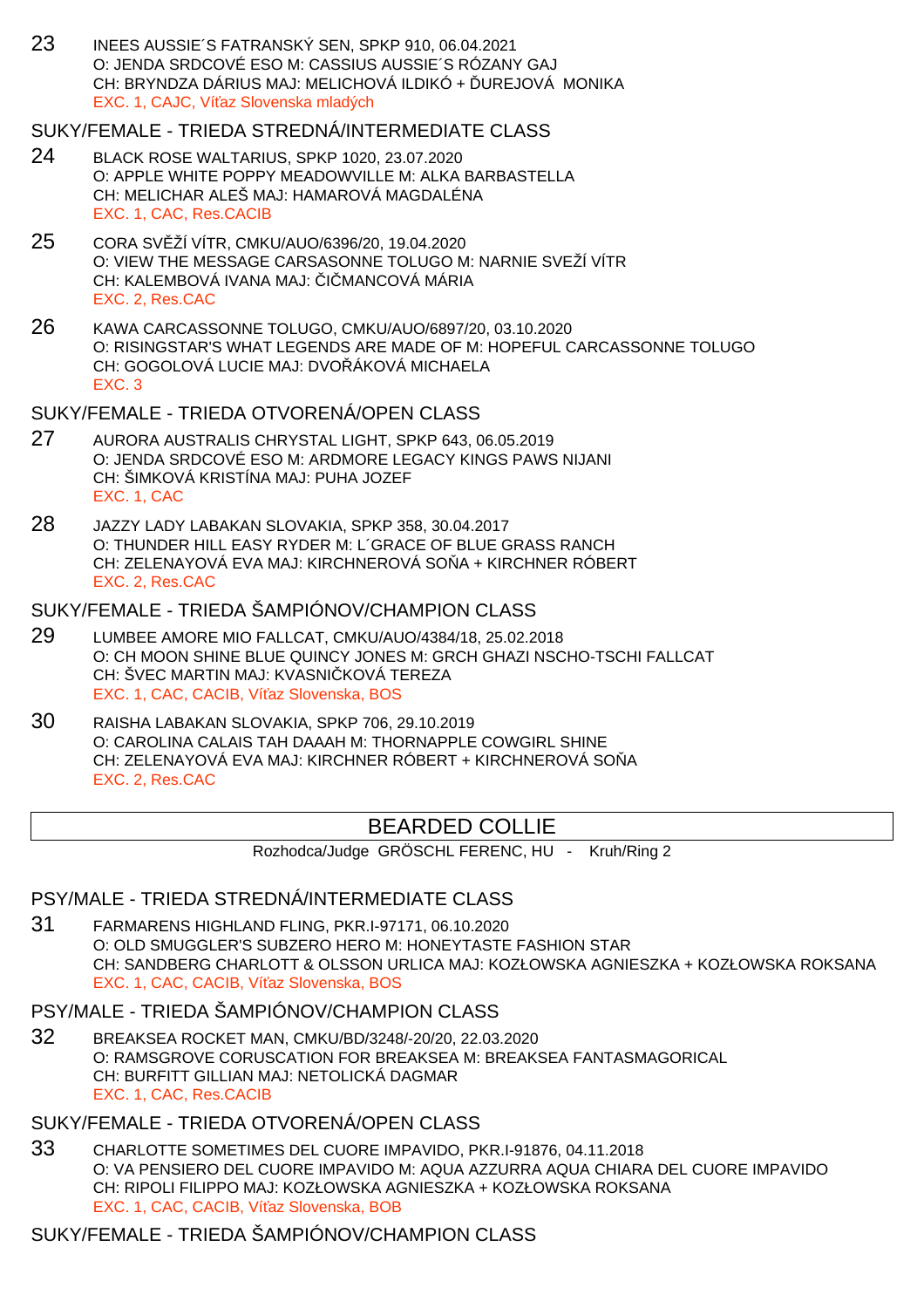34 KEIRA METZ EMIEL REGIS, CMKU/BD/3088/17, 17.05.2017 O: ICH DOUBLE SCOTCH BLACK RHETT BUTLER M: ICH FEAINNEWEDD EMIEL REGIS CH: OKOVÁ HANA MAJ: OKOVÁ HANA EXC. 1, CAC, Res.CACIB

# BEAUCERON

Rozhodca/Judge GRÖSCHL FERENC, HU - Kruh/Ring 2

# PSY/MALE - TRIEDA MLADÝCH/JUNIOR CLASS

- 35 BELINUS ESPRIT DE LA CROIX DOUBLE, CMKU/BC/6225/21, 16.04.2021 O: BIAS CANIS MAYRAU M: AISHA ESPRIT DE LA CROIX DOUBLE CH: ŽIGRAY JOZEF MAJ: DOLEŽEL RADEK EXC. 1, CAJC, Ví az Slovenska mladých, Junior BOB
- 36 BRENNUS ESPRIT DE LA CROIX DOUBLE, SPKP 1990, 16.04.2021 O: BIAS CANIS MAYRAU M: AISHA ESPRIT DE LA CROIX DOUBLE CH: ŽIGRAY JOZEF MAJ: ŠVEC LGOR EXC. 2

PSY/MALE - TRIEDA PRACOVNÁ/WORKING CLASS

37 ETIENN DE NAVARR HEART BOYARD, CMKU/BC/5886/19, 20.09.2019 O: Q'NAVARRE L'AMI DE LA CAPAGNE M: BENELLIS TOPAZ HEART BOYARD CH: ŠPA KOVÁ KRISTÝNA MAJ: URÍ KOVÁ LUCIE EXC. 1, CAC, Res.CACIB

PSY/MALE - TRIEDA ŠAMPIÓNOV/CHAMPION CLASS

- 38 AME MAGNANIME HANNIBAL BARKAS, SPKP 1900, 01.03.2016 O: DAGASSE Z DORKY M: AME MAGNANIME CATHERINE LA GRANDE CH: KUŽMOVÁ IVANA MAJ: TOKÁROVÁ INES EXC. 2, Res.CAC
- 39 BIAS CANIS MAYRAU, SPKP 1904, 23.01.2016 O: A´YAGO DU MURIER DE SORDEILLE M: HEROINE DES GARDIENS AUX COEURS TENDRES CH: VOKATÁ KATE INA MAJ: Š ASTNÁ DANKA EXC. 1, CAC, CACIB, Ví az Slovenska, BOB
- 40 MERRIC Z BABANOVHO V ŠKA, SPKP 1973, 05.04.2020 O: MOCCA DU DRAGON NOIR M: FAY Z BABANOVHO V ŠKA CH: MOZOLOVÁ VIERA MAJ: MOZOLOVÁ VIERA EXC. 3

SUKY/FEMALE - TRIEDA MLADÝCH/JUNIOR CLASS

- 41 AMBROISEA ROLANN SLOVAKIA, SPKP 1982, 21.03.2021 O: AME MAGNANIME GARDIEN ICARIOS M: ENIXA CANIS MAYRAU CH: ROLKOVÁ ANNA MAJ: HURAJTOVÁ ALEXANDRA EXC. 1, CAJC, Ví az Slovenska mladých
- 42 AUBARY Z FARMY DAR-SLOVAKIA, SPKP 2004, 08.05.2021 O: AME MAGNANIME CYRANO PUISSANT M: JEWEL Z BABANOVHO V ŠKA CH: MALOVCOVÁ DANIELA MAJ: MALOVCOVÁ DANIELA EXC. 4
- 43 BÉNIGNITÉ ESPRIT DE LA CROIX DOUBLE, CMKU/BC/6221/21, 16.04.2021 O: BIAS CANIS MAYRAU M: AISHA ESPLIT DE LA CROIX DOUBLE CH: ŽIGRAY JOZEF MAJ: MIKULÍK JAROMÍR EXC. 2
- 44 IN OMNI VITA CANIS MAYRAU, CMKU/BC/6177/21, 28.06.2021 O: LESTER DU JARDIN D´AVRIL M: COLORATA CANIS MAYRAU CH: VOKATÁ KATELINA MAJ: VOKATÁ KATELINA EXC. 3

SUKY/FEMALE - TRIEDA STREDNÁ/INTERMEDIATE CLASS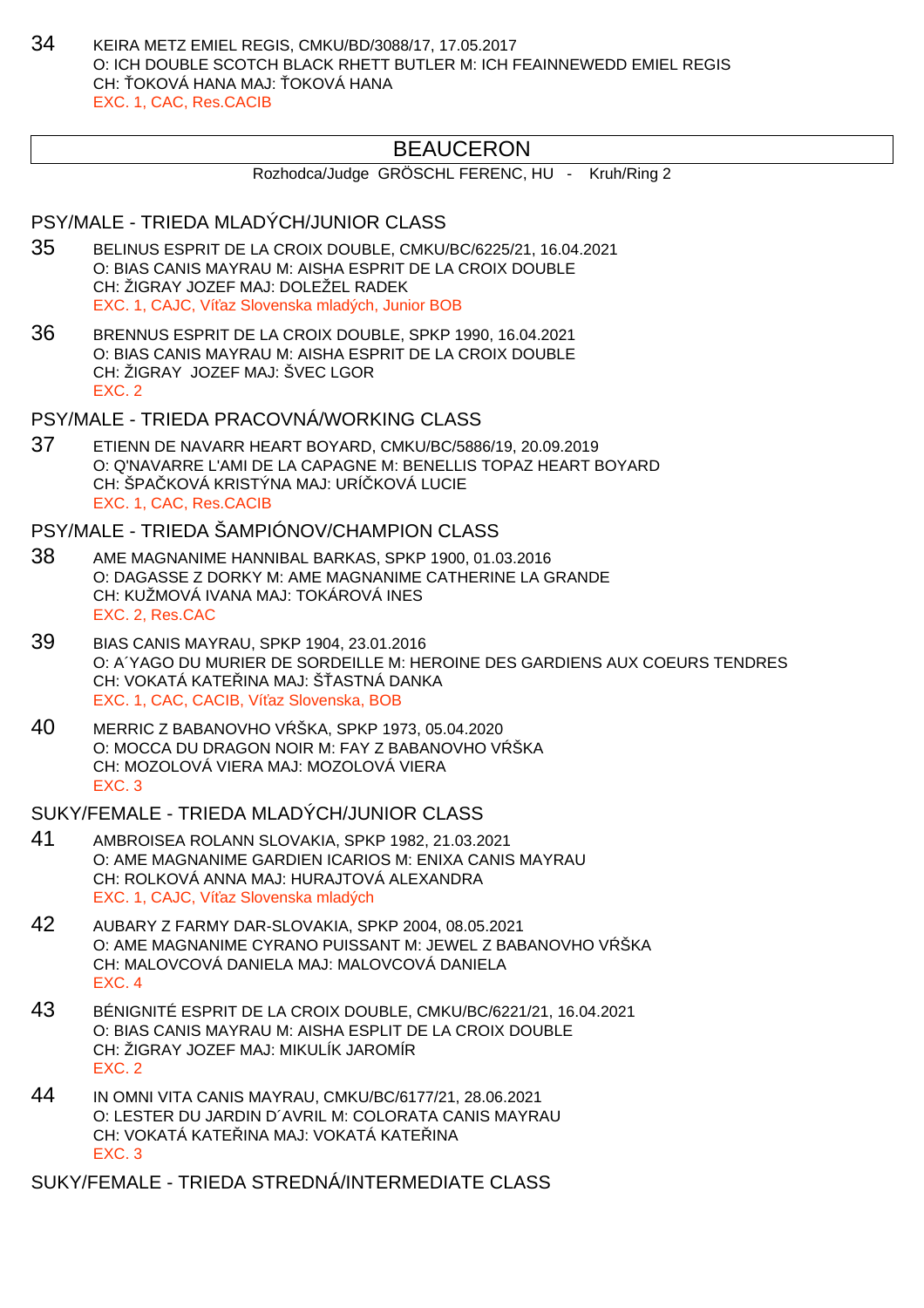45 RAILEY BLUE DU SERMENT DES BRUMES, SPKP 1978, 28.11.2020 O: PEN DUICK BLEU DU SERMENT DES BRUMES M: FIRENZE WARRIOR SOUL CH: LHUILLIER SOPHIE MAJ: MALOVCOVÁ DANIELA EXC. 1, CAC

# SUKY/FEMALE - TRIEDA ŠAMPIÓNOV/CHAMPION CLASS

- 46 AISHA ESPRIT DE LA CROIX DOUBLE, SPKP 1926, 07.11.2016 O: CHOISI Z HUSOVY TVRZE M: ABILENE Z ODASU CH: ŽIGRAY JOZEF MAJ: ŽIGRAY JOZEF EXC. 2, Res.CAC, Res.CACIB
- 47 COLORATA CANIS MAYRAU, CMKU/BC/5544/17, 15.05.2017 O: IRKO DU MURIER DE SORDEILLE M: HEROINE DES GARDIENS AUX COEURS TENDRES CH: VOKATÁ KATE INA MAJ: VOKATÁ KATE INA EXC. 1, CAC, CACIB, Ví az Slovenska, BOS

### SUKY/FEMALE - TRIEDA VETERÁNOV/VETERAN CLASS

48 HEROINE DES GARDIENS AUX COEURS TENDRES, CMKU/BC/4907/12, 25.05.2012 O: ATLAS DES ASSIERS M: VANJI DES GARDIENS AUX COEURS TENDRES CH: DUCREAU MARIA-JOSEE MAJ: VOKATÁ KATE INA EXC. 1, Ví az Slovenska veteránov

## BERGER BLANC SUISSE - BIELY ŠVAJ IARSKY OVIJAK

Rozhodca/Judge GRÖSCHL FERENC, HU - Kruh/Ring 2

## PSY/MALE - TRIEDA STREDNÁ/INTERMEDIATE CLASS

49 LOUIS JAGODOWE BORY, PKR.I-98483, 10.10.2020 O: WHITE SILVER JAGODOWE BORY M: AKNUR GUL ZOLOTO ALYASKE CH: CIECHANOWSKA-BŁ DEK EL BIETA MAJ: SŁAPCZY SKI MARIAN EXC. 1, CAC, Res.CACIB

# PSY/MALE - TRIEDA OTVORENÁ/OPEN CLASS

50 BIG SHOT FENIX WHITE ESSENCE, CMKU/ACO/4166/17, 30.10.2017 O: FENIX BÍLÁ MERCI M: BABY ELY FALCO LINE CH: HRABALOVÁ VLASTIMILA MAJ: CZISLINSKÝ JI Í EXC. 1, CAC

## PSY/MALE - TRIEDA ŠAMPIÓNOV/CHAMPION CLASS

51 BB-8 WHITE ALEXIA, CMKU/ACO/4960/20, 14.02.2020 O: SIMPLY ONE ASTON MARTIN M: JAZZ ROCK M ROLL OF TREBONS BERGER BLANC CH: TRÁVNÍ KOVÁ MARTINA MAJ: TRÁVNÍ KOVÁ MARTINA EXC. 1, CAC, CACIB, Ví az Slovenska, BOB

### SUKY/FEMALE - TRIEDA MLADÝCH/JUNIOR CLASS

52 CASSIOPEIA WHITE ALEXIA, SPKP 939, 10.05.2021 O: OF TREBONS BERGER BLANC DUBSTEP M: ACE WHITE ALEXIA CH: TRÁVNI KOVÁ MARTINA MAJ: GRÉKOVÁ PETRA + MURAJDA TOMÁŠ ANDREJ EXC. 1, CAJC, Ví az Slovenska mladých, Junior BOB, BOS

#### SUKY/FEMALE - TRIEDA ŠAMPIÓNOV/CHAMPION CLASS

53 BABY BELL WHITE ALEXIA, CMKU/ACO/4967/20, 14.02.2020 O: SIMPLY ONE ASTON MARTIN M: JAZZ ROCK M ROLL OF TREBONS BERGER BLANC CH: TRÁVNÍ KOVÁ MARTINA MAJ: TRÁVNÍ KOVÁ MARTINA EXC. 1, CAC, CACIB, Ví az Slovenska

# SUKY/FEMALE - TRIEDA VETERÁNOV/VETERAN CLASS

54 KAMELIA GRAND CANYON, PKR.I-68963, 11.12.2010 O: CAJUS OF TREBONS BERGER BLANC M: HONEY GRAND CANYON CH: CHMIELOWSKA KATARZYNA MAJ: CIECHANOWSKA-BLADEK ELZBIETA EXC. 1, Ví az Slovenska veteránov

# BERGER DE BRIE FAUVE-GRIS - BRIARD PLAVÝ ŠEDÝ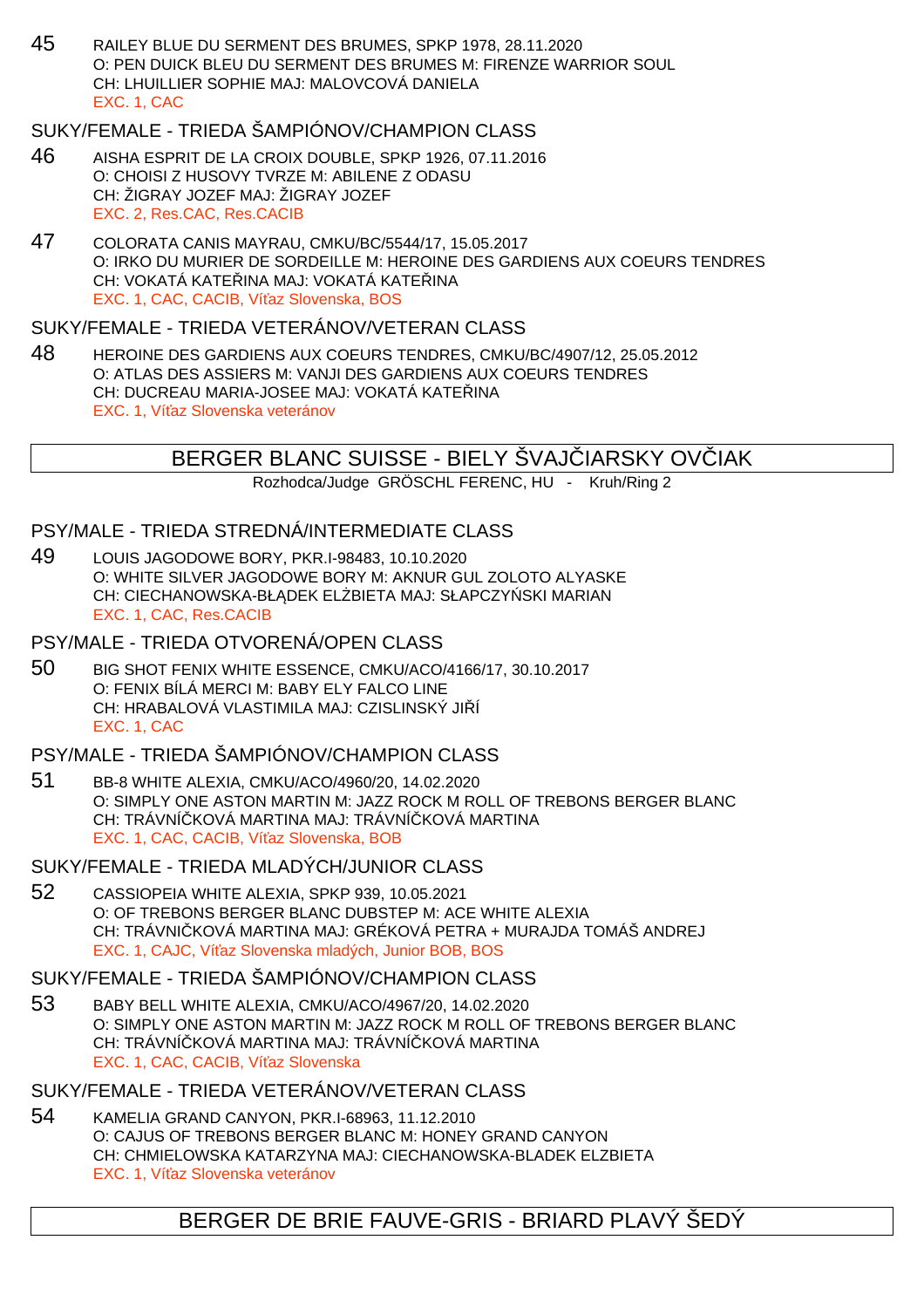## PSY/MALE - TRIEDA MLADÝCH/JUNIOR CLASS

55 CASSINO UNIVERSE DOG, SPKP 1000, 04.06.2021 O: FIGARO VESELÝ DVOR M: CHEERS TO YOU MORAVIA CAMPANELLA CH: KURUŠTOVÁ JULIANA MAJ: ZA KOVÁ SIMONA EXC. 1, CAJC, Ví az Slovenska mladých, Junior BOB

## PSY/MALE - TRIEDA STREDNÁ/INTERMEDIATE CLASS

56 ALMAS IMAN TEQUILA PUPPY, SPKP 979, 19.10.2020 O: FINALLY THE BEST VELMOND M: M THE ONLY ONE MORAVIA CAMPANELLA CH: HUDE KOVÁ PETRÁŠOVÁ KATARÍNA MAJ: KURUŠTOVÁ JULIANA EXC. 1, CAC

## PSY/MALE - TRIEDA PRACOVNÁ/WORKING CLASS

57 PICCOLO BELLO MARIBE MAGIC, PKR.I-86406, 24.01.2017 O: TABOO DALIDO M: MAJESTY PRINCESS MARIBE MAGIC CH: SIERADZKA BEATA MAJ: ZIELOSKO BOLENA EXC. 1, CAC, Res.CACIB

## PSY/MALE - TRIEDA ŠAMPIÓNOV/CHAMPION CLASS

58 FIGARO VESELÝ DVOR, SPKP 951, 30.11.2018 O: COGNAC VESELÝ DVOR M: NIGHT ON FIRE MORAVIA CAMPANELLA CH: KOPČOKOVÁ ZUZANA MAJ: KOPČOKOVÁ ZUZANA EXC. 1, CAC, CACIB, Ví az Slovenska, BOB

# SUKY/FEMALE - TRIEDA STREDNÁ/INTERMEDIATE CLASS

- 59 SAMBA MARIBE MAGIC, PKR.I-96437, 08.04.2020 O: BESITO DALIDO M: MAJESTY PRINCESS MARIBE MAGIC CH: SIERADZKA BEATA MAJ: SIERADZKA BEATA EXC. 1, CAC, CACIB, Ví az Slovenska, BOS
- SUKY/FEMALE TRIEDA OTVORENÁ/OPEN CLASS
- 60 AYSHA LEYLA TEQUILA PUPPY, SPKP, 19.10.2020 O: FINALLY THE BEST VELMOND M: I´M THE ONLY ONE MORAVIA CAMPANELLA CH: HUDE EKOVÁ PETRÁŠOVÁ KATARÍNA MAJ: PETRAS VLADIMIR EXC. 1, CAC

### SUKY/FEMALE - TRIEDA ŠAMPIÓNOV/CHAMPION CLASS

61 FALBALA VESELÝ DVOR, SPKP 952, 30.11.2018 O: COGNAC VESELÝ DVOR M: NIGHT ON FIRE MORAVIA CAMPANELLA CH: KOP OKOVÁ ZUZANA MAJ: KOP OKOVÁ BARBORA EXC. 1, CAC, Res.CACIB

# BERGER DE BRIE NOIR ARDOISE - BRIARD LERNY

Rozhodca/Judge GRÖSCHL FERENC, HU - Kruh/Ring 2

# PSY/MALE - TRIEDA ŠAMPIÓNOV/CHAMPION CLASS

62 AIDAN VON DEN STRAUCHDIEBEN, CMKU/BRI/7006/18, 15.06.2018 O: DJARIS OF FIRE CROCOSMIA M: NURISHA DES TRAVAILLEURS BARBUS CH: DREWES ANNE MAJ: LACNÁKOVÁ OLGA EXC. 1, CAC

# BORDER COLLIE

Rozhodca/Judge GRÖSCHL FERENC, HU - Kruh/Ring 2

# PSY/MALE - TRIEDA MLADÝCH/JUNIOR CLASS

63 BAAI LEE CANIS URSÍNUS-BAKKAIA, SPKP 14310, 19.04.2021 O: XANDRO VON DEN BUSCHCHAOTEN M: BANG BANG LEGEMOND CH: KREMPASKÁ VIKTÓRIA MAJ: KREMPASKÁ VIKTÓRIA EXC.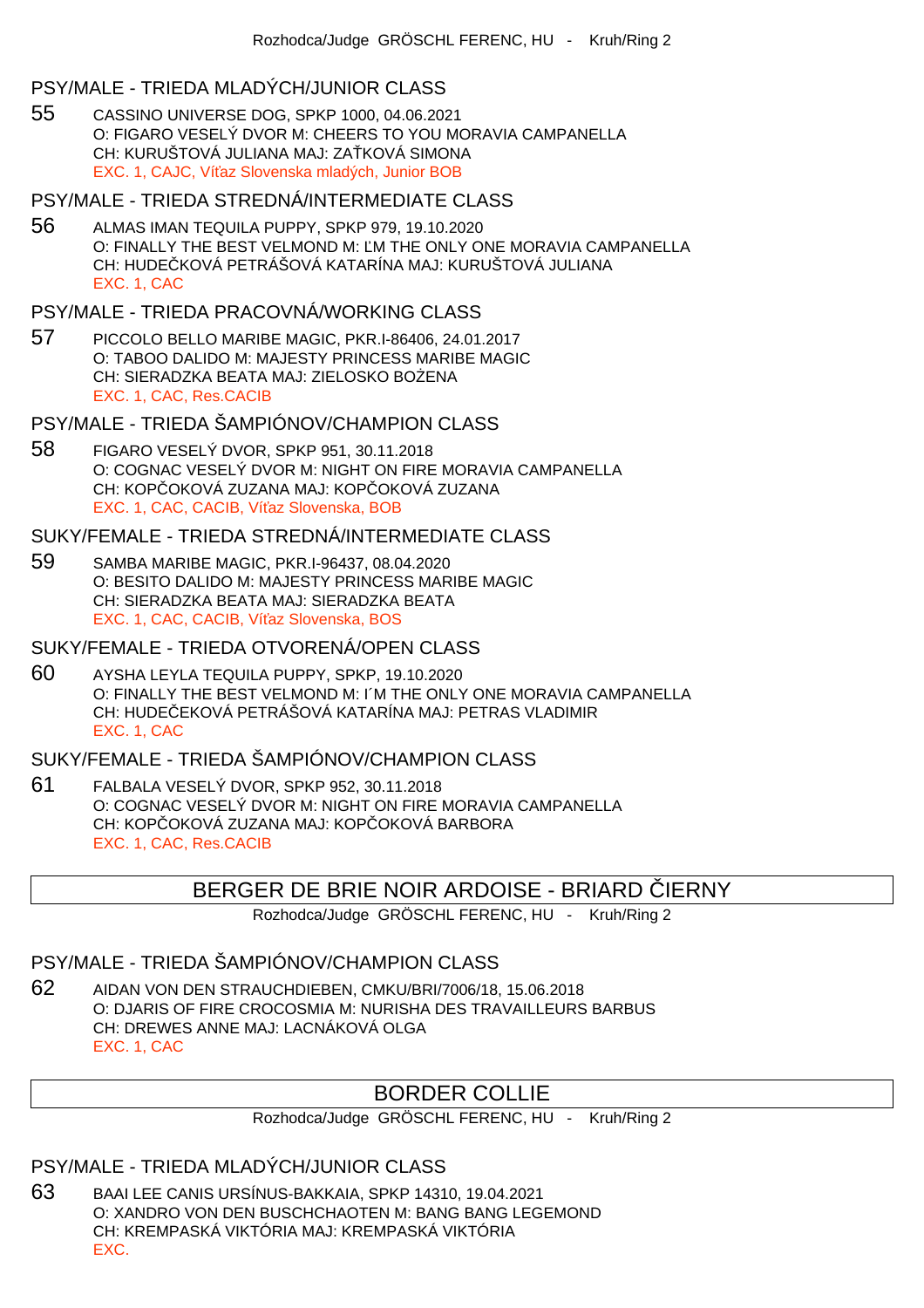- 64 DOLCE VITA L'AMICO DEVOTO, SPKP 1453, 12.04.2021 O: LUCKY FOR YOU GOLD YOURSELF M: APERTA AL MONDO L'AMICO DEVOTO CH: VAJSOVÁ MIROSLAVA MAJ: BARIAK PETER EXC. 4
- 65 FANTASTIC BEAST AT VELVET BORDERS, MET.BORDER COL.4316/21, 29.05.2021 O: ICED JACK OF DASHING DAWN M: SWEET AS CANDY AT REAL PEARL CH: PET FALVI TAMÁS MAJ: PET FALVI TAMÁS EXC. 3
- 66 FREEDOM SPIRIT BORDER BLACK, SPKP 1420, 30.03.2021 O: YONDER OAKS MADE IN HEAVEN M: YOUTUBE AT REAL PEARL CH: VOLFOVÁ ADRIÁNA MAJ: VOLFOVÁ ADRIÁNA EXC. 1, CAJC, Ví az Slovenska mladých, BOS
- 67 POKER GUARDIANO DI NOTTE, PKR.I-98999, 15.01.2021 O: XARDAS MAGIC BLUE BRICASSART M: IZIS ZEJMAN CH: PAWELLA ANNA MAJ: JANKOWSKA NATALIA EXC.
- 68 VIKINGVISION DONAVAN, ÖHZB/BORC 5633, 02.11.2020 O: NEW DREAM'S BORDER WELL DONE M: GLAENDALE DOUBLE DELIGHT CH: FÜRST KATJA MAJ: FÜLLENHALS ADRIANA EXC. 2

## PSY/MALE - TRIEDA STREDNÁ/INTERMEDIATE CLASS

69 CARINO LUPACCHIATTO L'AMICO DEVOTO, SPKP 1331, 26.06.2020 O: AMORE PER LEI L'AMICO DEVOTO M: EUPHORIA SECRET KISS AKIRDALU CH: VAJSOVÁ MIROSLAVA MAJ: FRI OVÁ MARTINA EXC. 1, CAC, CACIB, Ví az Slovenska

### PSY/MALE - TRIEDA OTVORENÁ/OPEN CLASS

70 TREASURE OF LIFE A COOL CASPAR, ÖHZB/BORC 3786, 14.05.2014 O: SIMARO HOME RUN M: SURI MIT DEM HÜTEBLICK CH: BÖCKL BIRGIT MAJ: BOLS SYLVIA CORNELIA EXC. 1, CAC

## PSY/MALE - TRIEDA ŠAMPIÓNOV/CHAMPION CLASS

71 ALL ABOUT US AT REAL PEARL, SPKP 1147, 09.03.2018 O: HERONWOOD MY CRICKET BOY M: QUITE LIGHT AT REAL PEARL CH: KORÓZS-PAPP JUDIT MAJ: KOTULÁŠ MIROSLAV EXC. 1, CAC, Res.CACIB

## SUKY/FEMALE - TRIEDA MLADÝCH/JUNIOR CLASS

- 72 ANGEL FOR YOU HARIANA DESTINY, SPKP 1426, 24.03.2021 O: JUMP FOR YOU JEFFIJA M: EUPHORIA SECRET KISS AKIRDALU CH: MIKUŠKA MARTIN MAJ: BREZOVSKÝ UBOŠ EXC. 1, CAJC, Ví az Slovenska mladých, Junior BOB
- 73 BE UNIQUE CANIS URSÍNUS-BAKKAIA, SPKP 1436, 19.04.2021 O: XANDRO VON DEN BUSCHCHAOTEN M: BANG BANG LEGEMOND CH: KREMPASKÁ VIKTÓRIA MAJ: KREMPASKÁ VIKTÓRIA EXC. 3
- 74 ETERNAL FLAME BORDER BLACK, SPKP 1407, 24.01.2021 O: HIGH DIVING OF MICHELÉS GARDEN M: CLOE CHARLOTTE BORDER BLACK CH: VOLFOVÁ ADRIÁNA MAJ: VOLFOVÁ ADRIÁNA EXC.
- 75 RIA BORDER´S TATRANSKÁ LABKA, SPKP 1439, 14.04.2021 O: HERONWOOD MY CRICKET BOY M: BLISSFUL SHINE ETERNAL LOVE CH: BYSTRICKÁ ANDREA MAJ: TIRPÁKOVÁ MÁRIA + TIRPÁK FILIP ABS.
- 76 SEVEN DEVILS BORDERS DESTINY, SPKP 1498, 06.05.2021 O: DROPS OF RAIN BY THE LAKE M: HONEY FAIRYTALE'S NAIRA HUYANA CH: PÉNTEK ERIKA MAJ: MAŠÁN MICHAL EXC.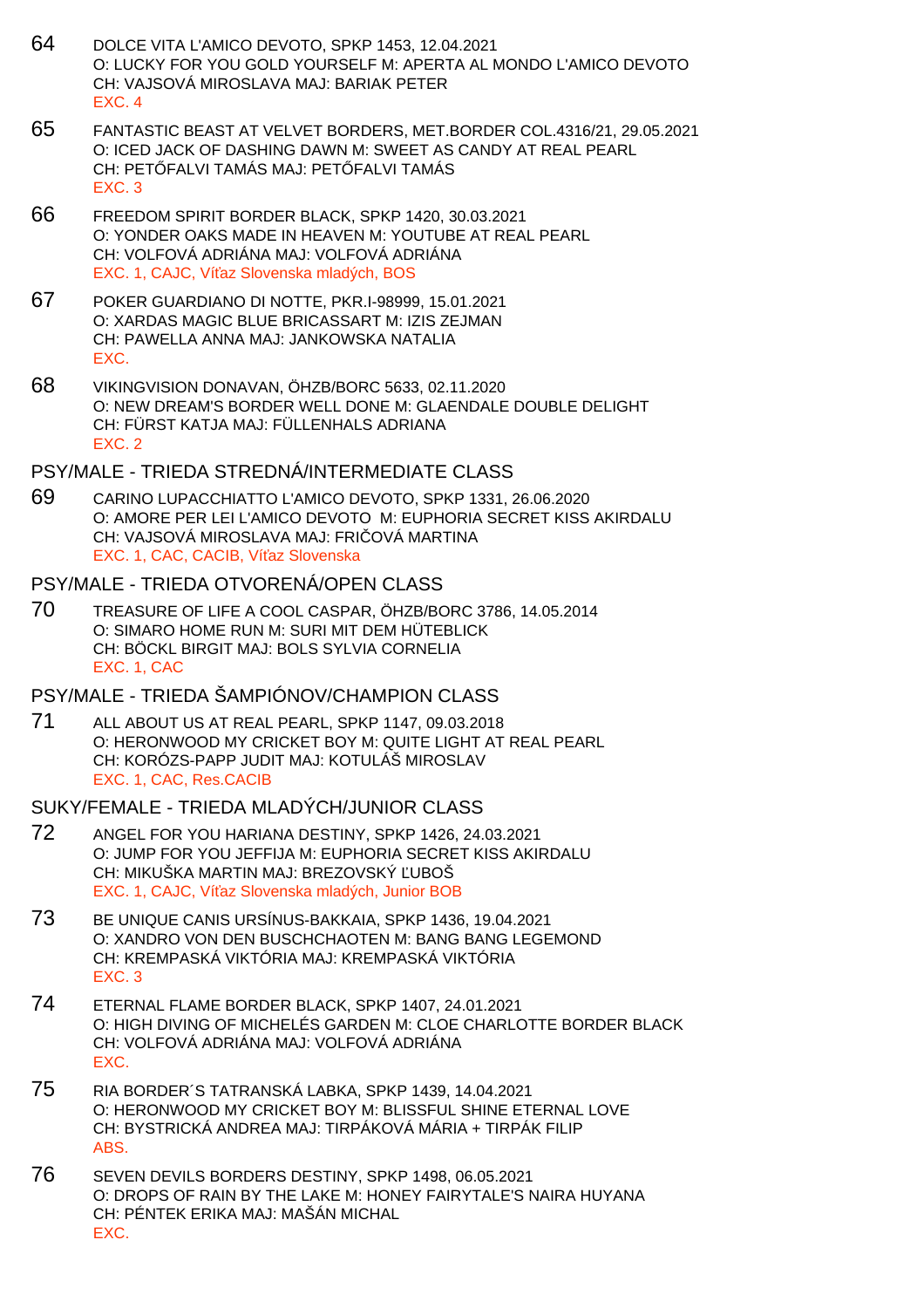- 77 SEVEN DEVILS BORDERS DIAMOND, SPKP 1480, 06.05.2021 O: DROPS OF RAIN BY THE LAKE M: HONEY FAIRYTALE'S NAIRA HUYANA CH: PENTEK ERIKA MAJ: TOLDYOVÁ ERNA EXC. 2
- 78 VIKINGVISION EBONY, ÖHZB/BORC 5809, 25.05.2021 O: BORDERLINE COUNTRY HIGH NOON M: VIKINGVISION BELVEDERE CH: FÜRST KATJA MAJ: FÜRST KATJA + SCHMUTTERER KARIN EXC. 4

#### SUKY/FEMALE - TRIEDA STREDNÁ/INTERMEDIATE CLASS

- 79 BORDER EMPIRE ADAM, CKU-297518719/21, 17.04.2020 O: PUKAWIDGEE STOCKMANS REST M: HAWA OF BORDER EMPIRE KENNEL CH: WU SAMMY MAJ: VOLFOVÁ ADRIÁNA EXC. 2, Res.CAC
- 80 ETCHED IN SAND BY THE LAKE, MET.BORDER COL.3815/21, 08.10.2020 O: DALGUISE DREAM AFFAIR M: BREAKING DAWN BY THE LAKE CH: SÓLYOM TÍMEA MAJ: SÓLYOM TÍMEA EXC. 1, CAC, CACIB, Ví az Slovenska, BOB
- 81 VIKINGVISION DIANA, OHZB/BORC 5634, 02.11.2020 O: NEW DREAM'S BORDER WELL DONE M: GLAENDALE DOUBLE DELIGHT CH: FÜRST KATJA UND DANIEL MAJ: FRIEDRICH JACQUELINE EXC. 3

## SUKY/FEMALE - TRIEDA OTVORENÁ/OPEN CLASS

- 82 DOROTHY MY STAR ZAFA FLAME, CMKU/BOC/13592/20, 24.02.2020 O: GLAMDRING´S GLOW OF BORDERTREOWE M: BOND MY HEART ZAFA FLAMA CH: KOUCKÁ KAROLINA MAJ: VOJT ŠKOVÁ KATELINA EXC. 2, Res.CAC
- 83 VIKINGVISION DIAMOND HIT, OHZB/BORC 5635, 02.11.2020 O: NEW DREAM'S BORDER WELL DONE M: GLAENDALE DOUBLE DELIGHT CH: FÜRST KATJA MAJ: SCHMUTTERER ANJA EXC. 1, CAC, Res.CACIB

## SUKY/FEMALE - TRIEDA PRACOVNÁ/WORKING CLASS

- 84 FINESSI MERSEY, CMKU/BOC/12967/19, 03.07.2019 O: MY FREE MAN VAN DE HARTENHOEVE M: BLACK ROSE MERSEY CH: VOJT ŠKOVÁ KATE INA MAJ: VOJT ŠKOVÁ KATE INA EXC. 1, CAC
- 85 LORRAIN LUSIKA, CMKU/BOC/10397/17, 26.04.2017 O: AMERICAN DEXTER MORGAN OF REAL SHEPHERDS M: JASMINE FLOWER TENNANT CH: BALOGOVÁ STANISLAVA MAJ: BRAŽINA LADISLAV ABS.

# SUKY/FEMALE - TRIEDA ŠAMPIÓNOV/CHAMPION CLASS

86 BANG BANG LEGEMOND, SPKP 872, 06.06.2016 O: HEAVENLY REBEL JEFFIJA M: WHITE AND BLACK GASKO PRIM CH: BABOVÁ KLÁRA MAJ: KREMPASKÁ VIKTÓRIA EXC. 1, CAC

# ESKOSLOVENSKÝ VL JAK

Rozhodca/Judge GRÖSCHL FERENC, HU - Kruh/Ring 2

## PSY/MALE - TRIEDA MLADÝCH/JUNIOR CLASS

87 O'NEIL CORDA ELIZABETH LUPORUM, SPKP 4332, 18.01.2021 O: GOGO WIKVEL WOLF M: BRENDA Z BA QVEJ SVORKY CH: I MANCOVÁ ELIŠKA MAJ: TANKINA NORBERT EXC. 1, CAJC, Ví az Slovenska mladých, Junior BOB, BOB

# PSY/MALE - TRIEDA OTVORENÁ/OPEN CLASS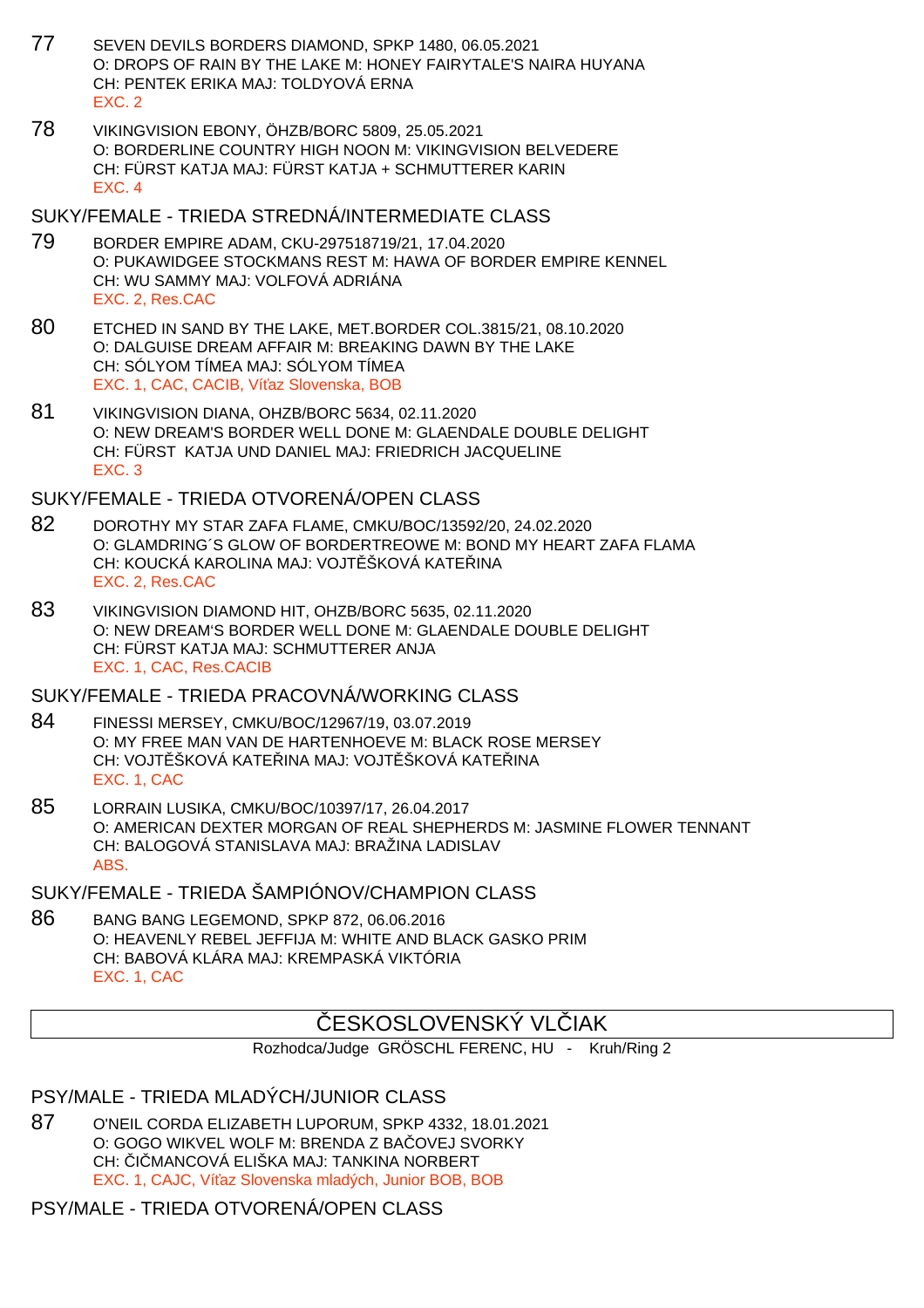- 88 MAJSTRO CORDA ELIZABETH LUPORUM, SPKP 4203, 26.02.2020 O: KREK SRDCERVÁ M: CEYRA CORDA ELIZABETH LUPORUM CH: I MANCOVÁ ELIŠKA MAJ: MIŠÁR MICHAL EXC. 1, CAC, CACIB, Ví az Slovenska
- 89 NUK Z ORAVY, SPKP 3985, 11.01.2019 O: BOJAR OD NAŠEJ VLICE M: AKAIA ROJA GORDION CH: STRAKA JOZEF MAJ: MOKOŠÁK JAKUB ABS.
- PSY/MALE TRIEDA PRACOVNÁ/WORKING CLASS
- 90 AKIM DUNAJSKÝ VLK, SPKP 3879, 14.06.2018 O: CRYING WOLF EVANDER M: DRAGONA TICHÝ STÍN CH: DUDÍKOVÁ JANA MAJ: DUDÍKOVÁ JANA ABS.
- SUKY/FEMALE TRIEDA MLADŠÍ DORAST/MINOR PUPPY CLASS
- 91 SIYA CORDA ELIZABETH LUPUROM, SPKP 4431, 23.10.2021 O: BENTLEY CRAZY SOUL M: ALYSIA CORDA ELIZABETH LUPUROM CH: I MANCOVÁ ELIŠKA MAJ: TANKINA NORBERT V.P. 1
- SUKY/FEMALE TRIEDA MLADÝCH/JUNIOR CLASS
- 92 BEAUTIFUL PRINCESS LUPUS AUREA, SPKP 4249, 26.11.2020 O: GOGO VIKVEL WOLF M: CHLOE LUPUS ARDOR CH: ROSENBERGEROVÁ KLAUDIA MAJ: AMBOROVÁ MICHAELA EXC. 1, CAJC, Ví az Slovenska mladých, BOS

#### SUKY/FEMALE - TRIEDA OTVORENÁ/OPEN CLASS

- 93 AMIA OD CARCOOLKY, CMKU/CSV/5804/19, 30.09.2019 O: DESPERÁT BOHEMIAN LUARO M: EL CARCOOLKA Z MOLU ES CH: KRÁLOVÁ JANA MAJ: BREZNICKÝ PETER EXC. 3
- 94 LETY SIA CORDA ELIZABETH LUPORUM, SPKP 4199, 23.02.2020 O: EDIE SRDCERVÁ M: ALYSIA CORDA ELIZABETH LUPORUM CH: I MANCOVÁ ELIŠKA MAJ: I MANCOVÁ ELIŠKA EXC. 1, CAC, CACIB, Ví az Slovenska
- 95 ZDYCHAVSKÝ VLK BÚRKA, SPKP 3878, 10.06.2018 O: AVATAR Z CHTELNICKÝCH LESOV M: ZDYCHAVSKÝ VLK ARIANA CH: POLIAKOVÁ KRISTÍNA MAJ: CABAN MARTIN EXC. 2, Res.CAC, Res.CACIB

# CHIEN DE BERGER BELGE - GROENENDAEL - BELGICKÝ OVÍJAK -GROENENDAEL

Rozhodca/Judge GRÖSCHL FERENC, HU - Kruh/Ring 2

# PSY/MALE - TRIEDA PRACOVNÁ/WORKING CLASS

- 96 ROCKET DEABEI, CMKU/BOG/8699/16, 12.06.2016 O: II SIGNOR G-G DEI BACI DI DAMA M: YKUK DEABEI CH: ŠTÝBROVÁ BEATA MAJ: BÍLÁ DANA EXC. 1, CAC, CACIB, Ví az Slovenska, BOB
- SUKY/FEMALE TRIEDA MLADŠÍ DORAST/MINOR PUPPY CLASS
- 97 EYWA BRIBIADAI, CMKU/BOG/13812/21, 25.10.2021 O: JULES CESAR DE LA FORET D'OLIFAN M: APRIL BRIBIADAI CH: BARÁKOVÁ IVA MAJ: URKOVI OVÁ MIRA V.P. 1

SUKY/FEMALE - TRIEDA STREDNÁ/INTERMEDIATE CLASS

98 AYIRA ARONJA, CMKU/BOG/12443/20, 30.08.2020 O: PRAM DEABEI M: RONJA DEABEI CH: RASZKOVÁ PAVLÍNA MAJ: RASZKOVÁ PAVLÍNA EXC. 1, CAC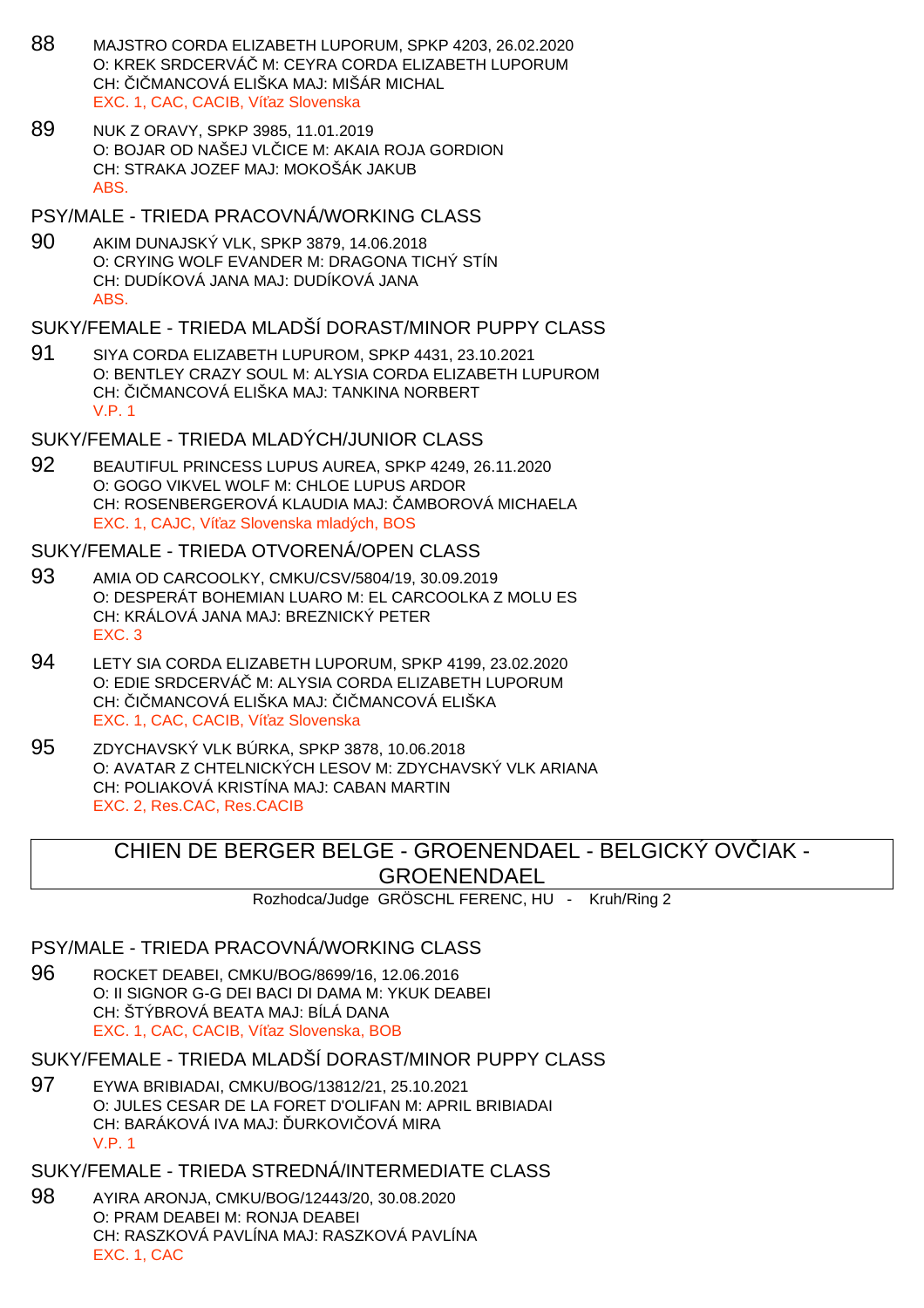## SUKY/FEMALE - TRIEDA OTVORENÁ/OPEN CLASS

99 BATHSHEBA REA LA COMPONELLA, PKR.I-95756, 29.04.2020 O: VICTOR VALDES DU CHEMIN DES SORCIERES M: LITTLE MISS DAYDREAM STARY MACHNAC CH: KOZICA-LESIE MARTA MAJ: CUPAL AXEL EXC. 1, CAC, CACIB, Ví az Slovenska, BOS

# CHIEN DE BERGER BELGE - MALINOIS - BELGICKÝ OVČIAK - MALINOIS

Rozhodca/Judge GRÖSCHL FERENC, HU - Kruh/Ring 2

## PSY/MALE - TRIEDA MLADÝCH/JUNIOR CLASS

100 DARTABAN FUNNEY DE KREJKUN, PKR.I-100683, 09.05.2021 O: ARISTOS VILERRAH M: AZIRA FUNNEY DE KREJKUN CH: KREJ Í JAN MAJ: LECH EWELINA EXC. 1, CAJC, Ví az Slovenska mladých, Junior BOB, BOB

### PSY/MALE - TRIEDA STREDNÁ/INTERMEDIATE CLASS

101 ANTHONY DALLA FAMIGLIA CORLEONE, SPKP 6302, 18.11.2020 O: CIE ALCOSETHA´S JACKSON M: GCH AIRIN DEKIM LEXUS CH: RIGÓ IMRE MAJ: RIGÓ IMRE EXC. 1, CAC, Res.CACIB

## PSY/MALE - TRIEDA OTVORENÁ/OPEN CLASS

102 AMADEUS MALSTEF, SPKP 5960, 01.10.2019 O: ATREY TICHÝ RULAND M: D´ESTEPHANIE MALEVIL BOHEMIA CH: VALÍ KOVÁ KATARÍNA MAJ: AJKOVSKÝ MIKULÁŠ EXC. 1, CAC

## PSY/MALE - TRIEDA ŠAMPIÓNOV/CHAMPION CLASS

103 DIVOKEJ BILL SAMMAR BOHEMIA, CMKU/BOM/11423/19, 17.06.2019 O: ARMIAN HYNSO MORAVIA M: CAYA MALEVIL BOHEMIA CH: TERZIEVOVÁ MARIE MAJ: MACHALOVÁ KAROLÍNA EXC. 1, CAC, CACIB, Ví az Slovenska

## SUKY/FEMALE - TRIEDA DORAST/PUPPY CLASS

- 104 ALWAYS STAR LOLLIFOX, SPKP 6686, 07.08.2021 O: RIVAL KWANAH M: ETERNALLY FLY MALEVIL BOHEMIA CH: JUNGROVÁ MONIKA MAJ: JURENKOVÁ ZUZANA V.P. 1
- 105 BELIEVE IN ME AZERIA BASOA, SPKP 6607, 27.07.2021 O: FERT RED DEVILS DOG M: VIKY LUBINOV SLOVAKIA CH: GALKOVÁ ALŽBETA MAJ: BOROVSKÁ MARÍNA  $V.P. 2$

# SUKY/FEMALE - TRIEDA MLADÝCH/JUNIOR CLASS

106 IRISHA MONAMI TENAJ, SPKP 6409, 16.02.2021 O: ADONIS NA-LA DVOR M: BRUGGI LA MISTERO DE MONTANI CH: ZOUBKOVÁ ŽANETA MAJ: JURENKOVÁ ZUZANA EXC. 1, CAJC. Ví az Slovenska mladých

## SUKY/FEMALE - TRIEDA STREDNÁ/INTERMEDIATE CLASS

107 ALESSIA DALLA FAMIGLIA CORLEONE, SPKP 6306, 18.11.2020 O: CIE ALCOSETHA´S JACKSON M: GCH AIRIN DEKIM LEXUS CH: RIGÓ IMRE MAJ: RIGÓ IMRE EXC. 1, CAC, Res.CACIB

## SUKY/FEMALE - TRIEDA OTVORENÁ/OPEN CLASS

108 ALBA DALLA FAMIGLIA CORLEONE, SPKP 6307, 18.11.2020 O: ALCOSETHA´S JACKSON M: AIRIN DEKIM LEXUS CH: RIGÓ IMRE MAJ: MIŠURA MARTIN EXC. 1, CAC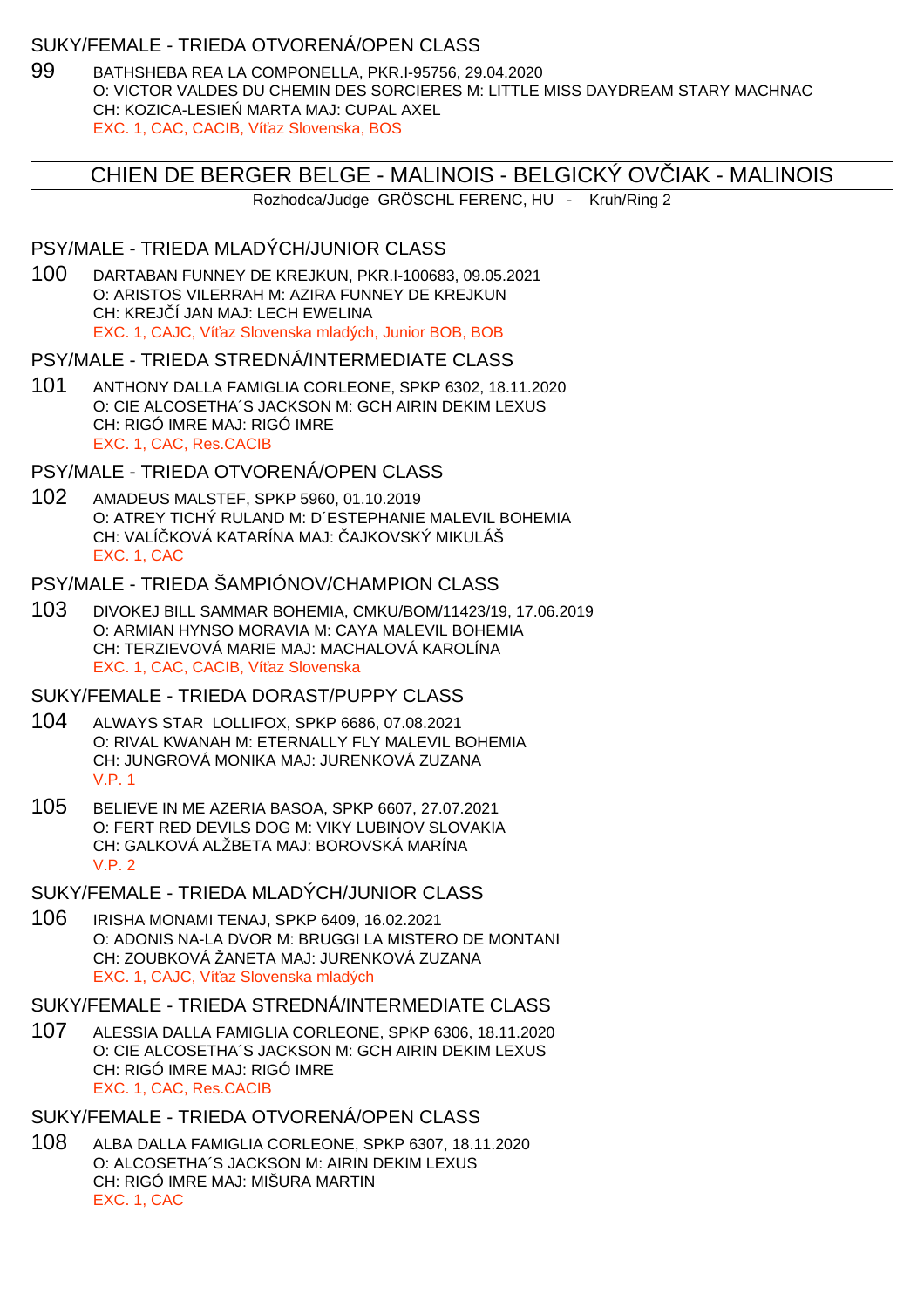109 EBY GOLDFINCH, SPKP 5491, 17.09.2018 O: BENY BELROTT M: HEIDY AUS DER RITIMBERG CH: STEHEL JÁN MAJ: ZELINKOVÁ VERONIKA + DROZD ALEXANDER EXC. 2, Res.CAC

# SUKY/FEMALE - TRIEDA ŠAMPIÓNOV/CHAMPION CLASS

110 ANNOYING FOXIE AZERIA BASOA, SPKP 6198, 15.05.2020 O: AKIM MALEVIL BOHEMIA M: VIKY LUBINOV SLOVAKIA CH: GALKOVÁ ALŽBETA MAJ: GALKOVÁ ALŽBETA EXC. 1, CAC, CACIB, Ví az Slovenska, BOS

# CHIEN DE BERGER BELGE - TERVUEREN - BELGICKÝ OVČIAK - TERVUEREN

Rozhodca/Judge GRÖSCHL FERENC, HU - Kruh/Ring 2

## PSY/MALE - TRIEDA MLADÝCH/JUNIOR CLASS

111 BOHEMIAN RHAPSODY Z KOVÁRNY, CMKU/BOT/13343/21, 16.05.2021 O: KENZO M: LITTLE UNAI Z KOVÁRNY CH: PISAR ÍKOVÁ HANA MAJ: HOFÍRKOVÁ VLASTA EXC. 1, CAJC, Ví az Slovenska mladých, Junior BOB, BOB

## SUKY/FEMALE - TRIEDA MLADÝCH/JUNIOR CLASS

112 BE DANGEROUSLY CUTE Z KOVÁRNY, CMKU/BOT/13344/21, 16.05.2021 O: KENZO M: LITTLE UNAI Z KOVÁRNY CH: PISAR ÍKOVÁ HANA MAJ: PAVLÍ KOVÁ ANDREA EXC. 1, CAJC, Ví az Slovenska mladých, BOS

# CHODSKÝ PES

Rozhodca/Judge GRÖSCHL FERENC, HU - Kruh/Ring 2

## PSY/MALE - TRIEDA MLADÝCH/JUNIOR CLASS

113 FLOKI Z JAMENSKÝCH VALÍK, SPKP 330, 04.03.2021 O: CASH TEMNÝ ONYX M: EBIGAIL Z JAMENSKÝCH VALÍK CH: ŠÁCHA JIND ICH MAJ: MA AS MARTIN EXC. 1, CAJC, Ví az Slovenska mladých, Junior BOB, BOB

# COLLIE ROUGH - ŠKÓTSKY OV IAK DLHOSRSTÝ

Rozhodca/Judge ŠPOLJARI BORIS, HR - Kruh/Ring 3

#### PSY/MALE - TRIEDA MLADÝCH/JUNIOR CLASS

- 114 DARE TO LOVE ACTIS POLAND, PKR.I-100417, 20.03.2021 O: OBELIX ACTIS POLAND M: TIGANLEA THIS MUST BE LOVE CH: ZASU ELWIRA MAJ: ZASU ELWIRA WITHOUT GRADE
- 115 KODROS GIBSONOVA PÚŠ, SPKP 1335, 24.06.2021 O: BOREAS GIBSONOVA PÚŠ M: CASSANDRA GIBSONOVA PÚŠ CH: GAŠKO JÁN & UMRIAN MARIÁN MAJ: BALLOVÁ SILVIA EXC. 2
- 116 ZOLLI Z DANČÍ LOUKY, CMKU/CD/25420/21, 11.04.2021 O: TABBY SIR OLWILL Z DAN Í LOUKY M: PIA CHARMING TALE Z DAN Í LOUKY CH: SMO KOVÁ ZDE KA MAJ: ZBRANKOVÁ KATE INA EXC. 1, CAJC, Ví az Slovenska mladých, Junior BOB

#### PSY/MALE - TRIEDA STREDNÁ/INTERMEDIATE CLASS

117 ALSTING SOLLO IN GOLD, RKF 6183920, 03.12.2020 O: RIVERSIDE SONG VOICE OF FATE M: ALSTING MISS YOU CH: STORCHEVAYA A.V. MAJ: URBANOVÁ ZUZANA ABS.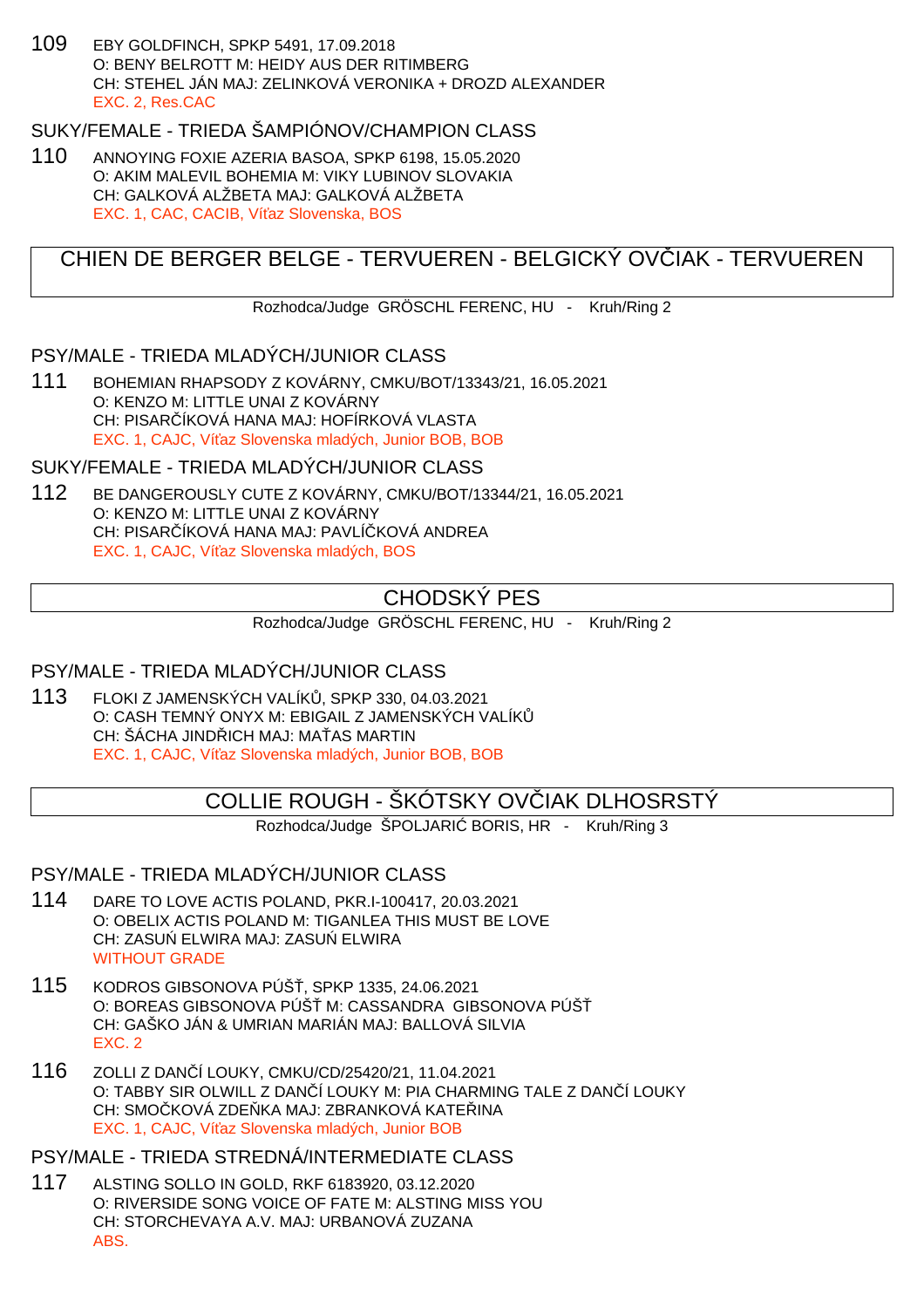- 118 BRIGHT MERRYBROOK SUPER STAR, SPKP 1334, 07.11.2020 O: TOP LESS JET SET FOR BRIGHT MERRYBROOK M: BRIGHT MERRYBROOK FRENCH SUPER STAR CH: DOBRODOMOVA LIUDMYLA MAJ: UMRIAN MARIÁN + GAŠKO JÁN EXC. 1, CAC, Res.CACIB
- 119 MONSOLANA TOP BE BEST, CMKU/CD/25430/-21/20, 09.08.2020 O: MONSOLANA ABSOLUTE BLISS AT EMIBER M: AARONWELL ALICIA MARKOVA CH: BULDAKOVA OLGA MAJ: VALNÍ KOVÁ ZUZANA V.G. 2

#### PSY/MALE - TRIEDA OTVORENÁ/OPEN CLASS

- 120 ALSTING TOM TAILOR, CMKU/CD/25307/-20/18, 26.11.2018 O: RIVERSIDE SONG PLAY THE GAME M: ALSTING MONSOLANA STAR CH: STORCHEVAYA ALLA MAJ: VACÍ OVÁ HANA EXC. 1, CAC
- 121 ARIENWEN GOLDEN PRINCE OF SUN, SPKP 1164, 31.05.2019 O: ANGIE´S ANGELS FIRST FOR LOLO M: PRINCE OF SUNLIGHT READY FOR ARIENWEN CH: LABSKÁ NIKOLETA MAJ: TINÁK PAVOL EXC. 2, Res.CAC
- 122 HEMINGWAY VOM OBERSTEN-HOLZ, SPKP 1174, 03.06.2019 O: YO-YO VOM OBERSTEN-HOLZ M: ASHLEY VOM OBERSTEN-HOLZ CH: LEHMAL CLAUDIA MAJ: POKORNÝ RUDOLF EXC. 3

## PSY/MALE - TRIEDA ŠAMPIÓNOV/CHAMPION CLASS

123 MONSOLANA MONTE CARLO, CMKU/CD/25309/-20/20, 21.03.2020 O: RIVERSIDE SONG VOICE OF FATE M: MONSOLANA SUNDAY GIRL CH: BULDAKOVA OLGA MAJ: KUDROVÁ IVANA EXC. 1, CAC, CACIB, Ví az Slovenska, BOB

#### SUKY/FEMALE - TRIEDA MLADÝCH/JUNIOR CLASS

- 124 BONANZA Z MONMIRAI, SPKP 1359, 22.06.2021 O: INDIANA JONES AMNIS RHEI M: ELISSA GIBSONOVA PÚŠ CH: URBANOVÁ ZUZANA MAJ: URBANOVÁ ZUZANA WITHOUT GRADE
- 125 DESTINY OF LOVE ACTIS POLAND, PKR.I-100063, 20.03.2021 O: OBELIX ACTIS POLAND M: TIGANLEA THIS MUST BE CH: ZASU ELWIRA MAJ: ZASU ELWIRA EXC. 1, CAJC, Ví az Slovenska mladých
- 126 IN TOUCH OF L´OCCITA CELESTIAL GLAMOUR, CMKU/CD/25446/21, 25.04.2021 O: CIB NICOLAYSEN´S XXL XANTOS M: FOLLOW ME SWEETIE CELESTIAL GLAMOUR CH: VÁCHOVÁ MARCELA MAJ: VÁCHOVÁ MARCELA EXC. 2

# SUKY/FEMALE - TRIEDA STREDNÁ/INTERMEDIATE CLASS

127 MANDY KRÁLOVSKÝ DAR, CMKU/CD/25205/20, 15.06.2020 O: GENTLE GEM RONNA BOHEMIA M: ENCHANTRESS ESMEE OF NICE SUNRISE CH: LINDAUROVÁ HELENA MAJ: LINDAUROVÁ HELENA EXC. 1, CAC, Ví az Slovenska, BOS

#### SUKY/FEMALE - TRIEDA OTVORENÁ/OPEN CLASS

- 128 ANDROMA HORTENSIE HOT KISS, CMKU/CD/25230/-20/20, 21.03.2020 O: PREEMINENT LINE COULD THIS BE LOVE M: VERONA NIGHTS VON DER ISCHLERBAHN CH: VELEPEC ANDREJA IN MARTINA MAJ: DUCHO OVÁ MIROSLAVA EXC. 1, CAC
- 129 GALATEA GIBSONOVA PÚŠ, SPKP 1100, 20.04.2018 O: BOREAS GIBSONOVA PÚŠ M: DIANA GIBSONOVA PÚŠ CH: GAŠKO JÁN &UMRIAN MARIAN MAJ: ROTH MAREK + UMRIAN MARIAN EXC. 3
- 130 MONSOLANA MUUD SAN, CMKU/CD/25308/-20/20, 21.03.2020 O: RIVERSIDE SONG VOICE OF FATE M: MONSOLANA SUNDAY GIRL CH: BULDAKOVA OLGA MAJ: VALNÍ KOVÁ ZUZANA EXC. 2, Res.CAC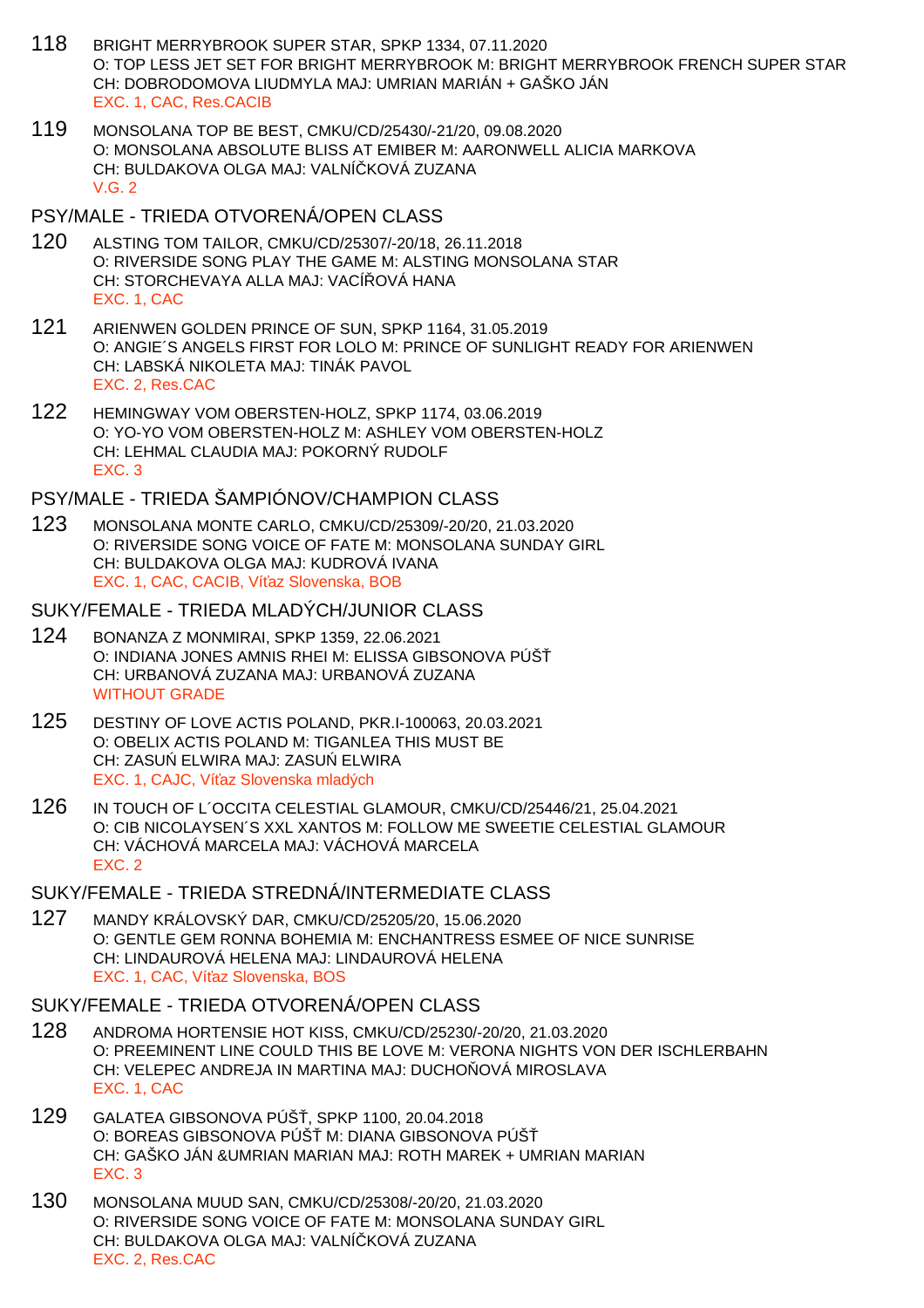## SUKY/FEMALE - TRIEDA ŠAMPIÓNOV/CHAMPION CLASS

- 131 DANCING QUEEN FATRANSKÝ SEN, SPKP 953, 08.11.2016 O: CH HUCKLEBERRY FATRANSKÝ SEN M: MONSOLANA MY BLUE VALENTINE CH: KOTULÁŠ MIROSLAV MAJ: HUDECOVÁ ELEONÓRA EXC. 2, Res.CAC
- 132 ESSENCE OF EXCLUSIVITY OF EMIBER, CMKU/CD/25080/-19/19, 08.08.2019 O: JUST THE WAY YOU ARE DEI M: ZEXWOOD LOVE OF MY LIFE CH: STOPPINI ROBERT MAJ: VÁCHOVÁ MARCELA EXC. 1, CAC, Res.CACIB

# COLLIE SMOOTH - ŠKÓTSKY OV IAK KRÁTKOSRSTÝ

Rozhodca/Judge ŠPOLJARI BORIS, HR - Kruh/Ring 3

## PSY/MALE - TRIEDA MLADÝCH/JUNIOR CLASS

133 MIGHTY´S SPRING MEADOW VIL VELYO, SPKP 128, 24.06.2021 O: MIGHTY´S SPRING MEADOW ROY RAFER M: MIGHTY´S SPRING MEADOW OYA OILELL CH: SEMIANOVÁ JANA MAJ: TEKELYOVÁ JANA EXC. 1, CAJC, Ví az Slovenska mladých, Junior BOB

### PSY/MALE - TRIEDA OTVORENÁ/OPEN CLASS

134 MIGHTY'S SPRING MEADOW TIER TALLY, SPKP 105, 11.11.2019 O: CINNABERRY'S ALL OR NUT-TING M: MIGHTY'S SPRING MEADOW OYA OILELL CH: SEMIANOVÁ JANA MAJ: DOLIAKOVÁ KATARÍNA EXC. 1, CAC, CACIB, Ví az Slovenska, BOS

### SUKY/FEMALE - TRIEDA DORAST/PUPPY CLASS

- 135 CAMPARI SMART BEAUTY, CMKU/CK/1940/21, 13.07.2021 O: CIB KANGASVUOKON LUMO M: CH BONIA SMART BEAUTY CH: ČÍŽKOVÁ PETRA MAJ: VÁCHOVÁ MARCELA V.P. 2
- 136 DROSERA WIDE PARK, CMKU/CK/1959/21, 24.08.2021 O: BLAMORDER LOVER BOY M: BETONICA WIDE PARK CH: BÍLÝ JAROSLAV MAJ: HÁJKOVÁ MARTINA V.P. 1

# SUKY/FEMALE - TRIEDA MLADÝCH/JUNIOR CLASS

- 137 DEE DENEUVE CELESTIAL GLAMOUR, CMKU/CK/1742/20, 01.11.2020 O: MIGHTY'S SPRING MEADOW ROY RAFER M: I AM OF BOHEMIA BALADA CH: VÁCHOVÁ MARCELA MAJ: ŠOHAJDOVÁ LUCIA + BURCEL IVO EXC. 1, CAJC, Ví az Slovenska mladých
- 138 NAVARRA BILA KAÍFA, CMKU/CK/1804/21, 25.02.2021 O: BLAMORDER LOVER BOY M: STURTMOOR KLARISSANTS KIS AT JUNIPERWOOD CH: UNGEROVÁ DITA MAJ: RÜCKSCHLOSSOVÁ ANDREA EXC. 2

## SUKY/FEMALE - TRIEDA STREDNÁ/INTERMEDIATE CLASS

139 MIGHTY´S SPRING MEADOW ULA UNITY, CMKU/CK/1754/-21/20, 25.09.2020 O: CIB KANGASVUOKON LUMO M: CH MIGHTY´S SPRING MEADOW REA RIANNE CH: SEMIANOVÁ JANA MAJ: VÁCHOVÁ MARCELA EXC. 1, CAC, Res.CACIB

## SUKY/FEMALE - TRIEDA OTVORENÁ/OPEN CLASS

140 MIGHTY'S SPRING MEADOW THIA THALETA, CMKU/CK/1621/-19/19, 11.11.2019 O: CINNABERRY'S ALL OR NUT-TING M: MIGHTY'S SPRING MEADOW OYA OILELL CH: SEMIANOVÁ JANA MAJ: LUNDÁKOVÁ NA A EXC. 1, CAC

## SUKY/FEMALE - TRIEDA ŠAMPIÓNOV/CHAMPION CLASS

141 AURORA SURI ANYARU, CMKU/CK/1619/19, 04.11.2019 O: ELEGÁN LENELI M: MIGHTY'S SPRING MEADOW OLYA ORLA CH: RÜCKSCHLOSSOVÁ ANDREA MAJ: RÜCKSCHLOSSOVÁ ANDREA EXC. 1, CAC, CACIB, Ví az Slovenska, BOB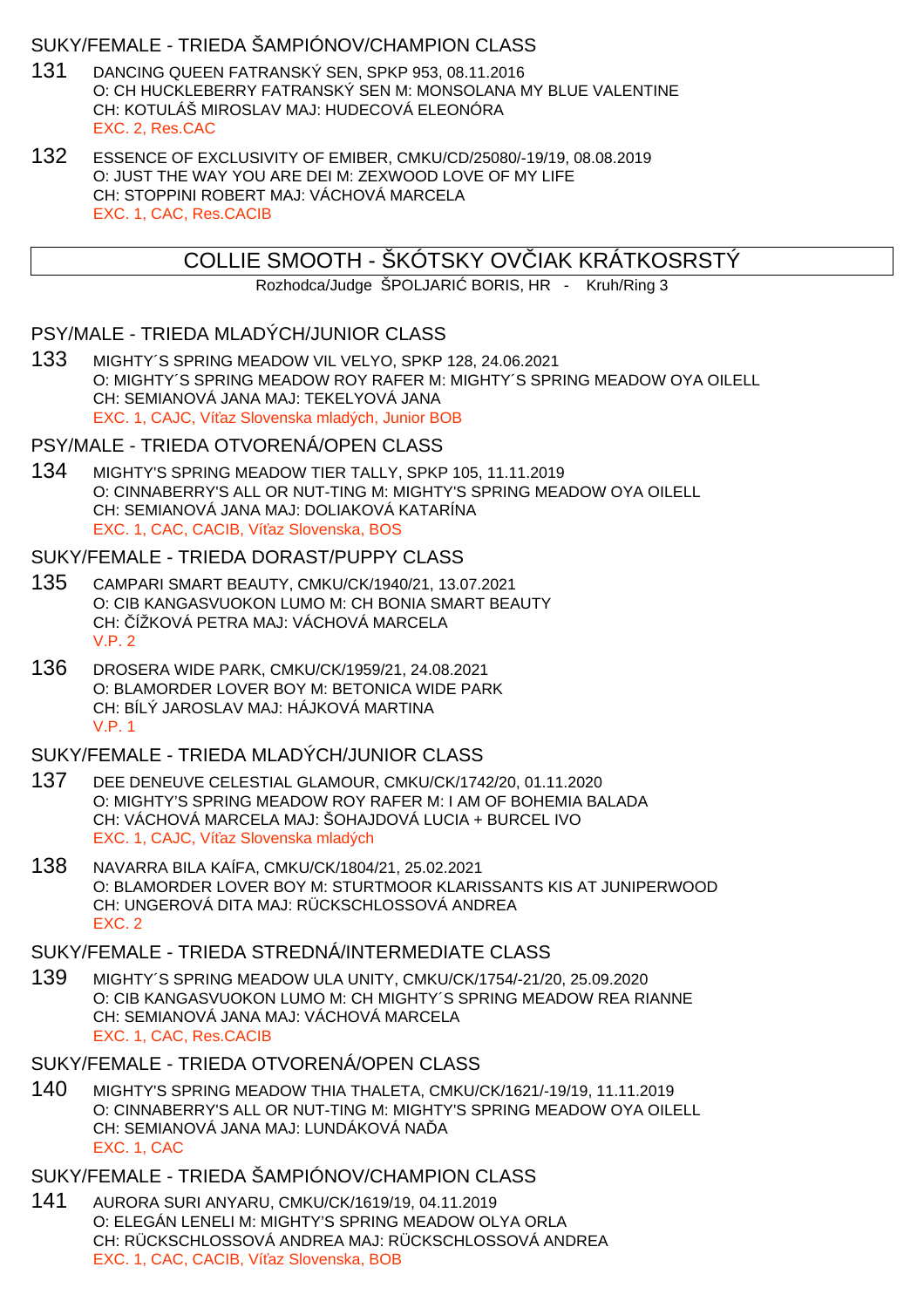# DEUTSCHER SCHÄFERHUND KURZHAARIG - NEMECKÝ OVČIAK KRÁTKOSRSTÝ

### Rozhodca/Judge RIDAR ÍKOVÁ GABRIELA, SK - Kruh/Ring 7

## PSY/MALE - TRIEDA OTVORENÁ/OPEN CLASS

142 UNKER ARTIKAU, SUCHNO 79162/19, 24.04.2019 O: CHRIS ARTIKAU M: LEXI ARTIKAU CH: PANÁKOVÁ EVA MAJ: HLOŽOVÁ ALEXANDRA V.G. 1

## SUKY/FEMALE - TRIEDA MLADÝCH/JUNIOR CLASS

143 ZIRA Z LINTICHU, SUCHNO 83621/21, 28.03.2021 O: GREYSON Z LINTICHU M: ELISEE Z LINTICHU CH: KOČAJDA IVAN MAJ: SMREK JOZEF + IVANECZKA MIROSLAVA EXC. 1, CAJC, Ví az Slovenska mladých, Junior BOB

### SUKY/FEMALE - TRIEDA STREDNÁ/INTERMEDIATE CLASS

144 HORTENZIA PORTOV DVOR, SUCHNO 82012/20, 23.08.2020 O: DARWY HELIPEKY M: CATLIN PORTOV DVOR CH: ŽILIN ÍKOVÁ ANTÓNIA MAJ: KIS DAMIAN V.G. 1

# SUKY/FEMALE - TRIEDA OTVORENÁ/OPEN CLASS

145 GARA Z PAT-PAN, SUCHNO 80429/19, 01.12.2019 O: CASTOR DE SCELE M: KIRA KOZ-MAR CH: PATAI JURAJ MAJ: GESSAY RICHARD V.G. 1

# SUKY/FEMALE - TRIEDA ŠAMPIÓNOV/CHAMPION CLASS

146 HADŽIS LAU-MENTOS, SUCHNO 74530/17, 15.01.2017 O: KLAUS VON TRONJE M: BEA LAU-MENTOS CH: ONDO-EŠTOK MÁRIO MAJ: BA O MIROSLAV EXC. 1, CAC, CACIB, Ví az Slovenska, BOB

# DEUTSCHER SCHÄFERHUND LANGHAARIG - NEMECKÝ OVČIAK DLHOSRSTÝ

Rozhodca/Judge RIDAR ÍKOVÁ GABRIELA, SK - Kruh/Ring 7

## PSY/MALE - TRIEDA PRACOVNÁ/WORKING CLASS

147 IRBIS OD GUVERNÉRA, CMKU/DS/112918/18, 25.06.2018 O: ZAKS Z KRUPI KOVA MLÝNA M: CITA OD GUVERNÉRA CH: LIEBLOVÁ LUCIE MAJ: PLASGURA JAN EXC. 1, CAC, CACIB, Ví az Slovenska, BOS

# SUKY/FEMALE - TRIEDA MLADÝCH/JUNIOR CLASS

148 ATHENA CALLISTUS LUPUS, SUCHNO 83236/21, 19.03.2021 O: FAJTER Z TROJANSKIEGO LASU M: FUNNY GIRL SPIRIT WOLF CH: MORAVIÍKOVÁ JANA MAJ: MORAVIÍKOVÁ JANA EXC. 1, CAJC, Ví az Slovenska mladých, Junior BOB, BOB

# SUKY/FEMALE - TRIEDA OTVORENÁ/OPEN CLASS

149 HANNAH Z WILCZEGO WZGÓRZA, CMKU/DS/126768/21, 22.10.2020 O: TEAM ZILBER WASSERFALL FARAON III M: GAJA OWCZAREK ZNAD LUTYNI CH: CHUDY JÓZEF MAJ: MÁROVA DANA EXC. 1, CAC, CACIB, Ví az Slovenska

# KOMONDOR

Rozhodca/Judge GRÖSCHL FERENC, HU - Kruh/Ring 2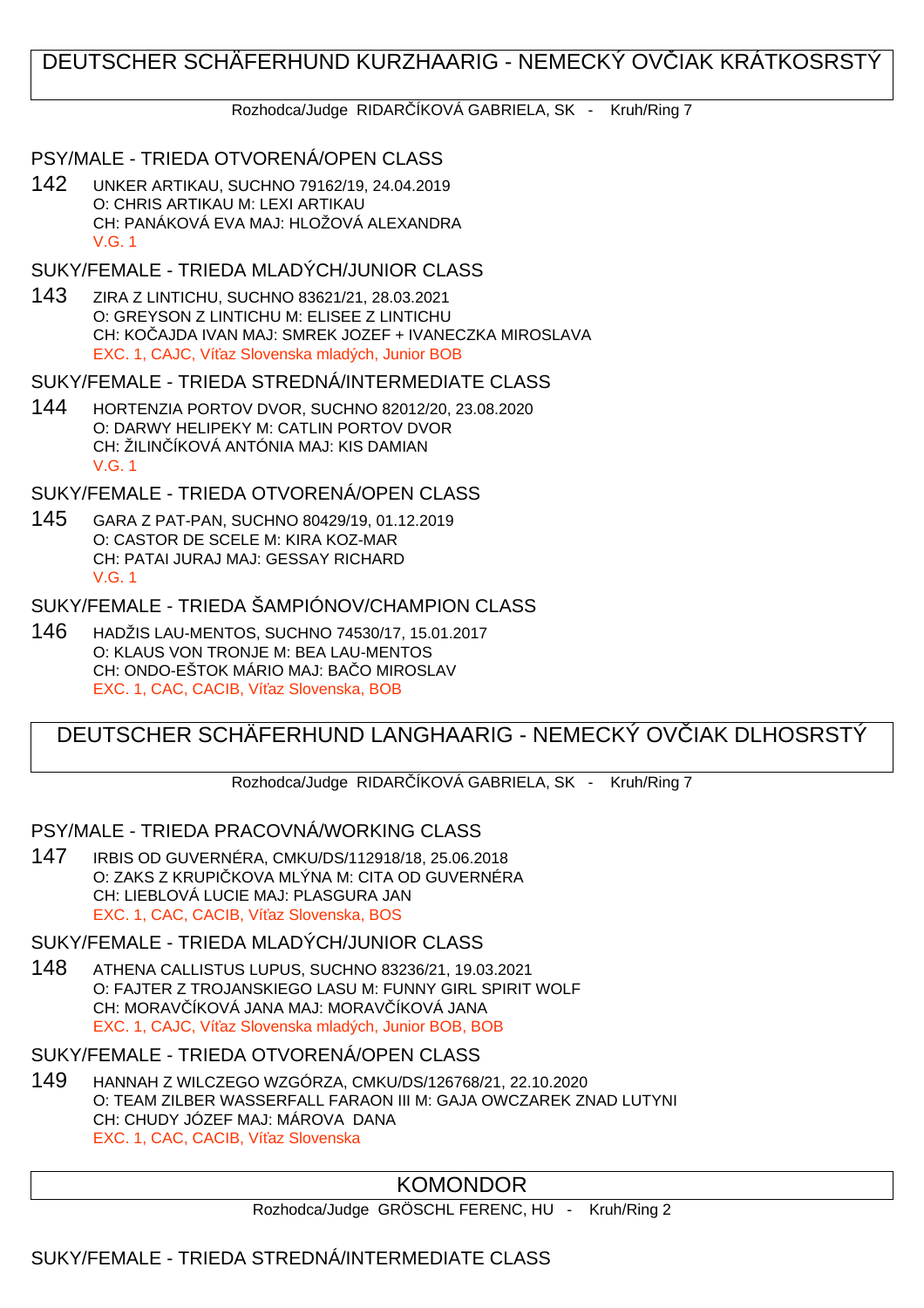150 ANDAHÁZI TANYÁK ÖRE ZENGÖ, SPKP 347, 24.07.2020 O: ANDAHÁZI TANYÁK ÖRE RENDES- HÁDESZ M: ONGA ÖRE BODZA CH: ANDA-MARÓCSEK ANITA MAJ: TAKÁCS JURAJ EXC. 1, CAC, CACIB, Ví az Slovenska, BOB

## MINIATURE AMERICAN SHEPHERD - MINIATÚRNY AMERICKÝ OV IAK

Rozhodca/Judge ERDÖS LÁSZLÓ, HU - Kruh/Ring 5

#### PSY/MALE - TRIEDA DORAST/PUPPY CLASS

151 DYNASTY´S AMERICAN SPIRIT, CMKU/MAO/146/-21/21, 16.08.2021 O: DYNASTY´S FIRE STORM M: TWO J´S EYE ON THE HORIZON @ DYNASTY CH: JOHNSON KIMBERLY MAJ: BLATO OVÁ HANA V.P. 1

### PSY/MALE - TRIEDA OTVORENÁ/OPEN CLASS

- 152 MINIMARK BUCKET LIST, SPKP 15, 20.03.2020 O: IVIE FARMS HEZ TOTALLY TUBULAR M: PEACEFUL ACRES SECRET IN THE GARDEN CH: IVETT FRITTMANN IVETT FRITTANN MAJ: PAU OVÁ DOMINIKA EXC. 1, CAC
- 153 OKO DE LA TRIBU DE SUNKA, LOF 1 B.AMER.MINI 2014/286, 14.01.2018 O: GUETTAWIGGLEON'S EASY COM EASY GO M: CASITA'S SACRED WILLOW CH: BASTIEN NATACHA MAJ: BYSTRICKÁ ANDREA EXC. 2, Res.CAC

## PSY/MALE - TRIEDA ŠAMPIÓNOV/CHAMPION CLASS

- 154 FHF RED ROCK YOU'VE GOTTA PAY TO PLAY, SPKP 5, 31.07.2016 O: PEACEFUL ACRES PAY IT FORWARD TO RED ROCK M: FHF LEXUS UNLEASHED CM CH: VANDEVENTER LYNETTE MAJ: BYSTRICKÁ ANDREA EXC. 1, CAC, Ví az Slovenska, BOB
- 155 SILVER DREAM MINI´S GANGNAM STYLE, SPKP 38, 13.09.2020 O: MOONBABY´S JASON OF SILVER DREAM M: SILVER DREAM MINI´S ALL BY MYSELF CH: KORÓZS-PAPP JUDIT MAJ: KOTULÁŠ MIROSLAV EXC. 2, Res.CAC

# SUKY/FEMALE - TRIEDA MLADÝCH/JUNIOR CLASS

- 156 ELIZA DOOLITTLE CZECH JAKOBÍN, CMKU/MAO/106/21, 18.03.2021 O: DYNASTY´S MADE IN AMERICA M: AMY CZECH JAKOBÍN CH: BLATO OVÁ HANA MAJ: BLATO OVÁ HANA EXC. 2
- 157 QUINY MINI'S TATRANSKÁ LABKA, SPKP 61, 12.04.2021 O: MINIONS PATCHWORK M: MOONBABY'S WHEN THE LIGHTS COME ON CH: BYSTRICKÁ ANDREA MAJ: BYSTRICKÁ ANDREA EXC. 1, CAJC, Ví az Slovenska mladých, Junior BOB

#### SUKY/FEMALE - TRIEDA STREDNÁ/INTERMEDIATE CLASS

158 FACE TO FACE MINI´S FATRANSKÝ SEN, SPKP 31, 21.11.2020 O: IVIE FARMS BLUEBONNET TRAILS M: MINIMARK AFTER EIGHT CH: BRYNDZA DÁRIUS MAJ: KOTULÁŠ MIROSLAV EXC. 1, CAC

## SUKY/FEMALE - TRIEDA OTVORENÁ/OPEN CLASS

- 159 COASTAL'S CRYSTAL OF MOON TATRANSKÁ LABKA, SPKP 26, 15.03.2019 O: CH LEGACY'S JORDACHE JEANS M: COASTAL'S CUSTOM BUILT ELEANOR CH: FLORES JACOB MAJ: BYSTRICKÁ ANDREA EXC. 1, CAC, Ví az Slovenska, BOS
- 160 ESSI Z PODPOLIANSKÝCH LÚK, SPKP 21, 01.05.2020 O: NASH DES COSTYS DU TOMBERG M: AYLEEN CZECH JAKOBÍN CH: PAU OVÁ DOMINIKA MAJ: PAU OVÁ DOMINIKA EXC. 2, Res.CAC

SUKY/FEMALE - TRIEDA ŠAMPIÓNOV/CHAMPION CLASS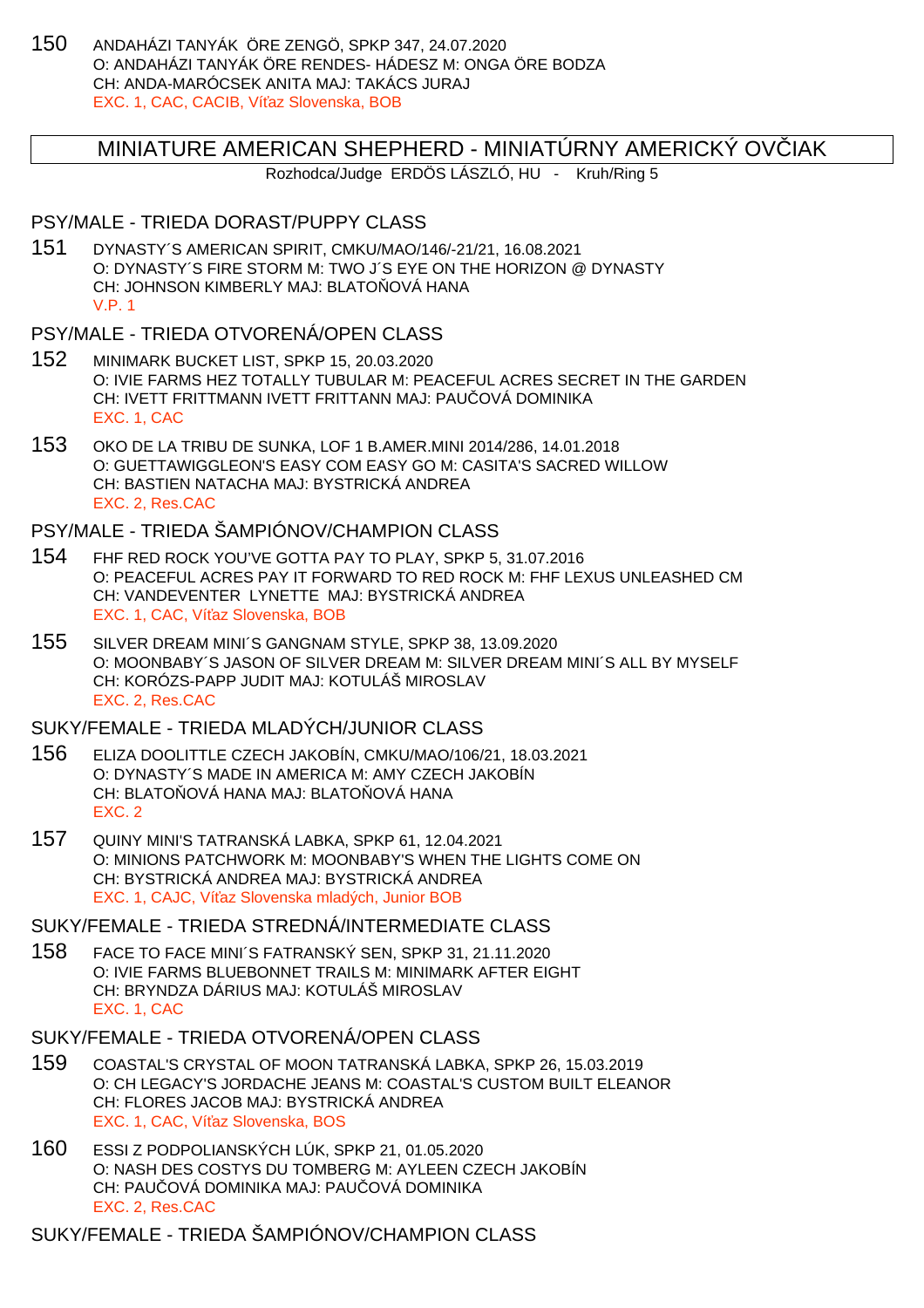161 MOONBABY'S WHEN THE LIGHTS COME ON, SPKP 6, 21.04.2016 O: LEGACY'S AMERICAN OUTLAW M: MOONBABY'S WHITCH'S FATAL BEAUTY CH: ZOBELL MELISSA MAJ: BYSTRICKÁ ANDREA EXC. 1, CAC

# MUDI

Rozhodca/Judge GRÖSCHL FERENC, HU - Kruh/Ring 2

PSY/MALE - TRIEDA ŠAMPIÓNOV/CHAMPION CLASS

162 BARIGUARD RITTER, Z REG/MUD/187/-21/19, 09.08.2019 O: MECSEKI BUNDÁS ÜDVÖS M: GULAKUTI KLEOPÁTRA CH: PAPP ROBERTNÉ MAJ: BEREŠ DANIELA EXC. 1, CAC, CACIB, Ví az Slovenska, BOB

# OLD ENGLISH SHEEPDOG - BOBTAIL

Rozhodca/Judge GRÖSCHL FERENC, HU - Kruh/Ring 2

PSY/MALE - TRIEDA MLADÝCH/JUNIOR CLASS

163 JEAN MARAIS SHAGGY EDITION, SPKP 1156, 31.12.2020 O: DUSTIN HOFFMAN SHAGGY EDITION M: SNOWDOWNE SPECIAL FOR EUROPE SHAGGY EDITION CH: JAMBOROVÁ ELEONÓRA MAJ: JAMBOROVÁ ELEONÓRA EXC. 1, CAJC, Ví az Slovenska mladých, Junior BOB, BOB

PSY/MALE - TRIEDA STREDNÁ/INTERMEDIATE CLASS

164 HUMPHREY BOGART SHAGGY EDITION, SPKP 1150, 02.05.2020 O: BAGATELLE REATA SNOW MOON M: DEMI MOORE SHAGGY EDITION CH: JAMBOROVÁ ELEONÓRA MAJ: KAPUSTOVÁ KATARÍNA EXC. 1, CAC, CACIB, Ví az Slovenska

SUKY/FEMALE - TRIEDA MLADÝCH/JUNIOR CLASS

- 165 SISSI MODRÝ KAŇON, CMKU/BOB/2955/21, 04.01.2021 O: HAPPY PANDA´S FAVORY CANISSA XXII M: PENNYLANE ARETHA FRANKLIN CH: MÁROVÁ PETRA MAJ: U OVÁ KAPUSTOVÁ SILVIA EXC. 1, CAJC, Ví az Slovenska mladých, BOS
- 166 STARSHINE OF REALITY DREAM, SPKP 1158, 27.05.2021 O: ORACLE OF REALITY DREAM M: NEFERTITI OF REALITY DREAM CH: LABOUS ALAIN MAJ: JAMBOROVÁ ELEONÓRA ABS.

# PULI OTHER COLOURS - PULI OSTATNÉ FARBY

Rozhodca/Judge GRÖSCHL FERENC, HU - Kruh/Ring 2

SUKY/FEMALE - TRIEDA ŠAMPIÓNOV/CHAMPION CLASS

167 LUDAS MATYI SZERELEM, SPKP 455, 11.03.2019 O: LUDAS MATYI NYILAS M: LUDAS MATYI LUJZI CH: ANTAL FERENC MAJ: LUKÁ OVÁ ZITA EXC. 1, CAC, CACIB, Ví az Slovenska, BOB

# PULI WHITE - PULI BIELY

Rozhodca/Judge GRÖSCHL FERENC, HU - Kruh/Ring 2

SUKY/FEMALE - TRIEDA MLADÝCH/JUNIOR CLASS

168 HOPE FOR THE WORLD DALAJLAMAHERBS, PKR.I-100582, 24.03.2021 O: LONCSOSI-BATOR RAJKA M: CARINA NEBULA DALAJLAMAHERBS CH: KLARMAN AGNIESZKA MAJ: KLARMAN AGNIESZKA EXC. 1, CAJC, Ví az Slovenska mladých, Junior BOB, BOB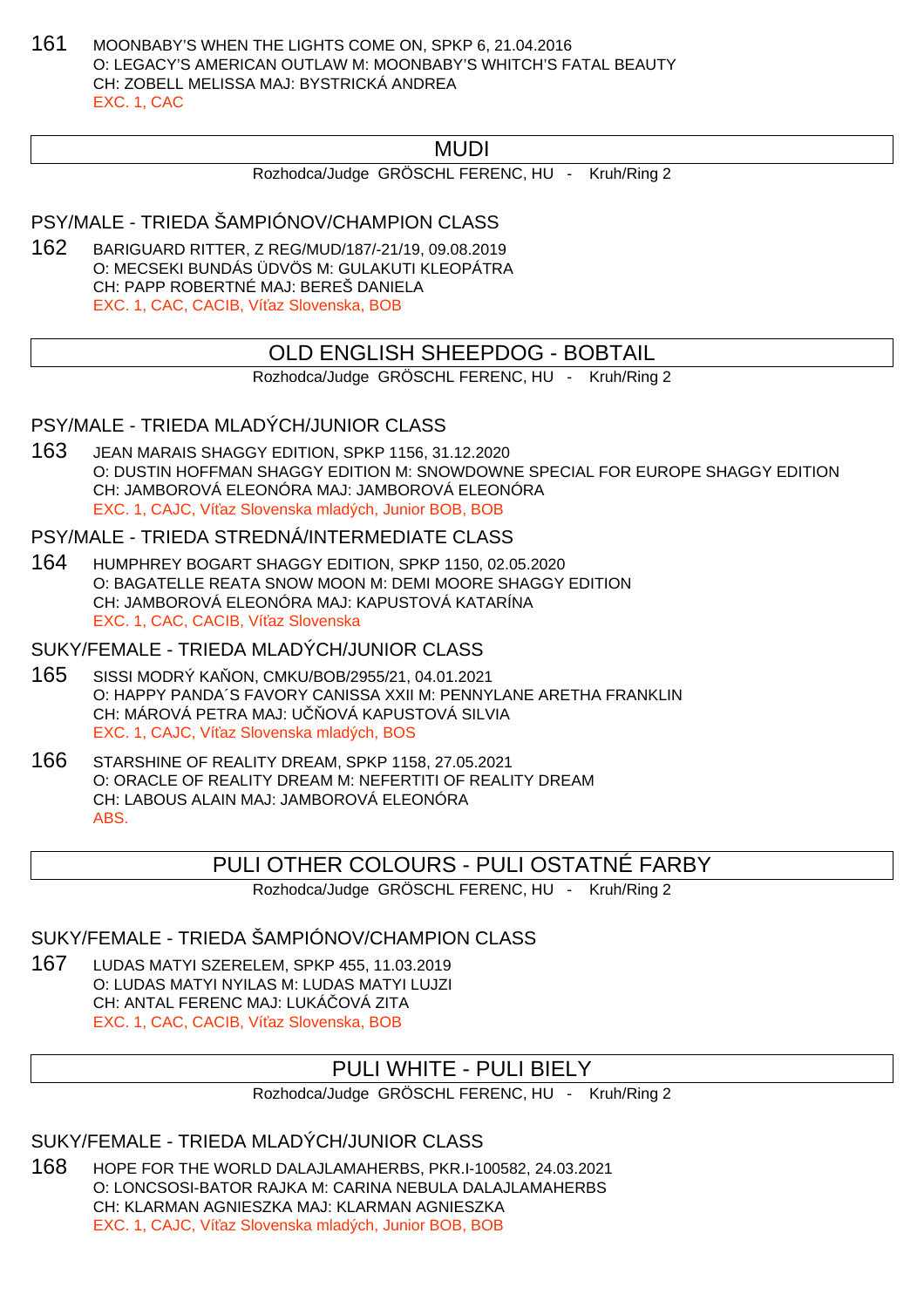# SCHIPPERKE - ŠIPERKA

Rozhodca/Judge GRÖSCHL FERENC, HU - Kruh/Ring 2

## PSY/MALE - TRIEDA DORAST/PUPPY CLASS

169 SLAVJANKA JAROMIR, RKF 6363462, 31.08.2021 O: SLAVJAN BERLUSKONI M: SLAVJANKA J'AI OSE CH: BAKLUSHIN GEORGY MAJ: MIKUS-KORALEWSKA DOROTA V.P. 1

# SUKY/FEMALE - TRIEDA MLADÝCH/JUNIOR CLASS

170 ZURI BY ATRIA CORDIS, PKR.I-99951 K, 02.04.2021 O: LOVER PASSIONATE BY AHMED BOZIEV M: SATISFACTION FROM WHAT YOU DO BY AHMED BOZIEV CH: MIKUS-KORALEWSKA DOROTA MAJ: MIKUS-KORALEWSKA DOROTA EXC. 1, CAJC, Ví az Slovenska mladých, Junior BOB, BOB

## SUKY/FEMALE - TRIEDA STREDNÁ/INTERMEDIATE CLASS

171 HABIBI NUBIKA, CMKU/SIP/788/20, 13.09.2020 O: BUDU HOSPODSKÝ POVALE M: BAMBULE NUBIKA CH: ROHANOVÁ KARIN MAJ: PAVLÍ KOVÁ ANDREA EXC. 1, CAC, CACIB, Ví az Slovenska

# SHETLAND SHEEPDOG - ŠETLANDSKÝ OVIJAK (ŠELTIA)

Rozhodca/Judge ŠPOLJARI BORIS, HR - Kruh/Ring 3

## PSY/MALE - TRIEDA OTVORENÁ/OPEN CLASS

172 IRISH LORD FLYNN OF CLAN MCFLY, ÖHZB/SHET 3464, 23.03.2020 O: CH RIVERMIST TAKE A CHANCE ON ME M: JCH GOLDEN FAIRY DUST OF CLAN MCFLY CH: MEDEK CLAUDIA MAJ: MEDEK CLAUDIA EXC. 1, CAC, Res.CACIB

# PSY/MALE - TRIEDA ŠAMPIÓNOV/CHAMPION CLASS

173 ART FELICITY IRISH WHISKEY, CMKU/SHE/12782/-21/21, 27.03.2020 O: ART FELICITY TIMATI II M: ART FELICITY KATHERINE DENEUVE CH: POPLAVSKAYA YANA MAJ: LINDAUROVÁ HELENA EXC. 1, CAC, CACIB, Ví az Slovenska, BOS

## SUKY/FEMALE - TRIEDA MLADÝCH/JUNIOR CLASS

- 174 AMBER POD LIŠČÍ HOROU, CMKU/SHE/12792/21, 11.06.2021 O: KOSMOS FERVIDUS M: REIKI VON SCHNAPPI SCHNAPP CH: LOKVENCOVÁ ŽANETA MAJ: LOKVENCOVÁ ŽANETA EXC. 2
- 175 HAILEY SPOD SVORADOVEJ JASKYNE, SPKP 774, 08.05.2021 O: MARVEL POD BOROVÚ HORU M: TEENY Z ABLOVY STUDÁNKY CH: MIKO PAVOL MAJ: STAN ÍKOVÁ JANA ABS.
- 176 VIKINGVISION CHARDONNAY, ÖHZB/SHET 3677, 29.05.2021 O: KETRIN'S MACHO BOY M: BORDERLINE COUNTRY MIRABELL CH: FÜRST KATJA MAJ: FÜRST KATJA EXC. 1, CAJC, Ví az Slovenska mladých, Junior BOB

# SUKY/FEMALE - TRIEDA STREDNÁ/INTERMEDIATE CLASS

177 MARASKA MARBLED SNĚŽNÝ TYGR, CMKU/SHE/12469/20, 01.11.2020 O: CH EVERYTHING NICE ZE SHETLAND M: CH FAYANAD SN ŽNÝ TYGR CH: DRESLEROVÁ ŠÁRKA MAJ: DRESLEROVÁ ŠÁRKA EXC. 1, CAC

# SUKY/FEMALE - TRIEDA OTVORENÁ/OPEN CLASS

178 SMILE ANGEL OBYKNOVENNOE CHUDO, CMKU/SHE/12549/-21/19, 20.10.2019 O: SMILE ANGEL DZEYMS BOND M: SMILE ANGEL SEA BLACK SWAN CH: DRUZHINA ANGELIKA MAJ: LINDAUROVÁ HELENA EXC. 1, CAC, CACIB, Ví az Slovenska, BOB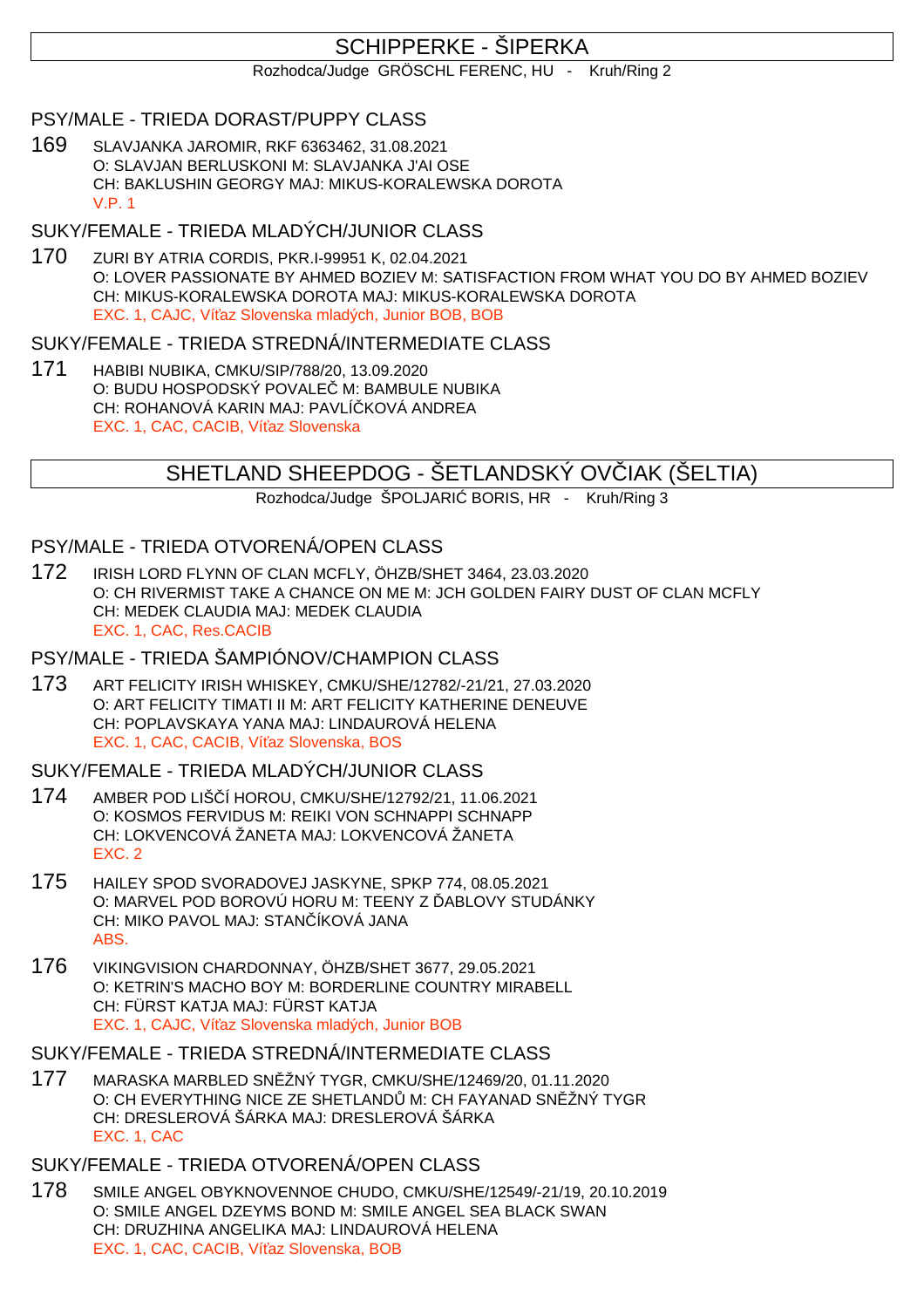## SUKY/FEMALE - TRIEDA ŠAMPIÓNOV/CHAMPION CLASS

- 179 FANTAGHIRO LOHRIEN, PKR.I-90348, 22.10.2018 O: HATFIELD'S LOUIS VUITTON M: FEELING BLUE LOHRIEN CH: ZIEMNICKA BEATA MAJ: FERENC MAGDALENA ABS.
- 180 KAYENNE SNĚŽNY TYGR, CMKU/SHE/12046/20, 18.02.2020 O: GUMMY BEAR SERENCZAS M: CH FEYANAD SN ŽNÝ TYGR CH: DRESLEROVÁ ŠÁRKA MAJ: DRESLEROVÁ ŠÁRKA EXC. 2, Res.CAC
- 181 REIKI VON SCHNAPPI SCHNAPP, CMKU/SHE/10635/16, 08.09.2016 O: GIFT FROM WHISKY VERNÝ TIEN M: AILA LAILA VON SCHNAPPI SCHNAPP CH: KULAWIAK LIBUŠE MAJ: LOKVENCOVÁ ŽANETA EXC. 1, CAC, Res.CACIB

#### SUKY/FEMALE - TRIEDA VETERÁNOV/VETERAN CLASS

182 KYLEBURN ILIA, OHZB SHET 2140, 05.03.2010 O: CH STEVLYN COPPERSMITH AT MALAROC M: KYLEBURN EURYDICE CH: EAVES MARGARET MAJ: MEDEK CLAUDIA EXC. 1

# SLOVENSKÝ UVA

Rozhodca/Judge MATYÁŠ JAROSLAV, SK - Kruh/Ring 4

# PSY/MALE - TRIEDA MLADÝCH/JUNIOR CLASS

183 BELLEN KARPATSKÝ KLENOT, SPKP 10957, 19.06.2021 O: BOGO ANJELI U ZUZKY M: INEZ JANIN RANČ CH: DUBOVSKÝ JAROSLAV MAJ: DUBOVSKÝ JAROSLAV EXC. 1, CAJC, Ví az Slovenska mladých

### PSY/MALE - TRIEDA STREDNÁ/INTERMEDIATE CLASS

184 ALEX Z BROSIKOVA, SPKP 10823, 19.08.2020 O: ARTHUR CEPA GEMSTONE M: NIKY SHANNON ONYX MÁRK CH: PETE IK DAVID MAJ: HUDÁKOVÁ HELENA EXC. 1, CAC

### PSY/MALE - TRIEDA OTVORENÁ/OPEN CLASS

- 185 GREI CARIN DOM, SPKP 10289, 30.11.2015 O: URAN JANIN RAN M: DAIDA CARIN DOM CH: BUZÁKOVÁ ANNA MAJ: SZMEK RUDOLF EXC. 1, CAC
- 186 QUENTIN ONYX MÁRK, CMKU/SC/3125/19, 03.12.2019 O: YORK ERNÝ KORÁLEK M: MAE ONYX MÁRK CH: CHROUST MAREK MAJ: HARIŠ PETER EXC. 2

# PSY/MALE - TRIEDA ŠAMPIÓNOV/CHAMPION CLASS

- 187 CHYRO NA STAROM MLYNISKU, SPKP 10702, 18.08.2019 O: CAR Š ASTNÁ BUDOUCNOST M: KYRA MAPA CH: HUDÁKOVÁ HELENA MAJ: ZMIJOVÁ RENÁTA EXC. 2, Res.CAC, Res.CACIB
- 188 HANTER NA STAROM MLYNISKU, SPKP 10547, 13.03.2018 O: BOY BASTIEN Z OVIÍCH PASTVÍN M: KYRA MAPA CH: HUDÁKOVÁ HELENA MAJ: TINKOVÁ MONIKA + TINKA JURAJ EXC. 1, CAC, CACIB, Ví az Slovenska, BOS

# SUKY/FEMALE - TRIEDA MLADÝCH/JUNIOR CLASS

189 DAISY Z GAZDOVSKÉHO DVORA, SPKP 10917, 21.03.2021 O: PATRICIAN SPOD BABEJ HORY M: FABIA JANIN RANČ CH: HORVÁTH JOZEF MAJ: PÁLENÍK MICHAL EXC. 1, CAJC, Ví az Slovenska mladých, Junior BOB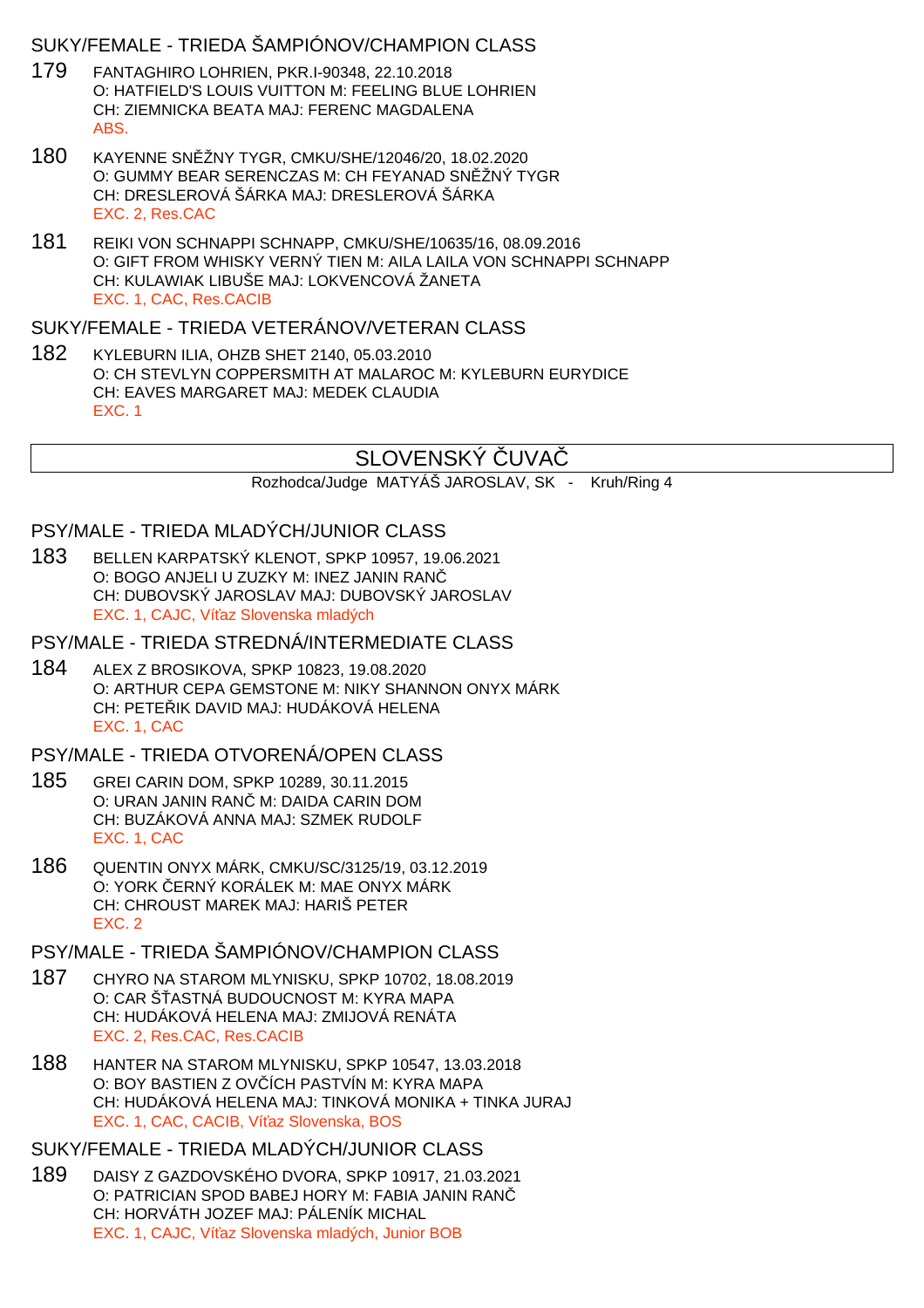190 JUSTINE NA STAROM MLYNISKU, SPKP 10877, 12.02.2021 O: MA O MAPA M: KYRA MAPA CH: HUDÁKOVÁ HELENA MAJ: HUDÁKOVÁ HELENA ABS.

## SUKY/FEMALE - TRIEDA STREDNÁ/INTERMEDIATE CLASS

191 DAILLY MAYBE ANGELS, CLP/SC/3218, 23.07.2020 O: ATREY Z HORNÍCH VINIC M: CASIE MAYBE ANGELS CH: HANYKOVÁ JANA MAJ: DUBOVSKÝ JAROSLAV EXC. 1, CAC

### SUKY/FEMALE - TRIEDA OTVORENÁ/OPEN CLASS

- 192 ARLETT PERLA POVAŽIA, SPKP 10747, 25.12.2019 O: GYRO CARIN DOM M: EBONY JANIN RANČ CH: TINKOVÁ MONIKA MAJ: UREKOVÁ ALŽBETA EXC. 1, CAC, Res.CACIB
- 193 KLEOPATRA KATČINA ZAHRADA, CLP/SC/3183, 21.03.2020 O: AMIGO Z BRANDÝSKÉHO DVORA M: ISABELLA KATINA ZAHRADA CH: LADMAN KATELINA MAJ: DVOLÁKOVÁ NADĚŽDA EXC. 2, Res.CAC

SUKY/FEMALE - TRIEDA ŠAMPIÓNOV/CHAMPION CLASS

194 KARAMEL KATČINA ZAHRADA, CLP/SC/3180, 21.03.2020 O: AMIGO Z BRANDÝSKÉHO DVORA M: ISABELLA KATINA ZAHRADA CH: LADMAN KATE INA MAJ: DVO ÁKOVÁ NADĚDA EXC. 1, CAC, CACIB, Ví az Slovenska, BOB

# WELSH CORGI CARDIGAN

Rozhodca/Judge MATYÁŠ JAROSLAV, SK - Kruh/Ring 4

# PSY/MALE - TRIEDA MLADÝCH/JUNIOR CLASS

- 195 CHRIS TEAM PAN FREDDI, PKR.I-99361, 22.04.2021 O: USZAKI ONCE UPON A TIME M: ASTERSLAND JAZZY JEWEL CH: MICHALSKI KRZYSZTOF MAJ: MICHALSKI KRZYSZTOF EXC. 2
- 196 SPANISH GRAND AYVENGO, CMKU/WCC/596/-21/20, 20.12.2020 O: MAJOR POINT ZUCCHERO M: VAN LEN TIME ZLATA CH: IGNATYEVA L.A. MAJ: APPELOVÁ LUCIE EXC. 1, CAJC, Ví az Slovenska mladých, BOS

SUKY/FEMALE - TRIEDA DORAST/PUPPY CLASS

197 DEE DUA ICY DIAMOND OF WELSH, SPKP 91, 22.07.2021 O: ANALOG CC BACK IN BLACK M: BIJOU ICY DIAMOND OF WELSH CH: MRVOVÁ EVA MAJ: ONDRUŠKOVÁ ANDREA V.P. 1

# SUKY/FEMALE - TRIEDA MLADÝCH/JUNIOR CLASS

- 198 ANGEL ARWEN FROM MALVAZINKY HILLS, CMKU/WCC/581/21, 28.05.2021 O: WORLD IN MY EYES Z JURAJSKIEGO ZAMKU M: DAIRA BRNO-FROST CH: VA KOVÁ NIKOLA MAJ: WELSHOVI MICHAEL A SILVIE EXC. 1, CAJC, Ví az Slovenska mladých, Junior BOB, BOB
- 199 CARDIGANIUM HOLLYWOOD MOVIE STAR, SPKP 88, 14.06.2021 O: SHEPADOS HERCULE POIROT M: AVVENENTE PRINCIPESSA FOR CARDIGANIUM CH: GOLOVUSHKINA YU.B. MAJ: DANILOVÁ NATÁLIA EXC. 2
- 200 SIDONIE, CMKU/WCC/593/-21/21, 24.01.2021 O: MAJOR POINT GIMME A REASON M: WILD INSTICT OCRE-CHYPRE CH: BIZET MELANIE MAJ: APPELOVÁ LUCIE V.G. 3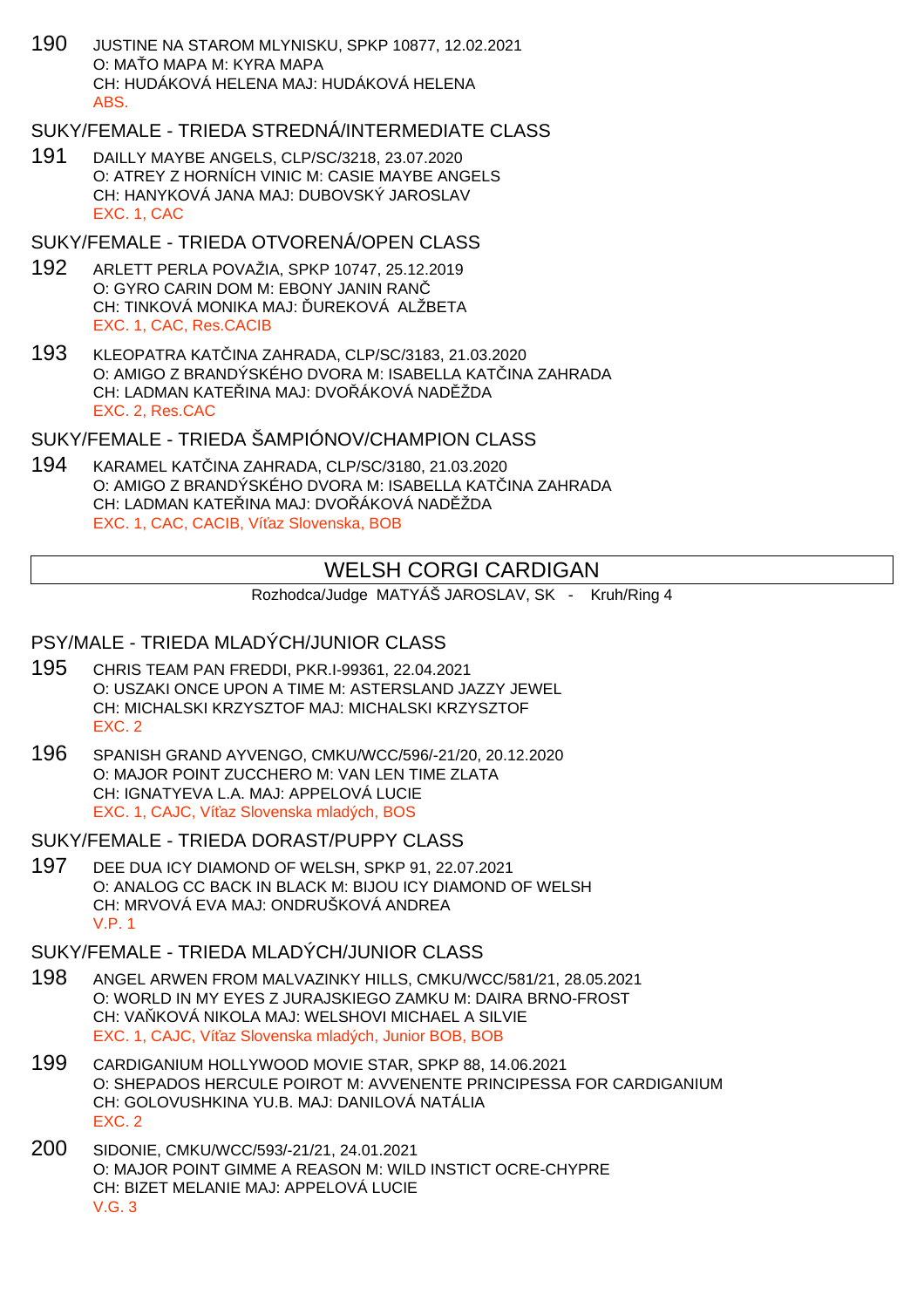# WELSH CORGI PEMBROKE

Rozhodca/Judge MATYÁŠ JAROSLAV, SK - Kruh/Ring 4

# PSY/MALE - TRIEDA MLADŠÍ DORAST/MINOR PUPPY CLASS

201 JENNY SHELBY URBAN CORGIS, SPKP 526, 07.10.2021 O: NORD FANTASY BRILLIANT IN DARK M: AUBREE VON FLUFFENSTEIN CH: URBANOVÁ ZUZANA MAJ: HORVATHOVÁ SILVIA V.P. 1

### PSY/MALE - TRIEDA DORAST/PUPPY CLASS

202 WALLFUGH JUST A DREAMER, ROI 21/189250, 14.07.2021 O: WALLFUGH JUST DO IT M: NIRENO WHAT ABOUT ME AT WALLFUGH CH: VALSECCHI VITTORIA MAJ: SÜMEGI KLÁRA V.P. 1

## PSY/MALE - TRIEDA MLADÝCH/JUNIOR CLASS

- 203 ANDVOL SUPERMAN, RKF 6324376, 28.05.2021 O: ALENCLAUD IKER M: ANDVOL YASNA LIBERTA CH: VOLKOVA MARINA MAJ: BANI OVÁ MICHAELA V.G. 3
- 204 CHOICE OF THE QUEEN ZENIT, SPKP 457, 16.02.2021 O: ALENCLAUD FELIPE M: LAIF SPRING BEATRICHE CH: POMOGALOVA OKSANA MAJ: DANILOVÁ NATÁLIA EXC. 1, CAJC, Ví az Slovenska mladých, Junior BOB
- 205 LIONSACE DAY BY DAY, SPKP 461, 25.02.2021 O: LUKOS STYLE ORANGE FOX FOR LIONSACE M: LIONSACE ALWAYS THE FIRST CH: ROSÍVALOVÁ ELENA MAJ: ŠTANGA KRISTIÁN EXC. 2

### PSY/MALE - TRIEDA STREDNÁ/INTERMEDIATE CLASS

- 206 CORNATELLO APOCALYPSE, SPKP 400, 30.07.2020 O: BYTHAM GIZMO M: ONORINE FROM SAXE DES SALINES DE GOUPIL CH: DANILOVÁ NATÁLIA MAJ: DANILOVÁ NATÁLIA EXC. 1, CAC, Res.CACIB
- 207 DAG SPIRIT OF WALES, SPKP 373, 20.05.2020 O: BYTHAM GIZMO M: FOXY UNIQUA 17TH MERIDIAN CH: BANKOVICH ANDREJ MAJ: BANKOVICH ANDREJ + ŠK REK JOSEF V.G. 3
- 208 LIONSACE COUNTRY SONG, SPKP 385, 16.06.2020 O: BYTHAM GIZMO M: KENOSHA KISS OF KINBERGER´S CH: ROSÍVALOVÁ ELENA MAJ: ZÁHUMENSKÁ ALENA EXC. 2, Res.CAC
- 209 STYLE LIFE HARWARD, RKF 5771168, 29.11.2020 O: MISTYCOR ZODIAC WINGED WIND M: STYLE LIFE NOT FOR SALE CH: KUZNETSOVA VITALEVNA MAJ: BANI, OVÁ MICHAELA V.G. 4

## PSY/MALE - TRIEDA OTVORENÁ/OPEN CLASS

- 210 BORN TO BE YOUR HESTON BLUMENTHAL CHEF AT MORGERTON, MET.W.CORGI281/20, O: GINGER ELF PEANUT BUTTER AT BORNTOBE M: ALL OVER BORN TO BE MAGIC PEMBROKE CH: TREFÁN-TÖRÖK ALEXANDRA MAJ: SÜMEGI KLÁRA + RUZSOVITS TAMÁS EXC. 1, CAC
- 211 DAMON SPIRIT OF WALES, SPKP 377, 20.05.2020 O: BYTHAM GIZMO M: FOXY UNIQUA 17TH MERIDIAN CH: BANKOVICH ANDREJ MAJ: ONDRUŠKOVÁ ANDREA EXC. 2, Res.CAC
- 212 HONEY PEARLS CONOR, SPKP 536, 23.03.2020 O: KOTOMIN´S LUCKY CHANGE M: FLORIS COR JOY IN YOUR HEART CH: BREZOVSZKY ÁKOS MAJ: BARANYAI TIBOR V.G. 3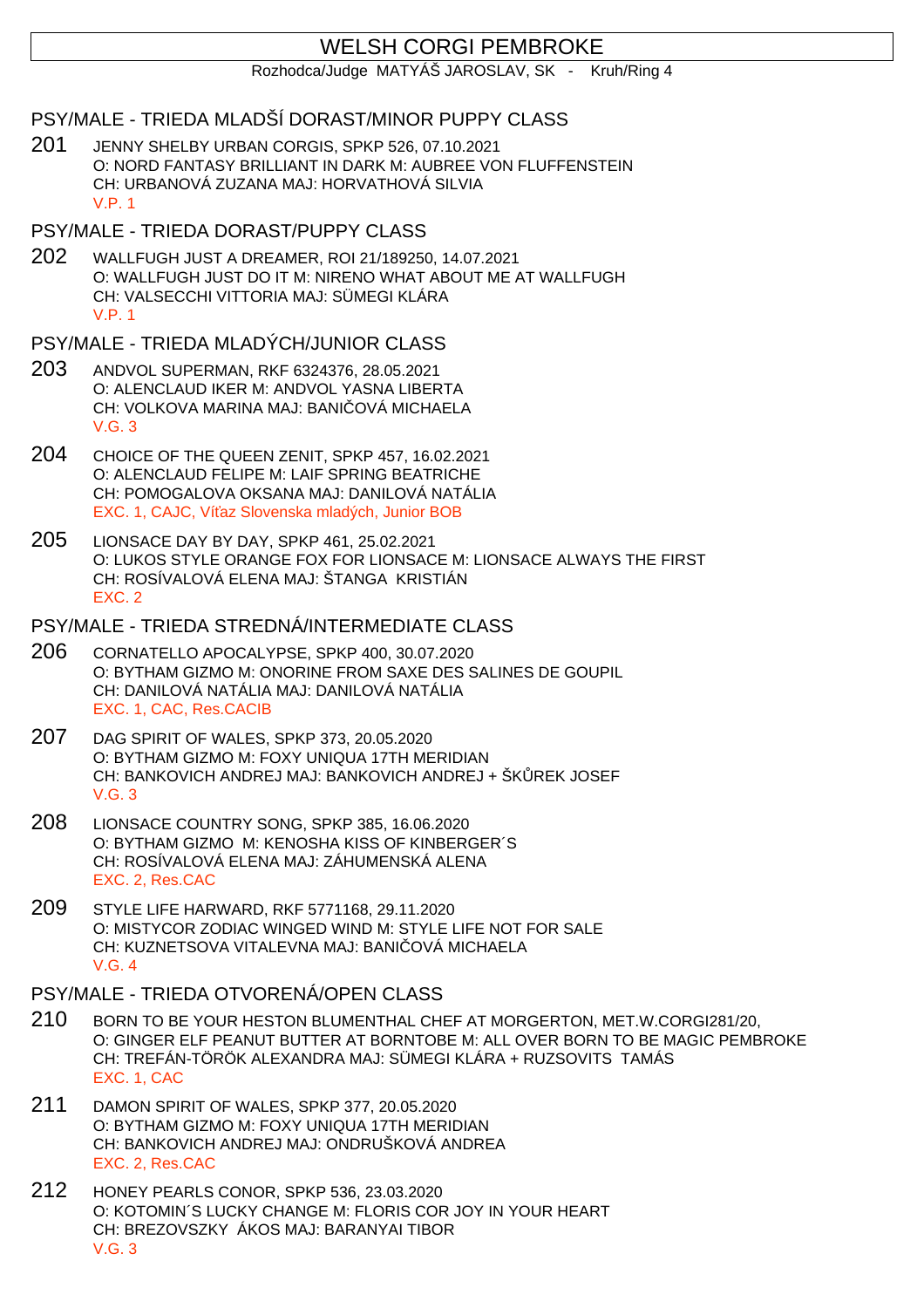### PSY/MALE - TRIEDA ŠAMPIÓNOV/CHAMPION CLASS

- 213 DANNY OF ROYAL ANCESTRY, CMKU/WCP/1769/20, 20.03.2020 O: DWYNELLA CUSTOM MADE M: CATTY OD AZALKY Z VELVAR CH: MARYŠKA JAN MAJ: SRBOVÁ ALENA EXC. 1, CAC, CACIB, Ví az Slovenska, BOB
- 214 SEBASTIAN HAROLD WAKIZASHI OF TIANITO, CMKU/WCP/1958/-21/19, 13.10.2019 O: BORN TO BE YOUR HAROLD WILSON M: KAMILLA Z KROVIA CH: TÓTH TIBOR MAJ: HANÁKOVÁ LINDA EXC. 2, Res.CAC

#### SUKY/FEMALE - TRIEDA DORAST/PUPPY CLASS

- 215 ALCHIBA FROM JOYARD, SPKP 489, 24.07.2021 O: LUKOS STYLE ORANGE FOX FOR LIONSACE M: LIONSACE BACKWARD GLANCE CH: BÁLINT MICHAL MAJ: CHOMOVÁ NATÁLIA V.P. 2
- 216 CORNATELLO BATTE KANE, SPKP 494, 09.09.2021 O: BYTHAM GIZMO M: ONORINE FROM SAXE DES SALINES DE GOUPIL CH: DANILOVA NATALIA MAJ: DANILOVÁ NATÁLIA V.P. 1
- 217 ORDEN KELTOV FIRST FIDDLE PLAYER, SPKP 539, 07.07.2021 O: PEMCADER BALDER M: ORDEN KELTOV NIRVANA CH: GAVRIUK TETIANA MAJ: BANKOVICH ANDREJ V.P. 3

### SUKY/FEMALE - TRIEDA MLADÝCH/JUNIOR CLASS

- 218 ACADEMIA CANIS AMAZING GRACE, PKR.I-99453 K, 05.01.2021 O: GRACELAND WHAT DREAMS ARE MADE OFF M: ANDVOL UNESENNAYA VETROM CH: HARTABUS LUKASZ MAJ: BANI OVÁ MICHAELA EXC. 1, CAJC, Ví az Slovenska mladých
- 219 ALESSIA MAJESTY FROM MEADOW, CMKU/WCP/1933/21, 06.03.2021 O: GINGER ELF PEANUT BUTTER AT BORNTOBE M: DEBIE DREAM OF YOUTH CH: SM. LÍKOVÁ IVANA MAJ: SM. LÍKOVÁ IVANA EXC. 3
- 220 ALŽB TA MAJESTY FROM MEADOW, SPKP 482, 06.03.2021 O: GINGER ELF PEANUT BUTTER AT BORNTOBE M: DEBIE DREAM OF YOUTH CH: SM. LÍKOVÁ IVANA MAJ: DVOR. ÁKOVÁ DAGMAR EXC. 2
- 221 ANDVOL LUBAVA, RKF 6251148, 24.03.2021 O: HAZELMERE BOUND FOR GLORY M: ANDVOL SHAMBALA CH: VOLKOVA MARINA MAJ: ŠOKA PETER EXC. 4
- SUKY/FEMALE TRIEDA STREDNÁ/INTERMEDIATE CLASS
- 222 DOREEN CORGIIRA MORAVIA, CMKU/WCP/1789/20, 12.05.2020 O: CACANEK KUSY LISIURA M: BEREN CORGIIRA MORAVIA CH: RAČANSKÁ ILONA MAJ: CHRAPKOVÁ MIRIAM EXC. 2, Res.CAC, Res.CACIB
- 223 MANDALA MORGERTON, MET.W.CORGI318/20, 02.05.2020 O: ICH HAZELMERE MITCH A MATCH M: MIO MARE BELLA ANIMA CH: SÜMEGI KLÁRA MAJ: SÜMEGI KLÁRA EXC. 1, CAC, CACIB, Ví az Slovenska, BOS
- SUKY/FEMALE TRIEDA ŠAMPIÓNOV/CHAMPION CLASS
- 224 HELEN VELVARSKÁ FARMA, CMKU/WCP/1706/19, 18.07.2019 O: HOOK HANDMADE KINBERGER'S M: EVE MY DELIGHT CH: SRBOVÁ ALENA MAJ: SRBOVÁ ALENA V.G. 1
- SUKY/FEMALE TRIEDA VETERÁNOV/VETERAN CLASS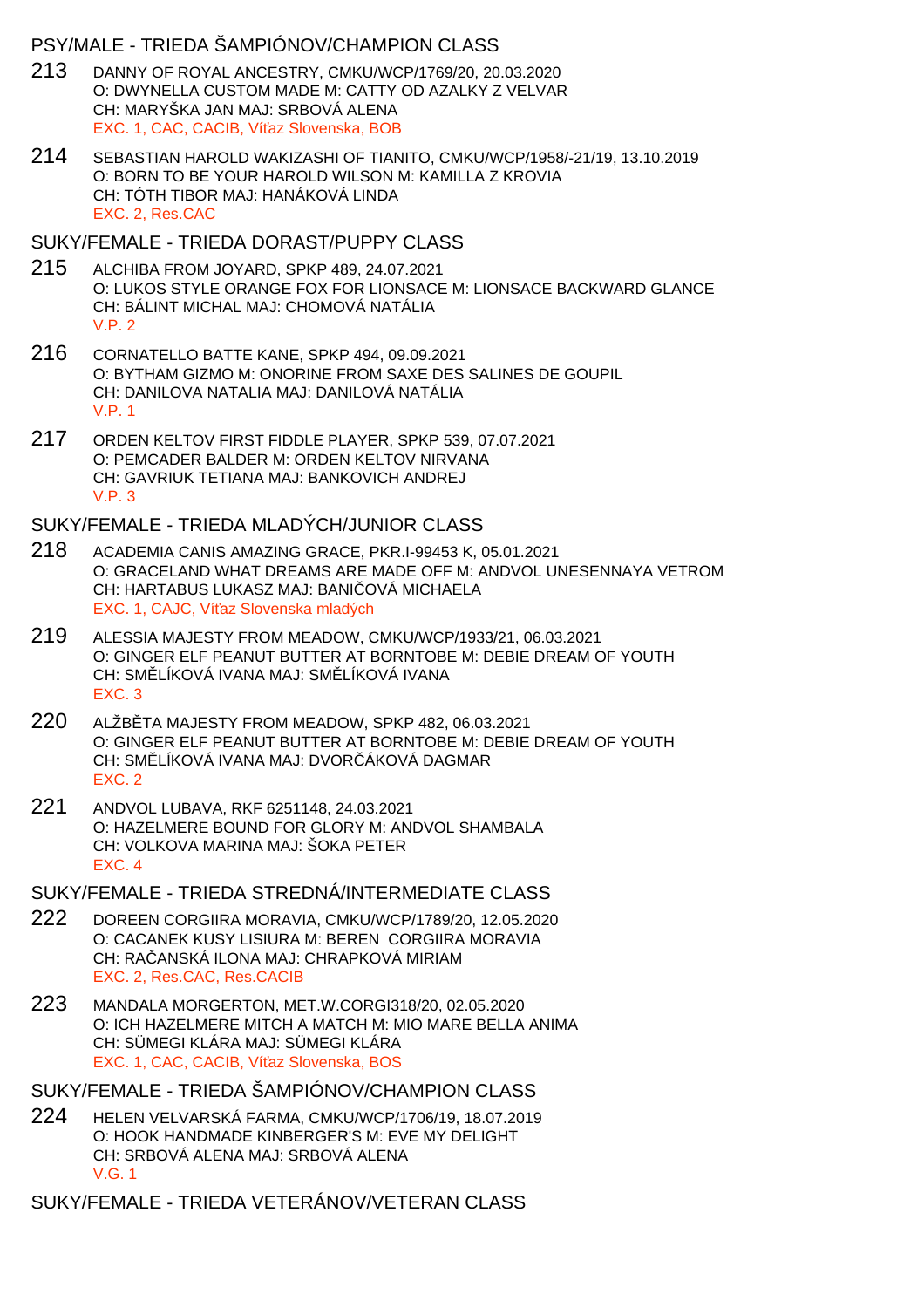225 BESSI URBAN CORGIS, SPKP 188, 25.12.2013 O: BEST YEFF 17TH MERIDIAN M: DEBIE CORAL MY DELIGHT CH: URBANOVÁ ZUZANA MAJ: BANKOVICH ANDREJ EXC. 1, Ví az Slovenska veteránov

skupina/group FCI - 2

# AFFENPINSCHER - OPI I PIN

Rozhodca/Judge PISKAY VLADIMÍR, SK - Kruh/Ring 6

SUKY/FEMALE - TRIEDA MLADÝCH/JUNIOR CLASS

226 BLACK ROSE MAGIC RUNZA, CMKU/OP/70/20, 16.10.2020 O: BOB MARLEY REGGAE STAR M: BEEBA BUBBLEDOG CH: NEUBAUEROVÁ LIB NA ANNA MAJ: NEUBAUEROVÁ LIB NA ANNA EXC. 1, CAJC, Ví az Slovenska mladých, Junior BOB, BOB

# APPENZELLER SENNENHUND - APENZELSKÝ SALAŠNÝ PES

Rozhodca/Judge ERDÖS LÁSZLÓ, HU - Kruh/Ring 5

## SUKY/FEMALE - TRIEDA OTVORENÁ/OPEN CLASS

227 FANNY SPOD HRÁDZE, SPKP 675, 18.10.2019 O: LEXUS SPOD HRÁDZE M: KHARMA VOM PIRNIKHOF CH: BELOVI OVÁ ANETA MAJ: GONDÁŠ MILAN EXC. 1, CAC, CACIB, Ví az Slovenska, BOB

# BERNER SENNENHUND - BERNSKÝ SALAŠNÝ PES

Rozhodca/Judge ERDÖS LÁSZLÓ, HU - Kruh/Ring 5

## PSY/MALE - TRIEDA MLADÝCH/JUNIOR CLASS

228 MY LOVELY BERN BRAVE BEAR, CMKU/BSP/15042/-21/21, 30.05.2021 O: ONYX LAND VELES FOR BERN HAUS ON OKA M: DEREVNYA BERNCEV ESMIRALDA CH: KULIKOVA YULIYA MAJ: PULTAROVÁ NELA EXC. 1, CAJC. Ví az Slovenska mladých, Junior BOB

#### PSY/MALE - TRIEDA STREDNÁ/INTERMEDIATE CLASS

- 229 FARAY JAK Z OBRAZKA, PKR.II-141543, 26.05.2020 O: MILBU KEANU M: ARTAMIGS HAUS ELIZAVETA CH: S TKOWSKA AGNIESZKA MAJ: S TKOWSKA AGNIESZKA EXC. 2, Res.CAC
- 230 MOHITO SERCE DOMU, PKR.II-142597, 01.09.2020 O: PAYNO PRIDE OF JUSTIN M: HAIDI SERCE DOMU CH: CHODACKI DARIUSZ MAJ: CHODACKI DARIUSZ EXC. 1, CAC, Res.CACIB

## PSY/MALE - TRIEDA OTVORENÁ/OPEN CLASS

231 ARNOLD BERNERHEART, SPKP 3956, 01.08.2017 O: IDEAL CAIRO CZECH REA M: B AGATA MEZI Í SKÁ SALAŠ CH: STRASKÁ MÁRIA MAJ: LEŠUNDÁKOVÁ ŽANETA EXC. 1, CAC

PSY/MALE - TRIEDA ŠAMPIÓNOV/CHAMPION CLASS

- 232 CONAN ATTILA OD ZLATÉHO JINANU, CMKU/BSP/13310/18, 29.09.2018 O: ATTILA M: AJRÍN IVER OD ZLATÉHO JINANU CH: VIZNAR PETR MAJ: VIZNAR PETR + VIZNAROVÁ ŠT PÁNKA EXC. 2, Res.CAC
- 233 ROLEX MOCNE GÓRALKI, PKR.II-135438, 19.09.2018 O: FERRARI ROJAUS BERNAS M: TULIPANOS BERNI UNIVERSE OF BEAUTY CH: WIĄCEK-JAKIMOWICZ BEATA MAJ: WIĄCEK-JAKIMOWICZ BEATA EXC. 1, CAC, CACIB, Ví az Slovenska, BOB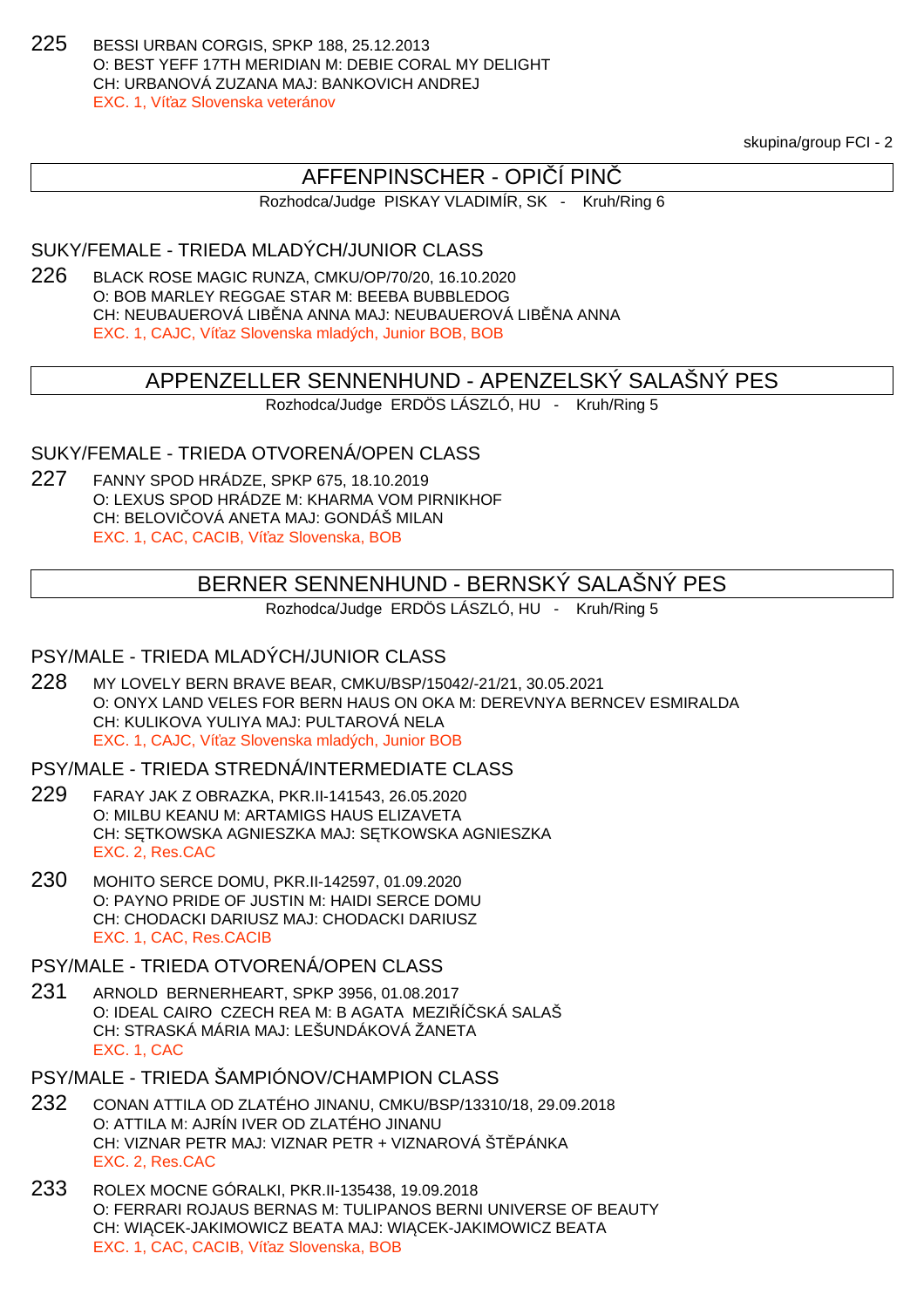## SUKY/FEMALE - TRIEDA MLADŠÍ DORAST/MINOR PUPPY CLASS

- 234 BERNEWA'S LUCREZIA BORGIA, SPKP 4307, 16.11.2021 O: SZARHEGYALJAI FAIR PLAY M: BERNEWA'S DOLCE MANETTE CH: VARGA BRANISLAV MAJ: VARGOVÁ DRAHOMIRA + VARGA BRANISLAV V.P. 2
- 235 KARLA RUDNIANSKA DOLINA, SPKP 4295, 01.11.2021 O: ELVIS Z CVANOVHO DVORA M: ISABELLE RUDNIANSKA DOLINA CH: VAVRO PETER MAJ: VAVRO PETER V.P. 1

#### SUKY/FEMALE - TRIEDA MLADÝCH/JUNIOR CLASS

- 236 ASHLEY FROM LUTENA OF SILESIA, CMKU/BSP/14787/21, 07.04.2021 O: DOLLAR ZE STAROBLISKÉ SAMOTY M: PRINCESS Z MOKROVOUS CH: ŠEMBEROVÁ MIROSLAVA MAJ: ŠEMBEROVÁ MIROSLAVA EXC. 2
- 237 BEAUTIFUL ROSUNBEE, CMKU/BSP/14761/21, 09.04.2021 O: PRINCAS KALNU ŠUO M: HAVANA SUNRISE VON ROMANSHOF CH: MOJŽÍŠKOVÁ IVETA MAJ: MOJŽÍŠKOVÁ IVETA EXC. 1, CAJC, Ví az Slovenska mladých

### SUKY/FEMALE - TRIEDA STREDNÁ/INTERMEDIATE CLASS

238 INVERNESS MORAVIAN HURRICANE, CMKU/BSP/14321/20, 01.08.2020 O: ROVER RIOMADEA GRANDE M: HANNAH MORAVIAN HURRICANE CH: HORSÁKOVÁ JITKA MAJ: HORSÁKOVÁ JITKA ABS.

### SUKY/FEMALE - TRIEDA OTVORENÁ/OPEN CLASS

- 239 CORIN ATTILA OD ZLATÉHO JINANU, CMKU/BSP/13311/18, 29.09.2018 O: ATTILA M: AJRÍN IVER OD ZLATÉHO JINANU CH: VIZNAR PETR MAJ: VIZNAR PETR + VIZNAROVÁ ŠT PÁNKA EXC. 1, CAC, Res.CACIB
- 240 GEORGINA Z PERUCKÝCH LESŮ, CMKU/BSP/14135/20, 29.03.2020 O: KINGSMAN DE LLOBU ASTUR M: ARIA Z MELÍC CH: KŘEPŘÍKOVÁ ŠÁRKA MAJ: KŘEPŘÍKOVÁ ŠÁRKA EXC. 2, Res.CAC

## SUKY/FEMALE - TRIEDA ŠAMPIÓNOV/CHAMPION CLASS

- 241 FLOWERBELLE KABÁTKO, CMKU/BSP/12369/17, 29.03.2017 O: FORTUNEIA NORTHERN WINTER SUNSET M: ANABELLE KABÁTKO CH: ŠAVRDOVÁ KATE INA MAJ: MELEZÍNKOVÁ MONIKA ABS.
- 242 JACKS AND BEARS PENNY LING, MET.BSH.1002/20, 24.11.2019 O: ROCKING BOND JAMES BOND M: DREAM GIRL DAISY FOWLER'S LAND CH: ZIEGLER ANNAMARIA & GABOR MAJ: ZIEGLER GABOR + ZIEGLER ANNAMARIA EXC. 1, CAC, CACIB, Ví az Slovenska, BOS
- 243 PRINCESS Z MOKROVOUS, CMKU/BSP/13301/18, 21.09.2018 O: KOUDY BERMONDO BOHEMIA M: JULIA Z MOKROVOUS CH: PE ENKA PAVEL MAJ: ŠEMBEROVÁ MIROSLAVA EXC. 2, Res.CAC

# BULLDOG

Rozhodca/Judge PISKAY VLADIMÍR, SK - Kruh/Ring 6

PSY/MALE - TRIEDA MLADÝCH/JUNIOR CLASS

244 BEARBULL LARGO, SPKP 4541, 07.05.2021 O: KUPAKOS ETHAN M: BEARBULL CRYSTAL CH: SARKADI LÁSZLÓ MAJ: HU OROVÁ UBICA EXC. 1

PSY/MALE - TRIEDA OTVORENÁ/OPEN CLASS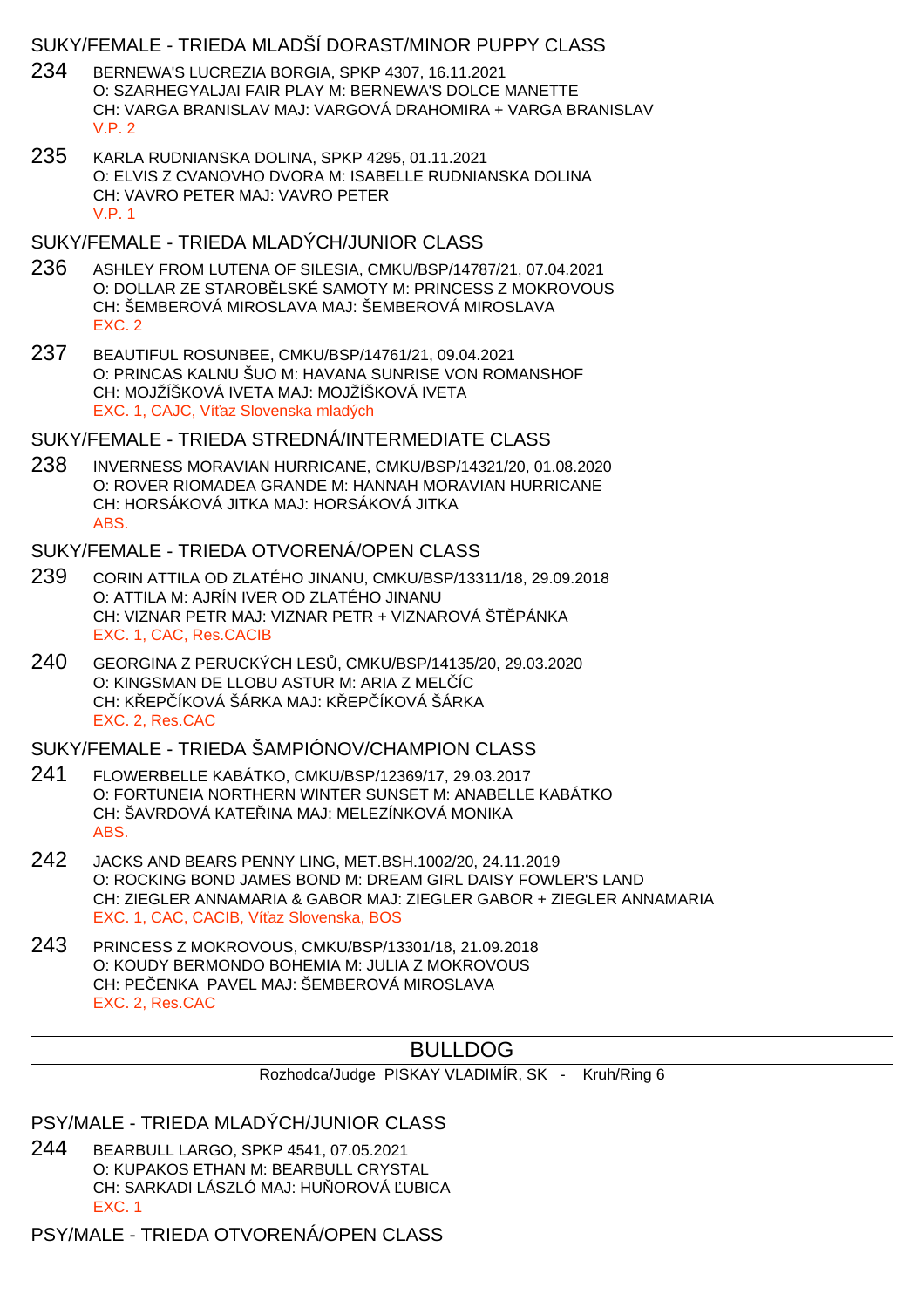245 BLACK-TREASURE DOGS LOYD, MET.ANG.BULL.2455/19, 15.10.2018 O: BLACK-TREASURE DOGS DARIUS M: GOLDEN-BULL KEYA CH: BOROSS MONIKA MAJ: ONDRLOVÁ BARBORA EXC. 1, CAC

# SUKY/FEMALE - TRIEDA MLADÝCH/JUNIOR CLASS

- 246 ATLANA BARONVIL, SPKP 4448, 29.12.2020 O: BLACK-TREASURE DOGS LOYD M: GOŠIN´S AMY CH: ONDRLOVÁ BARBORA MAJ: ONDRLOVÁ BARBORA EXC. 1, CAJC, Ví az Slovenska mladých, Junior BOB, BOB
- 247 HAPPY ETELKA KVÍTKO Z ČERTOVA, CMKU/AB/8152/21, 15.03.2021 O: WENCAR ICE DRAGON M: LUISA KVÍTKO Z ERTOVA CH: LIŠKOVÁ IVANA MAJ: NOVOTNÁ MONIKA EXC. 4
- 248 TARA SRDCE HANÉ, SPKP 4506, 30.04.2021 O: MYSTYLE LOCAL HERO M: QUINNY SRDCE HANÉ CH: NOVÁKOVÁ LUCIE MAJ: HU OROVÁ UBICA EXC. 2
- 249 TRINITY SRDCE HANÉ, SPKP 4507, 30.04.2021 O: MYSTYLE LOCAL HERO M: QUINNY SRDCE HANÉ CH: NOVÁKOVÁ LUCIE MAJ: HU OROVÁ UBICA EXC. 3

SUKY/FEMALE - TRIEDA STREDNÁ/INTERMEDIATE CLASS

250 SOPHIA SRDCE HANÉ, SPKP 4466, 21.04.2020 O: MYSTYLE LOCAL HERO M: MATYLDA SRDCE HANÉ CH: NOVÁKOVÁ LUCIA MAJ: HU OROVÁ UBICA EXC. 1, CAC, CACIB, Ví az Slovenska

# BULLMASTIFF

Rozhodca/Judge MATYÁŠ JAROSLAV, SK - Kruh/Ring 4

## PSY/MALE - TRIEDA MLADÝCH/JUNIOR CLASS

- 251 EINARR- VIKING OF HILLSIDE GUARDIAN, SPKP 813, 20.01.2021 O: MAGIC FORCE IMPORTANT IN LIFE M: BELLA NIGHT SENTRY CH: NIŽNÍK MATÚŠ MAJ: BÓDIŠ NICOLAS + LAKIOVÁ LAURA EXC. 1, CAJC, Junior BOB, BOB
- PSY/MALE TRIEDA ŠAMPIÓNOV/CHAMPION CLASS
- 252 BE MY KEEPER FLOAT LIKE A BUTTERFLY STING LIKE A BEE, SPKP 766, 15.03.2019 O: VENI VIDI VICI IS DVARISKIU M: BIG GEMS DOLLY FOR I BRAVY RAGAZZI CH: BY MY KEPEER ALLEVAMENTO MAJ: TUNEGA ONDREJ EXC. 1, CAC, CACIB, Ví az Slovenska

### SUKY/FEMALE - TRIEDA MLADŠÍ DORAST/MINOR PUPPY CLASS

253 GYDA VALKYRJA OF HILLSIDE GUARDIAN, SPKP 837, 07.12.2021 O: MAGIC FORCE IMPORTANT IN LIFE M: ARISHA HEART OF WARRIOR CH: NIŽNÍK MATÚŠ MAJ: BÓDIŠ NICOLAS + LAKIOVÁ LAURA V.P. 1

# CANE CORSO

Rozhodca/Judge PISKAY VLADIMÍR, SK - Kruh/Ring 6

### PSY/MALE - TRIEDA MLADŠÍ DORAST/MINOR PUPPY CLASS

254 BEVAN TERRA DEI BARONI, SPKP 2702, 01.11.2021 O: SPARTACUS CORSO BIH M: VELLUTO SCURO CIBELLE CH: KOZELOVÁ IDA MAJ: KOZELOVÁ IDA V.P. 2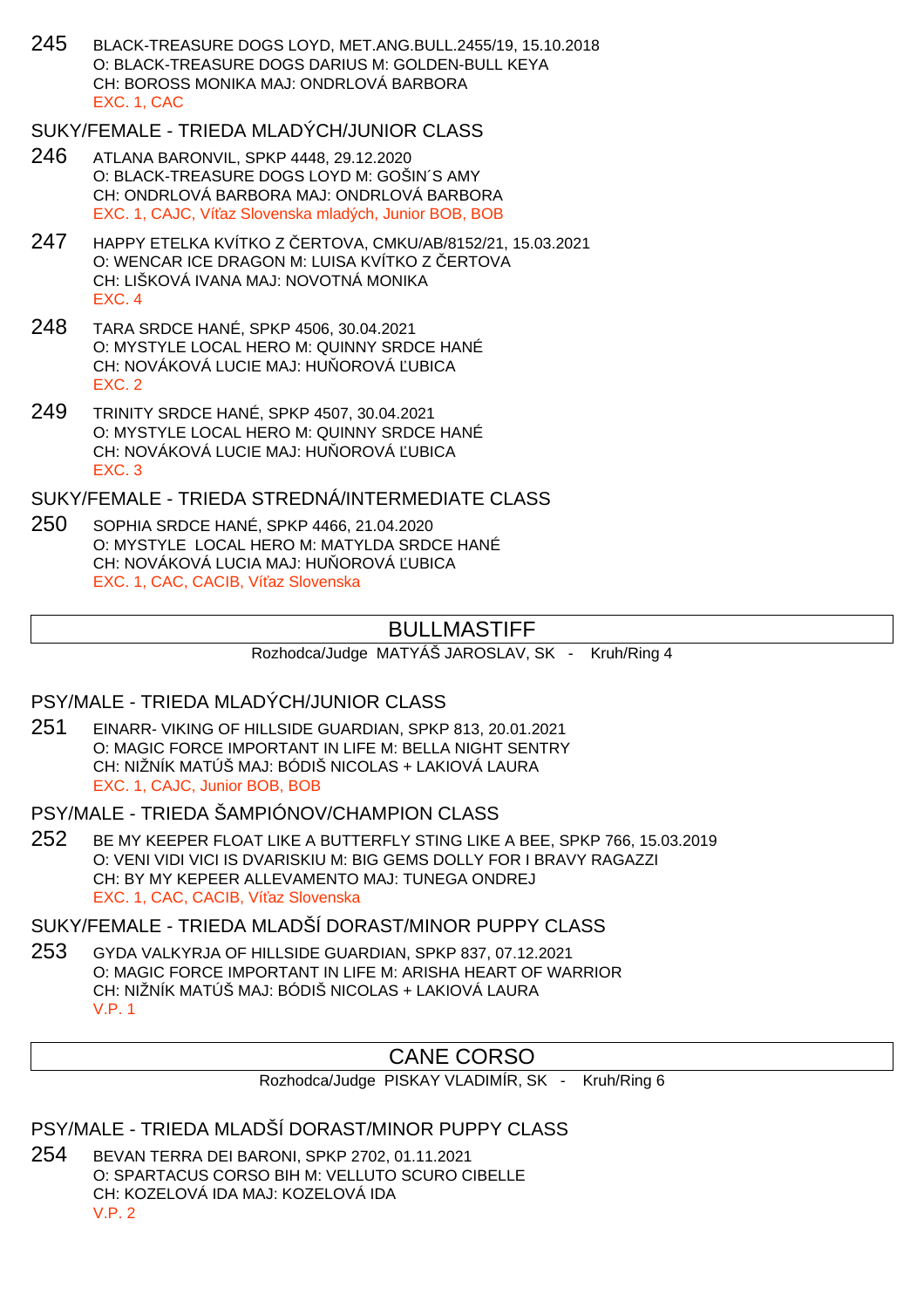- 255 RUGGERO SOUL GUARD, SPKP 2740, 13.11.2021 O: DAVIDE CODA DI CAVALLO M: JULIETTE SOUL GUARD CH: BLESÁKOVÁ KATARÍNA MAJ: RYCHNAVSKÁ IVANA V.P. 1
- PSY/MALE TRIEDA DORAST/PUPPY CLASS
- 256 ALTONNIO MANNO MILLENNIUM XIII, SPKP 2635, 12.07.2021 O: VALENTINO SILVER LAKE KOJIC M: CC CLEA BELLA VITA DA CAPO CH: KOSTOLANSKÁ TÍMEA MAJ: KOSTOLANSKÁ TÍMEA V.P. 1
- 257 EDWIN LOTUS FLOWER BLACK, SPKP 2645, 03.08.2021 O: DAVIDE CODA DI CAVALLO M: ZETA CRAZY CLAN CH: ŠEBÍK MICHAL MAJ: JEŽOVÁ GABRIELA V.P. 2
- 258 EMPEROR LOTUS FLOWER BLACK, SPKP 2643, 03.08.2021 O: DAVIDE CODA DI CAVALLO M: ZETA CRAZY CLAN CH: ŠEBÍK MICHAL MAJ: ZEUS NATÁLIE V.P. 3
- PSY/MALE TRIEDA MLADÝCH/JUNIOR CLASS
- 259 ALCAPONE PASSERO DI DIAMANTE, SPKP 2594, 24.06.2021 O: APRIORI BEST ULTIMATUM M: APRIORI BEST SHARLIZ CH: VRABCOVÁ EVA MAJ: VRABCOVÁ EVA EXC. 3
- 260 ATHOS E'NATA UNA STELLA, SPKP 2677, 10.03.2021 O: DROGO KHAL CUSTODE DEL TRÓNI M: DEANERYS Z GILDII NIEUSTRASZONYCH CH: POLA IK MATEJ MAJ: POLA IK MATEJ EXC. 2
- 261 ATTILA GUARDIA DELLA LUNA, CMKU/CC/4842/-21/21, 07.06.2021 O: CC HIGHMAX JUNIOR VITA DA CAPO M: FENELLA GEMMA NERA CH: GA OVÁ IVANA MAJ: NOVOTNÝ TOMÁŠ V.G. 4
- 262 TOKYO DE GREY BLOOD J.M., SPKP 2542, 25.03.2021 O: G ALKAROS GDA M: SURIA DE GREY BLOOD J.M. CH: SASULA KAMILA MAJ: CELERIK TOMÁŠ V.G.
- 263 ULPO PIA FIDELIS, SPKP 2569, 19.01.2021 O: URANUS CORSO DI MUNTEANU M: MARTA PIA FIDELIS CH: COTOI CORINA MAJ: KOZELOVÁ IDA EXC. 1, CAJC, Ví az Slovenska mladých
- PSY/MALE TRIEDA STREDNÁ/INTERMEDIATE CLASS
- 264 ADONIS DALL´OMBRA DEL CASTELLO, SPKP 2479, 04.11.2020 O: CEASARIO OF SOULD GUARD M: AMANDA DAMIANO BARBYMARK HP CH: MIŠKOLCI PATRIK MAJ: MIŠKOLCI PATRIK EXC. 3
- 265 MAESTO SOUL GUARD, SPKP 2265, 06.06.2020 O: DROGO KHAL CUSTODE DEL TRONO M: CARINA OF SOUL GUARD CH: BLESÁKOVÁ KATARÍNA MAJ: SÁDOVSKÝ RAJMUND + SÁDOVSKÝ RAJMUND EXC. 2, Res.CAC
- 266 NESSOS CUSTODE DEL TRONO, SPKP 2319, 02.07.2020 O: CARRO DELLA VALLE DEI LORD M: SOFIA CH: SOJÁK DALIBOR MAJ: SOJÁK DALIBOR EXC. 1, CAC, CACIB, Ví az Slovenska, BOS
- PSY/MALE TRIEDA OTVORENÁ/OPEN CLASS
- 267 GASS GEMMA NERA, SPKP 1946, 28.08.2018 O: I´M THOR RAYLA DI CORS M: GERTSOGINYA IZ DINASTII CHEMPIONOV CH: MRÁZOVÁ ALENA MAJ: MRÁZOVÁ ALENA EXC. 2, Res.CAC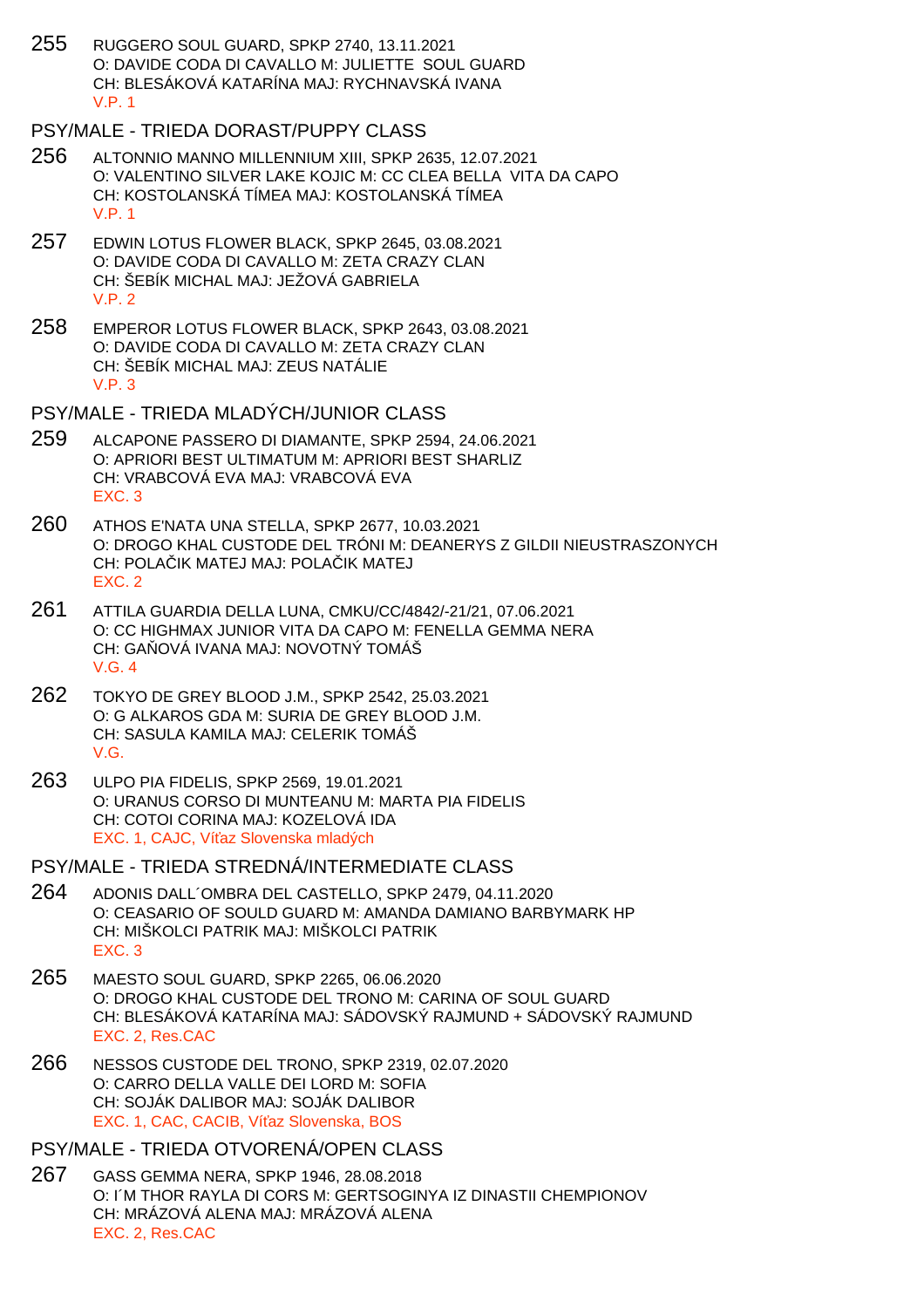268 JEOM SOLU GUARD, SPKP 2050, 20.04.2019 O: PRESIDENT IZ DINASTII CHAMPIONOV M: DELANNA SOUL GUARD CH: BLESÁKOVÁ KATARÍNA MAJ: BLESÁKOVÁ KATARÍNA EXC. 1, CAC, Res.CACIB

# PSY/MALE - TRIEDA ŠAMPIÓNOV/CHAMPION CLASS

269 RE MANFREDI ALOEVERA, EST-03299/18, 25.06.2018 O: CEASARIO OF SOUL GUARD M: RE MANFREDI VILMA CH: RENZULLO PAOLO MAJ: BEDNÁRIKOVÁ ZORA EXC. 1, CAC

### SUKY/FEMALE - TRIEDA MLADŠÍ DORAST/MINOR PUPPY CLASS

270 BELLA DAL OMBRA DEL CASTELLO, SPKP 2717, 27.11.2021 O: DAVIDE CODA DI CAVALLO M: AMANDA DAMIANO BARBYMARK HP CH: MIŠKOLCI PATRIK MAJ: MIŠKOLCI PATRIK V.P. 1

#### SUKY/FEMALE - TRIEDA DORAST/PUPPY CLASS

- 271 ACATALEYLA MILLENNIUM XIII, SPKP 2639, 12.07.2021 O: VALENTINO SILVER LAKE KOJIC M: CC CLEA BELLA VITA DA CAPO CH: KOSTOLANSKÁ TÍMEA MAJ: KOSTOLANSKÁ TÍMEA  $V.P. 2$
- 272 AMBRA TERRA DEI BARONI, SPKP 2631, 24.07.2021 O: SPARTACUS CORSO BIH M: CAPPY Z KOLÁ KOVA RANE CH: KOZELOVÁ IDA MAJ: KOZELOVÁ IDA V.P. 1

#### SUKY/FEMALE - TRIEDA MLADÝCH/JUNIOR CLASS

- 273 AIMY DALL´OMBRA DEL CASTELLO, SPKP 2487, 04.11.2020 O: CEASARIO OF SOUL GUARD M: AMANDA BARBYMARK HP CH: MIŠKOLCI PATRIK MAJ: MIŠKOLCI PATRIK EXC. 1, CAJC, Ví az Slovenska mladých, Junior BOB
- 274 ANABELLE GUARDIA DELLA LUNA, SPKP 2578, 07.06.2021 O: CC HIGHMAX JUNIOR VITA DA CAPO M: FENELLA GEMMA NERA CH: GA OVÁ IVANA MAJ: GA OVÁ IVANA EXC.
- 275 ARIAN PASSERO DI DIAMANTE, SPKP 2598, 24.06.2021 O: APRIORI BEST ULTIMATUM M: APRIORI BEST SHARLIZ CH: VRABCOVÁ EVA MAJ: KÁDAROVÁ DOMINIKA EXC. 4
- 276 EL´A ENGIE VITA DA CAPO, SPKP 2466, 06.11.2020 O: DROGO KHAL CUSTODE DEL TRONO M: AMARETTA VITA DA CAPO CH: CELERIK TOMÁŠ MAJ: HIANIK JOZEF EXC.
- 277 GALENA, ROI 21/25638, 22.11.2020 O: XENNO EN UNA PALABRA M: ABRACADABRA ANTICO VALORE CH: DELAIDELLI FAUSTO MAJ: MRÁZOVÁ ALENA EXC. 3
- 278 STELLA LUMINOSA EMILY, MET.CANE230/21, 06.01.2021 O: AQUILA DORATA BAGGIO M: ANTIQUA FORTIS ESTA CH: BÁLINT ZOLTÁN MAJ: TIBAY NORBERT + KISS BARBARA EXC. 2
- SUKY/FEMALE TRIEDA STREDNÁ/INTERMEDIATE CLASS
- 279 APRIORI BEST VALENSIYA, RKF 6107362, 17.11.2020 O: ZHAVA RISH IZ DINASTII CHEMPIONOV M: APRIORI BEST MERCEDES CH: MAYKOVA ELENA MAJ: VRABCOVÁ EVA V.G.
- 280 MAORA SOUL GUARD, SPKP 2266, 06.06.2020 O: DROGO KHAL CUSTODE DEL TRONO M: CARINA OF SOUL GUARD CH: BLESÁKOVÁ KATARÍNA MAJ: RYCHNAVSKÁ IVANA EXC. 2, Res.CAC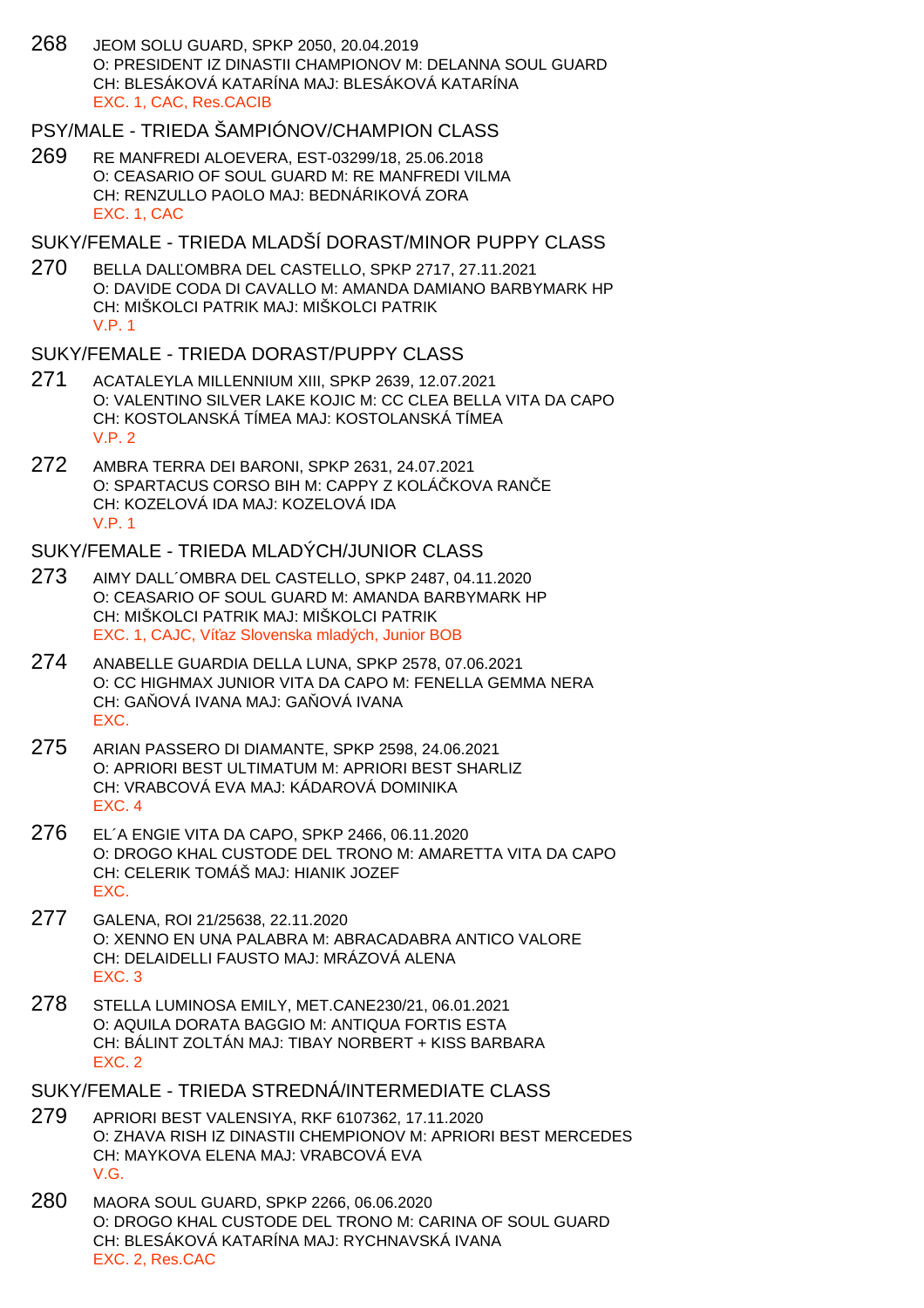- 281 MIA Z KOLÁČKOVA RANČE, CMKU/CC/4550/20, 26.07.2020 O: ROTHORM JY DREAM ALL OVER THE WORLD M: ARIZONA SANQUE MAGNIFICA CH: KOLÁ EK RADOVAN MAJ: N MELEK TOMÁŠ EXC. 1, CAC
- 282 OFFENSIVA SOUL GUARD, SPKP 2400, 28.09.2020 O: CEASARIO OFSOUL GUARD M: GUARD OF OLYMPUS HANNA CH: BLESÁKOVÁ KATARÍNA MAJ: HYBSKÁ VERONIKA + BLESÁKOVÁ KATARÍNA EXC. 3
- 283 XELLA MOLOSOS DE ODIN, LOE2549096, 03.11.2020 O: PABLO DEI TITANI SABINI M: ELLORA DE MOLOSOS DE ODIN CH: FABREGAT FONT MARTA MAJ: MRÁZOVÁ ALENA EXC. 4

### SUKY/FEMALE - TRIEDA OTVORENÁ/OPEN CLASS

- 284 GRAND INFINITY EVELLIYA, RKF 5802787, 15.09.2019 O: NOCHNOY DOZOR POCHETNYY ESCORT M: GALAXY DOLCE VITA S NEVSKOI VOLNY CH: ULANOVSKAYA ANGELA MAJ: KOZOLOVÁ ALENA EXC. 3
- 285 LALLA SOUL GUARD, SPKP 2067, 26.04.2019 O: ACCESS OF SOUL GUARD M: BRAMA OF SOUL GUARD CH: BLESÁKOVÁ KATARÍNA MAJ: BLESÁKOVÁ KATARÍNA EXC. 4
- 286 LOLA GEMMA NERA, SPKP 2212, 16.02.2020 O: CARRO DELLA VALLE DEI LORD M: BOGOTA CUSTODE DEL TRONO CH: MRÁZOVÁ ALENA MAJ: MRÁZOVÁ ALENA EXC. 1, CAC
- 287 MAELA SOUL GUARD, SPKP 2268, 06.06.2020 O: DROGO KHAL CUSTODE DEL TRONO M: CARINA OF SOUL GUARD CH: BLESÁKOVÁ KATARÍNA MAJ: HYBSKÁ VERONIKA EXC. 2, Res.CAC

### SUKY/FEMALE - TRIEDA ŠAMPIÓNOV/CHAMPION CLASS

- 288 APRIORI BEST SHARLIZ, SPKP 2329, 09.04.2019 O: ZHAVA RISH IZ DINASTII CHEMPIONOV M: APRIORI BEST MERCEDES CH: MAYKOVA ELENA MAJ: VRABCOVÁ EVA EXC. 1, CAC, CACIB, Ví az Slovenska, BOB
- 289 STELLA LUMINOSA AKELA, MET.CANE343/19, 09.06.2019 O: AQUILA DORATA ECLIPSE M: AQUILA DORATA PANTHEA CH: BÁLINT ZOLTÁN MAJ: TIBAY NORBERT + BÁLINT ZOLTÁN EXC. 2, Res.CAC, Res.CACIB

# CHIEN DE MONTAGNE DES PYRÉNÉES - PYRENEJSKÝ HORSKÝ PES

Rozhodca/Judge ERDÖS LÁSZLÓ, HU - Kruh/Ring 5

## PSY/MALE - TRIEDA DORAST/PUPPY CLASS

- 290 ILYAS AADEN FROM PYRLANDIA, SPKP 414 , 20.08.2021 O: MIRALLES DU MAS DE BEAUVOISIN M: MONIQUE DEL MONTE GARIGLIONE CH: KOMINKOVÁ JANA MAJ: MACEGA MARIAN V.P. 1
- PSY/MALE TRIEDA MLADÝCH/JUNIOR CLASS
- 291 ANDY SNOW WHITE FLAKE, SPKP 404, 24.06.2021 O: BERT NAVARE PRIM M: VI`SKALY`S MASATO CH: VARGOVÁ MONIKA MAJ: KOSIBA MILOŠ EXC. 1, CAJC. Ví az Slovenska mladých, BOS
- 292 SOUMOULOU DU MASSIF DE L´ESTEREL, SPKP 391, 15.03.2021 O: AMINES M: PASTOURE DU MASSIF DE L´ESTEREL CH: BROUTARD JULIE MAJ: VALENTOVI OVÁ ADRIANA V.G. 2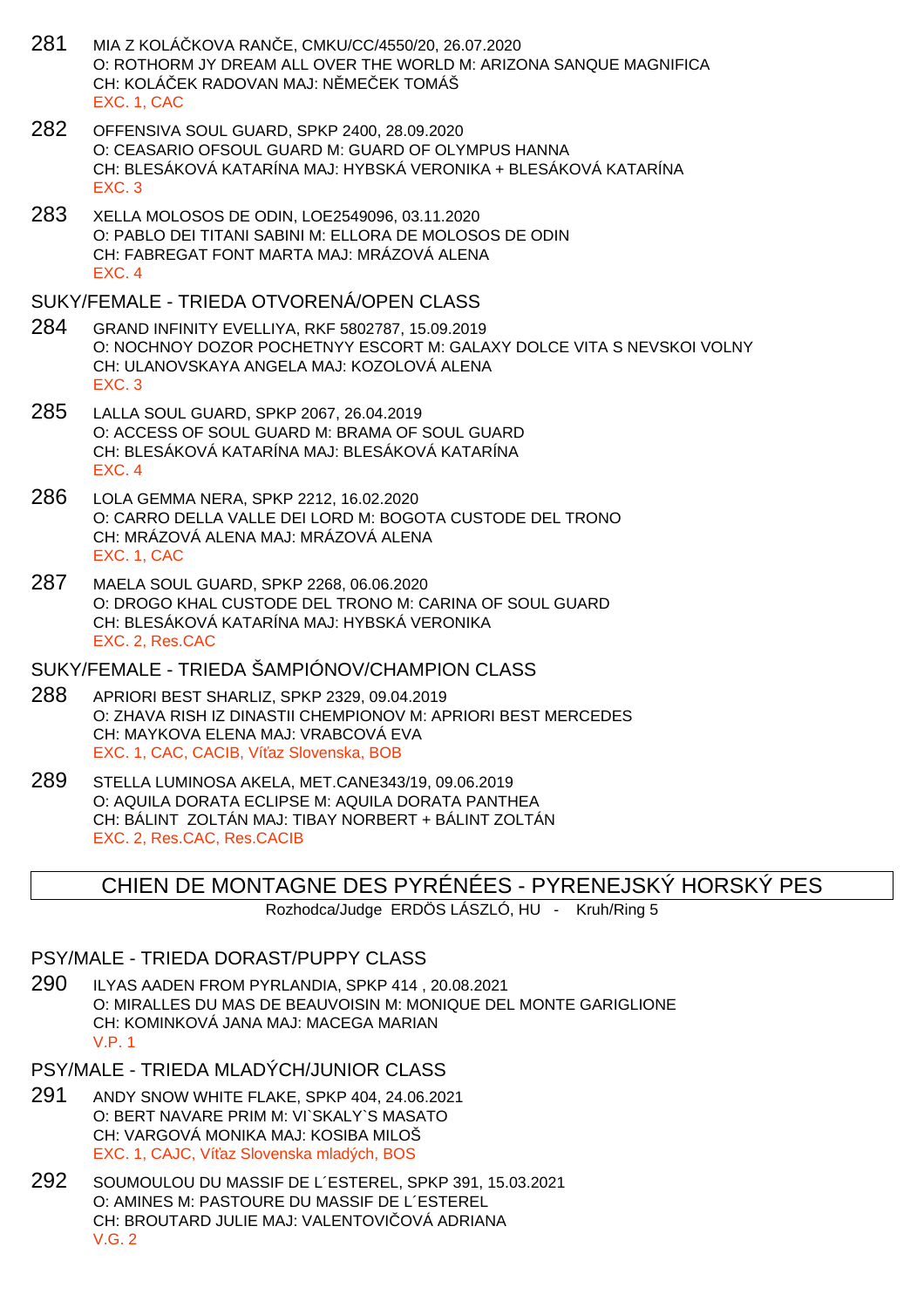## PSY/MALE - TRIEDA ŠAMPIÓNOV/CHAMPION CLASS

293 GABASTON BOY FROM PYRLANDIA, SPKP 357, 10.01.2020 O: JASON DE LA VALLLEE DE LA LIVENNE M: AMIE LINELLE FROM PYRLANDIA CH: KOMINKOVÁ JANA MAJ: TREFNÁ MICHAELA EXC. 1, CAC, CACIB, Ví az Slovenska

### SUKY/FEMALE - TRIEDA DORAST/PUPPY CLASS

- 294 INAYA BESSIE FROM PYRLANDIA, SPKP 417, 20.08.2021 O: MIRALLES DU MAS DE BEAUVOISIN M: MINIQUE DEL MONTE GARIGLIONE CH: KOMINKOVÁ JANA MAJ: TREFNÁ MICHAELA V.P. 1
- 295 IOLETE GEMA FROM PYRLANDIA, SPKP 418, 20.08.2021 O: MIRALLES DU MAS DE BEAUVOISIN M: MONIQUE DEL MONTE GARIGLIONE CH: KOMINKOVÁ JANA MAJ: ŠUVADOVÁ LENKA V.P. 2

### SUKY/FEMALE - TRIEDA MLADÝCH/JUNIOR CLASS

- 296 ADORA SNOW WHITE FLAKE, SPKP 407, 24.06.2021 O: BERT NAVARE PRIM M: VI´SKALY´S MASATO CH: VARGOVÁ MONIKA MAJ: VARGOVÁ MONIKA EXC. 1, CAJC. Ví az Slovenska mladých, Junior BOB
- 297 DESIREÉ RED SUNSET, SPKP 395, 04.06.2021 O: FOOR COUDY FROM PYRLANDIA M: AMADEA MELODIE RED SUNSET CH: VALENTOVI OVÁ ADRIANA MAJ: VALENTOVI OVÁ ADRIANA EXC. 2

### SUKY/FEMALE - TRIEDA STREDNÁ/INTERMEDIATE CLASS

298 RYSE DU MASSIF DE L'ESTEREL, SPKP 385, 21.08.2020 O: AMINES M: PEYROUSE DU MAS DE BEAUVOISIN CH: BROUTARD JULIE MAJ: KOMINKOVÁ JANA EXC. 1, CAC

#### SUKY/FEMALE - TRIEDA OTVORENÁ/OPEN CLASS

299 MONIQUE DEL MONTE GARIGLIONE, SPKP 355, 13.08.2019 O: JALISSE M: SCYANEL CH: SCALA MASSIMO MAJ: KOMINKOVÁ JANA EXC. 1, CAC, CACIB, Ví az Slovenska, BOB

# SUKY/FEMALE - TRIEDA ŠAMPIÓNOV/CHAMPION CLASS

300 CINNAMON RED SUNSET, SPKP 350, 23.08.2019 O: COUDY BABYLON BOHEMIA M: ANGIE RED SUNSET CH: VALENTOVI OVÁ ADRIANA MAJ: VALENTOVI OVÁ ADRIANA EXC. 1, CAC, Res.CACIB

# CIMMARON URUGUAYO

Rozhodca/Judge PISKAY VLADIMÍR, SK - Kruh/Ring 6

# SUKY/FEMALE - TRIEDA OTVORENÁ/OPEN CLASS

301 DAENERYS CERBERUS ILLUSION, CMKU/CIM/18/-19/19, 01.05.2019 O: ANAKIN CERBERUS ILLUSION M: MISIA MAURA DE AQUERONTE CH: HORTOS GABRIELLA MAJ: HORÁ KOVÁ ILONA EXC. 1, CAC, CACIB, Ví az Slovenska, BOB

# DEUTSCHE DOGGE BLAU - NEMECKÁ DOGA MODRÁ

Rozhodca/Judge PISKAY VLADIMÍR, SK - Kruh/Ring 6

# PSY/MALE - TRIEDA STREDNÁ/INTERMEDIATE CLASS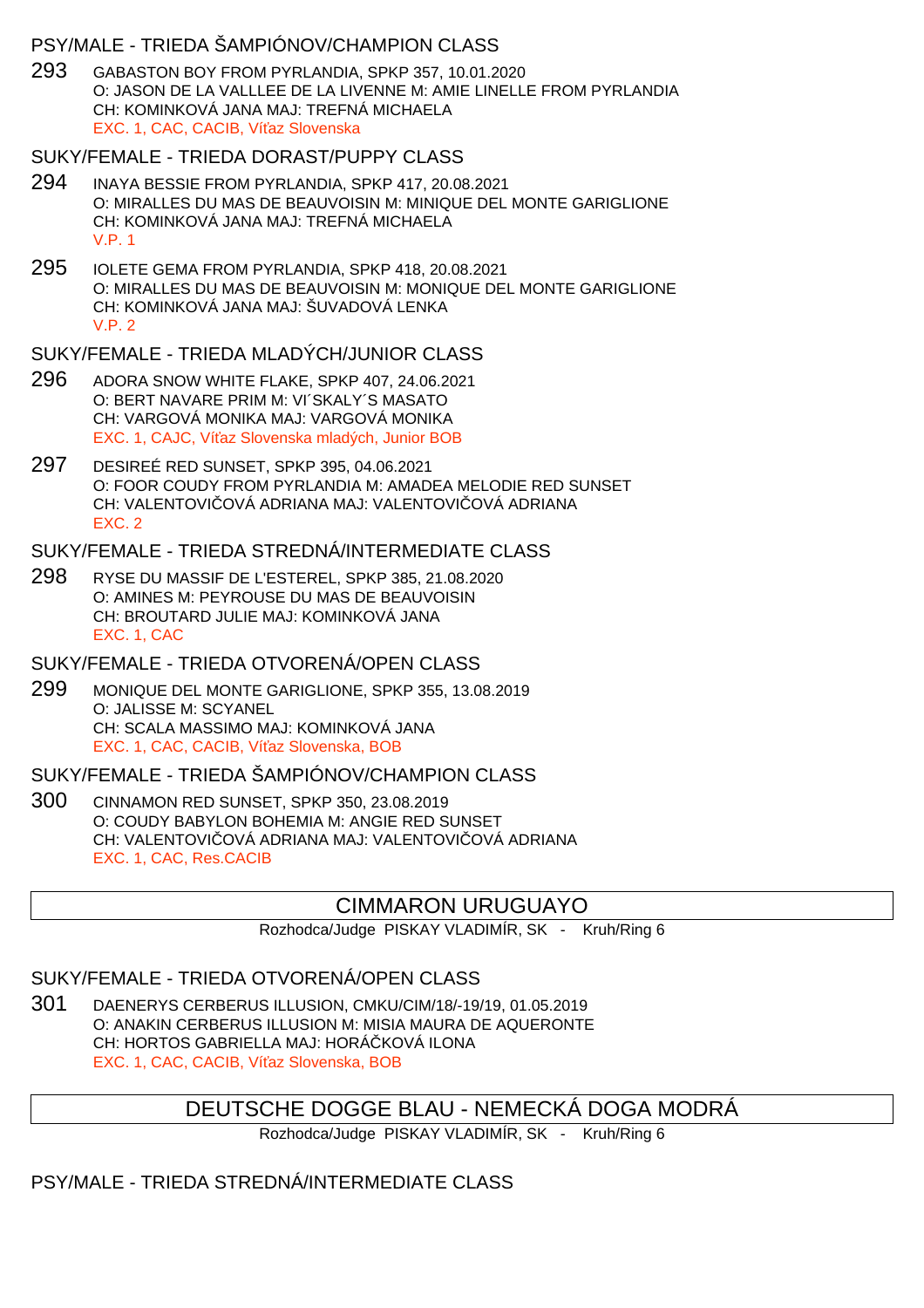302 GANNYMEIDE BEAUTIFUL BLUE BALLERINES, SPKP 1889, 19.11.2020 O: WINCHESTER MARGAREJRO M: CALEXIS BEAUTIFUL BLUE BALLERINES CH: EREŠÁKOVÁ KATARÍNA MAJ: KLA AN UBOR + KLA AN UBOR EXC. 1, CAC, CACIB, Ví az Slovenska, BOS

# PSY/MALE - TRIEDA ŠAMPIÓNOV/CHAMPION CLASS

303 CAMARO BADAN-SLOVAKIA, SPKP 1654, 17.04.2019 O: AIRBORNE SHADOW MIRABILIS GEMMA M: AURA COLLOREDO TILIA CH: BAEK DANIEL MAJ: BAEK DANIEL EXC. 1, CAC, Res.CACIB

### SUKY/FEMALE - TRIEDA STREDNÁ/INTERMEDIATE CLASS

304 DOLCE VITA CUORE AMICO, PKR.II-143681, 10.09.2020 O: EDITION DE LUXE Z DOLINY SEGIET M: QUANAH-B SUMMA CUM LAUDE CH: BANDOSZ KATARZYNA MAJ: WALCZAK DARIA EXC. 1, CAC, Res.CACIB

### SUKY/FEMALE - TRIEDA OTVORENÁ/OPEN CLASS

305 AMANDA VOM BLAUER HOF, SPKP 1888, 25.08.2019 O: E-JAN SERCE MOLOSEUM M: YOSEMITE CEVELOB CH: ŠIMKO DALIBOR MAJ: KRUPA PAVOL EXC. 1, CAC

## SUKY/FEMALE - TRIEDA ŠAMPIÓNOV/CHAMPION CLASS

306 CARAMIA CRYSTAL BLUE DIAMOND, SPKP 1773, 13.02.2020 O: DRAGO JON DORI GRINOL M: AZIRA CRYSTAL BLUE DIAMOND CH: TAKÁCSOVÁ KATARÍNA MAJ: TAKÁCSOVÁ KATARÍNA EXC. 1, CAC, CACIB, Ví az Slovenska, BOB

## DEUTSCHE DOGGE GEFLECKT - NEMECKÁ DOGA ŠKVRNITÁ

Rozhodca/Judge PISKAY VLADIMÍR, SK - Kruh/Ring 6

## PSY/MALE - TRIEDA MLADÝCH/JUNIOR CLASS

307 CHARIS FROM HARLE ELIZABETH´S MEADOWS, SPKP 1942, 31.05.2021 O: BEST OF EUROPEAN GREAT STARS M: BARBRA FROM BLACK ELIZABETH´S MEADOWS CH: BARAN JÁN MAJ: ESATOVSKI SABAN EXC. 1, CAJC, Ví az Slovenska mladých, Junior BOB

#### SUKY/FEMALE - TRIEDA MLADÝCH/JUNIOR CLASS

- 308 HELENE FROM HARLE ELIZABETH´S MEADOWS, SPKP 1940, 21.05.2021 O: ZAHIR WITH RED RIBBON M: BIBIANNA FROM GRAY ELIZABETH´S MEADOWS CH: BARAN JÁN MAJ: BARAN JÁN EXC. 1
- 309 SALYJA DE LA BENJAMINE, SPKP 6631, 24.03.2021 O: NAMASTE DE LA BENJAMINE M: PIETRA DU JARDIN DE L'OLYMPE CH: MAUNDER PORTRON VERONIQUE MAJ: HALABURDOVÁ JAROSLAVA EXC. 2

#### SUKY/FEMALE - TRIEDA STREDNÁ/INTERMEDIATE CLASS

310 GODIVA FROM HARLE ELIZABETH´S MEADOWS, SPKP 1877, 03.10.2020 O: LUTECELLO D´ISKANDAR M: JASMINA SANCTUS ROCHUS CH: BARAN JÁN MAJ: BARAN JÁN EXC. 1

## SUKY/FEMALE - TRIEDA OTVORENÁ/OPEN CLASS

311 ELIS FROM HARLE ELIZABETH`S MEADOWS, SPKP 1779, 22.01.2020 O: ISILDUR FROM DEMMA DOG M: BIBIANNA FROM GRAY ELIZABETH`S MEADOWS CH: BARAN JÁN MAJ: SUKOPOVÁ KATARÍNA EXC. 1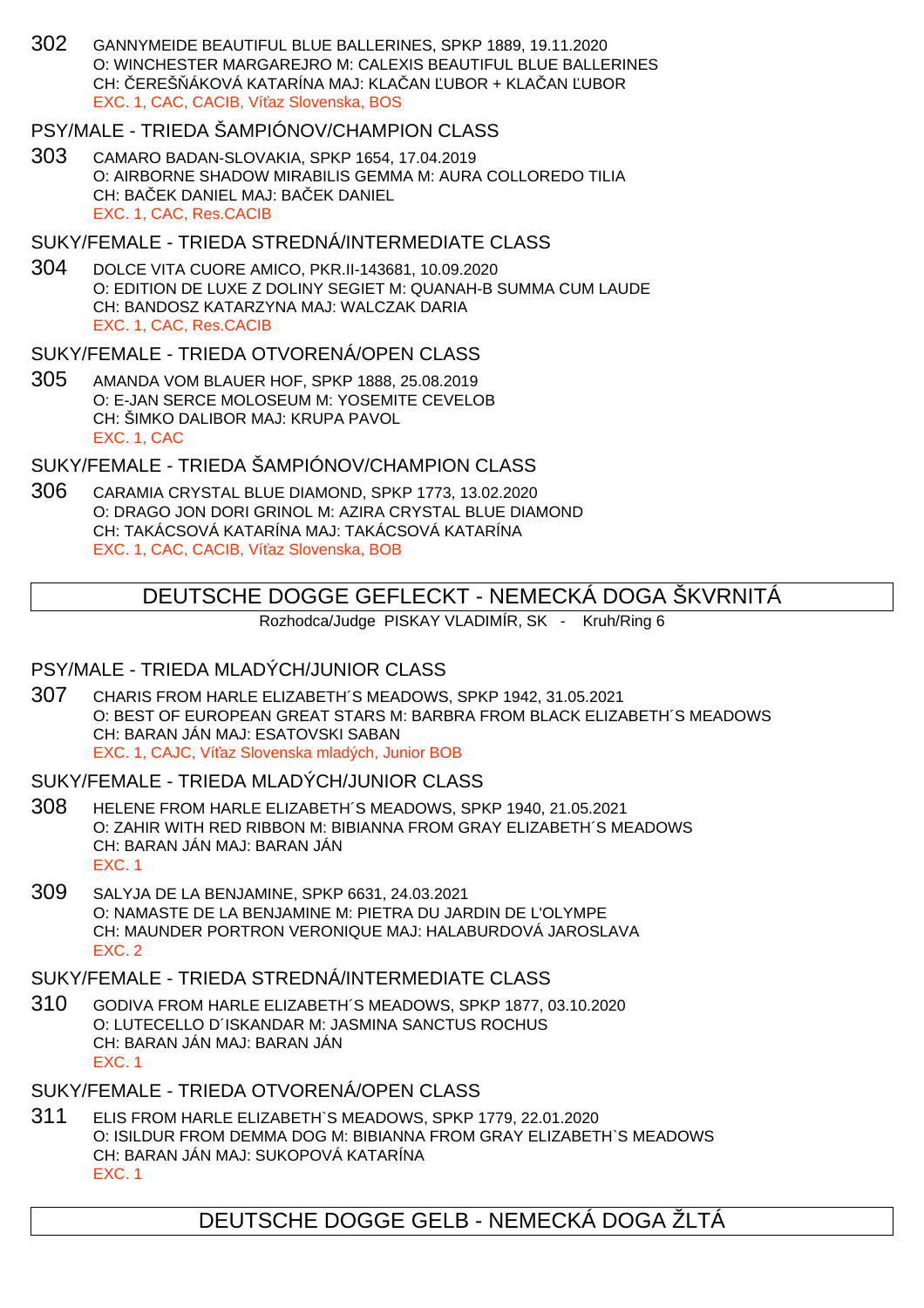## PSY/MALE - TRIEDA STREDNÁ/INTERMEDIATE CLASS

- 312 ARIAL EVRIDEI TE AMO, RKF 5980309, 17.06.2020 O: CASTLE D'IRONGUARDS M: ARIAL EVRIDEI FELICITA CH: LYKOVA N. MAJ: MIKO MIROSLAV EXC. 1, CAC, CACIB, Ví az Slovenska, BOB
- 313 FARID FROM GOLD ELIZABETH´S MEADOWS, SPKP 1836, 28.08.2020 O: URANDO BIG LORD M: HANA-F DELLA BAIA AZZURRA CH: BARAN JÁN MAJ: SLANÝ PETER EXC. 2

# PSY/MALE - TRIEDA OTVORENÁ/OPEN CLASS

314 ARIAL EVRIDEI TODES RED BULL, PKR.II-153255, 17.06.2020 O: CASTLE D'IRONGUARDS M: ARIAL EVRIDEI FELICITA CH: LYKOVA N. MAJ: CHORLOWSKA EWELINA EXC. 1, CAC, Res.CACIB

## SUKY/FEMALE - TRIEDA MLADÝCH/JUNIOR CLASS

315 YESSICA BIG LORD, SPKP 1932, 25.05.2021 O: PINKIE PIE FROM VALLEY OF MOLLOSIAN M: UMA BIG LORD CH: MIKO MIROSLAV MAJ: KAHLEROVÁ LENKA EXC. 1, CAJC, Ví az Slovenska mladých, Junior BOB

# DEUTSCHE DOGGE GESTROMT - NEMECKÁ DOGA PÁSIKAVÁ

Rozhodca/Judge PISKAY VLADIMÍR, SK - Kruh/Ring 6

## PSY/MALE - TRIEDA DORAST/PUPPY CLASS

316 O-ROLLS ROYCE JANTAROWA SAGA, PKR.II-152824, 13.07.2021 O: MAJERANEK Z KU NI NAPOLEO SKIEJ M: JUDITH JANTAROWA SAGA CH: BARAN EWA MAJ: STRÍŽ PETER ABS.

## PSY/MALE - TRIEDA MLADÝCH/JUNIOR CLASS

317 GDYBY NIE TY ALTAIR, PKR.II-144976, 01.04.2021 O: DALL CASA DI AMICI M: FLER WARRIOR QUEEN CH: NIEROD MALGORZATA MAJ: PELCZYNSKA ALEKSANDRA EXC. 1, CAJC, Ví az Slovenska mladých

## SUKY/FEMALE - TRIEDA STREDNÁ/INTERMEDIATE CLASS

318 FELICITY FROM BRIN ELIZABETH´S MEADOWS, SPKP 1840, 28.08.2020 O: URANDO BIG LORD M: HANA-F DELLA BAIA AZZURRA CH: BARAN JÁN MAJ: ORAVCOVÁ KATARÍNA EXC. 1, CAC

## SUKY/FEMALE - TRIEDA OTVORENÁ/OPEN CLASS

319 ZLATO'A RUSSIANA, RKF 5989461, 14.07.2020 O: ZLATO'A KOROLEVICH ELISEY M: ITALIKA DELLA BAIA AZZURRA CH: POPOVA ANNA MAJ: BENI IAKOVÁ VLADIMÍRA EXC. 1, CAC, CACIB, Ví az Slovenska, BOS

# DEUTSCHE DOGGE SCHWARZ - NEMECKÁ DOGA LERNA

Rozhodca/Judge PISKAY VLADIMÍR, SK - Kruh/Ring 6

# PSY/MALE - TRIEDA MLADÝCH/JUNIOR CLASS

320 LUIZADOR TIZIANO, SPKP 1974, 04.05.2021 O: BENITO INCITATUS DEL BIANELLO M: LUIZADOR EVELINA CH: LUKYANOVA VALENTINA MAJ: HALABURDOVÁ JAROSLAVA V.G. 1

## PSY/MALE - TRIEDA STREDNÁ/INTERMEDIATE CLASS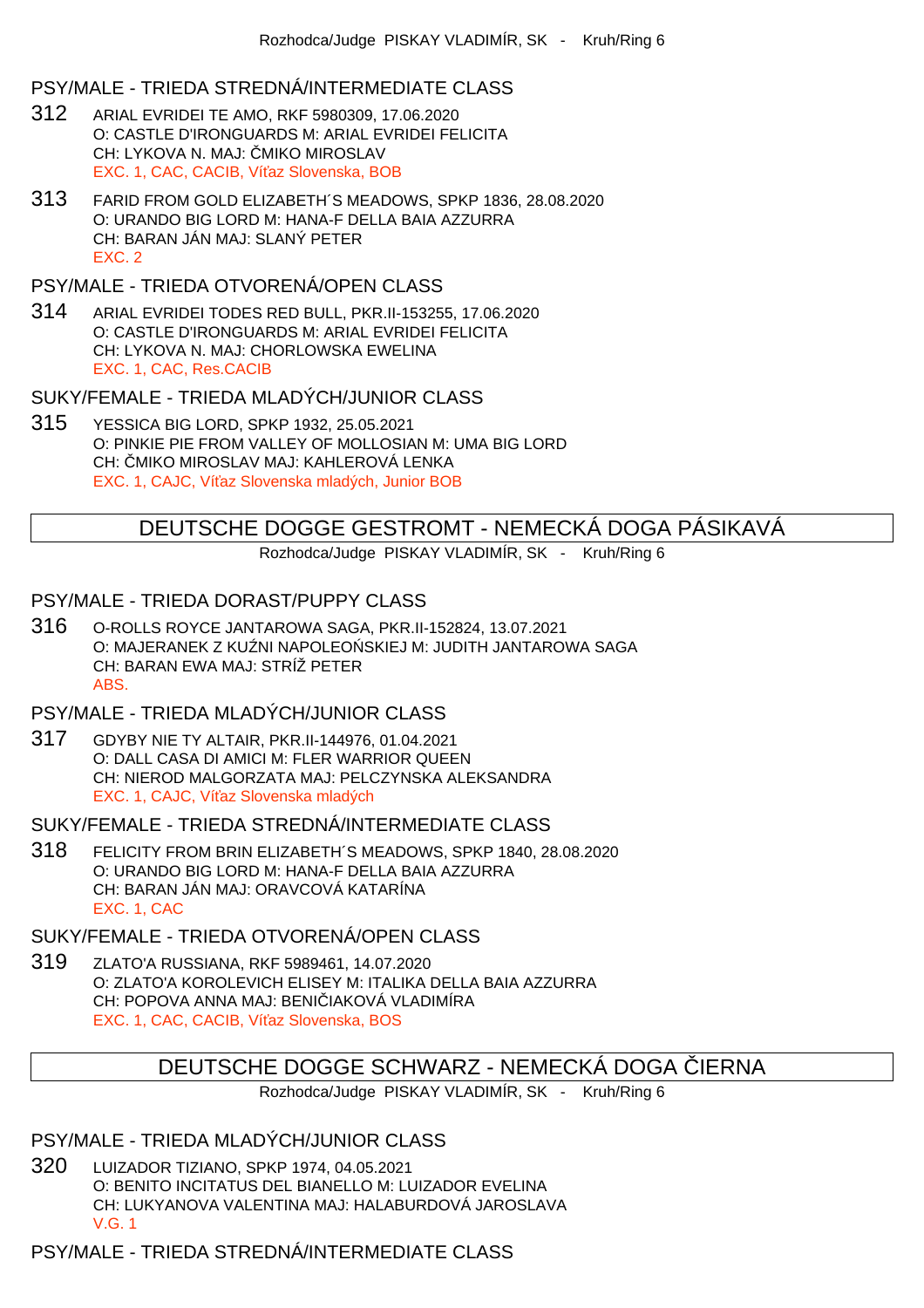321 BONIFAC RAISAWELT, SPKP 1820, 14.06.2020 O: UGO WILLIAM SIVA TAROK M: DERBY BERTA-DOG CH: TOME KOVÁ ANGELIKA MAJ: TOME KOVÁ ANGELIKA EXC. 1, CAC, Res.CACIB

## PSY/MALE - TRIEDA OTVORENÁ/OPEN CLASS

322 BREST HEBARGO, SPKP 1717, 29.07.2019 O: COLIN VON GUT NEUBOURG M: ANDRAGORA HEBARGO CH: LÚ ANOVÁ PETRA MAJ: LÚ ANOVÁ PETRA EXC. 1, CAC, CACIB, Ví az Slovenska, BOB

### SUKY/FEMALE - TRIEDA MLADÝCH/JUNIOR CLASS

- 323 HANAE FROM BLACK ELIZABETH´S MEADOWS, SPKP 1939, 21.05.2021 O: ZAHIR WITH RED RIBBON M: BIBIANNA FROM GRAY ELIZABETH´S MEADOWS CH: BARAN JÁN MAJ: BARAN JÁN ABS.
- 324 UHRANIAK DAS TERRAS DE ATÓMUN, LOP591970, 26.01.2021 O: OLAF DES TERRES ANDALOUSES M: RHEA-REKINLEIF DAS TERRAS DE ATÓMUN CH: MADRUGO ANA FILIPA SILVA COSTA PAIS CARVALHO MAJ: HALABURDOVÁ JAROSLAVA ABS.

# SUKY/FEMALE - TRIEDA OTVORENÁ/OPEN CLASS

325 CAMELIA FROM BLACK ELIZABETH´S MEADOWS, SPKP 1624, 16.12.2018 O: IMPERATO DI VENDRA NERA M: IVAN ICA SANCTUS ROCHUS CH: BARAN JÁN MAJ: BARAN JÁN EXC. 1, CAC, CACIB, Ví az Slovenska, BOS

# DEUTSCHER BOXER GELB - BOXER ZLATÝ

Rozhodca/Judge ERDÖS LÁSZLÓ, HU - Kruh/Ring 5

### PSY/MALE - TRIEDA DORAST/PUPPY CLASS

326 K´APANOHUAYA DEUTSCH ALGAR, SPKP 6512, 18.07.2021 O: THAO KRONEBOX M: DAISY PRINZESSIN DEUTSCH ALGAR CH: MLYNKOVÁ LENKA MAJ: JERGOVÁ MÁRIA V.P. 1

### PSY/MALE - TRIEDA MLADÝCH/JUNIOR CLASS

- 327 BARTOLOMEO ZUMBOTA BOX, SPKP 6369, 01.12.2020 O: WOW-WOW VOM KAISERFELSEN M: CRISTIANA MORAVIA BOX CH: HAÁS PETER MAJ: PROCNER RADOVAN EXC. 1, CAJC, Ví az Slovenska mladých
- PSY/MALE TRIEDA STREDNÁ/INTERMEDIATE CLASS
- 328 ANTARES NO AKACIŠA, PKR.II-144626, 28.09.2020 O: NAPMARY'S IKIGAI M: NIGHT FURY NO AKACIŠA CH: PABLAKA INESE MAJ: TOMCZYK IZABELA EXC. 1, CAC, CACIB, Ví az Slovenska, BOS

#### SUKY/FEMALE - TRIEDA DORAST/PUPPY CLASS

- 329 KEISY PRINZESSIN DEUTSCH ALGAR, SPKP 6517, 18.07.2021 O: THAO KRONEBOX M: DAISY PRINZESSIN DEUTSCH ALGAR CH: MLYNKOVÁ LENKA MAJ: MLYNKOVÁ LENKA + BRACHOVÁ PETRA V.P. 1
- SUKY/FEMALE TRIEDA MLADÝCH/JUNIOR CLASS
- 330 AMENADIELA FENDER EDDA, SPKP 6497, 06.04.2021 O: KALIBER VOM KALIDORF M: XANTIELA FENDER EDDA CH: ŠUSTER JOZEF A JANA MAJ: HRADSKÝ MARIÁN EXC. 1, CAJC, Ví az Slovenska mladých, Junior BOB
- 331 FREYDIS VOM KAISERFELSEN, COR A 4621-21/144, 03.02.2021 O: ECO DELL COLLE DELLINFINITO M: ROSINE VOM KAISERFELSEN CH: STOBORAN FLORIN MIHAI MAJ: PLICH PAULINA EXC. 2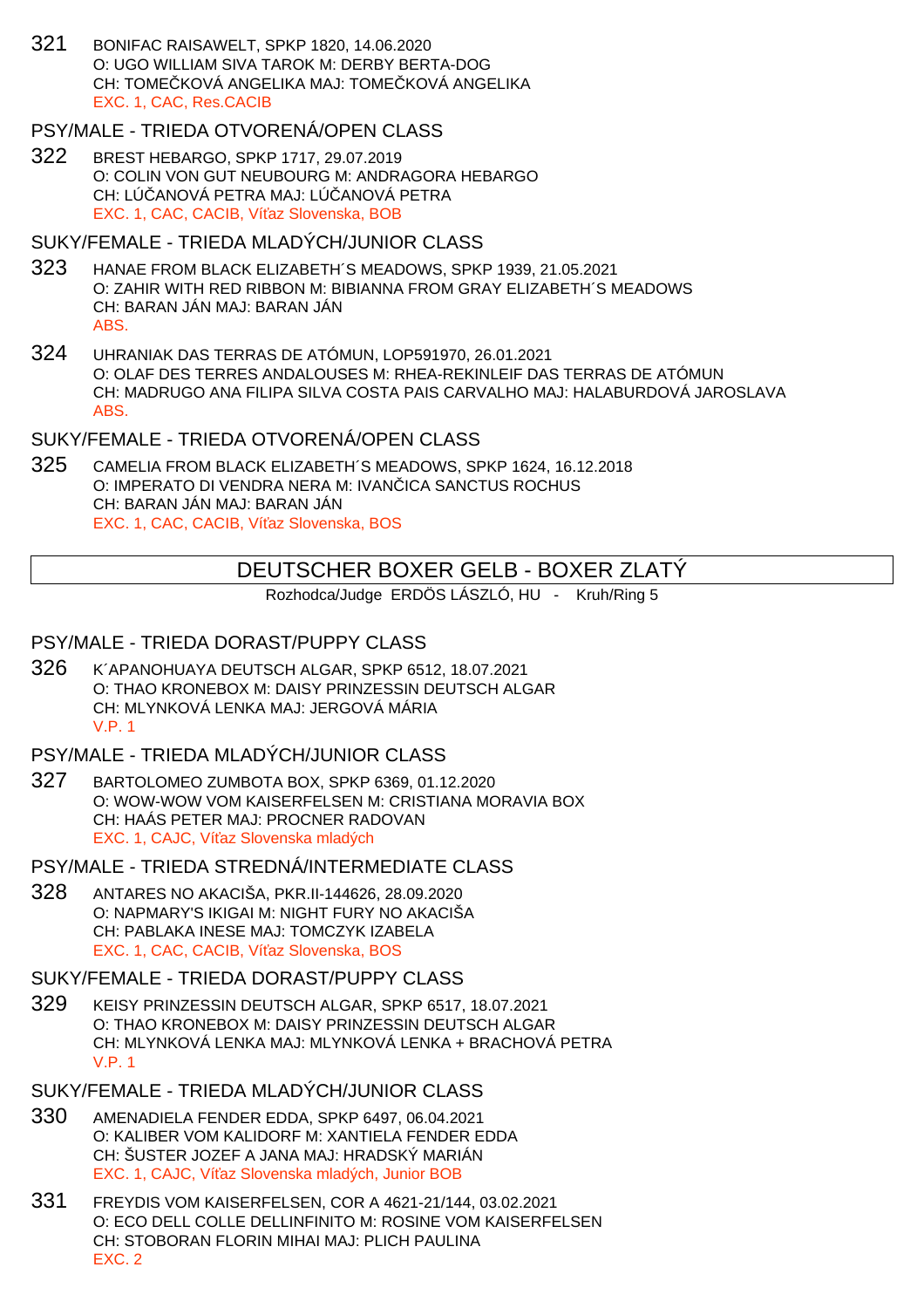# SUKY/FEMALE - TRIEDA STREDNÁ/INTERMEDIATE CLASS

332 SEPHORA NIK BOX, MNE 1019/20 NB, 29.04.2020 O: ROMEO D´ALAN BOX M: HANNA DE DIOSA DE LA AURORA CH: KRIVOKAPIĆ DJOKO MAJ: POLIAKOVÁ MONIKA + POLIAK MARTIN EXC. 1, CAC

## SUKY/FEMALE - TRIEDA OTVORENÁ/OPEN CLASS

333 FALLORA PRINZESSIN DEUTSCH ALGAR, SPKP 5792, 25.01.2019 O: COSMO DI CASA BARTOLINI M: NITIKA FENDER EDDA CH: MLYNKOVÁ LENKA MAJ: MLYNKOVÁ LENKA EXC. 1, CAC, Res.CACIB

## SUKY/FEMALE - TRIEDA ŠAMPIÓNOV/CHAMPION CLASS

- 334 MEGGY PÁLAVA BOX, CMKU/BOX/17877/20, 27.04.2020 O: ZACK Z KAŠTÝLKU M: GWENN PÁLAVA BOX CH: PROKEŠOVÁ ESTMÍRA MAJ: KOSTELECKÝ JI Í ABS.
- 335 TOP SECRET ILFIRIN, PKR.II-140905, 15.11.2019 O: RACHMANINOV NOSTRUM M: ALWAYS BE SEXY BOX-STAR CH: CIELECKA ANNA MAJ: CIELECKA ANNA EXC. 1, CAC

# DEUTSCHER BOXER GESTROMT - BOXER PÁSIKAVÝ

Rozhodca/Judge ERDÖS LÁSZLÓ, HU - Kruh/Ring 5

## PSY/MALE - TRIEDA MLADÝCH/JUNIOR CLASS

336 KYAN XERXES JAMES BOX, SPKP 6423, 08.03.2021 O: KORNIEL FENDER EDDA M: CAPA-NEGRO VANBOX CH: KUSÝ PETER MAJ: KUSÝ PETER + PÁL CSABA EXC. 1, CAJC. Ví az Slovenska mladých

## SUKY/FEMALE - TRIEDA MLADŠÍ DORAST/MINOR PUPPY CLASS

337 BLURRY EYES BLACK MAGIC TOUCH, HR 13745 NB, 29.10.2021 O: PLAY´DELL MONTE BOXER 1991 M: TOSCA BLUE BLACK MAGIC TOUCH CH: JAKOPOVI ALEKSANDRA MAJ: VARÁ KOVÁ NIKOLA V.P. 1

## SUKY/FEMALE - TRIEDA STREDNÁ/INTERMEDIATE CLASS

338 JANET DE SALGO´S, SPKP 6240, 19.08.2020 O: CROWN OF ANGEL OD DJEVIJA M: AMANDA DE SALGO´S CH: ĽUPTÁK IVAN MAJ: ĽUPTÁK IVAN EXC. 1, CAC

# SUKY/FEMALE - TRIEDA OTVORENÁ/OPEN CLASS

339 BERTHA PUELLA MAXIMA, CMKU/BOX/17923/20, 31.05.2020 O: XANDER OPTIMA GRATA M: IRENE OPTIMA GRATA CH: KRYŠTOFOVÁ ANDREA MAJ: KRYŠTOFOVÁ ANDREA EXC. 1, CAC

# SUKY/FEMALE - TRIEDA PRACOVNÁ/WORKING CI ASS

340 SZENT-RADVÁRI THEODÓRA, MET.BO.104/19, 11.04.2019 O: KIS-BICS ALEX M: ICH SZENT-RADVÁRI PEGGY CH: RADVÁNYI TAMÁS MAJ: RADVÁNYI TAMÁS EXC. 1, CAC, CACIB, Ví az Slovenska, BOB

# DEUTSCHER PINSCHER - NEMECKÝ PINČ

Rozhodca/Judge PISKAY VLADIMÍR, SK - Kruh/Ring 6

# PSY/MALE - TRIEDA ŠAMPIÓNOV/CHAMPION CLASS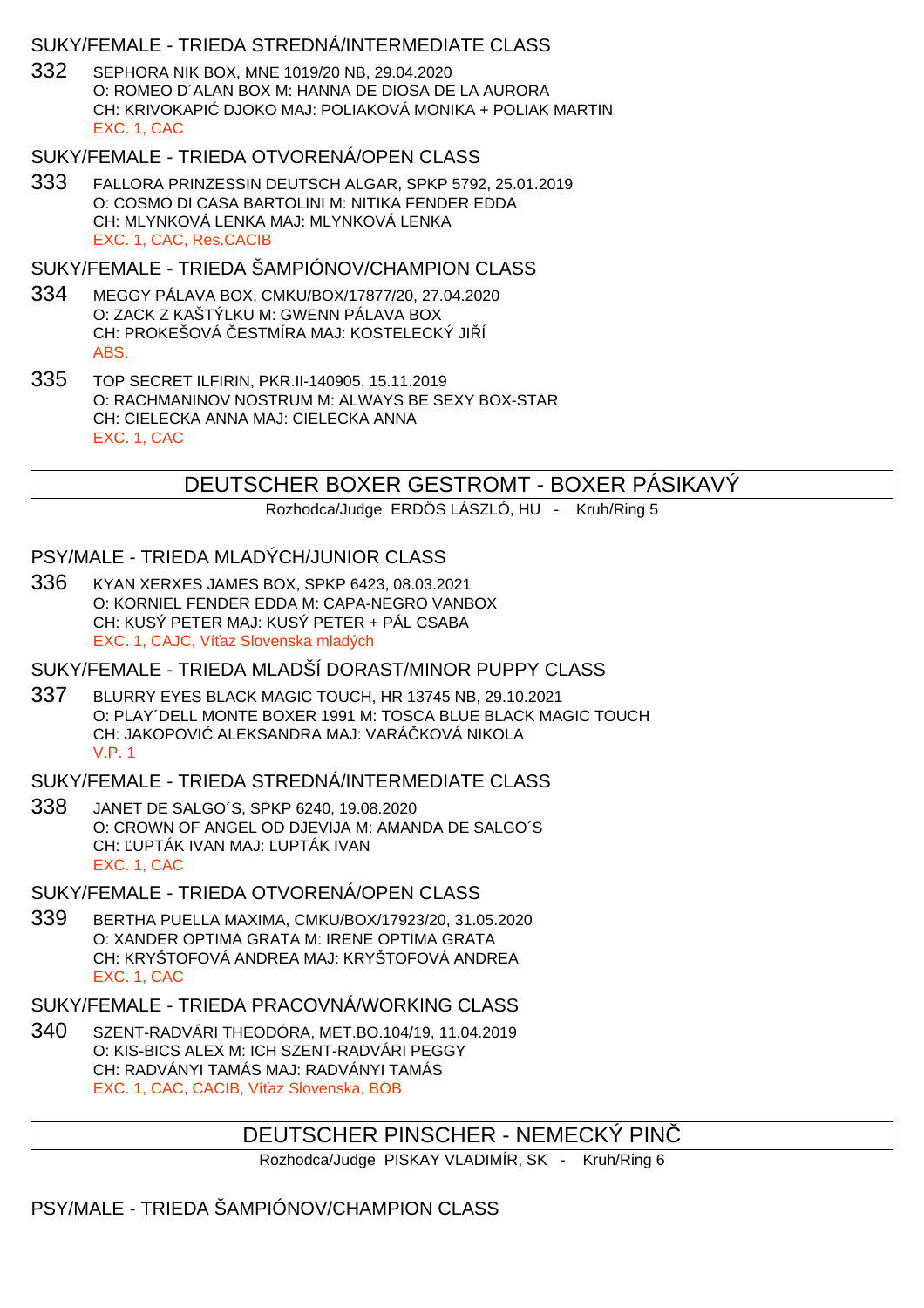341 FERO VOM BRUCHSTEIN, VDH14DP 03004426, 25.04.2014 O: CHARLY VON DER SÜD-HEIDE M: ELLI VOM BERGISCHEN LAND CH: MEYER KATHRIN MAJ: STARGARDT SASKIA EXC. 1, CAC, CACIB, Ví az Slovenska, BOB

## SUKY/FEMALE - TRIEDA ŠAMPIÓNOV/CHAMPION CLASS

342 A CANZONE LINDA Z KONÁROVSKÝCH LES , CMKU/NP/2289/19, 31.05.2019 O: DARK ANGELS DIRTY LITTLE SECRET M: BAIRA JIT ENKA MORAVIA CH: ERNÝ MIROSLAV MAJ: ERNÝ MIROSLAV + ERNÁ UDMILA EXC. 1, CAC, CACIB, Ví az Slovenska, BOS

# DOBERMANN BRAUN UND ROT - DOBERMAN HNEDÝ S PÁLENÍM

Rozhodca/Judge PISKAY VLADIMÍR, SK - Kruh/Ring 6

#### PSY/MALE - TRIEDA STREDNÁ/INTERMEDIATE CLASS

343 NORDENRAPIDAMENTE VON HOHENZOLLERN, PKR.II-144232, 02.06.2020 O: JUERGEN VOM MARKISCHEN LEO M: ESPRIT VON HONHENZOLLERN CH: SCHÖNBORN MEIKE MAJ: TOKARCZYK WOJCIECH + POGORZELSKA JOANNA EXC. 1, CAC, Res.CACIB

SUKY/FEMALE - TRIEDA OTVORENÁ/OPEN CLASS

344 DESTINY'S PHOENIX PEARL , SPKP 3271, 14.12.2019 O: YANICK DEL COLLE DELLA GUARDIA M: DESTINY'S PHOENIX JOJOBA CH: CHIVU EVA & ALIN MAJ: BELKOVÁ JANA EXC. 1

# DOBERMANN SCHWARZ UND ROT - DOBERMAN IERNY S PÁLENÍM

Rozhodca/Judge PISKAY VLADIMÍR, SK - Kruh/Ring 6

### PSY/MALE - TRIEDA MLADÝCH/JUNIOR CLASS

- 345 D'ARTAGNAN VALLE DI ROSE, SPKP 3250, 12.04.2021 O: FRANYOFREIHERR VON HOHENZOLLERN M: GHANA VE KÝ JAROK CH: AMGVERDOVÁ LAURA MAJ: ZÁHON MÁRIA + ZÁHON TIBOR EXC. 2
- 346 ESCOBAR NERO DI ANGELO, MET.DOB.2192/21, 13.06.2021 O: TAHI-RÉME IX M: TAHI-RÉME HAISHA CH: SCHMIDT ANNAMÁRIA MAJ: KOSÍKOVÁ MÁRIA V.G. 3
- 347 PRIDE OF RUSSIA BAYARD, RKF 6095686, 30.10.2020 O: PRIDE OF RUSSIA RERIKH M: PRIDE OF RUSSIA ASTERONA CH: GORBACHEV ALEXANDER MAJ: KA KOVI BRANISLAV EXC. 1, CAJC, Ví az Slovenska mladých, Junior BOB
- 348 RANEL VE KÝ JAROK, SPKP 3228, 09.03.2021 O: AMAZING AVATAR ROBUSTUS M: GRETHA VE Ý JAROK CH: BELKOVÁ JANA MAJ: CIPRICH ANTON V.G. 4

#### PSY/MALE - TRIEDA OTVORENÁ/OPEN CLASS

- 349 FAME & FORTUNE RAPIDAMENTE, PKR.II-138868, 06.09.2019 O: JOVANOTTI UNREACHABLES M: PAULA ABDUL ELITE HOUSE CH: STRELCHENKO MARYNA MAJ: STRELCHENKO MARYNA EXC. 1, CAC, CACIB, Ví az Slovenska, BOB
- SUKY/FEMALE TRIEDA MLADŠÍ DORAST/MINOR PUPPY CLASS
- 350 RUBY Z TOMKY, SPKP 3288, 20.10.2021 O: TAHI-RÉME IX M: PRINCESS Z TOMKY CH: RIDAR ÍKOVÁ GABRIELA MAJ: NAGYOVÁ PATRÍCIA V.P. 1

SUKY/FEMALE - TRIEDA STREDNÁ/INTERMEDIATE CLASS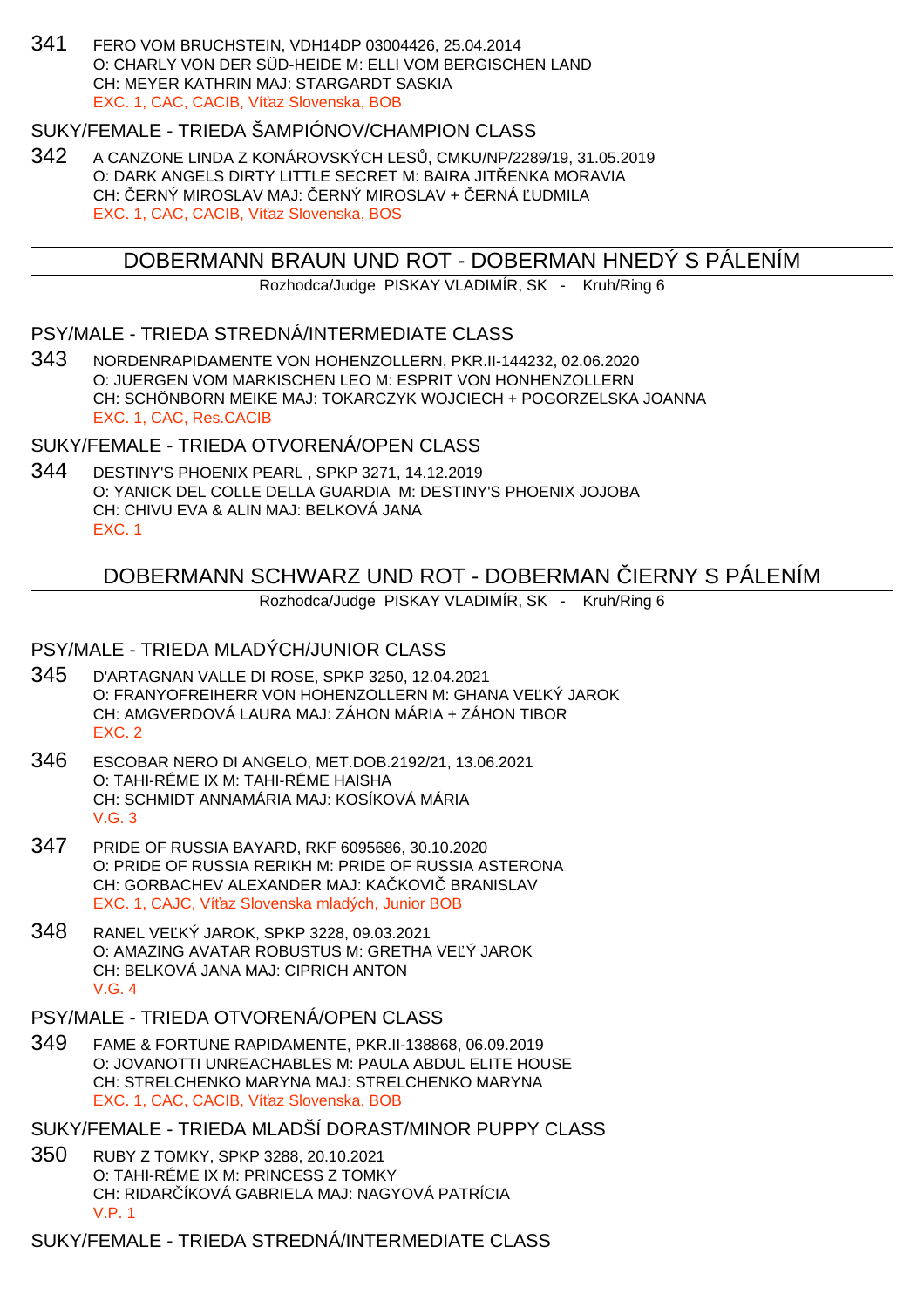351 COLLETTE VALLE DI ROSE, SPKP 3192, 10.05.2020 O: MYTHOS DEL RIOBIANCO M: GHANA VE KÝ JAROK CH: AMGWERDOVÁ LAURA MAJ: ZEMANČÍKOVÁ SÁRA ABS.

# DOGO ARGENTINO - ARGENTÍNSKA DOGA

Rozhodca/Judge MATYÁŠ JAROSLAV, SK - Kruh/Ring 4

## PSY/MALE - TRIEDA OTVORENÁ/OPEN CLASS

- 352 JIM PEDRO LA ROSA DE INCA, SPKP 1675, 18.11.2019 O: FRODO LA ROSA DE INCA M: ELSA LA ROSA DE INCA CH: OSLANEC UBOMÍR MAJ: OSLANEC UBOMÍR EXC. 1, CAC, CACIB, Ví az Slovenska, BOS
- 353 RIENTE DE LOS ESCORPIONES BLANCOS, SPKP 1644, 30.05.2019 O: KAIRO DEL QUINVAL M: MANANA DE LOS ESCORPIONES BLANCOS CH: PASTUCHOVÁ EVA MAJ: PAPP TOMÁŠ EXC. 2, Res.CAC, Res.CACIB

SUKY/FEMALE - TRIEDA MLADÝCH/JUNIOR CLASS

- 354 LARA LA ROSA DE INCA, SPKP 1726, 24.04.2021 O: GORDO DEL FIEL LUCHADOR BLANCO M: ELSA LA ROSA DE INCA CH: OSLANEC ĽUBOMÍR MAJ: SKLADAN MARIÁN EXC. 1, CAJC, Ví az Slovenska mladých, Junior BOB
- 355 SALIDA DEL SOL DE LOS ESCORPIONES BLANCOS, SPKP 1745, 23.05.2021 O: RANGO DE LOS ESCORPIONES BLANCOS M: ORIYERA DE LOS ESCORPIONES BLANCOS CH: PASTUCHOVÁ EVA MAJ: PUCHO OVÁ O GA EXC. 2

## SUKY/FEMALE - TRIEDA STREDNÁ/INTERMEDIATE CLASS

356 CAYETANA DE LOS BLANCOS CAMPEONES, SPKP 1755, 08.12.2020 O: FEDOR VALLE DE LID M: HERMOSA DE VALHALLA CORDOBESA CH: SERE SANDOR MAJ: CHAUTUR MARTIN EXC. 1, CAC, Res.CACIB

## SUKY/FEMALE - TRIEDA OTVORENÁ/OPEN CLASS

357 TERCJA ZŁOTA TROJA, PKR.II-140674, 05.10.2019 O: ESPIRITU GRECO CAYETANO M: DESPINA ASESINO SILENCIOSO CH: TROJAN VIOLETTA MAJ: TROJAN VIOLETTA EXC. 1, CAC, CACIB, Ví az Slovenska, BOB

# DO-KHYI - TIBETSKÁ DOGA

Rozhodca/Judge MATYÁŠ JAROSLAV, SK - Kruh/Ring 4

PSY/MALE - TRIEDA STREDNÁ/INTERMEDIATE CLASS

- 358 CARU DJOMO GANGRI TONYA, SPKP 1202, 23.09.2020 O: CARU AKIM VLÁDCE NOCI M: AZU SONYA DJOMO GANGRI TONYA CH: MARTINKA JURAJ MAJ: LACKOVÁ VIERA EXC. 1, CAC
- PSY/MALE TRIEDA ŠAMPIÓNOV/CHAMPION CLASS
- 359 ATOS WITTENCE VALLEY, SPKP 1189, 02.12.2019 O: HERKULES AIRAWATA M: GUINEVERE BUBBLEDOG CH: GREGOROVI BORIS MAJ: GREGOROVI BORIS EXC. 1, CAC, CACIB, Ví az Slovenska, BOB
- 360 MARGAD TYBETAN KINGDOM, PKR.II-124573, 24.12.2015 O: CHENPOREWA KAM-BU KETU TYBETAN DREAM M: AMALA HIMAVANTI CH: ALEKSANDROWICZ BEATA MAJ: BŁA YCA BEATA + BŁA YCA ANETA EXC. 2, Res.CAC, Res.CACIB

SUKY/FEMALE - TRIEDA MLADÝCH/JUNIOR CLASS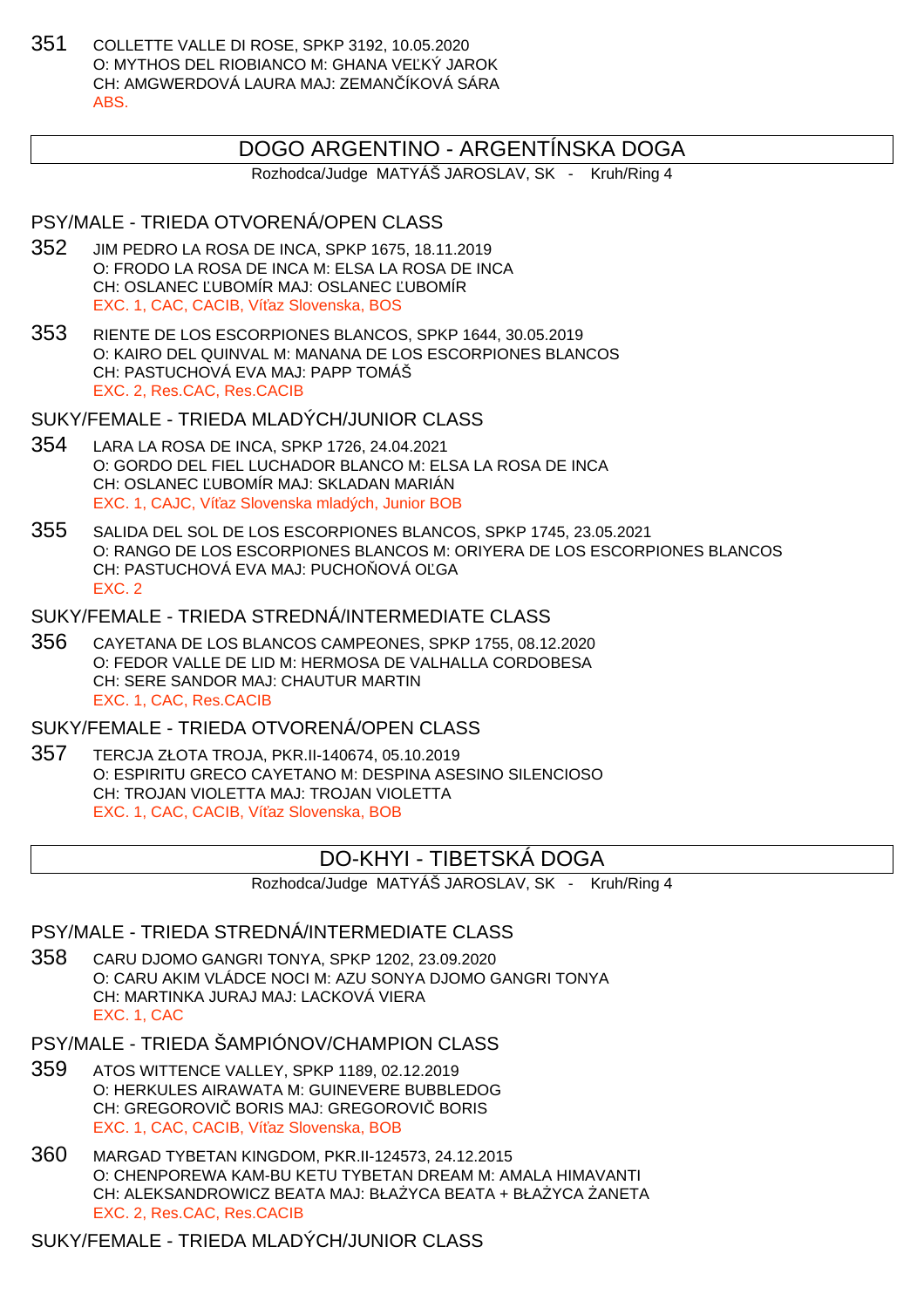361 ZAFIRA GANGKAR, SPKP 1235, 29.12.2020 O: ROB ROY RADOCYNKA M: UMA UFFKA GANGKAR CH: HUDCOVICOVÁ MARTINA MAJ: HUDCOVICOVÁ MARTINA V.G. 1

# SUKY/FEMALE - TRIEDA OTVORENÁ/OPEN CLASS

362 BU-WA DJOMO GANGRI TONYA, SPKP 1174 , 10.01.2019 O: GUNGA-NIMA´S HAKIM M: TONYA GANGAR CH: MARTINKA JURAJ MAJ: SÁ KA RADOSLAV EXC. 1, CAC, CACIB, Ví az Slovenska, BOS

# ENTLEBUCHER SENNENHUND - ENTLEBUŠSKÝ SALAŠNÝ PES

Rozhodca/Judge PISKAY VLADIMÍR, SK - Kruh/Ring 6

## PSY/MALE - TRIEDA MLADÝCH/JUNIOR CLASS

363 CHANSON D´SOLEIL FROM BALIHARA RANCH, SPKP 630, 07.02.2021 O: CH D´ARTAGNAN ZAHRADA SNU M: JCH FEEBEE FROM THE EARTH´S AXIS CH: ŠTEFANCOVÁ JANA MAJ: ŠTEFANCOVÁ JANA EXC. 1, CAJC, Ví az Slovenska mladých, Junior BOB, BOB

#### SUKY/FEMALE - TRIEDA MLADÝCH/JUNIOR CLASS

364 ISABELA FARNESE FROM BALIHARA RANCH, SPKP 616, 10.02.2021 O: JCH KOHINOOR VAN HET BRESSERSHOF M: CH HONDA PRIDE OF JUSTIN CH: ŠTEFANCOVÁ JANA MAJ: ŠTEFANCOVÁ JANA EXC. 1, CAJC, Ví az Slovenska mladých, BOS

# FILA BRASILEIRO - BRAZÍLSKA FILA

Rozhodca/Judge MATYÁŠ JAROSLAV, SK - Kruh/Ring 4

### PSY/MALE - TRIEDA MLADÝCH/JUNIOR CLASS

365 D`HARENITO QUERENCIA VELHA VON DEN KUSCHELMONSTERN, MET.FILA.272/21, 26.03.2021 O: HAREN C. QUERENCIA VELHA M: BORGINJA VON DEN KUSCHELMONSTERN CH: GRUBER JASMIN MAJ: GRUBER JASMIN EXC. 1, CAJC, Ví az Slovenska mladých, Junior BOB, BOS

## PSY/MALE - TRIEDA ŠAMPIÓNOV/CHAMPION CLASS

366 RONALDO FI-BOX, SPKP 628, 10.10.2017 O: FIEL LPARA SEMPRE BRUNO M: NADIRA FI-BOX CH: ERNÁ DANA MAJ: WUSCHEROVÁ BEATA EXC. 1, CAC, CACIB, Ví az Slovenska, BOB

SUKY/FEMALE - TRIEDA DORAST/PUPPY CLASS

367 ULIMA FI-BOX, Z REG/FIB/4661/21, 24.08.2021 O: XAMA FILA ROOTS M: PENÉLOPE FI-BOX CH: KALOVÁ DANA MAJ: WUSCHEROVÁ BEATA V.P. 1

# GROSSER SCHWEIZER SENNENHUND - VELKÝ ŠVAJ JARSKY SALAŠNÝ PES

Rozhodca/Judge ERDÖS LÁSZLÓ, HU - Kruh/Ring 5

## PSY/MALE - TRIEDA MLADÝCH/JUNIOR CLASS

368 DARWIN BELLARMIN, SPKP 1139, 28.02.2021 O: DIAMOND BARROW GOLDEN BOHEMICA M: EVOLETT OF HAPPY RANCH CH: N MCOVÁ HEDVIKA MAJ: LUKÁ OVÁ KRISTÍNA EXC. 1, CAJC. Ví az Slovenska mladých, Junior BOB

PSY/MALE - TRIEDA STREDNÁ/INTERMEDIATE CLASS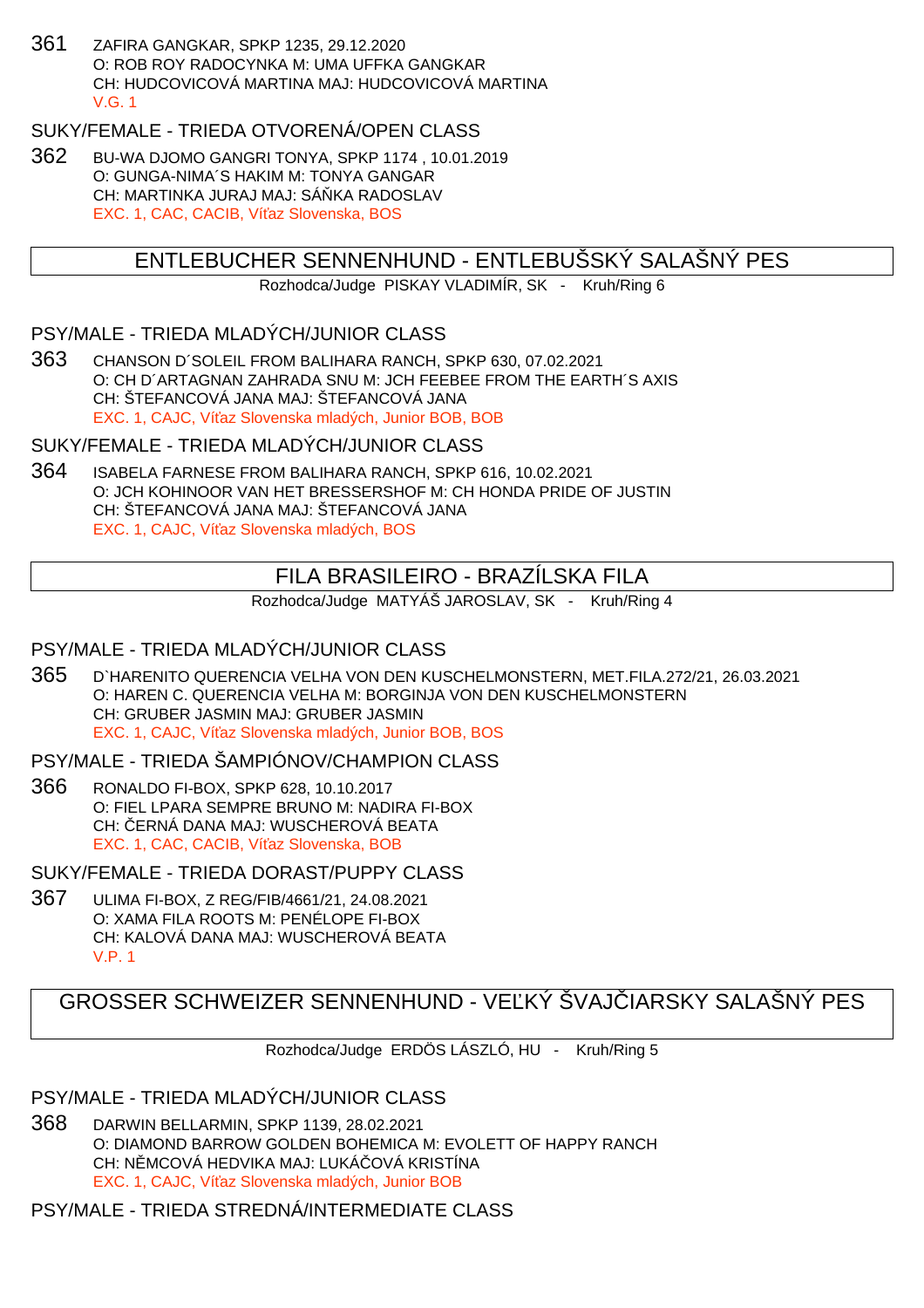369 CALVIN TAO ALEC DES DIX, SPKP 1126, 20.09.2020 O: SANTOS TAO LEPA ANKA M: IDUNN BELLEFLEUR V.D. DOVONDOLIN CH: DRNOVŠEK ALEŠ&JANJA MAJ: ŠTEFANCOVÁ JANA EXC. 1, CAC, CACIB, Ví az Slovenska, BOB

## PSY/MALE - TRIEDA ŠAMPIÓNOV/CHAMPION CLASS

370 URKÁN ANDY QUARTERWORLD, SPKP 756, 28.08.2014 O: DEVIL KARANTANSKI M: LAURA QUARTERWORLD CH: BUREŠOVÁ PAVLA MAJ: BALOG JÁN EXC. 1, CAC, Res.CACIB

### SUKY/FEMALE - TRIEDA MLADÝCH/JUNIOR CLASS

371 CASSANDRA WHITE CARPATHIANS PARTIZAN, CMKU/VSP/4474/21, 15.04.2021 O: DISSIDENT BESSING FROM SWISS STAR M: CARMEN Z DUBSKÉ LEHOTY CH: HOR ÁKOVÁ EVA MAJ: ARZ MARIA EXC. 1, CAJC, Ví az Slovenska mladých

#### SUKY/FEMALE - TRIEDA STREDNÁ/INTERMEDIATE CLASS

372 ENNY FROM NINA´S FARM, SPKP 1112, 25.04.2020 O: GOODSPEED FROM SWISS STAR M: CUTE HOLLY FROM NINA´S FARM CH: VYMAZAL JI Í MAJ: LIPTÁKOVÁ GABRIELA EXC. 1, CAC, Res.CACIB

## SUKY/FEMALE - TRIEDA OTVORENÁ/OPEN CLASS

373 SULIS MINERVA FROM BALIHARA RANCH, SPKP 1094, 22.04.2020 O: ICH DUNDEE CLARK´S FUTURE M: CH CLEO FROM NINA´S FARM CH: ŠTEFANCOVÁ JANA MAJ: ŠTEFANCOVÁ JANA EXC. 1, CAC, CACIB, Ví az Slovenska, BOS

# HOVAWART

Rozhodca/Judge PISKAY VLADIMÍR, SK - Kruh/Ring 6

## PSY/MALE - TRIEDA MLADÝCH/JUNIOR CLASS

374 CRAKEN CHLUPATÉ SRDCE, CMKU/HW/10323/21, 17.03.2021 O: BILLYROY AWEDANTE M: PERLA GASKO PRIM CH: POHANKOVÁ RADKA MAJ: NOVOTNÝ MILAN EXC. 1, CAJC, Ví az Slovenska mladých, Junior BOB, BOS

PSY/MALE - TRIEDA STREDNÁ/INTERMEDIATE CLASS

375 YENKIS KRÁĽOVSKÁ STRÁŽ, SPKP 1705, 17.06.2020 O: CH CANNY CARPATHIA HEART M: CIE JAMAICA KRÁ OVSKÁ STRÁŽ CH: BABÍKOVÁ MARTINA MAJ: SEDLÁČEK MARTIN EXC. 1, CAC, CACIB, Ví az Slovenska

PSY/MALE - TRIEDA OTVORENÁ/OPEN CLASS

376 PADDY ALDEON, SPKP 1696, 28.04.2020 O: PLATTENSEE-WART CORTEZ M: CHARLOTTE ALDEON CH: KUSKA PAVEL MAJ: BARANOVSKÝ BRANISLAV EXC. 1, CAC

SUKY/FEMALE - TRIEDA STREDNÁ/INTERMEDIATE CLASS

377 POLLY ALDEON, SPKP 1703, 28.04.2020 O: PLATTENSEE-WART CORTEZ M: CHARLOTTE ALDEON CH: KUSKA PAVEL MAJ: PRISTACH JOZEF EXC. 1, CAC, Res.CACIB

SUKY/FEMALE - TRIEDA OTVORENÁ/OPEN CLASS

378 ORRIE Z PÁRALOVY ZAHRADY, CMKU/HW/8176/15, 01.05.2015 O: LAKELAND KRÁLOVSKÁ STRÁŽ M: LADY Z PÁRALOVY ZAHRADY CH: NOVÁK LUD K MAJ: NOVÁK LUD K EXC. 1

SUKY/FEMALE - TRIEDA ŠAMPIÓNOV/CHAMPION CLASS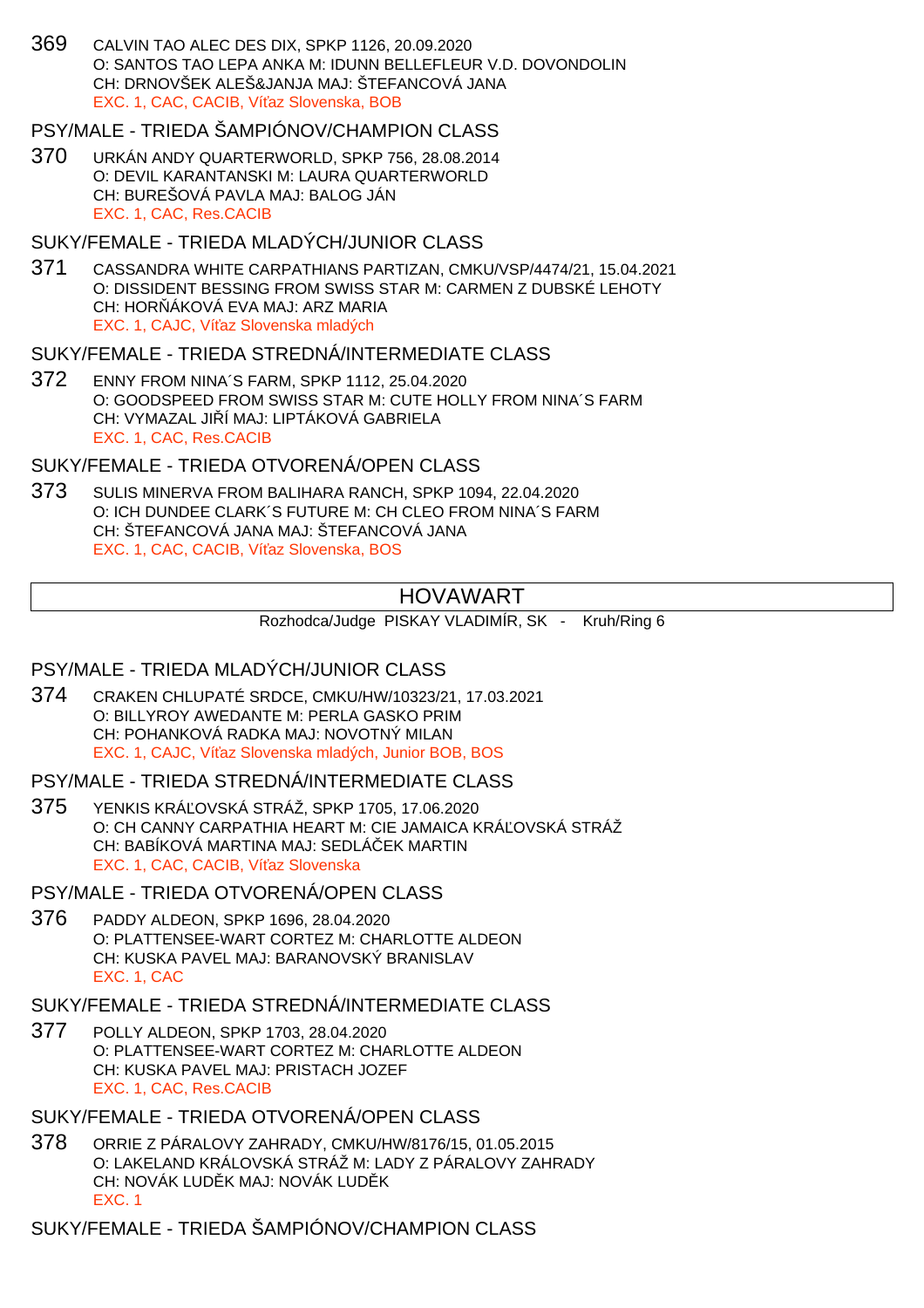- 379 DANIELLE EBRITTE, SPKP 1610, 23.01.2019 O: ANTEK VOM EIBENBOGEN M: ABBIE EBRITTE CH: VARGOVÁ KATARÍNA MAJ: CHOMOVÁ TATIANA EXC. 1, CAC, CACIB, Ví az Slovenska, BOB
- 380 PEGGY ALDEON, SPKP 1699, 28.04.2020 O: PLATTENSEE-WART CORTEZ M: CHARLOTTE ALDEON CH: KUKSA PAVEL MAJ: P OLA PETER EXC. 2, Res.CAC

### KAVKAZSKAIA OVTCHARKA - KAUKAZSKÝ OVLIAK

Rozhodca/Judge MATYÁŠ JAROSLAV, SK - Kruh/Ring 4

#### PSY/MALE - TRIEDA OTVORENÁ/OPEN CLASS

381 NOVAYA STAYA DILLON, RKF 5529525, 02.07.2019 O: LABAR IZ ALEKSANDROVOI SLOBODY M: PERVY LEGION FAINA CH: BABAEV E.I. MAJ: SUPUKA PETER + SUPUKA MILOŠ EXC. 1, CAC, CACIB, Ví az Slovenska, BOB

SUKY/FEMALE - TRIEDA OTVORENÁ/OPEN CLASS

382 SERYJ STRAZH ITIKA, RKF 5898023, 01.07.2020 O: VLASTELIN VSELENNOY M: SERYJ STRAZH ARISHA CH: VEDINA M.A. MAJ: SUPUKA PETER + POTAN OKOVÁ NINA EXC. 1, CAC, CACIB, Ví az Slovenska, BOS

## LANDSEER

Rozhodca/Judge ERDÖS LÁSZLÓ, HU - Kruh/Ring 5

#### PSY/MALE - TRIEDA MLADÝCH/JUNIOR CLASS

383 CASH BARACOTA, CMKU/LS/1004/21, 17.03.2021 O: BORGMOSEGAARDS ROSSEAU M: CORA VOM HEIDENBERG CH: BURKO MICHAL MAJ: ZÁ PAVOL EXC. 1, CAJC, Ví az Slovenska mladých, Junior BOB

PSY/MALE - TRIEDA ŠAMPIÓNOV/CHAMPION CLASS

384 ABDUL TOBI MIRACLE STAR, SPKP 410, 09.01.2018 O: ANUBIS VON DEN LUCKY GIANTS M: DAFRA Z LADEROVA CH: UHROVÁ IVETA MAJ: UHROVÁ IVETA EXC. 1, CAC, CACIB, Ví az Slovenska, BOB

SUKY/FEMALE - TRIEDA STREDNÁ/INTERMEDIATE CI ASS

385 BATYRA TOBI MIRACLE STAR, SPKP 440, 24.12.2020 O: GERO VOM GICKELSBERG M: DAFRA Z LADEROVA CH: UHROVÁ IVETA MAJ: VRAVÚŠKOVÁ DOMINIKA EXC. 1, CAC, Res.CACIB

SUKY/FEMALE - TRIEDA ŠAMPIÓNOV/CHAMPION CLASS

386 AFRA TOBI MIRACLE STAR, SPKP 414, 09.01.2018 O: ANUBIS VON DEN LUCKY GIANTS M: DAFRA Z LADEROVA CH: UHROVÁ IVETA MAJ: UHROVÁ IVETA EXC. 1, CAC, CACIB, Ví az Slovenska, BOS

## LEONBERGER

Rozhodca/Judge PISKAY VLADIMÍR, SK - Kruh/Ring 6

PSY/MALE - TRIEDA ŠAMPIÓNOV/CHAMPION CLASS

387 ANDY LEON EPERIES, CMKU/L/6223/-20/18, 16.02.2018 O: ELDAR DRUHÁ ŠANCE M: FRIDA FIONA GOLDENLEON CH: COCU A MICHAL MAJ: KRIŠTOF ADAM EXC. 1, CAC, CACIB, Ví az Slovenska, BOB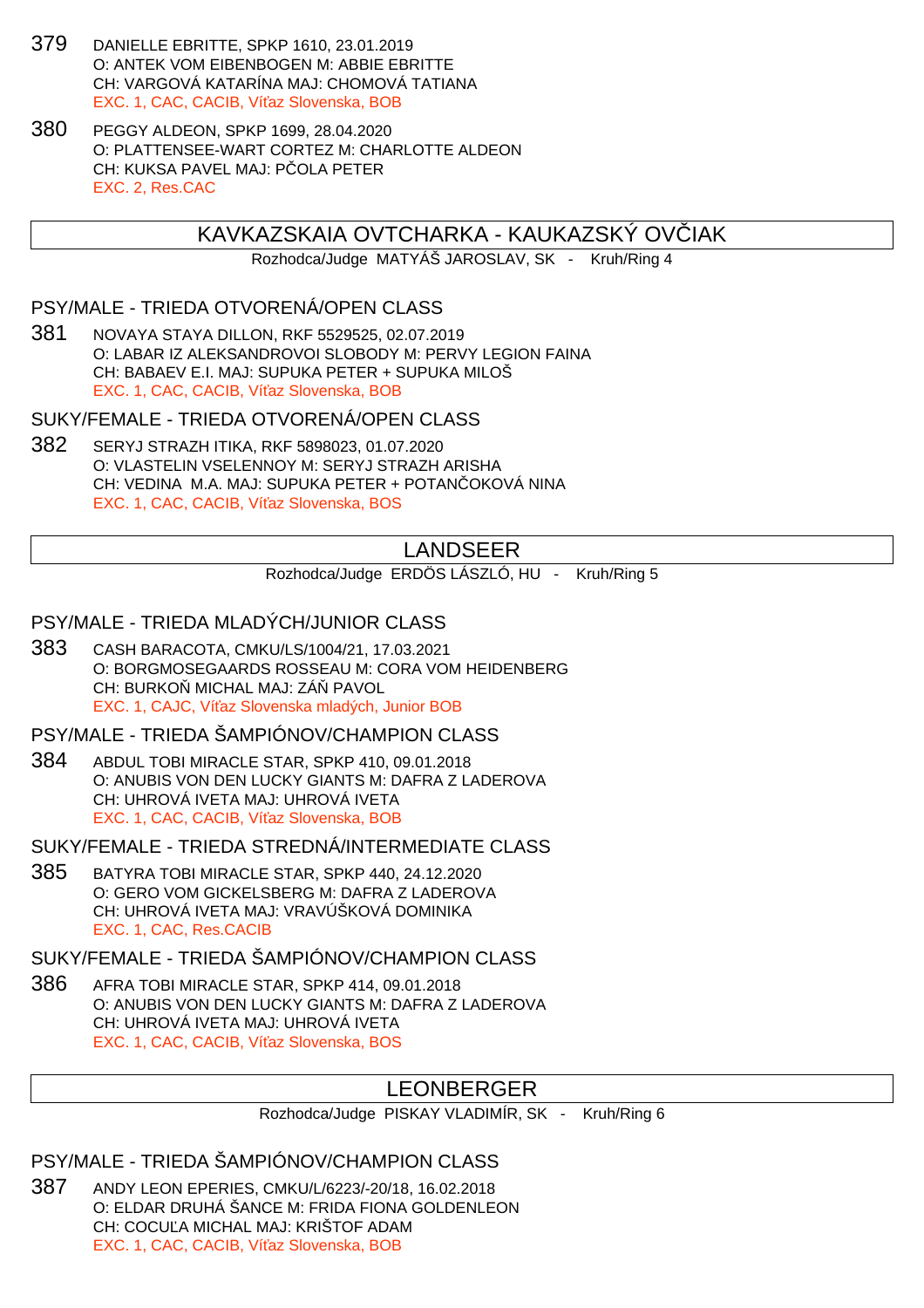#### SUKY/FEMALE - TRIEDA MLADÝCH/JUNIOR CLASS

388 INVISIBLE SPIRIT GRAND AIVEKO, CLP/L/6309, 06.01.2021 O: TACKLEBERRY-TJUK LÖWE VOM BERNBURGERLAND M: GOODBYE AND KISS GRAND AIVEKO CH: MIŠTEROVÁ KOUBALOVÁ VERONIKA MAJ: MARZOLLOVÁ ANDREA EXC. 1, CAJC, Ví az Slovenska mladých, Junior BOB, BOS

## MASTIFF

Rozhodca/Judge PISKAY VLADIMÍR, SK - Kruh/Ring 6

SUKY/FEMALE - TRIEDA MLADÝCH/JUNIOR CLASS

389 XENA POD SLOVÁCKÝM NEBEM, CMKU/EM/1596/21, 25.01.2021 O: EDWARD DOLCE VITA BOHEMIA M: DOLORES DOLCE VITA BOHEMIA CH: DAN K MARTIN MAJ: VALLOVÁ VIERA V.G. 1

### NEWFOUNDLAND - NOVOFUNDLANDSKÝ PES

Rozhodca/Judge PISKAY VLADIMÍR, SK - Kruh/Ring 6

#### PSY/MALE - TRIEDA DORAST/PUPPY CLASS

390 NEW KNIGHTS FAUNDLAND ASOMROSO ONLY, SPKP 2278, 15.08.2021 O: KING OF HELLULAND VENI VIDI VICI M: NJUFORT OVATION GOLDIE KNIGHT CH: BENEDEKOVÁ GABRIELA MAJ: BENEDEKOVÁ GABRIELA + ŠÁNDOR ĽUDOVÍT V.P. 1

## PSY/MALE - TRIEDA MLADÝCH/JUNIOR CLASS

391 UGGO JESS, SPKP 2315, 14.05.2021 O: NJUFORT INSTINCT WINNER KNIGHT ITUS M: PAOLA JESS BLACK DENIS CH: DENISOVÁ JILINA MAJ: KRNLANOVÁ KLAMÁROVÁ ROMANA EXC. 1

## PSY/MALE - TRIEDA OTVORENÁ/OPEN CLASS

392 ZEUS FAUNDLAND, JR 71686 NJU, 10.07.2019 O: MISSISSIPPI-MISSOURI ZADAR M: FATIMA FAUNDLAND CH: POLGAR ANDRAS MAJ: VEL ICKÁ DAGMAR EXC. 1, CAC, CACIB, Ví az Slovenska, BOB

#### SUKY/FEMALE - TRIEDA DORAST/PUPPY CLASS

- 393 BESSIE FAUNDLAND, JR 71892 NJU, 01.09.2021 O: LANDS OF ENDLESS LOVE B MISSISSIPPI MISSOURI M: YENNY FAUNDLAND CH: POLGAR ANDRAS MAJ: VEL ICKÁ DAGMAR ABS.
- 394 NEW KNIGHTS FAUNDLAND ANIRI IN MY HEART, SPKP 2281, 15.08.2021 O: KING OF HELLULAND VENI VIDI VICI M: NJUFORT OVATION GOLDIE KNIGHT CH: BENEDEKOVÁ GABRIELA MAJ: BENEDEKOVÁ GABRIELA + ŠÁNDOR ĽUDOVÍT V.P. 1

### SUKY/FEMALE - TRIEDA MLADÝCH/JUNIOR CLASS

395 DISORANTO GUESS WHO'S BACK, PKR.II-153098, 18.01.2021 O: GCH SEABROOK'S MISTER DIVINE AT DISORANTO M: CH DISORANTO DOUBLE TROUBLE CH: PASEK PIOTR MAJ: PASEK PIOTR EXC. 1, CAJC, Ví az Slovenska mladých, Junior BOB

## SUKY/FEMALE - TRIEDA STREDNÁ/INTERMEDIATE CLASS

396 MISSISSIPPI-MISSOURI ODYSSE, JR 71808 NJU, 15.10.2020 O: SANY-BOJ FAUNDLAND M: MISSISSIPPI-MISSOURI BLACK BEAUTY II CH: VELICKÁ DAGMAR MAJ: VELICKÁ DAGMAR EXC. 1, CAC, CACIB, Ví az Slovenska, BOS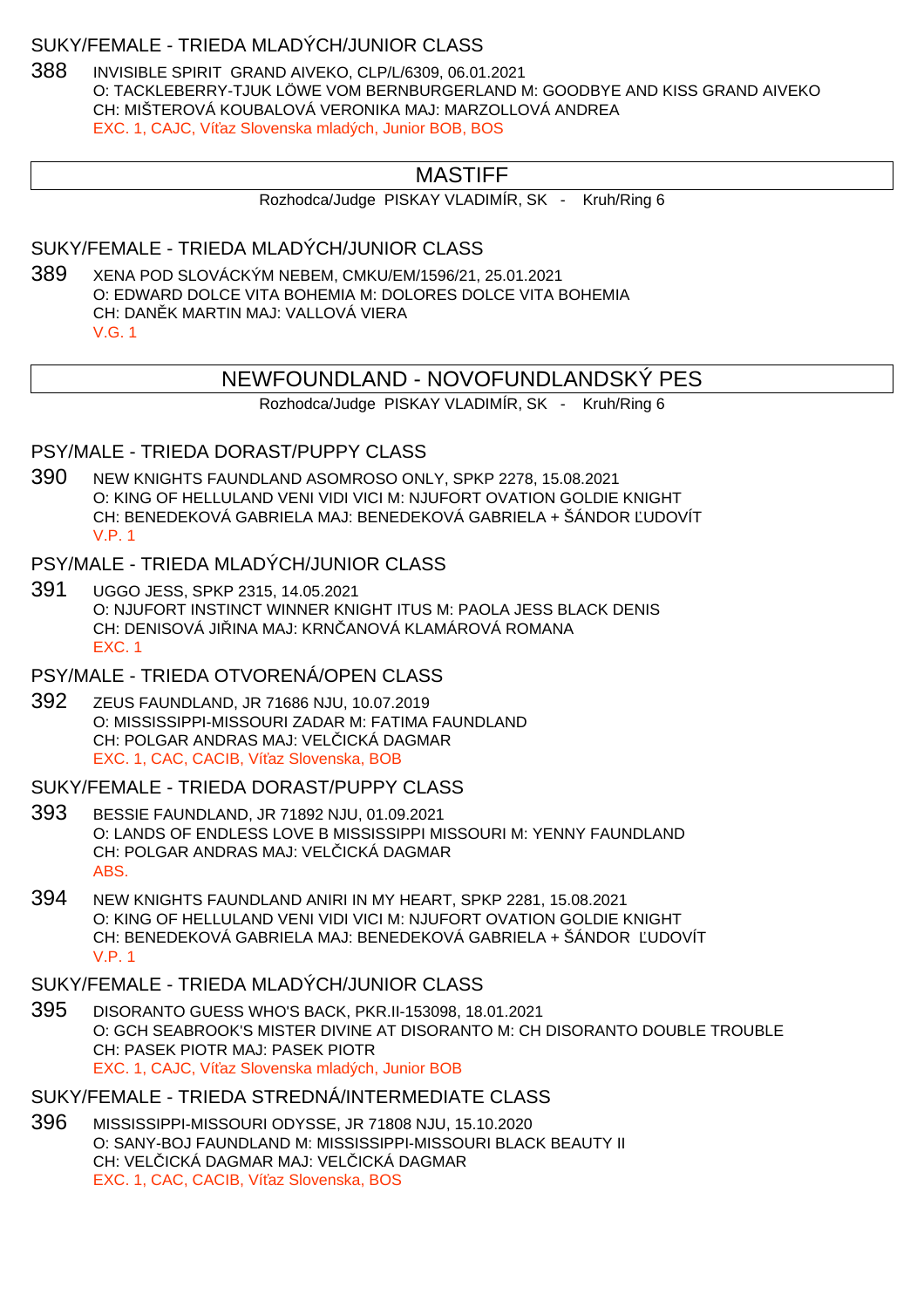397 PEPSI BLACK BROTHER´S, SPKP 2256, 03.12.2020 O: NJUFORT INSTINCT WINNER KNIGHT ITUS M: KING OF HELLULAND OH MERCY CH: PRIŠTÁKOVÁ BLANKA MAJ: YILMAZ YAGMUR  $V$  G  $2$ 

## SUKY/FEMALE - TRIEDA OTVORENÁ/OPEN CLASS

398 DISORANTO BY SURPRISE, PKR.II-141099, 23.03.2020 O: GCH SEABROOK'S MISTER DIVINE AT DISORANTO M: GCH DISORANTO SWEET SEDUCTION CH: PASEK PIOTR MAJ: PASEK PIOTR EXC. 1, CAC, Res.CACIB

### RIESENSCHNAUZER SCHWARZ - BRADA VE KÝ JERNY

Rozhodca/Judge ERDÖS LÁSZLÓ, HU - Kruh/Ring 5

## PSY/MALE - TRIEDA ŠAMPIÓNOV/CHAMPION CLASS

399 INDIGO OD DEVÍTI VRB, CMKU/KV/7766/18, 28.10.2018 O: ARBATEL OD DEVÍTI VRB M: OXANA SKANSEN'S VOM ELLY'S MEUTE CH: BOHÁ OVÁ KATE INA MAJ: TRN ÁKOVÁ DAGMAR EXC. 1, CAC, CACIB, Ví az Slovenska, BOS

#### SUKY/FEMALE - TRIEDA STREDNÁ/INTERMEDIATE CLASS

- 400 DÁRIUS-BRILL HAPPY, SPKP 2186, 02.06.2020 O: ZARINAS DESIGN BRAD PITT M: BACCARA VON DER TALMÜHLE CH: LÁNGH RAYMUND MAJ: KUBOVI ŠTEFAN EXC. 1, CAC, Res.CACIB
- 401 JULIE OD DEVÍTI VRB, CMKU/KV/8048/20, 22.07.2020 O: MEFISTO MIO GOLDEST DANUBIUS M: CHARLOTTE OD DEVÍTI VRB CH: BOHÁ OVÁ KATE INA MAJ: HOMOLOVÁ RENATA EXC. 2, Res.CAC

#### SUKY/FEMALE - TRIEDA OTVORENÁ/OPEN CLASS

- 402 CHILI PEPPER, AKC WS68620802, 24.05.2020 O: AMON RA DE CETHUZ M: GENTLY BORN VENUS PLANET OF LOVE CH: OLEFIR ALEKSANDR MAJ: TARASOVÁ MÁRIA EXC. 2, Res.CAC
- 403 INSPIRACE OD DEVÍTI VRB, CMKU/KV/7768/18, 28.10.2018 O: ARBATEL OD DEVÍTI VRB M: OXANA SKANSEN'S VON ELLY'S MEUTE CH: BOHÁ OVÁ KATE INA MAJ: BOHÁ OVÁ KATE INA EXC. 1, CAC

SUKY/FEMALE - TRIEDA ŠAMPIÓNOV/CHAMPION CLASS

404 DÁRIUS-BRILL FRANCESCA, MET.Ó.SCHN.432/19, 28.04.2019 O: GENTLY BORN CHRISTIAN DIOR M: BACCARA VON DER TALMÜHLE CH: LÁNGH RAJMUND MAJ: TIBAY NORBERT + LANGH RAJMUND EXC. 1, CAC, CACIB, Ví az Slovenska, BOB

## ROTTWEILER

Rozhodca/Judge MATYÁŠ JAROSLAV, SK - Kruh/Ring 4

PSY/MALE - TRIEDA ŠAMPIÓNOV/CHAMPION CLASS

405 RAFALE FOR RPH NEKAR VOM IGLENBURG, SPKP 3002, 20.02.2016 O: BLEPER´S MIG M: ZHEZA VOM IGLENBURG CH: PAVLOVA E.N. MAJ: MAJGOTOVÁ IVETA EXC. 1, CAC, CACIB, Ví az Slovenska, BOS

#### SUKY/FEMALE - TRIEDA STREDNÁ/INTERMEDIATE CLASS

406 TILLY VOM GROSSEN TAL, JR 704199 RW, 31.10.2020 O: RUDI VOM HAUSE NEUBRAND III. M: YUKI VOM GROSSEN TAL CH: GAGI ALEKSANDAR MAJ: TAKÁ IGOR EXC. 1, CAC, CACIB, Ví az Slovenska, BOB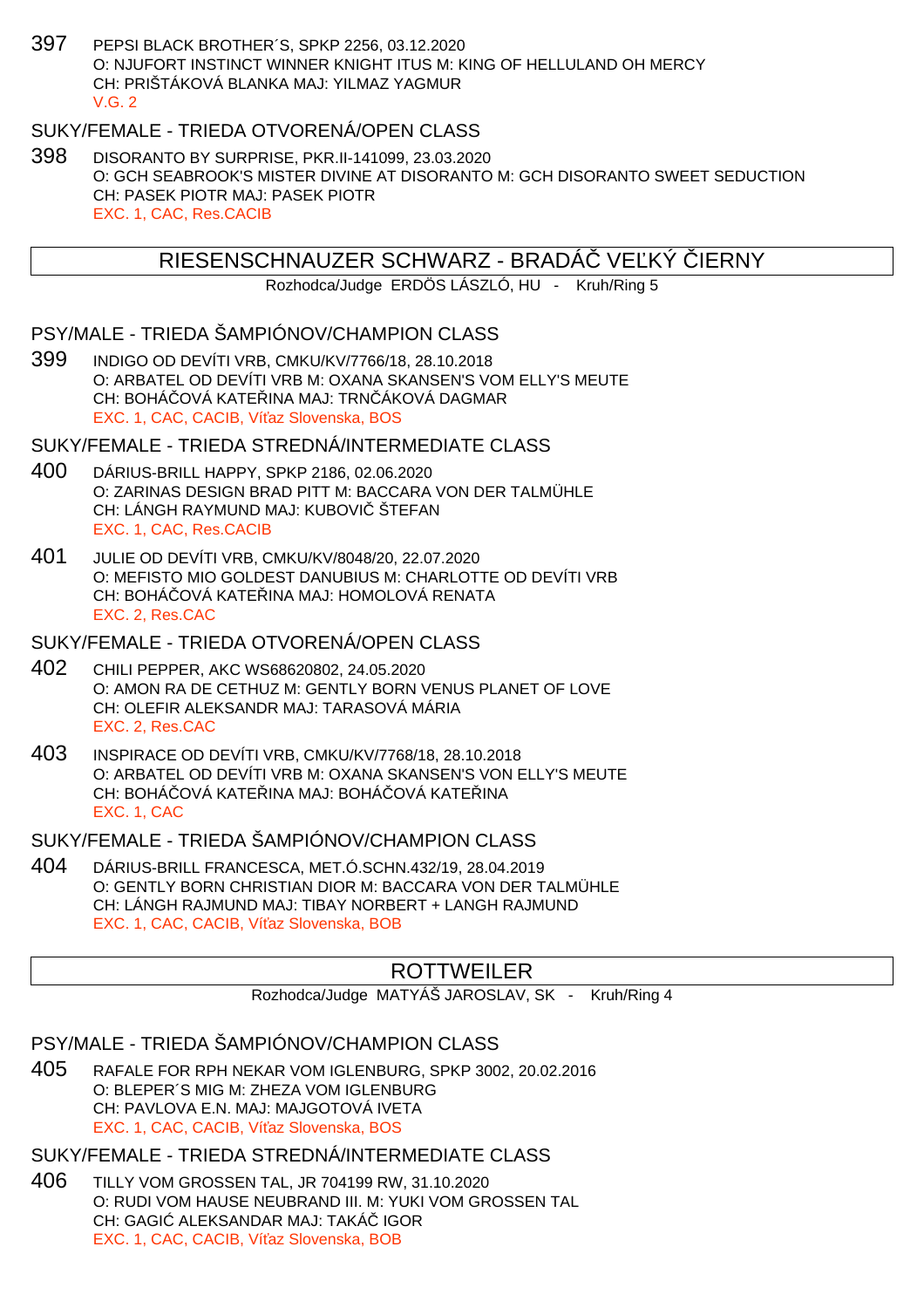### SUKY/FEMALE - TRIEDA OTVORENÁ/OPEN CLASS

407 HONEY GIRA MAROL-MAY, SPKP 3197, 18.05.2019 O: BLITZ VOM TAMRIEL M: FRANCISS MARTINIK CH: MENDEL MARIÁN MAJ: ZLATNICKÝ PATRIK ABS.

## RUSSKIY TCHIORNY TERRIER - RUSKÝ ČIERNY TERIÉR

Rozhodca/Judge MATYÁŠ JAROSLAV, SK - Kruh/Ring 4

### PSY/MALE - TRIEDA STREDNÁ/INTERMEDIATE CLASS

408 VEGAS TER'AVALON, UKU.0501320, 30.10.2020 O: SHAMAN TER'AVALON M: BEDOVAYA DEVCHONKA TER'AVALON CH: LIUBNYTSKA OLENA MAJ: FOŁTA-NIEDZIELCZYK SABINA + ŁAGOWSKI ANDRZEJ EXC. 1, CAC, CACIB, Ví az Slovenska, BOB

### SUKY/FEMALE - TRIEDA MLADÝCH/JUNIOR CLASS

- 409 DOCH` ZHURNALISTA IZ CHORNIH BOGATIREY, BCU 001375, 31.05.2021 O: ZHURNALIST S ZOLOTOGO GRADA M: SIBIRSKI MEDVED DOLCHE VITA CH: KORNIENKO A. MAJ: FOŁTA-NIEDZIELCZYK SABINA EXC. 1, CAJC, Ví az Slovenska mladých, Junior BOB, BOS
- 410 FIGA WET BEARD, PKR.II-144803, 25.04.2021 O: DIONYS YABLUNEVYI TSVIT M: SONIA WET BEARD CH: KRUK JAROSLAW MAJ: JANTÁKOVÁ RENÁTA EXC. 2

## SARPLANINAC - ŠARPLANINSKÝ PASTIERSKY PES

Rozhodca/Judge PISKAY VLADIMÍR, SK - Kruh/Ring 6

## PSY/MALE - TRIEDA ŠAMPIÓNOV/CHAMPION CLASS

411 BABAKAJ ŠT-KOT NORTH, CMKU/JOS/4035/19, 19.02.2019 O: S-MAKS OD MAK MAVROVO M: TESA ŠT -KOT NORTH CH: KOTOU OVÁ ŠT PÁNKA MAJ: KARPÍŠEK VLASTIMIL EXC. 1, CAC, CACIB, Ví az Slovenska, BOB

# SCHNAUZER PFEFFERSALZ - BRADÁ STREDNÝ KORENIE A SO

Rozhodca/Judge ERDÖS LÁSZLÓ, HU - Kruh/Ring 5

PSY/MALE - TRIEDA MLADÝCH/JUNIOR CLASS

- 412 CHEVROLET'S WONDROUS BOSS TO ALARM, CMKU/KS/10145/21, 10.05.2021 O: FRIENDS FOR ALL BAGHERA M: CHELSEY SALTUS ZE ZÁHRABSKÉ CH: HJORT ULRIKA MAJ: FAJKUSOVÁ LENKA EXC. 1, CAJC, Ví az Slovenska mladých
- 413 DAMON ALARM BESKYD, SPKP 1599, 19.02.2021 O: SHOWMAN ALARM BESKYD M: AURORA ALARM BESKYD CH: FAJKUSOVÁ LENKA MAJ: HANKO MARTIN EXC. 2

### PSY/MALE - TRIEDA ŠAMPIÓNOV/CHAMPION CLASS

414 KVIDO A FINTA F MORAVA, SPKP 1566, 28.04.2020 O: FRANK A FINTA F MORAVA M: GEENA ALARM BESKYD CH: BENEŠOVSKÁ JITKA MAJ: HARGAŠ PETER EXC. 1, CAC, CACIB, Ví az Slovenska, BOS

## SUKY/FEMALE - TRIEDA MLADÝCH/JUNIOR CLASS

415 GAIA ALARM BESKYD, CMKU/KS/10004/21, 30.05.2021 O: KOUZELNÍK BENAVENTE ALARM BESKYD M: HALLE BERRY GRAND CALVERA CH: FAJKUSOVÁ LENKA MAJ: FAJKUSOVÁ LENKA EXC. 1, CAJC, Ví az Slovenska mladých, Junior BOB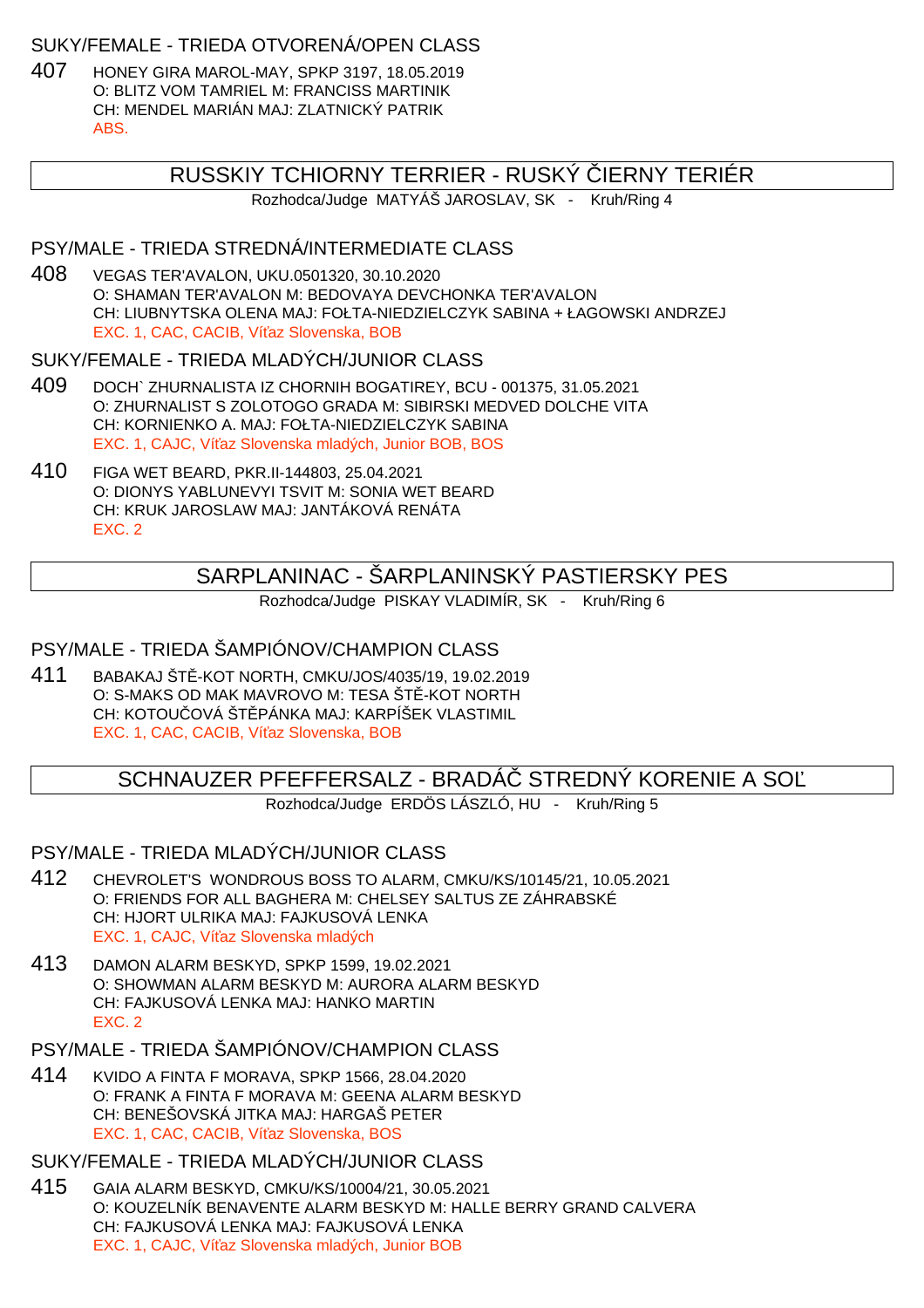### SUKY/FEMALE - TRIEDA STREDNÁ/INTERMEDIATE CLASS

416 CELEBRITY FROM ALARM BESKYD, CMKU/KS/9850/20, 13.11.2020 O: BEAST OF BURDEN LADY'S PRIDE M: KARKULKA ALARM BESKYD CH: FAJKUSOVÁ LENKA MAJ: FAJKUSOVÁ LENKA EXC. 1, CAC, Res.CACIB

### SUKY/FEMALE - TRIEDA OTVORENÁ/OPEN CLASS

417 XORAYA ALARM BESKYD, CMKU/KS/9696/20, 15.04.2020 O: MADDOX ALARM BESKYD M: JAMMELA ALARM BESKYD CH: FAJKUSOVÁ LENKA MAJ: LONDOVÁ DRAHOMÍRA EXC. 1, CAC

## SUKY/FEMALE - TRIEDA ŠAMPIÓNOV/CHAMPION CI ASS

418 WITCH BENAVENTE ALARM BESKYD, CMKU/KS/9617/20, 01.02.2020 O: CIB KOUZELNIK BENAVENTE ALARM BESKYD M: CIB TOP TARGET SNEHURKA BENAVENTE CH: FAJKUSOVÁ LENKA MAJ: RODINOVÁ DAGMAR EXC. 1, CAC, CACIB, Ví az Slovenska, BOB

## SCHNAUZER SCHWARZ - BRADA STREDNÝ JERNY

Rozhodca/Judge ERDÖS LÁSZLÓ, HU - Kruh/Ring 5

#### PSY/MALE - TRIEDA STREDNÁ/INTERMEDIATE CLASS

419 GAUDEAMUS OD DALAJSKÉHO POTOKA, SPKP 1570, 13.09.2020 O: SANDOUR VOM TAL DER KONIGE M: WELL&EASY KLEO´S CH: KAPRÁLKOVÁ MARTINA MAJ: BÚRANOVÁ DANICA EXC. 1, CAC, CACIB, Ví az Slovenska, BOB

#### SUKY/FEMALE - TRIEDA MLADÝCH/JUNIOR CLASS

420 BEAUTY GIRL ALDIX, CMKU/KS/9929/21, 30.03.2021 O: CABALLERO OD DALAJSKÉHO POTOKA M: APASSIONATA OD DALAJSKÉHO POTOKA CH: MICHÁLKOVÁ ALICE MAJ: DANKOVÁ JELA EXC. 1, CAJC, Ví az Slovenska mladých, Junior BOB, BOS

## SHAR-PEI

Rozhodca/Judge MATYÁŠ JAROSLAV, SK - Kruh/Ring 4

#### SUKY/FEMALE - TRIEDA MLADÝCH/JUNIOR CLASS

421 ANGEE IZZY HASTY PEI, SPKP 1207, 26.12.2020 O: ALA OLI BRAMASOLE M: RUBY RED VIKY PEI IZZY CH: HASTRMAN ZDEN K MAJ: KOMANICKÁ ALENA EXC. 1, CAJC, Ví az Slovenska mladých, Junior BOB, BOB

## SREDNEASIATSKAIA OVTCHARKA - STREDOÁZIJSKÝ OVÍJAK

Rozhodca/Judge MATYÁŠ JAROSLAV, SK - Kruh/Ring 4

#### PSY/MALE - TRIEDA MLADÝCH/JUNIOR CLASS

422 KAZBEGI HANNIBAL, SPKP 9317, 17.11.2020 O: C´ZAR CHORASAN M: ENIŠ IZ RUSKOG IZVORA CH: SUPUKA PETER MAJ: VALOVI OVÁ MIRIAM V.G. 1

## PSY/MALE - TRIEDA STREDNÁ/INTERMEDIATE CLASS

423 F´AGIR CHORASAN, SPKP 9292, 27.10.2020 O: AK-MAGASH MAZHOR DLYA SHAH-AZIM M: ZIMA CHORASAN FERUDUSH CH: VARGOVÁ DENISA MAJ: FABIANOVÁ BOŽENA EXC. 1, CAC, Res.CACIB

PSY/MALE - TRIEDA OTVORENÁ/OPEN CLASS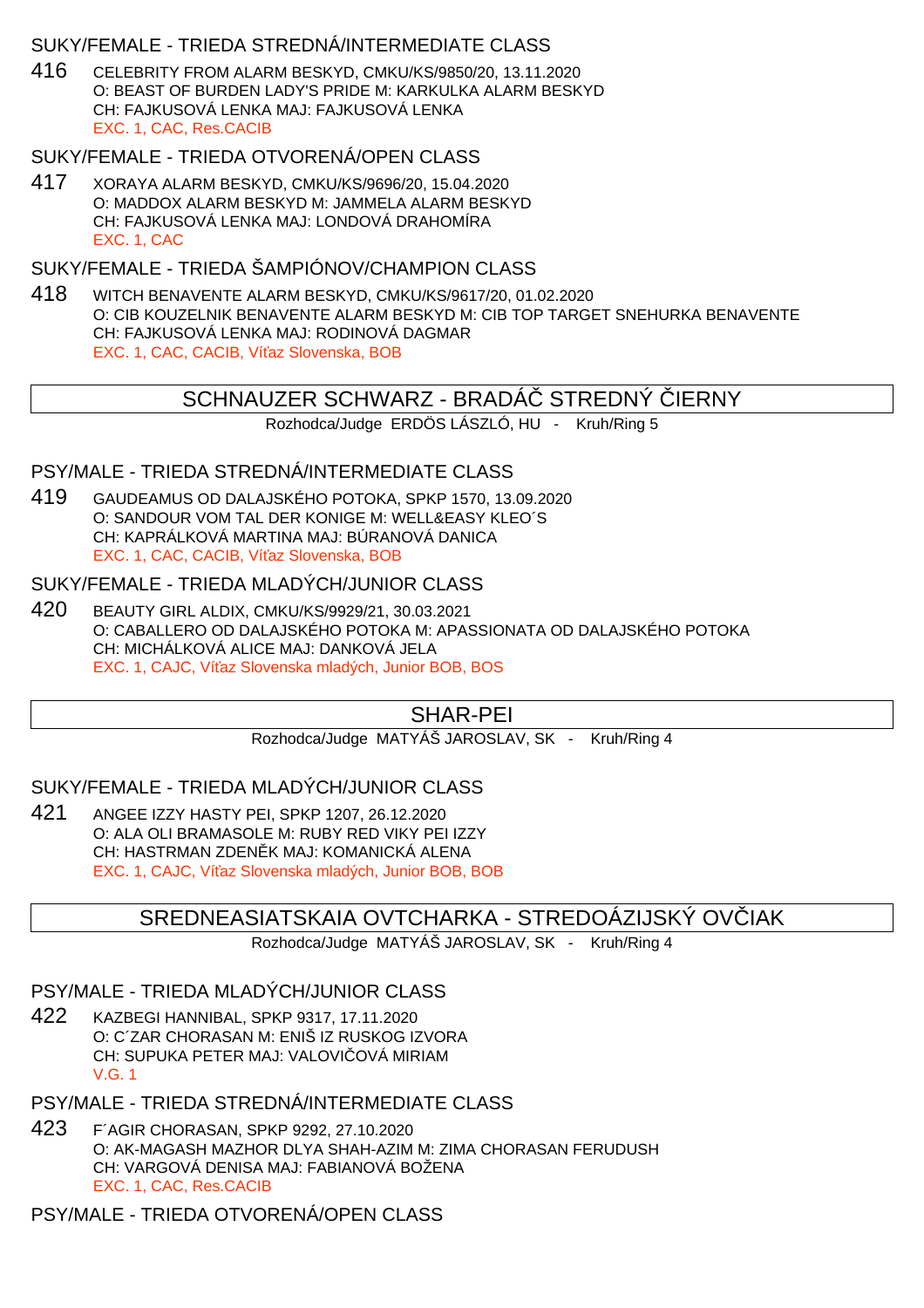424 TURGAJ USULL-BEK, SPKP 9105, 17.11.2019 O: SM BAY TAYBAS M: AK-BULAK CHAINA CH: NOVÁK MIROSLAV MAJ: NOVÁK MIROSLAV EXC. 1, CAC, CACIB, Ví az Slovenska, BOB

## PSY/MALE - TRIEDA ŠAMPIÓNOV/CHAMPION CLASS

425 DARSHAN EL SABUDZHAY TISAO, CMKU/SAO/4953/19, 04.01.2019 O: ROMANOVS ALABAJ NIZAR M: VIGARI DLYA TISAO CH: ŠÁTEKOVÁ LEONA MAJ: VASI RÓBERT EXC. 1, CAC

## SUKY/FEMALE - TRIEDA MLADÝCH/JUNIOR CLASS

426 EDA KORA-BORA SKLABI A, SPKP 9447, 16.02.2021 O: MARDUK MAMAI M: DORA KORA BORA SKLABI Å CH: SKUHRA IGOR MAJ: MINÁROVÁ MIRIAM EXC. 1, CAJC, Ví az Slovenska mladých, Junior BOB

## SUKY/FEMALE - TRIEDA STREDNÁ/INTERMEDIATE CLASS

427 FREYA CHORASAN, SPKP 9296, 27.10.2020 O: AK- MAGASH MAZHOR DLYA SHAH- AZIM M: ZIMA CHORASAN FERUDUSH CH: VARGOVÁ DENISA MAJ: MÉRI ZUZANA EXC. 1, CAC, CACIB, Ví az Slovenska, BOS

## SUKY/FEMALE - TRIEDA OTVORENÁ/OPEN CLASS

- 428 C´PHUMA ADAL-ASGUL, SPKP 8877, 15.01.2019 O: MARDUK MAMAI M: MUSTA KORELA ASYA CH: VIŠ OVSKÝ ERVÍN MAJ: MATEJOVSKÝ PATRIK EXC. 1, CAC, Res.CACIB
- 429 MIA CAOKO MIA FLORA, SPKP 9172, 22.12.2017 O: MEDZHEK IT GUDRAT GUSH M: MIA CAOKO MIA IRMA CH: MATYUK IGOR MAJ: VASIĽ RÓBERT EXC. 2, Res.CAC

# ST. BERNHARDSHUND KURZHAARIG - SVÄTOBERNARDSKÝ PES KRÁTKOSRSTÝ

Rozhodca/Judge MATYÁŠ JAROSLAV, SK - Kruh/Ring 4

## PSY/MALE - TRIEDA MLADÝCH/JUNIOR CLASS

430 ZIDAN JURASTIC BERNAROS, SPKP 908, 15.06.2021 O: CIGO OD STRÁŽC HOR M: LOVE IN THE AIR OF GEGA SAINT´S CH: PRIŠÁK ONDREJ MAJ: ŠTEPANOVSKÝ MAREK EXC. 1, CAJC. Ví az Slovenska mladých, Junior BOB, BOB

# ST. BERNHARDSHUND LANGHAARIG - SVÄTOBERNARDSKÝ PES DLHOSRSTÝ

Rozhodca/Judge MATYÁŠ JAROSLAV, SK - Kruh/Ring 4

# PSY/MALE - TRIEDA ŠAMPIÓNOV/CHAMPION CLASS

431 YANKEE WIELKOPOLSKI BERNARDYN, CMKU/SB/4706/-20/19, 15.02.2019 O: OTTO WIELKOPOLSKI BERNARDYN M: ROYAL LOVE WIELKOPOLSKI BERNARDYN CH: KUBACHA MAGDALENA MAJ: PLUNDRA MILAN EXC. 1, CAC, CACIB, Ví az Slovenska, BOB

## SUKY/FEMALE - TRIEDA MLADÝCH/JUNIOR CLASS

432 PEEKABOO NESCALAND, PKR.II-145312, 06.05.2021 O: GOOGLE IT NESCALAND M: ANNIKA LEGENDA SLAVYAN CH: PRZYBYLSKA KATARZYNA MAJ: PRZYBYLSKA KATARZYNA EXC. 1, CAJC, Ví az Slovenska mladých, Junior BOB, BOS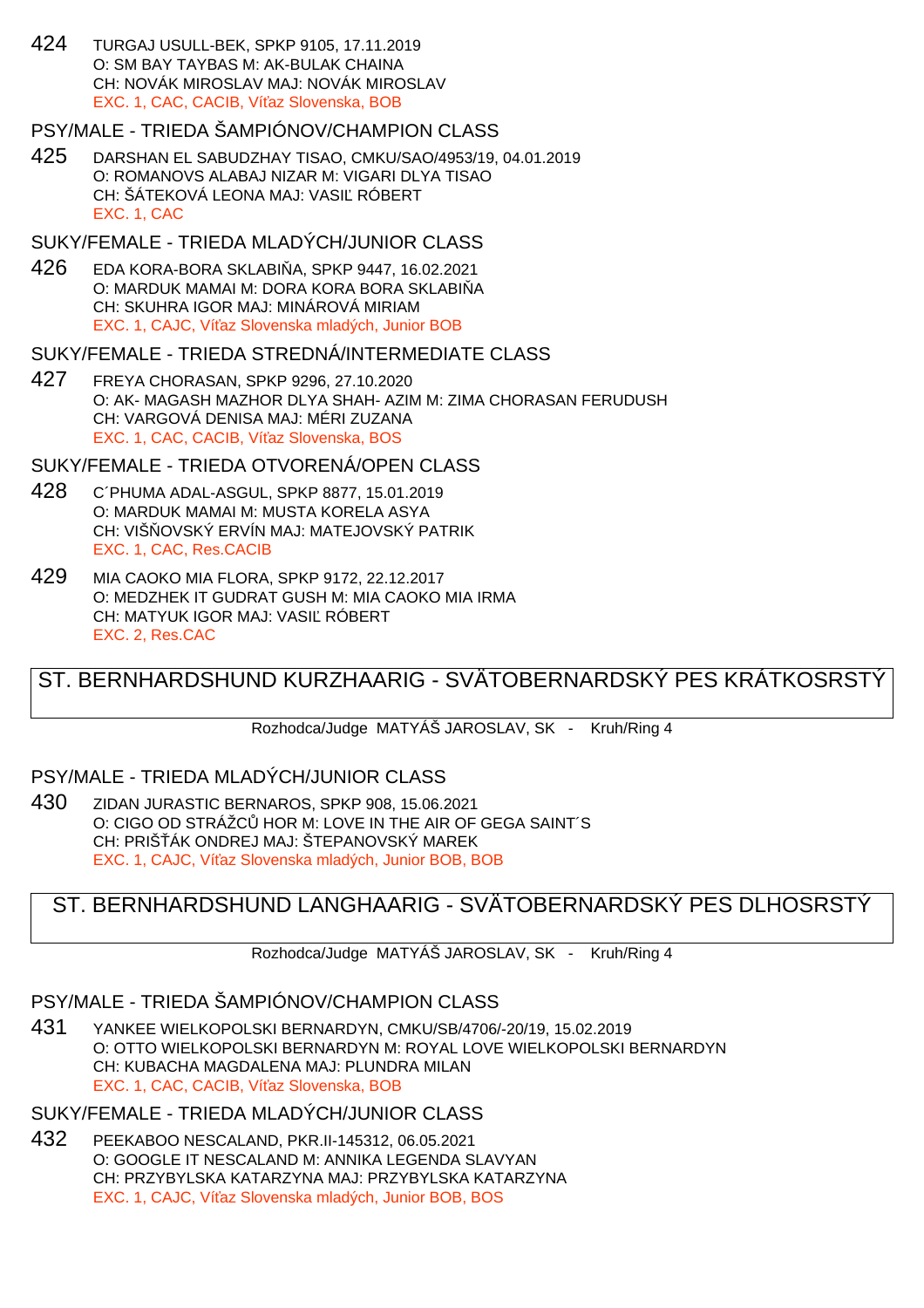# TOSA

#### Rozhodca/Judge MATYÁŠ JAROSLAV, SK - Kruh/Ring 4

## PSY/MALE - TRIEDA ŠAMPIÓNOV/CHAMPION CLASS

433 AI-ASHURA KATSURO AZARIO, SPKP 265, 22.04.2018 O: PAWS UP GENTA OD JANUSÓW M: HIDEKO MAZURSKI SAMURAJ CH: JURASOVÁ TATIANA MAJ: URIŠ TOMÁŠ + JURASOVÁ TATIANA EXC. 1, CAC, CACIB, Ví az Slovenska, BOB

ZWERGPINSCHER SCHWARZROT - MALÝ HLADKOSRSTÝ PINVERNY S PÁLENÍM

Rozhodca/Judge ERDÖS LÁSZLÓ, HU - Kruh/Ring 5

PSY/MALE - TRIEDA OTVORENÁ/OPEN CLASS

434 HELEN'S MAGIC IDEAL OF PERFECTION, PKR.II-146088, 07.10.2020 O: KOSMOSTARS IZ PITERSKOGO DOZORA M: HELEN'S MAGIC OFELIA ONLY FOR ME CH: MOKROVA ELENA MAJ: DEDERKO-MUNIAK AGATA EXC. 1, CAC, CACIB, Ví az Slovenska, BOB

SUKY/FEMALE - TRIEDA STREDNÁ/INTERMEDIATE CLASS

435 DIVA BELLA DOROSA, PKR.II-141450, 14.05.2020 O: ALMINORIS COSMOPOLITAN M: ROMA Z PADOKU CH: SPIKOWSKA DOROTA MAJ: DEDERKO-MUNIAK AGATA EXC. 1, CAC, Res.CACIB

#### SUKY/FEMALE - TRIEDA OTVORENÁ/OPEN CLASS

- 436 CALIPSO THE ISLAND OF TREASURES, SPKP 205, 05.05.2020 O: MAGNIFISENT EVSTIGNEY M: PERSEPHONE THE ISLAND OF TREASURES CH: MALEEVA OLGA MAJ: VYŠATOVÁ VENDULA EXC. 1, CAC, CACIB, Ví az Slovenska, BOS
- 437 LILLY BALTIC RESIDENCE, PKR.II-140438, 08.03.2020 O: STELLA ORIENTALES ADI M: FIBI BALTIC RESIDENCE CH: DZIUBALTOWSKA IZABELA MAJ: TOKARCZYK WOJCIECH + POGORZELSKA JOANNA EXC. 2, Res.CAC

# ZWERGSCHNAUZER PFEFFERSALZ - BRADÁ MALÝ KORENIE A SO

Rozhodca/Judge ERDÖS LÁSZLÓ, HU - Kruh/Ring 5

#### SUKY/FEMALE - TRIEDA STREDNÁ/INTERMEDIATE CLASS

- 438 ROSSA THE KYLIE WILD RANE, SPKP 3064, 02.07.2020 O: OLIVER KING ASTRONAUT M: THE KYLIE BEKY WILD RANE CH: ADAM IAKOVÍ JURAJ A ANDREA MAJ: ÚRADNÍK MICHAL EXC. 2, Res.CAC, Res.CACIB
- 439 SILVER SENATOR ZELINA, MET.T.SCHN.1278/20, 04.10.2020 O: ZENACHES MIRÓ-JOAN M: SILVER SENATOR HAE SOO CH: SZÖLLÖSI ANIKÓ MAJ: TIBAY NORBERT + BIRTA KATALIN EXC. 1, CAC, CACIB, Ví az Slovenska, BOB

## SUKY/FEMALE - TRIEDA OTVORENÁ/OPEN CLASS

440 UTHOPIA SEMPITERNAL FAME, MET.T.SCHN.1257/20, 05.09.2020 O: SWEET SCHNAUZERS THE WORLD WILL BE MINE M: FIERAMENTE SEMPITERNAL FAME CH: KECSKEMÉTY LÁSZLÓ MAJ: KECSKEMÉTY LÁSZLÓ EXC. 1, CAC

# ZWERGSCHNAUZER SCHWARZ - BRADÁ MALÝ JERNY

Rozhodca/Judge ERDÖS LÁSZLÓ, HU - Kruh/Ring 5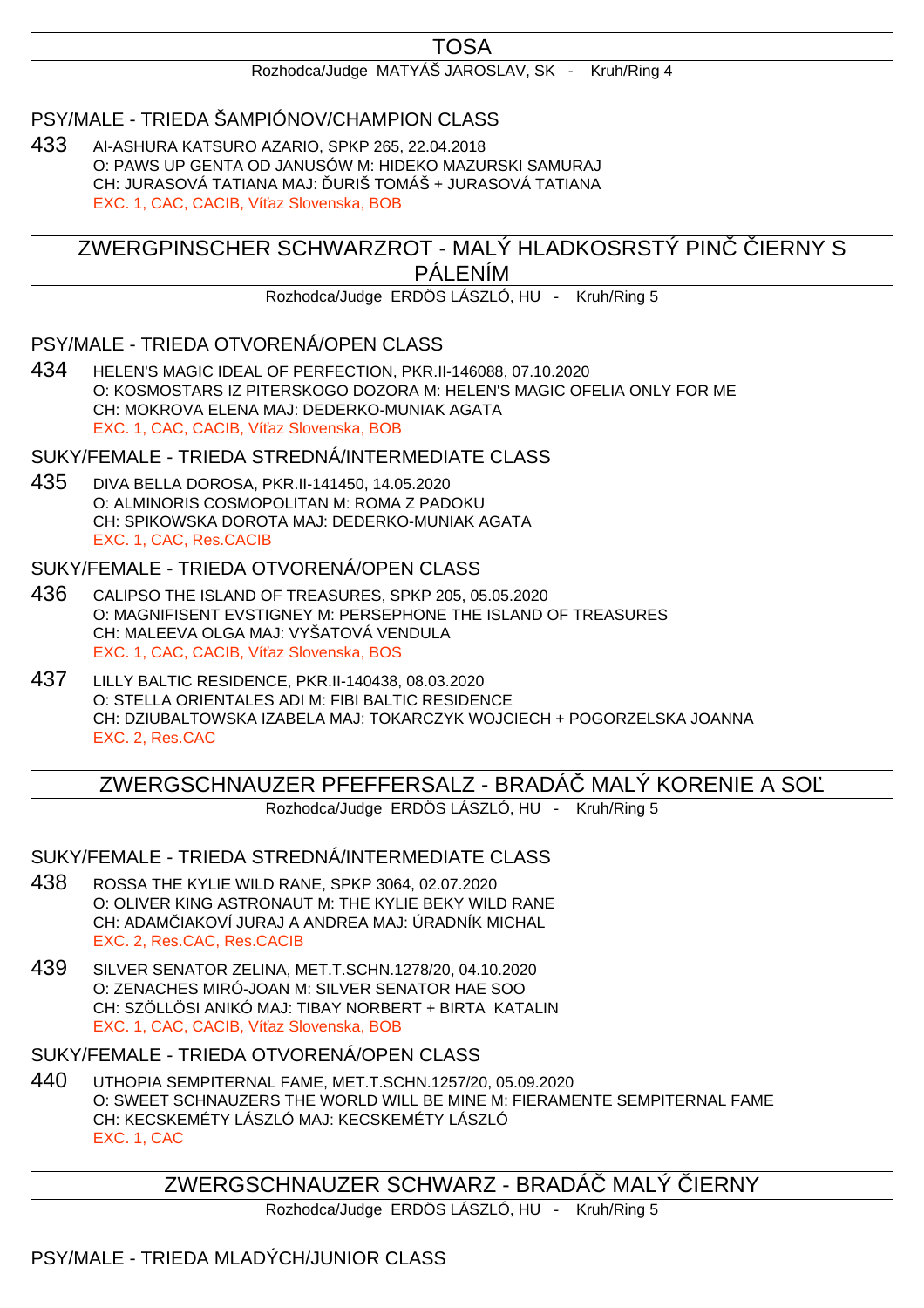441 BIRMINGHAM RAGENDORF, SPKP 3129, 22.03.2021 O: LEO YANK WILD RANE M: FELHIT ASMARA SUGAR WILD RANE CH: KESZELY MARCO MAJ: KESZELY MARCO + CANNER JÁN EXC. 1, CAJC. Ví az Slovenska mladých, Junior BOB

### PSY/MALE - TRIEDA OTVORENÁ/OPEN CLASS

442 FABIO BENAVENTE MORAVIA, CMKU/KM/11663/19, 31.01.2019 O: KING SAMUEL BLACK SAMBA M: CIB BUTTERFLY BENAVENTE MORAVIA CH: RODINOVÁ DAGMAR MAJ: RODINOVÁ DAGMAR EXC. 1, CAC, CACIB, Ví az Slovenska, BOB

SUKY/FEMALE - TRIEDA MLADŠÍ DORAST/MINOR PUPPY CLASS

443 PRADA CARBONEUM, CMKU/KM/13253/21, 16.11.2021 O: NICOLAS ANDROIS M: LITTLE BLACK PRIDE IMPUT TO WIN-N CH: SKOTÁKOVÁ HANA MAJ: KLEMANI CVÁ KATARÍNA V.P. 1

#### SUKY/FEMALE - TRIEDA DORAST/PUPPY CLASS

444 AYLA VICTORIUSCERBERUS, SPKP 3171, 23.08.2021 O: JOSHUA MY LOVE ANDROIS M: LUNA JUST BEAUTY WILD RANE CH: GÁBRIŠOVÁ ANGELA MAJ: HOLOVANIŠINOVÁ NICOLE V.P. 1

#### SUKY/FEMALE - TRIEDA ŠAMPIÓNOV/CHAMPION CLASS

445 AURA RAGENDORF, SPKP 3017, 24.09.2019 O: OFFSET REZLARK M: FELHIT ASMARA SUGAR WILD RANE CH: KESZELY MARCO MAJ: KESZELY MARCO EXC. 1, CAC, CACIB, Ví az Slovenska, BOS

# ZWERGSCHNAUZER SCHWARZ-SILBER - BRADÁČ MALÝ ČIERNOSTRIEBORNÝ

Rozhodca/Judge ERDÖS LÁSZLÓ, HU - Kruh/Ring 5

#### PSY/MALE - TRIEDA MLADŠÍ DORAST/MINOR PUPPY CLASS

446 JEEP WRANGLER Z ŠARDANU, JR 77267 PŠ, 30.10.2021 O: KODIAK VIGDERGAUZ M: SERAFINA Z ŠARDANU CH: KOLLÁROVÁ ŠÁRKA MAJ: ERNEKOVÁ ZUZANA V.P. 1

#### PSY/MALE - TRIEDA MLADÝCH/JUNIOR CLASS

447 DAYRICKS FORTIUM VULKANO, SPKP 3187, 15.06.2021 O: DELUXE DESIGN Z DIXIE M: MECHTA S BUHTY APPOLONA CH: VOLKOVA N.V. MAJ: KUŠNÍROVÁ JARMILA EXC. 1, CAJC, Ví az Slovenska mladých, BOS

### SUKY/FEMALE - TRIEDA MLADÝCH/JUNIOR CLASS

448 XENA WILD RANE GRAND CALVERA, CMKU//KM/12906/21, 28.02.2021 O: GILSWAY GRAND DESIGN M: ZETA ULTRA MAJESTIC CH: HAVELKOVÁ DENISA MAJ: ADAM JAKOVÁ ANDREA & MONIKA EXC. 1, CAJC. Ví az Slovenska mladých, Junior BOB

#### SUKY/FEMALE - TRIEDA STREDNÁ/INTERMEDIATE CLASS

449 CARMEN ROSEVELT, SPKP 3092, 20.07.2020 O: REMUS ENEL FENOMEN M: JUDITH SILVER BIKIN DVOR CH: MOLNÁROVÁ ŠTEFANIA MAJ: MIHALIKOVA DAŠA EXC. 1, CAC, Res.CACIB

#### SUKY/FEMALE - TRIEDA OTVORENÁ/OPEN CLASS

450 ULLA SILVER BOHEMIA NESS, CMKU/2416/20, 07.07.2020 O: STADTLER'S DANCING IN THE DARK IN PRAGUE M: OLIVIA NELLA BOHEMIA NESS CH: KANIAKOVÁ JANA MAJ: ADAM IAKOVÁ ANDREA & MONIKA EXC. 1, CAC, CACIB, Ví az Slovenska, BOB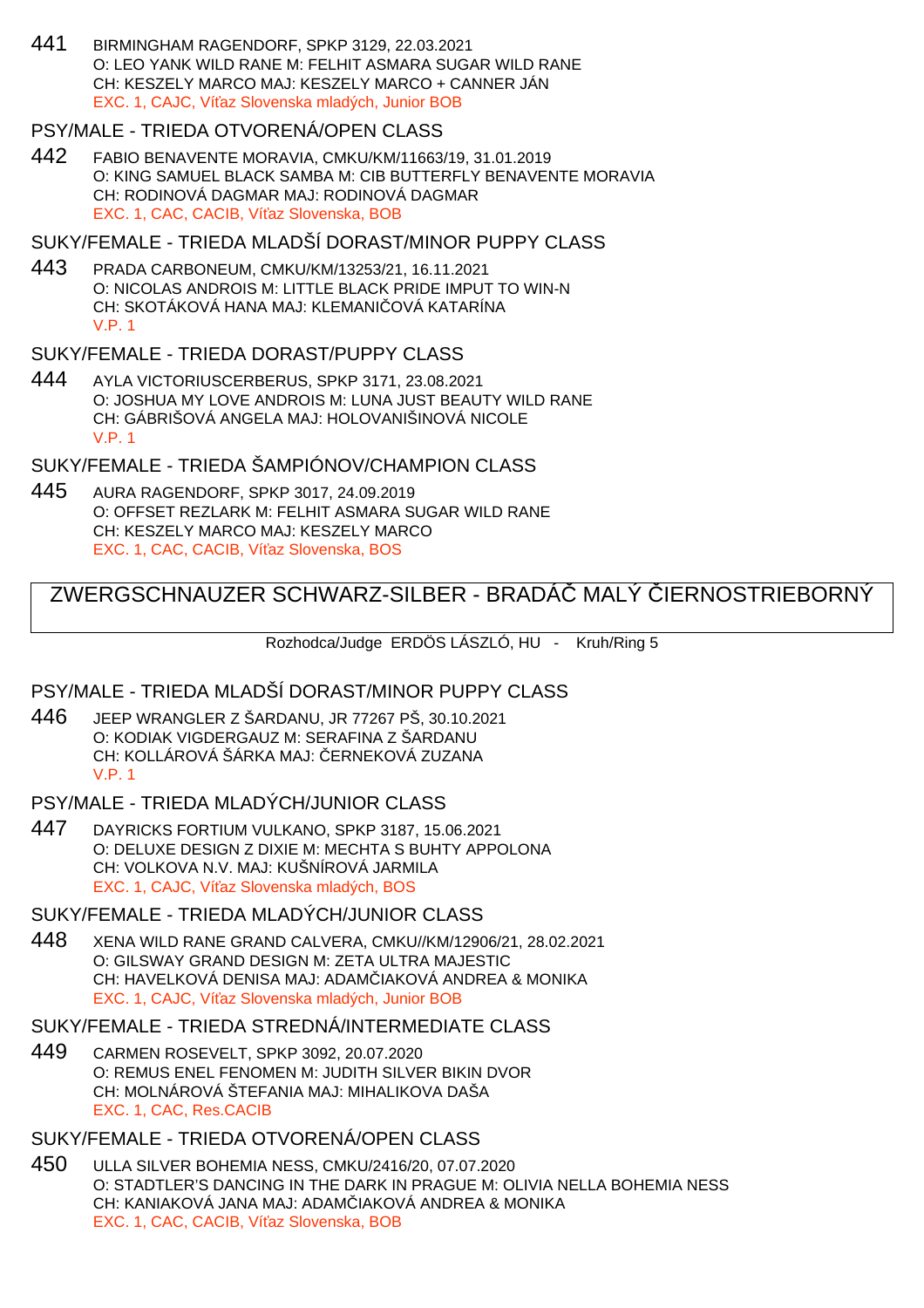# ZWERGSCHNAUZER WEISS - BRADÁČ MALÝ BIELY

Rozhodca/Judge ERDÖS LÁSZLÓ, HU - Kruh/Ring 5

### PSY/MALE - TRIEDA OTVORENÁ/OPEN CLASS

451 QUIDO SHADOW WHITE DE PEPA, CMKU/KM/12006/19, 22.09.2019 O: ARMANI GENSTAT M: I AM OLIVIA LARIGOSH CH: ŠICHNÁRKOVÁ IVA MAJ: VARGA PETER + ŠICHNÁRKOVÁ IVA EXC. 1, CAC, CACIB, Ví az Slovenska, BOS

#### SUKY/FEMALE - TRIEDA MLADÝCH/JUNIOR CLASS

452 BAILY Z DOMU HOBITA, SPKP 3121, 31.01.2021 O: OSMANY SHADOW WHITE DE PEPA M: IZZI Z BIELEHO DOMU CH: VARGA PETER MAJ: VARGA PETER EXC. 1, CAJC, Ví az Slovenska mladých, Junior BOB

#### SUKY/FEMALE - TRIEDA STREDNÁ/INTERMEDIATE CLASS

453 OZZY Z BIELEHO DOMU, SPKP 3100, 22.11.2020 O: STAR´S OF WHITE NIGHT ENEY M: FUTURE PRINCESS Z BIELEHO DOMU CH: STANÍK MIROSLAV MAJ: ŠKRIPCOVÁ NATAŠA EXC. 1, CAC, CACIB, Ví az Slovenska, BOB

skupina/group FCI - 3

# AIREDALE TERRIER

Rozhodca/Judge KANÁS RÓBERT, SK - Kruh/Ring 8

#### PSY/MALE - TRIEDA VETERÁNOV/VETERAN CLASS

454 SUNNILY BARON RAFFAEL, SPKP 1281, 03.10.2012 O: DWIGHT DWANE ADIA AVI M: AISCHA VOM ERFURTHER HOF CH: HOZOVÁ PAVLA MAJ: HOZOVÁ PAVLA EXC. 1, Ví az Slovenska veteránov, BOS

#### SUKY/FEMALE - TRIEDA MLADÝCH/JUNIOR CLASS

455 SUGAR SISSY ADIA AVI, CMKU/AT/5590/21, 17.01.2021 O: TERRIER BAND GLAMOUR BOY M: NADIA NINA ADIA AVI CH: KRÁLOVÁ IVA MAJ: KOLLAR JAROSLAV ABS.

#### SUKY/FEMALE - TRIEDA STREDNÁ/INTERMEDIATE CLASS

456 VIKKY OSTRNOV, CMKU/AT/5577/20, 28.11.2020 O: DENNY OSTRNOV M: QUIANCY OSTRNOV CH: KNOTEK FRANTIŠEK MAJ: KNOTEK FRANTIŠEK + KNOTEKOVÁ MARIE EXC. 1, CAC, CACIB, Ví az Slovenska, BOB

#### SUKY/FEMALE - TRIEDA ŠAMPIÓNOV/CHAMPION CLASS

457 SUNNILY UNIVERSE OF UNITY, SPKP 1425, 25.07.2020 O: SAREDON BIG BROTHER M: SAREDON SWEETEST FEELING CH: HOZOVÁ PAVLA MAJ: JÓŽOVÁ NATAŠA EXC. 1, CAC, Res.CACIB

## AMERICAN STAFFORDSHIRE TERRIER

Rozhodca/Judge ŠPOLJARI BORIS, HR - Kruh/Ring 3

#### PSY/MALE - TRIEDA DORAST/PUPPY CLASS

458 VIN-VI MINI BIG DOG, SPKP 3739, 01.08.2021 O: SKYGLOWS ZOOM M: DONA DARIA FATRANSKY SEN CH: ŠOKOVÁ MONIKA MAJ: CSEH UDOVÍT V.P. 1

PSY/MALE - TRIEDA MLADÝCH/JUNIOR CLASS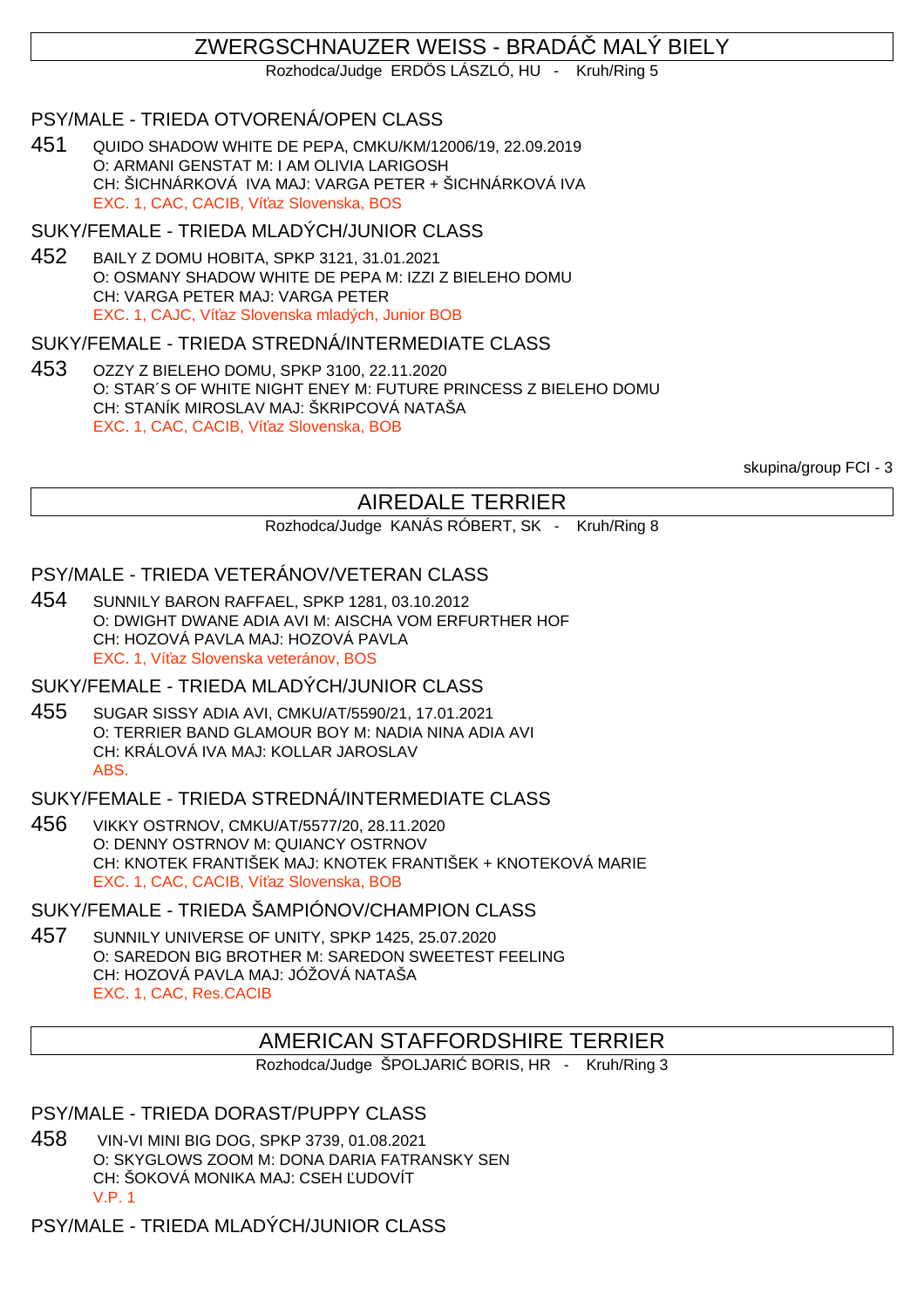459 SKYGLOWS LOCKED AWAY, SPKP 3660, 06.05.2021 O: C´EST LA VIE DE MANDRAKA M: DIDI BLUE FIRE DIAMOND CH: URGOŠOVÁ ERIKA MAJ: URGOŠOVÁ ERIKA EXC. 1, CAJC, Ví az Slovenska mladých, BOS

#### PSY/MALE - TRIEDA STREDNÁ/INTERMEDIATE CLASS

- 460 ACHILEES VALKYRASTAFF SLOVAKIA, SPKP 3539, 28.07.2020 O: CONAN Z UHELNÝCH DOL M: ANGEL SUNSHINE STAFFY CH: VASARÁB VINCENT MAJ: VASARAB VINCENT EXC. 2, Res.CAC
- 461 ANIKORD HOT PEPPER, PKR.III-92637, 11.11.2020 O: MR APACH KING'S LINE M: ANIKORD ICING ON THE CAKE CH: REZANENKO ANNA MAJ: KULESZA OSKAR EXC. 1, CAC

#### PSY/MALE - TRIEDA OTVORENÁ/OPEN CLASS

- 462 ATREY NEVERENDING PERCY STAFF, CLP/AST/11655, 14.04.2019 O: RETURN TO MY AMERICAN DREAM CANOSSA M: PRETTY CINDY CRAWFORD CANOSSA CH: HORKÁ PETRA MAJ: ZUDOVÁ IVETA + HORKÁ PETRA EXC. 2, Res.CAC
- 463 CRAMPUS Z ČESKÉ KRÉTY, CLP/AST/11702, 21.05.2019 O: GASTON Z MALENICKÉ FOLTOVNY M: ARTEMIS BLUE Z BÍLINSKÉHO PRAMENE CH: PR ŠOVÁ O GA MAJ: SOCHULÁKOVÁ DIANA EXC. 1, CAC, Res.CACIB

## PSY/MALE - TRIEDA ŠAMPIÓNOV/CHAMPION CLASS

- 464 C´EST LA VIE DE MANDRAKA, SPKP 3437, 13.11.2019 O: BUSTER SHINING FIELD LON STEP M: FRANSTAL´S C´EST SI BON CH: LOZIC ZELJKO MAJ: URGOŠOVÁ ERIKA EXC. 2, Res.CAC
- 465 SKYGLOWS WILDER, SPKP 3194, 23.06.2018 O: SKYGLOWS HIS MAJESTY M: SKYGLOWS GRATEFUL FOR LOVE CH: URGOŠOVÁ ERIKA MAJ: ŠVECOVÁ TATIANA + MIKLOVI MILOŠ EXC. 1, CAC, CACIB, Ví az Slovenska

### SUKY/FEMALE - TRIEDA MLADŠÍ DORAST/MINOR PUPPY CLASS

466 DARK PRINCESS LEGEND OF CARPATHIANS, SPKP 3800, 23.11.2021 O: YPSILON RUFF TIANN M: AMERICAN DREAM LEGEND OF CARPATHIANS CH: SOMOROVSKÁ LENKA MAJ: SOMOROVSKÁ LENKA V.P. 1

### SUKY/FEMALE - TRIEDA MLADÝCH/JUNIOR CLASS

- 467 BACKSAS FREYA, MET.AMST.263/21, 01.06.2021 O: AXEL`S CAMP ARAMIS M: TOP MODEL LONG STEP CH: BAKSA ZSOLT MAJ: TIBAY NORBERT + BAKSA ZSOLT EXC. 1, CAJC, Ví az Slovenska mladých, Junior BOB, BOB
- 468 ENNY Z ČESKÉ KRÉTY, CLP/AST/12567, 08.02.2021 O: GASTON Z MA ENICKÉ FO TOVNY M: AGIRA Z ESKÉ KRÉTY CH: PR ŠOVÁ OLGA MAJ: BURŠOVÁ JANA G.
- 469 SKYGLOWS LADY OF THE NIGHT, SPKP 3664, 06.05.2021 O: C´EST LA VIE DE MANDRAKA M: DIDI BLUE FIRE DIAMOND CH: URGOŠOVÁ ERIKA MAJ: URGOŠOVÁ ERIKA EXC. 3
- 470 SKYGLOWS LITTLE DO YOU KNOW, SPKP 3665, 06.05.2021 O: C'EST LA VIE DE MANDRAKA M: DIDI BLUE FIRE DIAMOND CH: URGOŠOVÁ ERIKA MAJ: ULENOVA MICHALA EXC. 2
- 471 SNOWSTORM OF THE NEW AGE AST, LOF 3 AME.ST.147055/0, 14.03.2021 O: ALPINE'S HIGHWAYMAN M: FIRIOUS AST PIN-UP LP CH: LUDOVIC QUAGLIA MAJ: ŠVECOVÁ TATIANA EXC. 4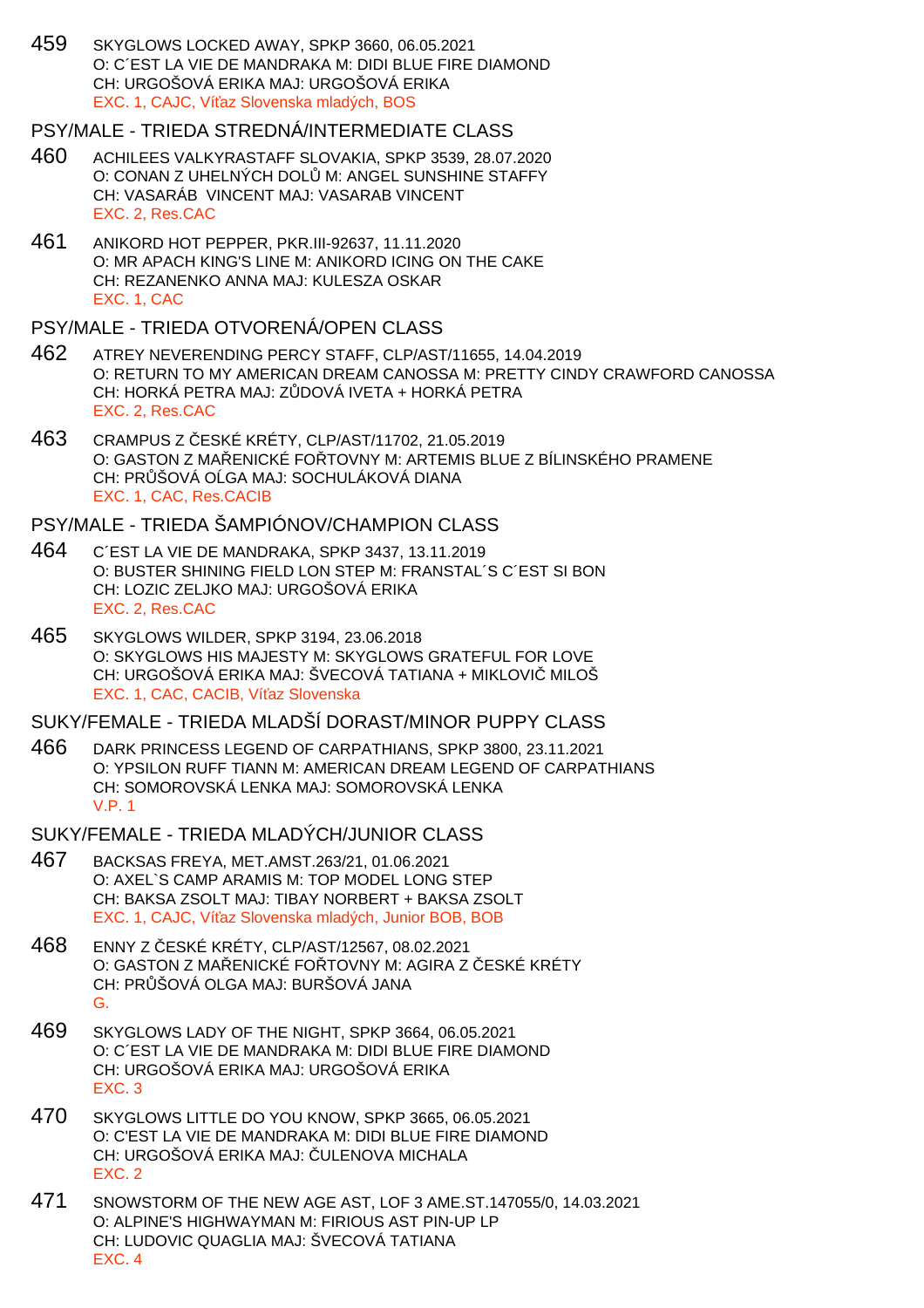472 XYZ HIGHWAY CHILE, SPKP 3651, 14.02.2021 O: AIM HIGH WITH RINGMASTER M: MICHL R RUBIES N DIAMONDS CH: KOLLÁR MIROSLAV MAJ: KRYSTYN LUKÁŠ ABS.

## SUKY/FEMALE - TRIEDA STREDNÁ/INTERMEDIATE CLASS

- 473 ALIA VALKYRASTAFF SLOVAKIA, SPKP 3540, 28.07.2020 O: CONAN Z UHELNÝCH DOL M: ANGEL SUNSHINE STAFFY CH: VASARÁB VINCENT MAJ: VASARAB VINCENT EXC. 2, Res.CAC
- 474 CALIFORNIA TIANN, SPKP 3547, 07.08.2020 O: SWEET AND SOUR HIGHWAY CHILE M: RAMIRA TIANN CH: F ZÉK TIBOR MAJ: F ZÉK TIBOR + F ZÉKOVÁ ANNA EXC. 1, CAC, Res.CACIB

SUKY/FEMALE - TRIEDA OTVORENÁ/OPEN CLASS

- 475 AMERICAN DREAM LEGEND OF CARPATHIANS, SPKP 3401, 31.08.2019 O: MY GOLD STANDARRD PRESBURG STAFF M: LAKI´S PRIDE I AM INFINITY CH: SOMOROVSKÁ LENKA MAJ: SOMOROVSKÁ LENKA EXC. 1, CAC, CACIB, Ví az Slovenska
- 476 FOFOLA BLUE Z BÍLINSKÉHO PRAMENE, CLP/AST/10877, 18.10.2017 O: AKIM GANG FROM STODŮLKY M: BUFFY BLUE Z BÍLINSKÉHO PRAMENE CH: KU EROVÁ SO A MAJ: KU EROVÁ SO A EXC. 2, Res.CAC

SUKY/FEMALE - TRIEDA ŠAMPIÓNOV/CHAMPION CLASS

477 CG A STAR IS BORN CANOSSA, PKR.III-86981, 20.03.2019 O: GOODHUNTING RED ROYAL M: RARE PEARL CAOSSA CH: DABEK IWONA MAJ: DABEK IWONA EXC. 1, CAC

## BORDER TERRIER

Rozhodca/Judge KANÁS RÓBERT, SK - Kruh/Ring 8

#### PSY/MALE - TRIEDA MLADÝCH/JUNIOR CLASS

478 ARON Z ORECHOVÉHO HÁJA, SPKP 1566, 13.06.2021 O: IVAR SLOVAKIA LUTRA M: BELLA DE MARCO S HUNTER CH: JÓZAN ŠTEFAN MAJ: BAKAI MIROSLAV EXC. 1, CAJC, Ví az Slovenska mladých, Junior BOB, BOB

SUKY/FEMALE - TRIEDA MLADÝCH/JUNIOR CLASS

- 479 MOKA OD PAPLOVÉ CESTY, SPKP 1565, 18.01.2021 O: ARTUSH Z ROMANOVA CHOVU M: DUFFY Z VL NOVA CH: HUDE EK ZDEN K MAJ: SABADKA RADOSLAV V.G. 1
- 480 YES SLOVAKIA LUTRA, SPKP 1575, 24.06.2021 O: CHESTER BENI KETINELA M: ILJA SLOVAKIA LUTRA CH: OSTROŽANSKÁ LUCIA MAJ: SZAMARÁNSZKY NORBERT V.G. 2

SUKY/FEMALE - TRIEDA PRACOVNÁ/WORKING CLASS

481 AMIYA HABAJOVHO DVORA, SPKP 1465, 03.03.2020 O: IVAR SLOVAKIA LUTRA M: MOCCA Z BJELAKOVEJ ZÁHRADY CH: HABAJ MIROSLAV MAJ: HABAJ MIROSLAV V.G. 1

## BULL TERRIER

Rozhodca/Judge ŠPOLJARI BORIS, HR - Kruh/Ring 3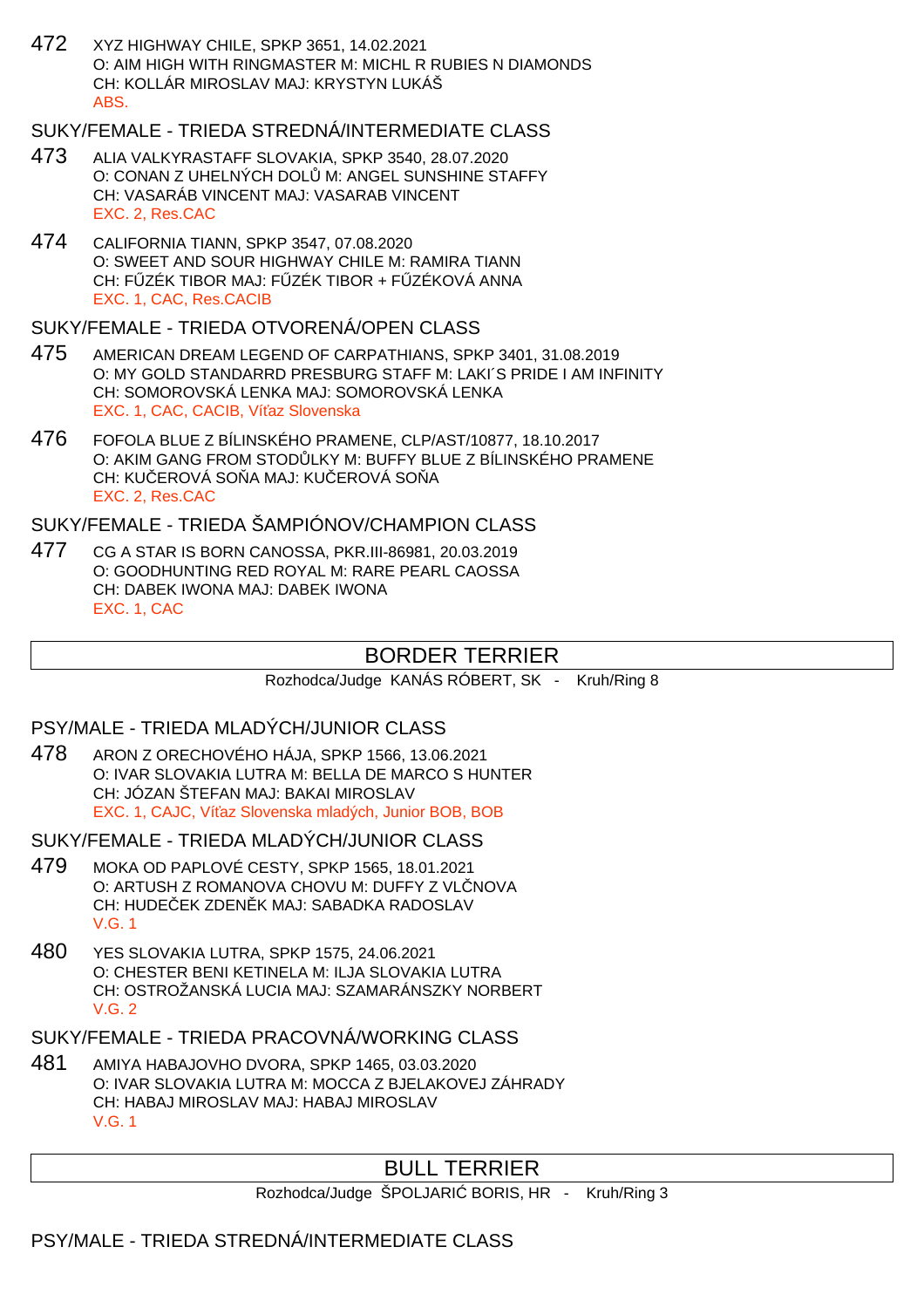482 RASELS BULL PINCH OF MAGIC, SPKP 3591, 25.07.2020 O: TEIRWGWYN WHITE CHAOS M: RASELS BULL ZEPPELIN CH: ŠLESÁROVCI JANKA A IVAN MAJ: PAŽICKÁ TATIANA EXC. 1, CAC, Res.CACIB

## PSY/MALE - TRIEDA OTVORENÁ/OPEN CLASS

- 483 HERO OF MITHGARD, SPKP 3558, 03.02.2020 O: BILBOEN CONAN THE BARBARIAN M: BILBOEN ENCHANTED STAR CH: UPKA JAROSLAV MAJ: SANDOROVÁ MAGDALENA EXC. 2, Res.CAC
- 484 XAMPARI ARNOLD SCHWARZENEGER, SPKP 3535, 23.01.2020 O: TEIRWGWYN WHITE CHAOS M: FAMILY SONG'S XAMPARI CH: URIŠ BRANISLAV MAJ: ORAVCOVÁ JANA + LUDVIGH FILIP EXC. 1, CAC, CACIB, Ví az Slovenska, BOS

SUKY/FEMALE - TRIEDA MLADŠÍ DORAST/MINOR PUPPY CLASS

485 CHANSON MITHGARD, SPKP 3745, 01.11.2021 O: GAUNER MITHGARD M: EXCELLENCE MITHGARD CH: UPKA JAROSLAV MAJ: SANDOROVÁ MAGDALENA V.P. 1

## SUKY/FEMALE - TRIEDA MLADÝCH/JUNIOR CLASS

- 486 BLACKBERRY KRONOS BULL, SPKP 3646, 07.01.2021 O: ALEX ALERT ARGO BULL M: DARLING KOVO'S GLADIATORS CH: ZÁHOREC ROMAN MAJ: ŠKODÁKOVÁ MÁRIA EXC. 1, CAJC, Ví az Slovenska mladých, Junior BOB
- 487 WILD COAST DEEPSEA, SPKP 3756, 29.01.2021 O: BULLISTORGAME BOMBER M: CAMOUFLAGE LADY MITHGARD CH: SARDISCO GRAZIA MAJ: CHOVANEC MAREK EXC. 2

## SUKY/FEMALE - TRIEDA STREDNÁ/INTERMEDIATE CLASS

- 488 BOBUDDY DAMBUSTER, ÖHZB BT 2852, 30.10.2020 O: CH CARANTHIR BUTEO M: BELLEISLE GIRL CH: ROFF SIMON MAJ: ROFF SIMON EXC. 1, CAC, Res.CACIB
- 489 CARAMEL CREAM LORDSHINE, SPKP 3738, 30.07.2020 O: WILL WEATON PLZE SKÝ BULL M: MOONFLOWER CATHERINE CH: GA AŠ ŠT PÁNKA MAJ: BUVALA JÁN + BUVALOVÁ LUCIA EXC. 2, Res.CAC

# SUKY/FEMALE - TRIEDA OTVORENÁ/OPEN CLASS

490 XAMPARI ANGEL PIPA, SPKP 3537, 23.01.2020 O: TEIRWGWYN WHITE CHAOS M: FAMILY SONGS´S XAMPARI CH: URIŠ BRANISLAV MAJ: URIŠ BRANISLAV EXC. 1, CAC

# SUKY/FEMALE - TRIEDA ŠAMPIÓNOV/CHAMPION CLASS

491 BRICKFIELD DIVING CATCH, SPKP 3576, 29.02.2020 O: CARANTHIR BUTEO M: BRICKFIELD BREAD & BUTTER CH: HORVÁTH TATIANA MAJ: PITTNEROVÁ JARMILA EXC. 1, CAC, CACIB, Ví az Slovenska, BOB

# BULL TERRIER MINIATURE

Rozhodca/Judge ŠPOLJARI BORIS, HR - Kruh/Ring 3

PSY/MALE - TRIEDA OTVORENÁ/OPEN CLASS

492 COLORADO ONYX OF BULLY LAKE, PKR.III-92766, 13.10.2019 O: MANGO OF BULLY LAKE M: QUEEQUEG BONSAI VON AMADIS CH: BAGI ZSOLT MAJ: SKUPIE MAGDALENA EXC. 1, CAC, CACIB, Ví az Slovenska, BOB

# SUKY/FEMALE - TRIEDA DORAST/PUPPY CLASS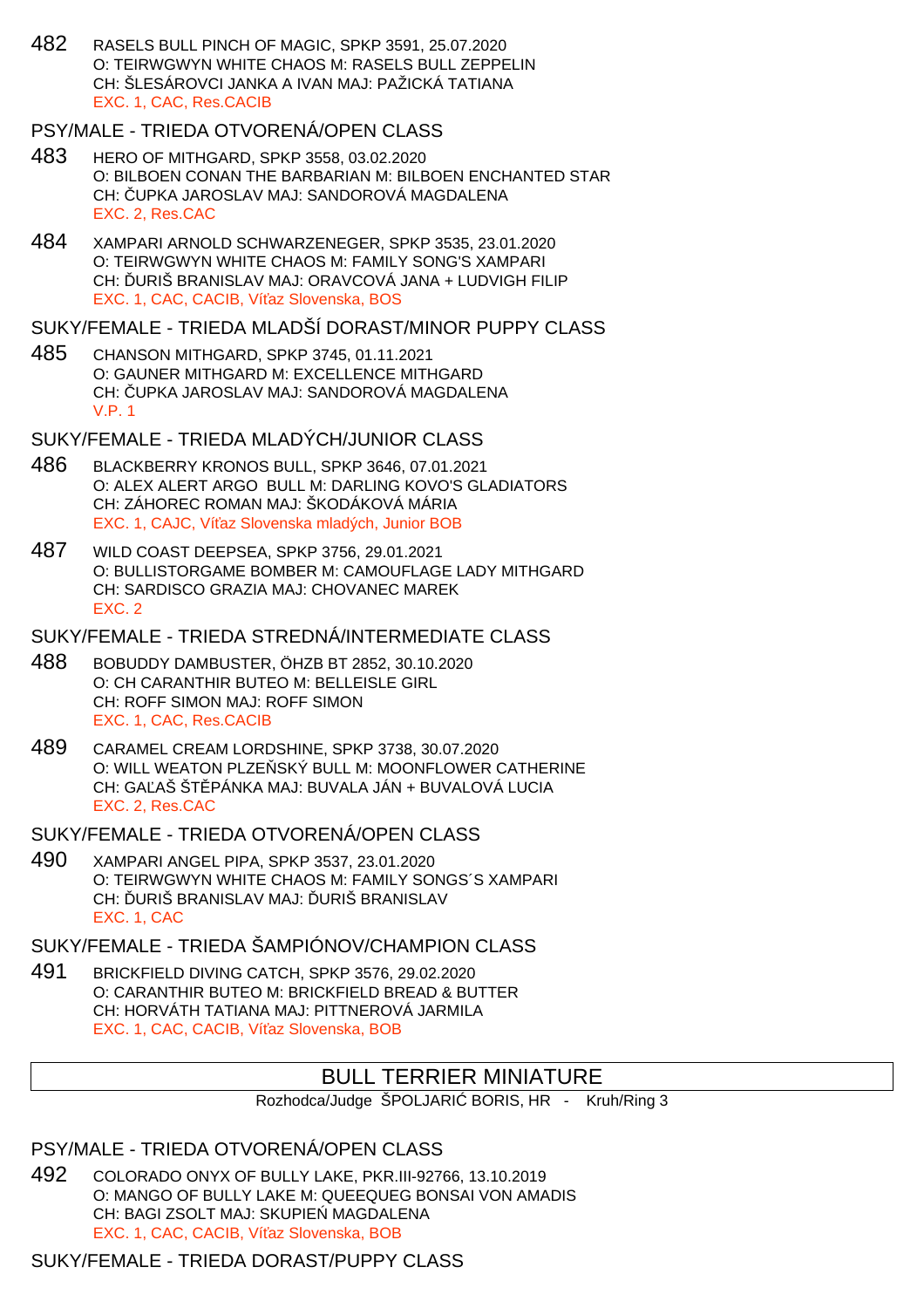493 GILI JOY CRYSTAL JAW, SPKP 625, 02.08.2021 O: EL NINO ZÓNA BULLS M: MARILYN MONROE VON HUNNEN-KÖNIG CH: MATIASZEWSKA SLAVOMÍRA MAJ: BURDA PETER + BURDA PETER **PROM** 

### SUKY/FEMALE - TRIEDA MLADÝCH/JUNIOR CLASS

494 BELORA PRINCESS MINI STAR LORDS, SPKP 606, 13.05.2021 O: CYRIL CONIE DOMIN-ARMY M: GISELLE MINI KALIMERO BOHEMICA CH: VIDLI KA PATRIK MAJ: VIDLI KA PATRIK EXC. 1, CAJC. Ví az Slovenska mladých, Junior BOB

#### SUKY/FEMALE - TRIEDA STREDNÁ/INTERMEDIATE CLASS

495 COMEDY ACTRESS ATT MAGNUS ZERET, SPKP 607, 07.04.2020 O: VIEWPOINT OT VLADLEI ARISH M: ATTENTION! DISASTER MAGNUS ZERET CH: ŠOTOLOVÁ KATE INA MAJ: ROJÍKOVÁ ANNA EXC. 1, CAC, CACIB, Ví az Slovenska, BOS

## CAIRN TERRIER

Rozhodca/Judge KANÁS RÓBERT, SK - Kruh/Ring 8

#### PSY/MALE - TRIEDA STREDNÁ/INTERMEDIATE CLASS

496 AMIR RHAEGAL OD FYBYNKY, SPKP 651, 12.12.2020 O: ALBERT ADALMOND M: CHILLI OD PODHAY CH: KUBULIAKOVÁ JANA MAJ: GÁLIK IGOR EXC. 1, CAC, CACIB, Ví az Slovenska, BOB

#### PSY/MALE - TRIEDA OTVORENÁ/OPEN CLASS

497 SOLVEN HOUSE MAX FOR PODHAY, SPKP 619, 21.09.2018 O: CRUMB´S PAPARAZZI M: SOLVEN HOUSE VALENCIA CH: AVDEEVA SVETLANA MAJ: VOJÁ KOVÁ LENKA + HEBERTOVÁ INGRID EXC. 1, CAC, Res.CACIB

## DEUTSCHER JAGDTERRIER

Rozhodca/Judge KANÁS RÓBERT, SK - Kruh/Ring 8

#### PSY/MALE - TRIEDA STREDNÁ/INTERMEDIATE CLASS

- 498 ARON MLYNOVÁ, SPKP 11069, 07.10.2020 O: UFFO OD VLAŠI A M: BARBORKA OD ROFA CH: KO ALKA MICHAL MAJ: PUKANCOVÁ IVANA WITHOUT GRADE
- PSY/MALE TRIEDA OTVORENÁ/OPEN CLASS
- 499 ELVIS ALŠABÓN, SPKP 10902, 29.12.2019 O: KENNY ŠEVELOV DVOR M: LAJKA Z KVALTÍNOVEJ CH: ŠABLICA ALOJZ MAJ: PUKANCOVÁ IVANA + NOVÁK MARIÁN V.G. 1

### SUKY/FEMALE - TRIEDA MLADÝCH/JUNIOR CLASS

- 500 AIDA ERTLOVÉHO DVORA, SPKP 11151, 01.04.2021 O: IRAN ALUMÍNIUM M: AIDA JAGDPÓLÓ CH: ERTL JOZEF MAJ: STOJKOVI STEFAN EXC. 1, CAJC, Ví az Slovenska mladých, Junior BOB, BOB
- 501 EJMY ŽOCHÁRKA Z OBCHODNEJ, SPKP 11137, 26.02.2021 O: IKAR SVOJNICKÝ RANOM: ARKA ŽOCHÁRKA Z OBCHODNEJ CH: JAKUBÍK OTO MAJ: ŠTRAJT JI Í V.G. 2

SUKY/FEMALE - TRIEDA PRACOVNÁ/WORKING CLASS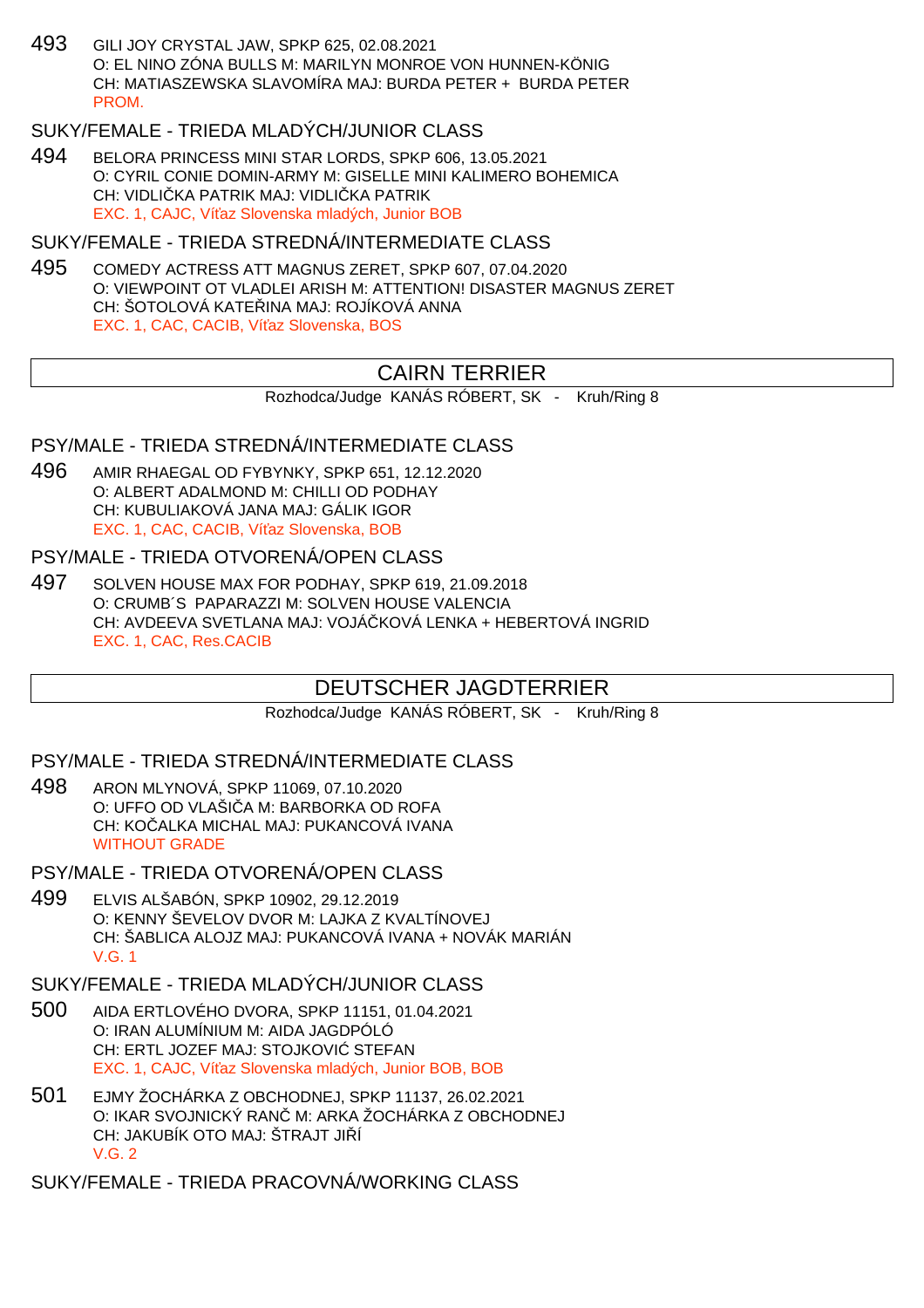502 DIANA ŽOCHÁRSKA Z OBCHODNEJ, SPKP 10841, 20.08.2019 O: URO II. ZO SKALICKEJ M: BESSY POHRANICKÁ PERLA CH: JAKUBÍK OTO MAJ: JAKUBIK OTO EXC. 1, CAC, CACIB, Ví az Slovenska

## ENGLISH TOY TERRIER

Rozhodca/Judge KANÁS RÓBERT, SK - Kruh/Ring 8

SUKY/FEMALE - TRIEDA MLADÝCH/JUNIOR CLASS

503 BRENDALINA CANDYS BOHEMICA, CLP/ATT/49, 21.02.2021 O: BLACK IDOL´S BLUE SKY M: X-PECTED DINE MITES DESERT DAISY CH: MALÍKOVÁ ROMANA MAJ: MALÍKOVÁ ROMANA EXC. 1, CAJC, Ví az Slovenska mladých, Junior BOB, BOB

## FOX TERRIER SMOOTH (HLADKOSRSTÝ)

Rozhodca/Judge KANÁS RÓBERT, SK - Kruh/Ring 8

PSY/MALE - TRIEDA STREDNÁ/INTERMEDIATE CLASS

504 SIRIUS SOMOLA, SPKP 3129, 04.12.2020 O: WOLFHEART CAMARO M: SZELLEM-IRTÓ MIMI CH: KONE NÝ MARIÁN MAJ: HELDIOVÁ JARMILA V.G. 1

SUKY/FEMALE - TRIEDA ŠAMPIÓNOV/CHAMPION CLASS

505 BETTY THE BREATH OF LIFE, SPKP 3070, 18.06.2019 O: LIPAN OD RYTÍ E MALOVCE M: SELMA OD RYTÍ E MALOVCE CH: BARTOŠOVÁ JARMILA MAJ: BARTOŠOVÁ JARMILA EXC. 1, CAC, CACIB, Ví az Slovenska, BOB

## JACK RUSSELL TERRIER

Rozhodca/Judge KANÁS RÓBERT, SK - Kruh/Ring 8

PSY/MALE - TRIEDA MLADÝCH/JUNIOR CLASS

- 506 CANE MAESTRO NIMBUS, RKF 5784745, 01.02.2021 O: LOVELY ORANGE GRAND MUFFIN M: MARGARITA CH: TSARIK SVETLANA MAJ: JANI ÍKOVÁ KATARÍNA EXC. 1, CAJC, Ví az Slovenska mladých, Junior BOB, BOS
- 507 JJ ZIEMANN, PKR.III-92623, 18.06.2021 O: YURI ON ICE ZIEMANN M: XIAOMI CHERRY ZIEMANN CH: ZIEMANN KATARZYNA MAJ: KOWALSKI ADRIAN V.G. 2
- PSY/MALE TRIEDA STREDNÁ/INTERMEDIATE CLASS
- 508 KOBE VOM SCHWARZWALD POLAND, PKR.III-90629, 30.06.2020 O: GROOMER ZIEMANN M: LASCALA ZIEMANN CH: FILIPECKA JOANNA MAJ: KOWALSKI ADRIAN V.G. 1
- SUKY/FEMALE TRIEDA MLADŠÍ DORAST/MINOR PUPPY CLASS
- 509 ASNIKUS UNALLOYED HAPPINESS, RKF6339131, 08.10.2021 O: BEST JACK EARGER FOR FAME M: ASNIKUS DISTINCTIVE PRESONALITY CH: ZOTOVA ELENA MAJ: JANI ÍKOVÁ KATARÍNA V.P. 1
- SUKY/FEMALE TRIEDA DORAST/PUPPY CLASS
- 510 BORKA NA MATÚŠOVOM DVORE, SPKP 984, 24.07.2021 O: BENTLEY BOBO FIDLANT M: DAFNE NA PÁNSKOM DVORE CH: PIROŽKOVÁ KATARÍNA MAJ: PIROŽKOVÁ KATARÍNA PROM.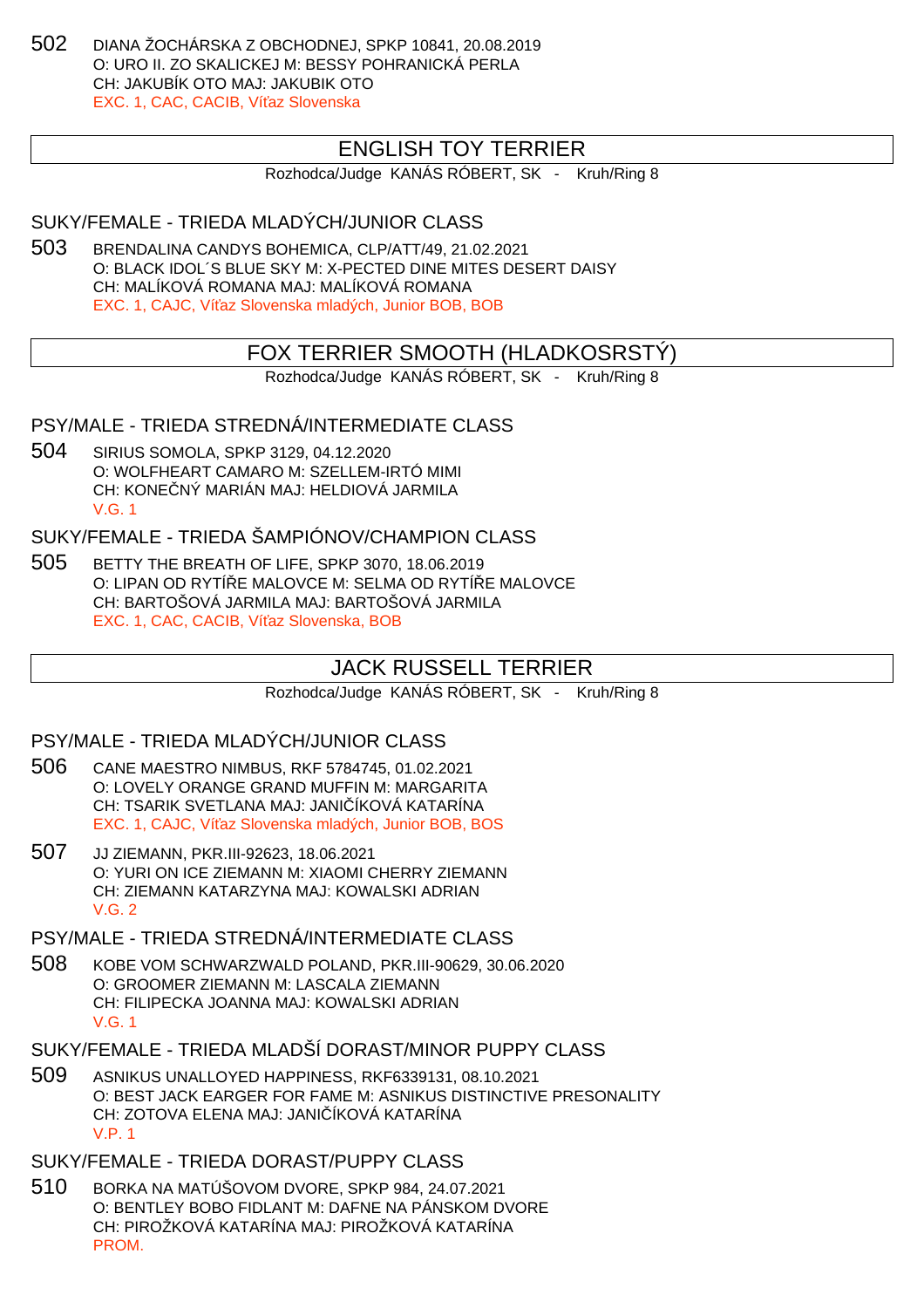### SUKY/FEMALE - TRIEDA MLADÝCH/JUNIOR CLASS

511 MAIA COLOSSEUM, PKR.III-91017, 04.02.2021 O: SKIPPER COLOSSEUM M: BRENDA COLOSSEUM CH: WOZNY KATARZYNA & JANUSZ MAJ: KOWALSKA MAGDALENA V.G. 1

## SUKY/FEMALE - TRIEDA STREDNÁ/INTERMEDIATE CLASS

512 EBONY DORY BOHEMIA POINT, CLP/JRT/5305, 15.05.2020 O: LOVELY-ORANGE RUNNING RONY M: LOVELY-ORANGE MY DARLING MO CH: SLAVÍ KOVÁ VERONIKA MAJ: ŽEBEROVÁ KATRIN V.G. 1

## SUKY/FEMALE - TRIEDA OTVORENÁ/OPEN CLASS

- 513 CIMBERLY DOMINIK, CLP/JRT/3493, 27.02.2015 O: ZHIRALD DE TIMBALAND M: DEBYE DOMINIK CH: PARTLOVÁ HELENA MAJ: TOMANOVÁ KATE INA V.G. 2
- 514 KASIA OF KENGI´S HOME, SPKP 857, 31.03.2020 O: IRSAI OLIVER BIG SCOTTY´S DREAM M: FEMME FATALE OF KENGI´S HOME CH: KLOKNEROVÁ MÁRIA MAJ: JANKOVI OVÁ DUŠANA EXC. 1

## SUKY/FEMALE - TRIEDA ŠAMPIÓNOV/CHAMPION CLASS

515 JACKANDFISH WILDFIRE, MET.JACK R.T.667/H/20, 18.03.2020 O: ARIKO KOYU CATTIVISSIMO ME M: VALERA'S SKYFALL CH: SERAFINI STEFANO MAJ: ZIEGLER GABOR + ZIEGLER ANNAMARIA EXC. 1, CAC, CACIB, Ví az Slovenska, BOB

# KERRY BLUE TERRIER

Rozhodca/Judge KANÁS RÓBERT, SK - Kruh/Ring 8

# SUKY/FEMALE - TRIEDA ŠAMPIÓNOV/CHAMPION CLASS

516 SIMONE STAR WAPINI DVOMARO, CLP/KBT/2495, 06.07.2018 O: SHYLOCH STATEMENT M: NAREENE BLUE STAR DVOMARO CH: NETÍKOVÁ MARKÉTA MAJ: ROKOSOVÁ EVA EXC. 1, CAC, CACIB, Ví az Slovenska, BOB

# PARSON RUSSELL TERRIER

Rozhodca/Judge KANÁS RÓBERT, SK - Kruh/Ring 8

PSY/MALE - TRIEDA MLADÝCH/JUNIOR CLASS

- 517 NORRIS CHUCK EQUUS, SPKP 490, 09.03.2021 O: GERONIMO EQUUS M: HEBE EQUUS CH: BILI SKA ANETA MAJ: SOJAKOVÁ VLADISLAVA EXC. 2
- 518 PARSONISK DUTCH TULIP, SPKP 470, 06.05.2021 O: PAN PUDZIAN MYSIA ZAGLADA M: PARSONISK ADELA CH: GROMOVÁ VLADIMÍRA MAJ: GROMOVÁ VLADIMÍRA EXC. 1, CAJC. Ví az Slovenska mladých, Junior BOB, BOB

PSY/MALE - TRIEDA ŠAMPIÓNOV/CHAMPION CLASS

519 PARSONISK COFFEE WAFER, SPKP 415, 13.10.2019 O: AMICO TERRIER´S NOUGAT WAFER M: PARSONISK ADELA CH: GROMOVÁ VLADIMÍRA MAJ: GROMOVÁ VLADIMÍRA EXC. 1, CAC, CACIB, Ví az Slovenska

PSY/MALE - TRIEDA VETERÁNOV/VETERAN CLASS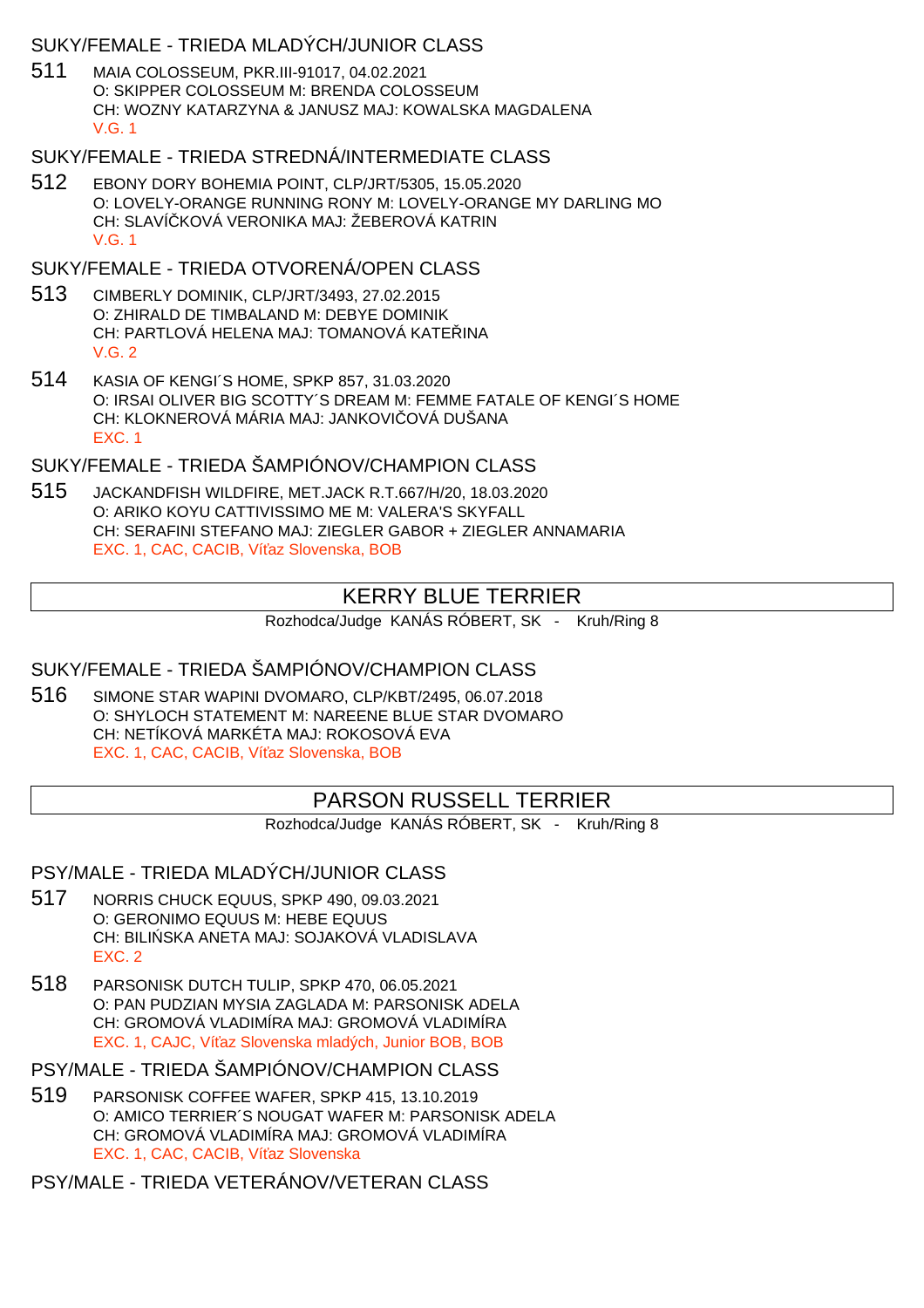520 ADORABLE AIK BLACK BUBBLE, CLP/PRT/2090, 10.12.2011 O: PANTHER CREEK PINTO M: EVELÍNA Z VELFÍKU CH: NEUDEKOVÁ DITA MAJ: MAREK IVAN EXC. 1, Ví az Slovenska veteránov

#### SUKY/FEMALE - TRIEDA MLADÝCH/JUNIOR CLASS

521 PARSONISK ELECTRA, SPKP 476, 14.05.2021 O: PAN PUDZIAN MYSIA ZAGLADA M: DANSCANS MARGUERITE CH: GROMOVÁ VLADIMÍRA MAJ: GROMOVÁ VLADIMÍRA EXC. 1

## SCOTTISH TERRIER

Rozhodca/Judge KANÁS RÓBERT, SK - Kruh/Ring 8

### PSY/MALE - TRIEDA ŠAMPIÓNOV/CHAMPION CLASS

522 RAIBEART TI AMO, CLP/ST/4238, 16.10.2019 O: BULL STATION´S BED AND BREAKFAST M: RAIBEART HYPNOTIC POISON CH: SPIREA D. MARIAN MAJ: BARTO PAVEL EXC. 1, CAC, CACIB, Ví az Slovenska, BOS

#### SUKY/FEMALE - TRIEDA STREDNÁ/INTERMEDIATE CLASS

523 HERRIETH BELINDA MAJESCO, CLP/ST/4223, 10.04.2020 O: BRUEIK ´S SUPER HERO BY BERRYBREEZE M: FARIELA FUORI CH: NŘMEČKOVÁ IVA MAJ: NŘMEČKOVÁ IVA V.G. 1

## SUKY/FEMALE - TRIEDA ŠAMPIÓNOV/CHAMPION CLASS

524 ALEXIS LARA ZUTERA, CLP/ST/4213, 20.09.2019 O: BENJAMIN BOHEMIA ASTON M: MAYA BELLE MAGIC SCOTLAND CH: VAŠEK PETR MAJ: VAŠEK PETR EXC. 1, CAC, CACIB, Ví az Slovenska, BOB

## SEALYHAM TERRIER

Rozhodca/Judge KANÁS RÓBERT, SK - Kruh/Ring 8

#### PSY/MALE - TRIEDA MLADÝCH/JUNIOR CLASS

525 ABADDON OD VESELÝ ANEŽKY, CLP/SET/256, 15.05.2021 O: GORAU PRAGUE SNOWDROP M: REGGAEDOG GLORY STAR CH: VESELÁ ALENA MAJ: POLÍVKOVÁ KAMILA + VESELÁ ALENA EXC. 1, CAJC, Ví az Slovenska mladých, Junior BOB, BOB

## STAFFORDSHIRE BULL TERRIER

Rozhodca/Judge ŠPOLJARI BORIS, HR - Kruh/Ring 3

### PSY/MALE - TRIEDA MLADÝCH/JUNIOR CLASS

- 526 APOLO DE LA BRIO BOLD, SPKP 1920, 10.02.2021 O: POLO DE LA FRANSIMO BOHEMIA M: LUMP SUM OF FRANSIMO BOHEMIA CH: ZAJONCOVÁ KATARÍNA MAJ: KUBALA ROMAN EXC. 3, Ví az Slovenska mladých
- 527 CERBEROS BLACK SANNY STAFF, SPKP 1947, 30.03.2021 O: ADELESTAFF APOLLO FROM M: ARTEMIS ALLIE SANNY STAFF CH: SZALAIOVÁ VIKTÓRIA MAJ: FECKOVA ZUZANA + FECKO VLADIMIR EXC. 1, CAJC. Ví az Slovenska mladých
- 528 MARLEY BEE-MASTER, CMKU/SBT/15050/20, 28.10.2020 O: VICYEN´S LORD RED M: VANGER BULL BEE´S PIED PERFECT CH: V ELÁKOVÁ TAMARA MAJ: TRELLA TOMÁŠ EXC. 4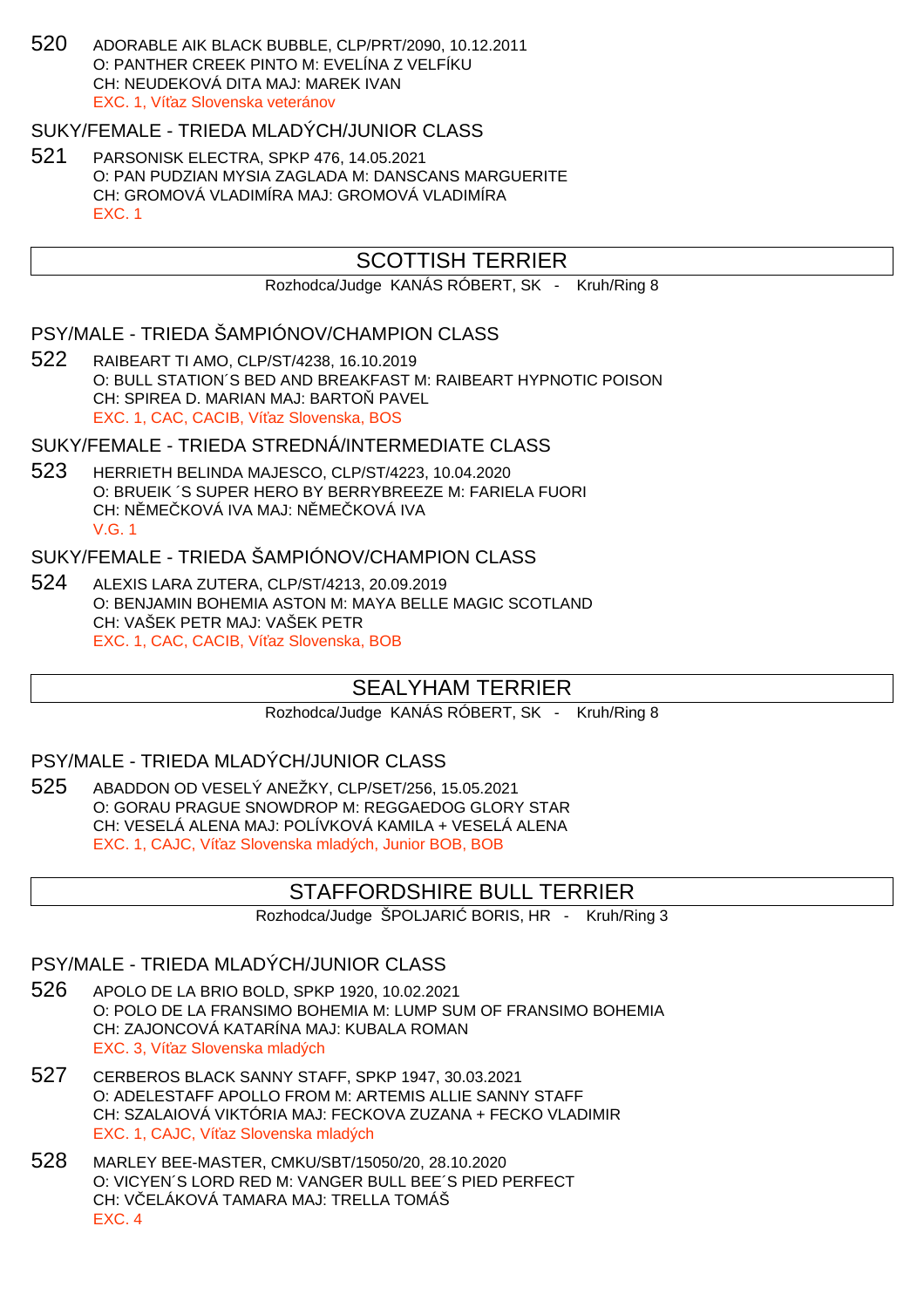529 PASCAL CRAZY MAGIC, SPKP 1995, 23.06.2021 O: DESERT EAGLE BRENNEKE M: JAR CRAZY MAGIC CH: IADA ŠTEFAN MAJ: GALLO DEANA EXC. 2

### PSY/MALE - TRIEDA STREDNÁ/INTERMEDIATE CLASS

- 530 LIMITED EDITION ERYA HARYON, CMKU/SBT/15183/20, 16.12.2020 O: BULTERY ROLLEN THUNDER M: GAYA ERYA HARYON CH: NOVÁKOVÁ JANA MAJ: NOVÁKOVÁ JANA EXC. 3
- 531 SYNEK EGON HANYSKIE CZORTY, PKR.III-91175, 30.09.2020 O: LORD OF THE LIMELIGHT BERSERKER M: JELLY BELLY DIABELSKI U MIECH CH: RODZE PATRYCJA MAJ: RODZE PATRYCJA EXC. 2, Res.CAC
- 532 ZOMBIE STEAK TOP BANANA, CMKU/SBT/14995/20, 31.10.2020 O: SANT FOST SOLO POKER M: MARSHMELLOW TOP BANANA CH: ŠIMONEK DAVID MAJ: ŠIMONEK DAVID EXC. 1, CAC, CACIB, Ví az Slovenska, BOB
- PSY/MALE TRIEDA OTVORENÁ/OPEN CLASS
- 533 ADELESTAFF APOLLO FROM, SPKP 1393, 30.03.2017 O: SATIP SORBOSS AT VRABARBULL M: ADELE BLACK ROSE STAFF CH: FU EKOVÁ IVANA MAJ: SZALAIOVÁ VIKTÓRIA + KOPUNEC RENÉ EXC. 1, CAC
- 534 AMON ANUBIS STAFF, SPKP 1759, 02.03.2020 O: ELLITEBULLS CHALLENGER M: CLEOPATRA RASCAL BULL CH: SZABÓ EGRIOVÁ EVA MAJ: SZABÓ EGRIOVÁ EVA EXC. 2, Res.CAC

#### PSY/MALE - TRIEDA ŠAMPIÓNOV/CHAMPION CLASS

- 535 ALBY VECCHIO GENTLE BULL, CMKU/SBT/12102/18, 19.08.2018 O: BECAUSE I'M HAPPY TERRYSTAFF M: DESERT ROSE CANEA BULLS CH: RADKOVÁ EVA MAJ: STARÝ TOMÁŠ EXC. 2, Res.CAC
- 536 JAMIE CRAZY MAGIC, SPKP 1546, 18.07.2018 O: GRINGO JARY'S FARM M: DAR CRAZY MAGIC CH: IADA ŠTEFAN MAJ: DUDI JOZEF EXC. 1, CAC, Res.CACIB
- 537 MENTOS MINT TOP BANANA, CMKU/SBT/9908/16, 21.11.2016 O: GOLDSTAFF'´S CRACK THE CODE M: GO FLAFY WO-WO MINIES CH: ŠIMONEK DAVID MAJ: ŠIMONEK DAVID EXC. 3

SUKY/FEMALE - TRIEDA MLADŠÍ DORAST/MINOR PUPPY CLASS

- 538 CESSI BRIO BOLD, SPKP 2105, 03.12.2021 O: THOR ESO BONATOM M: AURICSTAFF MANHATTAN RED CHERRY CH: ZAJONCOVÁ KATARÍNA MAJ: ZAJONCOVÁ KATARÍNA V.P. 1
- 539 COCOLADY BLACK DEVIL BOHEMIA, CMKU/SBT/16780/21, 07.11.2021 O: BRUTUS EL DIABLO WINNERSTAFF M: BELLATRIX RI-GADHARS CH: POSTLOVÁ MICHAELA MAJ: POSTLOVÁ MICHAELA V.P. 2
- SUKY/FEMALE TRIEDA DORAST/PUPPY CLASS
- 540 BEALY BRIO BOLD, SPKP 2023, 10.08.2021 O: QAI EMPIRE FRANSIMO BOHEMIA M: XIA ESO BONATOM CH: ZAJONCOVÁ KATARÍNA MAJ: KUBALA ROMAN V.P. 1
- 541 VALERY Z HAMBALEK BUŠÍN, CMKU/SBT/16389/21, 27.07.2021 O: ASSILIO RED ARROW M: OGANA Z HAMBALEK BUŠÍN CH: KLIMEŠ JOSEF MAJ: JANÍ EK FILIP PROM.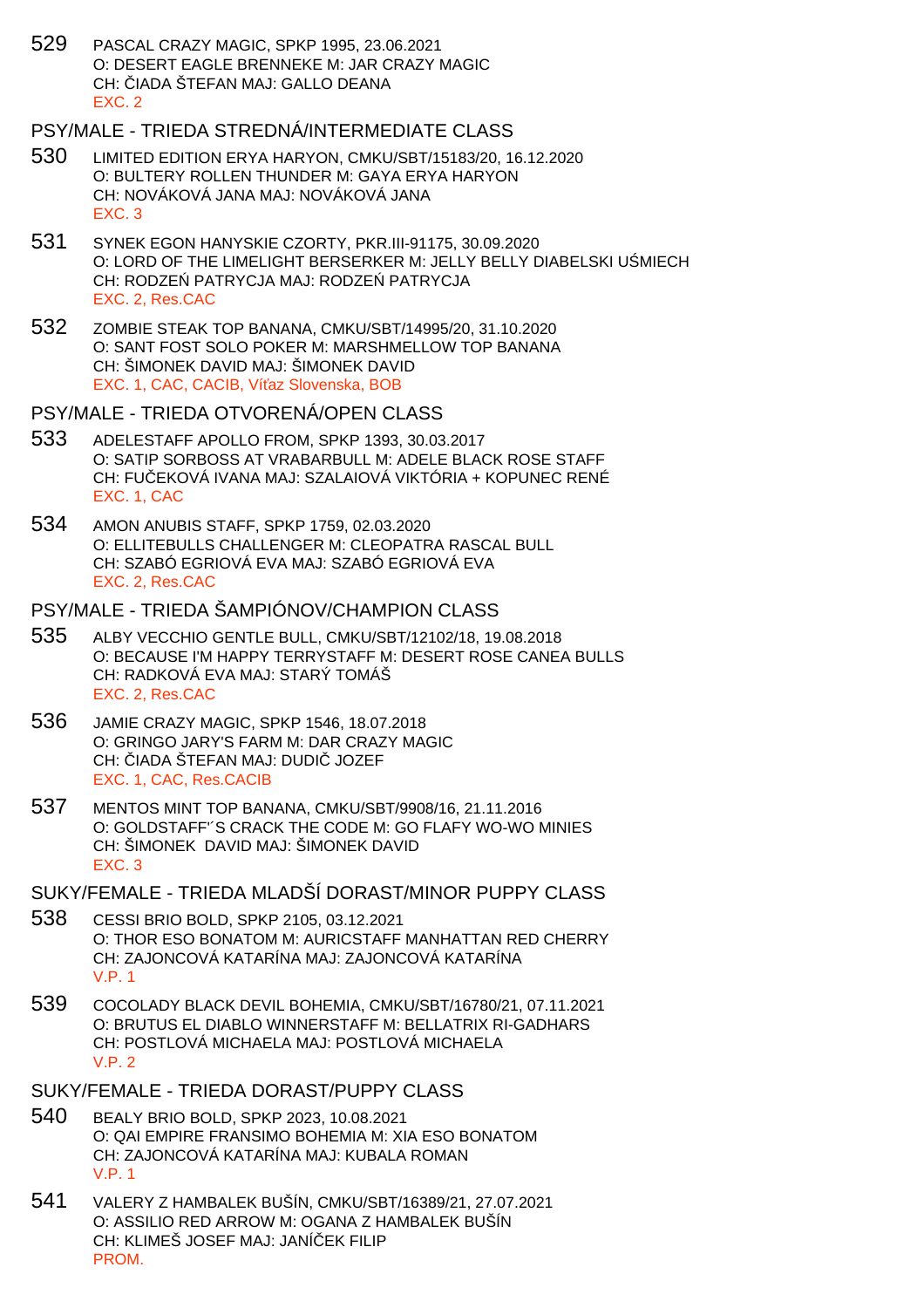#### SUKY/FEMALE - TRIEDA MLADÝCH/JUNIOR CLASS

- 542 AYRA BRIO BOLD, SPKP 1922, 10.02.2021 O: POLO DE LA FRANSIMO BOHEMIA M: LUMP SUM OF FRANSIMO BOHEMIA CH: ZAJONCOVÁ KATARÍNA MAJ: ZAJONCOVÁ KATARÍNA EXC. 3
- 543 BETTY KENOA FIRST TURN BLACK, SPKP 2036, 22.03.2021 O: ADEBAYOR OF BLACK SEALS M: ANDROMEDA DOWINASTAFF CH: KEDRO MICHAL MAJ: TRŠKA MARIAN EXC. 2
- 544 CACHMI MY DREAMS LIGHTS, RKF 6204876, 19.02.2021 O: EXCLUSIVE BOY PENN-STAFF M: KENIGDOGS MINA EVERETT CH: ROMANOVNA TRINDA KSENIA MAJ: KOBES MILAN EXC. 1, CAJC, Ví az Slovenska mladých, Junior BOB
- 545 CHARLOTTA RED ANGEL STAFF WINNER, CMKU/SBT/16078/21, 27.05.2021 O: ARON PRETORIAN STAFF M: PARIS LAMBODAR ANGELO CUSTODE CH: TIBENSKÝ MARTIN MAJ: JANÍ EK FILIP V.G.
- 546 MESMERIZING SUN OF ERYA HARYON, CMKU/SBT/15422/21, 06.02.2021 O: KING ARTHUR FAITHFUL DIAMONDS M: FABLE ERYA HARYON CH: NOVÁKOVÁ JANA MAJ: SILBERNÁGLOVÁ ADÉLA EXC. 4
- 547 STELLA DAL MULINO ENDY, SPKP 1985, 25.06.2021 O: VICYEN'S LORD RED M: STELLA DAL MULINO BIANCA CH: ŠKRIPCOVÁ NATAŠA MAJ: MALIŠ JÁN EXC.

#### SUKY/FEMALE - TRIEDA STREDNÁ/INTERMEDIATE CLASS

- 548 BLUE KIWI VON SAMSON BORDOGGCLUB, CMKU/SBT/15049/20, 27.10.2020 O: PRINCE CHARMING STAF HAVEN M: BLODY MERY R.A.C. POPELKA CH: TYŠER VERONIKA MAJ: ÁLIK PETER EXC. 4
- 549 FREYA VANR OF MORAVIA LORD, SPKP 2037, 20.05.2020 O: ALBY VECCHIO GENTLE BULL M: TRUE LOVE OF MORAVIA LORD CH: PROKOPOVÁ PETRA MAJ: GULA MILAN + KATI OVÁ RENÁTA EXC. 2, Res.CAC, Res.CACIB
- 550 FRIDA ESOSTAFF, CMKU/SBT/14681/20, 05.08.2020 O: EDGE KNIFE FRANCISIMO BOHEMIA M: MAFI ESO BONATOM CH: TOMEŠEK JI Í MAJ: LEGÉ OVÁ MICHAELA EXC. 3
- 551 MISS MYSTERIOUS AMBASSADOR SUN, CMKU/SBT/14355/20, 22.05.2020 O: CICELY CLOTH CAP M: ZALARETTY PRINCESS AMBASSADOR SUN CH: LUKÁŠOVÁ OLUŠE MAJ: LUKÁŠOVÁ OLUŠE ABS.
- 552 ZEBRA CAKE TOP BANANA, CMKU/SBT/14994/20, 31.10.2020 O: SANT FOST SOLO POKER M: MARSHMELLOW TOP BANANA CH: ŠIMONEK DAVID MAJ: ŠIMONEK DAVID EXC. 1, CAC, CACIB, Ví az Slovenska, BOS

#### SUKY/FEMALE - TRIEDA OTVORENÁ/OPEN CLASS

- 553 AMENIA ANUBIS STAFF, SPKP 1763, 02.03.2020 O: ELLITEBULLS CHALLENGER M: CLEOPATRA RASCAL BULL CH: SZABÓ EGRIOVÁ EVA MAJ: SZABÓ EGRIOVÁ EVA EXC. 2, Res.CAC
- 554 BALADEVA BELLISSIMA SANNY STAFF, SPKP 1780, 14.03.2020 O: COEN RASCAL BULL M: OLLI OD ŠIFÁKU CH: SZALAIOVÁ VIKTÓRIA MAJ: SZALAIOVÁ VIKTÓRIA EXC. 3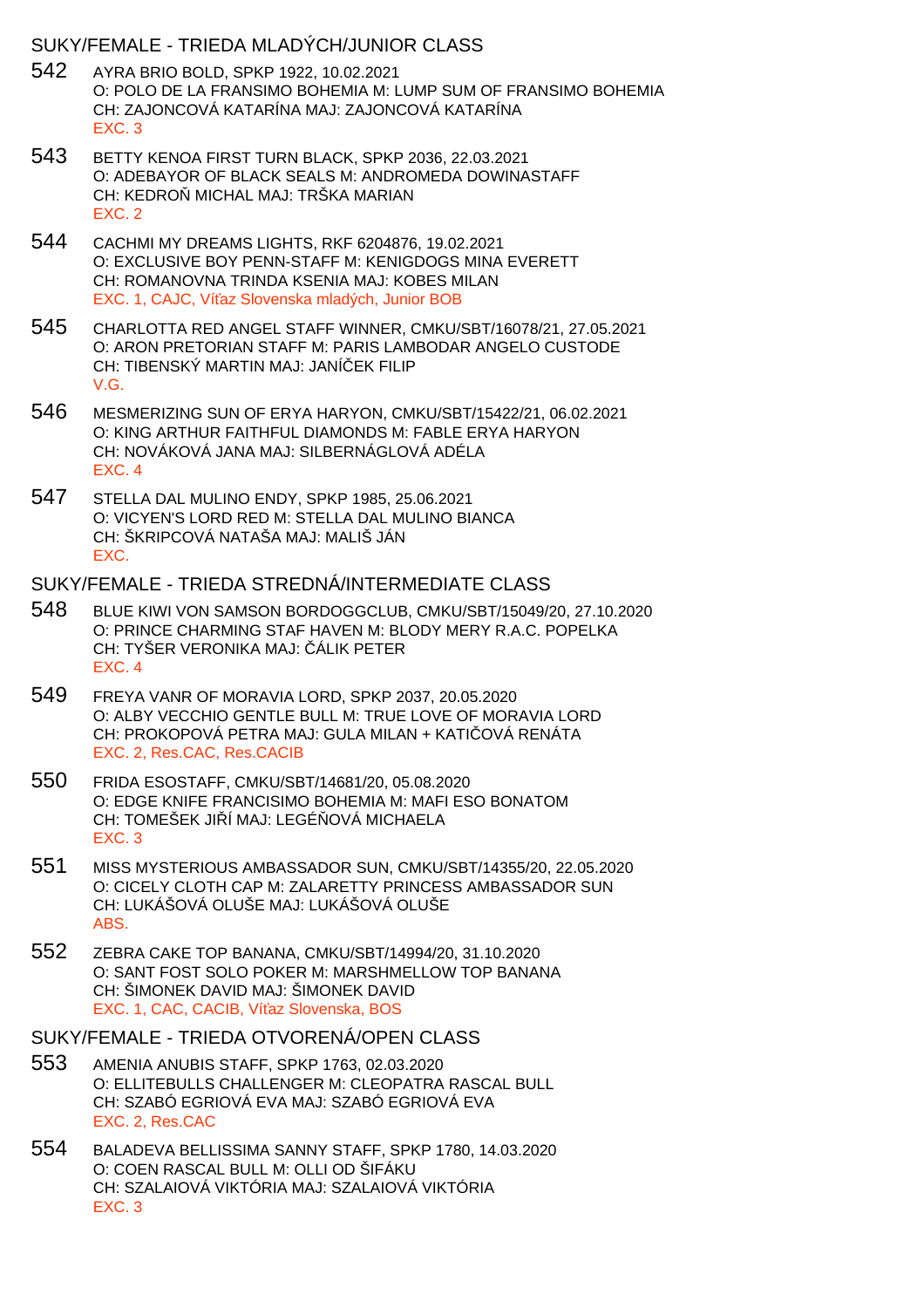- 555 COCO COLD OLD CITY BULL, CMKU/SBT/10315/17, 21.04.2017 O: HOMBRE ROBIE PENN STAFF M: MOLL SUSIE LOU FRANSIMO BOHEMIA CH: SUPOVÁ VERONIKA MAJ: HOUŠKOVÁ MARIE EXC. 1, CAC
- 556 KESSIE AMBASSADOR SUN, CMKU/SBT/13330/19, 31.07.2019 O: ASLAN DOVINASTAFF M: DAZLING BEAUTY AMBASSADOR SUN CH: LUKÁŠOVÁ OLUŠE MAJ: LUKÁŠOVÁ OLUŠE ABS.
- 557 ŠUPINKA TOP BANANA, CMKU/SBT/12530/19, 05.01.2019 O: RIMOROSTAFFS MR COOL M: CHERRY BRANDY TOP BANANA CH: ŠIMONEK DAVID MAJ: ŠIMONEK DAVID ABS.

SUKY/FEMALE - TRIEDA ŠAMPIÓNOV/CHAMPION CLASS

- 558 ANGIE BLACK DEVIL BOHEMIA, CMKU/SBT/13312/19, 01.08.2019 O: MR. AMAZING MORAVIA LORD M: BELLATRIX RI-GADHARS CH: POSTLOVÁ MICHAELA MAJ: POSTLOVÁ MICHAELA ABS.
- 559 WALNUT WAFFLE MINIES TOP BANANA, CMKU/SBT/14024/20, 24.03.2020 O: OLD IRISH WHISKEY TOP BANANA M: MUSTACHAR CHAJETY MINIES CH: ŠIMONEK DAVID MAJ: ŠIMONEK DAVID EXC. 1, CAC

# TERRIER BRAZILEIRO

Rozhodca/Judge KANÁS RÓBERT, SK - Kruh/Ring 8

## PSY/MALE - TRIEDA MLADÝCH/JUNIOR CLASS

560 JAKARD WEJHERSTAFF KINGSTON, PKR.III-91050, 11.01.2021 O: JAKARD WEJHERSTAFF EL PASO M: JAKAD WEJHERSTAFF GDYNIA CH: DZIEGELEWSKA KATARZYNA & DARIA MAJ: SADOWSKA ANNA + SADOWSKA ANNA EXC. 1, CAJC, Ví az Slovenska mladých, Junior BOB, BOB

# WELSH TERRIER

Rozhodca/Judge KANÁS RÓBERT, SK - Kruh/Ring 8

## PSY/MALE - TRIEDA MLADÝCH/JUNIOR CLASS

561 HAPPY HOWARD FROM MICHEL, MET.WT.176/21, 25.03.2021 O: DOC HOLLIDAY FROM MICHEL M: MATRANENSIS SUSHI WITH DARWYN CH: DENK CSABA MAJ: KONCZER ANDRÁS + KONCZER HÓKA NIKOLA ABS.

## WEST HIGHLAND WHITE TERRIER

Rozhodca/Judge ŠPOLJARI BORIS, HR - Kruh/Ring 3

PSY/MALE - TRIEDA MLADÝCH/JUNIOR CLASS

562 ENERGIZING LOOK SUPERBIA, PKR.III-91732, 05.04.2021 O: ENERGIZER SUGAR STAR M: PETARDA SUPERBIA CH: SIWULSKA ANNA MAJ: BAREŠOVÁ VERONIKA EXC. 1, CAJC. Ví az Slovenska mladých, Junior BOB

PSY/MALE - TRIEDA STREDNÁ/INTERMEDIATE CLASS

563 JULIAN OD BOBIKA, PKR.III-90147, 31.05.2020 O: STING SUNSHINE CELEBRATION M: OH I´M SO PRETTY OD BOBIKA CH: IŁCZYK EWA MAJ: IŁCZYK EWA EXC. 1, CAC, Res.CACIB

PSY/MALE - TRIEDA OTVORENÁ/OPEN CLASS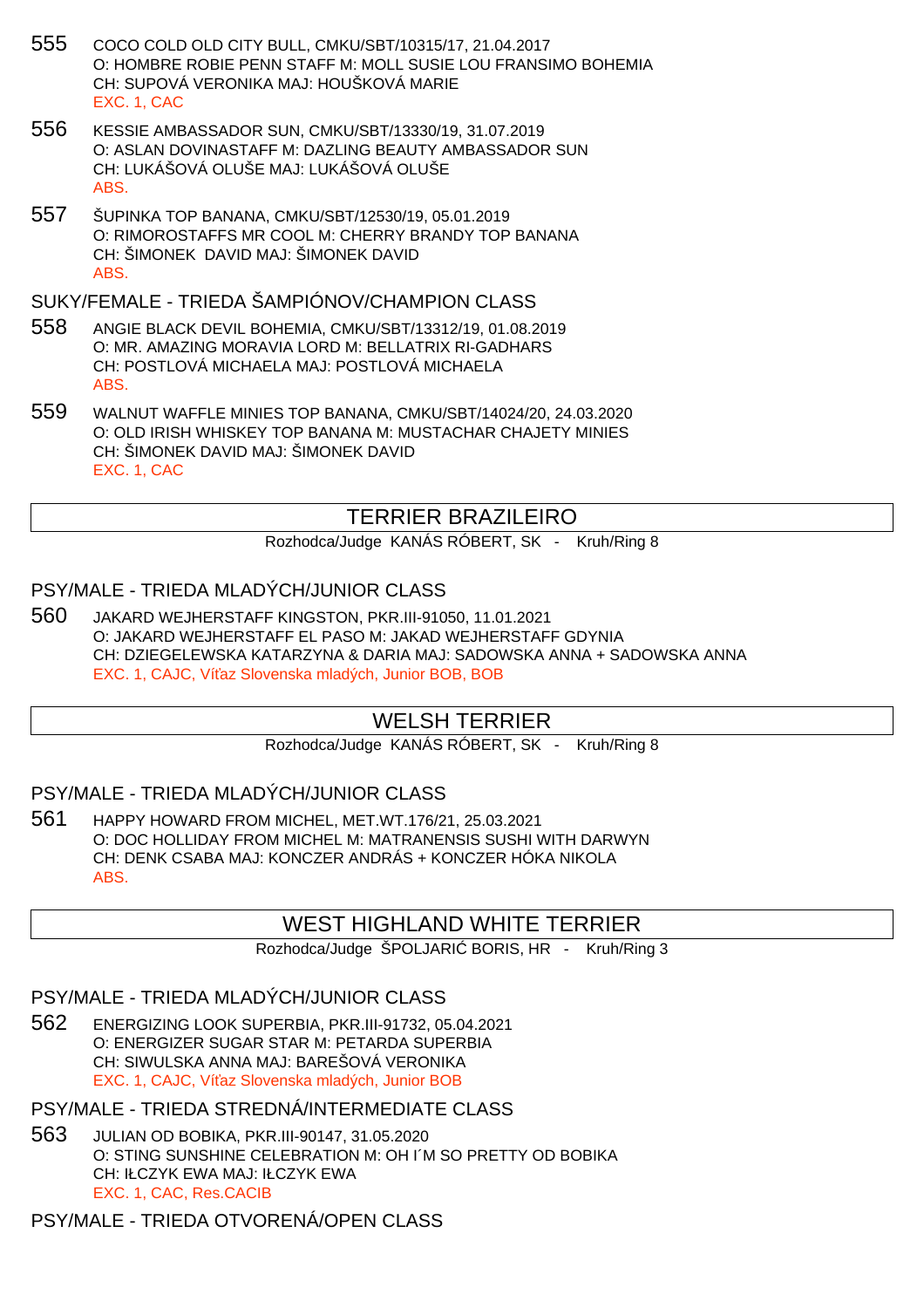564 HARRY HOUDINI FOLLOW DREAM, OHZB/WHWT 3718, 24.07.2020 O: OLAF MILAGROS DEL CORAZON M: GLACE CHERRY ROSEBUD CH: MOROL NATALIA MAJ: DAVYDOVA MARIANNA EXC. 1, CAC

## PSY/MALE - TRIEDA ŠAMPIÓNOV/CHAMPION CLASS

565 WONDER WHY SUNSHINE CELEBRATION, PKR.III-84912, 17.06.2018 O: MAGIC MATISSE VOM MAERCHENGARTEN M: XTREME POKER FACE SUNSHINE CELEBRATION CH: KANÁSOVÁ MARTINA MAJ: FRONCZYK MAGDALENA EXC. 1, CAC, CACIB, Ví az Slovenska, BOB

#### SUKY/FEMALE - TRIEDA MLADÝCH/JUNIOR CLASS

- 566 ADELE HARMONY VON WHITE DIA STAR, SPKP 1619, 25.05.2021 O: LOUD LIKE LOVE SUNSHINE CELEBRATION M: ZETA ZO ZLATEJ ZÁHRADY CH: CHRAPPA MATEJ MAJ: CHRAPPA MATEJ EXC. 1, CAJC, Ví az Slovenska mladých
- 567 POLISH GIRL PREEMINET WHITE DOG, PKR.III.-91068, 04.11.2020 O: WONDER WHY SUNSHINE CELEBRATION M: STAR OF THE RING CZAR KRAKOWA CH: FRONCZYK MAGDALENA MAJ: FRONCZYK MAGDALENA ABS.

## SUKY/FEMALE - TRIEDA OTVORENÁ/OPEN CLASS

568 TRULY DESIRE OD BOBIKA, PKR.III-91485, 01.01.2021 O: STING SUNSHINE CELEBRATION M: OH I´M SO PRETTY OD BOBIKA CH: IŁCZYK EWA MAJ: IŁCZYK EWA EXC. 1, CAC, Res.CACIB

#### SUKY/FEMALE - TRIEDA ŠAMPIÓNOV/CHAMPION CLASS

569 ESTELL T EŠ OVÝ KV T. CLP/WHW/8703, 22.04.2019 O: EXPECT THE BEST WHITE GALLARDO M: YZZI TEŠOVÝ KVÍT CH: ZEMANOVÁ DAGMAR MAJ: ZEMANOVÁ DAGMAR EXC. 1, CAC, CACIB, Ví az Slovenska, BOS

## YORKSHIRE TERRIER

Rozhodca/Judge KANÁS RÓBERT, SK - Kruh/Ring 8

## PSY/MALE - TRIEDA MLADÝCH/JUNIOR CLASS

570 FILIP CRYSTAL OF THE YORK , SPKP 10153, 01.05.2021 O: LE-CAPRICE-D´AMOUR DE L´EDEN ARGENTE M: HENNESSY CRYSTAL OF THE YORK CH: PETRÁK IVAN MAJ: PETRÁKOVÁ ZUZANA EXC. 1, CAJC, Ví az Slovenska mladých, Junior BOB

PSY/MALE - TRIEDA STREDNÁ/INTERMEDIATE CLASS

571 MAGIC MOON MONITE CIARA, SPKP 9884, 03.07.2020 O: NEVILL DARK LUNA M: FABER GE MONITE CIARA CH: MIKLOVI OVÁ NATAŠA MAJ: ŠKRKOVÁ ADRIÁNA + POPELKA MATEJ V.G. 1

#### PSY/MALE - TRIEDA ŠAMPIÓNOV/CHAMPION CLASS

572 ROCK´'N´'ROLL DU PUY DORE, PKR.III-89578, 20.04.2020 O: LORD ROCKEUR DU PUY DORE M: MAN'ZELLE DIAM'S DU PUY DORE CH: BOSQ MAGUY MAJ: BRALCZYK AGNIESZKA EXC. 1, CAC, CACIB, Ví az Slovenska, BOB

### SUKY/FEMALE - TRIEDA MLADÝCH/JUNIOR CLASS

- 573 AIRY EVERGREEN MY DREAM, SPKP 10350, 20.11.2020 O: VINETOU - FIZZ Z ÚDOLÍ LIBERKU M: EVERGREEN HAJDUK GOLD CH: INDRÁKOVÁ SÁRA MAJ: LACKO-BARTOŠOVÁ MAGDALÉNA V.G. 1
- 574 EMMA WATSON OF MARYON'S HOME, SPKP 10209, 01.05.2021 O: CAMPARIS COLDRIVER M: AFRODITHE OF MARYON'S HOME CH: HILMEROVÁ BABIANNE MAJ: BANÁSOVÁ ZUZANA G.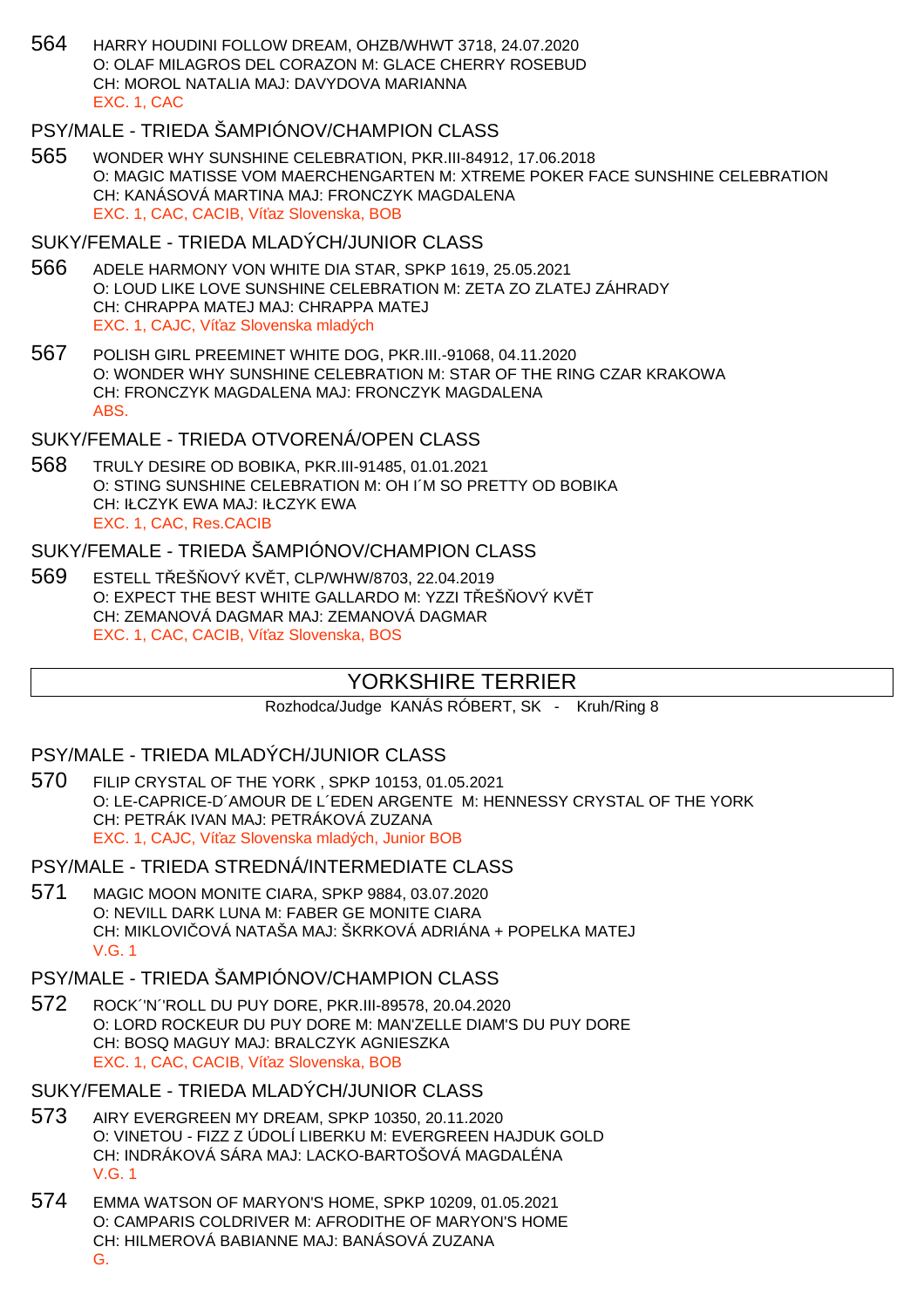### SUKY/FEMALE - TRIEDA STREDNÁ/INTERMEDIATE CLASS

- 575 HAVANAS OF JORANZA, SPKP 9914, 10.06.2020 O: NIKI CRYSTAL OF THE YORK M: RUBY OF JORANZA CH: ORBANOVÁ ZUZANA MAJ: ŠKRKOVÁ ADRIÁNA V.G. 2
- 576 KARAMELKA ROYAL DAISY, SPKP 10008, 03.10.2020 O: AMETYST FORTUNA JORIKAS M: CAMBODIA ROYAL DAISY CH: ŠIMKOVÁ DARINA MAJ: ERNOŠKO RUDOLF V.G. 1

SUKY/FEMALE - TRIEDA OTVORENÁ/OPEN CLASS

577 CONNIE BRILLIANT BON CHILLERO, CMKU/YT/09173/20, 08.06.2020 O: HARRY POTTER STÁBRNÉ PŘÁNÍ M: YOU ARE MARYLIN STÁBRNÉ PŘÁNÍ CH: SPURNÁ ZDE KA MAJ: SPURNÁ ZDE KA EXC. 1

skupina/group FCI - 4

# DACHSHUND KURZHAAR - JAZVE ÍK HLADKOSRSTÝ

Rozhodca/Judge KANÁS RÓBERT, SK - Kruh/Ring 8

### PSY/MALE - TRIEDA MLADÝCH/JUNIOR CLASS

- 578 EDDARD OD NEBOJSKÉHO KAŠTIE A, SPKP 7898, 26.06.2021 O: XAVER Z HENEBERK M: YURATE OKHOTNICHIY GLADIATOR CH: ŠPITÁLSKY OLIVER MAJ: KRÁL ŠTEFAN + KRÁLOVÁ LENKA V.G. 2
- 579 EDRIC OD NEBOJSKÉHO KAŠTIE A, SPKP 7899, 26.06.2021 O: XAVER Z HENEBERK M: OKHOTNICHIY GLADIATOR YURATE CH: ŠPITÁLSKY OLIVER MAJ: VRÁBELOVÁ SIMONA V.G. 1
- PSY/MALE TRIEDA OTVORENÁ/OPEN CLASS
- 580 JAMAZJA PAXTON, PKR.IV-29063 KS, 10.08.2018 O: ALEX DLA JAMAZJI SOMETHING MORE M: JAMAZJA KLARA CH: ZAWISTOWSKA ANNA MAJ: GLINIECKA JANA ABS.

### PSY/MALE - TRIEDA PRACOVNÁ/WORKING CLASS

581 OSCAR WILDE Z DACHU, CLP/J/99204, 06.03.2019 O: EXCELLMAGIC ALAN ARON M: PANDORA Z DACHU CH: MANIEWSKA HANNA MAJ: PAVLOVÁ MARKÉTA EXC. 1, CAC, CACIB, Ví az Slovenska, BOB

SUKY/FEMALE - TRIEDA DORAST/PUPPY CLASS

- 582 WI-FI DIVA NOIRE, MET.RT.3207/21, 11.07.2021 O: HUNNIA ITA HAVEL M: MANDALA DIVA NOIRE CH: BENCSIK ZSOLT MAJ: BARTÁKOVÁ LUCIA + PŠENÁKOVÁ TERÉZIA V.P. 1
- SUKY/FEMALE TRIEDA MLADÝCH/JUNIOR CLASS
- 583 PROUD HUNTER KATANA, MET.RT.2579/21, 28.10.2020 O: PROUD HUNTER EASY RIDER M: PROUD HUNTER CHARDONAY CH: ATTILANE JULING MAJ: GLINIECKA JANA V.G. 1
- SUKY/FEMALE TRIEDA OTVORENÁ/OPEN CLASS
- 584 BÁRA DOLNÝ VÁH, SPKP 7757, 30.03.2020 O: GARO PRIEVIDZA M: ULRIKA CHOBIE CH: GÁLL TOMÁŠ MAJ: MENTOVÁ DOMINIKA + VEJ ÍK RÓBERT EXC. 1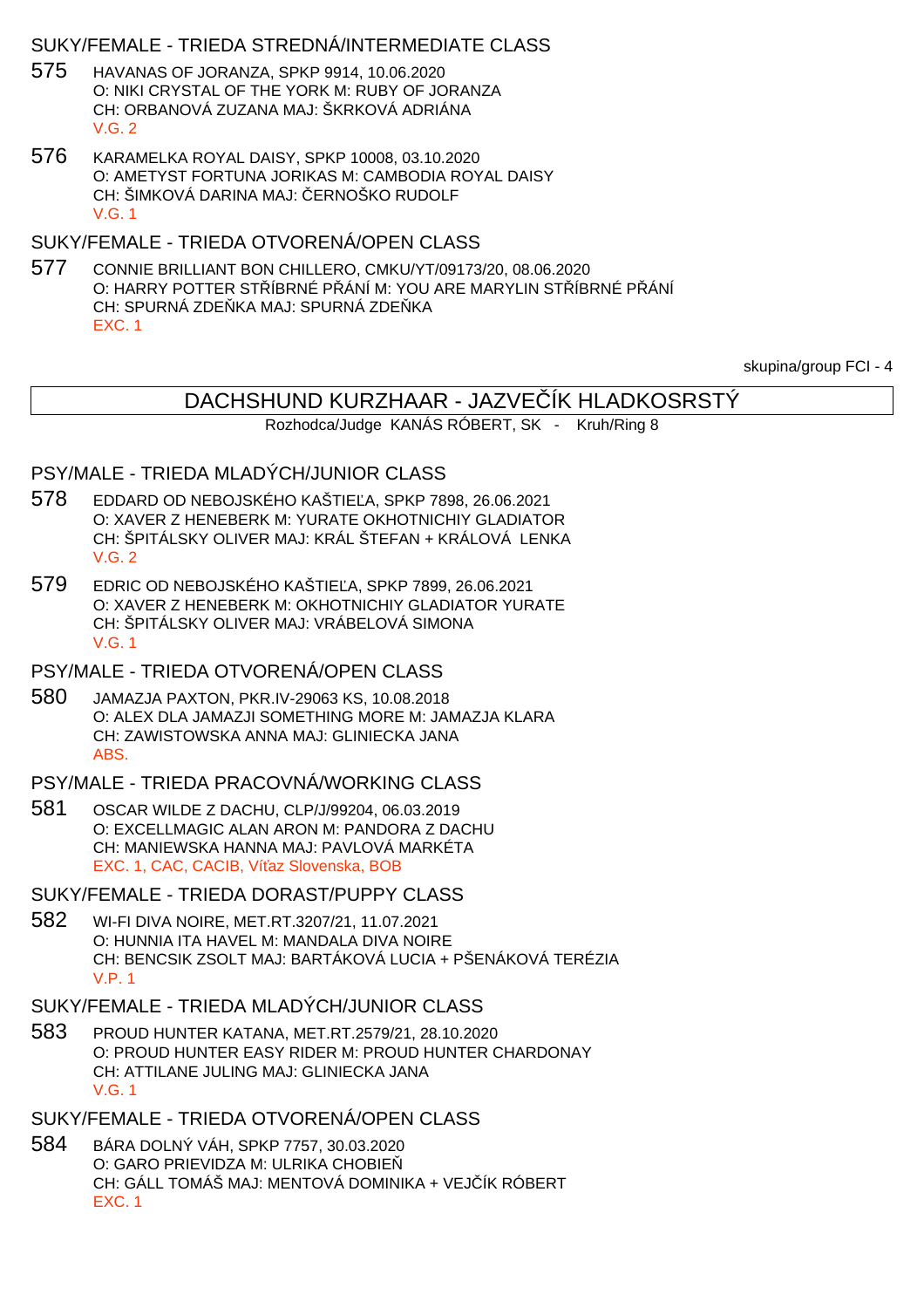# DACHSHUND KURZHAAR KANINCHEN - JAZVE ÍK HLADKOSRSTÝ KRÁLICÍ

Rozhodca/Judge KANÁS RÓBERT, SK - Kruh/Ring 8

#### PSY/MALE - TRIEDA MLADÝCH/JUNIOR CLASS

585 CYBERDACHS MINI LECLERC, CLP/JTK/103874, 28.12.2020 O: CYBERDACHS MINI QUATTRO M: CYBERDACHS MINI SERENA CH: KIS TIBOR MAJ: POLCROVÁ HANA EXC. 1, CAJC, Ví az Slovenska mladých

### PSY/MALE - TRIEDA PRACOVNÁ/WORKING CLASS

586 CYBERDACHS MINI LANCELOT, SPKP 6791, 02.08.2020 O: CYBERDACHS MINI BENTLEY M: CYBERDACHS MINI ZI-ZI CH: KIS TIBOR MAJ: BARTÁKOVÁ LUCIA + PŠENÁKOVÁ TERÉZIA EXC. 1, CAC, CACIB, Ví az Slovenska, BOS

#### PSY/MALE - TRIEDA ŠAMPIÓNOV/CHAMPION CLASS

587 NARCYZ IZ OMSKOI KREPOSTI, PKR.IV-29744 KK, 21.10.2019 O: UHAR KUPETS IZ OMSKOI KREPOSTI M: MAKOVAYA SDOBA IZ OMSKOI KREPOSTI CH: GALKEVICH OXANA MAJ: WOLSKA AGNIESZKA EXC. 1, CAC, Res.CACIB

#### SUKY/FEMALE - TRIEDA MLADÝCH/JUNIOR CLASS

- 588 HUNGARIAN FAVORIT GIZI, MET.RT.3179/21, 31.05.2021 O: BELLO FLORAL JUMBO JET M: POLOSATIY REIS BARBARA CH: BÁRDOS LÁSZLÓ MÁRK MAJ: MATUŠEKOVÁ MÁRIA G.
- 589 NATASHA IZ OMSKOI KREPOSTI, RKF 6214383, 10.05.2021 O: TURMALIN IZ OMSKOI KREPOSTI M: AVTORSKAYA VERSIYA IZ OMSKOI KREPOSTI CH: GALKEVICH OXANA MAJ: WOLSKA AGNIESZKA DISQ.
- 590 PICOLLO TECKEL INDIANA, SPKP 6840, 30.01.2021 O: PICOLLO TECKEL THE BEST M: PICOLLO TECKEL OCEAN DRIVE CH: PIKUL EKATERINA MAJ: TATÁR NORA EXC. 1, CAJC, Ví az Slovenska mladých, Junior BOB, BOB

SUKY/FEMALE - TRIEDA STREDNÁ/INTERMEDIATE CLASS

591 CYBERDACHS MINI BEATRICE, SPKP 6816, 02.12.2020 O: CYBERDACHS MINI JAY-Z M: CYBERDACHS MINI BRITNEY CH: KIS TIBOR MAJ: KLIMI EK JÁN EXC. 1

## DACHSHUND KURZHAAR ZWERG - JAZVE ÍK HLADKOSRSTÝ TRPASLIÍÍ

Rozhodca/Judge KANÁS RÓBERT, SK - Kruh/Ring 8

### PSY/MALE - TRIEDA MLADÝCH/JUNIOR CLASS

592 ALL-IN ČERNÉ KOMANDO, CLP/JTK/102310, 26.02.2021 O: ZIMERBUDE KOWBOY M: ZIMERBUDE VIKI CH: GDULOVÁ MARKÉTA MAJ: GDULOVÁ MARKÉTA EXC. 1, CAJC. Ví az Slovenska mladých, Junior BOB, BOS

SUKY/FEMALE - TRIEDA MLADÝCH/JUNIOR CLASS

593 HANNY BENCILLA , CLP/JTK/102380, 06.03.2021 O: JR.WALDEMAR PRO-EURO M: CAYENNE BENCILLA CH: HERIANOVÁ IVANA MAJ: HERIANOVÁ IVANA EXC. 1, CAJC. Ví az Slovenska mladých

SUKY/FEMALE - TRIEDA ŠAMPIÓNOV/CHAMPION CLASS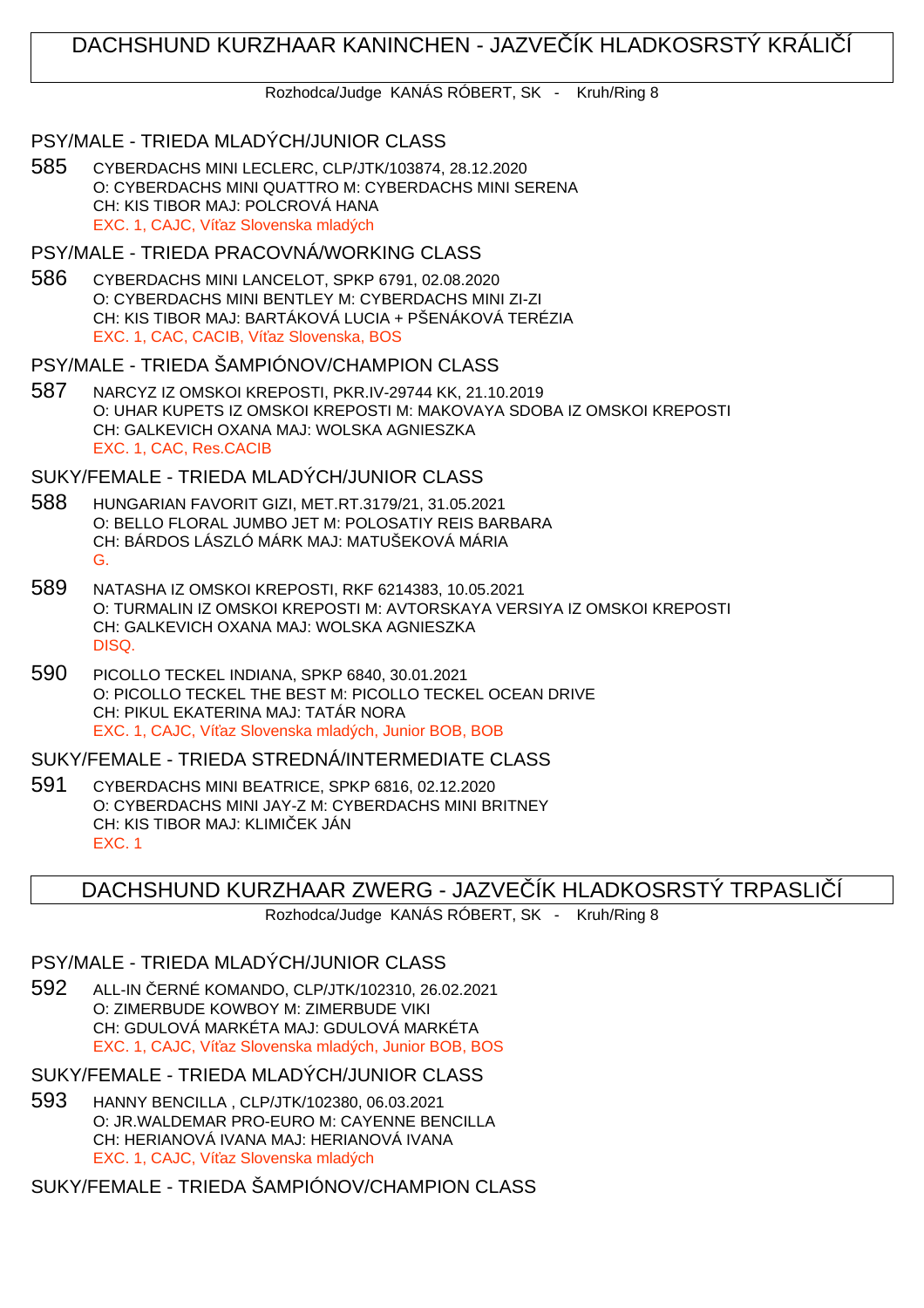- 594 GRÓF KECSKEMÉTI ANGYALAI ANNA, MET.RT.1620/19, 20.02.2019 O: HUBERTUS PRIMUS BRONSON M: BARTHA VOM HOUSE PENTA CH: KALMÁR ADÉL MAJ: KALMÁR ADÉL EXC. 2, Res.CAC, Res.CACIB
- 595 PICOLLO TECKEL WILD ROSE, SPKP 6744, 08.07.2019 O: PICOLLO TECKEL SOMERSET M: PICOLLO TECKEL ELLE GIRL CH: PIKUL EKATERINA S. MAJ: TATÁR NORA EXC. 1, CAC, CACIB, Ví az Slovenska, BOB
- 596 ZIMERBUDE VIKI, CLP/JTK/97140, 11.09.2017 O: MAGIC RAINBOW OLIMPUS M: ZIMERBUDE REVOLUTION CH: LUKOSHKO ZHANNA MAJ: GDULOVÁ MARKÉTA ABS.

## DACHSHUND LANGHAAR - JAZVE ÍK DLHOSRSTÝ

Rozhodca/Judge KANÁS RÓBERT, SK - Kruh/Ring 8

### PSY/MALE - TRIEDA ŠAMPIÓNOV/CHAMPION CLASS

597 FAITH FÉNIX SIAMON, CLP/J/90869, 26.04.2015 O: CAJUS VON DER WEIDEWIESE M: ASHAKI SIAMON CH: RAAB VÁCLAV MAJ: ŠAJMOVI OVÁ BEATRIZ EXC. 1

## SUKY/FEMALE - TRIEDA OTVORENÁ/OPEN CLASS

- 598 EOS KOMETA JULIA CHILD ROSE, CLP/J/99962, 19.07.2019 O: ARMARILA´S STYLE VERSE OF EOS LOVE M: EOS KOMETA DAMASCUS ROSE CH: SUDINTIENÉ AUŠRA MAJ: RAABOVÁ SV TLANA EXC. 1, CAC, CACIB, Ví az Slovenska, BOB
- 599 ZIVA Z KME OVEJ HORÁRNE, SPKP 7177, 01.01.2020 O: UNKAS Z LONDÍNSKYCH LUH M: ESY Z MILKINHO DVORA CH: KME<sub>O</sub> UBOMÍR MAJ: STUDENÁ BOŽENA V.G. 2

## DACHSHUND LANGHAAR KANINCHEN - JAZVE ÍK DLHOSRSTÝ KRÁLIÍÍ

Rozhodca/Judge KANÁS RÓBERT, SK - Kruh/Ring 8

#### PSY/MALE - TRIEDA MLADÝCH/JUNIOR CLASS

600 HONEY HILL ADACAIS AUGUS, CLP/JTK/103207, 15.06.2021 O: ICH DELLA WINNER CANIS OF CZECH M: ICH ANDRÉS ADACAIS AUGUS CH: AUGUSTIN JOSEF MAJ: RŽI KOVÁ SILVIE EXC. 1, CAJC, Ví az Slovenska mladých, Junior BOB, BOB

#### SUKY/FEMALE - TRIEDA MLADÝCH/JUNIOR CLASS

- 601 NENYA NIQUESSË OF ELVEN STAR, CLP/JTK/103135, 01.06.2021 O: FIRIENFELD SILIVREN OF ELVEN STAR M: KHALEESI KALIYANEI OF ELVEN STAR CH: KLÁŠTERKOVÁ GABRIELA MAJ: PAVLÍKOVÁ VERONIKA V.G. 2
- 602 TATIANA ZE STOUPOVY CHALOUPKY, CLP/JTK/102379, 04.03.2021 O: CHAMARRÉ CHARMEUR OF ELEVEN STAR M: LUNA CAPRESE ULTIMA DEA CH: MOZÍKOVÁ PETRA MAJ: MOZÍKOVÁ PETRA + MRÁZEK JAN EXC. 1, CAJC, Ví az Slovenska mladých, BOS

#### SUKY/FEMALE - TRIEDA OTVORENÁ/OPEN CLASS

603 LUNA CAPRESE TARANTELLA, CLP/JTK/96663, 03.06.2017 O: LEX-AN A WALK IN THE CLOUDS M: LUNA CAPRESE FOLLIA UNA D´ARGENTO CH: LAMARCA FRANCESCO MAJ: MOZÍKOVÁ PETRA + MRÁZEK JAN EXC. 1

# SUKY/FEMALE - TRIEDA ŠAMPIÓNOV/CHAMPION CLASS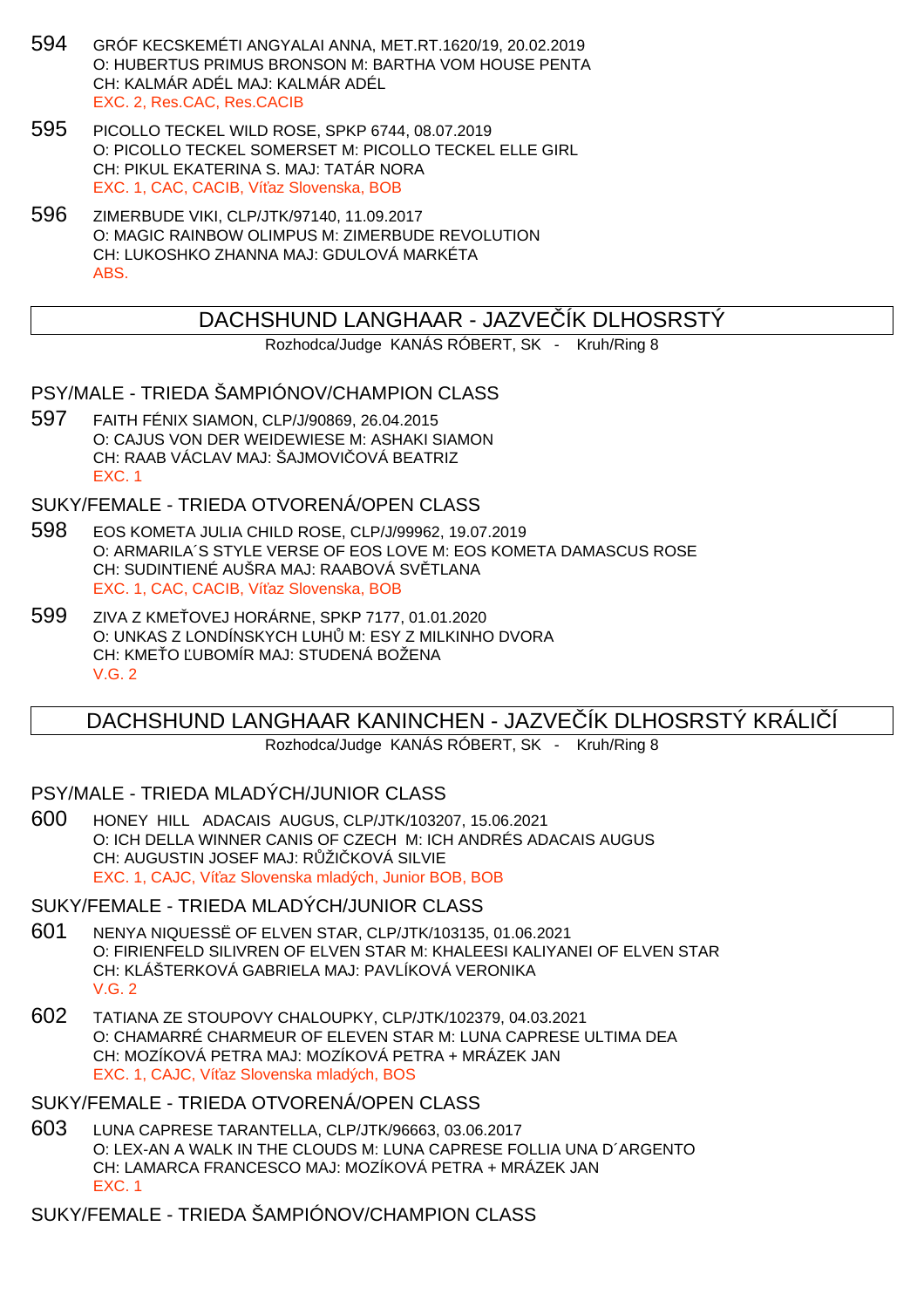604 KHALEESI KALIYANEI OF ELVEN STAR, CLP/JTK/97327, 22.06.2018 O: KINCHVILLE VINNO VERETTI M: DAKS-VEG-AS TZARINA TAN HERMOSA CH: KLÁŠTERKOVÁ GABRIELA MAJ: KLÁŠTERKOVÁ GABRIELA V.G. 1

### DACHSHUND LANGHAAR ZWERG - JAZVE ÍK DLHOSRSTÝ TRPASLIÍ

Rozhodca/Judge KANÁS RÓBERT, SK - Kruh/Ring 8

### PSY/MALE - TRIEDA OTVORENÁ/OPEN CLASS

605 NERO Z VOCHOVNY, CLP/JTK/98833, 17.05.2019 O: ICONIC WINNER VOM MARGELCHOPF M: JURA-ANDULKA Z VOCHOVNY CH: VOCH JOSEF MAJ: LANDOVÁ LUCIE EXC. 1, CAC, Res.CACIB

PSY/MALE - TRIEDA ŠAMPIÓNOV/CHAMPION CLASS

606 BANDI ADACAIS AUGUS, CLP/JTK/94128, 31.12.2016 O: KRÓNOS ELIMAR DOUBRAVA M: CAISY Z DVORKU AMOURKU CH: AUGUSTIN JOSEF MAJ: PAVLONKOVÁ LUCIE EXC. 1, CAC, CACIB, Ví az Slovenska, BOS

SUKY/FEMALE - TRIEDA MLADÝCH/JUNIOR CLASS

- 607 DAISY LITTLE CREATURE, CLP/JTK/102056, 23.01.2021 O: MY MINI MOLE TOKLARAMA'S M: APRIL LITTLE CREATURE CH: HARPER EVA MAJ: HARPER EVA EXC. 3
- 608 HONORIS CAUSA ADACAIS AUGUS, SPKP 6991, 15.06.2021 O: DELLA WINNER CANIS OF CZECH M: ANDRÉS ADACAIS AUGUS CH: AUGUSTIN JOSEF MAJ: BOHUNOVÁ SILVIA EXC. 1, CAJC, Ví az Slovenska mladých, Junior BOB, BOB
- 609 MELDENYA MARILLA OF ELVEN STAR, CLP/JTK/102050, 19.01.2021 O: LUNA CAPRESE QUELLO CHARME DI MOI M: FLORANCE ALFA SAMUEL CH: KLÁŠTERKOVÁ GABRIELA MAJ: KLÁŠTERKOVÁ GABRIELA EXC. 2

### SUKY/FEMALE - TRIEDA STREDNÁ/INTERMEDIATE CLASS

610 DISNEY MATKOV DVOR, SPKP 6956, 29.08.2020 O: MY MINI MOLE TOKLARAMA´S M: SANAY GOLD MADEIRA CH: PASERINOVA ZUZANA MAJ: MALICHOVÁ BLANKA V.G. 1

#### SUKY/FEMALE - TRIEDA OTVORENÁ/OPEN CLASS

611 LUNA CAPRESE ULTIMA DEA, CLP/JTK/96664, 23.10.2017 O: LUNA CAPRESE SIGNORI SI NASCE M: PAULA VON DAMSMUHLE CH: LAMARCA FRANCESCO MAJ: MOZÍKOVÁ PETRA + MRÁZEK JAN EXC. 1, CAC, CACIB, Ví az Slovenska

## SUKY/FEMALE - TRIEDA PRACOVNÁ/WORKING CLASS

- 612 BARBAR GOLCHIKA, CLP/JTK/98454, 04.04.2019 O: INDIAN SUMMER SWIATOLDYCZ M: HIDATSA INNOKO ANAMSUNAMON CH: KUNCOVÁ VERONIKA MAJ: PAVLOVÁ MARKÉTA + DASHEVSKY DINA ABS.
- 613 FLORANCE ALFA SAMUEL, CLP/JTK/90976, 21.04.2015 O: TNA´NTO TAPIO ANAMSUNAMON M: ASTERIA ALFA SAMUEL CH: NEJMANOVÁ HANA MAJ: KLÁŠTERKOVÁ GABRIELA V.G. 1

## SUKY/FEMALE - TRIEDA ŠAMPIÓNOV/CHAMPION CLASS

614 JOCONDE JUSTESSE OF ELVEN STAR, CLP/JTK/95819, 12.10.2017 O: FINARFIN SILMARIL OF ELVEN STAR M: FLORANCE ALFA SAMUEL CH: KLÁŠTERKOVÁ GABRIELA MAJ: PAVLÍKOVÁ VERONIKA V.G. 1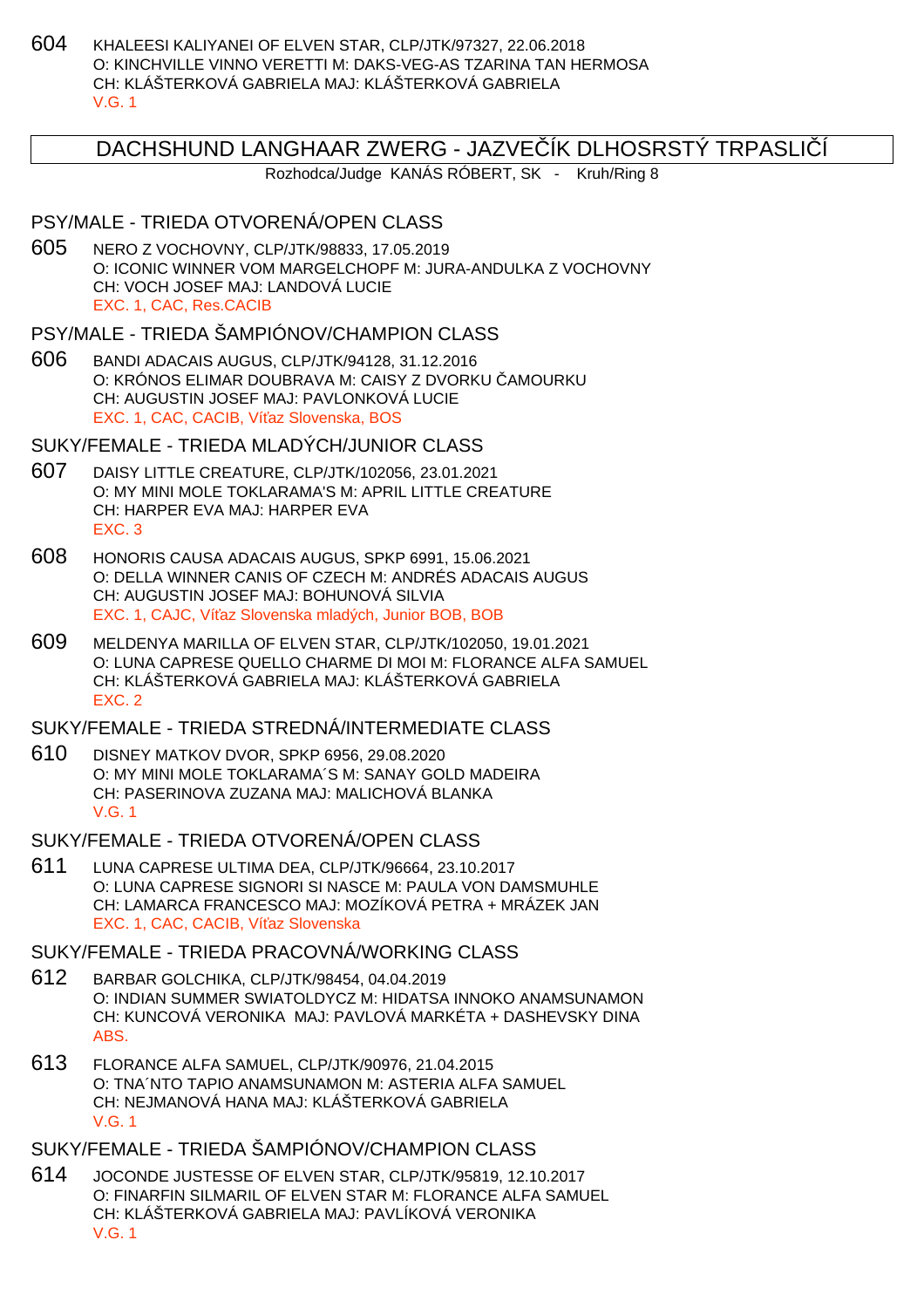# DACHSHUND RAUHAAR KANINCHEN - JAZVE ÍK HRUBOSRSTÝ KRÁLI Í

Rozhodca/Judge KANÁS RÓBERT, SK - Kruh/Ring 8

### PSY/MALE - TRIEDA MLADÝCH/JUNIOR CLASS

615 CZARUS BRZDAC, PKR.IV-30237 SM, 11.05.2021 O: ZYWIEC Z FOX-KLANU M: JOKERDACHS I LOVE U LIKE A LOVE SONG CH: KLUSAK AGNIESZKA & KATARZYNA MAJ: FILIPOWSKA AGATA + KLUSAK AGNIESZKA & KATARZYNA V.G. 1

### SUKY/FEMALE - TRIEDA MLADÝCH/JUNIOR CLASS

- 616 ELECTRA GALT HASAJA, SPKP 6879, 03.02.2021 O: BY MY FRIEND CELL HASAJA M: MRS LESIO UNDER SETT CH: HALÁS JAKUB MAJ: BOHUNOVÁ SILVIA + BOHUN TOMÁŠ V.G. 2
- 617 GENTLE STORM VITORAZ, SPKP 6892, 26.06.2021 O: USE THE FORCE VITORAZ M: BEAUTIFUL BUT BITCHY VITORAZ CH: BUŠTA JAN MAJ: KOS ANSKÁ VANDA EXC. 1, CAJC, Ví az Slovenska mladých, Junior BOB, BOB

## DACHSHUND RAUHHAAR - JAZVE IK HRUBOSRSTY

Rozhodca/Judge KANÁS RÓBERT, SK - Kruh/Ring 8

#### PSY/MALE - TRIEDA DORAST/PUPPY CLASS

- 618 ISAC OD BIELEJ VODY, SPKP 15193, 07.09.2021 O: KATÓKÖZI JACK M: JACKIE KAMENNÝ POTOK CH: BAŠKA ZDENEK MAJ: CSICSAYOVÁ LUCIA V.P. 1
- PSY/MALE TRIEDA OTVORENÁ/OPEN CLASS
- 619 ART Z RECHTE, CLP/J/98633, 07.05.2019 O: RANK Z RECHTE M: JASMÍNA OD ČERNOOKÉ DOROTKY CH: ILLE RADIM MAJ: ILLE RADIM V.G. 1
- PSY/MALE TRIEDA PRACOVNÁ/WORKING CLASS
- 620 AZAR Z HORNÉHO ZEMPLÍNA, SPKP 14707, 22.05.2020 O: IKAR KAMENNÝ POTOK M: ŽANY JASENOVSKÉ VODOPÁDY CH: KAKUTA MARKO MAJ: KAKUTA MARKO + MARKO JOZEF EXC. 1, CAC, CACIB, Ví az Slovenska, BOB
- SUKY/FEMALE TRIEDA MLADÝCH/JUNIOR CLASS
- 621 MOLI, JR 73215 JOD, 10.04.2021 O: ARNO-TRCIN M: HUND FANTASTIC CH: MILENKOVI DALIBOR MAJ: JUROVÁ MÁRIA ABS.

SUKY/FEMALE - TRIEDA PRACOVNÁ/WORKING CLASS

- 622 CERIDWEN DE HORTIS BOHEMIA, CLP/J/100861, 23.05.2020 O: LEX ZE SKLENÉHO KOPCE M: BONA Z ROHATECKÝCH ZAHRAD CH: ZR ST MICHAL HUBERT MAJ: HLAVSOVÁ MAGDALENA + HLAVSA LUBOŠ V.G. 2
- 623 DAENERYS OD NEBOJSKÉHO KAŠTIE A, CLP/J/101090, 04.04.2020 O: BOR Z POLESÍ CIKHAJE M: CAYENNE OD NEBOJSKÉHO KAŠTIE. A CH: ŠPITÁLSKY OLIVER MAJ: Š ASTOVÁ MARKÉTA EXC. 1, CAC, CACIB, Ví az Slovenska, BOS

DACHSHUND RAUHHAAR ZWERG - JAZVE ÍK HRUBOSRSTÝ TRPASLIÍ

Rozhodca/Judge KANÁS RÓBERT, SK - Kruh/Ring 8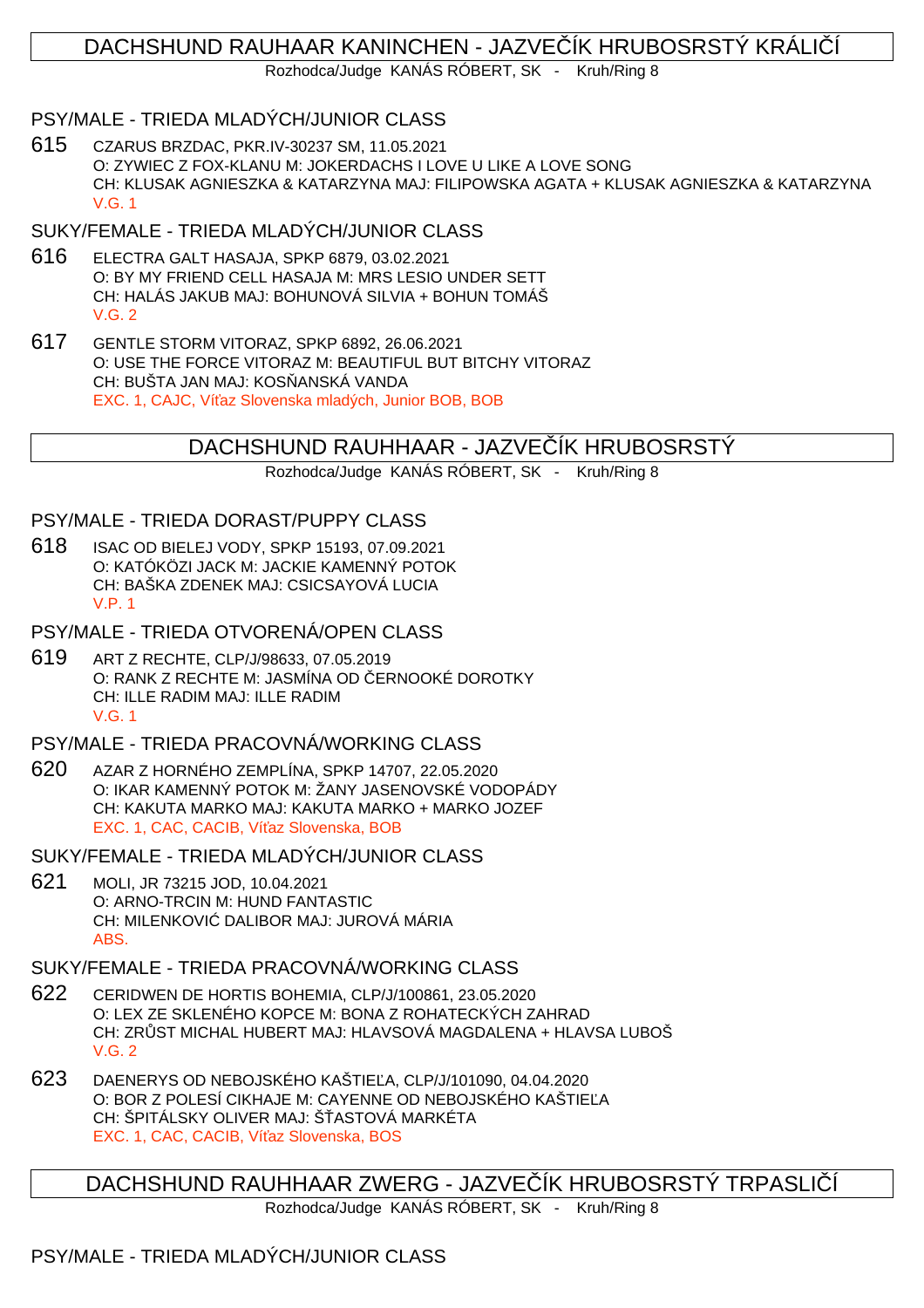624 FUNNY BUNNY VITORAZ, CLP/JTK/103293, 19.06.2021 O: NO TIME TO LOSE VITORAZ M: DIVA Z DIVANU VITORAZ CH: BUŠTA JAN MAJ: WILLIAMSON NINA + GRO BJORGUNN RISTVEDT HALL EXC. 1, CAJC, Ví az Slovenska mladých, Junior BOB, BOS

#### PSY/MALE - TRIEDA OTVORENÁ/OPEN CLASS

625 DZEMIK BRZDAC, PKR.IV-29690 SM, 13.03.2020 O: POP STAR VITORAZ M: GRZECHU WARTA BRZDAC CH: KLUSAK AGNIESZKA & KATARZYNA MAJ: FILIPOWSKA AGATA + KLUSAK AGNIESZKA & KATARZYNA EXC. 1, CAC, CACIB, Ví az Slovenska

#### PSY/MALE - TRIEDA ŠAMPIÓNOV/CHAMPION CLASS

626 ATOS PINKY LINE, SPKP 6790, 24.02.2018 O: FENDI LINE PRO-EURO M: KAYA YOPA CH: PINKOVÁ SILVIA MAJ: BALÁŽ ROMAN EXC. 1, CAC, Res.CACIB

### SUKY/FEMALE - TRIEDA MLADÝCH/JUNIOR CLASS

627 KRINDY PINDY KALOKAGATHIA, CLP/JTK/102248, 20.02.2021 O: CORTY YAHAANEL M: SENTENCE Z CHOTÁRA CH: FAIRAISLOVÁ LENKA MAJ: PAVLOVÁ MARKÉTA + DASHEVSKY DINA V.G. 1

#### SUKY/FEMALE - TRIEDA ŠAMPIÓNOV/CHAMPION CLASS

- 628 AYRA KAMENNÉ MORIA, SPKP 6819, 14.12.2018 O: DON CORLEONE OF ROSMERY DEL WANHELSING M: JOY YOPA CH: POLÁKOVÁ KATARÍNA MAJ: KOS ANSKÁ VANDA EXC. 2, Res.CAC, Res.CACIB
- 629 SHINE CHIC SHINE DEL WANHELSING, ROI 16/175127, 25.04.2016 O: THOR DEL WANHELSING M: SO FAR SO GOOD DEL WANHELSING CH: PASCARELLA GABRIEL MAJ: WILLIAMSON NINA + GRO BJORGUNN RISTVEDT HALL EXC. 1, CAC, CACIB, Ví az Slovenska, BOB

skupina/group FCI - 5

## AKITA

Rozhodca/Judge RIDAR ÍKOVÁ GABRIELA, SK - Kruh/Ring 7

#### PSY/MALE - TRIEDA MLADÝCH/JUNIOR CLASS

- 630 GYOKURIN GO OODATE SANNOMARUSOU, JKC-JL-00044/22-0, 24.02.2021 O: TAMAHAGANE GO OODATE SANNOMARUSOU M: MARIN GO MINOKOKEISOU CH: ANGEL ITAY MAJ: CAGAŠOVÁ JANA EXC. 1, CAJC, Ví az Slovenska mladých, Junior BOB, BOB
- 631 NARUTO GO ZIPANGU, BCU 255 001561, 04.05.2021 O: TSURUGIMARU GO AWAKOKU HIKARINOMIYA M: SUZUKA GO AWAKOKU HIKARINOMIYA CH: KORSHUK TATIANA MAJ: STARÁ PETRA EXC. 2

#### PSY/MALE - TRIEDA OTVORENÁ/OPEN CLASS

632 ROUYAZAN GO MIRYOKU KAT, CMKU/AI/3807/-20/19, 10.05.2019 O: C-HAKURYU ZIPANGU M: SAYURI HANABATAKE CH: OLEINIK KATYA MAJ: STARÁ PETRA EXC. 1, CAC, Res.CACIB

## PSY/MALE - TRIEDA ŠAMPIÓNOV/CHAMPION CLASS

633 NORIYO GO KATOU BROTHERS, CMKU/AI/3983/-20/19, 21.08.2019 O: KANNARI NO RYUU GO KANNARISOU M: AWA KAREN GO JR. MATSUNAGA CH: KATO AIKI MAJ: CAGAŠOVÁ JANA EXC. 1, CAC, CACIB, Ví az Slovenska

#### SUKY/FEMALE - TRIEDA MLADÝCH/JUNIOR CLASS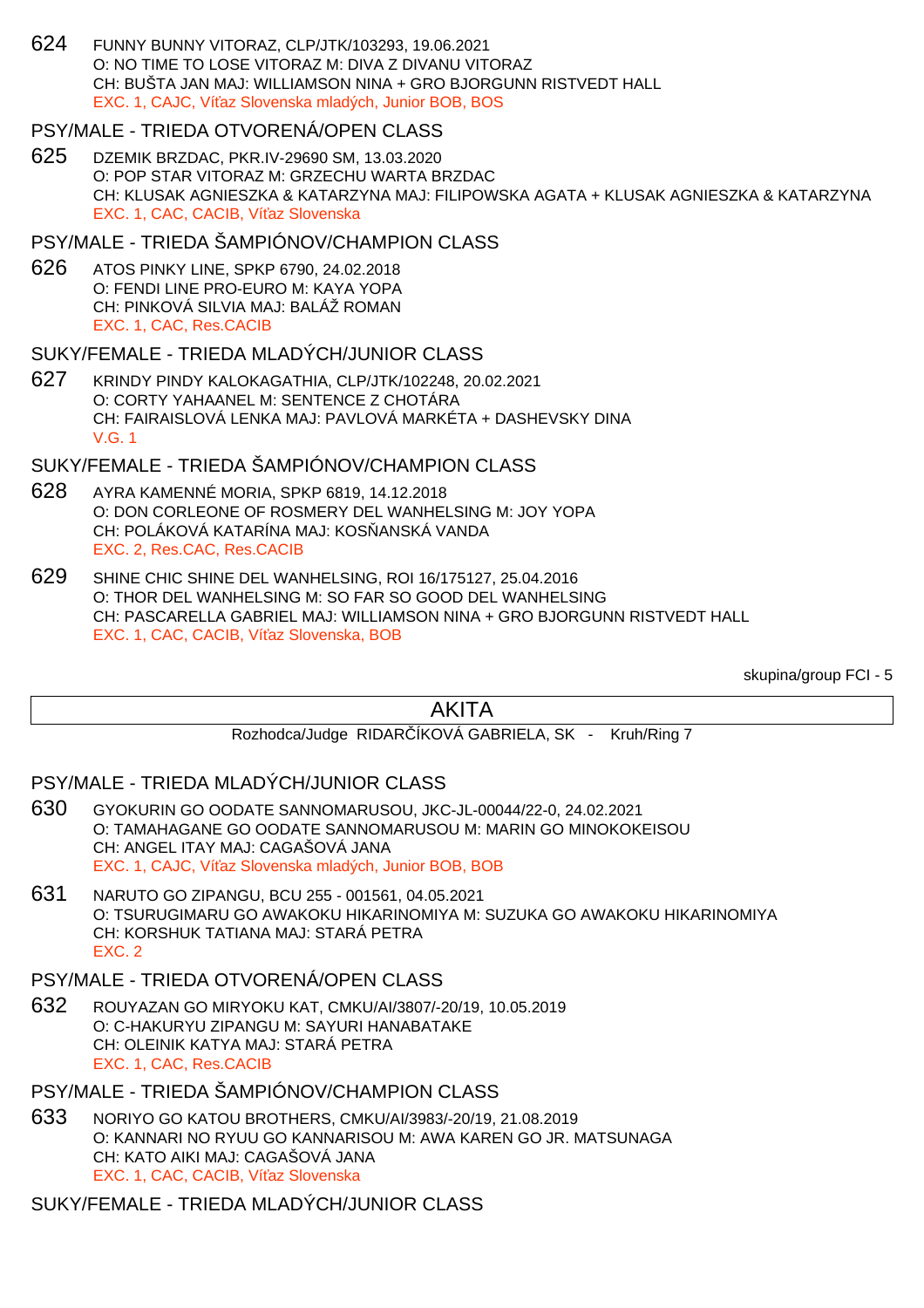634 KAYAKASUMII GO YAMAWARU KENSHA, CMKU/AI/4107/-21/21, 17.03.2021 O: HAMARYU GO MINO KOKEISOU M: HOSHIKO GO FUEN NO OKA CH: UDVARDY ANDRÁS MAJ: STARÁ PETRA EXC. 1, CAJC. Ví az Slovenska mladých

#### SUKY/FEMALE - TRIEDA STREDNÁ/INTERMEDIATE CLASS

635 E´YUKI KUROMA, CMKU/AL/3970/20, 31.10.2020 O: ACHIKO TORA GO KEN´ICHI AI M: AMAMURA ANTAR TAMAS CH: STARÁ PETRA MAJ: KONE NÁ DANA EXC. 1, CAC, CACIB, Ví az Slovenska, BOS

### SUKY/FEMALE - TRIEDA OTVORENÁ/OPEN CLASS

636 CHIKAYA GO ICHIMEI, CMKU/AI/3795/19, 29.11.2019 O: F´BANDOU GO ICHIMEI M: BI SURI GO ICHIMEI CH: SMOLÍKOVÁ VĚRA MAJ: ZAPLETAL MARCEL ABS.

### SUKY/FEMALE - TRIEDA ŠAMPIÓNOV/CHAMPION CLASS

637 TAMATSUBAKI BENIHIME GO KATSUJIROU, CMKU/AI/4032/-21/19/21, 11.12.2019 O: GATTSU GO KODAMASOU M: YUI GO YANAGIMACHI CH: KATSUKI ISHIGAKI MAJ: CAGAŠOVÁ JANA EXC. 1, CAC, Res.CACIB

## ALASKAN MALAMUTE - ALJAŠSKÝ MALAMUT

Rozhodca/Judge RIDAR ÍKOVÁ GABRIELA, SK - Kruh/Ring 7

#### PSY/MALE - TRIEDA MLADÝCH/JUNIOR CLASS

638 ONE AND ONLY STORMYTH, CMKU/AM/8397/21, 18.06.2021 O: VICTOR STAR FOR NUKADE LOBO OF NAVARAMA MAL M: NEW ADVENTURE FOR STORMYTH CH: SCHEUFLEROVÁ KATE INA MAJ: KUTLÁKOVÁ DIANA + SCHEUFLEROVÁ KATE INA EXC. 1, CAJC. Ví az Slovenska mladých, Junior BOB

#### PSY/MALE - TRIEDA ŠAMPIÓNOV/CHAMPION CLASS

639 GUNJY´S MAGIC MALS STARCH, HR 10862 AM, 18.09.2017 O: EROS HAJNDBERG´S ALASKAN MALAMUTES M: BLESSED STAR NORTHERN SUNRISE CH: BOROZAN SVJETLANA MAJ: ENGEL JANKA EXC. 1, CAC, CACIB, Ví az Slovenska, BOB

## AMERICAN AKITA - AMERICKÁ AKITA

Rozhodca/Judge RIDAR ÍKOVÁ GABRIELA, SK - Kruh/Ring 7

### PSY/MALE - TRIEDA MLADŠÍ DORAST/MINOR PUPPY CLASS

640 MOLNÁRVÖLGYI CRYSTAL RIVER, MET.AM.AKITA1049/22, 25.10.2021 O: MOLNÁRVÖLGYI PRIVATE DANCER M: MOLNÁRVÖLGYI ZAMBIA'S FIRE CH: MOLNÁR LÍVIA MAJ: CSEMEZ SEBASTIAN V.P. 1

### PSY/MALE - TRIEDA MLADÝCH/JUNIOR CLASS

- 641 ICE MAN LUCY´S SECRET, CMKU/VJP/1061/21, 23.02.2021 O: BLACK JACK FROM MOULE´S GARDEN M: SOLDIER PARK VIVIENNE WESTWOOD CH: JELÍNKOVÁ LUCIE MAJ: VALACHOVI OVÁ NEME KAYOVÁ LAURA EXC. 1, CAJC, Ví az Slovenska mladých, Junior BOB, BOS
- 642 ZENITH FLAMING STAR PEARL RIVER, CMKU/VJP/1066/21, 09.03.2021 O: PANTHER BLACK NIGHT PEARL RIVER M: LOVE AT FIRST SIGHT PEARL RIVER CH: KLUSKOVÁ MARKÉTA MAJ: PETERKOVÁ IVANA EXC. 2

PSY/MALE - TRIEDA OTVORENÁ/OPEN CLASS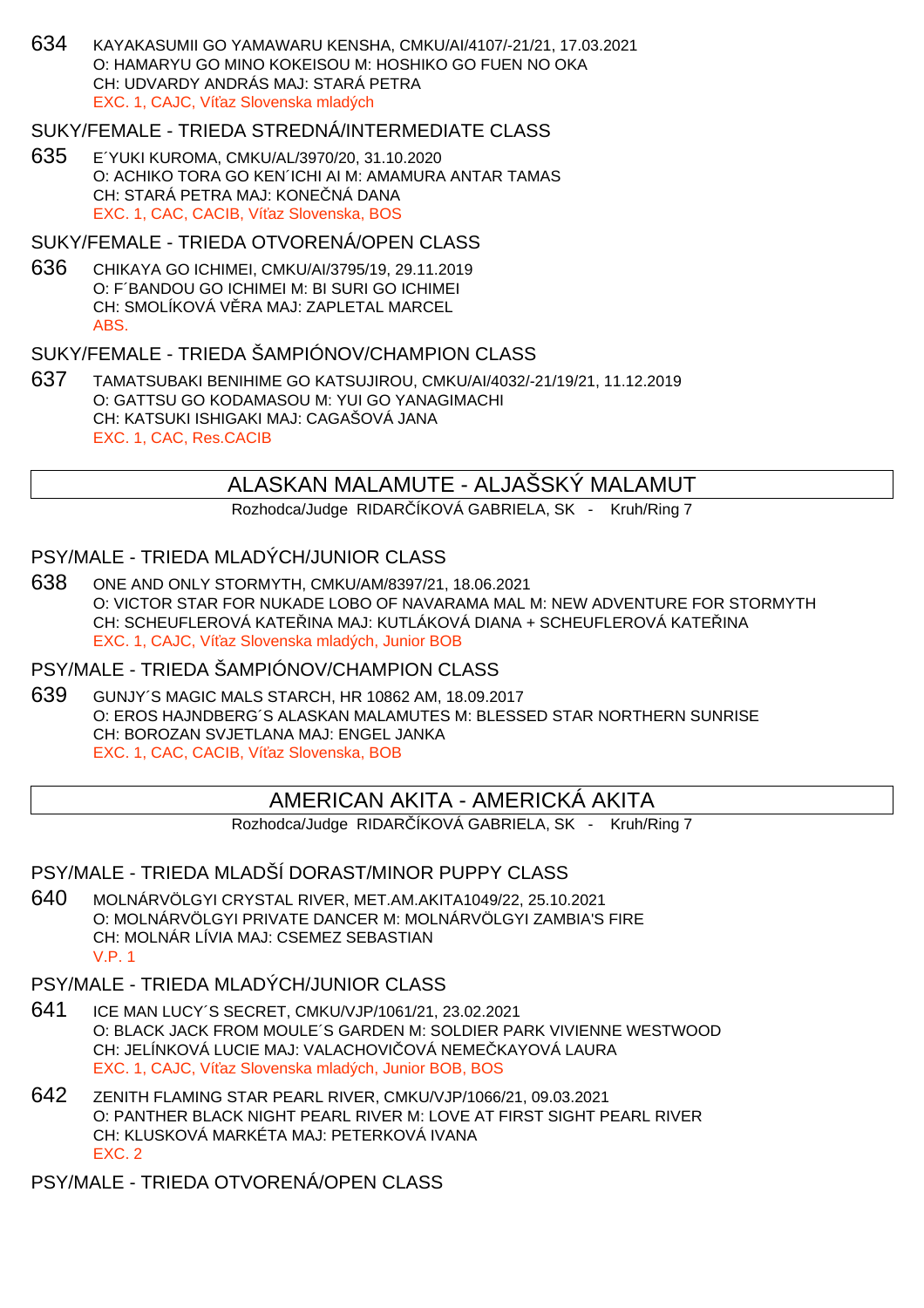643 PETER PANN BIKIN DVOR, SPKP 597, 11.09.2018 O: LADHARMAYA DREAM OF BIKIN DVOR M: FEMME FATALE ANGEL IN FUR CH: HAVLÍKOVÁ ZUZANA MAJ: BLAHOVÁ DOMINIKA + ORAVEC ADRIÁN V.G. 1

## SUKY/FEMALE - TRIEDA DORAST/PUPPY CLASS

644 TALISHA KISSED BY SUN MOYAMRIYA, CMKU/VJP/1130/-21/21, 26.08.2021 O: MATAGI PRIDE DARK LIGHT M: WAIWA CATCH THE BUTTERFLY CH: BRATIUK VALERII MAJ: KUBESOVÁ ANDREA V.P. 1

## SUKY/FEMALE - TRIEDA OTVORENÁ/OPEN CLASS

645 LADHARMAYA FULL OF SUNSHINE, SPKP 644, 15.02.2020 O: LADHARMAYA BAD BOY M: MOLNÁRVÖLGYI ZAMBEZE CH: LANTOS ZSOLT MAJ: CSEMEZ SEBASTIAN V.G. 1

## SUKY/FEMALE - TRIEDA ŠAMPIÓNOV/CHAMPION CLASS

646 I´LL ALWAYS LOVE YOU ANGEL IN FUR, SPKP 632, 19.12.2019 O: SENDOSAN MALFURION M: GIVE ME YOUR LOVE ANGEL IN FUR CH: ŽAMPACHOVÁ DANA MAJ: BLAHOVÁ DOMINIKA + ORAVEC ADRIÁN EXC. 1, CAC, CACIB, Ví az Slovenska, BOB

### BASENJI

Rozhodca/Judge MIKOLKOVÁ-BETINSKÁ ZUZANA, SK - Kruh/Ring 9

#### PSY/MALE - TRIEDA STREDNÁ/INTERMEDIATE CLASS

647 ARIES OFINDORO, PKR.V-32010, 08.12.2020 O: WANYIKA MAALIK M: GOLDLAY WARRIOR OF BURUDIKA CH: LIGOCKA ZUZANNA MAJ: LIGOCKA ZUZANNA EXC. 1, CAC, Res.CACIB

#### PSY/MALE - TRIEDA OTVORENÁ/OPEN CLASS

648 WILD THINGS HAKUNA MATATA HERCULES, ROI 18/47221, 19.01.2018 O: ENIGMA WALKING THE RED CARPET M: ARLETTE CH: FERRINI MAURIZIO MAJ: FERRINI MAURIZIO EXC. 1, CAC

## PSY/MALE - TRIEDA ŠAMPIÓNOV/CHAMPION CLASS

649 RUOSTEPOSKEN HELMENKALASTAJA, CLP/BSN/1035, 13.05.2019 O: ARCANE FROM BLACK MANOR M: JUICY NEWS AFRIKATA CH: AHO ANNE-MAIJA MAJ: HUGO JAROSLAV EXC. 1, CAC, CACIB, Ví az Slovenska, BOS

#### SUKY/FEMALE - TRIEDA MLADÝCH/JUNIOR CLASS

650 DAR BONY-SONA ROXY, CLP/BSN/1170, 04.01.2021 O: JAKOBA C-QUEST RED STORM RISING M: DAR BONY-SONA MIRACULOUS WIN GOLD CH: BANCHUKOVA MARINA MAJ: ZLÁMALOVÁ JANA EXC. 1, CAJC. Ví az Slovenska mladých, Junior BOB

#### SUKY/FEMALE - TRIEDA STREDNÁ/INTERMEDIATE CLASS

- 651 LAILA SANGRE PURA, SPKP 130, 19.11.2020 O: LITTLE BOY BALLADA O WEDROWANIU M: FATINA SANGRE PURA CH: BRZOZOWSKI ROBERT & SPADLO ANETA MAJ: RUŽIČKOVÁ ALENA V.G. 1
- 652 POLLI DZETA, SPKP 136, 07.12.2020 O: IMPALA ESSENCE DAZZLING ZERO M: ELIN BERZE VIRDZHINI CH: ROSCHUPKINA ANŽELIKA MAJ: KATRENIAK RICHARD V.G. 2

SUKY/FEMALE - TRIEDA OTVORENÁ/OPEN CLASS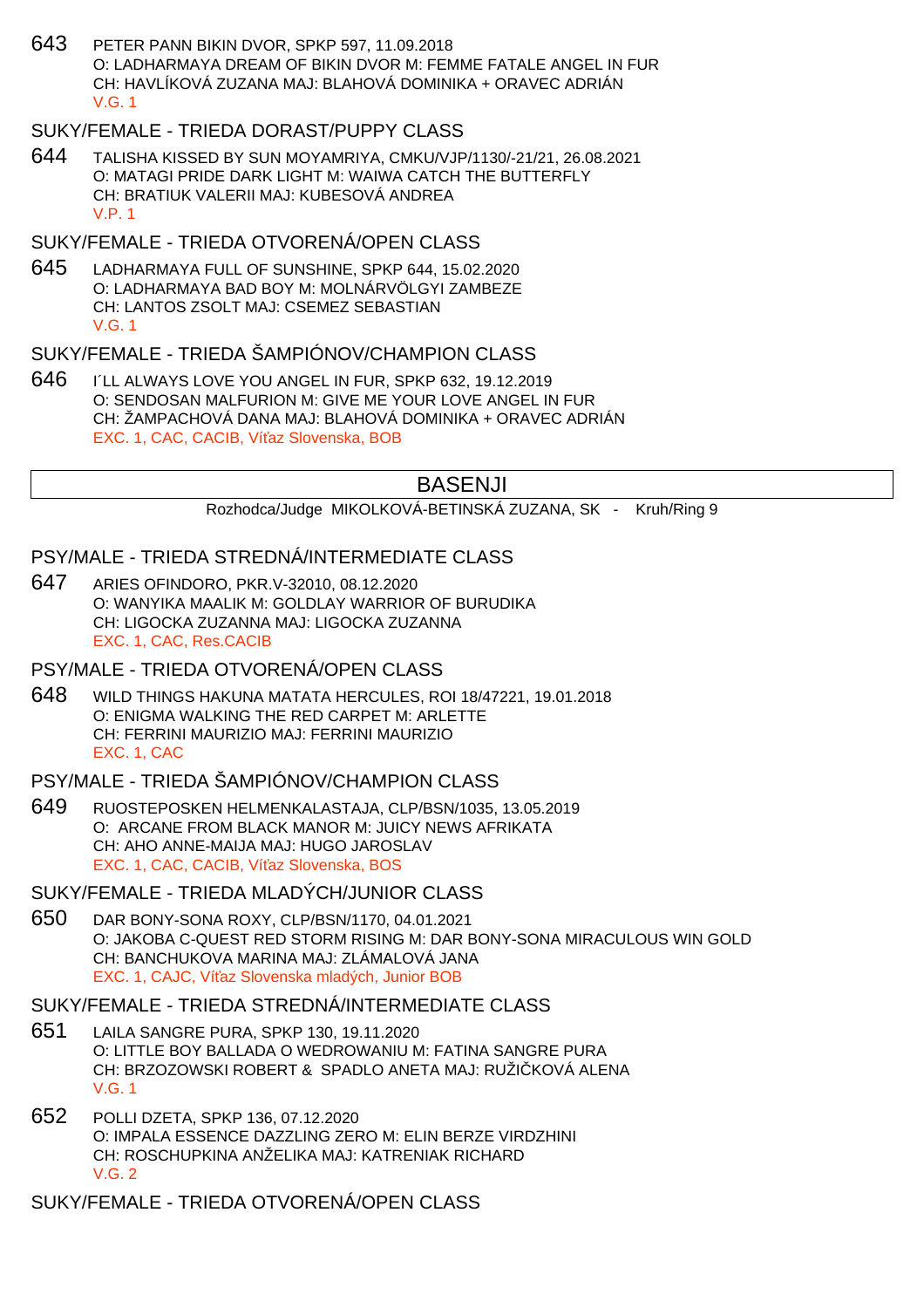- 653 HALIMA ADEN CHANZO CHA NILE, SPKP 127, 01.10.2020 O: TAME PRIDE EL BOSCO M: BOYOMA CHANZO CHA NILE CH: POLÁŠEK ONDŘEJ MAJ: BELOVIŘOVÁ ANETTA  $V$  G  $2$
- 654 QUEENIE EKIBONDO, CLP/BSN/1074, 28.12.2019 O: BAHATICCA´S GIVENCHY GENTLEMAN ONLY M: HONEY AMBER SUNRISE CH: MIKLIŠOVÁ MIROSLAVA MAJ: TARASOVI DANIEL EXC. 1, CAC, Res.CACIB

#### SUKY/FEMALE - TRIEDA ŠAMPIÓNOV/CHAMPION CLASS

- 655 AMERICAN BEAUTY FROM ZAINABU, SPKP 132, 06.12.2019 O: JADAKA MEISTERHAUS SILVER LEGACY M: NATURE´S MASTERPIECE HAPPY FOR ZAINABU CH: CHUDZI SKA KRYSTYNA MAJ: PATAKYOVÁ ŠPA ÚROVÁ ZUZANA EXC. 2, Res.CAC
- 656 NASLEDIYE ETERA ZHOAYU DE LA COURONNE, CLP/BSN/1179, 25.12.2019 O: NASLEDIYE ETERA CHARM OFFENSIV M: KIMWITU'S SWEETY STRAWBERRY CH: KHABAROVA V.V. MAJ: LENGYELOVÁ PETRA EXC. 1, CAC, CACIB, Ví az Slovenska, BOB

## CIRNECO DELL´ETNA

Rozhodca/Judge MIKOLKOVÁ-BETINSKÁ ZUZANA, SK - Kruh/Ring 9

#### PSY/MALE - TRIEDA OTVORENÁ/OPEN CLASS

657 SASA´ DEI VIGNAZZI, SPKP 17, 30.06.2020 O: GIOTTO DEI VIGNAZZI M: MIMI´ DEI VIGNAZZI CH: PALAZZOLO GIUSEPPE MAJ: VEDRÖDYOVÁ MICHAELA EXC. 1, CAC, CACIB, Ví az Slovenska, BOB

DEUTSCHER GROSSSPITZ SCHWARZ-BRAUN - NEMECKÝ ŠPIC VEĽKÝ LIERNY A **HNEDÝ** 

Rozhodca/Judge MIKOLKOVÁ-BETINSKÁ ZUZANA, SK - Kruh/Ring 9

#### PSY/MALE - TRIEDA OTVORENÁ/OPEN CLASS

658 PLUTO BLACK RE-JAN MORAVIA, CMKU/NS/15140/17, 24.06.2017 O: FEROX VIRIBUS Z VITONSKÉHO PANSTVÍ M: LARA BLACK RE-JAN MORAVIA CH: NOCIAROVÁ RENÁTA MAJ: ENGELMANNOVÁ EVA EXC. 1, CAC, CACIB, Ví az Slovenska, BOB

## DEUTSCHER KLEINSPITZ NEUFARBEN - NEMECKÝ ŠPIC MALÝ NOVÉ FARBY

Rozhodca/Judge MIKOLKOVÁ-BETINSKÁ ZUZANA, SK - Kruh/Ring 9

#### PSY/MALE - TRIEDA MLADÝCH/JUNIOR CLASS

659 JASPER REJNA, CMKU/NS/18111/-21/21, 07.01.2021 O: ZIKI GINGERS HAPPINES M: KATY PERRY REJNA CH: OLÁHOVÁ EDITA MAJ: BEKOVÁ JANA EXC. 1, CAJC, Ví az Slovenska mladých, Junior BOB

#### PSY/MALE - TRIEDA ŠAMPIÓNOV/CHAMPION CLASS

660 G-ATHOS IM-KA, SPKP 1604, 30.06.2018 O: NICE ALLIN I K M: GITA MARIADOLF CH: SOPKO PETER MAJ: SOPKO PETER + SOPKO HANA EXC. 1, CAC, CACIB, Ví az Slovenska, BOS

## SUKY/FEMALE - TRIEDA OTVORENÁ/OPEN CLASS

661 HAMAY MARIADOLF, SPKP 2068, 24.08.2020 O: DANIEL FROM GOLDEN QUEEN M: CHIARA MARIADOLF CH: ŠKROCHOVÁ MÁRIA MAJ: ŠKROCHOVÁ MÁRIA EXC. 1, CAC, CACIB, Ví az Slovenska, BOB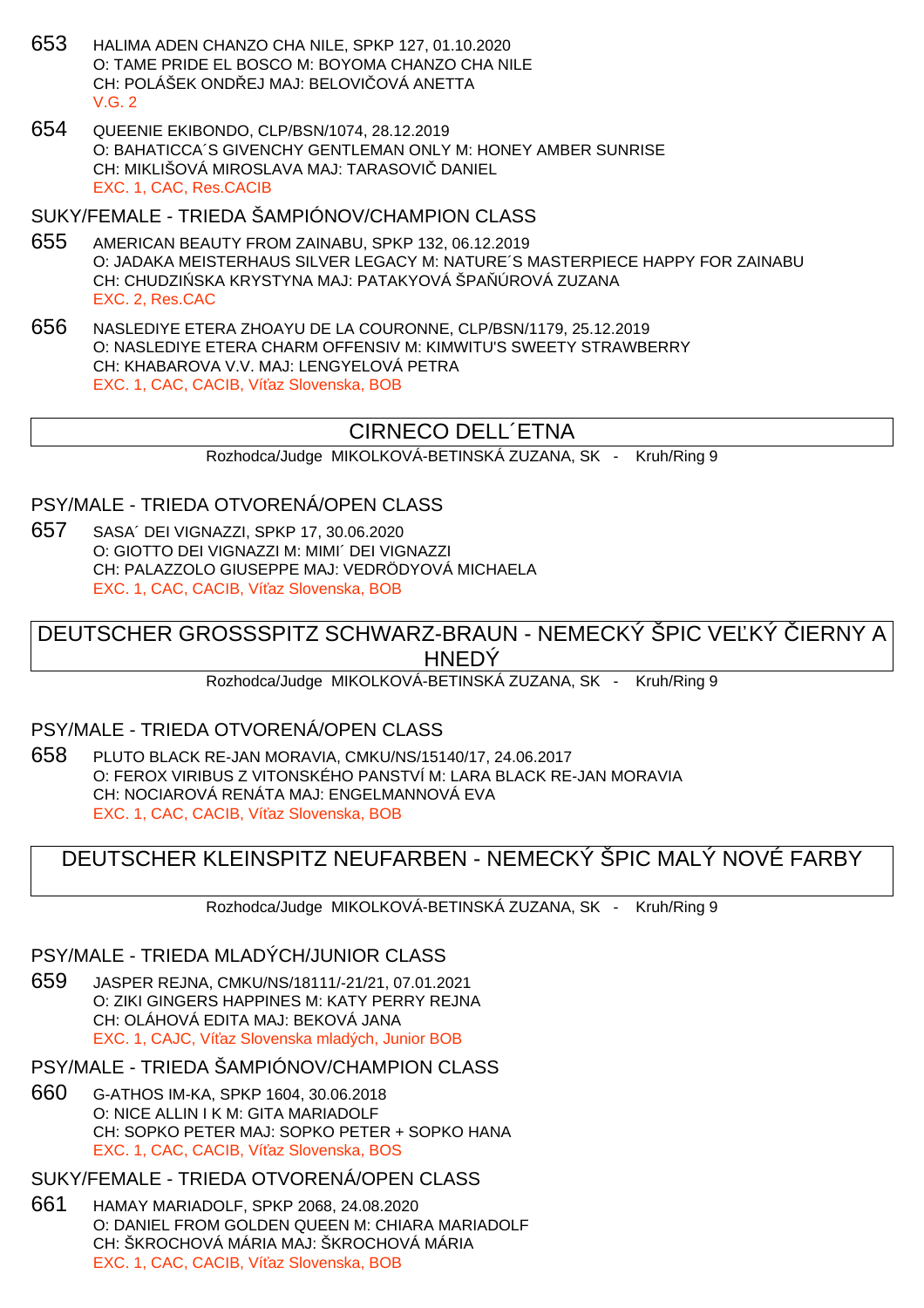### SUKY/FEMALE - TRIEDA ŠAMPIÓNOV/CHAMPION CLASS

662 G-ARIA IM-KA, SPKP 1605, 30.06.2018 O: NICE ALLIN I K M: GITA MARIADOLF CH: SOPKO PETER MAJ: SOPKO PETER + SOPKO HANA EXC. 1, CAC, Res.CACIB

SUKY/FEMALE - TRIEDA VETERÁNOV/VETERAN CLASS

663 GITA MARIADOLF, SPKP 938, 20.12.2013 O: ATOS TRE MARIADOLF M: STELA MARIADOLF CH: ŠKROCHOVÁ MÁRIA MAJ: SOPKO PETER + SOPKO HANA EXC. 1, Ví az Slovenska veteránov

## DEUTSCHER KLEINSPITZ SCHWARZ-BRAUN - NEMECKÝ ŠPIC MALÝ LERNY A **HNEDY**

Rozhodca/Judge MIKOLKOVÁ-BETINSKÁ ZUZANA, SK - Kruh/Ring 9

### PSY/MALE - TRIEDA ŠAMPIÓNOV/CHAMPION CLASS

664 AJABU ELWIS SAMURAY HATTORI HANZO, CMKU/NS/17288/20, 22.05.2020 O: RUS HAUS VORHUT CRISTOFORO COLOMBO M: XANTIPI HARMONIE TLAPEK CH: FLEISCHMAN JOSEF MAJ: THLOVÁ PETRA EXC. 1, CAC, CACIB, Ví az Slovenska, BOB

# DEUTSCHER MITTELSPITZ NEUFARBEN - NEMECKÝ ŠPIC STREDNÝ NOVÉ FARBY

Rozhodca/Judge MIKOLKOVÁ-BETINSKÁ ZUZANA, SK - Kruh/Ring 9

### SUKY/FEMALE - TRIEDA MLADÝCH/JUNIOR CLASS

665 MITTLINES A TASTE OF HONEY, PKR.V-33351, 20.02.2021 O: MOON ROCKS LUCKY NUMBER SEVEN M: MITTLINES LADY MADONNA CH: LIF MARIA MAJ: TOKARCZYK WOJCIECH + POGORZELSKA JOANNA EXC. 1, CAJC, Ví az Slovenska mladých, Junior BOB, BOB

## DEUTSCHER WOLFSSPITZ - NEMECKÝ ŠPIC VLČÍ

Rozhodca/Judge MIKOLKOVÁ-BETINSKÁ ZUZANA, SK - Kruh/Ring 9

#### PSY/MALE - TRIEDA MLADÝCH/JUNIOR CLASS

666 CHAISSEYS EJMI-LU, CMKU/NS/17734/21, 11.01.2021 O: NEVASTAR MASHIRO KIN M: FLORRY EJMI-LU CH: CHARVÁTOVÁ EMÍLIE MAJ: JURÍ EK MARTIN EXC. 1, CAJC, Ví az Slovenska mladých, Junior BOB, BOS

SUKY/FEMALE - TRIEDA STREDNÁ/INTERMEDIATE CLASS

667 HONNEY EJMI-LU, CMKU/NS/17427/20, 28.08.2020 O: ADDYS EJMI-LU M: IZDOMASU FAI NA NA CH: CHARVÁTOVÁ EMÍLIE MAJ: CHARVÁTOVÁ EMÍLIE + ZLÁMALOVÁ LUCIE EXC. 1, CAC, CACIB, Ví az Slovenska, BOB

# DEUTSCHER ZWERGSPITZ (POMERANIAN) - NEMECKÝ ŠPIC TRPASLIČÍ (POMERANIAN)

Rozhodca/Judge MIKOLKOVÁ-BETINSKÁ ZUZANA, SK - Kruh/Ring 9

#### PSY/MALE - TRIEDA MLADÝCH/JUNIOR CLASS

668 FALCNORY RITCHIE BLACKOMORES RAINBOW, UKU.0505033, 20.11.2020 O: JACK SPAROW OF LENETTE M: MINIMISHKI ELIT BEST MISHEL CH: SOKOLOVA TETYANA MAJ: ZVONTSOV DMYTRO EXC. 1, CAJC, Ví az Slovenska mladých, Junior BOB, BOB

#### PSY/MALE - TRIEDA STREDNÁ/INTERMEDIATE CLASS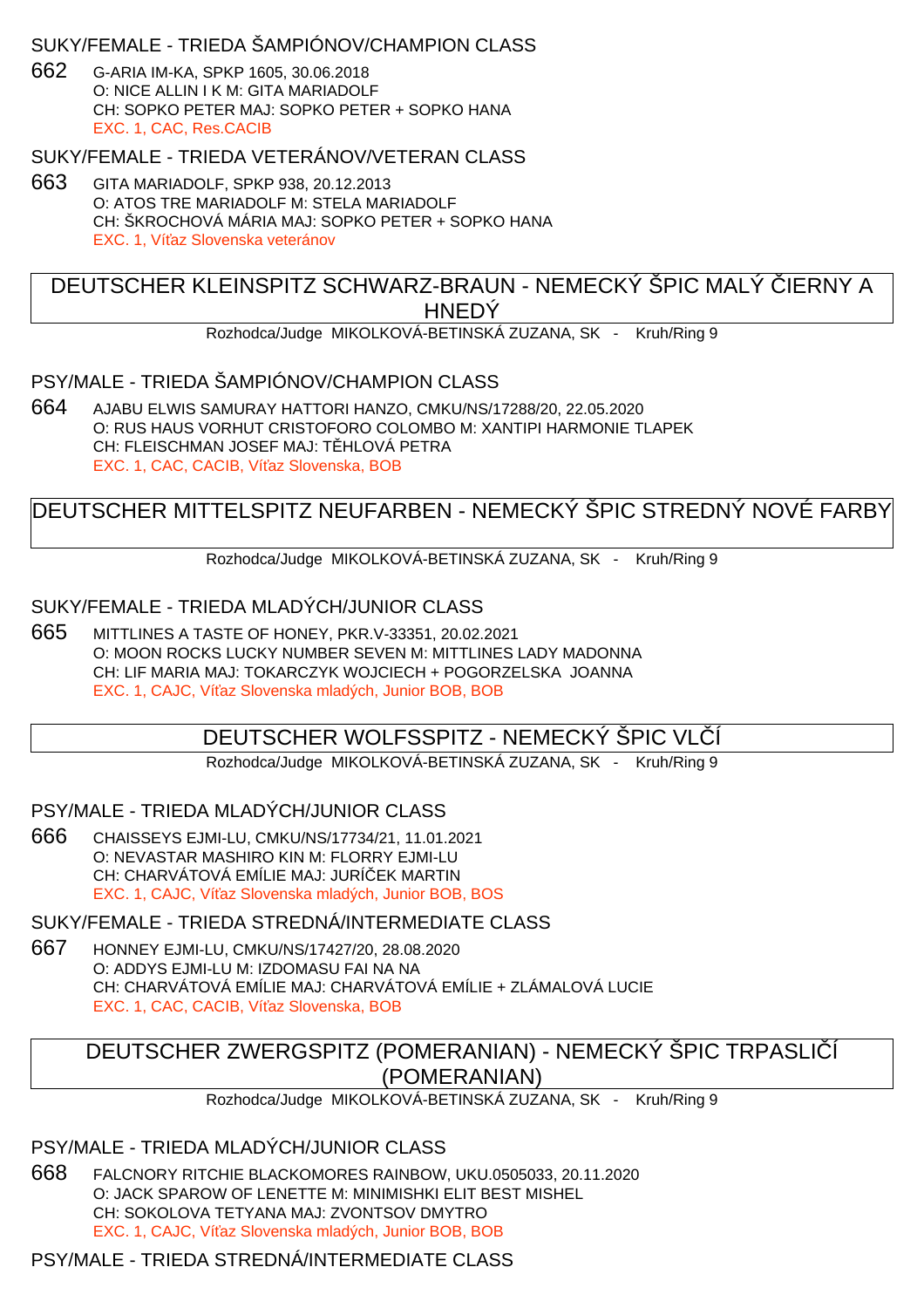669 HONZÍK POM REJNA, SPKP 2078, 23.10.2020 O: KOLIBRIPOM ALEX MAQUEEN M: OXANA JESSICA REJNA CH: OLÁHOVÁ EDITA MAJ: JANUŠKOVÁ IVANA EXC. 1, CAC, CACIB, Ví az Slovenska

#### PSY/MALE - TRIEDA OTVORENÁ/OPEN CLASS

670 SUPER GLAMUR HANDSOME, SPKP 2304, 13.11.2020 O: SUPER GLAMUR LEMON M: VIVA WHITE POM ANGEL CH: GOROVA TETIANA MAJ: K ÍŽKOVÁ SKARLET ABS.

#### SUKY/FEMALE - TRIEDA DORAST/PUPPY CLASS

671 NELLIE POM REJNA, SPKP 2291, 04.07.2021 O: GRAND IZ RUZY ORIENT EXPRESS M: UZZIYE ULLA RENJA CH: OLÁHOVÁ EDITA MAJ: KOVÁ IKOVÁ KRISTÍNA V.P. 1

#### SUKY/FEMALE - TRIEDA MLADÝCH/JUNIOR CLASS

- 672 MINNIE POM REJNA, SPKP 2286, 02.07.2021 O: GRAND IZ RUZY ORIENT EXPRESS M: CATALEYA CAILLEY REJNA CH: OLÁHOVÁ EDITA MAJ: KOVÁ IKOVÁ KRISTÍNA EXC. 1, CAJC. Ví az Slovenska mladých
- 673 SARACH-POM MARIADOLF, SPKP 2297, 29.06.2021 O: POMSTYLE MILK SHAKE M: ROXY MARIADOLF CH: ŠKROCHOVÁ MÁRIA MAJ: HOLÁ NIKOLETA  $V$  G  $2$

#### SUKY/FEMALE - TRIEDA STREDNÁ/INTERMEDIATE CLASS

674 ISABEL-POM MARIADOLF, SPKP 2095, 22.10.2020 O: ARMANI OF ERIKA´S HOME M: CH NIKA MARIADOLF CH: ŠKROCHOVÁ MÁRIA MAJ: ŠKROCHOVÁ MÁRIA EXC. 1, CAC, CACIB, Ví az Slovenska, BOS

## KARJALANKARHUKOIRA - KARELSKÝ MEDVEDÍ PES

Rozhodca/Judge MIKOLKOVÁ-BETINSKÁ ZUZANA, SK - Kruh/Ring 9

### PSY/MALE - TRIEDA MLADÝCH/JUNIOR CLASS

675 FIN CIEŃ TAJGI, PKR.V-31922, 08.01.2021 O: AKORD CIE TAJGI M: JÄTTÖSARVEN RUKA CH: OSITEK KRZYSZTOF MAJ: KREMPASKÁ VIKTÓRIA EXC. 1, CAJC, Ví az Slovenska mladých, Junior BOB, BOS

SUKY/FEMALE - TRIEDA OTVORENÁ/OPEN CLASS

- 676 ASCHOKA Z VODĚRADSKÉHO ÚDOLÍ, CLP/KMP/936, 11.03.2020 O: EDGAR OSTRAVICKÁ NIVA M: AIRA AIRA SPOD SOKOLA CH: ZVÁRA ZDEN K MAJ: KREMPASKÁ VIKTÓRIA EXC. 2
- 677 BEKY ARIA SPOD SOKOLA, SPKP 379, 29.01.2018 O: CLODY CZECH ANELA M: ARIA AYUKA SPOD BESKYDA CH: DOLNÍK MICHAL MAJ: KRÁL ŠTEFAN EXC. 1, CAC, CACIB, Ví az Slovenska, BOB

## KISHU

#### Rozhodca/Judge MIKOLKOVÁ-BETINSKÁ ZUZANA, SK - Kruh/Ring 9

#### SUKY/FEMALE - TRIEDA MLADÝCH/JUNIOR CLASS

678 UNMAY NO AKAY ITO KANA SHIRO, CMKU/KII/70/-21/21, 05.03.2021 O: KRYAZH YAKUTII TOPAZ M: SNOW GALAXY PANDORA CH: KOVALEVA SV TLANA MAJ: URBANÍKOVI RADKA A FRANTIŠEK EXC. 1, CAJC, Ví az Slovenska mladých, Junior BOB, BOB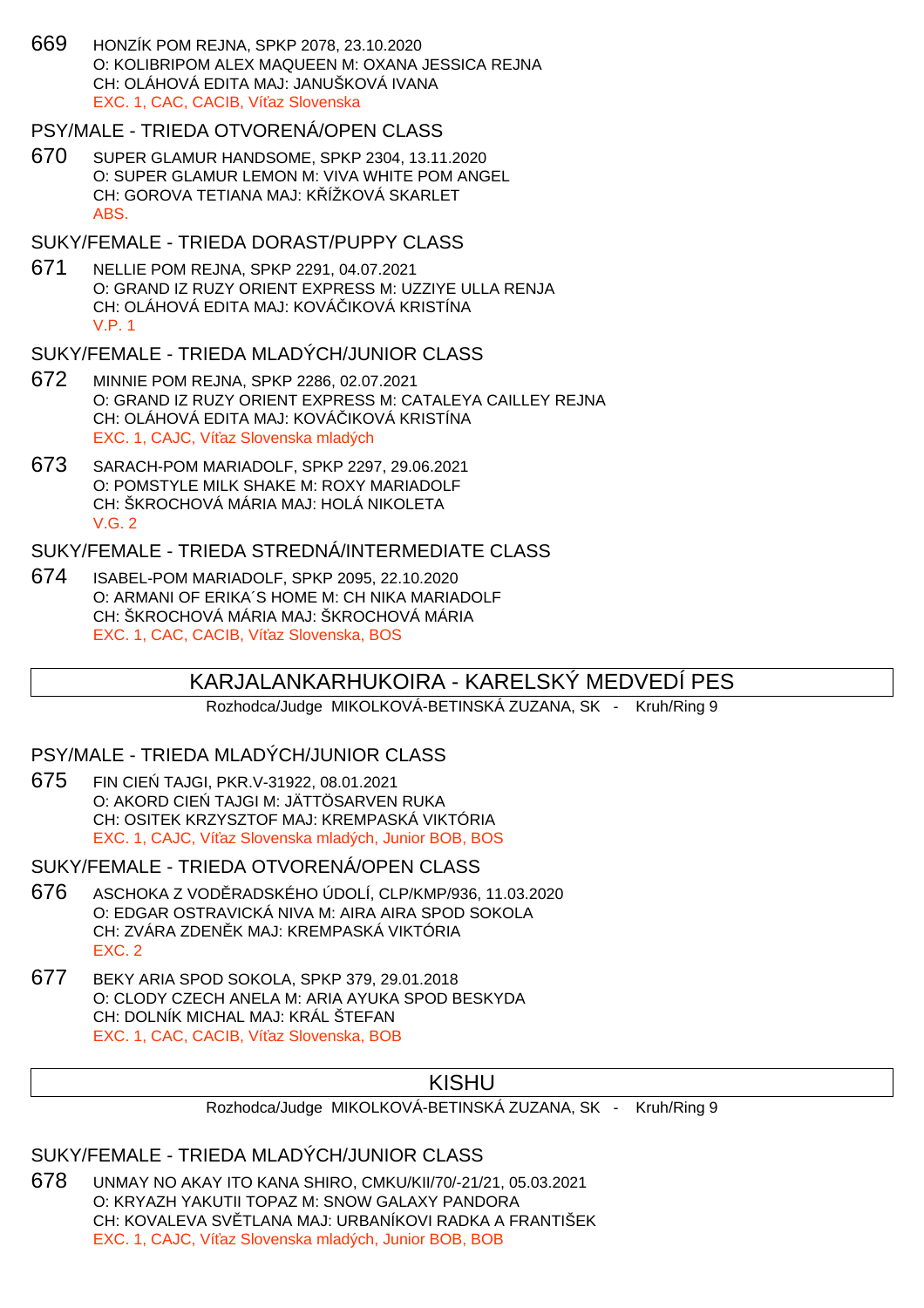# LAIKA RUSSKO-EVROPEISKAIA - LAJKA RUSKO-EURÓPSKA

Rozhodca/Judge MIKOLKOVÁ-BETINSKÁ ZUZANA, SK - Kruh/Ring 9

### SUKY/FEMALE - TRIEDA STREDNÁ/INTERMEDIATE CLASS

679 GOLDIE Z HADIHO VRCHU, CLP/REL/224, 06.06.2020 O: ZEN M: MEGGY CH: PAVEZKA DALIBOR MAJ: ROJKO IGOR EXC. 1, CAC, CACIB, Ví az Slovenska, BOB

## LAIKA YAKUTSKAYA

Rozhodca/Judge MIKOLKOVÁ-BETINSKÁ ZUZANA, SK - Kruh/Ring 9

## PSY/MALE - TRIEDA ŠAMPIÓNOV/CHAMPION CLASS

680 NORGUN YAKUTSKIY SHAMAN, PKR.WU.V-29634, 25.03.2018 O: LOGAN M: SAMIRA CH: PETRICHENKO N.A. MAJ: KULAWIK KLAUDIA EXC. 1, CAC, CACIB, Ví az Slovenska, BOB

### LAIKA ZAPADNO-SIBIRSKAIA - LAJKA ZÁPADOSIBÍRSKA

Rozhodca/Judge MIKOLKOVÁ-BETINSKÁ ZUZANA, SK - Kruh/Ring 9

SUKY/FEMALE - TRIEDA MLADÝCH/JUNIOR CLASS

681 BRITA ULYTÉLÉ, SPKP RG 788, 15.04.2021 O: GAY M: MEILA ULYTÉLÉ CH: BEKINTIS ALVYDAS MAJ: GRGA OVÁ JANA EXC. 1, CAJC, Ví az Slovenska mladých, Junior BOB

SUKY/FEMALE - TRIEDA OTVORENÁ/OPEN CLASS

682 AXA Z PIŠTOVHO DVORA, SPKP RG 744, 14.05.2020 O: VIZAR M: ASTA ZE SIBI SKÉ TAJGY CH: ZELE ÁK TEFAN MAJ: KREMPASKÁ VIKTÓRIA EXC. 1, CAC, CACIB, Ví az Slovenska, BOB

## NIHON SUPITTSU - JAPONSKÝ ŠPIC

Rozhodca/Judge MIKOLKOVÁ-BETINSKÁ ZUZANA, SK - Kruh/Ring 9

#### SUKY/FEMALE - TRIEDA OTVORENÁ/OPEN CLASS

683 BORKA WHITE CORVIN, SPKP 7, 16.09.2020 O: GRAND YUKIKO ASTRA NATUS M: ESUMI TAMAO LUKATO GOLD CH: HAVRAN ŠTEFAN MAJ: HAVRAN ŠTEFAN EXC. 1, CAC, CACIB, Ví az Slovenska, BOB

PERRO SIN PELO DEL PERÚ GRANDE - PERUÁNSKY NAHÁ $\;\;\;$ VE $\;$ KÝ

Rozhodca/Judge MIKOLKOVÁ-BETINSKÁ ZUZANA, SK - Kruh/Ring 9

#### PSY/MALE - TRIEDA MLADÝCH/JUNIOR CLASS

- 684 QUENTIN CEDERIKON, SPKP 126, 26.01.2021 O: LLOQUE YUPANQUI PAZZDA M: LOVING JULIE CEDERIKON CH: DEMETEROVÁ PETRA MAJ: ŠUVADA MIROSLAV EXC. 1, CAJC, Ví az Slovenska mladých, Junior BOB, BOB
- 685 RAMSES CEDERIKON, SPKP 131, 26.04.2021 O: IMPERIO D'INKA ESPIPE A M: FREEDOM OF THE MIND CEDERIKON CH: DEMETEROVÁ PETRA MAJ: TOMEKOVÁ ALEXA V.G. 2

SUKY/FEMALE - TRIEDA OTVORENÁ/OPEN CLASS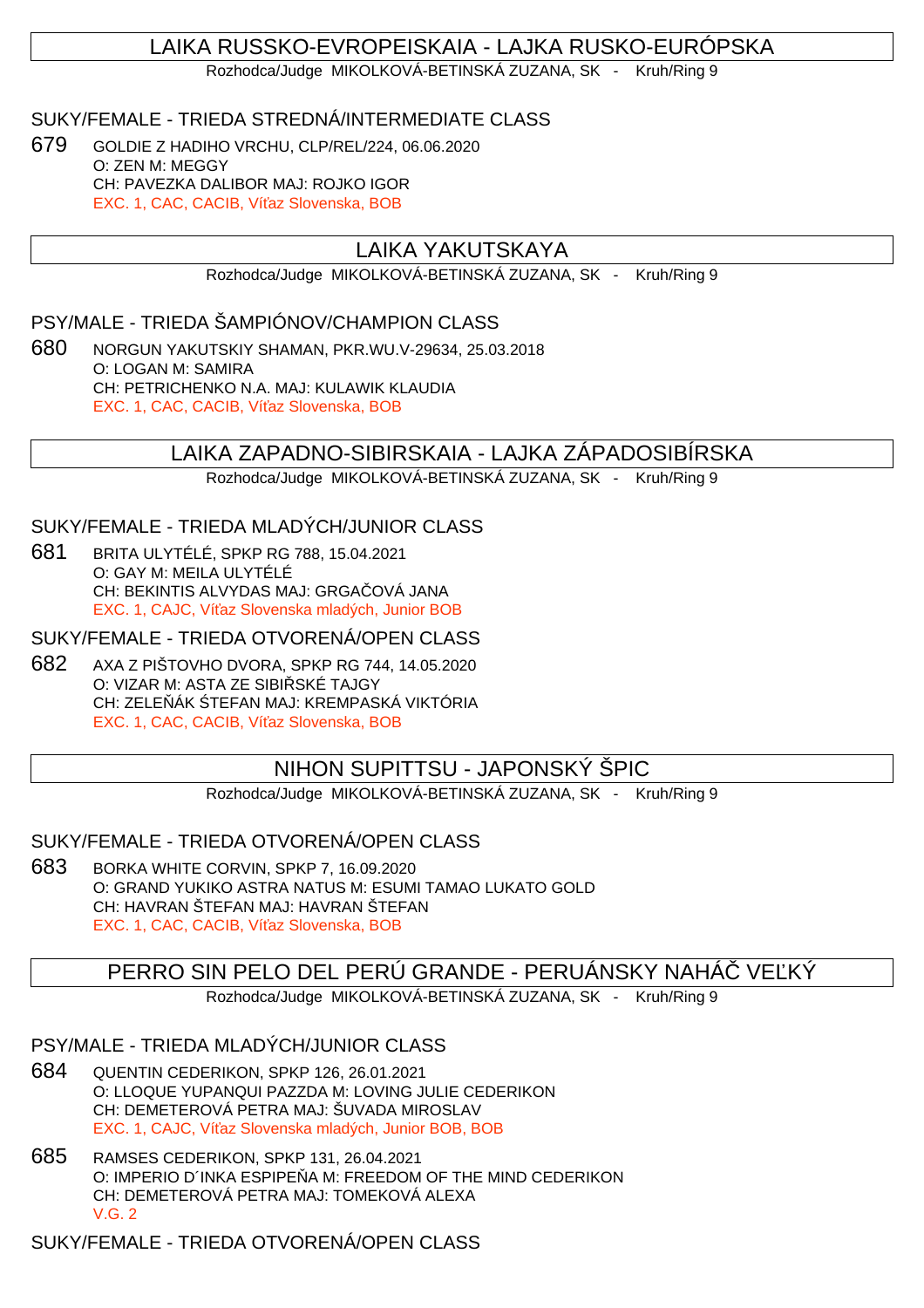686 SONDERWOL LEGEND YUTARA, RKF 5651810 R, 19.06.2019 O: JEFE HUATUNTUPAQ M: GEMMA HUATUNTUPAQ CH: KABLOVÁ VALERIA MAJ: HE KOVÁ BARBORA EXC. 1, CAC, CACIB, Ví az Slovenska, BOS

### PERRO SIN PELO DEL PERÚ MEDIO - PERUÁNSKY NAHÁ STREDNÝ

Rozhodca/Judge MIKOLKOVÁ-BETINSKÁ ZUZANA, SK - Kruh/Ring 9

### SUKY/FEMALE - TRIEDA MLADÝCH/JUNIOR CLASS

687 MARGOT KINGS PAWS NIJANI, SPKP 136, 25.04.2021 O: CHEETO DIDI LURAMION M: EROTIC TOY KINGS PAWS NIJANI CH: ĽUPTÁKOVÁ NIKOLA MAJ: TÓTHOVÁ NIKOLETA + TÓTHOVÁ NIKOLETA EXC. 1, CAJC, Ví az Slovenska mladých, Junior BOB, BOB

## PERRO SIN PELO DEL PERÚ PEQUE O - PERUÁNSKY NAHÁ MALÝ

Rozhodca/Judge MIKOLKOVÁ-BETINSKÁ ZUZANA, SK - Kruh/Ring 9

SUKY/FEMALE - TRIEDA MLADÝCH/JUNIOR CLASS

688 APOKALYPSA PER ASPERA AD FELICITAS, SPKP 129, 21.03.2021 O: VIGOROSO DÍNKA ESPIPE?A M: FARRA OD REMETKY CH: MOTÚZOVÁ MICHAELA MAJ: MOTÚZOVÁ MICHAELA EXC. 1, CAJC, Ví az Slovenska mladých, Junior BOB, BOB

## PODENCO IBICENCO ROUGH HAIRED - IBIZSKÝ CHRT HRUBOSRSTÝ

Rozhodca/Judge MIKOLKOVÁ-BETINSKÁ ZUZANA, SK - Kruh/Ring 9

#### SUKY/FEMALE - TRIEDA DORAST/PUPPY CLASS

689 ESTRELLA LA PRINCESA ROSA DE PODI, SPKP RG 68, 24.07.2021 O: TIGIDIT EL DORADO M: REINA DE LA MONTANERA CH: KAMENÁROVÁ MICHAELA MAJ: ERVE ANSKÁ LINDA V.P. 1

## SAMOYED

Rozhodca/Judge MIKOLKOVÁ-BETINSKÁ ZUZANA, SK - Kruh/Ring 9

#### PSY/MALE - TRIEDA MLADÝCH/JUNIOR CLASS

- 690 ENCHANTING ELECTION ORLEANSNOW, SPKP 965, 13.03.2021 O: RADOST ZHIZNI GALACTIX M: ZODIAC VIRGIN ORLEANSNOW CH: LUXOVÁ MARCELA MAJ: JANČOVIČOVÁ MIRIAM EXC. 3
- 691 KING OF MY HEART CARPATHIAN WHITE SMILE, SPKP 971, 10.04.2021 O: DRAGON´S HEART CARPATHIAN WHITE SMILE M: EVERYTHING CHANGES CARPATHIAN WHITE SMILE CH: HEN ELOVÁ PETRA MAJ: HEN ELOVÁ PETRA
- EXC. 2
- 692 LOVELY SNOW DIAMONDS ENCHANTING ZAFIR, SPKP 969, 02.03.2021 O: MISHKA NA SEVERE EQUILIBRIUM OMNIS M: OCHAROVIVAUYSHAYA DUSHU´S HUTORA DYKANKI CH: URBÁN SÁNDOR TIBORNÉ MAJ: PAPPOVÁ MICHAELA EXC. 1, CAJC. Ví az Slovenska mladých, Junior BOB

#### PSY/MALE - TRIEDA STREDNÁ/INTERMEDIATE CLASS

693 LUCKY LOVE BE MINE, RKF 6054505, 17.11.2020 O: DE VILLAODON ZACKARY M: RADOST ZHIZNI YANIKA CH: OZHEGOVA OLGA MAJ: GALLYOVÁ LAURA EXC. 1, CAC

PSY/MALE - TRIEDA ŠAMPIÓNOV/CHAMPION CLASS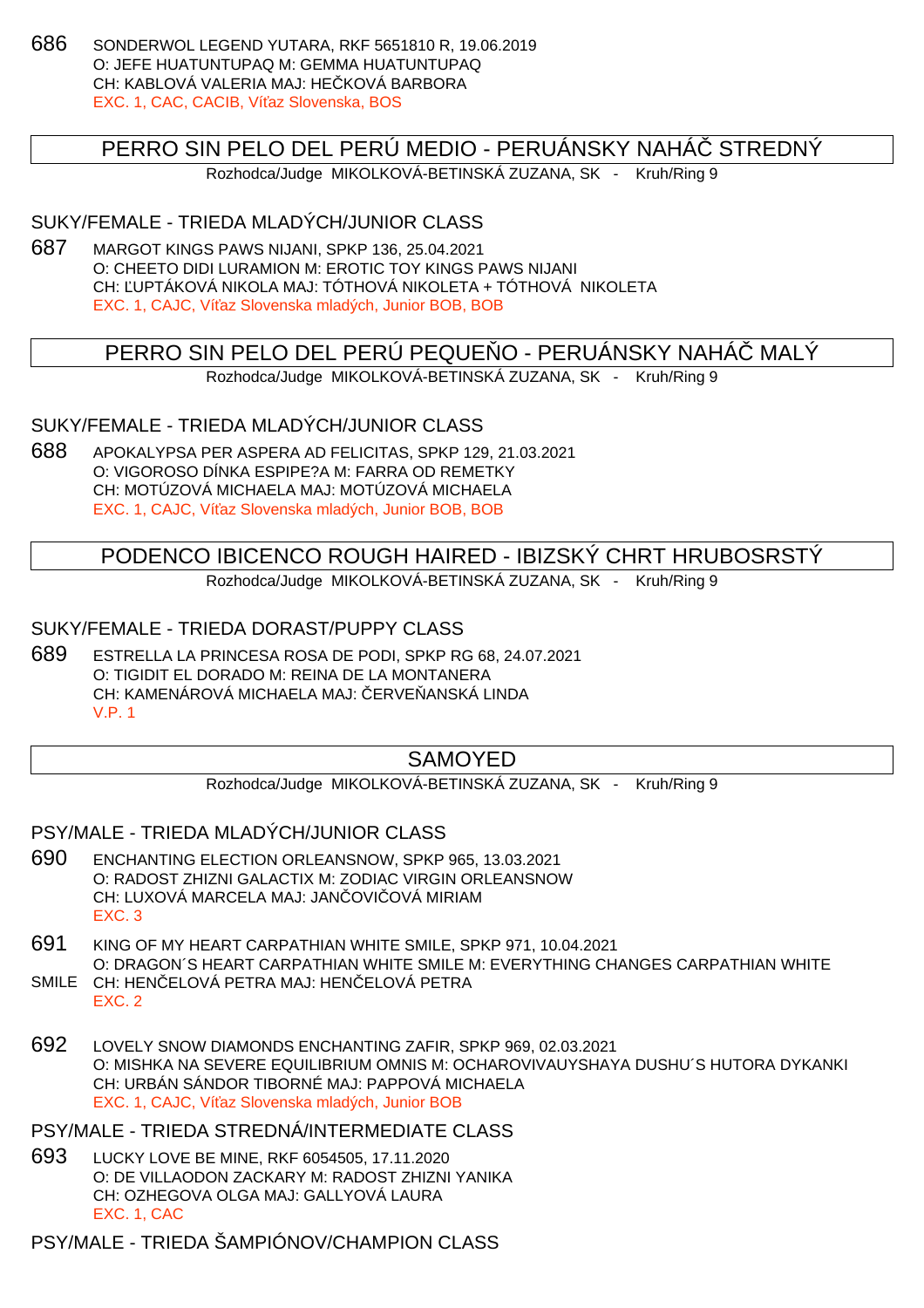- 694 JOURNEY TO SAYAN XSARA'S HOPE, SPKP 739, 15.05.2019 O: MISHKA NA SEVERE DIKIY MIOD M: HOLY MIRACLE FOR XSARA'S HOPE CH: MÚDRA EMILIA MAJ: RACUŁT PAULINA EXC. 2, Res.CAC, Res.CACIB
- 695 MOMO MATHIAS AIASKIMA, SPKP 643, 19.05.2017 O: KAMERON KIRK WINTER QUEEN M: GRACEKELLY AIASKIMA CH: PEŠKOVÁ ALENA MAJ: JÁNOŠÍKOVÁ MARTINA EXC. 1, CAC, CACIB, Ví az Slovenska, BOB
- SUKY/FEMALE TRIEDA DORAST/PUPPY CLASS
- 696 GINGER OF SHAKIRA V TRNÁ BOU E, CMKU/S/3523/21, 19.07.2021 O: EDWARD O'ALBERT V TRNÁ BOU E M: SHAKIRA OF ROSE VIDNAVSKÁ ZÁ E CH: HO KOVÁ RADMILA MAJ: KOPPOVÁ NIKOL V.P. 1

#### SUKY/FEMALE - TRIEDA MLADÝCH/JUNIOR CLASS

697 MOYA LYUBOV FANTASTICHESKAYA ZVEZDA, RKF 6214945, 04.04.2021 O: SNEZHNII RIFEI FAVORIT M: ZLAT IMPERIYA MARKIZA CH: DOLGUSHINA L.A. MAJ: GALLYOVÁ LAURA + GIBOVÁ ANNA EXC. 1, CAJC, Ví az Slovenska mladých

#### SUKY/FEMALE - TRIEDA STREDNÁ/INTERMEDIATE CLASS

698 E IS FOR EXQUISITE YOSHI AND US, SPKP 863, 27.05.2020 O: THE SEVENTH HEAVEN YOSHI AND US M: YANG THE SUNSHINE AT YOSHI AND US CH: FULIEROVÁ JANA MAJ: SULÍR MATOVI OVÁ IVANA EXC. 1, CAC, Res.CACIB

#### SUKY/FEMALE - TRIEDA OTVORENÁ/OPEN CLASS

- 699 INCREDIBLE IRIS CARPATHIAN WHITE SMILE, CMKU/S/3273/-20/20, 12.03.2020 O: FAITH LOVE&HOPE CARPATHIAN WHITE SMILE M: EVERYTHING CHANGES CARPATHIAN WHITE
- SMILE CH: HEN ELOVÁ PETRA MAJ: ŠIFALDA SVATOPLUK EXC. 2, Res.CAC
- 700 IN THE NAME OF LOVE CARPATHIAN WHITE SMILE, SPKP 839, 12.03.2020 O: FAITH LOVE&HOPE CARPATHIAN WHITE SMILE M: EVERYTHING CHANGES CARPATHIAN WHITE
- SMILE CH: HEN ELOVÁ PETRA MAJ: HEN ELOVÁ PETRA EXC. 1, CAC, CACIB, Ví az Slovenska, BOS

## SUKY/FEMALE - TRIEDA ŠAMPIÓNOV/CHAMPION CLASS

701 EVELYN WHITE BEAUTY OF SVIDNIK, SPKP 776, 07.09.2019 O: DAYDREAM DALLAS XSARA´S HOPE M: DORIS WHITE BEAUTY OF SVIDNIK CH: GIBOVÁ ANNA MAJ: KREMPASKÁ VIKTÓRIA EXC. 1, CAC

#### SHIBA

#### Rozhodca/Judge MIKOLKOVÁ-BETINSKÁ ZUZANA, SK - Kruh/Ring 9

## PSY/MALE - TRIEDA OTVORENÁ/OPEN CLASS

702 AKIHIRO KAWAAKARI, RKF 5555654, 16.02.2019 O: AWA NO RIKIOU GO ASHUU OOTANISOU M: AKATSUKI ICHIOKU CH: BAYKOV ALEXANDER MAJ: SMOLÍKOVÁ V RA + SMOLIKOVÁ KRISTYNA EXC. 1, CAC, CACIB, Ví az Slovenska, BOB

## PSY/MALE - TRIEDA ŠAMPIÓNOV/CHAMPION CLASS

703 DASSO Z VOLENSKÉHO DVORA, SPKP 614, 13.01.2020 O: BENJI-GO SAMURAI YASHIKI M: QUMO-LEE Z VOLENSKÉHO DVORA CH: HALEŠOVÁ JARMILA MAJ: DICHTLEROVÁ ZUZANA EXC. 1, CAC, Res.CACIB

## SUKY/FEMALE - TRIEDA DORAST/PUPPY CLASS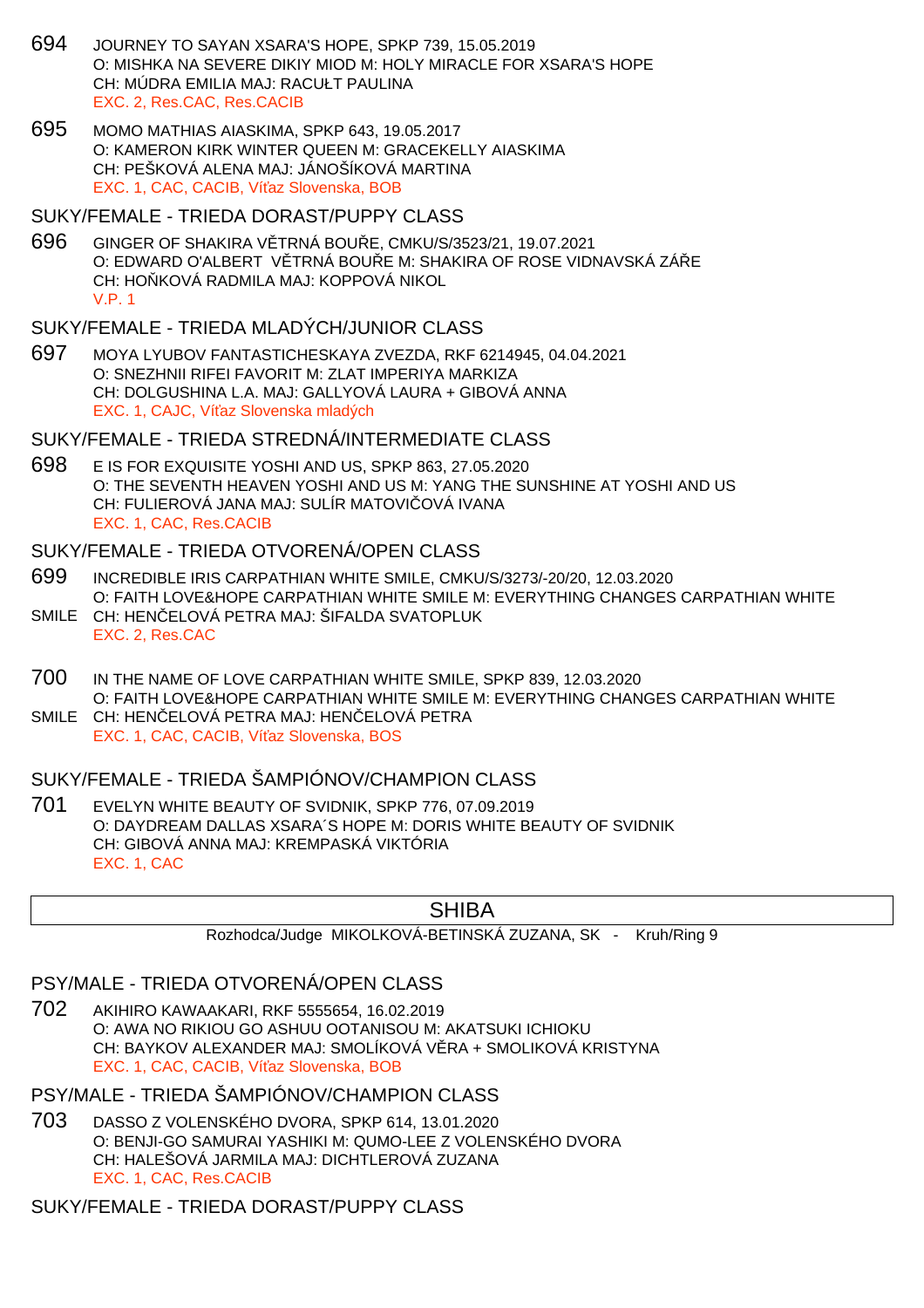704 F - MIYA ICHIMEI, CMKU/SI/3393/21, 22.09.2021 O: AKIHIRO KAWAAKARI M: NIKKI-GO SAMURAI YASHIKI CH: SMOLÍKOVÁ VERA MAJ: SMOLÍKOVÁ VERA + SMOLÍKOVÁ KRISTÝNA V.P. 1

## SUKY/FEMALE - TRIEDA MLADÝCH/JUNIOR CLASS

705 XANADU AKA CZECH JAKOBÍN, CMKU/SI/3261/20, 26.11.2020 O: CONVERSE BENJIRO FOR HAKONE IDZU M: HAKONE IDZU KAVAISA CH: BLATO OVÁ HANA MAJ: BLATO OVÁ HANA EXC. 1, CAJC. Ví az Slovenska mladých, Junior BOB

#### SUKY/FEMALE - TRIEDA STREDNÁ/INTERMEDIATE CLASS

706 ENJI Z VOLENSKÉHO DVORA, CMKU/SI/3145/20, 23.08.2020 O: BENJI-GO SAMURAI YASHIKI M: QUMO-LEE Z VOLENSKÉHO DVORA CH: HALEŠOVÁ JARMILA MAJ: HALEŠOVÁ JARMILA EXC. 1, CAC

#### SUKY/FEMALE - TRIEDA ŠAMPIÓNOV/CHAMPION CLASS

- 707 HAKONE IDZU CHIKA MANAMI, CMKU/SI/3381/-21/15, 21.10.2015 O: NORD HEART AKIRA TAKESHI M: HAKONE IDZU REY HANA CH: CHUNYAEVA MARINA MAJ: BLATO OVÁ HANA EXC. 1, CAC, CACIB, Ví az Slovenska, BOS
- 708 RUBRUM SOLEM CHIKA, SPKP 495, 22.10.2019 O: LEGENDA ARDEN BENITAMA M: DEMISHSTAR NASHINNOU DANRAN CH: SHUSTROVA ANNA MAJ: STAN ÍKOVÁ JANA EXC. 2, Res.CAC, Res.CACIB

## SIBERIAN HUSKY

Rozhodca/Judge MIKOLKOVÁ-BETINSKÁ ZUZANA, SK - Kruh/Ring 9

### PSY/MALE - TRIEDA DORAST/PUPPY CLASS

- 709 WINTER MELODY KNIGHT RIDER, PKR.V-34798, 14.09.2021 O: WINTER MELODY JUST TOO COLL FOR TROUBLE M: MAGICAL WINTER MELODY N TRIUMPHANT
- BEAUTYCH: SANCHEZ GOMEZ JOSE LUIS & GÓRSKA EWA MAJ: ENGEL JANKA V.P. 1

#### PSY/MALE - TRIEDA MLADÝCH/JUNIOR CLASS

- 710 ATTILA PAW GRAND FORJANA, SPKP 3981, 10.01.2021 O: KANE BLACK GRAND FORJANA M: FORJANA SLOVAKIA VIVIEN PAW IN SNOW CH: BAKALÁR MARTIN MAJ: KOSIBOVÁ GABRIELA EXC. 2
- 711 ICE FANTASY LORD CUPCAKE, SPKP 4075, 14.10.2020 O: ERZULIE FREDA LIMITED EDITION M: PAKIRA STARS ZEFIRKA FOR ICE FANTASY CH: ISAKINA ELENA MAJ: ENGEL JANKA EXC. 1, CAJC, Ví az Slovenska mladých, Junior BOB

## PSY/MALE - TRIEDA ŠAMPIÓNOV/CHAMPION CLASS

- 712 BOND ARCTIC SNOW STAR, CMKU/SH/10933/19, 05.12.2019 O: SNOEBEAR'S SECRET AGENT M: AIDA ARCTIC SNOW STAR CH: BRADÁ OVÁ JANA MAJ: TYRALÍK ZDEN K EXC. 2, Res.CAC, Res.CACIB
- 713 ZENITH OF DREAMS FULMINI E TUONI, MET.HUSKY.306/20, 12.02.2020 O: KRISTARI'S THE DOCTOR M: NAARVIK NOBLE HEARTED SILVER RAVEN CH: GYUROVICS GRÉTA MAJ: KIRÁLY ILDIKÓ + IMREI BÉLA EXC. 1, CAC, CACIB, Ví az Slovenska, BOB

SUKY/FEMALE - TRIEDA DORAST/PUPPY CLASS

714 FUTURE CHARLIE GRAND FORJANA, SPKP 4045, 18.08.2021 O: KANE BLACK GRAND FORJANA M: FORJANA SLOVAKIA DAEMON FOR ANGEL CH: BAKALÁR MARTIN MAJ: BAKALÁR MARTIN + FORAJTOVÁ KARLA ABS.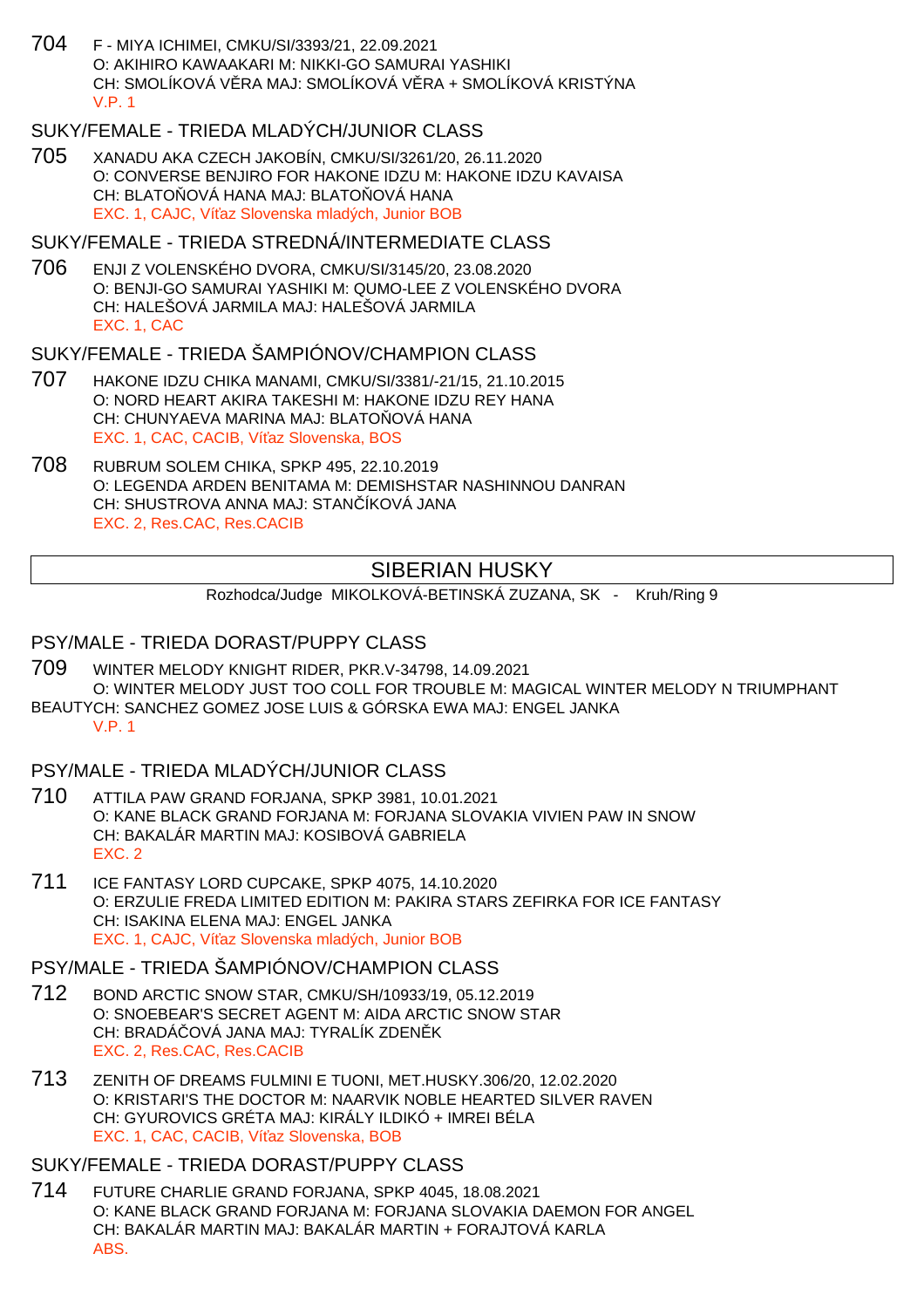715 JOY IN MY HEART SNOW FLAKE OF ENGEL, SPKP 4049, 30.08.2021 O: BAD BLACK LIAR LEGEND OF THE SPIRIT M: DIAMOND IN THE SKY PERFECT TO ME CH: ENGEL JANKA MAJ: ENGEL JANKA V.P. 1

## SUKY/FEMALE - TRIEDA MLADÝCH/JUNIOR CLASS

716 BEAUTY OF SIBERIA KATHERINE HEART, SPKP 3989, 12.02.2021 O: KANE BLACK GRAND FORJANA M: FORJANA SLOVAKIA CHARLOTTE BRÖNTE CH: BÍLIKOVÁ LUCIA MAJ: BÍLIKOVÁ LUCIA EXC. 1, CAJC. Ví az Slovenska mladých

### SUKY/FEMALE - TRIEDA ŠAMPIÓNOV/CHAMPION CLASS

717 BRIGIMERCI FLYING STAR, MET.HUSKY.260/H/19, 16.10.2018 O: LET ME BE YOUR DREAM DAMON M: BRIGIMERCI A CAPPELLA CH: CSORDAS BRIGITTA MAJ: KIRÁLY ILDIKÓ + IMREI BÉLA EXC. 1, CAC, CACIB, Ví az Slovenska, BOS

## SUKY/FEMALE - TRIEDA VETERÁNOV/VETERAN CLASS

718 FORJANA SLOVAKIA INES SAINZ, SPKP 3412, 27.02.2014 O: BOSNIAK´S ENTER AT YOUR OWN RISK M: SARAH FORJANA CH: VESELSKÝ OTTO MAJ: BAKALÁR MARTIN + FORAJTOVÁ KARLA EXC. 1, Ví az Slovenska veteránov

## XOLOITZCUINTLE INTERMEDIATE - MEXICKÝ NAHÁČ STREDNÝ

Rozhodca/Judge MIKOLKOVÁ-BETINSKÁ ZUZANA, SK - Kruh/Ring 9

#### SUKY/FEMALE - TRIEDA STREDNÁ/INTERMEDIATE CLASS

719 JUST FIDELITI FEERIA, CMKU/MEN/203/-20/20, 20.06.2020 O: ZVENTA SVENTANA MARANG M: LIVELONG HIT ZHENEVIEVA CH: GOYRINBERG V.A. MAJ: HABARTOVÁ KATE INA EXC. 1, CAC, CACIB, Ví az Slovenska, BOB

## XOLOITZCUINTLE STANDARD - MEXICKÝ NAHÁ $\;$  ve KÝ

Rozhodca/Judge MIKOLKOVÁ-BETINSKÁ ZUZANA, SK - Kruh/Ring 9

### PSY/MALE - TRIEDA MLADÝCH/JUNIOR CLASS

720 BALDUR MEZTLI DE CITLALICUE, CMKU/MEN/217/21, 05.06.2021 O: RARAMURI (ARENA) M: ANTIQUA MYSTERIA VALKIRIYA CH: KHIMICHEVA ANNA MAJ: GALVÁNKOVÁ MICHAELA EXC. 1, CAJC, Ví az Slovenska mladých, Junior BOB, BOB

SUKY/FEMALE - TRIEDA STREDNÁ/INTERMEDIATE CLASS

721 SONDERWOL LEGEND IVORY, RKF 6015472, 29.06.2020 O: SONDERWOL LEGEND QUALITY BEST M: SONDERWOL LEGEND LACE COSY CH: KABLOVA VALERIA MAJ: HE KOVÁ BARBORA EXC. 1, CAC, CACIB, Ví az Slovenska, BOS

skupina/group FCI - 6

## ALPENLÄNDISCHE DACHSBRACKE - ALPSKÝ JAZVEČÍKOVITÝ DURIČ

Rozhodca/Judge STAVIARSKA VIERA, SK - Kruh/Ring 10

#### PSY/MALE - TRIEDA OTVORENÁ/OPEN CLASS

722 BORO SPOD PASIENKA, SPKP 5020, 20.06.2017 O: DINO VOM GROSS-OFEN M: MISTY VL Í POTOK CH: FULMEK MICHAL MAJ: VL EK PETRA EXC. 1, CAC, CACIB, Ví az Slovenska, BOB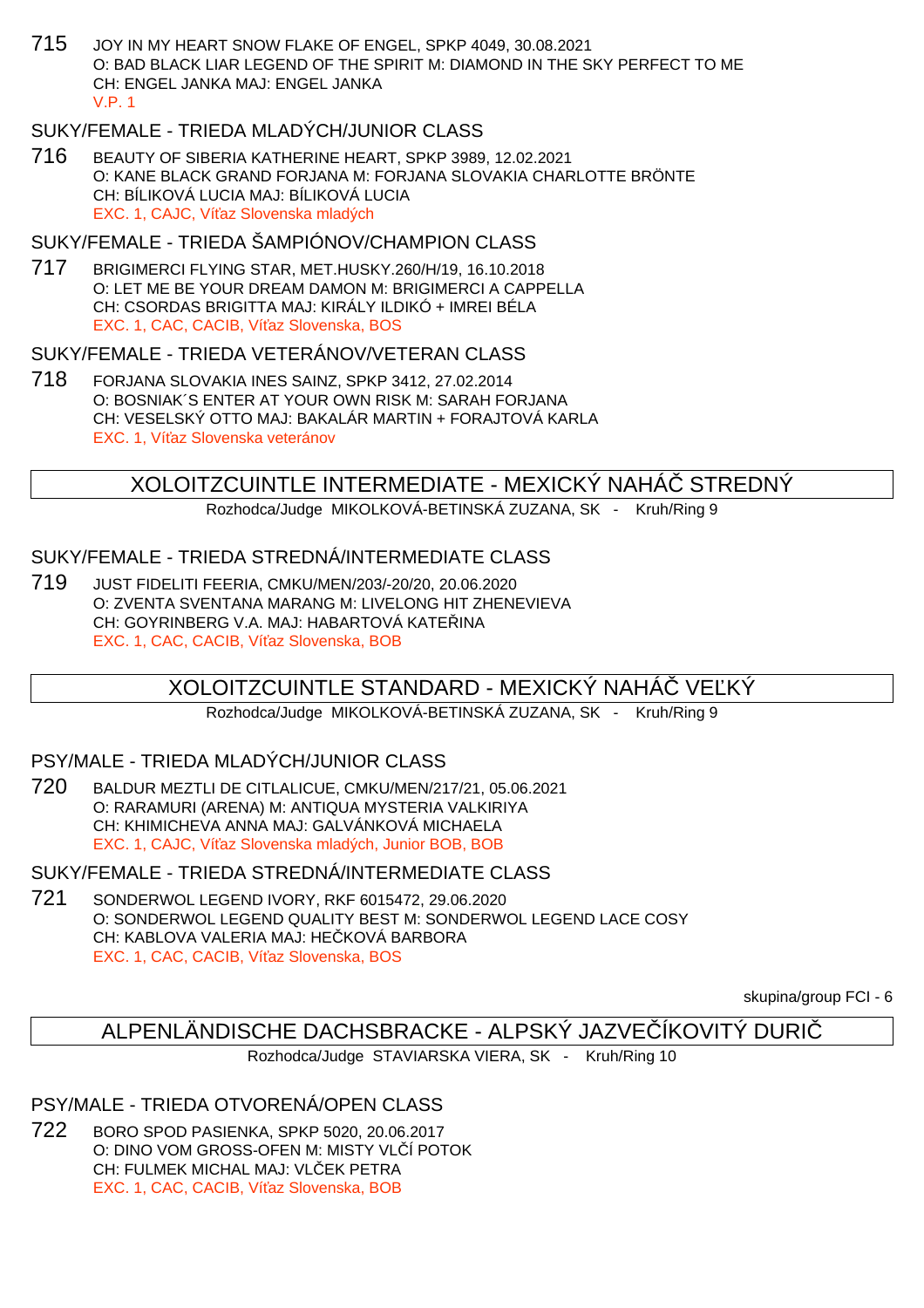# BASSET BLEU DE GASCOGNE - MODRÝ GASKO SKÝ BASET

Rozhodca/Judge STAVIARSKA VIERA, SK - Kruh/Ring 10

## PSY/MALE - TRIEDA STREDNÁ/INTERMEDIATE CLASS

723 ROUKY D'AMBRE DE CHASSAGNE, LOF G.B.B.G. 7859/0, 24.07.2020 O: ORIENT D'AMBRE DE CHASSAGNE M: NAYA CH: LAMARCHE RENE MAJ: BÁRTA JI Í + HREHUŠ JURAJ V.G. 1

# SUKY/FEMALE - TRIEDA MLADÝCH/JUNIOR CLASS

724 ELLIE JASONS BLUE, SPKP 86, 26.02.2021 O: NOUGAT DES VALLEES LONGERONNAISES M: JACINTHE DES VALLEES LONGERONNAISES CH: NOVOTNÝ PETER MAJ: URNÝ SLAVOMÍR + KO KA LUKAS EXC. 1, CAJC, Ví az Slovenska mladých, Junior BOB, BOB

## SUKY/FEMALE - TRIEDA STREDNÁ/INTERMEDIATE CLASS

725 REVEUSE D'AMBRE DE CHASSAGNE, LOF 6 BBG 7860/0, 24.07.2020 O: ORIENT D' AMBRE DE CHASSAGNE M: NAYA CH: LAMARCHE RENE MAJ: BÁRTA JI Í EXC. 1, CAC, CACIB, Ví az Slovenska

# BASSET HOUND

Rozhodca/Judge STAVIARSKA VIERA, SK - Kruh/Ring 10

## PSY/MALE - TRIEDA STREDNÁ/INTERMEDIATE CLASS

726 COLONNELLO DI CASA DAL PINO, CLP/BH/6982, 29.07.2020 O: VALENTINO DI CASA DAL PINO M: RAMONA DI CASA DAL PINO CH: DAL PINO ANTONIO MAJ: POLAKOVI OVÁ JANA EXC. 1, CAC, CACIB, Ví az Slovenska, BOS

### SUKY/FEMALE - TRIEDA MLADÝCH/JUNIOR CLASS

727 LUISA GRAND GRADES, CLP/BH/7077, 16.06.2021 O: DREAM CHASER BOHEMIA HORRIDO M: HELEN GRAND GRADES CH: PAŠKOVÁ JANA MAJ: PAŠKOVÁ JANA EXC. 1, CAJC, Ví az Slovenska mladých, Junior BOB

### SUKY/FEMALE - TRIEDA ŠAMPIÓNOV/CHAMPION CLASS

728 JANETTE GRAND GRADES, CLP/BH/6893, 06.01.2020 O: HOWLING HUNTER V. GRUNSVEN M: GINNY GRAND GRADES CH: PAŠKOVÁ JANA MAJ: PAŠKOVÁ JANA EXC. 1, CAC, CACIB, Ví az Slovenska, BOB

## BAYRISCHER GEBIRGSSCHWEISSHUND - BAVORSKÝ FARBIAR

Rozhodca/Judge STAVIARSKA VIERA, SK - Kruh/Ring 10

# PSY/MALE - TRIEDA PRACOVNÁ/WORKING CLASS

729 CRIS VLK-SOLCAR, SPKP 12993, 15.05.2019 O: ARGOS KARPATIA LINDENBACH M: SÁRA DRAVECKÁ DOLINA CH: GUŠTAFÍK JAROSLAV MAJ: MATEJOVIČ ADRIÁN EXC. 1, CAC, Res.CACIB

## PSY/MALE - TRIEDA ŠAMPIÓNOV/CHAMPION CLASS

730 DEXTER VENANDI RED, PKR.VI-23659, 01.01.2019 O: WRZOS DIANA ANILAS M: KAYLEIGH AIRGIALLA CH: STENCEL GRZEGORZ MAJ: MARCZUK JACEK + MARCZUK BARBARA EXC. 1, CAC, CACIB, Ví az Slovenska, BOS

## SUKY/FEMALE - TRIEDA DORAST/PUPPY CLASS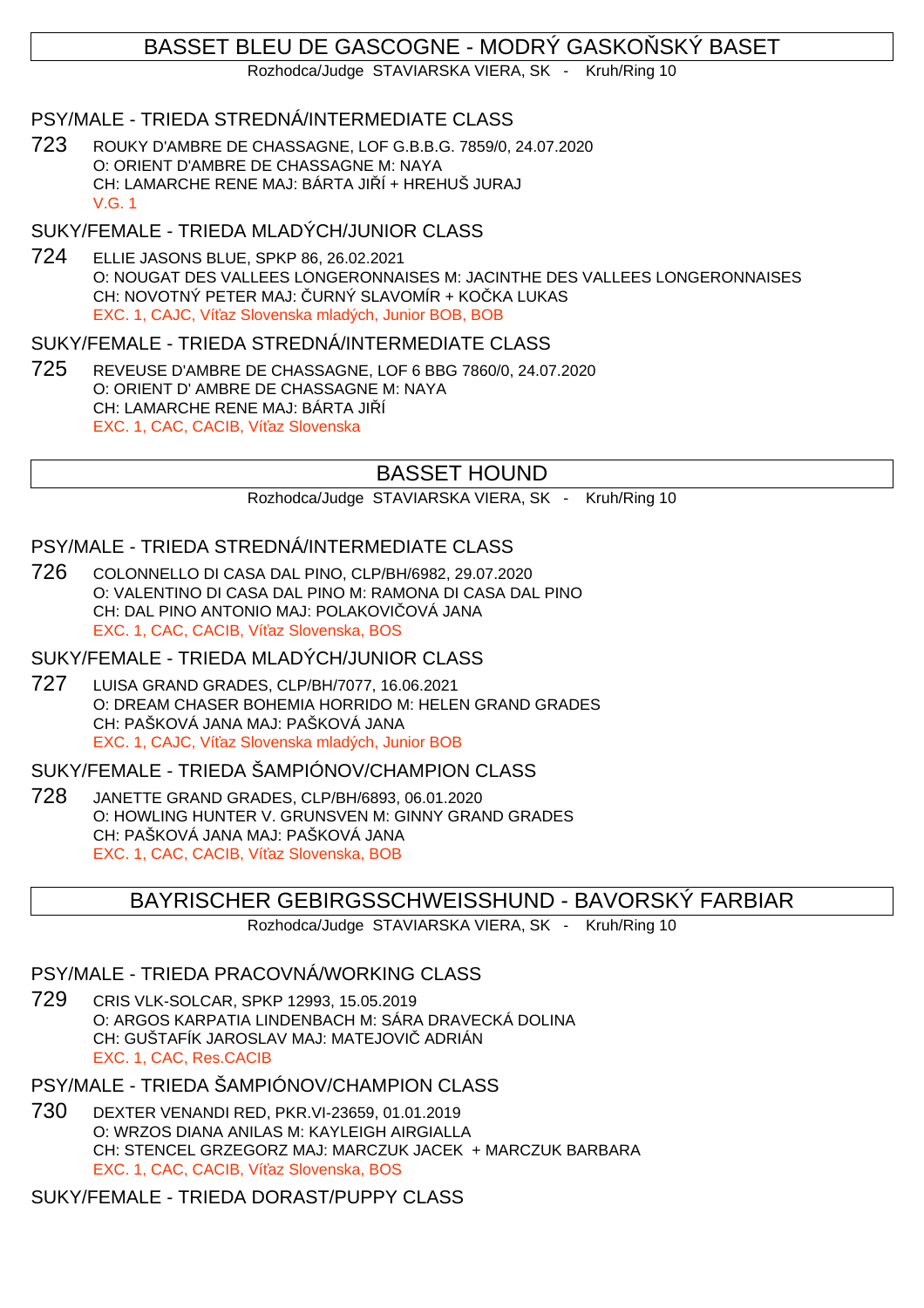731 SPOD MLADÉHO HÁJA BELLA, SPKP 13787, 31.08.2021 O: DERIL KAMENNÝ VRCH M: BORA LUKOVÁ DOLINA CH: HRÚZ ANDREJ MAJ: OSTROŽLÍK OTO V.P. 1

## SUKY/FEMALE - TRIEDA STREDNÁ/INTERMEDIATE CLASS

732 JANE JERNY VRCH, SPKP 13355, 09.06.2020 O: ERON KRÁLOVA HOLA M: LESY Z LIPTOVSKÝCH REVÚC CH: JÁNOŠÍK MARTIN MAJ: VÁROSS MARTIN + VÁROSSOVÁ ANDREA EXC. 1, CAC, Res.CACIB

SUKY/FEMALE - TRIEDA ŠAMPIÓNOV/CHAMPION CLASS

733 BERETTA Z WIATRAKOWEJ GÓRY, PKR.VI-24542, 04.05.2020 O: EVAN VTACNIK M: BRYZA Z ŁOSIEGO DWORU CH: MAJDACKI TOMASZ MAJ: MAJDACKA ANNA EXC. 1, CAC, CACIB, Ví az Slovenska, BOB

# BEAGLE

```
Rozhodca/Judge STAVIARSKA VIERA, SK - Kruh/Ring 10
```
## PSY/MALE - TRIEDA MLADÝCH/JUNIOR CLASS

- 734 CASPER LITTLE CARPATHIANS, SPKP 2055, 07.05.2021 O: KIND BLACK ANGEL PERLA VLTAVY M: AIRYN OF AMBALAND CH: POTROK MILAN MAJ: ASNOCHOVÁ LUCIA EXC. 2
- 735 KIMBERLY-PEARL MILTON, SPKP 2059, 13.02.2021 O: ALOTORIUS OLD GLORY PRIDE OF POLAND M: KIMBERLY-PEARL HOPE CH: UDVARIAS GABRIELLA MAJ: OSLÁ OVÁ SILVIA EXC. 3
- 736 RINGO STARR LA CASA DEMIANI, SPKP 2073, 29.03.2021 O: VALSI NEW-YORK M: INSIDE I´M DANCING LA CASA DERMIANI CH: DEMIANENKO NATALIA MAJ: ŠPAK VLADIMÍR EXC. 1, CAJC, Ví az Slovenska mladých, BOS

#### PSY/MALE - TRIEDA STREDNÁ/INTERMEDIATE CLASS

737 CRYSTALLINE QUALITY SPECIAL ONE, SPKP 2060, 05.09.2020 O: THAT´S MY CAKE KRÓLEWSKA ZGRAJA M: LANGRIGG LET THEM EAT CAKE CH: DUDEK KAMIL MAJ: PISZCZATOWSKA MARCELA EXC. 1, CAC, Res.CACIB

PSY/MALE - TRIEDA ŠAMPIÓNOV/CHAMPION CLASS

738 ASLAN LITTLE CARPATHIANS, SPKP 1970, 14.02.2019 O: FONTEPOSCA´S FACE TO FACE M: AIRYN OF AMBALAND CH: POTROK MILAN MAJ: POTROK MILAN EXC. 1, CAC, CACIB, Ví az Slovenska

#### SUKY/FEMALE - TRIEDA MLADÝCH/JUNIOR CLASS

- 739 ALOTORIUS OLD GLORY WATCH OUT BOYS, PKR.VI-25640, 02.03.2021 O: JOHGRA ENDEAVOUR M: ALOTORIUS OLD GLORY PICTURE PERFECT CH: SZWALEK JAKUB MAJ: SMOLSKA KAMILA EXC. 3
- 740 BROWNIE LITTLE CARPATHIANS, SPKP 2047, 14.02.2021 O: MOPSOS OF VULCANO COTOPAXI M: BIGSMITHY CHEESECAKE CH: POTROK MILAN MAJ: POTROK MILAN EXC. 1, CAJC. Ví az Slovenska mladých, Junior BOB, BOB
- 741 ULTRAKOPÓ LEYLA, SPKP 2048, 08.02.2021 O: HI LOL BAILEY KRÓLEWSKA ZGRAJA M: ULTRAKOPÓ BETSY CH: BÓTÉNÉ DÓRÓ MÓNIKA MAJ: ŠPAK VLADIMÍR EXC. 2

SUKY/FEMALE - TRIEDA PRACOVNÁ/WORKING CLASS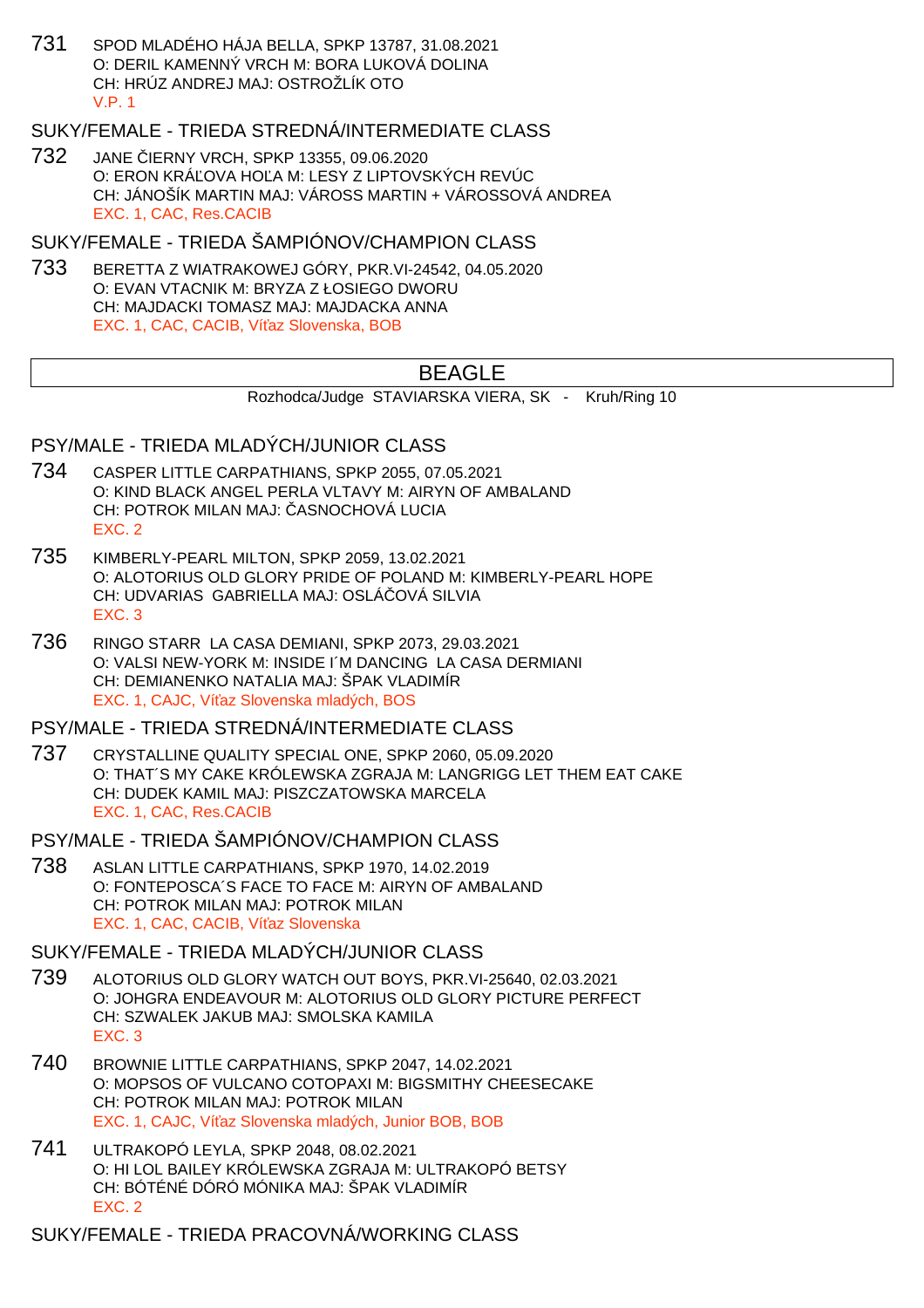742 EITHNE CERNUNNOS MAWR, CLP/BEA/8840, 23.07.2019 O: COSMOSTAR BAREFOOT BANDIT M: DEALAIDH CERNUNNOS MAWR CH: SCHEJBALOVÁ ZUZANA MAJ: SCHEJBALOVÁ ZUZANA EXC. 1, CAC, CACIB, Ví az Slovenska

## SUKY/FEMALE - TRIEDA ŠAMPIÓNOV/CHAMPION CLASS

743 SIMONALAND UNICA, PKR.VI-23342, 26.06.2018 O: SIMONALAND SHERKHAN M: SIMONALAND BRILLIANT DROPS CH: SEMENOVA MARIA MAJ: SMOLSKA KAMILA ABS.

## BLACK AND TAN COONHOUND

Rozhodca/Judge STAVIARSKA VIERA, SK - Kruh/Ring 10

## PSY/MALE - TRIEDA MLADÝCH/JUNIOR CLASS

744 INCREDIBLE ZORRO BLOSSOMING MEADOW, CLP/BTC/203, 20.02.2021 O: DIEGO ČERNÉ ESO M: EERIE HARVI ROCKYTOP BLOSSOMING MEADOW CH: K STKOVÁ MARTINA MAJ: KRPELANOVÁ EMA EXC. 1, CAJC, Ví az Slovenska mladých, Junior BOB

#### PSY/MALE - TRIEDA STREDNÁ/INTERMEDIATE CLASS

745 AMAZING EVERGREEN SOUND OF HOUND, SPKP 23, 16.04.2020 O: FOXFIRE FAST ON TRAIL M: C'LA VIE ERNÉ ESO CH: EGYEDOVÁ ANDREA MAJ: EGYEDOVÁ ANDREA EXC. 1, CAC, CACIB, Ví az Slovenska, BOS

## SUKY/FEMALE - TRIEDA ŠAMPIÓNOV/CHAMPION CLASS

746 FLORENCE ČERNÉ ESO, CLP/BTC/131, 16.09.2018 O: FOXFIRE FAST ON TRAIL M: AISHA ERNÉ ESO CH: KV TO OVÁ PAVLA MAJ: EGYEDOVÁ ANDREA EXC. 1, CAC, CACIB, Ví az Slovenska, BOB

# CHIEN DE SAINT-HUBERT - BLOODHOUND

Rozhodca/Judge STAVIARSKA VIERA, SK - Kruh/Ring 10

### PSY/MALE - TRIEDA MLADÝCH/JUNIOR CLASS

747 PRISONER OF AZKABAN, MET.BLOODH.207/H/21, 17.05.2021 O: MAGHULLPAWS BEN NEVIS M: RED VELVET CUPCAKES CH: ARENA MATTEO MAJ: LOVAS FERENC EXC. 1, CAJC, Ví az Slovenska mladých, Junior BOB, BOB

### PSY/MALE - TRIEDA ŠAMPIÓNOV/CHAMPION CLASS

748 AX KINGS OF ROYALS, SPKP 475, 06.05.2019 O: ARONB RASPBERRY HOUSE M: LARA SPIRIT OF BLOODHOUND CH: ERNEKOVÁ ZUZANA MAJ: BORLOK MATEJ EXC. 1, CAC, CACIB, Ví az Slovenska

## SUKY/FEMALE - TRIEDA STREDNÁ/INTERMEDIATE CLASS

749 TRIXIE SPIRIT OF BLOODHOUND, SPKP 518, 23.04.2020 O: NEW ENGLAND PUMPKIN PIE M: HONEY SPIRIT OF BLOODHOUND CH: BOGDAN ZSOLT MAJ: FIRKO MARIÁN EXC. 1, CAC

## SUKY/FEMALE - TRIEDA OTVORENÁ/OPEN CLASS

750 ALICIA-ADELIN DU LIA-PHAIL, LOE2566509, 30.12.2020 O: THUNDERBOLT'S 'NSIGNIA O'KALIBOS D'LIA PHAIL M: ROSANA-MAE TRUFFE MÉDIÉVALE CH: MU OZ LEYVA ARMANDO ANTONIO MAJ: PORTELECHI FLORIN EUGEN EXC. 1, CAC, Res.CACIB

SUKY/FEMALE - TRIEDA PRACOVNÁ/WORKING CLASS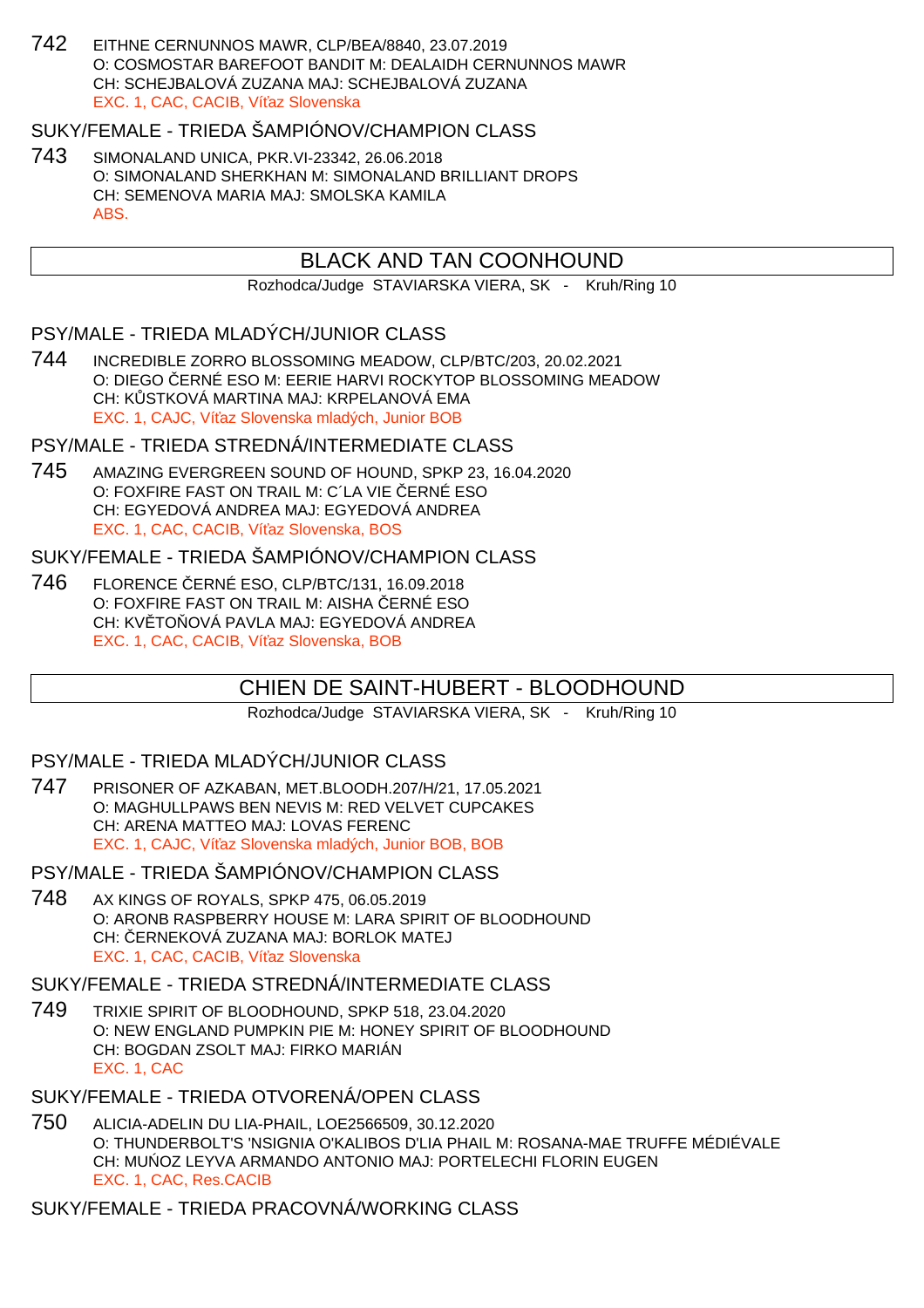751 NELLY DUBOVÝ HRUNOK, SPKP 499, 11.03.2020 O: PEDRO SPIRIT OF BLOODHOUND M: INES II DUBOVÝ HRUNOK CH: FIRKO MARIÁN MAJ: FIRKO MARIÁN EXC. 1, CAC, CACIB, Ví az Slovenska, BOS

## DALMATINSKI PAS - DALMATÍNSKY PES

Rozhodca/Judge VOJTEKOVÁ IVETA, SK - Kruh/Ring 1

## PSY/MALE - TRIEDA MLADÝCH/JUNIOR CLASS

- 752 DREAM CATCHER IZ TERLETSKOY DUBRAVY, RKF 6203394, 04.02.2021 O: GWYNMOR HITCH HIKER M: MELISSA IZ TERLETSKOY DUBRAVY CH: PETRAKOVA IRINA MAJ: ROZLACH KAROLINA ABS.
- 753 LACRIMA CHRISTI CAMELOT, HR 12588DA, 20.05.2021 O: DALMO´S RING-O-STAR M: UNIVERSE IZ TERLETSKOY DUBRAVI CH: RADI ŽELJKO MAJ: WERNER FRANK EXC. 1, CAJC, Ví az Slovenska mladých, Junior BOB, BOS

#### PSY/MALE - TRIEDA OTVORENÁ/OPEN CLASS

754 CROSLEY CALLTES, SPKP 1494, 21.08.2019 O: ALASTOR MOODY WEREWOLVES CASCADE M: VIOLINE VOLGA ROYAL HERNELIN CH: VAVROVÁ ZDENKA MAJ: PTÁ KOVÁ JANA EXC. 1, CAC, CACIB, Ví az Slovenska

## PSY/MALE - TRIEDA ŠAMPIÓNOV/CHAMPION CLASS

- 755 FUCHUR ARMINIUS VOM HAUSE FIEDANU, VDH/DZGD 788/16, 06.11.2016 O: CH COLOURS OF MY LIFE OD HETTYNKY M: CH BASIMA VOM HAUSE FIEDANU CH: FIEDLER ÄNNE UND UWE MAJ: DRECHSLER ANJA + GUY CHRISTIAN EXC. 3
- 756 GARDIAN ENZHEL BALU YOGGIBEAR, SPKP 1548, 20.05.2020 O: GARDIAN ENZHEL HARD BOY M: GARDIAN ENZHEL TSENNAYA MONETKA CH: ARTEMYEVA KSENIA MAJ: CADROVÁ VANESA + CHRENOVÁ MICHAELA EXC. 2, Res.CAC
- 757 HADES SPOTTY MEMORIES, SPKP 1478, 19.07.2019 O: SPOTDOG´S FREAKY FRIDAY M: STORIES OF DREAMS ALEXANDRA SPOILED MISS CH: PÓDAOVÁ ALEXANDRA MAJ: HAMADOVÁ MARIE EXC. 1, CAC, Res.CACIB

# SUKY/FEMALE - TRIEDA MLADŠÍ DORAST/MINOR PUPPY CI ASS

- 758 MADAME THUSNELDA VOM HAUSE FIEDANU, VDH/DZGD 2453/21, 20.10.2021 O: BEST OF BREED TROMPINO M: FEE AMILIA VOM HAUSE FIEDANU CH: FIEDLER ÄNNE UND UWE MAJ: DRECHSLER ANJA + GUY CHRISTIAN V.P. 1
- SUKY/FEMALE TRIEDA DORAST/PUPPY CLASS
- 759 ARIA STARK CHANSON DE GLACE, SPKP 1596, 13.07.2021 O: CASTING WINNER OD HETTYNKY M: CHANELLE VET ELEC CH: HAMADOVÁ MARIE MAJ: HAMADOVÁ MARIE V.P. 2
- 760 ESME CULLEN WEREWOLVES CASCADE, SPKP 1581, 07.07.2021 O: GARDIAN ENZHEL SKAZOCHNYI PRINCE M: USHUAIA UMA URSULLA ROYAL HERMELIN CH: CHRENOVÁ MICHAELA MAJ: CADROVÁ VANESA + KADLIC ŠTEFAN V.P. 3
- 761 HAKIBA´S NOYA, VDH/DVD 6951, 30.07.2021 O: HAKIBA´S HAKEEM M: HAKIBA´S LAMYRA CH: KUHNERT TANJA MAJ: EHLERS STEPHANIE V.P. 1

SUKY/FEMALE - TRIEDA MLADÝCH/JUNIOR CLASS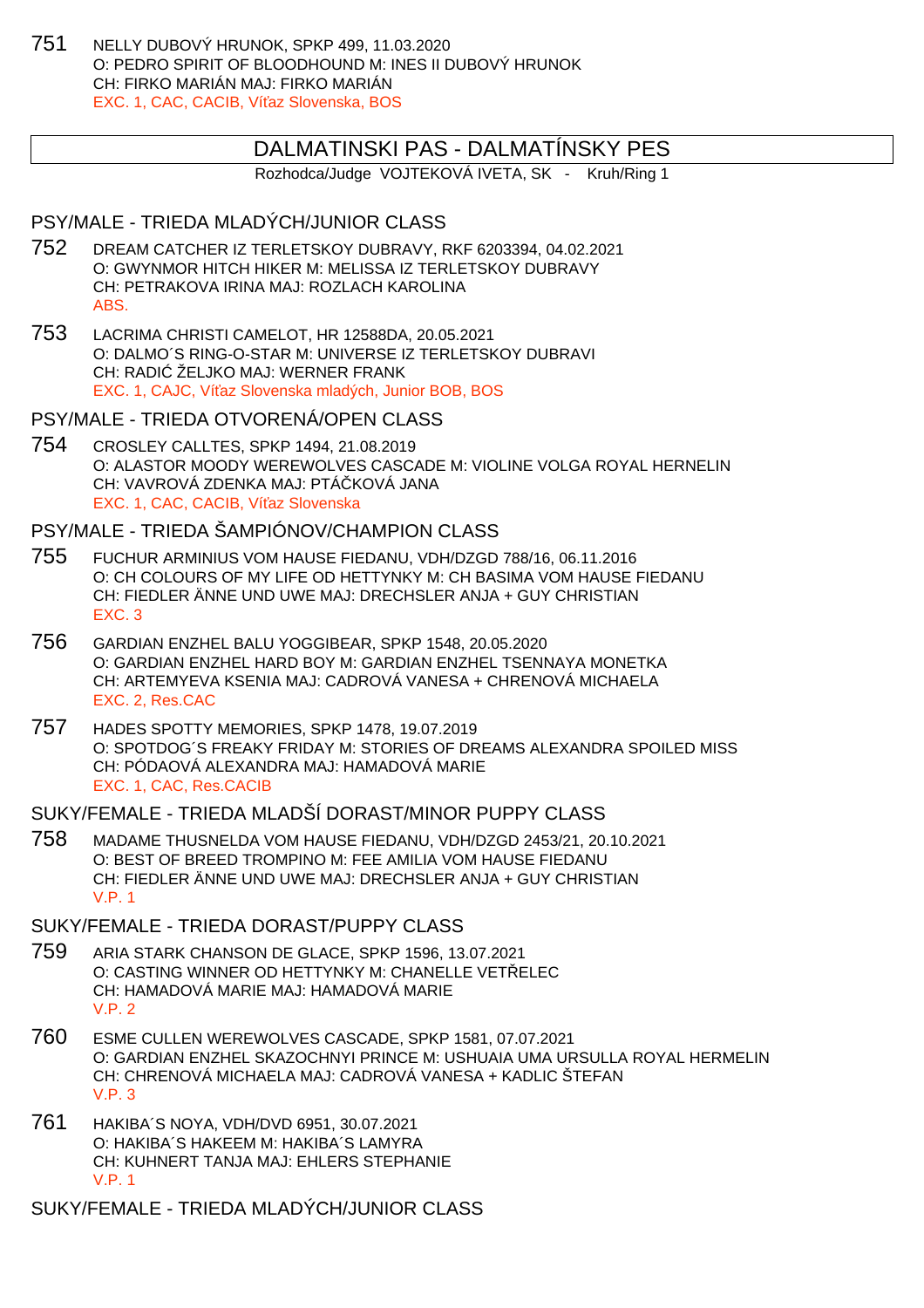- 762 AUDRY DAYSI ROYAL CANIS DYNASTY, SPKP 1578, 12.05.2021 O: CALLISTO DI ASSONANZA M: CRUELLA DE NELARI CH: DÁVIDEKOVÁ SO A MAJ: HRNKOVÁ JANA EXC. 1, CAJC, Ví az Slovenska mladých
- 763 DERBI DALMA CALLTESS, SPKP 1559, 28.01.2021 O: PALM SPRING DU MOULIN DE L'AGE M: VIOLINE VOLGA ROYAL HERMELIN CH: VAVROVÁ ZDENKA MAJ: KRUČAYOVÁ DALMA EXC. 2
- SUKY/FEMALE TRIEDA STREDNÁ/INTERMEDIATE CLASS
- 764 BELOE ZOLOTO ARIA , SPKP 1569, 02.11.2020 O: HEPPI SEMBO MAKES MY WORLD M: BELOE ZOLOTO HERITAGE OF EPOCH CH: VOLKOVÁ TATJANA MAJ: PÓDAOVÁ ALEXANDRA EXC. 1, CAC, CACIB, Ví az Slovenska, BOB
- 765 LACRIMA CHRISTI COCKTA, PKR.VI-25236, 21.09.2020 O: O'ZONE SANDMAN M: UNIVERSE IZ TERLETSKOY DUBRAVY CH: RADI ŽELJKO MAJ: ROZLACH KAROLINA ABS.

SUKY/FEMALE - TRIEDA OTVORENÁ/OPEN CLASS

- 766 CAMPARI DI ASSONANZA, ÖHZB/DA 2743, 27.03.2019 O: KALOKAIRIE'S CARBON COPY M: BRIXI DI ASSONANZA CH: FULÍNOVÁ LIANA MAJ: SCHMITZER MICHAELA EXC. 3
- 767 LACRIMA CHRISTI CARMELINA, HR 12363 DA, 07.10.2017 O: LACRIMA CHRISTI CANDYMAN M: HEPPI SEMBO RIA CH: RADIC ŽELJKO MAJ: WERNER FRANK EXC. 2, Res.CAC
- 768 MERCEDES STRACIATELLA, SPKP 1401, 05.09.2017 O: JCH FLIGHT IN TIME DUKLINS DONUT M: CH LUCREZIA STRACIATELLA CH: GÜRTLEROVÁ JANA MAJ: GÜRTLEROVÁ JANA EXC. 1, CAC, Res.CACIB

SUKY/FEMALE - TRIEDA ŠAMPIÓNOV/CHAMPION CLASS

- 769 AURORA ARIET WEREWOLVES CASCADE, SPKP 1394, 23.03.2017 O: ASSIDUITAS IWANNAMAKER M: USHUAIA UMA URSULLA ROYAL HERMELIN CH: CHRENOVÁ MICHAELA MAJ: CHRENOVÁ MICHAELA EXC. 1, CAC
- 770 HAKIBA´S LAMYRA, VDH/DVD 5398, 10.06.2017 O: CENZO VON DER IBERQUELLE M: HAKIBA´S KADISHA CH: KUHNERT TANJA MAJ: EHLERS STEPHANIE EXC. 2, Res.CAC

SUKY/FEMALE - TRIEDA VETERÁNOV/VETERAN CLASS

- 771 LANCIA S. STRACIATELLA, SPKP 1349, 24.06.2013 O: JCH FULFILLED PROMISE OF NAIRE M: C.I.B. KAHIRA STRACIATELLA CH: GÜRTLEROVÁ JANA MAJ: GÜRTLER ANDREJ EXC. 1, Ví az Slovenska veteránov
- 772 USHUAIA UMA URSULLA ROYAL HERMELIN, SPKP 1357, 22.01.2014 O: ALMIGHTY´S GIFT ROYAL HERMELIN M: MYLADY MONA LISA ROYAL HERMELIN CH: SEDLÁ KOVÁ MONIKA MAJ: CHRENOVÁ MICHAELA EXC. 2

Rozhodca/Judge STAVIARSKA VIERA, SK - Kruh/Ring 10

PSY/MALE - TRIEDA PRACOVNÁ/WORKING CLASS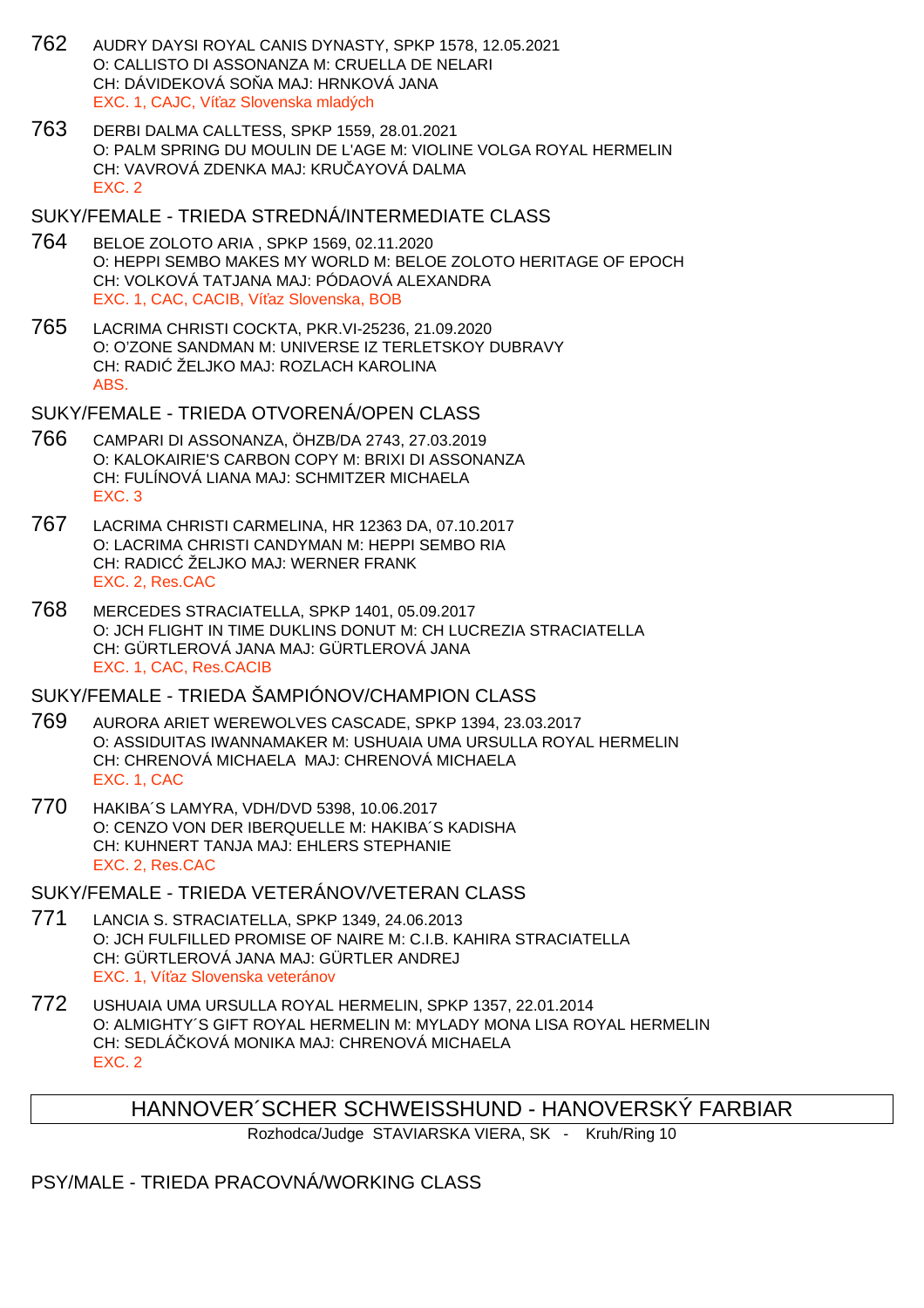773 PADO ZO ZELENÉHO DOMU, SPKP 1481, 09.07.2019 O: IKAR HANZE, OV DVOR M: NERA ZO ZELENÉHO DOMU CH: MÁLIK IGOR MAJ: BERNÁT MATÚŠ EXC. 1, CAC, CACIB, Ví az Slovenska, BOS

### SUKY/FEMALE - TRIEDA MLADÝCH/JUNIOR CLASS

- 774 AJKA SPOD KYSUCKEJ BRÁNY, SPKP 1659, 02.01.2021 O: AGON VOM LATSCHENSKOPF M: AGATHA MOLDAVSKÁ KOTLINA CH: MIHÁLIK PETER MAJ: ERNOK MILAN EXC. 1
- 775 DORIS OD STRÁSKEHO KOPCA, SPKP 1691, 07.04.2021 O: BAK KREMENOVO M: MONA ZO ZELENÉHO DOMU CH: KRŠKA JÁN MAJ: HANUS MIROSLAV V.G. 2

## SUKY/FEMALE - TRIEDA ŠAMPIÓNOV/CHAMPION CLASS

776 BELLA ZO ŠEBESTOVHO DVORA, CLP/HB/7269, 07.06.2020 O: ARNOŠT Z MRAVENÍHO VRCHU M: MARY ZO ZELENÉHO DOMU CH: ŠEBEST JOZEF MAJ: VICHTA LUKÁŠ EXC. 1, CAC, CACIB, Ví az Slovenska, BOB

## OGAR POLSKI - PO SKY DURI

Rozhodca/Judge STAVIARSKA VIERA, SK - Kruh/Ring 10

### SUKY/FEMALE - TRIEDA ŠAMPIÓNOV/CHAMPION CLASS

777 DAMA Z POŁUDNIOWEJ KNIEI, PKR.VI-23143, 09.09.2018 O: DZIADEK ZE STADNINY CISOWIEC M: GALA Z POŁUDNIOWEJ KNIEI CH: GAZDA KATARZYNA MAJ: GAZDA KATARZYNA EXC. 1, CAC, CACIB, Ví az Slovenska, BOB

## RHODESIAN RIDGEBACK - RODÉZSKY RIDŽBEK

Rozhodca/Judge STAVIARSKA VIERA, SK - Kruh/Ring 10

#### PSY/MALE - TRIEDA DORAST/PUPPY CLASS

- 778 CASPER BRAVE HEART KENTANI, SPKP 2694, 11.07.2021 O: MAX Z TIKOVICKÉHO VRŠKU M: ASHLEY THE QUEEN OF KENTANI CH: GABRIELOVÁ MARIE MAJ: JAKABOVI OVÁ IVANA V.P. 1
- PSY/MALE TRIEDA MLADÝCH/JUNIOR CLASS
- 779 ADJATAY RAMESSES RIDGELOVE, SPKP 2590, 18.03.2021 O: AVE CAESAR GREAT GALAXY M: GRACEFUL G.GEISHA TATRANSKÁ AFRIKA CH: SZABOVÁ HENRIETA MAJ: HOLIČKOVÁ ZUZANA EXC. 1, CAJC, Ví az Slovenska mladých
- 780 CASSIDY JABALY OF NYAKATI NZURI, CMKU/RR/11089/21, 05.03.2021 O: RIDGEBACK´S HIARI JOEY M: ABIGAIL OF NYAKATI NZURI CH: ŠKARKOVÁ ŠÁRKA MAJ: RÄBIGER NINA EXC. 3
- 781 HAYTON PERLA AFRIKY, SPKP 2641, 26.05.2021 O: MAANHAAR PRIMO-CREATUS FATEFUL BENJAMIN M: GORGEOUS ELLIE OF PERLA AFRIKY CH: ŠTEFU JURAJ MAJ: RABATIN RADOSLAV EXC. 4
- 782 JONAS THE KING OF LUANDA, SPKP 2573, 13.01.2021 O: KANGELANI´S SADIKI BY RED M: HENNESSEY SUNRISE BY LUANDA CH: KRCH AVÁ MILADA MAJ: KRCH AVÁ MILADA + KRUTEKOVÁ KATARÍNA EXC. 2

PSY/MALE - TRIEDA OTVORENÁ/OPEN CLASS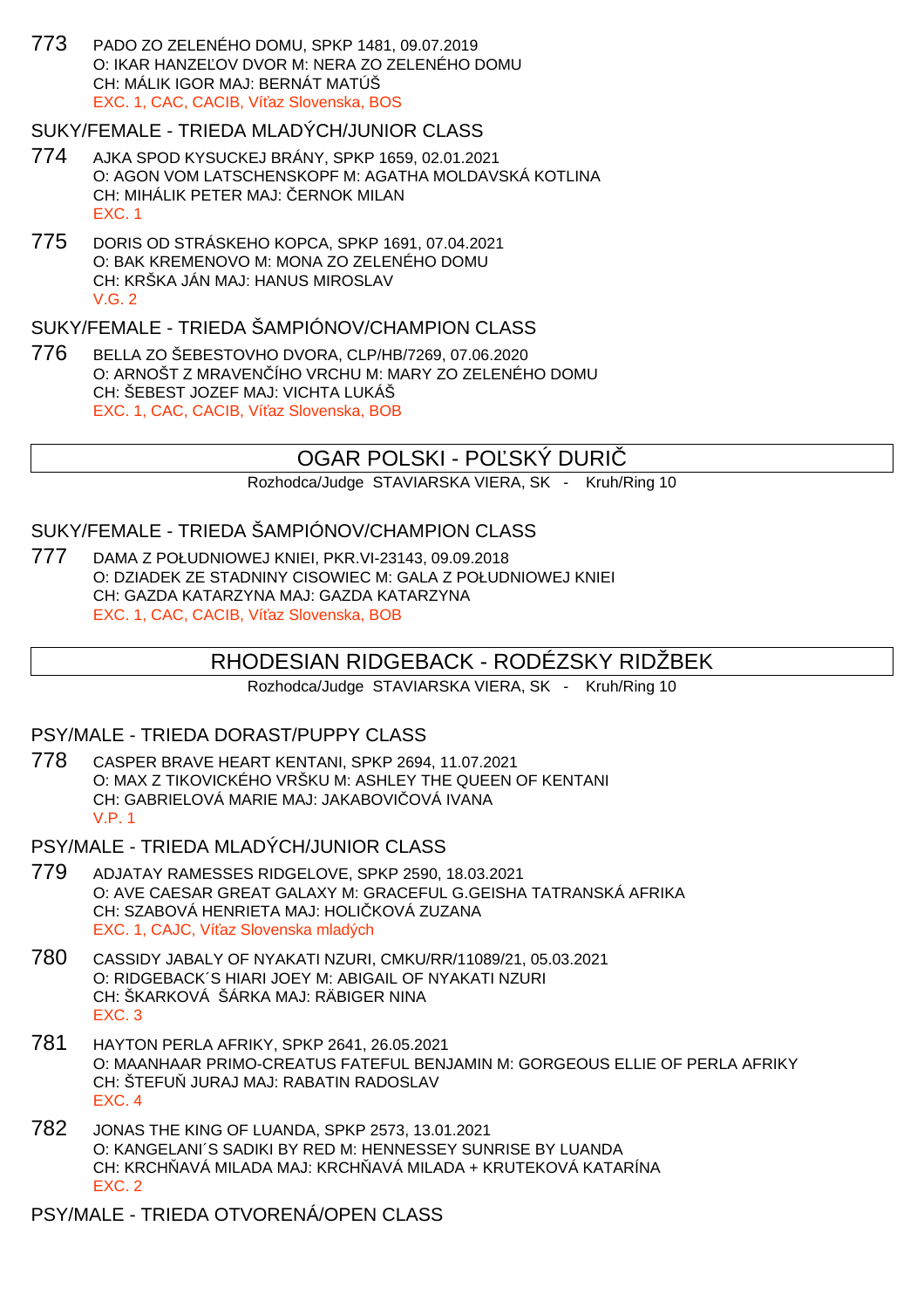783 HUNTER´S PRIDE ARTE CASSARI, SPKP 2499, 29.02.2020 O: KANGELANI´S SADIKI BY RED M: COCO CHANEL ARTE CASSARI CH: LIKIEROVCI ZUZANA A MARTIN MAJ: KRAJNÝ DANIEL EXC. 1, CAC, CACIB, Ví az Slovenska, BOB

## PSY/MALE - TRIEDA ŠAMPIÓNOV/CHAMPION CLASS

- 784 AVE PERUN MONAMIDOG, SPKP 2464, 07.01.2020 O: MAANHAAR PRIMO-CREATUS FATEFUL BENJAMIN M: O´HARA SCARLETT OD CYKASU CH: KOZICOVÁ IVANA MAJ: VARGA PETER + DANIELOVÁ ALEXANDRA EXC. 3
- 785 MANZILI MALIIK SLUNCE ŽIVOTA, SPKP 2538, 27.01.2020 O: IRIGO FIFTH ELEMENT QWANDOYA M: KINYEMI AT INKIRU VALLEY´S INDIANA CH: KLÁPOVÁ IVETA MAJ: LAKOTOVÁ LÍVIA EXC. 1, CAC, Res.CACIB
- 786 MAX Z TIKOVICKÉHO VRŠKU, CLP/RR/9827, 10.02.2018 O: EQUINOX IN MY SOUL QWANDOYA M: KIMI Z TIKOVICKÉHO VRŠKU CH: HUMLÍ KOVÁ EVA MAJ: BUDZEL MARÁN + SN HOTOVÁ ZUZANA ABS.
- 787 RIDGEBACK´S HIARI JOEY, SPKP 2000, 07.03.2016 O: SELRIDGE AUSSIE REBEL M: RIDGEBACK´S HIARI CHANYA CH: MACHO JOZEF MAJ: SLANINOVÁ SIMONA EXC. 2, Res.CAC

PSY/MALE - TRIEDA ESTNÁ/HONOUR CLASS

788 RAMI LAKOTA LÖWENSCHWANZ, SPKP 2311, 13.12.2018 O: CHILOLO IMK MIRROR IMAGE M: KABISA PERLA AFRIKY LÖWENSCHWANZ CH: LAKOTOVÁ LÍVIA MAJ: FESZTY KATARINA EXC. 1

#### SUKY/FEMALE - TRIEDA DORAST/PUPPY CLASS

789 CHANIYA AALIYAH NALA KENTANI, SPKP 2699, 11.07.2021 O: MAX Z TIKOVICKÉHO VRŠKU M: ASHLEY THE QUEEN OF KENTANI CH: GABRIELOVÁ MARIE MAJ: DOBRANSKÁ OLÍVIA V.P. 1

## SUKY/FEMALE - TRIEDA MLADÝCH/JUNIOR CLASS

- 790 AYLEEN ASALLY OF RIDGELOVE, SPKP 2595, 18.03.2021 O: AVE CAESAR GREAT GALAXY M: GRACEFUL G. GEISHA TATRANSKÁ AFRIKA CH: SZABOVÁ HENRIETA MAJ: FAJLEROVÁ IVANA EXC. 4
- 791 AYRA AIYANNA OF RIDGELOVE, SPKP 2596, 18.03.2021 O: AVE CAESAR GREAT GALAXY M: GRACEFUL G. GEISHA TATRANSKÁ AFRIKA CH: SZABOVÁ HENRIETA MAJ: SZABOVÁ HENRIETA EXC. 3
- 792 CARMEN OF NYAKATI NZURI, CMKU/RR/11094/21, 05.03.2021 O: RIDGEBACK´S HIARI JOEY M: ABIGAIL OF NYAKATI NZURI CH: ŠKARKOVÁ ŠÁRKA MAJ: ŠKARKOVÁ ŠÁRKA EXC.
- 793 HABIBI PERLA AFRIKY, SPKP 2644, 26.05.2021 O: MAANHAAR PRIMO-CREATUS FATEFUL BENJAMIN M: GORGEOUS ELLIE OF PERLA AFRIKY CH: ŠTEFU JURAJ MAJ: CHOVANCOVÍ MARIKA A LUKAŠ EXC.
- 794 JUST LIKE A DREAM OF LUANDA, SPKP 2578, 13.01.2021 O: KANGELANI´S SADIKI BY RED M: HENNESSEY SUNRISE BY LUANDA CH: KRCH AVÁ MILADA MAJ: KRCH AVÁ MILADA EXC. 1, CAJC, Ví az Slovenska mladých, Junior BOB
- 795 LAETITIA DESERT MARVEL, LV-52740/21, 08.06.2021 O: KITOKO AUKSINIS FENIKSAS M: JAROMA HIGHRIDGE LETS GET IT ON CH: SERŽANTE VERONIKA MAJ: KOLLÁROVÁ MONIKA EXC. 2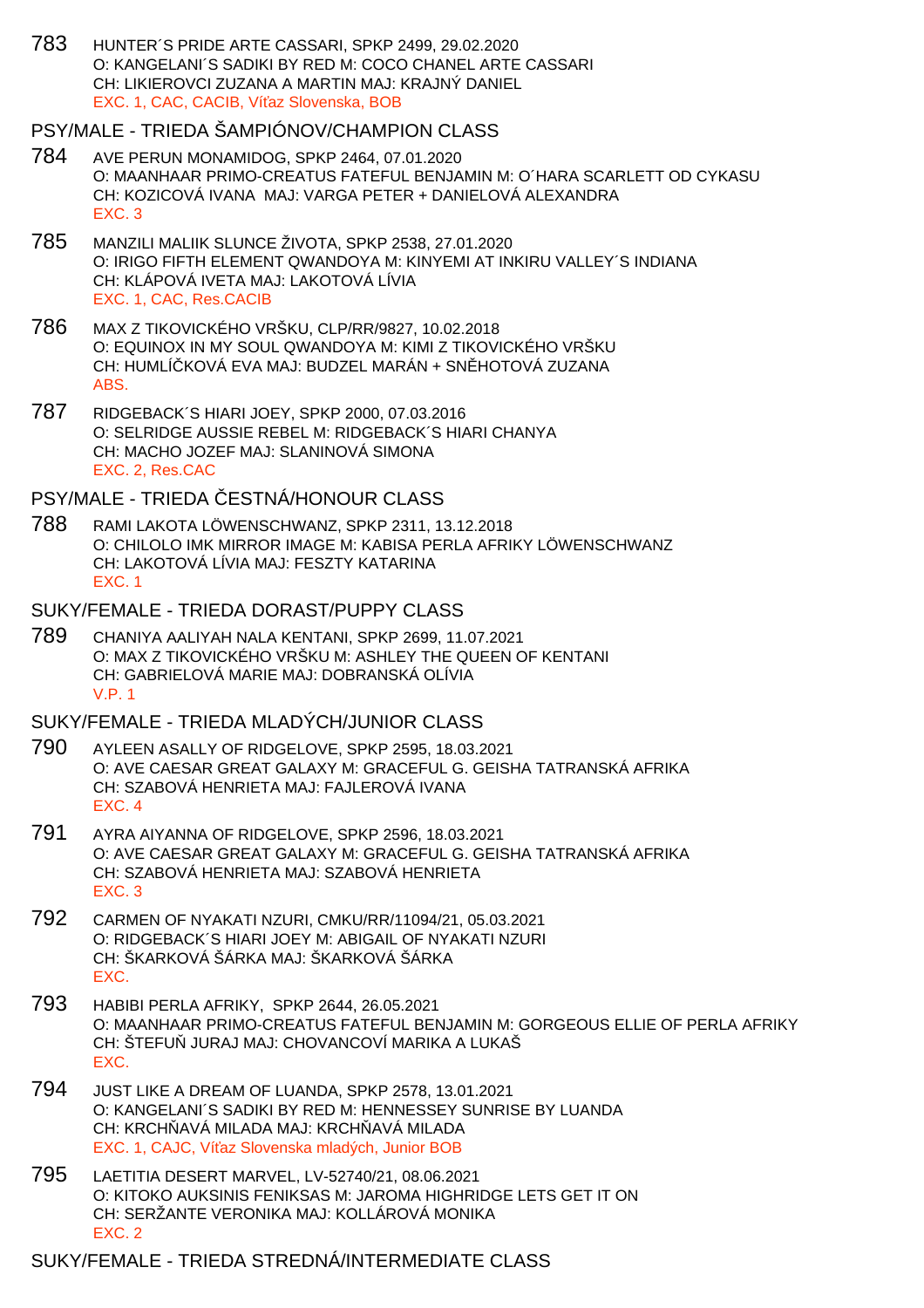- 796 ASANTHE MAWI´S SHAGY TARISIRO, CMKU/RR/10663/20, 28.04.2020 O: HIRU MASAWI G´MUSANA MANWË M: LYONNESE TARISIRO EVELYN IN GOLD CH: NAVRÁTILOVÁ MARKÉTA MAJ: NAVRÁTILOVÁ MARKÉTA EXC. 3
- 797 INDY IMANY ANUNNAKI, SPKP 2720, 01.12.2020 O: ULWAZI´S BORN TO RUN BOWIE M: PODAROK IZ AFRIKI ERNA BARUTI CH: ŠTUSÁKOVÁ ŠÁRKA MAJ: VOJTKOVÁ MARTINA + BAGAROVÁ JANA EXC. 1, CAC
- 798 JASSMYN JUNO ARTE CASSARI, SPKP 2570, 13.11.2020 O: MAANHAAR PRIMO-CREATUS FATEFUL BENJAMIN M: BELL´S-JOY ARTE CASSARI CH: LIKIEROVCI ZUZANA A MARTIN MAJ: LUKAČÍN MILAN EXC. 2, Res.CAC

### SUKY/FEMALE - TRIEDA OTVORENÁ/OPEN CLASS

- 799 AURORA GODDESS OF LEARRINA, SPKP 2413, 05.06.2019 O: AKIN STÍBRNÝ VRCH KLEMEŠNÍK M: A'ONE ALECIA BETH MALAWI WAY CH: KOLLÁROVÁ KATARÍNA MAJ: KRAMARI KRISTÍNA EXC. 3
- 800 BERENICE OF NYAKATI NZURI, CMKU/RR/10531/20, 15.02.2020 O: RIDGEBACK'S HIARI JOEY M: ASHLEY SHAKARRI AFRYEA CH: ŠKARKOVÁ ŠÁRKA MAJ: HUBÍK PETR EXC. 4
- 801 FANTASTIC DIVA BY BLACK RIVER KINGDOM, SPKP 2441, 27.09.2019 O: HOOK KAMAKANA Z VALDŠTEJNSKÝCH LIP M: DIVA CARAMEL BY BLACK RIVER KINGDOM CH: ALBERT ADELA MAJ: ALBERT ADELA EXC. 1, CAC, CACIB, Ví az Slovenska, BOS
- 802 LYONNESE TARISIRO EVELYN IN GOLD, CMKU/RR/9539/-17/17, 23.02.2017 O: LYONNESE IGNITE THE LIGHT M: KIMANI´S SET IN GOLD CH: HOLLY DEBORAH & TAUBER MAUREEN MAJ: NAVRÁTILOVÁ MARKÉTA EXC. 2, Res.CAC
- 803 SAFRANE LAKOTA LÖWENSCHWANZ, SPKP 2405, 16.05.2019 O: GIACOBBE AKONO Z VALDŠTEJNSKÝCH LIP M: CORCA "HABEEBAH" OF SHINGAMONGA CH: LAKOTOVÁ LÍVIA MAJ: JAŠKOVÁ VERONIKA ABS.

## SUKY/FEMALE - TRIEDA ŠAMPIÓNOV/CHAMPION CLASS

- 804 AFRICAANS STEFANI SABJÖRG, CLP/RR/10496, 11.12.2019 O: AGGY FOGGY OF PRESSBURGER'SPAWS M: BJÖRG GINGER ARTE CASSARI CH: VOJTÁŠOVÁ SABINA MAJ: ŠVUBOVÁ PETRA EXC. 1, CAC, Res.CACIB
- 805 AVE EVITA MONAMIDOG, SPKP 2470, 07.01.2020 O: MAANHAAR PRIMO-CREATUS FATEFUL BENJAMIN M: O'HARA SCARLETT OD CYKASU CH: KOZICOVÁ IVANA MAJ: KOZICOVÁ IVANA EXC. 3
- 806 BEATRIS THE BRAVE KENTANI, SPKP 2481, 19.01.2020 O: ADDY JONAS NYAMBE M: FOLLOW MY HEART BY LUANDA CH: GABRIELOVÁ MARIE MAJ: ASTALOŠOVÁ LENKA EXC. 2, Res.CAC
- 807 GORGEOUS ELLIE OF PERLA AFRIKY, SPKP 2278, 20.06.2018 O: FAUZI KIJANI UZURI RIDGE M: KEYAH PERLA AFRIKY LÖWENSCHWANZ CH: ŠTEFU JURAJ MAJ: ŠTEFU OVÁ GABRIELA EXC. 4

SCHWEIZER LAUFHUND - BERNER LAUFHUND - BERNSKÝ DURIČ

Rozhodca/Judge STAVIARSKA VIERA, SK - Kruh/Ring 10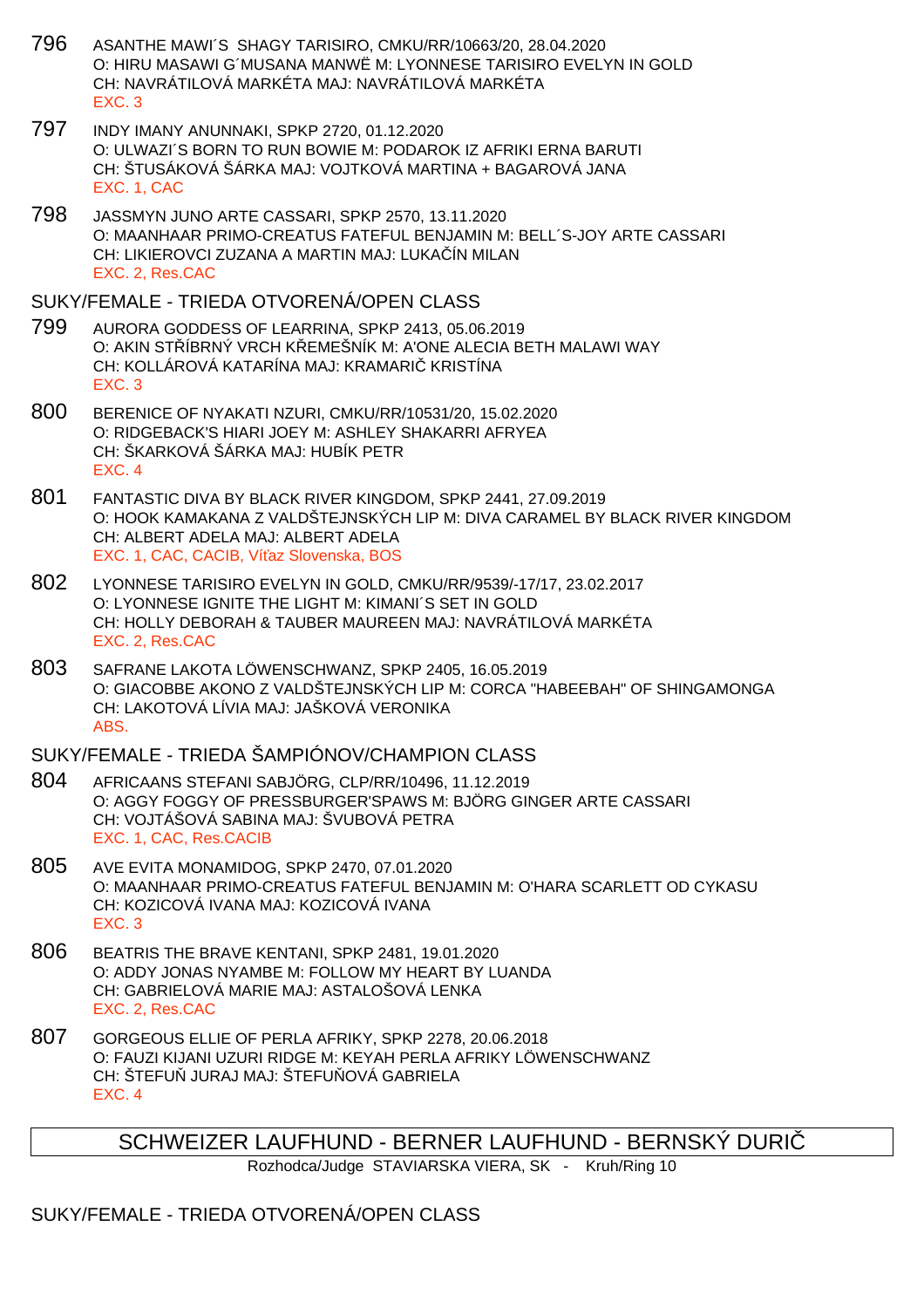808 JANET HANI INA ZAHRÁDKA, CLP/BRH/956, 10.06.2019 O: AGENT ANTHONY BENCILLA M: HERMINA DELLA CUOR HANI INA ZAHRÁDKA CH: MYNÁ QVÁ KATELINA MAJ: KOCÚNOVÁ LENKA EXC. 1, CAC, CACIB, Ví az Slovenska, BOB

## SLOVENSKÝ KOPOV

Rozhodca/Judge STAVIARSKA VIERA, SK - Kruh/Ring 10

### PSY/MALE - TRIEDA MLADÝCH/JUNIOR CLASS

809 ELIOTH Z JARKINHO ÚDOLIA, SPKP 19516, 29.01.2021 O: HUNCÚT Z HRACHOVSKÉHO V ŠKU M: CORALINA Z JARKINHO ÚDOLIA CH: GOREL ÍKOVÁ JAROSLAVA MAJ: GOREL ÍKOVÁ JAROSLAVA + ŠTEFÁNIKOVÁ KATARÍNA EXC. 1, CAJC, Ví az Slovenska mladých, Junior BOB, BOS

#### PSY/MALE - TRIEDA OTVORENÁ/OPEN CLASS

810 BROK MELIJAN, SPKP 18878, 04.06.2019 O: ARIS Z MIHÁLIKOVHO DVORA M: INKA Z HRACHOVSKÉHO V  $\tilde{S}$ KU CH: MELICHER ÍK JÁN MAJ: JAMRICH PETER EXC. 1, CAC, CACIB, Ví az Slovenska

#### SUKY/FEMALE - TRIEDA OTVORENÁ/OPEN CLASS

811 DORY Z JARKINHO ÚDOLIA, SPKP 18789, 25.05.2019 O: HARO DZUNOŠAJ M: BONY Z JARKINHO ÚDOLIA CH: GOREL ÍKOVÁ JAROSLAVA MAJ: GOREL ÍKOVÁ JAROSLAVA + VAN LAUKEN VINCENT EXC. 1, CAC, CACIB, Ví az Slovenska, BOB

# STEIRISCHE RAUHHAARBRACKE - ŠTAJERSKÝ DURIČ

Rozhodca/Judge STAVIARSKA VIERA, SK - Kruh/Ring 10

## SUKY/FEMALE - TRIEDA OTVORENÁ/OPEN CLASS

812 BARÓNKA MIR VLA, SPKP 1270, 05.09.2019 O: ARES Z PIESKOV M: BRIA DRIE KOV DVOR CH: ŠIMA VLADIMÍR MAJ: ŠIMA VLADIMÍR EXC. 1, CAC, CACIB, Ví az Slovenska, BOB

skupina/group FCI - 7

# BRAQUE DU BOURBONNAIS

Rozhodca/Judge KONE NÝ MARIÁN, SK - Kruh/Ring 11

#### SUKY/FEMALE - TRIEDA MLADÝCH/JUNIOR CLASS

813 APPLE PIE TOP BANANA, CLP/BOH/15, 08.06.2021 O: I´M THE BOSS DE LA VALLEE DE SHANKARA M: DAISY MAŽAS BROLIS CH: ŠIMONEK DAVID MAJ: ŠIMONEK DAVID EXC. 1, CAJC, Ví az Slovenska mladých, Junior BOB

SUKY/FEMALE - TRIEDA ŠAMPIÓNOV/CHAMPION CLASS

814 DAISY MAŽAS BROLIS, CLP/BOH/2, 01.08.2017 O: JARON MAŽAS BROLIS M: JUST FOR ME DU PECH DU CAYROL CH: ŠIRMENIENÉ IRMA MAJ: ŠIMONEK DAVID EXC. 1, CAC, CACIB, Ví az Slovenska, BOB

# ESKÝ FOUSEK - ČESKÝ FÚZA

Rozhodca/Judge KONE NÝ MARIÁN, SK - Kruh/Ring 11

PSY/MALE - TRIEDA PRACOVNÁ/WORKING CLASS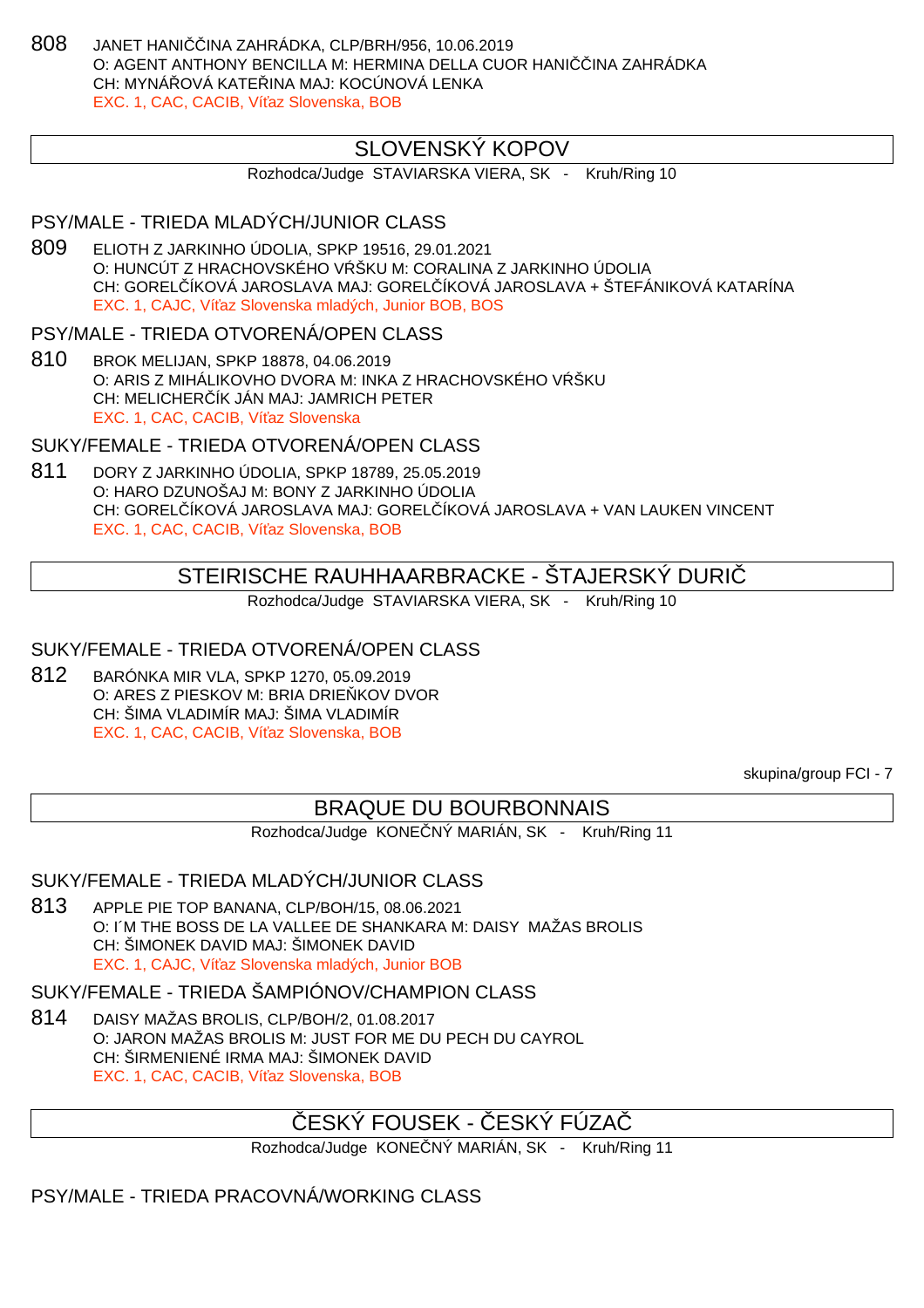815 KERO OD JUHÁSA, SPKP 3778, 04.07.2018 O: LUC MAHOLÁNSKY LES M: DARKA OD JUHÁSA CH: JUHÁS ĽUBOŠ MAJ: ŠOKA VLADIMÍR EXC. 1, CAC, CACIB, Ví az Slovenska, BOB

#### SUKY/FEMALE - TRIEDA OTVORENÁ/OPEN CLASS

816 ORA OD JUHÁSA, SPKP 3847, 26.12.2020 O: LUC MAHOLÁNSKY LES M: DARKA OD JUHÁSA CH: JUHÁS UBOŠ MAJ: JUHÁS UBOŠ EXC. 1, CAC, CACIB, Ví az Slovenska, BOS

# DEUTSCHER KURZHAAR. VORSTEHHUND - NEMECKÝ KRÁTKOSRSTÝ STAVAČ

Rozhodca/Judge KONE NÝ MARIÁN, SK - Kruh/Ring 11

### PSY/MALE - TRIEDA MLADÝCH/JUNIOR CLASS

817 NAVAR Z BILICE, SPKP 7928, 10.04.2021 O: DONNY Z BILICE M: LOTY Z KOROPTVÁRNY CH: ZECHMEISTER ONDREJ MAJ: KVETAN BRANISLAV + KVETAN VERONIKA V.G. 1

## PSY/MALE - TRIEDA STREDNÁ/INTERMEDIATE CLASS

818 INFERNO VOM LORDHOFF, JR 735914 NKD, 26.08.2020 O: ULTIMO VON ICHENHEIM M: GRACE VOM LORDHOFF CH: KOSANI LENKA A MILOŠ MAJ: KOSANI MILOŠ & LENKA EXC. 1, CAC, CACIB, Ví az Slovenska, BOB

#### PSY/MALE - TRIEDA OTVORENÁ/OPEN CLASS

819 TORES MOON EYES, PKR.VII-19995, 30.03.2020 O: LENNY VOM MASSENBACH M: MOJRA MOON EYES CH: LICHNIAK URSZULA MAJ: NOWAK MAREK EXC. 1, CAC, Res.CACIB

## SUKY/FEMALE - TRIEDA MLADÝCH/JUNIOR CLASS

820 FALLON Z PE E ADSKÝCH ROVÍN, SPKP 8000, 16.06.2021 O: UNKAS ZE ŠTÍPEK M: CORA Z PE $E$  ADSKÝCH ROVÍN CH: BARTOVI ADAM MAJ: ŠTRBOVÁ DOMINIKA + ŠTRBO MILAN EXC. 1, CAJC. Ví az Slovenska mladých, Junior BOB

#### SUKY/FEMALE - TRIEDA PRACOVNÁ/WORKING CLASS

821 ABBY OD HRADU BUCHLOVA, CLP/KO/84345, 12.02.2020 O: INDI OD BLAVY M: CEDRA JAVO ICE CH: LATINA MAREK MAJ: MAJKUSOVÁ KLÁRA V.G. 1

# SUKY/FEMALE - TRIEDA ŠAMPIÓNOV/CHAMPION CLASS

822 AJKA ZO SUCHOVSKEJ DOLINY, SPKP 7650, 07.05.2019 O: ZONK VON DER ZISTA M: ELIZA MERVOV DVOR CH: PUKANCOVÁ IVANA MAJ: PUKANCOVÁ IVANA EXC. 1, CAC, CACIB, Ví az Slovenska, BOS

# DEUTSCHER LANGHAAR. VORSTEHHUND - NEMECKÝ DLHOSRSTÝ STAVAČ

Rozhodca/Judge KONE NÝ MARIÁN, SK - Kruh/Ring 11

### PSY/MALE - TRIEDA OTVORENÁ/OPEN CLASS

823 CIRO Z ÍCHOVA, SPKP 280, 19.06.2020 O: HAKO Z BUDIŠOVSKÉ DOLINY M: KIRA Z KA-MIR BOHEMIA CH: ZIMOLA JOSEF MAJ: KOVÁROVÁ KLÁRA EXC. 1, CAC, CACIB, Ví az Slovenska, BOB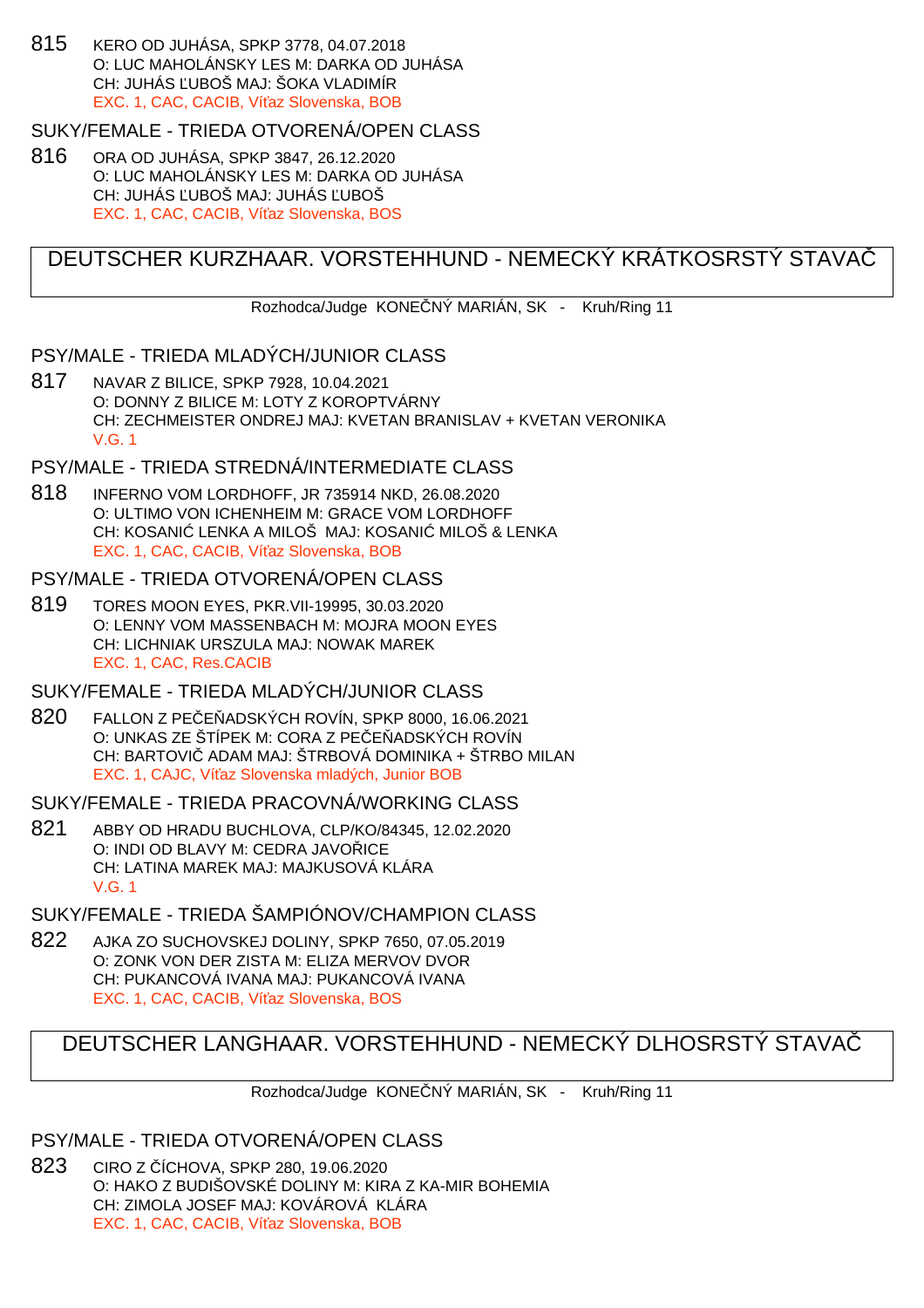# ENGLISH POINTER - ANGLICKÝ POINTER

Rozhodca/Judge KONE NÝ MARIÁN, SK - Kruh/Ring 11

## PSY/MALE - TRIEDA MLADÝCH/JUNIOR CLASS

824 ROSSENARRA MEZZO, IRL B09859, 28.05.2021 O: SAREGRESI CLASSIC POINT M: WILDFIELD GINA CH: BROPHY MR AND MRS MAJ: ŠIMONEK DAVID V.G. 1

PSY/MALE - TRIEDA STREDNÁ/INTERMEDIATE CLASS

825 IKAR BIELY KOSTOL, SPKP 1201, 26.11.2020 O: ONLY CHOCO-LITO SCANDIACA M: KARRAMBA Z KARCZEWSKIEJ ZAGRODY CH: ADÁMEK MARTIN MAJ: FÁBRY LUKÁŠ EXC. 1, CAC, CACIB, Ví az Slovenska, BOB

# ENGLISH SETTER - ANGLICKÝ SETER

Rozhodca/Judge KONE NÝ MARIÁN, SK - Kruh/Ring 11

### PSY/MALE - TRIEDA MLADÝCH/JUNIOR CLASS

- 826 CLOS ERASMUS CASTERLY ROCK, RKF 6283262, 05.06.2021 O: LUCKSHERAY ONE IN A MILLION M: KENTAVROS IVI OF LUCKHERAY CH: LAZAREVA NINA MAJ: ZEMIAROVÁ MICHELLE EXC. 2
- 827 CLOS ERASMUS DONT BELIEVE ME JUST WATCH, MET.AS.6578/H/21, 10.10.2020 O: AERDEN'S SILVER FOG COLLECTION M: LUCKSHERAY RASSI DLYA PYATNISTOGO MIRA CH: LAZAREVA NINA MAJ: KAZINCZY ESZTER EXC. 1, CAJC, Ví az Slovenska mladých, Junior BOB

#### PSY/MALE - TRIEDA STREDNÁ/INTERMEDIATE CLASS

- 828 GORDON HALL BOURBON WHISKEY, RKF 5899668, 30.06.2020 O: AERDEN'S SILVER FOG COLLECTION M: GORDON HALL JASMINE CH: SHALYGINA EKATERINA MAJ: ŠEDA JAROSLAV EXC. 1, CAC, CACIB, Ví az Slovenska, BOB
- 829 RIJANI´S PHILLIP PHANTOM OF THE OPERA, SPKP 738, 01.06.2020 O: ICH LUCKSHERAY FORSAGE M: LUCKSHERAY SONRISA FOR RIJANI´S CH: ŽIVANOVI RISTI SANDRA MAJ: MAŠTENOVÁ KATARÍNA EXC. 2, Res.CAC

### PSY/MALE - TRIEDA OTVORENÁ/OPEN CLASS

830 KARLOS Z LUHOVÉ SE E, CLP/AS/6375, 07.07.2018 O: FALCO Z LUHOVÉ SE E M: A LEGENDARY ADVENTURE PARAMITA CH: CAHLIK ARNOŠT MAJ: MICHNOVA VALERIA EXC. 1, CAC

#### PSY/MALE - TRIEDA ŠAMPIÓNOV/CHAMPION CLASS

- 831 LUCKSHERAY PURE SOUL, CLP/AS/6461, 18.04.2019 O: SET´R RIDGE´S NATIONAL RECKONING M: FAIRRAY NIGHTMARE CH: CHERNYSHEVA TATIANA MAJ: DA KOVÁ HELENA EXC. 2, Res.CAC
- 832 USHER LENOX MORRISON, CLP/AS/6429, 21.06.2019 O: OZZY MORRISON M: SOPHIA LOREN MAGENTA-IN-BLUE CH: FABOVÁ SO A MAJ: BENÁ ANOVÁ DAGMAR EXC. 1, CAC, Res.CACIB

# SUKY/FEMALE - TRIEDA MLADÝCH/JUNIOR CLASS

833 IZABELA Z PÁNTIKOV, SPKP 729, 11.12.2020 O: RAF Z PODÍNSKÝCH LUHU M: GINA Z PÁNTIKOV CH: GARAJOVÁ MARCELA MAJ: GARAJOVÁ MARCELA EXC. 1, CAJC, Ví az Slovenska mladých

SUKY/FEMALE - TRIEDA STREDNÁ/INTERMEDIATE CLASS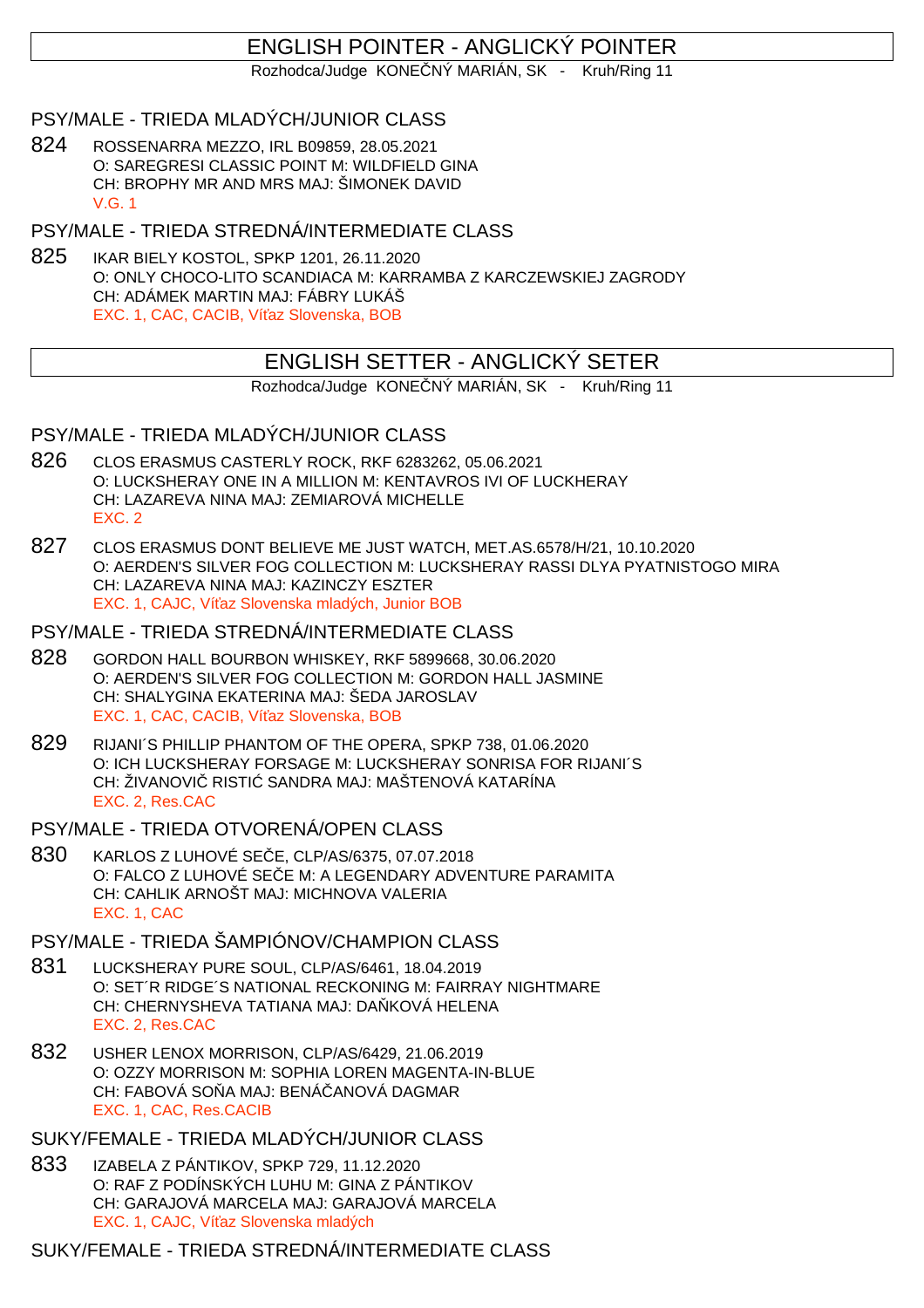834 WILHELMINE MORRISON, CLP/AS/6495, 21.09.2020 O: LEGO AMAZES ME SIMARILION M: PRINCESS ELIZABETH MORRISON CH: FABOVÁ SO A MAJ: FABOVÁ SO A EXC. 1, CAC

## SUKY/FEMALE - TRIEDA OTVORENÁ/OPEN CLASS

835 RAPHIA STARRING IN SIMARILION, CLP/AS/6520, 25.07.2020 O: SHERADIN 'S STAR MANHATTAN M: LIMBA AMAZES ME SIMARILION CH: NAJSAREK EWA A ALEKSANDER & GRABOWSCI MALGORZATA A RICHARD MAJ: LEPA OVÁ R ŽENA EXC. 1, CAC, CACIB, Ví az Slovenska, BOS

### SUKY/FEMALE - TRIEDA PRACOVNÁ/WORKING CLASS

836 HANNA Z PÁNTIKOV, SPKP 694, 16.01.2017 O: LAKI M: GINA Z PÁNTIKOV CH: GARAJOVÁ MARCELA MAJ: GARAJOVÁ MARCELA EXC. 1, CAC

## SUKY/FEMALE - TRIEDA ŠAMPIÓNOV/CHAMPION CLASS

837 EXPENSIVE STONE ACHÁT, MET.AS.6526/19, 06.07.2019 O: FAIRRAY GIVE ME FIVE M: FAIRRAY KEEP ON DANCING CH: PÁLOCSKA HENRIETT MAJ: MELICHER JÁN EXC. 1, CAC, Res.CACIB

# GORDON SETTER

Rozhodca/Judge KONE NÝ MARIÁN, SK - Kruh/Ring 11

## PSY/MALE - TRIEDA STREDNÁ/INTERMEDIATE CLASS

838 BRESTWOOD'S BATMAN IS BACK, SPKP 470, 17.05.2020 O: AMSCOT CHEYENNE POACHER M: BERENICA BLACKMOOR'S SHADOW CH: MILEKOVÁ ALŽBETA MAJ: MILEKOVÁ ALŽBETA EXC. 1, CAC, Res.CACIB

#### PSY/MALE - TRIEDA OTVORENÁ/OPEN CLASS

839 ARES SANYBELL, CLP/GS/6923, 31.08.2019 O: PASSION FILD PAY NO MIND M: BLAIRE PEARL MORAVIA CH: VÁVRA PETR MAJ: HUBÁ KOVÁ BARBARA EXC. 1, CAC

## PSY/MALE - TRIEDA ŠAMPIÓNOV/CHAMPION CLASS

840 GALLARDO BLACK IVY, PKR.VII-17361, 25.02.2018 O: LUDSTAR GRISSOM M: LULLABY BLACK IVY CH: WITKOWSKA AGATA MAJ: PANASIUK VIOLETTA EXC. 1, CAC, CACIB, Ví az Slovenska, BOB

## SUKY/FEMALE - TRIEDA STREDNÁ/INTERMEDIATE CLASS

841 BRESTWOOD'S BLUE DA BA DEE, SPKP 471, 17.05.2020 O: AMSCOT CHEYENNE POACHER M: BERENICA BLACKMOOR'S SHADOW CH: MILEKOVÁ ALŽBETA MAJ: MILEKOVÁ ALŽBETA EXC. 1

### SUKY/FEMALE - TRIEDA OTVORENÁ/OPEN CLASS

- 842 MORNING STAR BAD MEDICINE, PKR.VII-19046, 16.09.2019 O: WITCHER VESEMIR MIYAVI M: DREAM STAR KOCHANEJ EMILKI CH: TRACZ ANNA MAJ: TRACZ ANNA EXC. 1, CAC, CACIB, Ví az Slovenska, BOS
- 843 QUITE A MIRACLE IN LOVE WITH DOREA, ÖHZB/GS 1561, 28.03.2020 O: CELTIC CHAOS KOCHANEJ EMILKI M: JAI´S TOFFEE FOR DOREA BLACK IVY CH: ARCHAM DORIS MAJ: ARCHAM DORIS V.G. 2
- SUKY/FEMALE TRIEDA ŠAMPIÓNOV/CHAMPION CLASS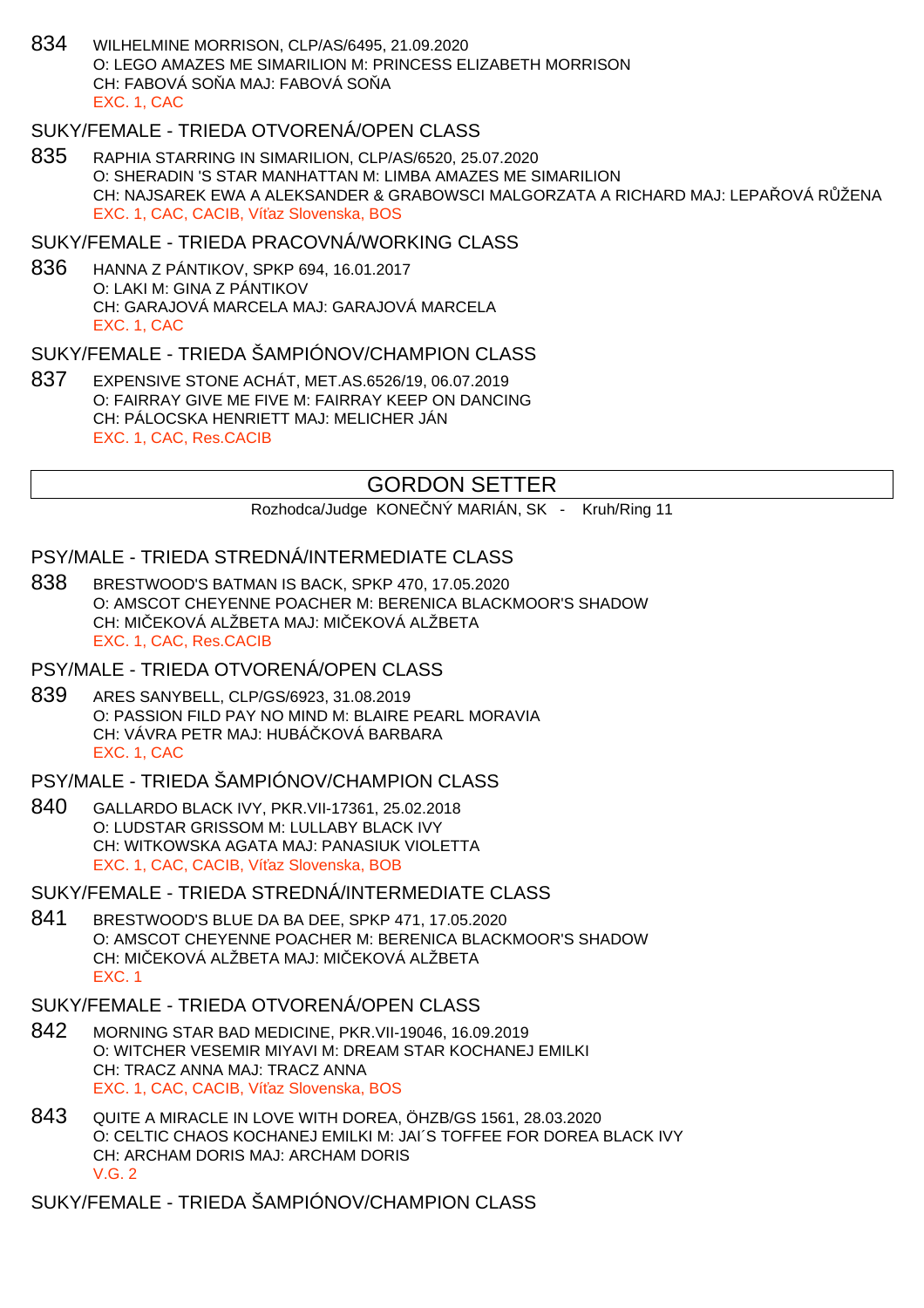844 PEPPER IN LOVE WITH DOREA, ÖHZB/GS 1534, 04.08.2018 O: FORESTER´S DEVILS ANSWER OF DARKMOOR M: JAI´S TOFFEE FOR DOREA BLACK IVY CH: ARCHAM DORIS MAJ: ARCHAM DORIS EXC. 1, CAC, Res.CACIB

## IRISH RED AND WHITE SETTER - ÍRSKY SETER ČERVENO-BIELY

Rozhodca/Judge KONE NÝ MARIÁN, SK - Kruh/Ring 11

## PSY/MALE - TRIEDA MLADŠÍ DORAST/MINOR PUPPY CLASS

845 LANAMORE KIND KISS KRISTOPH, CLP/RWS/435, 28.10.2021 O: LANAMORE ALPHA EDITION ANGELO M: REDMORE DEBBIE CH: KRU AYOVÁ IVETA MAJ: BENÁ ANOVÁ DAGMAR V.P. 1

## PSY/MALE - TRIEDA DORAST/PUPPY CLASS

846 DEXTER Z DRVÁLOVSKÉHO REVÍRU, CLP/RWS/424, 29.08.2021 O: LANAMORE ALPHA EDITION ANGELO M: MC GILLICUDDY´S LUCY CH: SEDLÁKOVÁ JANA MAJ: LEPA LOVÁ EVA V.P. 1

PSY/MALE - TRIEDA ŠAMPIÓNOV/CHAMPION CLASS

847 BOJAR Z DRVÁLOVSKÉHO REVÍRU, CLP/RWS/366, 18.12.2019 O: CELTIC RED AND WHITE ORSON M: MC GILLICUDDYS LUCY CH: SEDLÁKOVÁ JANA MAJ: SEDLÁKOVÁ JANA EXC. 1, CAC, CACIB, Ví az Slovenska, BOB

# IRISH RED SETTER - ÍRSKY SETER ČERVENÝ

Rozhodca/Judge KONE NÝ MARIÁN, SK - Kruh/Ring 11

## PSY/MALE - TRIEDA MLADÝCH/JUNIOR CLASS

848 YASSEN SLOVAK BASE, SPKP 2026, 05.05.2021 O: NAVARRO JAY SLOVAK BASE M: TARA JAY SLOVAK BASE CH: SOJKOVÁ DAGMAR MAJ: KUCHAROVI OVÁ DANA EXC. 1, CAJC, Ví az Slovenska mladých, Junior BOB

### PSY/MALE - TRIEDA STREDNÁ/INTERMEDIATE CLASS

849 GUESS WHO'S BACK ANKALIMA, PKR.VII-19488, 22.11.2020 O: CH GWENDARIFF UNKNOWN SOLDIER M: ALL YOU NEED IS LOVE IRISH DEVILS CH: STASIULEWICZ SYLWIA MAJ: JANIK ALEKSANDRA EXC. 1, CAC, CACIB, Ví az Slovenska, BOB

PSY/MALE - TRIEDA ŠAMPIÓNOV/CHAMPION CLASS

850 CAEMGEN´S INSIDE INFORMATION, CLP/IS/16585, 02.05.2018 O: DUBLINER WELLINGTON M: CAEMGEN´S FASHION IS MY PASSION CH: JOBSE SJOERD MAJ: VIKTO ÍKOVÁ JARMILA EXC. 1, CAC, Res.CACIB

## SUKY/FEMALE - TRIEDA STREDNÁ/INTERMEDIATE CLASS

851 XULIA JAY SLOVAK BASE, SPKP 2007, 09.05.2020 O: ANAKIN SKYWALKER FROM CRAWFORD LAND M: UK VICTORY JAY SLOVAK BASE CH: SOJKOVÁ DAGMAR MAJ: SOJKOVÁ DAGMAR EXC. 1, CAC, CACIB, Ví az Slovenska, BOS

# SUKY/FEMALE - TRIEDA ŠAMPIÓNOV/CHAMPION CLASS

852 RITA HAYWORTH Z ARISLANDU, PKR.VII-18122, 23.03.2018 O: LANASCOL SMOKE AND MIRRORS M: NIGHT IN BLUE Z ARISLANDU CH: KONKIEL JADWIGA MAJ: PLEWKA PATRYCJA EXC. 1, CAC, Res.CACIB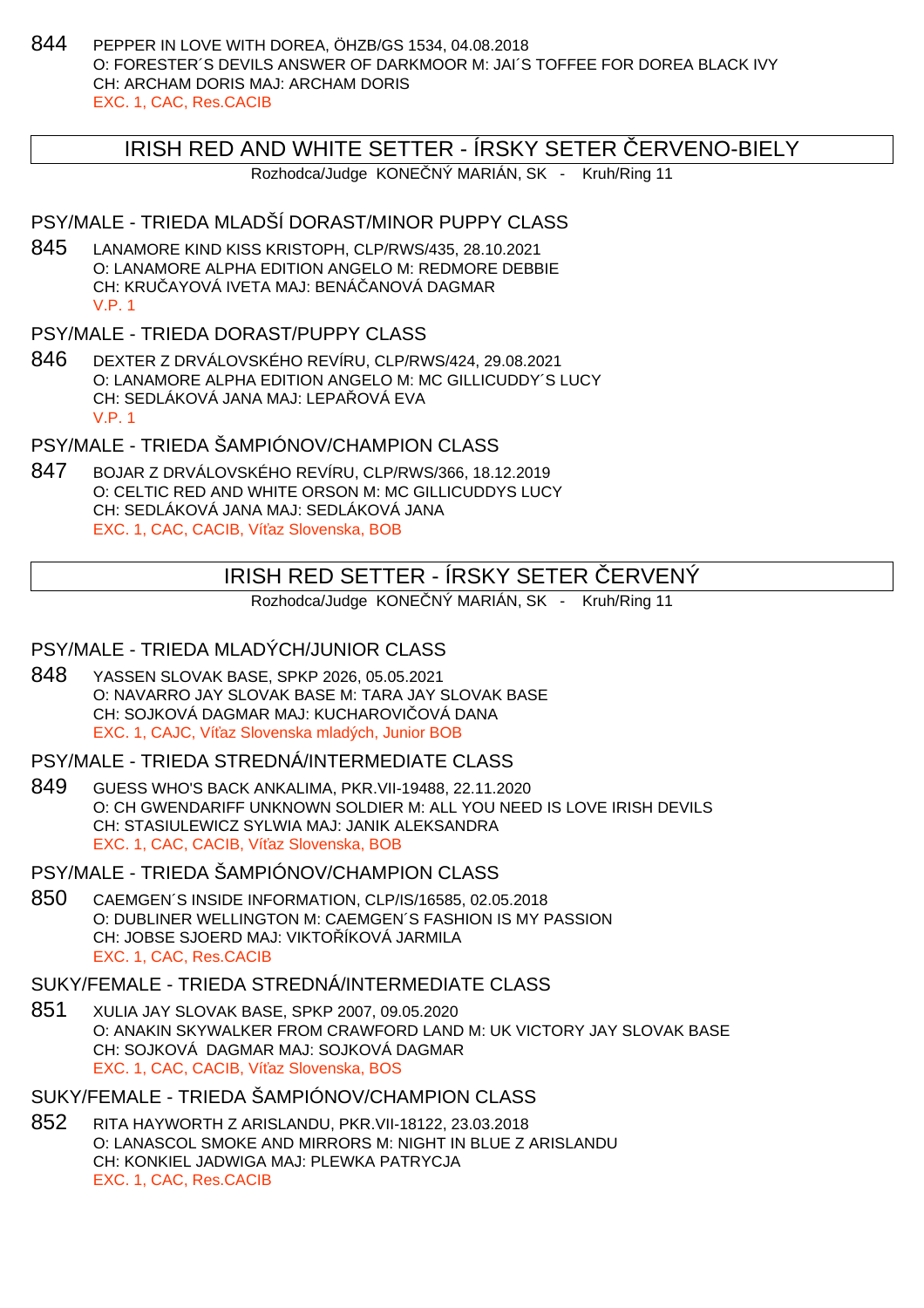853 WINNIE JAY SLOVAK BASE, SPKP 1973, 16.04.2019 O: RIVERWOOD PLEASED AS PUNCH M: SAPHIRE JAY SLOVAK BASE CH: SOJKOVÁ DAGMAR MAJ: SOJKOVÁ DAGMAR EXC. 2, Res.CAC

# KLEINER MÜNSTERLÄNDER VORSTEHHUND - MALÝ MÜNSTERLANDSKÝ STAVAČ

Rozhodca/Judge KONE NÝ MARIÁN, SK - Kruh/Ring 11

#### PSY/MALE - TRIEDA ŠAMPIÓNOV/CHAMPION CLASS

854 ASTON MARTIN JANMARKET'S GARDEN, CLP/MMO/11734, 15.03.2018 O: GI O Z KULATÉHO KOPCE M: ANGELIKA Z ROMANOVA CHOVU CH: PEROUTKA JAN MAJ: DOLEŽALOVÁ ALENA EXC. 1, CAC, CACIB, Ví az Slovenska, BOB

#### SUKY/FEMALE - TRIEDA MLADÝCH/JUNIOR CLASS

855 MONA LISA VON KOBERWITZ, PKR.VII-19913, 15.03.2021 O: ASLAN OD ZBOJNICKEHO POTOKA M: JAWA HERBU DROP CH: KRYSKA MAGDALENA MAJ: KRYSKA MAGDALENA V.G. 1

SUKY/FEMALE - TRIEDA ŠAMPIÓNOV/CHAMPION CLASS

856 EMA Z ROMANOVA CHOVU, SPKP 407, 18.01.2018 O: ART ZIMNÍ VRCH M: DARA ERNÁ H RKA CH: TROJKA ROMAN MAJ: MELKNEROVÁ BARBORA EXC. 1, CAC, CACIB, Ví az Slovenska, BOS

# RÖVIDSZÖRÜ MAGYAR VIZSLA - MAÓARSKÝ KRÁTKOSRSTY STAVA

Rozhodca/Judge KONE NÝ MARIÁN, SK - Kruh/Ring 11

#### PSY/MALE - TRIEDA MLADÝCH/JUNIOR CLASS

- 857 CRISS CROSS DANITTY, SPKP 4279, 03.06.2021 O: CHWOST RUDA SZATA M: ROCKSTAR DANITTY CH: SVOBODOVÁ LUCIE MAJ: DURDÍKOVÁ ADRIANA EXC. 1, CAJC, Ví az Slovenska mladých, Junior BOB
- 858 FRODO PRESSBURG HONEY, SPKP 4185, 10.05.2021 O: HARRY Z HORNÝCH SALÍB M: BONNIE PRESSBURG HONEY CH: LESKO RADOSLAV MAJ: RMOUTILOVÁ MONIKA + RMOUTIL JAKUB V.G. 3
- 859 KODY Z HORNÝCH SALÍB, SPKP 4069, 21.12.2020 O: PARLAGI-VADÁSZ CIMBORA M: HÉDY Z HORNÝCH SALÍB CH: DOBRÝ PETER MAJ: ERVENÁK MARTIN V.G. 2
- PSY/MALE TRIEDA STREDNÁ/INTERMEDIATE CLASS
- 860 ELIOT VEMA ESTRELLA FELIZ, SPKP 3945, 22.05.2020 O: HARRY Z HORNÝCH SALÍB M: ELIZABETH BERTONI PRAGUE CH: ŠTOLÚNOVÁ VERONIKA MAJ: ŠTEFÁNIKOVÁ BAŠKOVÁ IVANA EXC. 1, CAC, Res.CACIB
- 861 HENDRIX JIMMY MAJESTY THUG, SPKP 4238, 28.08.2020 O: DOLLAR VIVES BOHEMIA M: EVORY MAJESTY THUG CH: ŠEDOVÁ JANA MAJ: CORI ADELA EXC. 2, Res.CAC
- PSY/MALE TRIEDA OTVORENÁ/OPEN CLASS
- 862 DANTE PRESSBURG HONEY, SPKP 3801, 15.04.2019 O: BEN ALEKŠINSKÁ DOLINA M: BONNIE PRESSBURG HONEY CH: LEŠKO RADOSLAV MAJ: ŠIMON BRANISLAV V.G. 1

PSY/MALE - TRIEDA PRACOVNÁ/WORKING CLASS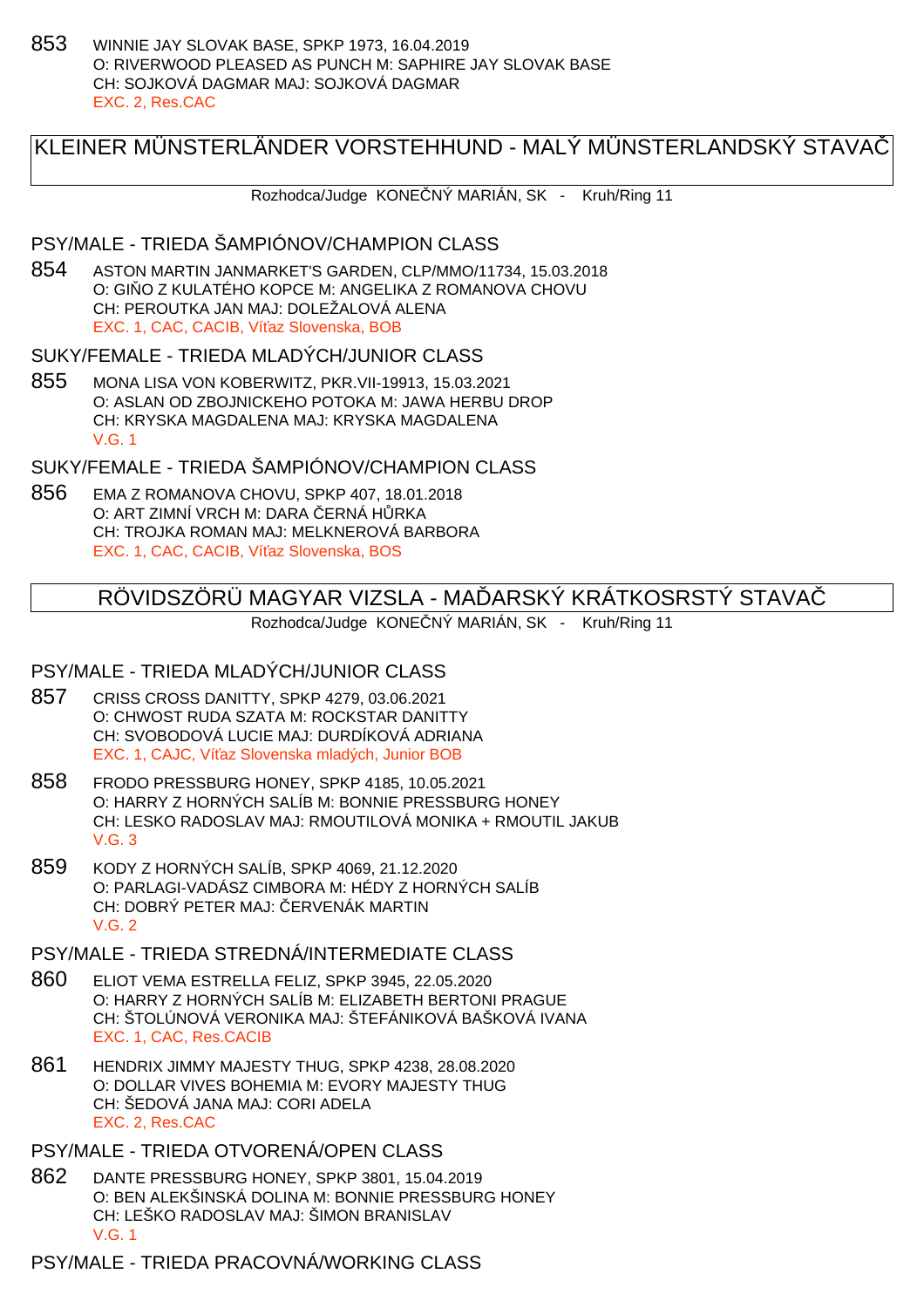- 863 CHARLIE BERTONI PRAGUE, SPKP 3980, 23.04.2019 O: CSÖVÁRBERKI VADÁSZ M: CLOE BERTONI PRAGUE CH: MUNŽILOVÁ DÁŠA MAJ: KOVÁČOVÁ ZUZANA EXC. 2, Res.CAC
- 864 WIDMO Z KO CA BURZY, PKR. VII-19136, 10.06.2020 O: SHILLA LINE EURO M: GRAPPA VIZSLA HOLLY DOGSLAND CH: BARTYZEL ANNA MAJ: PONIECKI MICHAŁ EXC. 1, CAC
- PSY/MALE TRIEDA ŠAMPIÓNOV/CHAMPION CLASS
- 865 GUIDO MAGYAR TIM, PKR.VII-19057, 15.05.2020 O: QUATRO MAGYAR TIM M: FREEDOM OF SKYROCKET CH: MICHALAK LIDIA MAJ: ŁOPAT SANDRA EXC. 2, Res.CAC
- 866 MAGASPARTI RUTINOS MAD MAX, CLP/MOK/6996, 14.07.2018 O: MAGASPARTI RUTINOS BRUTUS M: MAGASPARTI RUTINOS ABBA CH: MARMAROSI ANNA MAJ: MUNŽILOVÁ DAGMAR EXC. 1, CAC, CACIB, Ví az Slovenska, BOB

SUKY/FEMALE - TRIEDA DORAST/PUPPY CLASS

- 867 INDIANA VEMA ESTRELLA FELIZ, SPKP 4224, 18.07.2021 O: ARKO FELICITAS DE GEURUD M: ELIZABETH BERTONI PRAGUE CH: ŠTOLÚNOVÁ VERONIKA MAJ: ŠTOLÚNOVÁ VERONIKA V.P. 2
- 868 ISABELL VEMA ESTRELLA FELIZ, SPKP 4222, 18.07.2021 O: ARKO FELICITAS DE GEURUD M: ELIZABETH BERTONI PRAGUE CH: ŠTOLÚNOVÁ VERONIKA MAJ: ŠTOLÚNOVÁ VERONIKA V.P. 1

## SUKY/FEMALE - TRIEDA MLADÝCH/JUNIOR CLASS

- 869 CSILLAG CARICE DANITTY, CLP/MOK/8168, 03.06.2021 O: CHWOST RUDA SZATA M: ROCKSTAR DANITTY CH: SVOBODOVÁ LUCIE MAJ: TRUIJENS EELKO EXC. 3
- 870 KEREI K RISES ELZA, SPKP 4125, 03.04.2021 O: BEN ALEKŠINSKÁ DOLINA M: ALLY PRESSBURG HONEY CH: MARTON TIBOR MAJ: MARTON TIBOR EXC. 2
- 871 SUCRE Z WIERZBOWEGO MIASTA, CLP/MOK/8500, 26.02.2021 O: MORDAG Z PANSKYCH LESU M: UKANYA Z TALCHEJÓW CH: KLUSOWSKA MALGORZATA MAJ: HOLE EK MIROSLAV EXC. 1, CAJC. Ví az Slovenska mladých
- SUKY/FEMALE TRIEDA STREDNÁ/INTERMEDIATE CLASS
- 872 AKKY OD HRADOVÉ STUDÁNKY, CLP/MOK/7635, 21.09.2020 O: TOLDIN´S TRUE TO TRADITION M: HALSTON ROSE CH: Š ASTOVÁ MARKÉTA MAJ: SVOZÍLKOVÁ MARCELA EXC. 1, CAC
- SUKY/FEMALE TRIEDA OTVORENÁ/OPEN CLASS
- 873 ABBIE BOHEMIA BAŽANT, CLP/MOK/7062, 25.06.2019 O: CSÁRDÁS DANITTY M: NOEMI ROSE GURDAU CH: BAŽANT LEOŠ MAJ: MÜLLEROVÁ HANA V.G. 1
- SUKY/FEMALE TRIEDA PRACOVNÁ/WORKING CLASS
- 874 INDIANA BERTONI PRAGUE, CLP/MOK/7498, 15.05.2020 O: MAD MAX MAGASPARTI RUTINOS M: CLAUDIE BERTONI PRAGUE CH: MUNŽILOVÁ DAGMAR MAJ: MUNŽILOVÁ DAGMAR EXC. 2, Res.CAC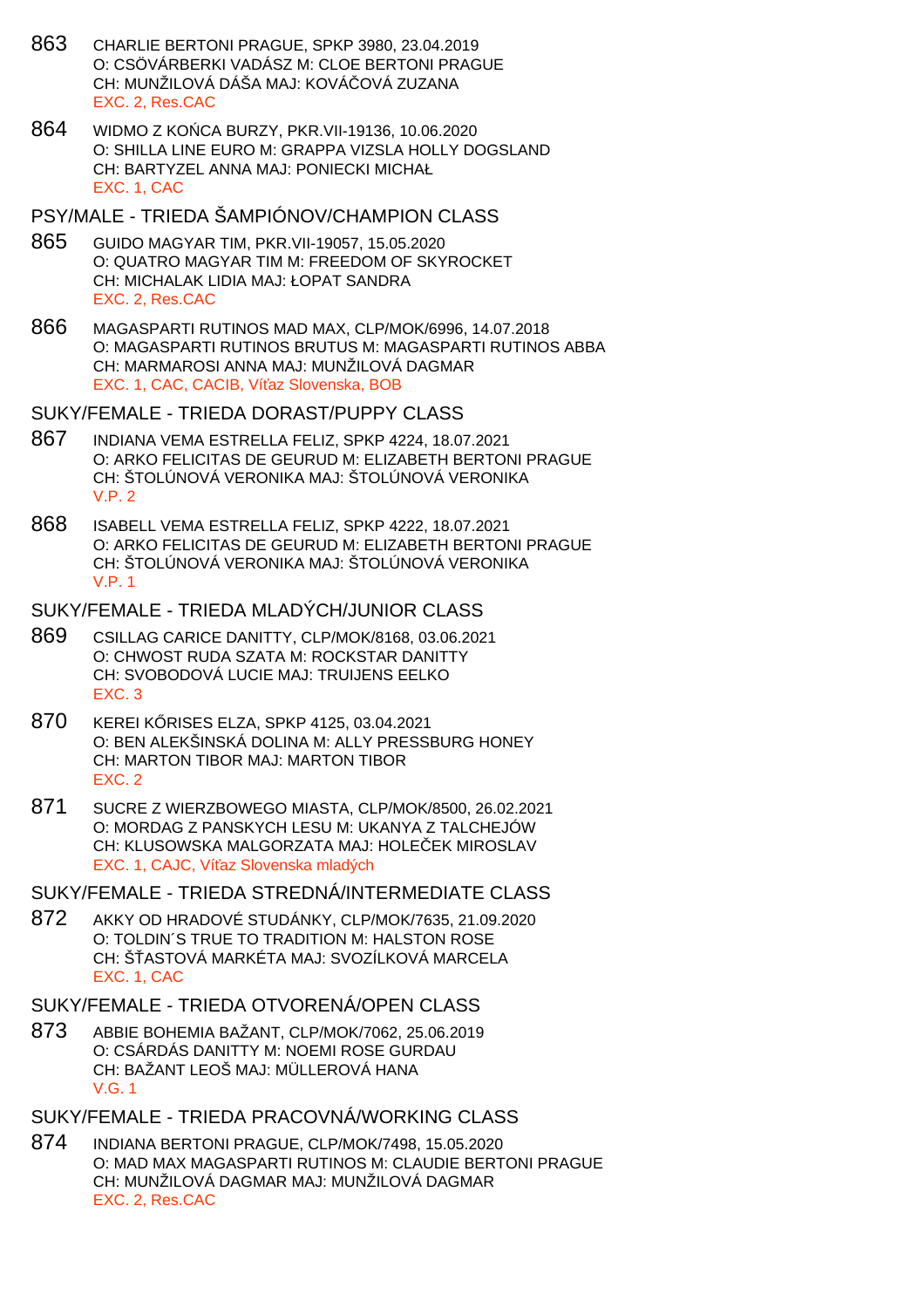875 LIMETKA TAJEMSTVÍ KARPAT, CLP/MOK/6724, 30.01.2019 O: AMBRAVITTORIYA AMADEUS M: DAFNÉ BOGLARCA CH: LATINOVÁ MIČULKOVÁ PAVLA MAJ: LATINOVÁ MIČULKOVÁ PAVLA EXC. 1, CAC, Res.CACIB

## SUKY/FEMALE - TRIEDA ŠAMPIÓNOV/CHAMPION CLASS

876 XTRAVAGANZA DANITTY, CLP/MOK/7274, 18.02.2020 O: DEARLY BELOVED FREE JAZZ M: MADELEINE DANITTY CH: SVOBODOVÁ LUCIE MAJ: VALOVÁ KATE INA EXC. 1, CAC, CACIB, Ví az Slovenska, BOS

# SLOVENSKÝ HRUBOSRSTY STAVA

Rozhodca/Judge KONE NÝ MARIÁN, SK - Kruh/Ring 11

## PSY/MALE - TRIEDA MLADÝCH/JUNIOR CLASS

877 REME DRU-WYD, SPKP RG 2051, 25.04.2021 O: TULI Z MILHOSTOVSKÝCH POLÍ M: NAŠA DRU-WYD CH: KRIEKOVÁ STANISLAVA MAJ: KRIEKOVÁ STANISLAVA + KRIEK RADOMÍR EXC. 1, CAJC, Ví az Slovenska mladých, Junior BOB, BOB

### PSY/MALE - TRIEDA OTVORENÁ/OPEN CLASS

878 GORAX KEMKOV DVOR, SPKP RG 1976, 26.08.2020 O: FARGO KEMKOV DVOR M: ELZA KEMKOV DVOR CH: KEMKA PAVOL MAJ: ULMAN IGOR EXC. 1, CAC, Res.CACIB

#### PSY/MALE - TRIEDA ŠAMPIÓNOV/CHAMPION CLASS

879 CASH DANIBULL, SPKP RG 1814, 07.05.2019 O: ALAN Z PRANDORFA M: DANIBULL ASILLYA SILVERTINA CH: HREŽÍK DANIEL MAJ: URDINA DUŠAN EXC. 1, CAC, CACIB, Ví az Slovenska

#### SUKY/FEMALE - TRIEDA DORAST/PUPPY CLASS

880 BRIXY Z BREHOV, SPKP 2083, 15.07.2021 O: GERAN HUKOV V ŠOK M: BONA Z PRANDORFA CH: DEVIATKA PETRÁK VERONIKA MAJ: DEVIATKA PETRÁK VERONIKA V.P. 1

## SUKY/FEMALE - TRIEDA MLADÝCH/JUNIOR CLASS

881 EYWA DANIBULL, SPKP RG 2058, 12.06.2021 O: PIERKO DRU-WYD M: ASILLYA SILVERTINA DANIBULL CH: HREŽÍK DANIEL MAJ: HREŽÍK DANIEL + HREŽÍKOVÁ EVA EXC. 1, CAJC, Ví az Slovenska mladých, BOS

SUKY/FEMALE - TRIEDA OTVORENÁ/OPEN CLASS

882 PÚPAVA DRU-WYD, SPKP RG 1862, 08.11.2019 O: MACO MAHOLÁNSKY LES M: KRÁSKA DRU-WYD CH: KRIEKOVÁ STANISLAVA MAJ: KRIEKOVÁ STANISLAVA EXC. 1, CAC, CACIB, Ví az Slovenska

### SPINONE ITALIANO

Rozhodca/Judge KONE NÝ MARIÁN, SK - Kruh/Ring 11

## PSY/MALE - TRIEDA MLADÝCH/JUNIOR CLASS

883 SKERLI MANDARIN, RKF 6315174, 12.05.2021 O: XANTOS ROSS CYNOPOLIS M: SKERLI BOUGAINVILLEA CH: UKRAINTSEVA SVETLANA MAJ: LETKOVÁ IVANA EXC. 1, CAJC, Ví az Slovenska mladých, Junior BOB

PSY/MALE - TRIEDA ŠAMPIÓNOV/CHAMPION CLASS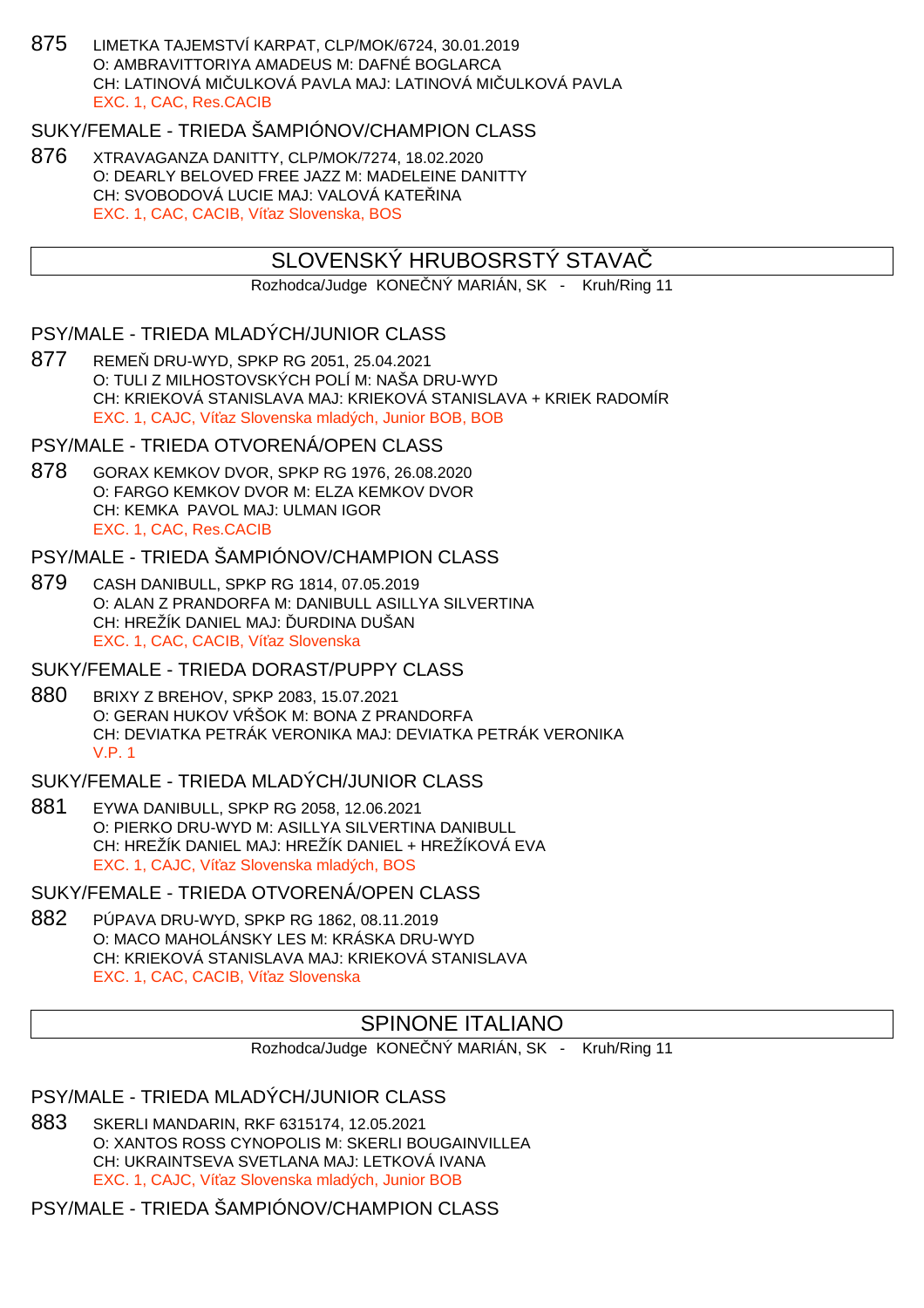884 ARCHIBALD MOJA LÁSKA, SPKP 75, 22.09.2019 O: JOSHUA THEOGONIA BLACK M: XANTIPA ROSS CYNOPOLIS CH: MANDÍKOVÁ LEA MAJ: MANDÍKOVÁ LEA EXC. 1, CAC, CACIB, Ví az Slovenska, BOB

#### SUKY/FEMALE - TRIEDA STREDNÁ/INTERMEDIATE CLASS

885 SKERLI LATHRISSIA ROS'S CYNOPOLIS, RKF 5989854, 11.09.2020 O: XANTOS ROSS CYNOPOLIS M: SKERLI AZALEA STELLA MARIS CH: UKRAINTSEVA SVETLANA MAJ: LETKOVÁ IVANA EXC. 1, CAC, CACIB, Ví az Slovenska, BOS

SUKY/FEMALE - TRIEDA ŠAMPIÓNOV/CHAMPION CLASS

886 FRIDA AROVNÉ SRDCE, CLP/SPI/162, 11.11.2019 O: ALBERTO AROVNÉ SRDCE M: MOIRA DI RIMNIS CH: BASTLOVÁ VLASTA MAJ: BASTLOVÁ MELANIE EXC. 1, CAC, Res.CACIB

#### WEIMARANER KURZHAAR - WEIMARSKÝ KRÁTKOSRSTY STAVA

Rozhodca/Judge KONE NÝ MARIÁN, SK - Kruh/Ring 11

#### PSY/MALE - TRIEDA MLADÝCH/JUNIOR CLASS

887 BALDO MARLON LORD TATRA ROCKET, SPKP 2195, 10.04.2021 O: DESTINY´S TOUCH FROM ARTENIKÉ M: ANGELA MONTENEGRO TATRA ROCKET CH: JAN ÍKOVÁ UBOMÍRA MAJ: KOSTKOVÁ LENKA EXC. 1

#### PSY/MALE - TRIEDA PRACOVNÁ/WORKING CLASS

888 CAESAR OD RYBNÍKA PODHORÁKU, SPKP 1918, 26.03.2018 O: CARAMEL LOVE DE DONAWITZ M: ELMA OD STARÉHO KR E POD ERTÍ SKÁLOU CH: MÜLLEROVÁ DENISA MAJ: DUDO MATÚŠ EXC. 1, CAC

#### PSY/MALE - TRIEDA ŠAMPIÓNOV/CHAMPION CLASS

- 889 EVERLASTING ORCAN OF GREYNIE, SPKP 2058, 13.02.2019 O: ALL-STAR ALONSO ATAGORA M: A WILD BLOSSOM ARRYA GREYNIE CH: PÍCHOVÁ JANA MAJ: VARGA SAMUEL + KOSTKOVÁ NATÁLIA EXC. 2, Res.CAC, Res.CACIB
- 890 FREDDIE HUMAN TOUCH, SPKP 2023, 03.05.2019 O: WEISUP ROYAL FLUSH AT BROMHUND M: ALLEMANDE HUMAN TOUCH CH: TEDLOVÁ IVANA MAJ: ŠUGÁR MICHAL EXC. 1, CAC, CACIB, Ví az Slovenska, BOS

SUKY/FEMALE - TRIEDA MLADÝCH/JUNIOR CLASS

- 891 BLUEBERRY MODRÝ AMULET, SPKP 2206, 30.06.2021 O: EDA ZE SLEZSKÝCH LESU M: ANDY Z VINOHRADSKÝCH POLÍ CH: SERESS TOMÁŠ MAJ: SERESS TOMÁŠ EXC. 3
- 892 FLORENS BIELY ORGOVÁN, SPKP 2190, 05.05.2021 O: CLIFFORD HUMAN TOUCH M: AYA KRISTY SILVERDREAM CH: TABI LADISLAV MAJ: CHILÝ JAKUB EXC. 2
- 893 GAVOTTA HUMAN TOUCH, SPKP 2180, 11.02.2021 O: LIFE IS AN ILLUSION JUST WEIMARANER M: ALLEMANDE HUMAN TOUCH CH: TEDLOVÁ IVANA MAJ: DUBOVCOVÁ ĽUBOMÍRA EXC. 4
- 894 SOFFIO D'AMORE OVATION SHOW, RKF 6159614, 17.05.2021 O: SOFFIO D'AMORE INSPECTOR FIELD M: SOFFIO D'AMORE CRAUZE LOUISA CH: NIKESHINA ULYANA MAJ: TRNKOVÁ MÁRIA EXC. 1, CAJC, Ví az Slovenska mladých, Junior BOB

SUKY/FEMALE - TRIEDA STREDNÁ/INTERMEDIATE CLASS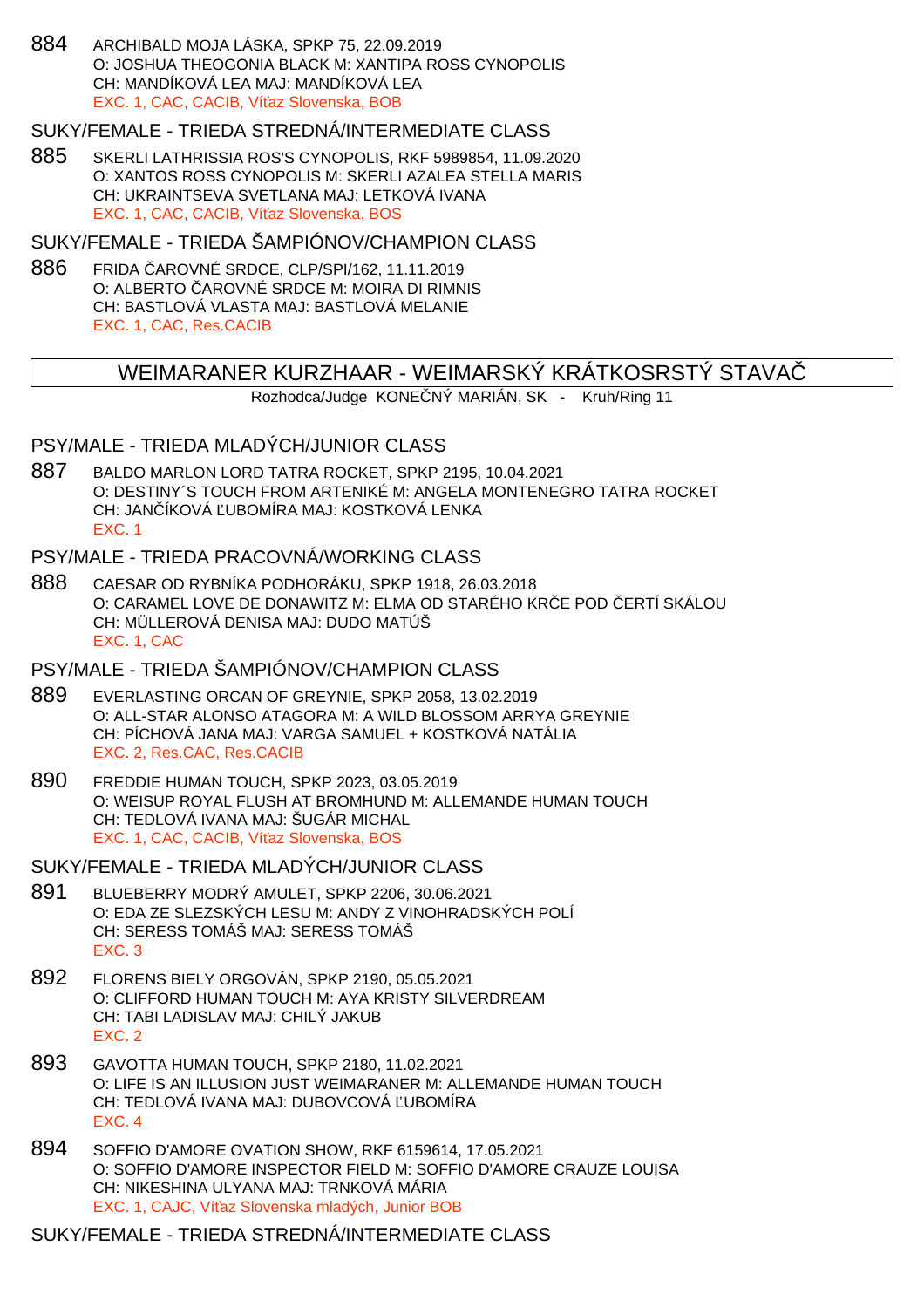- 895 AURA MODRÝ AMULET, SPKP 2086, 11.05.2020 O: BEST GREEN ICE TEA ATAGORA M: ANDY Z VINOHRADSKÝCH POLÍ CH: SERESS TOMÁŠ MAJ: SERESS TOMÁŠ  $V$  G  $2$
- 896 RUBY LIPS BY ATRIA CORDIS, PKR.VII-19106, 19.06.2020 O: KOLATA´S SURFER´S PARADISE M: YARATELLE OF ATRIA CORDIS CH: MIKUS-KORALEWSKA DOROTA MAJ: MIKUS-KORALEWSKA DOROTA EXC. 1, CAC, Res.CACIB
- 897 WEIMDREAM BRIXIE BAILEY, SPKP 2116, 30.08.2020 O: CLIFFORD HUHAN TOUCH M: KLAUDIA SHEFIS CH: ARTZOVÁ ZUZANA MAJ: KAŠICKÝ FRANTIŠEK  $V$  G  $3$

SUKY/FEMALE - TRIEDA OTVORENÁ/OPEN CLASS

898 AURA DREAM OF JAZZ, SPKP 2000, 08.05.2019 O: ABLE ACE AMIR SILESJANA XORTI M: FESTA BUDAFA CH: JAZVINSKÁ ZUZANA MAJ: CSENKEYOVA MARIA EXC. 1, CAC

SUKY/FEMALE - TRIEDA PRACOVNÁ/WORKING CLASS

899 BRAVA GREY Z TUROVECKYCH LES , CLP/VOK11548, 15.03.2020 O: TANGU A-AWA M: HALEY GREY OD POTOKA KA ÁKUP CH: POČINKOVÁ IVANA MAJ: POČINKOVÁ IVANA EXC. 1, CAC, CACIB, Ví az Slovenska, BOB

SUKY/FEMALE - TRIEDA ŠAMPIÓNOV/CHAMPION CLASS

900 HARMONY HANAH Z LULE SKÝCH LES, CLP/VOK/11389, 08.08.2019 O: A WILD AND FREE OF GREYNIE M: DIAMOND DELLY Z LULE SKÝCH LES CH: MITTNEROVÁ IVA MAJ: MITTNEROVÁ IVA EXC. 1, CAC

# WEIMARANER LANGHAAR - WEIMARSKÝ DLHOSRSTÝ STAVAČ

Rozhodca/Judge KONE NÝ MARIÁN, SK - Kruh/Ring 11

## PSY/MALE - TRIEDA ŠAMPIÓNOV/CHAMPION CLASS

901 ARTY Z BABICKÉHO DVORA, CLP/VOD/11212, 18.02.2019 O: ANGUS CRAZY FOREVER M: AJDA Z RAMAŠKY CH: ZENÁHLÍK DAVID MAJ: ÍŠECKÁ LACINOVÁ MICHAELA EXC. 1, CAC, CACIB, Ví az Slovenska, BOB

skupina/group FCI - 8

AMERICAN COCKER SPANIEL BLACK - AMERICKÝ KOKERŠPANIEL LIERNY

Rozhodca/Judge FINTOROVÁ UDMILA, SK - Kruh/Ring 12

# PSY/MALE - TRIEDA MLADÝCH/JUNIOR CLASS

902 ALL ABOUT US BLOOM FOR YOU, SPKP 2136, 02.12.2020 O: MADMAN´S MIGHT JUST TAKE YOUR LIFE M: CHLOÉ NOTINO VIXNER CH: MELICHER JÁN MAJ: OLEKŠÁK MARTINA EXC. 1, CAJC, Ví az Slovenska mladých, Junior BOB

PSY/MALE - TRIEDA ŠAMPIÓNOV/CHAMPION CLASS

903 LAYTON BECAUSE I SAID SO, SPKP 2008, 26.04.2017 O: CH POINTBREAK WITH ALL THAT STRIKING M: ICH LAYTON YOU BET CH: VOLÁRIKOVÁ LINDA MAJ: CAISOVA SILVIA EXC. 1, CAC, CACIB, Ví az Slovenska, BOB

> AMERICAN COCKER SPANIEL COLOURS - AMERICKÝ KOKERŠPANIEL VIACFAREBNÝ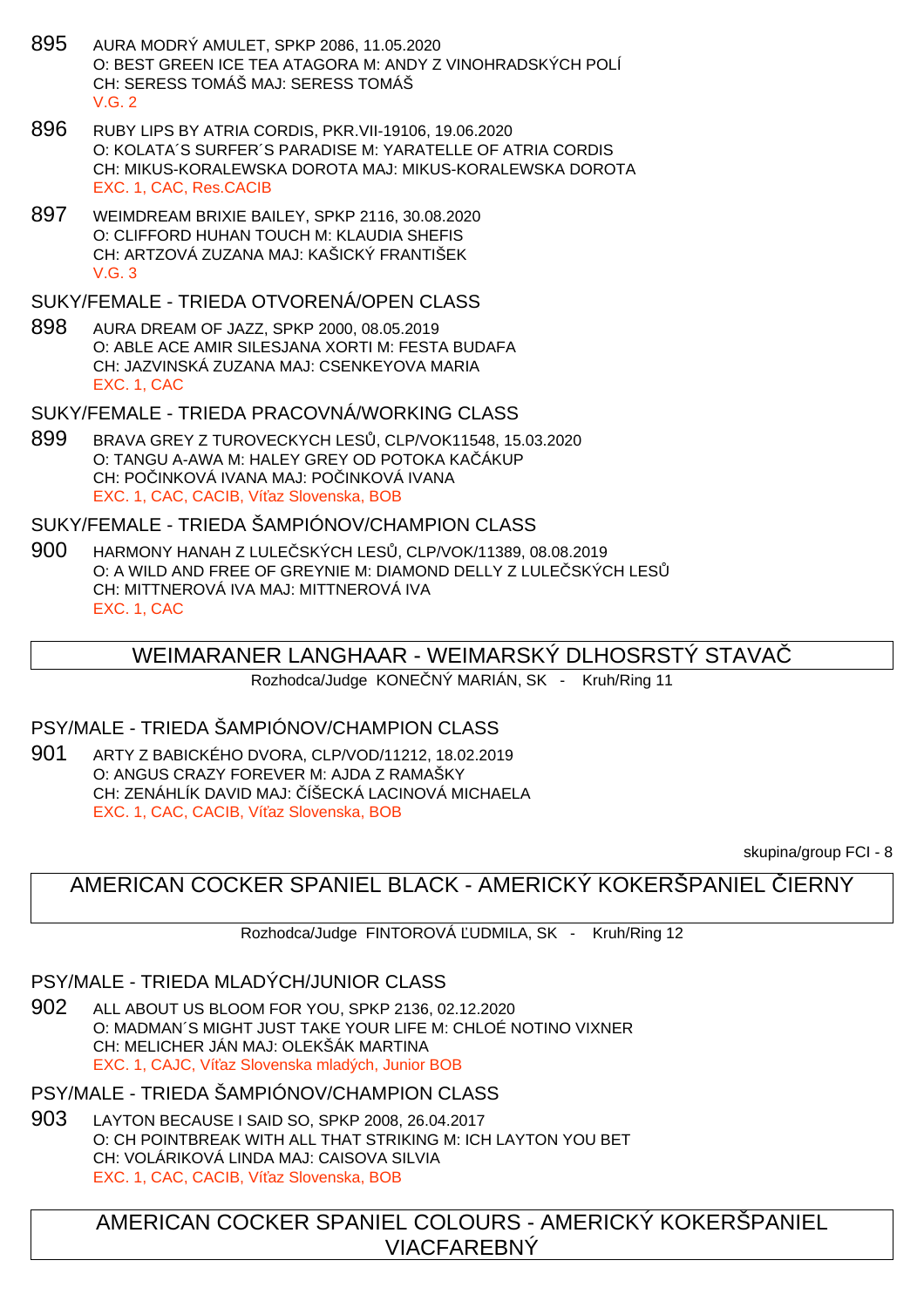#### SUKY/FEMALE - TRIEDA STREDNÁ/INTERMEDIATE CLASS

904 KAJAL CHARMING LINE, SPKP 2139, 14.10.2020 O: RÄUBERLEIN´S I BELIEVE IN MIRACLES M: TSVETNAJA MECHTA MIDNIGHT MOON CH: VÁCLAVOVIC ONDŘEJ MAJ: LEŠKOVÁ KATARÍNA ABS.

AMERICAN COCKER SPANIEL UNICOLOUR - AMERICKÝ KOKERŠPANIEL JEDNOFAREBNÝ

Rozhodca/Judge FINTOROVÁ UDMILA, SK - Kruh/Ring 12

#### PSY/MALE - TRIEDA MLADÝCH/JUNIOR CLASS

905 BUBALLOO´S VINCITORE DOLCITO, SPKP 2148, 14.03.2021 O: BUBALLOO´S DOLCE DIAVOLO M: BUBALLOO´S PIU BELLA CH: ŠVECOVÁ UBICA MAJ: FÁBEROVÁ SILVIA EXC. 1, CAJC, Ví az Slovenska mladých

PSY/MALE - TRIEDA ŠAMPIÓNOV/CHAMPION CLASS

906 BELMOND GOLD MYSTERY LA INOGGY, SPKP 2094, 08.03.2019 O: TEDDY TISS ZE SLOVANSKÉ TVRZE M: ZITA BABY CHARMING LINE CH: KODETOVÁ PETRA MAJ: LEŠKOVÁ KATARÍNA EXC. 1, CAC, Res.CACIB

SUKY/FEMALE - TRIEDA MLADÝCH/JUNIOR CLASS

907 STILL SUCCESS DE L´ECRIN DES PRECIEUSES, SPKP 2182, 07.05.2021 O: FUNNY BOY DE LA PETITE MAULDRE M: PAULA DANNA D´ARIZA CH: ANDRE HELENE MAJ: LEŠKOVÁ KATARÍNA EXC. 1, CAJC, Ví az Slovenska mladých

SUKY/FEMALE - TRIEDA STREDNÁ/INTERMEDIATE CLASS

908 NELLINES GIVE ALL OR NOTHING, SPKP 2127, 04.09.2020 O: MADMAN´S COMETH ROCK´N´ROLL OVER M: NELLINES DREAM ON CH: VALLOVÁ JANA MAJ: VALLOVÁ JANA EXC. 1, CAC, CACIB, Ví az Slovenska, BOS

# BARBET

Rozhodca/Judge FINTOROVÁ UDMILA, SK - Kruh/Ring 12

PSY/MALE - TRIEDA MLADÝCH/JUNIOR CLASS

909 JULIEN DE LA COLLINE DES VIOLETTES, CLP/BAR/27, 28.04.2021 O: ULYSSE VOM ZULIMO M: GINGER DE LA COLLINE DES VIOLETTES CH: RICHNER SYLVIA MAJ: ENGEL MONIKA EXC. 1, CAJC, Ví az Slovenska mladých, Junior BOB

#### PSY/MALE - TRIEDA STREDNÁ/INTERMEDIATE CLASS

910 LORD LANCELOT VOM DUCKSTEIN, CLP/BAR/15, 05.08.2020 O: HERUS VOM DUCKSTEIN M: JESSY VOM DUCKSTEIN CH: SOBANSKI KARIN MAJ: ENGEL MONIKA EXC. 1, CAC, CACIB, Ví az Slovenska, BOB

# CAO DE AQUA PORTUGUÉS - PORTUGALSKÝ VODNÝ PES

Rozhodca/Judge FINTOROVÁ UDMILA, SK - Kruh/Ring 12

## PSY/MALE - TRIEDA OTVORENÁ/OPEN CLASS

911 ORION THE BLACK KING Z KASÉTEK, CLP/PVP/884, 30.03.2020 O: CAMLIN SEADANCER MADE IN AMERICA FOR MOKRY BANDITA M: KISS FROM ME Z KASÉTEK CH: PODVESKÁ KATE INA MAJ: ZITTERBARTOVÁ SIMONA EXC. 1, CAC, CACIB, Ví az Slovenska, BOS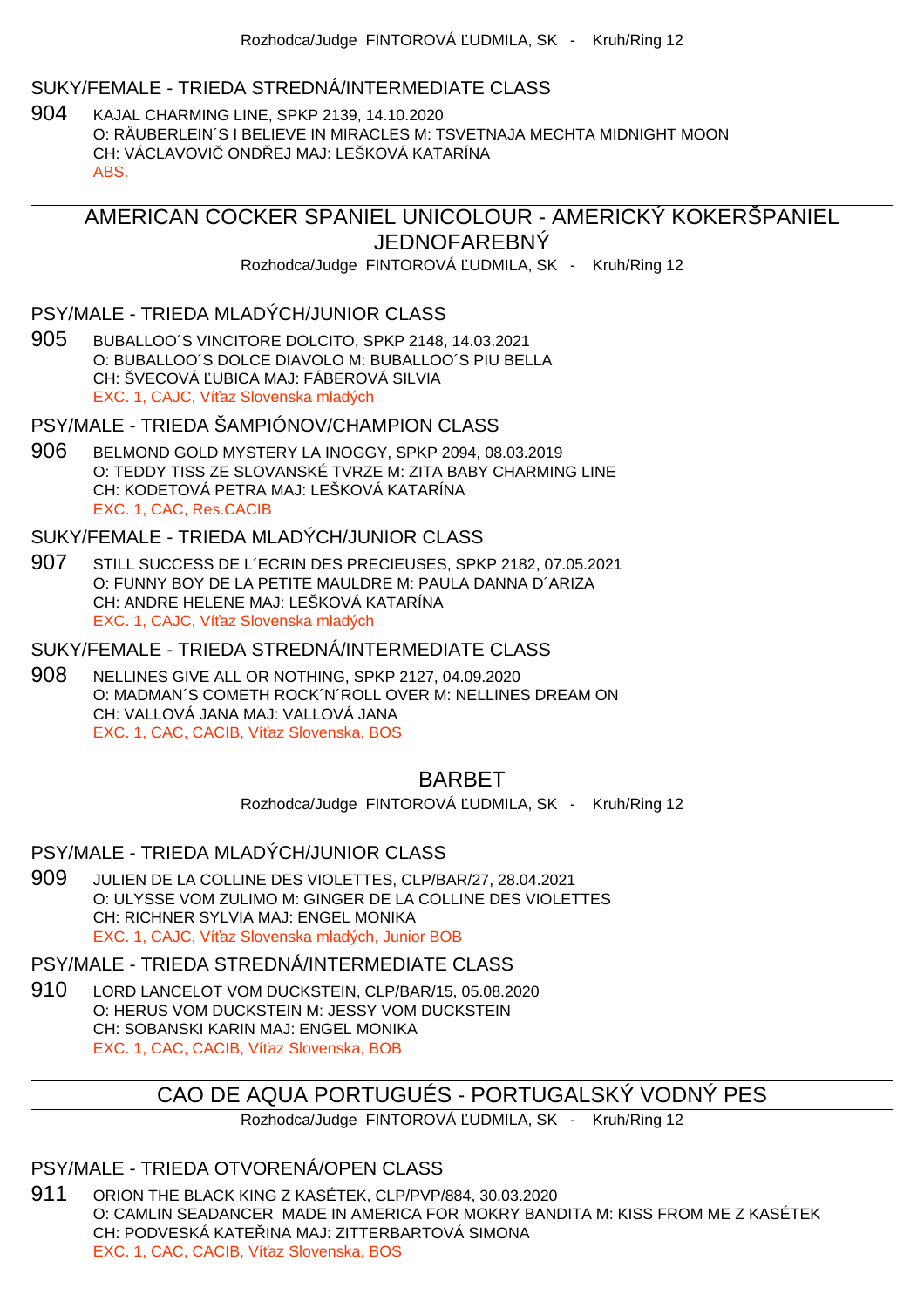## PSY/MALE - TRIEDA VETERÁNOV/VETERAN CLASS

912 ACHIRAM ALL MY HEART REI PESCADOR, CLP/PVP/327, 25.12.2013 O: APLICADO ELE E UM VENCEDOR M: ARLETA ERNOBÍLÁ ELEGANCE CH: HLAVICOVÁ MILENA MAJ: ENGEL MONIKA EXC. 1, Ví az Slovenska veteránov

## SUKY/FEMALE - TRIEDA OTVORENÁ/OPEN CLASS

913 PRIA DA CASA DA BUBA, OHZB/CAS 394, 01.10.2018 O: POLARIS SEA JAZZ CASA DA BUBA M: FRIDA K DA CASA DA BUBA CH: PINTO JOAO RODRIGO MAJ: REISER MIRIAM EXC. 1, CAC, CACIB, Ví az Slovenska, BOB

# CHESAPEAKE BAY RETRIEVER

Rozhodca/Judge FINTOROVÁ UDMILA, SK - Kruh/Ring 12

PSY/MALE - TRIEDA DORAST/PUPPY CLASS

914 ALONZO ICE LITTLE GRIZZLY, SPKP 18, 22.08.2021 O: NUNNEYSWOOD ICEBERG M: SELENA GOMEZ BY LIBAMI CH: ŠVEC UBOMÍR MAJ: ŠVEC UBOMÍR + ŠVECOVÁ JANA V.P. 1

SUKY/FEMALE - TRIEDA DORAST/PUPPY CLASS

915 AMELIE SELENA LITTLE GRIZZLY, SPKP 23, 22.08.2021 O: NUNNEYSWOOD ICEBERG M: SELENA GOMEZ BY LIBAMI CH: ŠVEC UBOMÍR MAJ: ŠVEC UBOMÍR + ŠVECOVÁ JANA V.P. 1

# CURLY COATED RETRIEVER

Rozhodca/Judge FINTOROVÁ UDMILA, SK - Kruh/Ring 12

### PSY/MALE - TRIEDA DORAST/PUPPY CLASS

916 PRINCE AWESOME Z BASISFORY, PKR.VIII-43933, 15.08.2021 O: PARADIGMA FOLKOR M: WARRIOR PRINCESS Z BASISFORY CH: LAUZER BARBARA & KATARZYNA MAJ: TYM ANNA V.P. 1

## PSY/MALE - TRIEDA ŠAMPIÓNOV/CHAMPION CLASS

917 KARNAWAŁOWY TOAST Z BASISFORY, PKR.VIII-37090, 06.01.2018 O: PARADIGMA FOLKOR M: WARRIOR PRINCESS Z BASISFORY CH: LAUZER KATARZYNA & BARBARA MAJ: LAUZER KATARZYNA + LAUZER BARBARA EXC. 1, CAC, CACIB, Ví az Slovenska, BOB

SUKY/FEMALE - TRIEDA MLADÝCH/JUNIOR CLASS

918 SUN DEVIL IN VINO VERITAS, PKR.VIII-43687, 11.06.2021 O: BRIO'S GRAND MASTER FLASH AT DARKSIDE RATN ON COC M: SUN DEVIL HARLEQUIN DEMON CH: KOFRON JENNIFER & GRACE MAJ: LAUZER KATARZYNA EXC. 1, CAJC, Ví az Slovenska mladých, Junior BOB, BOS

# ENGLISH COCKER SPANIEL BLACK - ANGLICKY KOKERSPANIEL IERNY

Rozhodca/Judge FINTOROVÁ UDMILA, SK - Kruh/Ring 12

## PSY/MALE - TRIEDA ŠAMPIÓNOV/CHAMPION CLASS

919 FISKAL Z BOJNICKÝCH ÚDOLOV, SPKP 2375, 08.04.2015 O: FILON RICCI CLUB M: OCTAVIA BLACK PETRS CH: LEVICKÝ PAVOL MAJ: ŠKRABÁK VLADIMÍR EXC. 1, CAC

SUKY/FEMALE - TRIEDA ŠAMPIÓNOV/CHAMPION CLASS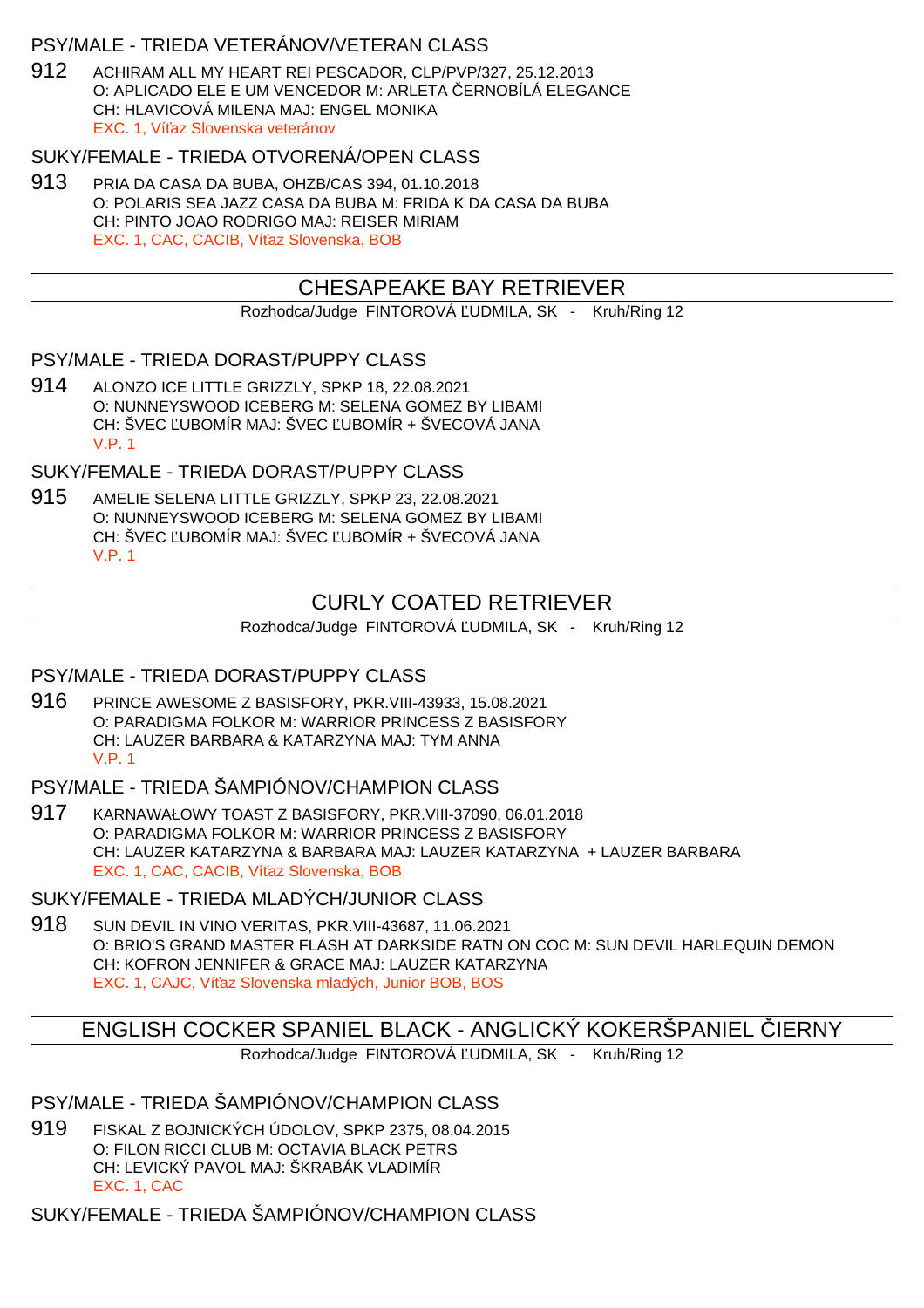920 ARWEN Z KRÁLOVSKEJ VYHLIADKY, SPKP 2474, 09.02.2019 O: FISKAL Z BOJNICKÝCH ÚDOLOV M: DOROTHEA Z VEJMINKU CH: ŠKRABÁK VLADIMÍR MAJ: ŠKRABÁK VLADIMÍR EXC. 1, CAC, CACIB, Ví az Slovenska, BOS

## SUKY/FEMALE - TRIEDA ESTNÁ/HONOUR CLASS

921 DOROTHEA Z VEJMINKU, SPKP 2412, 05.05.2016 O: ORLANDO Z VEJMINKU M: VICTORIA Z VEJMINKU CH: ŠULCEK PAVEL MAJ: ŠKRABÁK VLADIMÍR EXC. 1

# ENGLISH COCKER SPANIEL COLOURS - ANGLICKÝ KOKERŠPANIEL VIACFAREBNÝ

Rozhodca/Judge FINTOROVÁ UDMILA, SK - Kruh/Ring 12

### PSY/MALE - TRIEDA STREDNÁ/INTERMEDIATE CLASS

922 HARRY Z HO ENUŠE, CLP/AC/39844, 08.07.2020 O: GESSA D'ARAN ROB ROY M: AYRA Z HOŘENUŠE CH: ŠPR A DALIBOR MAJ: VINKLÁREK ROMAN + VINKLÁRKOVÁ SVATAVA EXC. 1, CAC, Res.CACIB

## PSY/MALE - TRIEDA OTVORENÁ/OPEN CLASS

923 FAMOUS RASTA COOLGANG, PKR.VIII-40480, 30.12.2019 O: CHARBONNEL LIFE'N TIMES M: FACTOR X COOLGANG CH: SZYFFER KATARZYNA MAJ: SZYFFER KATARZYNA EXC. 1, CAC, CACIB, Ví az Slovenska, BOB

## PSY/MALE - TRIEDA ŠAMPIÓNOV/CHAMPION CLASS

924 DARCY ZE SENICKÝCH POLÍ, CLP/AC/39069, 10.09.2018 O: BELMONDO PAVEKS M: ARWEN ARCA ZE SENICKÝCH POLÍ CH: PODLESNÁ FILKOVÁ IVANA MAJ: VINKLÁRKOVÁ SVATAVA + VINKLÁREK ROMAN EXC. 1, CAC

# ENGLISH COCKER SPANIEL UNICOLOR - ANGLICKÝ KOKERŠPANIEL JEDNOFAREBNÝ

Rozhodca/Judge FINTOROVÁ UDMILA, SK - Kruh/Ring 12

### PSY/MALE - TRIEDA MLADÝCH/JUNIOR CLASS

925 O ROMEO Z BOJNICKÝCH ÚDOLOV, SPKP 2533, 17.06.2021 O: KOCEL Z BOJNICKÝCH ÚDOLOV M: AMELIA OD BUKOVÉ STUDÁNKY CH: LEVICKÝ PAVOL MAJ: VALKOVÁ JANA + BARIAK MARTINA EXC. 1, CAJC. Ví az Slovenska mladých, Junior BOB

# PSY/MALE - TRIEDA ŠAMPIÓNOV/CHAMPION CLASS

926 LUDWIG Z VEJMINKU, SPKP 2440, 10.09.2017 O: ROBIN HOOD Z VEJMINKU M: JAKARTA Z VEJMINKU CH: ŠULCEK PAVEL MAJ: ŠKRABÁK VLADIMÍR EXC. 1, CAC

# ENGLISH SPRINGER SPANIEL - ANGLICKÝ ŠPRINGERŠPANIEL

Rozhodca/Judge FINTOROVÁ UDMILA, SK - Kruh/Ring 12

## PSY/MALE - TRIEDA MLADÝCH/JUNIOR CLASS

927 ALADIN SRDCOVÉ ESO, CLP/ASS/7323, 05.03.2021 O: LEAFY ART JP CELTIC THUNDER JACK M: SILVER FOG HARLEY QUINN CH: HODOVÁ ZUZANA MAJ: HODOVÁ LINDA + HODOVÁ ZUZANA EXC. 1, CAJC. Ví az Slovenska mladých, Junior BOB

PSY/MALE - TRIEDA ŠAMPIÓNOV/CHAMPION CLASS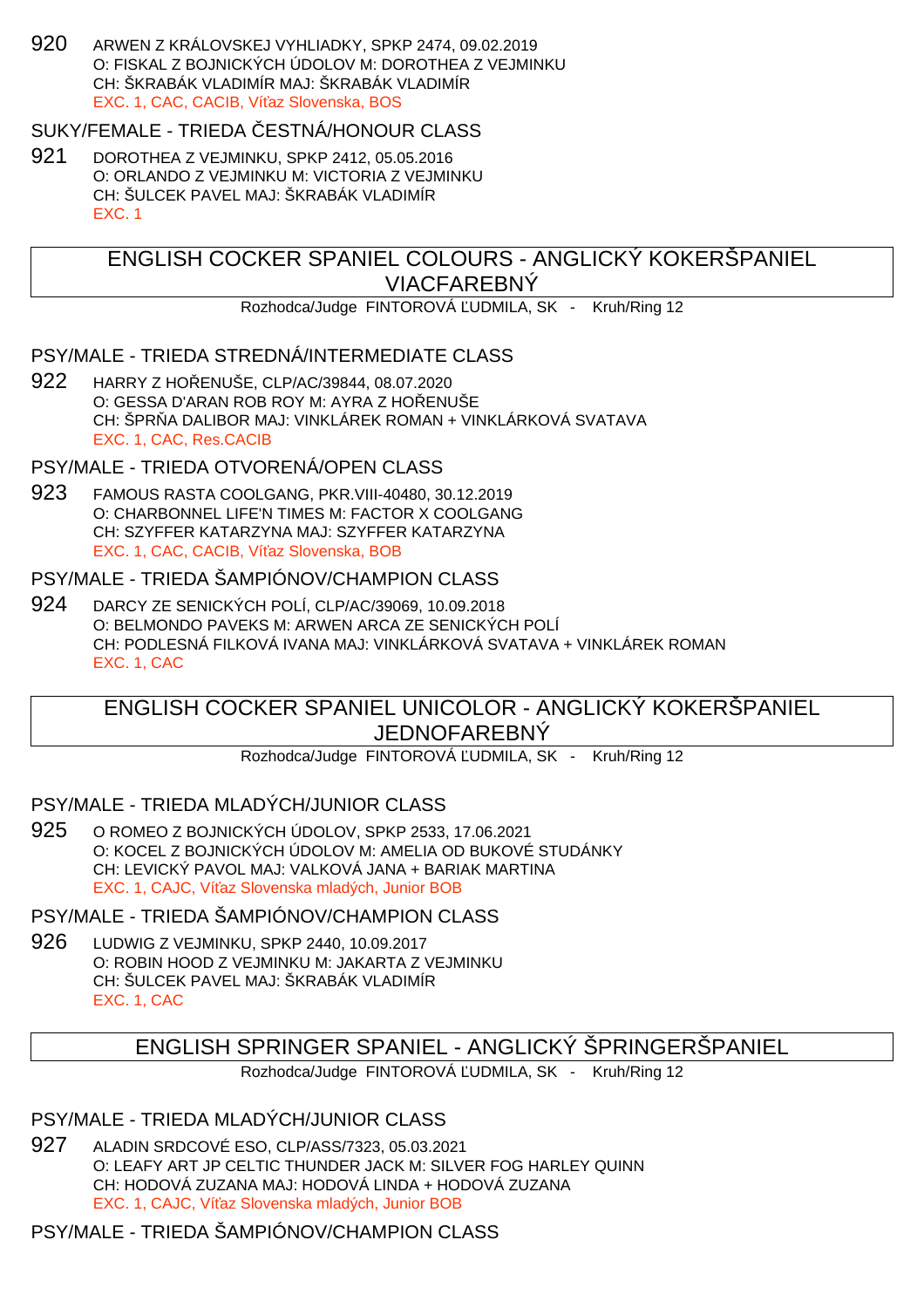- 928 FINKENSEE ENERGIC EROS, ÖHZB/ESS 2018, 12.12.2019 O: BOBBY BROWN BUXUSSON M: FINKENSEE BEMY BRAVE BIANCA CH: FINK EVELINE MAJ: MALECHA BERNADETTE + FINK EVELINE ABS.
- 929 LORDSETT GOOD VIBRATIONS, SPKP 2100, 26.02.2019 O: SIEGER´S DOUBLE TROUBLE M: LORDSETT SHOW AND SHINE CH: KSIA EK KATARZYNA MAJ: BAKOVÁ IVANA EXC. 1, CAC, CACIB, Ví az Slovenska, BOB

#### SUKY/FEMALE - TRIEDA MLADÝCH/JUNIOR CLASS

930 ZAIRA ZO SRN EJ DOLINY, SPKP 2146, 04.04.2021 O: LORDSETT GOOD VIBRATIONS M: QWENTY ZO SRN EJ DOLINY CH: CIGÁ VILIAM A IVANA MAJ: BAKOVÁ IVANA EXC. 1, CAJC, Ví az Slovenska mladých

#### SUKY/FEMALE - TRIEDA OTVORENÁ/OPEN CLASS

931 JEFA JAMON JASPEADA SPOTTED WITH CHARM, PKR.VIII-37434, 04.05.2018 O: TROLLANGENS OHIO M: AFORADA AMOROSA SPOTTED WITH CHARM CH: GÓRSKA NATALIA MAJ: GÓRSKA NATALIA EXC. 1, CAC, CACIB, Ví az Slovenska, BOS

# FLAT COATED RETRIEVER

Rozhodca/Judge JURSA JOZEF, SK - Kruh/Ring 13

### PSY/MALE - TRIEDA OTVORENÁ/OPEN CLASS

- 932 EXPLICIT BORN TO MAKE YOU HAPPY, ÖHZB/FCR 2418A, 07.06.2019 O: ALMANZA KING OF THE CASTLE M: EXPLICIT SOMEBODY TO LOVE CH: LUECKNER MATHILDA MAJ: NEUHAUSER THOMAS + GRUBER MARLIES EXC. 1, CAC, CACIB, Ví az Slovenska, BOB
- 933 GILLIAN´S CHOICE QUIRATE, ÖHZB/FCR 2550, 19.02.2020 O: GILLIAN´S CHOICE HEAD OVER HEELS M: GILLIAN´S CHOICE JUST LOVELY CH: WOLFSGRUBER ELISABETH MAJ: MATZHOLD BETTINA EXC. 2, Res.CAC, Res.CACIB
- 934 KEY LARGO TERCIUS, SPKP 313, 24.01.2020 O: SUSEDALENS REMINGTON SENDERO M: FLEUR DE LIS TERCIUS CH: ŽAMPACHOVÁ EVA MAJ: KRAMÁROVÁ ZUZANA  $V$  $G$  3

### PSY/MALE - TRIEDA ŠAMPIÓNOV/CHAMPION CLASS

- 935 BERSIFJOR DOPPIAMENTE FORTUNATO, LSVK FCR 0199/18, 23.06.2018 O: ALMANZA BURBERRY GOODIEBAG M: ERSIFJOR BACIO DI BUONA FORTUNA CH: BELIKOVA SVETLANA MAJ: ANTANAITEN? OTILIJA EXC. 1, CAC
- 936 LIVE LAUGH LOVE OASIS OF PEACE, SPKP 241, 29.03.2017 O: MISS MALLORYS SOONER OR LATER M: I WAS BORN ON EASTER OASIS OF PEACE CH: VRUBEL PAVEL MAJ: ŠIŠKA IVAN EXC. 2, Res.CAC

#### SUKY/FEMALE - TRIEDA MLADÝCH/JUNIOR CLASS

- 937 DEAREST DAENERYS OD ERNÉ PERLY, CLP/FCR/7187, 20.06.2021 O: CEZAR OD TUROVECKÝCH RYBNÍK M: CASSIOPEIA COLETTE OD ERNÉ PERLY CH: SCHEINPFLUGOVÁ IVANA MAJ: SCHEINPFLUGOVÁ IVANA + LITOŠOVÁ JITKA EXC. 2
- 938 GILLIAN´S CHOICE THAT´S TAKODA, ÖHZB/FCR 2773, 24.03.2021 O: SIMON SAYS HONEY I´M HOME M: GILLIAN´S CHOICE JUST LOVELY CH: WOLFSGRUBER ELISABETH MAJ: MATZHOLD BETTINA EXC. 1, CAJC, Ví az Slovenska mladých, Junior BOB

SUKY/FEMALE - TRIEDA STREDNÁ/INTERMEDIATE CLASS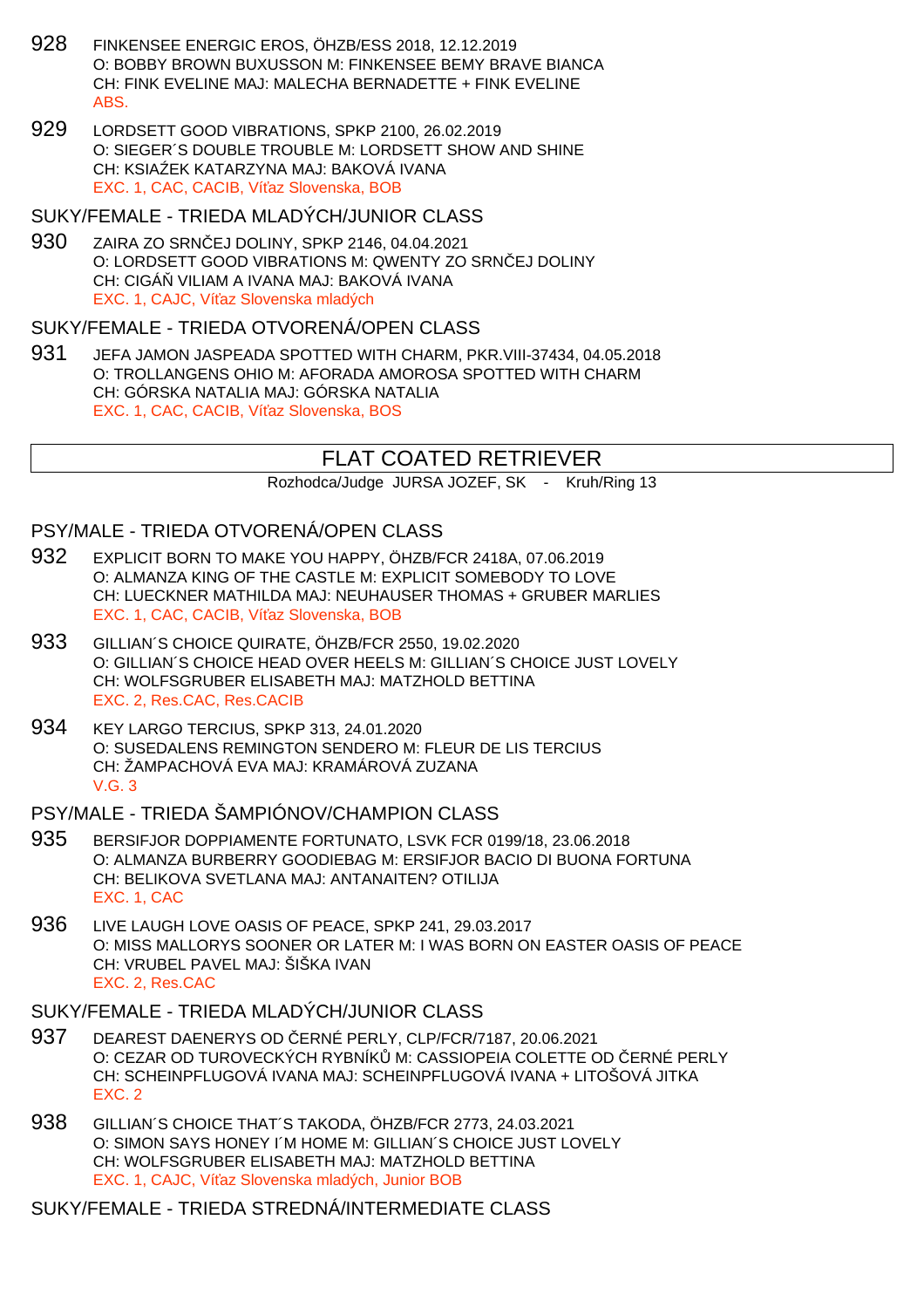939 DUPLICATE OUR MIST CEDLETES, CLP/FCR/6689, 26.09.2020 O: GARGAMEL OASIS OF PEACE M: JUST LIKE MISTY OASIS OF PEACE CH: RAISKUBOVÁ KAMILA MAJ: IN ALOVÁ IVA EXC. 1, CAC, Res.CACIB

### SUKY/FEMALE - TRIEDA OTVORENÁ/OPEN CLASS

940 DAISY BOHEMIA LUXYVETT, SPKP 305, 12.10.2019 O: BILLY BOY FALAKSA M: UMA LUXYVETT Z KOSTELCE U JIHLAVY CH: HOLÍKOVÁ YVETTA MAJ: GAÁLOVÁ MAGDALÉNA V.G. 1

## SUKY/FEMALE - TRIEDA PRACOVNÁ/WORKING CLASS

941 ON MY WAY CEDLETES OASIS OF PEACE, CLP/FCR/6176, 15.06.2019 O: O´FLANAGAN TWIST OF LIME M: JUST LIKE MISTY OASIS OF PEACE CH: VRUBEL PAVEL MAJ: RAISKUBOVÁ KAMILA EXC. 1, CAC, CACIB, Ví az Slovenska, BOS

## GOLDEN RETRIEVER - ZLATÝ RETRIEVER

Rozhodca/Judge JURSA JOZEF, SK - Kruh/Ring 13

## PSY/MALE - TRIEDA MLADŠÍ DORAST/MINOR PUPPY CLASS

942 DIAMOND MOON GOLDEN MARELL'S, SPKP 4362, 14.10.2021 O: TERRA DI SIENA INVICTUS DU BOIS DE LA RAYERE M: FUNNY MY JOY CH: MARKOVÁ ELLA MAJ: SLÁDE EKOVÁ MONIKA V.P. 1

#### PSY/MALE - TRIEDA DORAST/PUPPY CLASS

943 BAILEY VICTORIA AUREA IN CORDE, SPKP 4299, 05.08.2021 O: OLIVER DIAMOND IN THE HEART M: ELIZABETH SLNKO UNÍNA CH: BARÁNEK MARTIN MAJ: VAJDA ADAM **PROM** 

#### PSY/MALE - TRIEDA MLADÝCH/JUNIOR CLASS

- 944 ALEXANDER FAITHFUL HEART OF LIPTOV, SPKP 4236, 29.06.2021 O: ANGELONATO DEEP PURPLE M: NOBLE IRIS GOLD HEART CH: ONDREJKOVÁ IVONA MAJ: ONDREJKOVÁ IVONA EXC. 2
- 945 ENERKID CALL ME MY JOY, UKU.0523380, 03.05.2021 O: SALANDATTERRA DREAM CATCHER M: ENERKID BLUE DREAM CH: ROMASHKO NATALIIA MAJ: KÚDELOVÁ ANDREA EXC. 1, CAJC, Ví az Slovenska mladých
- 946 TRAMIN RICKY, SPKP 4084, 05.12.2020 O: KAHN-CANARY NOTO BENE M: TRAMIN DARK SIDE OF THE MOON CH: USHAN OLENA MAJ: HAFFNEROVÁ EVA EXC. 3
- 947 WIZARD LORD Z KARPENTNÉ, CLP/GR/22628, 03.04.2021 O: NENUORAMOS LORD WIZARD M: IVUSCHKA Z KARPENTNÉ CH: KU EROVÁ IVANA MAJ: KU EROVÁ IVANA EXC. 4

## PSY/MALE - TRIEDA STREDNÁ/INTERMEDIATE CLASS

- 948 HANNA'S ICONS IDOL, MET.GOLD.R.1478/20, 04.09.2020 O: HANNA'S ICONS ECHTES GOLD M: HANNA'S GOLDEN PRINCESS BUTTERFLY CH: BARÁK HANNA MAJ: BENCE TÓTH EXC. 1, CAC
- 949 WONDER DIAMOND IN THE HEART, SPKP 3915, 23.07.2020 O: IRON DIAMOND IN THE HEART M: O'PARIS DES JARDINS D'EPONA CH: NÁSADOVÁ KATARÍNA MAJ: ŠIŠKA IVAN EXC. 2, Res.CAC

PSY/MALE - TRIEDA OTVORENÁ/OPEN CLASS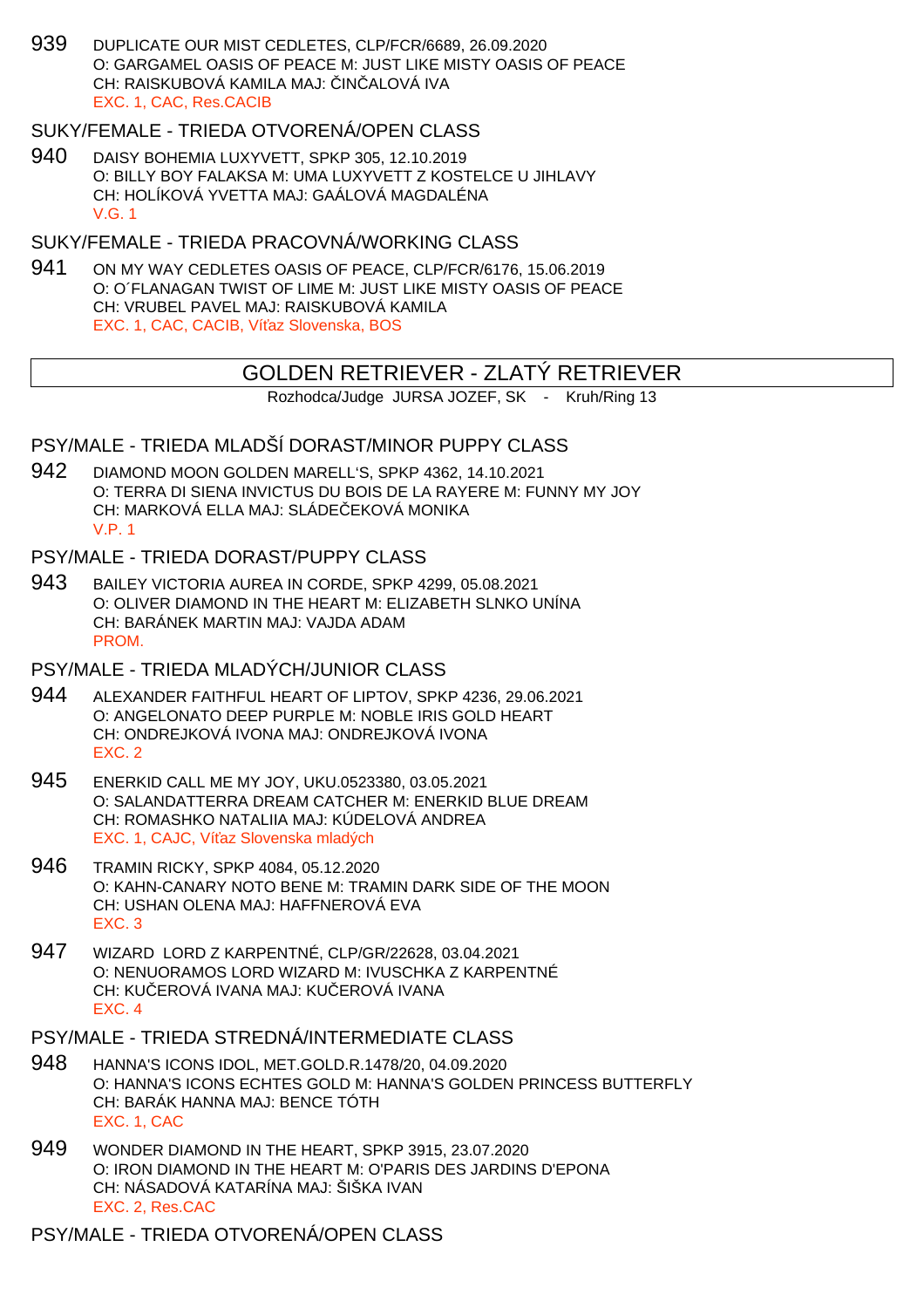- 950 DESIGUAL'S DANGEROUS MIND, ÖHZB/GR 8405, 19.07.2018 O: IKER DU BOIS DE LA RAYERE M: DESIGUAL'S BACK TO THE ROOTS CH: KASTLUNGER ROMANA MAJ: KASTLUNGER ROMANA + BERGER CORNELIA  $V$  G  $2$
- 951 HOUDINI FROM BOHEMIAN STARLIGHT, CLP/GR/21443, 12.12.2019 O: SEVEN´S DREAM MOI MOCHE ET MECHANT M: PINIA ROZMACHANY OGON CH: SVORE OVÁ ZDENKA MAJ: SVORE OVÁ ZDENKA + GABZDILOVÁ PAVLÍNA EXC. 1, CAC
- PSY/MALE TRIEDA PRACOVNÁ/WORKING CLASS
- 952 ASK ME SIMBA MILLION REASONS, CLP/GR/21577, 13.03.2020 O: HARRY POTTER AUREA ROSA M: CAROLINE MORAVIA GOLD HEART CH: SUCHOPÁROVÁ KRISTÝNA MAJ: LEDENOVÁ NAD ŽDA EXC. 1, CAC, CACIB, Ví az Slovenska, BOB
- 953 FERNFLOWER ISAK GENIAL BOY, SPKP 3513, 04.09.2018 O: CANTRYGOLD MISTER BRUS M: FERNFLOWER GIVENCHY FROM COUTURE CH: POLUNICHEVA ELENA MAJ: DEPTOVÁ DANIELA ABS.
- PSY/MALE TRIEDA ŠAMPIÓNOV/CHAMPION CLASS
- 954 CHRISTOPH GOLD HEART CANIS REGNUM, SPKP 3386, 14.02.2018 O: THORNYWAIT FIRE N´ICE M: POWER OF GOLD BRDSKÉ ZLATO CH: HANULIAKOVÁ IVANA MAJ: KOCÁNOVÁ O GA EXC. 2, Res.CAC
- 955 UNIKÁT HENRY GOLD HEART, SPKP 3921, 24.07.2020 O: CHRISTOPH GOLD HEART CANIS REGNUM M: NOBLE ADIDAS GOLD HEART CH: KOCÁNOVÁ OLGA MAJ: NÁSADA MILAN + NÁSADOVÁ KATARÍNA EXC. 1, CAC, Res.CACIB

#### PSY/MALE - TRIEDA VETERÁNOV/VETERAN CLASS

956 IRON DIAMOND IN THE HEART , SPKP 2890, 17.01.2014 O: EVIDOG KASINO M: EVIDOG JENNIFER CH: NÁSADOVÁ KATARÍNA MAJ: NÁSADA MILAN EXC. 1, Ví az Slovenska veteránov

### SUKY/FEMALE - TRIEDA MLADŠÍ DORAST/MINOR PUPPY CLASS

957 DIAMOND SHINE GOLDEN MARELL\*S, SPKP 4368, 14.10.2021 O: TERRA DI SIENA INVICTUS DU BOIS DE LA RAYERE M: FUNNY MY JOY CH: MARKOVÁ ELLA MAJ: NÁSADOVÁ KATARÍNA V.P. 1

#### SUKY/FEMALE - TRIEDA DORAST/PUPPY CLASS

- 958 BRILLIANT VICTORIA AUREA IN CORDE, SPKP 4310, 05.08.2021 O: OLIVER DIAMOND IN THE HEART M: ELIZABETH SLNKO UNÍNA CH: BARÁNEK MARTIN MAJ: BARÁNEK MARTIN + TOTHOVÁ NIKOLETA V.P. 2
- 959 IRIS MY JOY, SPKP 4319, 16.09.2021 O: ARES ZLATÝ DOMOV M: GOLDEN LYRA MY JOY CH: KÚDELOVÁ ANDREA MAJ: BAUER DANA V.P. 1
- SUKY/FEMALE TRIEDA MLADÝCH/JUNIOR CLASS
- 960 CHARISMA VIVA ANGELIC SOUL, SPKP 4037, 04.02.2021 O: SKY PRIDE BAIKAL M: KIARA DIAMOND IN THE HEART CH: BADINKOVÁ PETRA MAJ: OBŽEROVÁ KATARÍNA V.G.
- 961 COR EX SILVIS ALEGRIA, SPKP 4016, 18.01.2021 O: ANGELONATO DEEP PURPLE M: CORA SILVIS SANCTI HUBERTI CH: MAR ÁKOVÁ RENÁTA MAJ: MAR ÁKOVÁ RENÁTA V.G. 4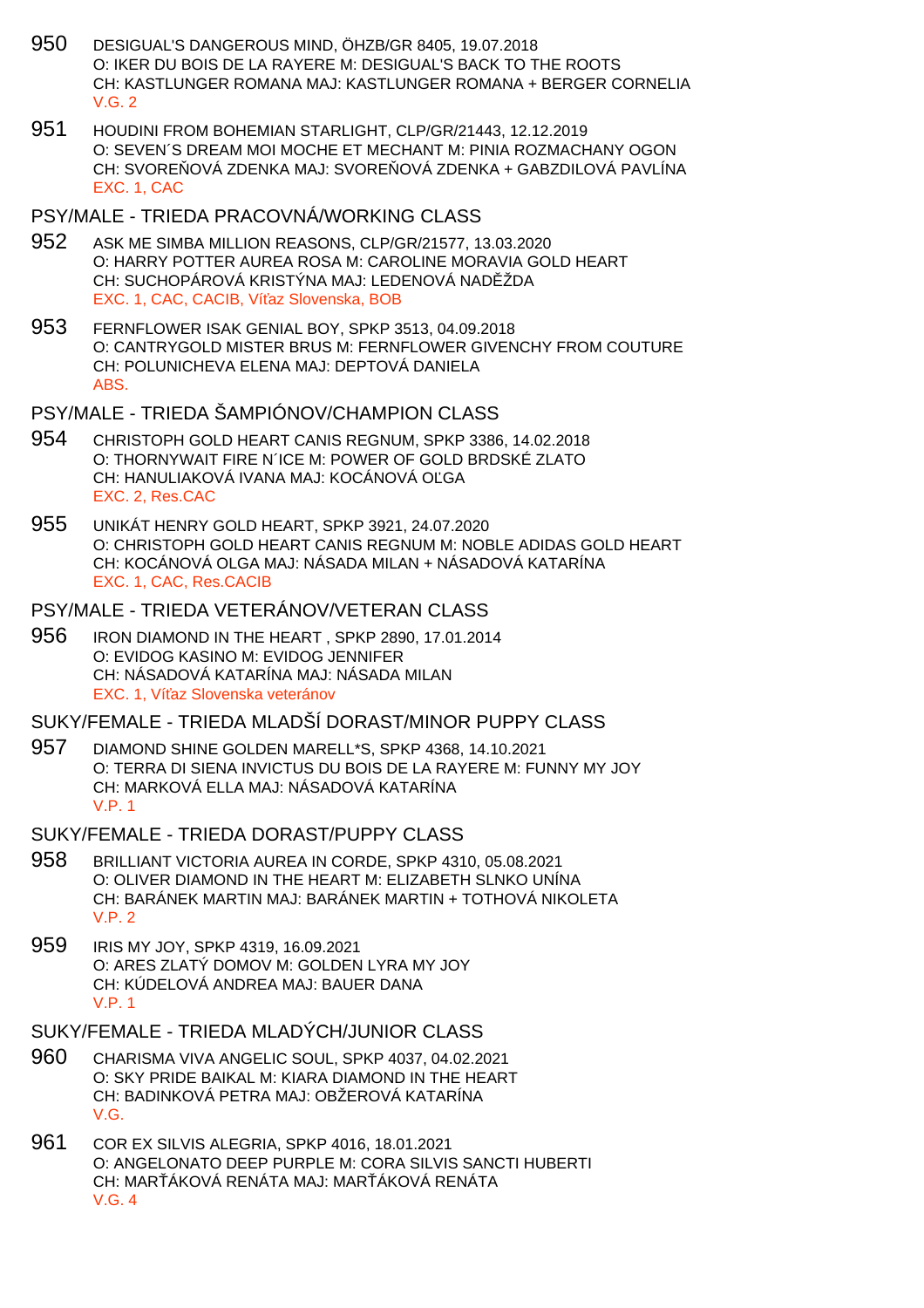- 962 COR EX SILVIS ANABELA, SPKP 4017, 18.01.2021 O: ANGELONATO DEEP PURPLE M: CORA SILVIS SANCTI HUBERTI CH: MAR ÁKOVÁ RENÁTA MAJ: MAR ÁKOVÁ RENÁTA V.G.
- 963 HAPPY CHELSY ANGELIC SOUL, SPKP 4033, 31.01.2021 O: SKY PRIDE BAIKAL M: ORSAY DES JARDINS D´EPONA CH: BADINKOVÁ PETRA MAJ: ŽINGOROVÁ MONIKA V.G.
- 964 ORIN SNEH TATIER, SPKP 3998, 28.11.2020 O: FERNFLOWER ISAK GENIAL BOY M: KASSANDRA SNEH TATIER CH: DEPTOVÁ DANIELA MAJ: HAFFNEROVÁ EVA EXC. 2
- 965 SOUL SIMPHONY MY ANGEL TOMI, SPKP 4224, 07.04.2021 O: ANGELONATO DEEP PURPLE M: SOUL SIMPHONY GABRIELLA CH: ŽELJKOVI BOJAN MAJ: NECHALOVÁ JANA EXC. 3
- 966 ZARA DIAMOND IN THE HEART, SPKP 4057, 28.02.2021 O: IRON DIAMOND IN THE HEART M: LAILA DES JARDINS D´EPONA CH: NÁSADOVÁ KATARÍNA MAJ: NÁSADOVÁ KATARÍNA EXC. 1, CAJC, Ví az Slovenska mladých, Junior BOB

#### SUKY/FEMALE - TRIEDA STREDNÁ/INTERMEDIATE CLASS

- 967 BONETT BRIDE QUEEN OF MAGIC, SPKP 4011, 13.09.2020 O: MAGIC MADNESS LOVE TO LOVE M: BONETT BRIDE JINGLE VOICE CH: SÜLI KRISZTINA MAJ: ŠIŠKA IVAN V.G. 4
- 968 FLY HOPE SUN SHINE SHAMWARI, SPKP 3842, 13.04.2020 O: DUKE SUN SHINE SHAMWARI M: LEA DINA SNEH TATIER CH: HAFFNEROVÁ EVA MAJ: HAFFNEROVÁ EVA V.G. 3
- 969 GRAVITU OF LOVE LASTER GOLD , SPKP 4249, 08.10.2020 O: ANGELONATO MAKES PEOPLE - TALK M: GUDVIN´S RIDDL INTRIGA FOR LASTER GOLD CH: KUDRYASHOVA I. MAJ: PALAJ DENISA EXC. 2, Res.CAC
- 970 UNIQUE NINA DIAMOND IN THE HEART, SPKP 3899, 11.07.2020 O: CHRISTOPH GOLD HEART CANIS REGNUM M: LAILA DES JARDINS D´EPONA CH: NÁSADOVÁ KATARÍNA MAJ: NÁSADOVÁ KATARÍNA EXC. 1, CAC, Res.CACIB

SUKY/FEMALE - TRIEDA OTVORENÁ/OPEN CLASS

- 971 ASK ME SARAFINA MILLION REASONS, CLP/GR/21588, 13.03.2020 O: HARRY POTTER AUREA ROSA M: CAROLINE MORAVIA GOLD HEART CH: SUCHOPÁROVÁ KRISTÝNA MAJ: TOBOLOVÁ ADÉLA ABS.
- 972 EXTRA GIRL IN GROUP BOHEMIAN STARLIGHT, CLP/GR/19560, 16.02.2018 O: MAJIK RED RHUM M: PINIA ROZMACHANY OGON CH: SVORE OVÁ ZDENKA MAJ: SVORE OVÁ ZDENKA V.G. 4
- 973 JAM SESSION MY ANGEL TOMI, SPKP 3703, 10.08.2019 O: VESTAFJELL'S MAGIC ELF M: BORN TO BE WILD MY ANGEL TOMI CH: NECHALOVI JANA A MICHAL MAJ: NECHALOVÁ JANA + NECHALA MICHAL EXC. 1, CAC
- 974 POLARIS SNEH TATIER, SPKP 4007, 01.12.2020 O: FERNFLOWER ISAK GENIAL BOY M: FLORISA GOLD HEART CH: DEPTOVÁ DANIELA MAJ: DRIENOVSKÁ LENKA EXC. 3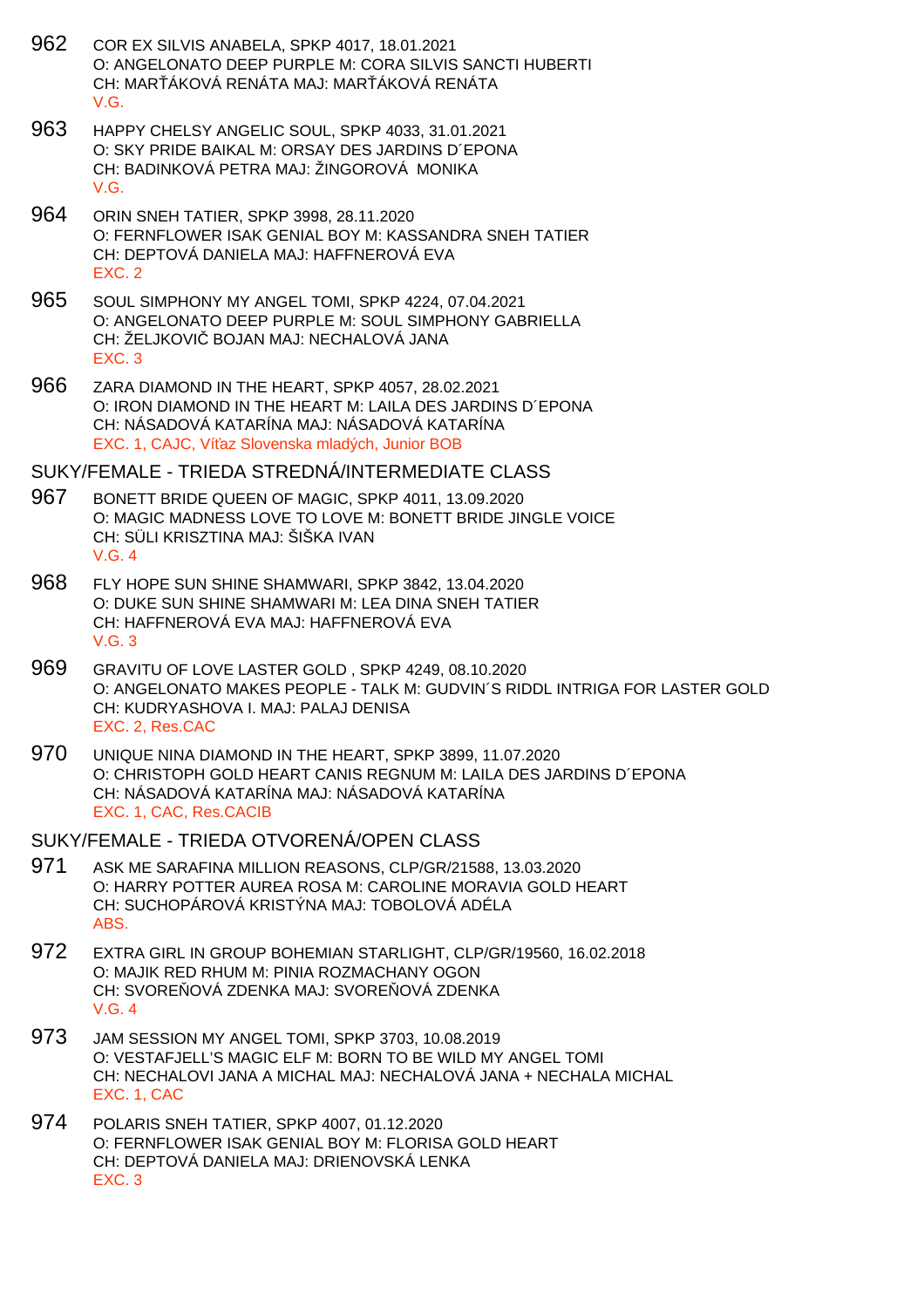975 SWEET LOVE SELLY GOLD HEART, SPKP 3790, 15.01.2020 O: CHRISTOPH GOLD HEART CANIS REGNUM M: JEWEL LADY RIHANNA GOLD HEART CH: KOCÁNOVÁ OĽGA MAJ: KOCÁNOVÁ OĽGA EXC. 2, Res.CAC

## SUKY/FEMALE - TRIEDA PRACOVNÁ/WORKING CLASS

976 SARAH Z KARPENTNÉ, CLP/GR/21492, 22.01.2020 O: KALIF IZ DOLINY SOLNICA M: HANNAH Z KARPENTNÉ CH: KU EROVÁ IVANA MAJ: KU EROVÁ IVANA EXC. 1, CAC

SUKY/FEMALE - TRIEDA ŠAMPIÓNOV/CHAMPION CLASS

977 QUEEN DIAMOND IN THE HEART, SPKP 3652, 25.05.2019 O: IRON DIAMOND IN THE HEART M: LAILA DES JARDINS D´EPONA CH: NÁSADOVÁ KATARÍNA MAJ: NÁSADOVÁ KATARÍNA EXC. 1, CAC, CACIB, Ví az Slovenska, BOS

# KOOIKERHONDJE

Rozhodca/Judge FINTOROVÁ UDMILA, SK - Kruh/Ring 12

#### SUKY/FEMALE - TRIEDA STREDNÁ/INTERMEDIATE CLASS

978 BIBI BESSIE KAMALI DE BELLASOL, OHZB/KH 346, 18.09.2020 O: FALCO Z PLOUŽNICKÉ STÁJE M: DAISSY DUCKIE BELLAMOON CH: ŠR TOVÁ KAMILA MAJ: KARABA ANDREA EXC. 1, CAC, CACIB, Ví az Slovenska, BOB

# LABRADOR RETRIEVER

Rozhodca/Judge JURSA JOZEF, SK - Kruh/Ring 13

#### PSY/MALE - TRIEDA DORAST/PUPPY CLASS

- 979 COUDY Z OHRADNÍ LOUKY, CLP/LR/39033, 18.09.2021 O: FAIR MAGIC SEA DREAM ESSENTION OF LIFE M: CHARLOTTE ROSE LAROS TEXAS CH: KURA MARTIN MAJ: MONTAG TOMÁŠ V.P. 1
- PSY/MALE TRIEDA MLADÝCH/JUNIOR CLASS
- 980 ROCKY CHOCO QUEEN´S JOY, SPKP 7892, 14.04.2021 O: CLAUSWEB FELLOW FOR QUEEN´S JOY M: WERA QUEEN´S JOY CH: ORLOVSKÁ ZUZANA MAJ: VAVREK HENRIETA EXC. 1, CAJC, Ví az Slovenska mladých

PSY/MALE - TRIEDA STREDNÁ/INTERMEDIATE CLASS

- 981 BARNEY Z OHRADNI LOUKY, CLP/LR/37059, 03.07.2020 O: JOE POD ŽER ICKÝM KOSTELEM M: BLACK TRICOLOR OF CZECHOMOR CH: KURA MARTIN MAJ: MONTAG TOMÁŠ  $V$  G  $2$
- 982 WOODY POD CHOS OM, SPKP 7602, 18.09.2020 O: CARROMER JACK OF DIAMONDS M: PHIBE POD CHOS OM CH: MARTONKA RÓBERT MAJ: MARTONKOVÁ ADRIANA EXC. 1, CAC, Res.CACIB

PSY/MALE - TRIEDA OTVORENÁ/OPEN CLASS

983 AARON LABKA Z DRAŽOVSKÉHO LESA, SPKP 7320, 14.02.2020 O: MICKEY POD CHOS OM M: EGOLINK AYLIN CH: ŠANDO IVAN MAJ: KULICH VLADIMÍR V.G. 1

PSY/MALE - TRIEDA PRACOVNÁ/WORKING CLASS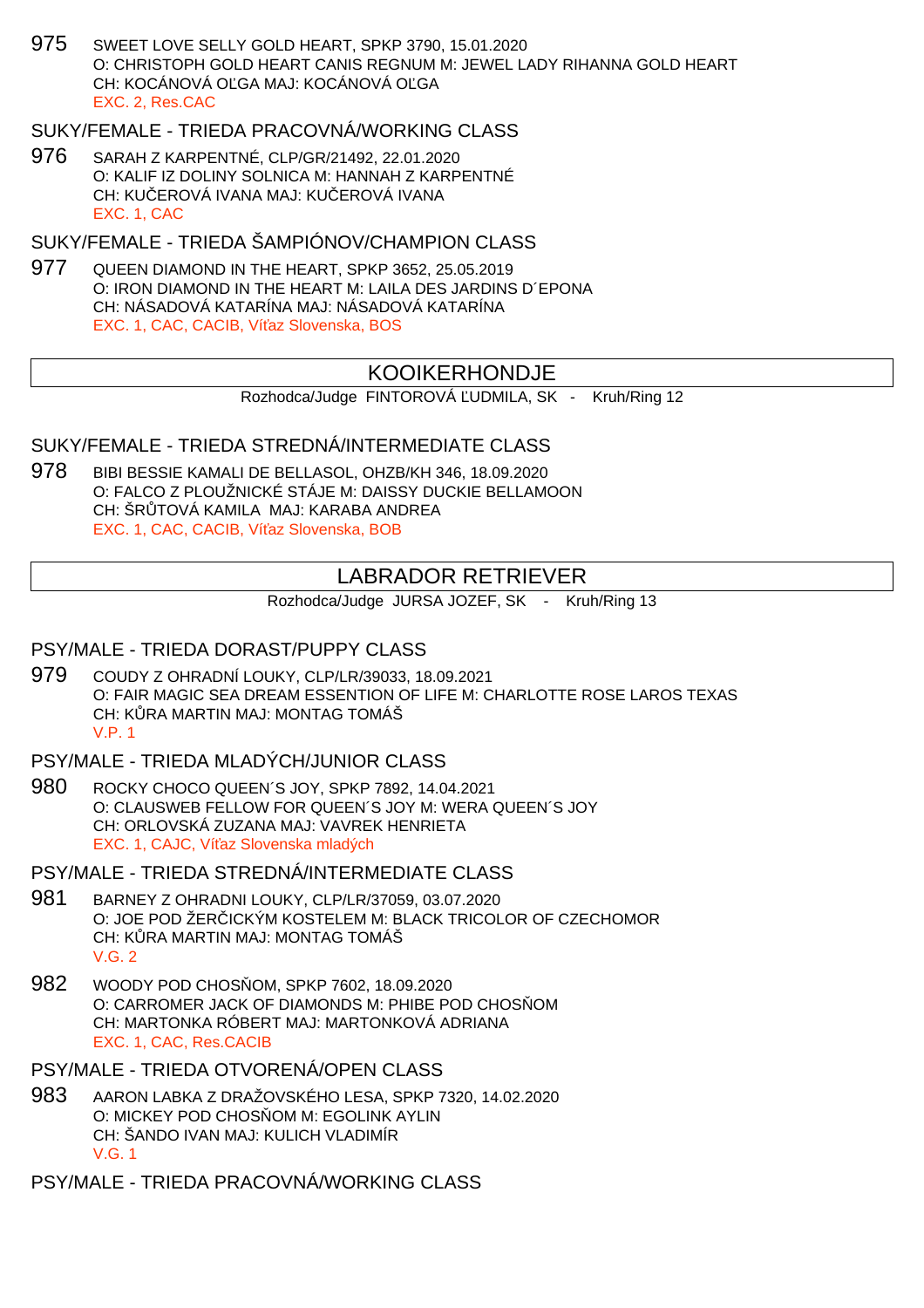- 984 ARTHUR AMOR SIN FIN, SPKP 7234, 14.10.2019 O: CLAUSWEB FELLOW FOR QUEEN´S JOY M: ZAYA SWEET CHOCO CH: BARTOŠOVÁ MICHAELA MAJ: ŠLOSÁROVÁ KRISTÍNA V.G. 1
- 985 CHANCE FOR LIFE AMAZING LOVE, SPKP 6308, 21.05.2016 O: A TOP SECRET SUN IN THEIR EYES M: DORINA AMAZING LOVE CH: KITKOVÁ ZUZANA MAJ: PAUEROVÁ MARTINA + PAUER ĽUBOMÍR V.G. 2

#### PSY/MALE - TRIEDA ŠAMPIÓNOV/CHAMPION CLASS

986 X´JONATHAN OD HIMALÁJSKÉHO CEDRU, SPKP 7224, 29.12.2018 O: SRETLAW YELLOW CAMARO M: EPICMAGNAGRAECIA´S XTRAVAGANZA CH: DOČEKALOVÁ MICHAELA MAJ: ORLOVSKÁ ZUZANA EXC. 1, CAC, CACIB, Ví az Slovenska, BOB

#### SUKY/FEMALE - TRIEDA DORAST/PUPPY CLASS

- 987 AMALFI MENDOSUN, SPKP 8052, 24.09.2021 O: MISTER MAGOO Z GRODU HRABIEGO MALMESBURY M: IVY BELIEVEME CH: GAŠPERCOVÁ KLAUDIA MAJ: GAŠPERCOVÁ KLAUDIA V.P. 1
- 988 DAKOTA Z FARMY LYMA, SPKP 7970, 06.07.2021 O: CARROMER JACK OF DIAMONDS M: FIONA OF SUNNY YARD CH: HEGEDÜS CSABA MAJ: MICHE OVÁ SIMONA V.P. 2

#### SUKY/FEMALE - TRIEDA MLADÝCH/JUNIOR CLASS

- 989 ANASTÁZIA AMAZING GELLE LAB, SPKP 7869, 11.04.2021 O: RIVERLAB'S CARDAMON M: TIFANY POD CHOS OM CH: MIHÁLYI JOZEF MAJ: MIHÁLYI JOZEF V.G.
- 990 EGOLINK FREYA, SPKP 7960, 17.06.2021 O: CARROMER JACK OF DIAMONDS M: VANILLA SUGAR QUEEN´S JOY CH: BOTKOVÁ JAROSLAVA MAJ: BOTKOVÁ JAROSLAVA EXC. 1, CAJC, Ví az Slovenska mladých, Junior BOB
- 991 KALIMÉRA LAB´S VALLEY, SPKP 7947, 10.06.2021 O: DEAD FLAG BLUES GRODU HRABIEGO MALMESBURY M: GOOGLE ME WINNIE LAB´S VALLEY CH: KVASNI, ANOVÁ EVA MAJ: MÁ, ALKOVÁ KATARÍNA EXC. 3
- 992 LUMERISSI BERETTA, SPKP 7754, 16.02.2021 O: CHARLIE ROYAL GLADE M: UMA FOR LUMERISSI GARISH STYLE CH: KOVÁ OVÁ ANDREA MAJ: DEMO ANTON V.G.
- 993 LUMERISSI BLASSER, SPKP 7757, 16.02.2021 O: ROYAL GLAD M: UMA FOR LUMERISSI CH: KOVÁ OVÁ ANDREA MAJ: NAGY RÓBERT EXC. 2
- 994 VELVET CHOCO KELESIS, SPKP 7791, 16.03.2021 O: CLAUSWEB FELLOW FOR QUEEN'S JOY M: RIVERLAB'S CLASSIC CLICHE CH: KELEMEN LADISLAV MAJ: KOVA MILOŠ EXC. 4
- SUKY/FEMALE TRIEDA STREDNÁ/INTERMEDIATE CLASS
- 995 BEATRICE VELVET LIGHTNING, SPKP 7679, 02.11.2020 O: RIVERLAB´S CARDAMON M: KISS OF HAPPINES FOR LITTLE BUBBLE CH: PAVLOVOVÁ MARTINA MAJ: BARTOŠOVÁ MICHAELA EXC. 2, Res.CAC
- 996 BONNIE VELVET LIGHTNING, SPKP 7676, 02.11.2020 O: RIVERLAB´S CARDAMON M: KISS OF HAPPINES FOR LITTLE BUBBLE CH: PAVLOVOVÁ MARTINA MAJ: PAVLOVOVÁ MARTINA EXC. 3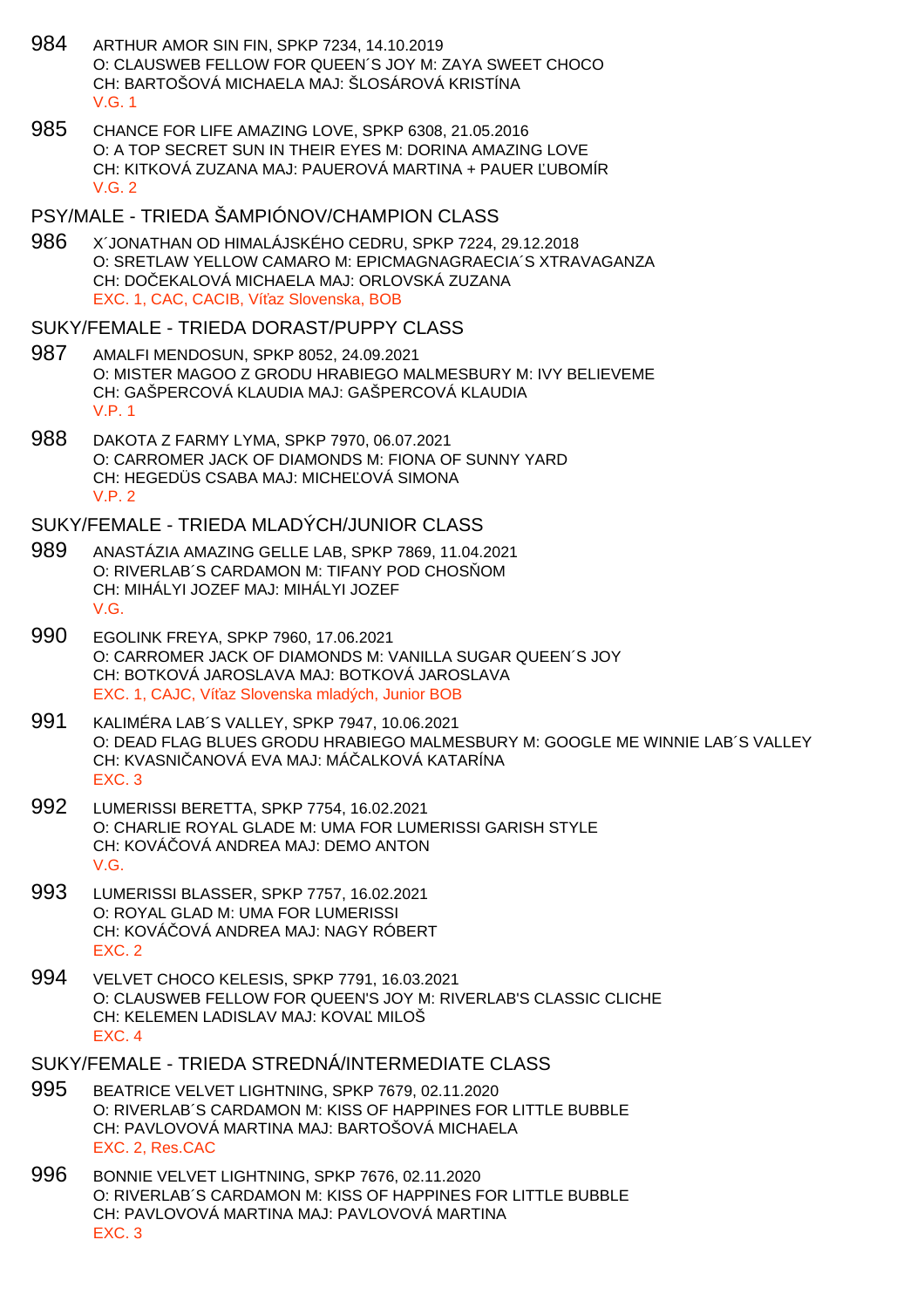- 997 PANDORA QUEEN´S JOY, SPKP 7690, 30.10.2020 O: CARROMER JACK OF DIAMONDS M: BE DELICIOUS QUEEN´S JOY CH: ORLOVSKÁ ZUZANA MAJ: ORLOVSKÁ ZUZANA EXC. 1, CAC, Res.CACIB
- 998 XALLY POD CHOS OM, SPKP 7612, 26.09.2020 O: RIVERLAB'S CARDAMON M: OLÍVIA POD CHOS OM CH: MARTONKA ROBERT MAJ: VDOVJAKOVÁ ZUZANA V.G. 4
- 999 XARA POD CHOS OM, SPKP 7614, 26.09.2020 O: RIVERLAB'S CARDAMON M: OLÍVIA POD CHOS OM CH: MARTONKA RÓBERT MAJ: MARTONKOVÁ ADRIANA V.G.

SUKY/FEMALE - TRIEDA OTVORENÁ/OPEN CLASS

- 1000 BELLATRIX TATRAS LABS, SPKP 7627, 27.09.2020 O: HUNTER POD ŽERICKÝM KOSTELEM M: ALEXIS BANCHORY TATRAS LABS CH: VDOVJAKOVÁ ZUZANA MAJ: VDOVJAKOVÁ ZUZANA V.G. 2
- 1001 JOLIE CHOCO QUEEN´S JOY, SPKP 7275, 07.11.2019 O: CLAUSWEB FELLOW FOR QUEEN´S JOY M: WERA QUEEN´S JOY CH: ORLOVSKÁ ZUZANA MAJ: PISCHOVÁ KRISTÍNA EXC. 1, CAC

SUKY/FEMALE - TRIEDA PRACOVNÁ/WORKING CLASS

- 1002 ALANA AMOR SIN FIN, CLP/LR/36184, 14.10.2019 O: CLAUSWEB FELLOW FOR QUEEN´S JOY M: ZAYA SWEET CHOCO QUEEN´S JOY CH: BARTOŠOVÁ MICHAELA MAJ: ERNÝ KAREL V.G. 2
- 1003 ALDAMITY KNOCK ´EM ALL, SPKP 7480, 17.05.2020 O: DOLBIA INKY M: ALDAMITY HERE IN MY HEART CH: BARTOŠOVÁ DANIELA MAJ: SCHOVANEC VALTER V.G. 3
- 1004 FANTASTIC EDITION CRYSTAL OF TATRAS, SPKP 7704, 03.12.2020 O: RIVERLABS CARDAMON M: ABBEY ROSE JUST BEAUTIFUL CH: ILAVSKÝ IVAN MAJ: ILAVSKÝ IVAN EXC. 1, CAC

SUKY/FEMALE - TRIEDA ŠAMPIÓNOV/CHAMPION CLASS

1005 ALA REI BY CHOCOLATE DIAMOND, SPKP 6774, 26.03.2018 O: LINDEMANN`S BEST FRIENDS FACE M: RAINRIVER REINA DEL MAR CH: HOSTA NÁ SZABOVÁ MARTINA MAJ: HOSTA NÁ SZABOVÁ MARTINA EXC. 1, CAC, CACIB, Ví az Slovenska, BOS

# LAGOTTO ROMAGNOLO

Rozhodca/Judge FINTOROVÁ UDMILA, SK - Kruh/Ring 12

PSY/MALE - TRIEDA STREDNÁ/INTERMEDIATE CLASS

1006 SOLIPSE MIO TESORO, SPKP 548, 27.12.2020 O: TOM M: AQUATERRA DOGS AMORINA CH: KADNÁROVÁ JANA MAJ: KADNÁROVÁ JANA EXC. 1, CAC, CACIB, Ví az Slovenska, BOB

SUKY/FEMALE - TRIEDA DORAST/PUPPY CLASS

1007 SOLIPSE ROMANTICA AMELIA, SPKP 624, 09.07.2021 O: II GRANAIO DEL MALATESTA NEW ORLEANS M: SOLIPSE BACIO DA CHANEL CH: KADNÁROVÁ JANA MAJ: JUHÁSZOVÁ ZUZANA + MAJEROVÁ EMA V.P. 1

SUKY/FEMALE - TRIEDA MLADÝCH/JUNIOR CLASS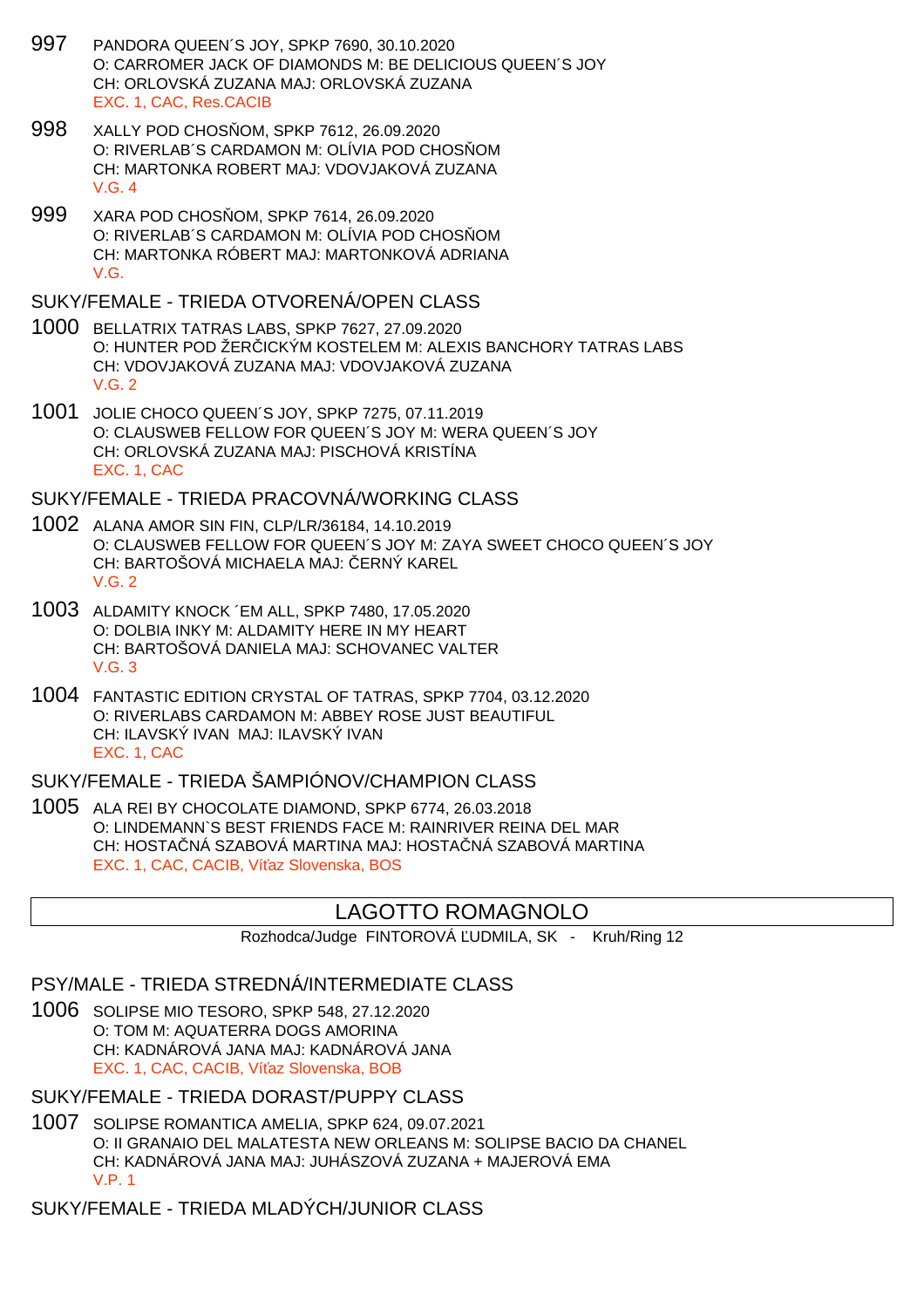1008 MULAN INSIGNIS NATURA DA CASALI, SPKP 565, 07.02.2021 O: ECCOLO M: ZETA CH: RUZI EDI MAJ: KOHÚT MATÚŠ ABS.

SUKY/FEMALE - TRIEDA ŠAMPIÓNOV/CHAMPION CLASS

1009 THESTRUP´S SPECIAL WHITE ROSE, SPKP 556, 09.06.2020 O: LAPINLUMON IMMANUEL M: SOLIPSE SANTA FIORE CH: THESTRUP JETTE MAJ: KADNÁROVÁ JANA EXC. 1, CAC, CACIB, Ví az Slovenska, BOS

## NOVA SCOTIA DUCK TOLLING RETRIEVER

Rozhodca/Judge FINTOROVÁ UDMILA, SK - Kruh/Ring 12

PSY/MALE - TRIEDA MLADÝCH/JUNIOR CLASS

1010 FEEL FIRST BAMSE GARONERA, CLP/NSR/1465, 28.11.2020 O: LÖNNLÖVETS LOTUS M: ABSOLUT FIRST IZOLDA GARONERA CH: GAROVÁ MARTINA MAJ: BERNOVSKÁ TEREZA EXC. 1, CAJC, Ví az Slovenska mladých, Junior BOB

PSY/MALE - TRIEDA STREDNÁ/INTERMEDIATE CLASS

1011 CHANDLER TARGARYEN FIRE, CLP/NSR/1423, 22.07.2020 O: APPLE CHILLI´S GINGER GROUP M: ARYA TARGARYEN FIRE CH: MARKOVÁ VERONIKA MAJ: ME HAROVÁ ADRIÁNA + ÚŽEK MARKOVÁ VERONIKA EXC. 1, CAC, Res.CACIB

## PSY/MALE - TRIEDA ŠAMPIÓNOV/CHAMPION CLASS

1012 ENDREW TARGARYEN FIRE, CLP/NSR/1212, 12.04.2018 O: RED HOT CHILLI'S DESIGN OF NOCHILL M: ARYA TARGARYEN FIRE CH: MARKOVÁ VERONIKA MAJ: DAN KOVÁ IRENA EXC. 1, CAC, CACIB, Ví az Slovenska, BOB

SUKY/FEMALE - TRIEDA STREDNÁ/INTERMEDIATE CLASS

1013 CHIC ARYA TARGARYEN FIRE, CLP/NSR/1429, 22.07.2020 O: APPLE CHILLI´S GINGER GROUP M: ARYA TARGARYEN FIRE CH: MARKOVÁ VERONIKA MAJ: BRÁZDOVÁ URBANOVÁ EVA + ČÍŽEK MARKOVÁ VERONIKA EXC. 1, CAC, CACIB, Ví az Slovenska, BOS

WELSH SPRINGER SPANIEL - WELŠSKÝ ŠPRINGERŠPANIEL

Rozhodca/Judge FINTOROVÁ UDMILA, SK - Kruh/Ring 12

## SUKY/FEMALE - TRIEDA MLADÝCH/JUNIOR CLASS

1014 CARKA JANKINA ZÁHRADA, SPKP 1455, 16.05.2021 O: CEDRIK IDOL BOHEMIA M: BOBA JANKINA ZÁHRADA CH: JANEKOVCI UDOVÍT A JANA MAJ: JANEKOVÁ VIERA EXC. 1, CAJC, Ví az Slovenska mladých, Junior BOB, BOB

## SUKY/FEMALE - TRIEDA ŠAMPIÓNOV/CHAMPION CLASS

1015 BENTON CALIFORNIA STORM, SPKP 1374, 15.10.2018 O: BENTON WHITE HOUSE M: BENTON RUMOUR HAS IT CH: JAKKOLA+SERGUSKIN MARJO+PIIA MAJ: JANEKOVÁ VIERA + JANEK LUDOVIT EXC. 1, CAC, CACIB, Ví az Slovenska

skupina/group FCI - 9

# BICHON Á POIL FRISÉ - FRANCÚZSKY BIŠON

Rozhodca/Judge VÍTKOVÁ VIERA, SK - Kruh/Ring 15

PSY/MALE - TRIEDA OTVORENÁ/OPEN CLASS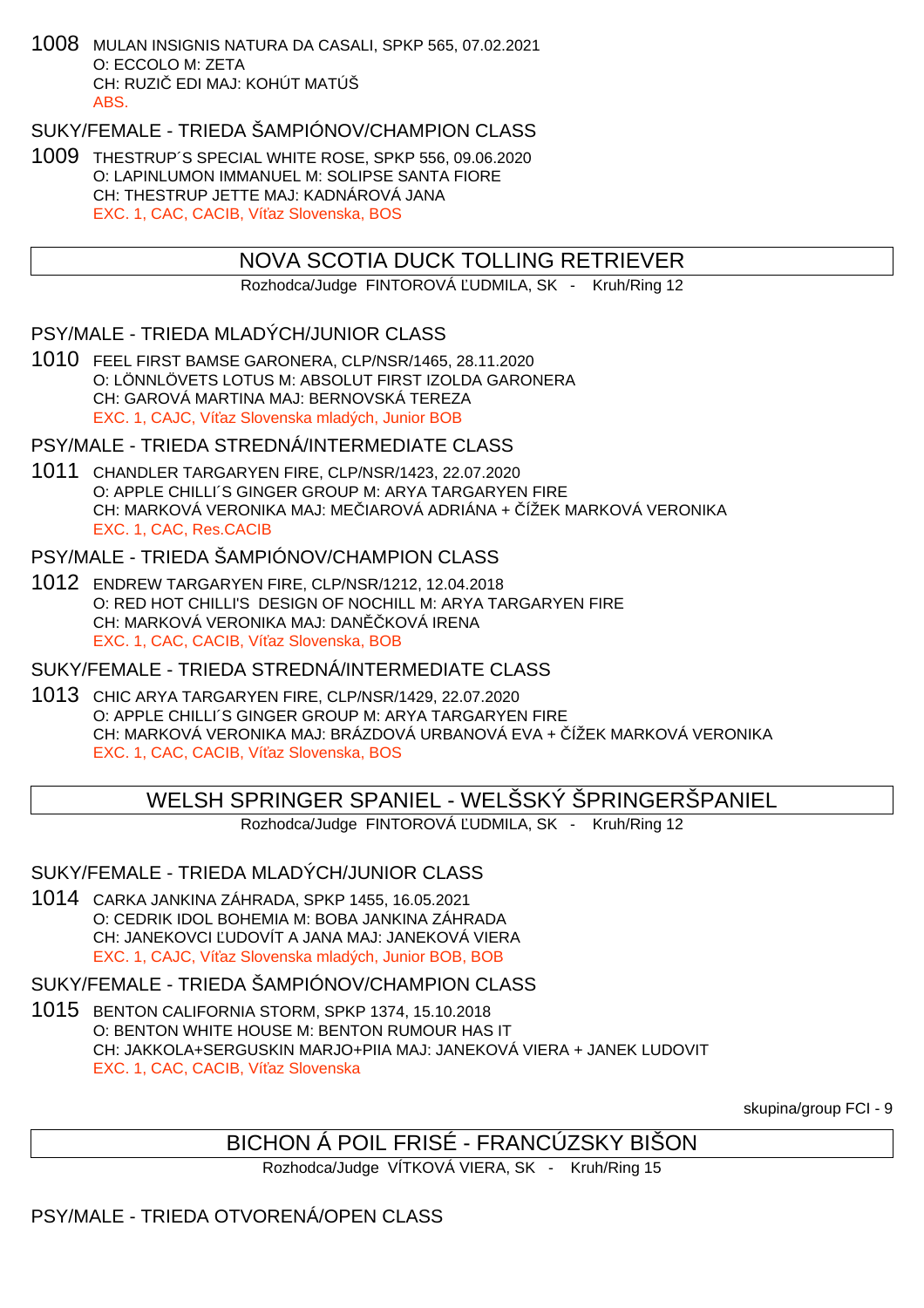1016 FLYNN CHARMANT SOURIRE, SPKP 769, 07.03.2020 O: PRETTY WALKER WOMANIZER M: BRILLIANCE CHARMANT SOURIRE CH: KOZÁ IKOVÁ RŮŽENA MAJ: MOTÚZOVÁ DANIELA EXC. 1, CAC

# PSY/MALE - TRIEDA ŠAMPIÓNOV/CHAMPION CLASS

1017 JAMESON MY LOVE DANCO OF AMBER, SPKP 650, 21.11.2017 O: DIAMELLA YOUTHFUL SUPERSTAR M: VIA VICTORIA DANCO OF AMBER CH: DANKOVÁ PATRÍCIA MAJ: PISO OVÁ MARTINA + PISO OVÁ NIKOL EXC. 1, CAC, CACIB, Ví az Slovenska, BOB

### SUKY/FEMALE - TRIEDA MLADÝCH/JUNIOR CLASS

1018 KATTY MIA ENJI HAŠČÍKOVÁ, SPKP 850, 13.06.2021 O: YUWELLIUS BOLERO HAŠ ÍKOVÁ M: LORETTE LOLO DEVIL HAŠ ÍKOVÁ CH: STAROVSKÁ MÁRIA MAJ: JAJCAYOVÁ MIROSLAVA EXC. 1, CAJC, Ví az Slovenska mladých, Junior BOB

### SUKY/FEMALE - TRIEDA ŠAMPIÓNOV/CHAMPION CLASS

1019 ROYAL FRISE TARRA CLARAMAY, COR A 2381-17/215, 05.07.2017 O: CH PARAY'S MARK FOR FRIZZLED LIFE M: ROYAL FRISE HEIDI CH: LAZAR DIANA MAJ: PINTEA ALEXANDRA CATALINA EXC. 1, CAC, CACIB, Ví az Slovenska, BOS

## BICHON HAVANAIS - HAVANSKÝ PSÍK

Rozhodca/Judge VÍTKOVÁ VIERA, SK - Kruh/Ring 15

### PSY/MALE - TRIEDA MLADÝCH/JUNIOR CLASS

1020 SAM ZIPETIK, CLP/HAV/5557, 19.03.2021 O: EUGENIO DEL TACITO M: PEPINA LUCKY ANGEL NAVAJO CH: LUKÁ OVÁ ZITA MAJ: ANOVSKÁ MARTINA V.G. 1

#### SUKY/FEMALE - TRIEDA MLADÝCH/JUNIOR CLASS

1021 HERMOSA HEAVENLY KID, SPKP 620, 22.05.2021 O: BAMBALABAMBA ARCHIBALD M: KIRÁLYERDEI- BÁRSONY SZAMBA CH: REZSUTYÍK ANGELIKA MAJ: BENŽOVÁ ADRIANA V.G. 1

# BOLOGNESE - BOLO SKÝ PSÍK

Rozhodca/Judge VÍTKOVÁ VIERA, SK - Kruh/Ring 15

## SUKY/FEMALE - TRIEDA MLADÝCH/JUNIOR CLASS

1022 CHANEL PICCOLO AMORE, SPKP 498, 01.02.2021 O: BASTIEN BEL DIAMOND M: EDRIEN PICCOLO AMORE CH: GALANSKÁ DAGMAR MAJ: GALANSKÁ DAGMAR EXC. 1, CAJC, Ví az Slovenska mladých, Junior BOB, BOB

#### SUKY/FEMALE - TRIEDA STREDNÁ/INTERMEDIATE CLASS

1023 ULYSSIA LUMA TOMIO, SPKP 489, 13.07.2020 O: PHILLIPPO DELLA FIORAVANTA VECCHIA M: MAYA PRINCESS LUMA TOMIO CH: LUPA OVÁ MARIE MAJ: CIGÁNIKOVÁ ALENA V.G. 1

## SUKY/FEMALE - TRIEDA ŠAMPIÓNOV/CHAMPION CLASS

1024 TERRY PRINCESS LUMA TOMIO, SPKP 484, 05.08.2019 O: PHILIPPO DELLA FIORAVANTA VECCHIA M: MAYA PRINCESS LUMA TOMIO CH: LUPA OVÁ MARIE MAJ: CIGÁNIKOVÁ ALENA EXC. 1

# BOSTON TERRIER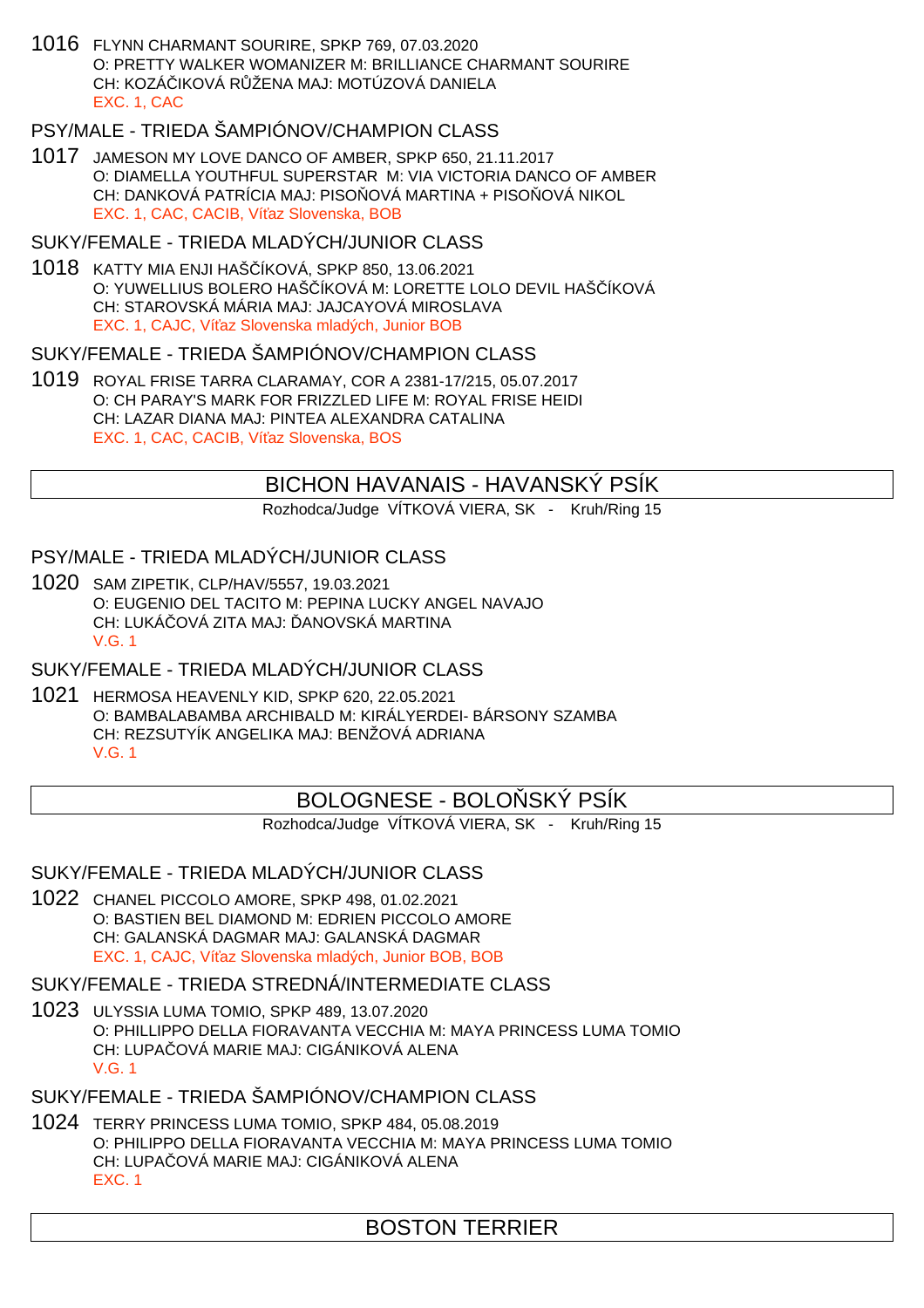### PSY/MALE - TRIEDA STREDNÁ/INTERMEDIATE CLASS

- 1025 BEACON STREET BOSTON DARE DEVIL, PKR.IX-89552, 01.09.2020 O: INFERIOR SILESIA CANIS HOKO HEARTY M: BEACON STREET BOSTON BELLE CH: MALACHOWSKI JERZY MAJ: KUPKOVÁ MIROSLAVA EXC. 2, Res.CAC
- 1026 BOSTON STYLE T'BURST OF APPLAUSE, CMKU/BOS/5164/-21/20, 08.08.2020 O: CAMPBELL CLAN'S SMOOTH CRIMINAL M: BOSTON STYLE DARLING INIQUE BEAUTY CH: SAFRONOVA SVETLANA MAJ: SKRYPNYK LUCIE EXC. 1, CAC, Res.CACIB
- 1027 DRAGAN HEY DOG, PKR.IX-90335, 19.08.2020 O: IOWANA EQ COWBOY'S LAST STAND AT MTNVIEW M: BONTELABO'S LUCKYSTAR SHINE ON ME CH: HAJA DOMINIKA MAJ: HAJA DOMINIKA + BORKOWSKI DANIEL ABS.
- 1028 QUIGGIN´S SOME LIKE IT HOT, HR 10940 BOST, 05.05.2020 O: KAIT KLASIK ANTONIO M: PRETTZ POISON VIKTORIA CH: MIO IGOR MAJ: BELKOVÁ EVA V.G. 4
- 1029 SADHANABOKS DELIKATES, SPKP 1243, 15.10.2020 O: PREMJER BOSTON ZHEROM M: PREMJER BOSTON FREEDOM OF LIBERTY CH: FEDOTOVA I.V. MAJ: UREJOVÁ MONIKA + UREJ MAREK V.G. 3
- PSY/MALE TRIEDA OTVORENÁ/OPEN CLASS
- 1030 ABSOLUTELY CHARMING KAMIL, CMKU/BOS/5163/-21/20, 25.08.2020 O: IOWANA EQ COWBOY'S LAST STAND AT MT M: ABSOLUTELY CHARMING ALL I NEED CH: VESKOVI SAŠA MAJ: TRÝZUBSKÁ GABRIELA EXC. 1, CAC, CACIB, Ví az Slovenska, BOS
- 1031 GUAPO GALVIN MYLLA ELLER, SPKP 1056 , 01.10.2019 O: HEARTILY BLACKOUT M: UNDER THE STARS DE MANDRAKA CH: STRAKA PATRIK MAJ: STRAKA PATRIK EXC. 2, Res.CAC

#### PSY/MALE - TRIEDA ŠAMPIÓNOV/CHAMPION CLASS

- 1032 EXTREMLY RUDE KID BALOONEK, CMKU/BOS/3199/17, 10.02.2017 O: GUNTHER'S OH HENRY! M: INFERIOR SILESIA CANIS CHLOE CH: KOŠINA PETR MAJ: KOŠINA PETR EXC. 1, CAC
- SUKY/FEMALE TRIEDA MLADÝCH/JUNIOR CI ASS
- 1033 CORRIN EBISTAR BOSTON, CMKU/BOS/5175/21, 22.04.2021 O: WILD LEGEND BEAUTY GREMLINS M: CONTESSA BOSTON SHUTTERFLY CH: ZGODA MARTIN MAJ: ZGODA MARTIN V.G. 1
- 1034 EL NINA OD KOPCE ZEBÍNA, SPKP 1242, 21.06.2021 O: CLOWN CAMPBELL BALOONEK M: KISS ME HONEY ARWIN CH: TRÝZUBSKÁ GABRIELA MAJ: SZALAY KAROL G.

## SUKY/FEMALE - TRIEDA STREDNÁ/INTERMEDIATE CLASS

1035 PRIMABALERINA BEAUTY GREMLINS, CMKU/BOS/5083/21, 10.09.2020 O: ECCENTRIC KING OF THE SEA TORQUES M: INAMORATA MOIRA BEAUTY GREMLINS CH: OLŠOVSKÁ KLAUDIA MAJ: HÉLOVÁ LUCIE V.G. 1

## SUKY/FEMALE - TRIEDA OTVORENÁ/OPEN CLASS

1036 ANABELLA FACE TO FACE, PKR.IX-85908, 21.10.2019 O: BELLO CANEBOSTO M: PLUSH POM-POM PERBOSTER CH: TRAM GABRIELA MAJ: KNUPLERZ EWA + TRAM GABRIELA EXC. 1, CAC, CACIB, Ví az Slovenska, BOB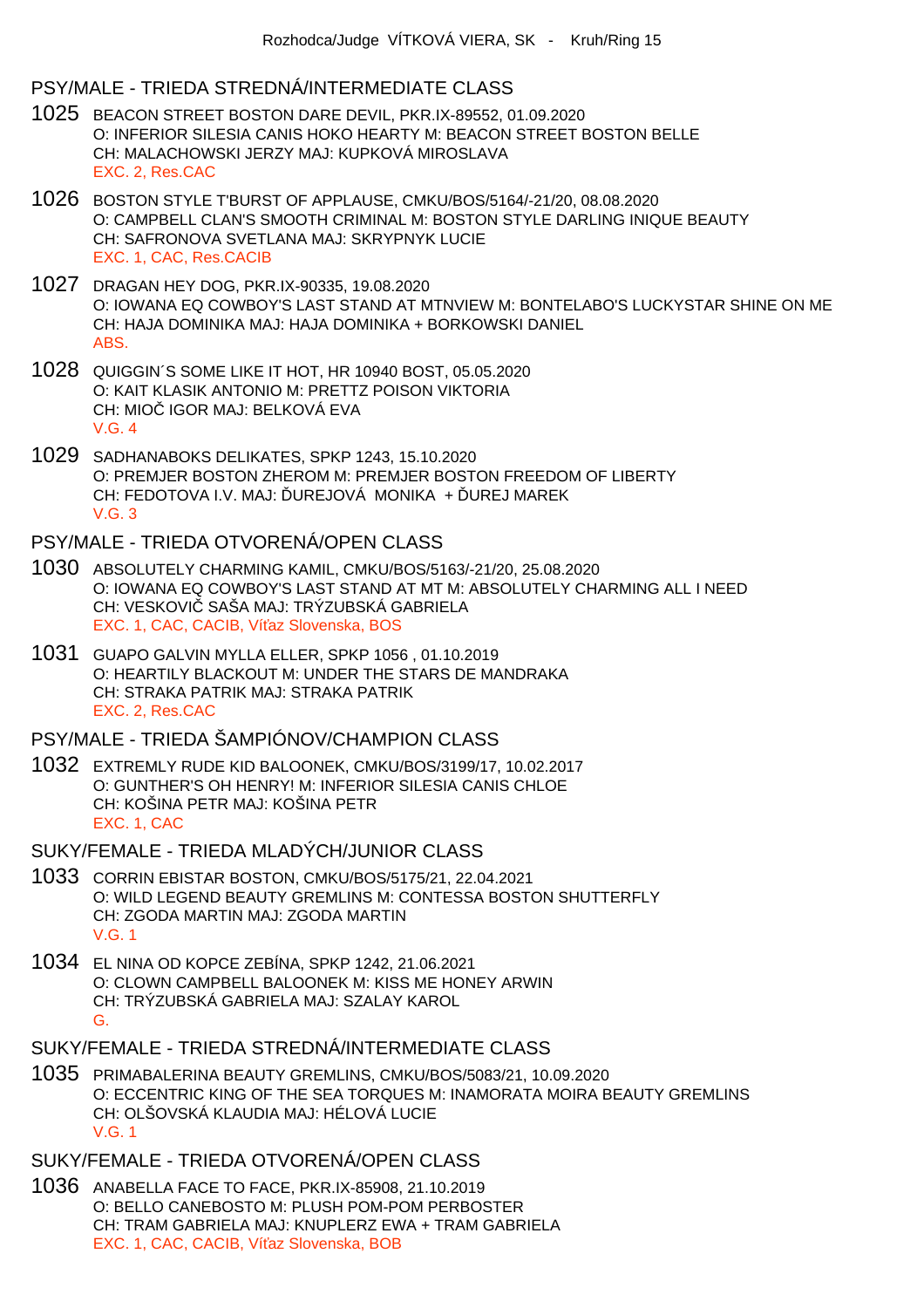- 1037 BOSTON SQUARE FAIRY TALE, SPKP 1080, 14.10.2019 O: MY SHONIC M: BOSTON SQUARE CASABLANCA CH: KUPKOVÁ MIROSLAVA MAJ: KUPKOVÁ MIROSLAVA EXC. 2, Res.CAC, Res.CACIB
- 1038 CHIARA DVORNÁ LIPA, SPKP 1089, 31.01.2020 O: EQ DOWNTOWN 5TH AVENUE M: NINA OD KOPVE ZEBÍNA CH: SZALAY KAROL MAJ: KUPKOVÁ MIROSLAVA ABS.
- 1039 NONA NOEMI EWABO, SPKP 1039, 10.06.2019 O: SHERIDAN DOLCE VITA M: CAN BE BABY BABET EWABO CH: B LKOVÁ EVA MAJ: UREJOVÁ MONIKA EXC. 3
- 1040 OLLÁ OLINKA EWABO, SPKP 1044, 13.06.2019 O: SHERIDAN DOLCE VITA M: ELLEN EVE EWABO CH: B. LKOVÁ EVA MAJ: BELKOVÁ EVA ABS.

## SUKY/FEMALE - TRIEDA ŠAMPIÓNOV/CHAMPION CLASS

1041 BONTELABO'S LUCKYSTAR SHINE ON ME, PKR.IX-82626, 05.06.2018 O: BONTELABO`S JUST PERFECTION M: BONTELABO`S EMERALD SPARKLING STAR CH: VIBEKE JERSIN & NESE EIRIN & TUMYR NINA EIDE MAJ: HAJA DOMINIKA + TRAM GABRIELA ABS.

BOULEDOGUE FRANCAIS - FRANCUZSKY BULDO EK

Rozhodca/Judge VONDROUŠ OTAKAR, CZ - Kruh/Ring 14

## PSY/MALE - TRIEDA DORAST/PUPPY CLASS

1042 PARTISANO OD STŘIBRŇÁKU, CMKU/FB/12344/21, 16.09.2021 O: BERRY CLASSIC VON GLANDORF M: QUEEN CLASSIC VON GLANDORF CH: FIALOVÁ MONIKA MAJ: KOSTELECKÝ JIÁ ABS.

## PSY/MALE - TRIEDA MLADÝCH/JUNIOR CLASS

- 1043 CARLOS BIG FAMILY-FRENCH BULLS, SPKP 7713, 14.03.2021 O: DANTE LARGE-GARDEN BULLS M: DONA LEE VAN-BULL CH: NAGY TÜNDE MAJ: I OVÁ KATARÍNA EXC. 2
- 1044 TATA-VÁRUDVARI CUVEÉC, SPKP 7973, 10.04.2021 O: KISS BULLY FINESSE HUNOR M: TATA-VÁRUDVARI PANDA CH: POCSAI ARNOLD MAJ: KRENCSAN PETER EXC. 1, CAJC, Ví az Slovenska mladých, Junior BOB
- 1045 THOM THUMB Z KRAINY SZCZEŚCIA, CMKU/FB/12228/-21/21, 04.04.2021 O: NIKODEM DYZMA Z KRAINY SZCZE CIA M: HIACYNTA BUCET Z KRAINY SZCZE CIA CH: BACHURZEWSKA LILIANNA MAJ: KOSTELECKÝ JI Í ABS.
- PSY/MALE TRIEDA OTVORENÁ/OPEN CLASS
- 1046 DAN MOPS-BREEDING, SPKP 6707, 22.08.2018 O: KISS BULLY FINESSE THIEN THAN´S TOMMY BOY M: QWENDY MOPS-BREEDING CH: ŠÁLI DEZIDER MAJ: ŠÁLI DEZIDER EXC. 1, CAC, Res.CACIB
- 1047 DON CAYRON PAMEY BOX, SPKP 6237, 05.06.2017 O: ALCSILIGETI MONSIEUR RED M: IDYLLE DUGAMALE CH: ŠVOLÍK PATRIK MAJ: BOBKOVÁ JANA + BOBEK MARTIN EXC. 3
- 1048 IVO ANJELSKÝ DAR BELINIEC, SPKP 7056, 18.09.2019 O: ROOSEVELT IZ PALEVYH BULDOGOV M: FIONA ANJELSKÝ DAR BELINIEC CH: MOŠA PETER MAJ: OLENI OVÁ ZUZANA EXC. 2, Res.CAC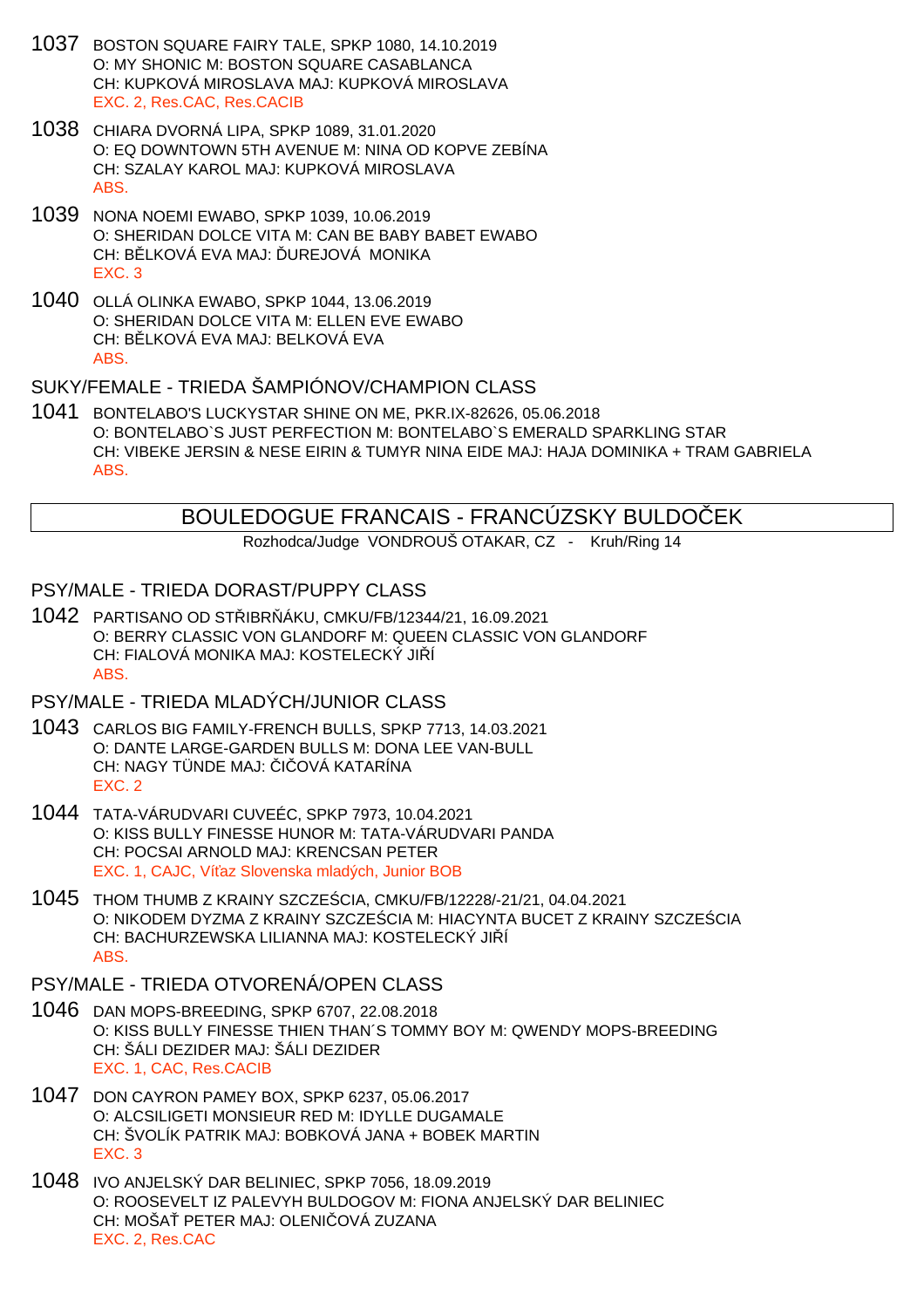### PSY/MALE - TRIEDA ŠAMPIÓNOV/CHAMPION CLASS

1049 ACHILLES BIG FAMILY-FRENCH BULLS, SPKP 7265, 09.04.2020 O: DANTE LARGE-GARDEN BULLS M: XANTHÉ VAN-BULL CH: NAGY TÜNDE MAJ: I OVÁ KATARÍNA EXC. 1, CAC, CACIB, Ví az Slovenska, BOB

#### SUKY/FEMALE - TRIEDA MLADŠÍ DORAST/MINOR PUPPY CLASS

- 1050 ARIANA CARPATHIAN PAWS, SPKP 7941, 05.10.2021 O: SANTO I DE GARRAS BULL M: ZOE SLAVIC STORM CH: HAJTMÁNKOVÁ DENISA MAJ: HAJTMÁNKOVÁ DENISA V.P. 1
- SUKY/FEMALE TRIEDA MLADÝCH/JUNIOR CLASS
- 1051 DEVILMA FRANCÚZSKY BOZK, SPKP 7813, 30.04.2021 O: UMBERTO ANJELSKÝ DAR BELINIEC M: BAIKO BOJ-DOG CH: REIPRICHOVÁ NIKOLETA MAJ: REIPRICHOVÁ NIKOLETA V.G. 4
- 1052 GRETA MOUDOVO SRDCE, CMKU/FB/11904/21, 06.04.2021 O: THORWALD SLAVIC STORM M: XENIE MOUDOVO SRDCE CH: WEISSOVÁ STANISLAVA MAJ: BÍLEK DUŠAN  $V$  G  $3$
- 1053 ORNELA BEAUTY BULLY, SPKP 7448, 26.10.2020 O: MY SOURCE OF JOY FRANKY FOUR PAWS M: GINA LOLLOBRIGIDA BEAUTY BULLY CH: ŠUTOVSKÁ TATIANA MAJ: OLENI OVÁ ZUZANA EXC. 1, CAJC, Ví az Slovenska mladých
- 1054 OXANA BLUE IMPERIAL, SPKP 7655, 28.02.2021 O: SOPIANAE IMPERATOR DELON M: CHELSEA BEAUTY BULLY CH: KRENCSAN PETER MAJ: KRENCSAN PETER EXC. 2

SUKY/FEMALE - TRIEDA STREDNÁ/INTERMEDIATE CLASS

- 1055 GLORIA IPON SAAN, HR 12454 FBD, 02.07.2020 O: KISS BULLY FINESSE CHALLENGER M: VANESSA IPON SAAN CH: DEKANI NENAD A ANA MAJ: KOSTELECKÝ JIÍ ABS.
- 1056 JOHANKA BOMBALA BULL, SPKP 7535, 16.12.2020 O: EMIL ANJELSKÝ DAR BELINIEC M: FANNY BOMBALA BULL CH: BOMBOŠOVÁ ALENA MAJ: CIVÁ OVÁ JANA EXC. 1, CAC
- 1057 XENDI TENUTO, SPKP 7192, 04.04.2020 O: EMIR TENUTO M: VICI TENUTO CH: DIÓSI LADISLAV MAJ: FICEKOVÁ MIROSLAVA EXC. 2

## SUKY/FEMALE - TRIEDA OTVORENÁ/OPEN CLASS

- 1058 BAGETTE SLAVIC STORM, SPKP 7405, 30.08.2020 O: GOLD IN SIERRA D´ATREP ROUGE M: MADEMOISELLE PARIS SLAVIC STORM CH: VAŠÍ EK MAREK MAJ: VAŠÍ EK MAREK EXC. 1, CAC, CACIB, Ví az Slovenska, BOS
- 1059 BONNY GRANT EXELENT, SPKP 7130, 18.06.2019 O: DON VITO DU DIEUDONNÉ M: SOFIA ALSAMAR CH: ERNÝ ZDEN K MAJ: BÓLOVÁ ANNA ABS.
- 1060 LOUSSA FAWENIA, SPKP 7612, 04.12.2020 O: FILIP ANJELSKÝ DAR BELINIEC M: FRANCESSCA FAWENIA CH: DOMANSKÁ FRANTIŠKA A VERONIKA MAJ: DOMANSKÉ FRANTIŠKA A VERONIKA ABS.
- SUKY/FEMALE TRIEDA ŠAMPIÓNOV/CHAMPION CLASS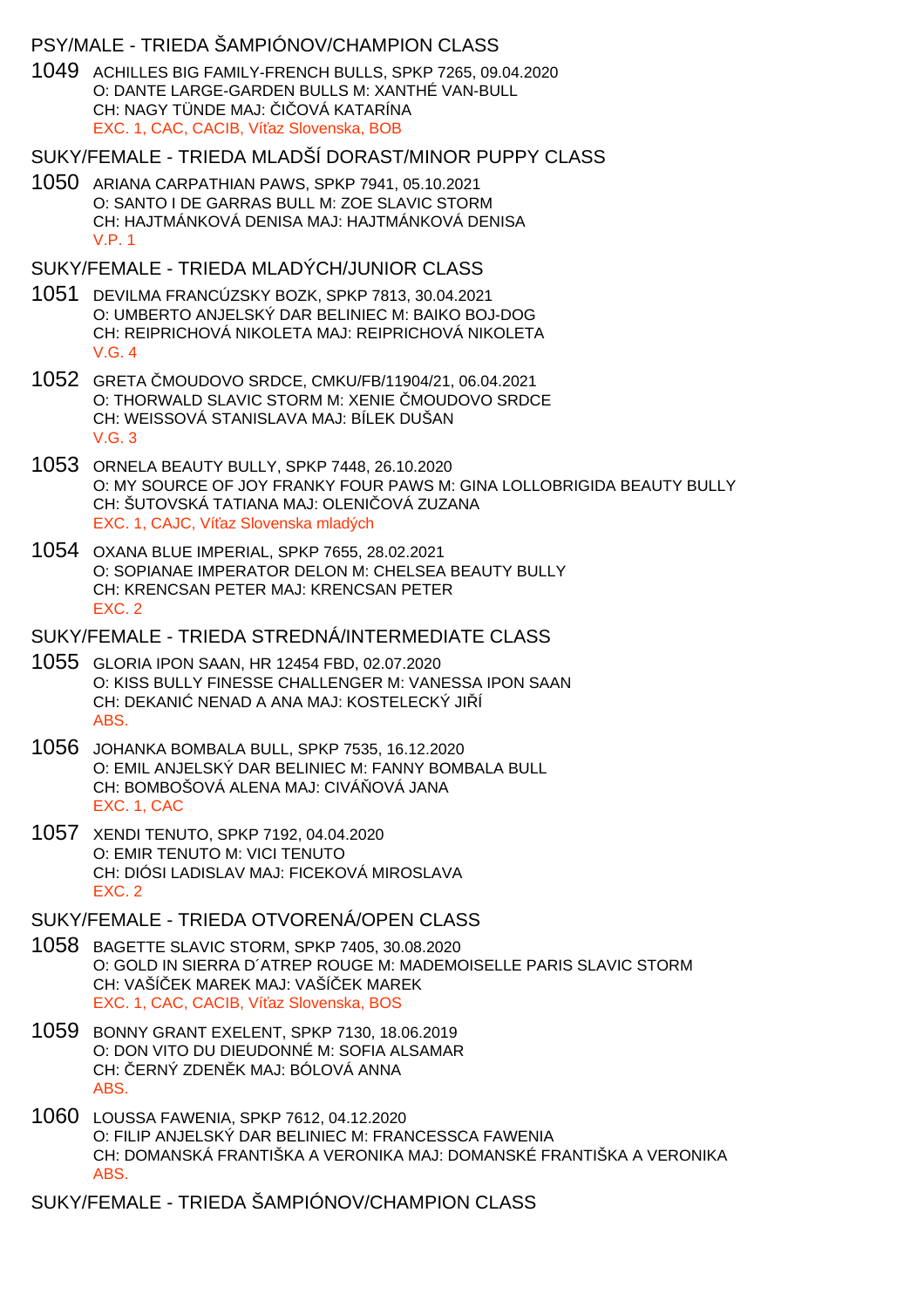1061 ZOE SLAVIC STORM, SPKP 7079, 30.09.2019 O: FRUSTYLE WIN A GAME M: MADEMOISELLE PARIS SLAVIC STORM CH: VAŠÍČEK MAREK MAJ: HAJTMÁNKOVÁ DENISA EXC. 1, CAC, Res.CACIB

## CANICHE GRAND BLANC - PUDEL VE KÝ BIELY

Rozhodca/Judge VONDROUŠ OTAKAR, CZ - Kruh/Ring 14

SUKY/FEMALE - TRIEDA MLADÝCH/JUNIOR CLASS

1062 CHERRY LADY FROM WONDERLAND FRENCHIES, SPKP 366, 14.01.2021 O: SMART CONNECTION RANAWAY M: ATAMI CIAO BELLA CH: ISZLAY ANITA MAJ: LEŠKOVÁ BARBORA EXC. 1, CAJC, Ví az Slovenska mladých

CANICHE GRAND FAWN - PUDEL VEĽKÝ PLAVÝ

Rozhodca/Judge VONDROUŠ OTAKAR, CZ - Kruh/Ring 14

PSY/MALE - TRIEDA MLADÝCH/JUNIOR CLASS

1063 BACARDI IZ VOLZHSKOY SERENADY , RKF 6292371, 08.06.2021 O: AFTERGLOW JOHNNY HATES JAZZ M: ROCK´N ROSE IZ VOLZHSKOY SERENADY CH: YAKIMOVA TATIANA MAJ: ARPÁŠOVÁ TÍMEA EXC. 1, CAJC, Ví az Slovenska mladých, Junior BOB, BOS

## CANICHE GRAND GRIS - PUDEL VEĽKÝ STRIEBORNÝ

Rozhodca/Judge VONDROUŠ OTAKAR, CZ - Kruh/Ring 14

SUKY/FEMALE - TRIEDA ŠAMPIÓNOV/CHAMPION CLASS

1064 KARMA CORONA REGNI, SPKP 777, 04.03.2020 O: SAMARCANDA FLASHING STEEL TALISMAN-G M: COLETTA Z HALMOVA DVORA CH: MAJKA ALEKSANDRA MAJ: PAVLÍK BEZÁKOVÁ ZUZANA EXC. 1, CAC, CACIB, Ví az Slovenska, BOB

CANICHE GRAND MARRON - PUDEL VE KÝ HNEDÝ

Rozhodca/Judge VONDROUŠ OTAKAR, CZ - Kruh/Ring 14

SUKY/FEMALE - TRIEDA OTVORENÁ/OPEN CLASS

1065 CLARISSA HARPER DOG HOUSE, PKR.IX-84937, 11.04.2019 O: TABO VOX MEEGANIUS M: MIMIA MAGNEFICA MEEGANIUS CH: KU NICKA RENATA MAJ: PROCHASKA MAGDALENA EXC. 1, CAC, CACIB, Ví az Slovenska, BOB

# CANICHE GRAND NOIR - PUDEL VE KÝ IERNY

Rozhodca/Judge VONDROUŠ OTAKAR, CZ - Kruh/Ring 14

PSY/MALE - TRIEDA MLADÝCH/JUNIOR CLASS

1066 COLLIN BLACK LARONNA, CMKU/P/22148/21, 17.04.2021 O: INKYSTONE SMILE FOR KOBWITLER M: PEARLS'N STARS CAIPIRINHA CH: PACOVSKÁ JANA MAJ: HRNÍR UBOŠ EXC. 1, CAJC, Ví az Slovenska mladých, BOS

PSY/MALE - TRIEDA ŠAMPIÓNOV/CHAMPION CLASS

1067 JACKSON JUN OF VIENNA HIGHLIGHTS, ÖHZB/PU 11054, 21.03.2019 O: FABULOUS BLACK DREAM'S MAKE LOVE AT PARIS M: JASENAK TOP SECRET CH: SELIGER DANIELA MAJ: BRIZA ERNST ABS.

SUKY/FEMALE - TRIEDA MLADÝCH/JUNIOR CLASS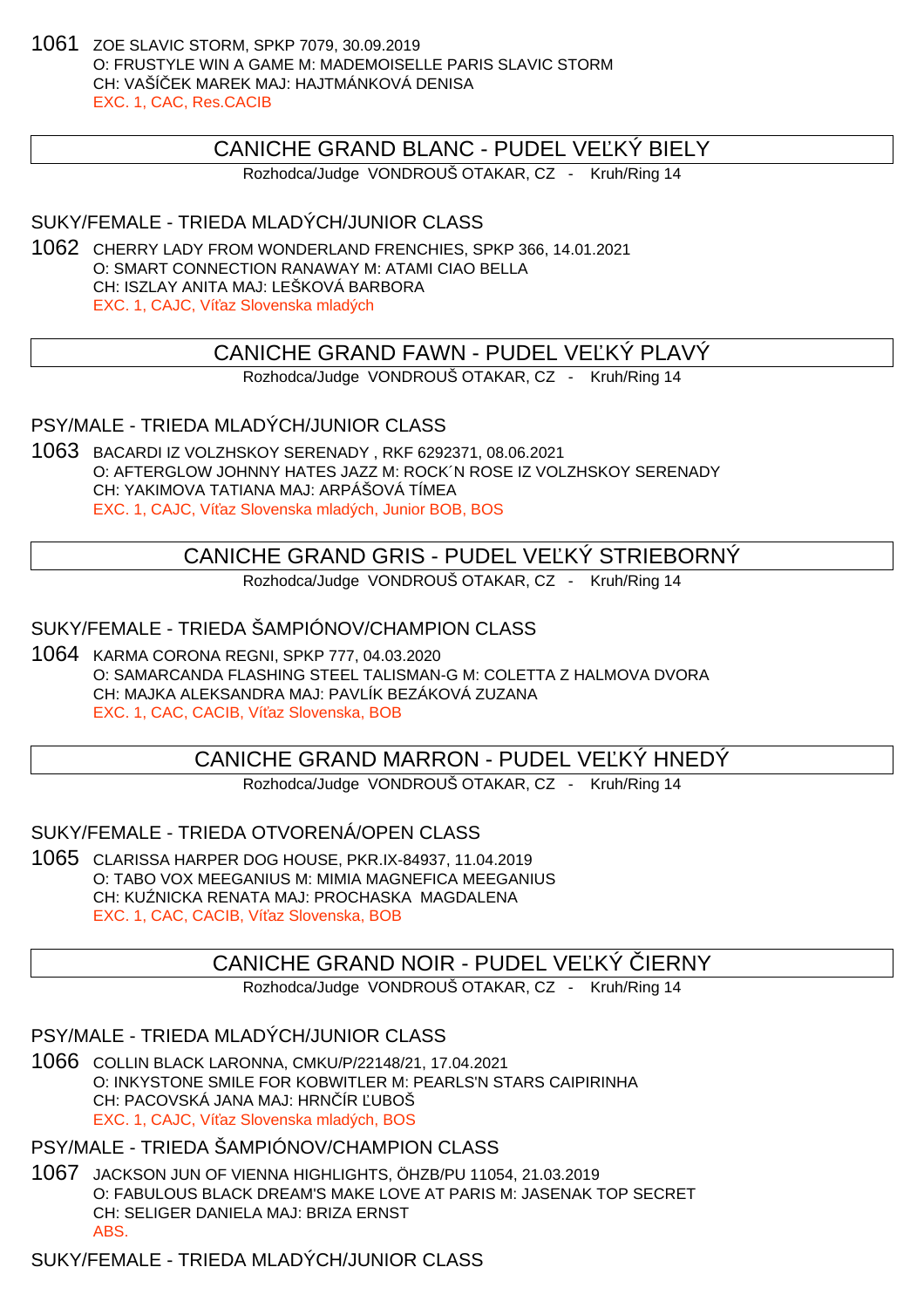- 1068 CECILIA BLACK LARONNA, CMKU/P/22151/21, 17.04.2021 O: INKYSTONE SMILE FOR KOBWITLER M: PEARLS´N STARS CAIPIRINHA CH: PACOVSKÁ JANA MAJ: ŠKREMKA BORIS EXC. 2
- 1069 DANIARTE FLY ME TO THE MOON , CMKUP229142022, 07.10.2020 O: NORD FOREST DARE TO DREAM BIG M: STAR SAPPHIRE PRINCESS JASMINE CH: DUARTE DANIELA MAJ: MATEJICNA TEREZA + DUARTE DANIELA EXC. 1, CAJC, Ví az Slovenska mladých, Junior BOB
- 1070 SWEET EIRENE-N, ROI 21/103441, 15.04.2021 O: CONNECTION LINE AFTER A GLOW-B M: BROOKLYN FROM CHESTNUT'S PARADISE CH: MULLEROVA LUCIA MAJ: SALIŠOVÁ NINA + ZAMBOVÁ NATÁLIA EXC. 3

### SUKY/FEMALE - TRIEDA STREDNÁ/INTERMEDIATE CLASS

1071 BROOKE ROYAL GLOW, CMKU/P/21584/20, 09.05.2020 O: BAR-NONE LOCK AND LOAD M: AMAREA ROYAL GLOW CH: ORZELOVÁ LENKA MAJ: HAASOVÁ PAVLÍNA EXC. 1, CAC

#### SUKY/FEMALE - TRIEDA ŠAMPIÓNOV/CHAMPION CLASS

1072 ARIZONA ATHI'S EMPIRE, CMKU/P/21593/20, 08.06.2020 O: ROMEO MODAU-STAR M: ATHINA THE VELVET FUR CH: POLENDOVÁ LUCIE MAJ: POLENDOVÁ LUCIE EXC. 1, CAC, Res.CACIB

# CANICHE MINIATURE (TOY) BLANC - PUDEL MINIATÚRNY (TOY) BIELY

Rozhodca/Judge VONDROUŠ OTAKAR, CZ - Kruh/Ring 14

## SUKY/FEMALE - TRIEDA MLADÝCH/JUNIOR CLASS

1073 DIANA PRINCESS MAHENE FARM, CMKU/P/22263/21, 07.04.2021 O: SHINING STAR SUPERIOR WORLD M: BING BANG IN UNIVERSE MAHENE FARM CH: NEDBAL MILOŠ MAJ: SMOLOVÁ JANA EXC. 1, CAJC, Ví az Slovenska mladých, Junior BOB

### SUKY/FEMALE - TRIEDA OTVORENÁ/OPEN CLASS

1074 BING BANG IN UNIVERSE MAHENE FARM, CMKU/P/20509/-18/17, 25.08.2017 O: GOLDEN STRIK MALIBU M: MORNING GLORY EARL´S LEGEND CH: NEDBAL MILOŠ MAJ: NEDBALOVÁ MARTINA + NEDBALOVÁ MARTINA EXC. 1, CAC

## SUKY/FEMALE - TRIEDA ŠAMPIÓNOV/CHAMPION CLASS

1075 CUNA DEL RENACIMIENTO WHO'S THAT GIRL, SPKP 799, 04.07.2019 O: KALI NEWMONT EXTRA INNINGS M: CLARISSE OF THE PITTIES'S LOVE CH: LOPES CAVASIN VITOR LEONARDO MAJ: TOME KOVÁ ANDREA EXC. 1, CAC

# CANICHE MINIATURE (TOY) GRIS - PUDEL MINIATÚRNY (TOY) STRIEBORNÝ

Rozhodca/Judge VONDROUŠ OTAKAR, CZ - Kruh/Ring 14

PSY/MALE - TRIEDA OTVORENÁ/OPEN CLASS

1076 OLSEN SILVER NAGATO, CMKU/P/20383/18, 09.05.2018 O: NORD TOP NARCIS M: CHELBIE SILVER NAGATO CH: EIMUTOVÁ NAD ŽDA MAJ: PERNISCHOVÁ JANA EXC. 1, CAC, Res.CACIB

## SUKY/FEMALE - TRIEDA OTVORENÁ/OPEN CLASS

1077 OLINKA AVEVA MAMOMIMI, CMKU/P/21218/19, 12.10.2019 O: KEEPER TOP NARCIS M: BESS AVEVA MAMOMIMI CH: FUXOVÁ EVA MAJ: WINDISCHOVÁ BIBIANA ABS.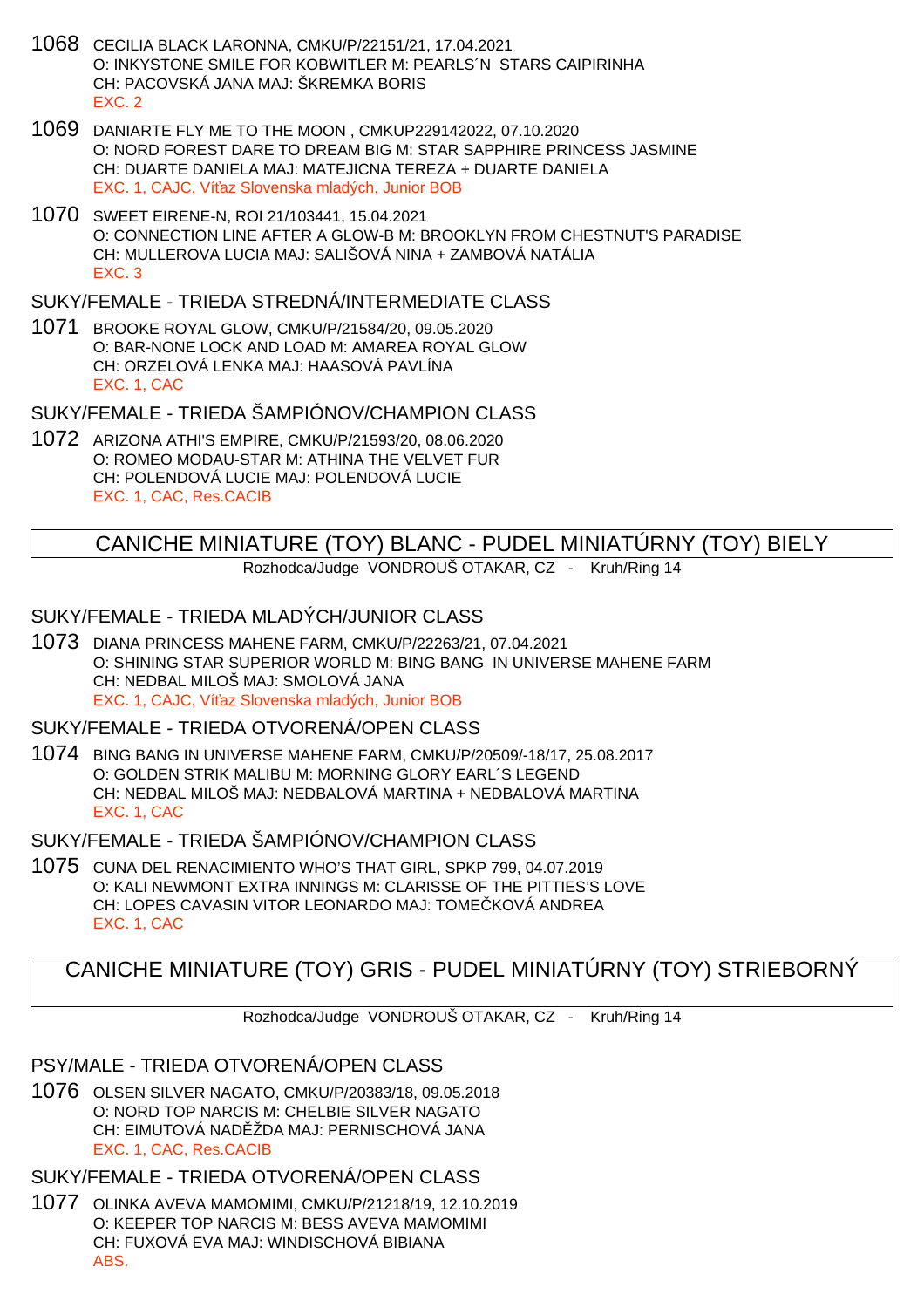## SUKY/FEMALE - TRIEDA ŠAMPIÓNOV/CHAMPION CLASS

1078 JESSY VOM TROPICAL, CMKU/P/20426/-18/18, 17.02.2018 O: SILVER-BOY NEMO VON DER EDELROSE M: WALLERY VOM TROPICAL CH: FLEGEL HARRY MAJ: PETERKOVÁ RADKA EXC. 1, CAC, Res.CACIB

# CANICHE MINIATURE (TOY) NOIR - PUDEL MINIATURNY (TOY) LERNY

Rozhodca/Judge VONDROUŠ OTAKAR, CZ - Kruh/Ring 14

## PSY/MALE - TRIEDA ŠAMPIÓNOV/CHAMPION CLASS

1079 SMART CONNECTION STARGAZER, CMKU/P/21859/-20/19, 23.04.2019 O: AUX YEUX NOIRS CARAMELLO M: SMART CONNECTION WONDERLAND CH: KNORRE OLGA MAJ: FLORIŠOVÁ V RA EXC. 1, CAC, CACIB, Ví az Slovenska, BOB

### SUKY/FEMALE - TRIEDA STREDNÁ/INTERMEDIATE CLASS

1080 CHARMING CHARLOTTE VERA LYNN, CMKU/P/21712/20, 30.08.2020 O: EMPORIO OF VERA LYNN M: TOYWAY VERA LYNN CH: FLORIŠOVÁ V RA MAJ: FLORIŠOVÁ V RA V.G. 1

# SUKY/FEMALE - TRIEDA ŠAMPIÓNOV/CHAMPION CLASS

1081 EVELLINE FROM LOVING ANGELS, SPKP 758, 05.03.2020 O: SOTTO VOCE QUIZAS QUIZAS QUIZAS M: PUSHISTIY SOBLAZN GOSPOZHA UDACHA CH: SUCHO OVÁ ZUZANA MAJ: SUCHO OVÁ ZUZANA EXC. 1, CAC, CACIB, Ví az Slovenska, BOS

# CANICHE MOYEN FAWN - PUDEL STREDNÝ PLAVÝ

Rozhodca/Judge VONDROUŠ OTAKAR, CZ - Kruh/Ring 14

# PSY/MALE - TRIEDA MLADÝCH/JUNIOR CLASS

1082 TARANIS TESCHIRO, SPKP 856, 28.06.2021 O: GEB PAGANINIHO SYMFONIE M: DANCING QUEEN IZ MIMOLETNOGO VIDENIJA CH: VALČÍKOVÁ TEREZIE MAJ: PLUHÁROVÁ MICHAELA EXC. 1, CAJC, Ví az Slovenska mladých, Junior BOB

CANICHE MOYEN GRIS - PUDEL STREDNÝ STRIEBORNÝ

Rozhodca/Judge VONDROUŠ OTAKAR, CZ - Kruh/Ring 14

## PSY/MALE - TRIEDA OTVORENÁ/OPEN CLASS

1083 DARTH AURA MORAVIA, CMKU/P/21365/20, 20.02.2020 O: IRTEN II SILVER ZE ŽLUTÉ MIMOZY M: BELISHA SILVER AURA MORAVIA CH: SEDLÁ KOVÁ EVA MAJ: DVO ÁKOVÁ KLÁRA EXC. 1, CAC, CACIB, Ví az Slovenska, BOB

## SUKY/FEMALE - TRIEDA MLADÝCH/JUNIOR CLASS

1084 INAYA GRIS COEUR DE MORAVIE, CMKU/P/22052/21, 12.02.2021 O: YAMIT MUSKAT KOREA KASSEL M: CHLOÉ GRIS COEUR DE MORAVIE CH: WELTEROVÁ RENATA MAJ: HANZELOVÁ VERONIKA EXC. 1, CAJC, Ví az Slovenska mladých

## SUKY/FEMALE - TRIEDA ŠAMPIÓNOV/CHAMPION CLASS

1085 DARLING EVE AURA MORAVIA, CMKU/P/21366/20, 20.02.2020 O: IRTEN II SILVER ZE ŽLUTÉ MIMOZY M: BELISHA SILVER AURA MORAVIA CH: SEDLÁ KOVÁ EVA MAJ: SEDLÁ KOVÁ EVA EXC. 1, CAC, CACIB, Ví az Slovenska, BOS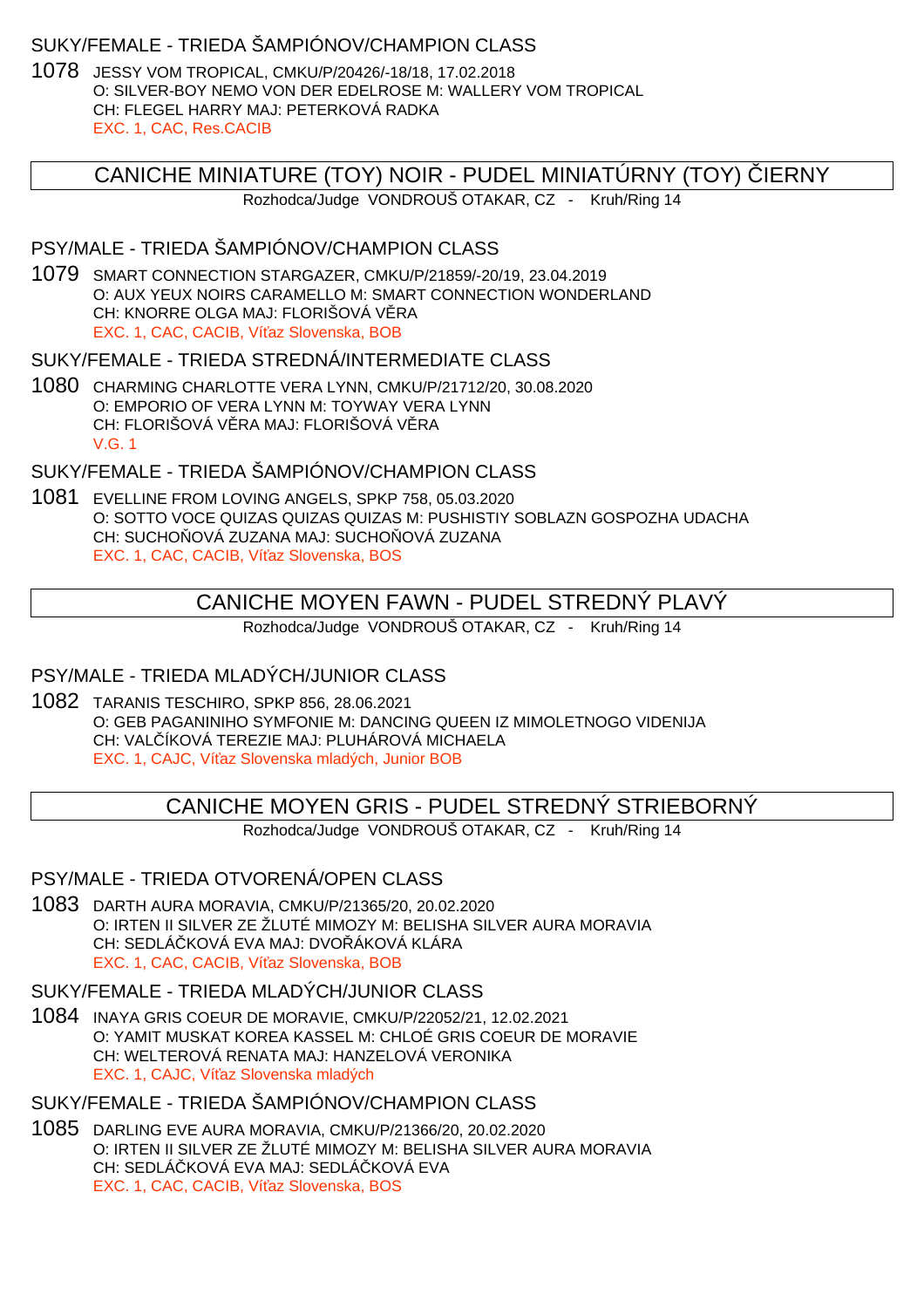# CANICHE MOYEN MARRON - PUDEL STREDNÝ HNEDÝ

Rozhodca/Judge VONDROUŠ OTAKAR, CZ - Kruh/Ring 14

## PSY/MALE - TRIEDA OTVORENÁ/OPEN CLASS

1086 TALK ABOUT STARRING MORAVIA, CLP/P/20582, 12.09.2018 O: BEDINGFIELD I AM WHAT I AM M: LADY LUCINDA STARRING MORAVIA CH: VAVROUŠKOVÁ JANA MAJ: BRETFELDOVÁ LOSSGOTTOVÁ JANA EXC. 1, CAC, Res.CACIB

### SUKY/FEMALE - TRIEDA MLADÝCH/JUNIOR CLASS

1087 X-SOFIE BRAUNKÖNIGIN, CMKU/P/22009/21, 16.02.2021 O: BEDINGFIELD I AM WHAT I AM M: VANESSA BRAUNKÖNIGIN CH: SKÁCELOVÁ JITKA MAJ: SKÁCELOVÁ JITKA EXC. 1, CAJC, Ví az Slovenska mladých, Junior BOB

### SUKY/FEMALE - TRIEDA STREDNÁ/INTERMEDIATE CLASS

1088 JULIETA FANTAZIA BROWN, CMKU/P/21743/20, 20.08.2020 O: BAXTRIX FULFILLED MY SOUL M: ISABEL FANTAZIA BROWN CH: FALTEJSKOVÁ ŠANDOVÁ ZUZANA MAJ: ŠT PÁNKOVÁ RADKA EXC. 1, CAC, Res.CACIB

SUKY/FEMALE - TRIEDA ŠAMPIÓNOV/CHAMPION CLASS

1089 ASHLEY BROWN CHOCOLATE, SPKP 729, 06.09.2018 O: BEDINGFIELD I AM WAT I AM M: U-MORGANE BRAUNKONIGIN CH: HRUBÁ PETRA MAJ: PALE KOVÁ KATARÍNA EXC. 1, CAC, CACIB, Ví az Slovenska, BOS

## CANICHE MOYEN NOIR - PUDEL STREDNÝ IERNY

Rozhodca/Judge VONDROUŠ OTAKAR, CZ - Kruh/Ring 14

## PSY/MALE - TRIEDA MLADÝCH/JUNIOR CLASS

- 1090 CHARIBDIS ANARCHIA, CMKU/P/22119/21, 15.03.2021 O: EGOIST PRESS ANARCHIA M: CURLY CARLY ANARCHIA CH: NOVÁKOVÁ MAGDALÉNA MAJ: TRUIJENSOVÁ SARAH EXC. 1, CAJC, Ví az Slovenska mladých
- PSY/MALE TRIEDA ŠAMPIÓNOV/CHAMPION CLASS
- 1091 ESTIQ ENDER BANZETTE, SPKP 778, 19.06.2020 O: BEDINGFIELD I AM WHAT I AM M: HAPPY BERENIKA STAR OF SILESIA CH: KAŠPAROVÁ HANA MAJ: PALUŠEKOVÁ BARBORA EXC. 1, CAC, CACIB, Ví az Slovenska, BOB

## SUKY/FEMALE - TRIEDA MLADÝCH/JUNIOR CLASS

1092 NANI VOM BADENER REBLAND, OHZB/PU 11424, 14.12.2020 O: MAGIC SHAMROCK SENSUALE SORTILEGRO-N M: HOT SUMMER NIGHT VOM BADENER REBLAND CH: ERNST ANDREA MAJ: LANDRICHTER NINA ABS.

### SUKY/FEMALE - TRIEDA OTVORENÁ/OPEN CLASS

1093 VANITY FAIR STARRING MORAVIA, CMKU/P/21379/20, 21.02.2020 O: SHADOW ON THE WALL STARRING MORAVIA M: LADY LUCINDA STARRING MORAVIA CH: VAVROUŠKOVÁ JANA MAJ: BRETFELDOVÁ LOSSGOTTOVÁ JANA + VAVROUŠKOVÁ JANA V.G. 1

# CANICHE NAIN BLANC - PUDEL TRPASLI Í BIELY

Rozhodca/Judge VONDROUŠ OTAKAR, CZ - Kruh/Ring 14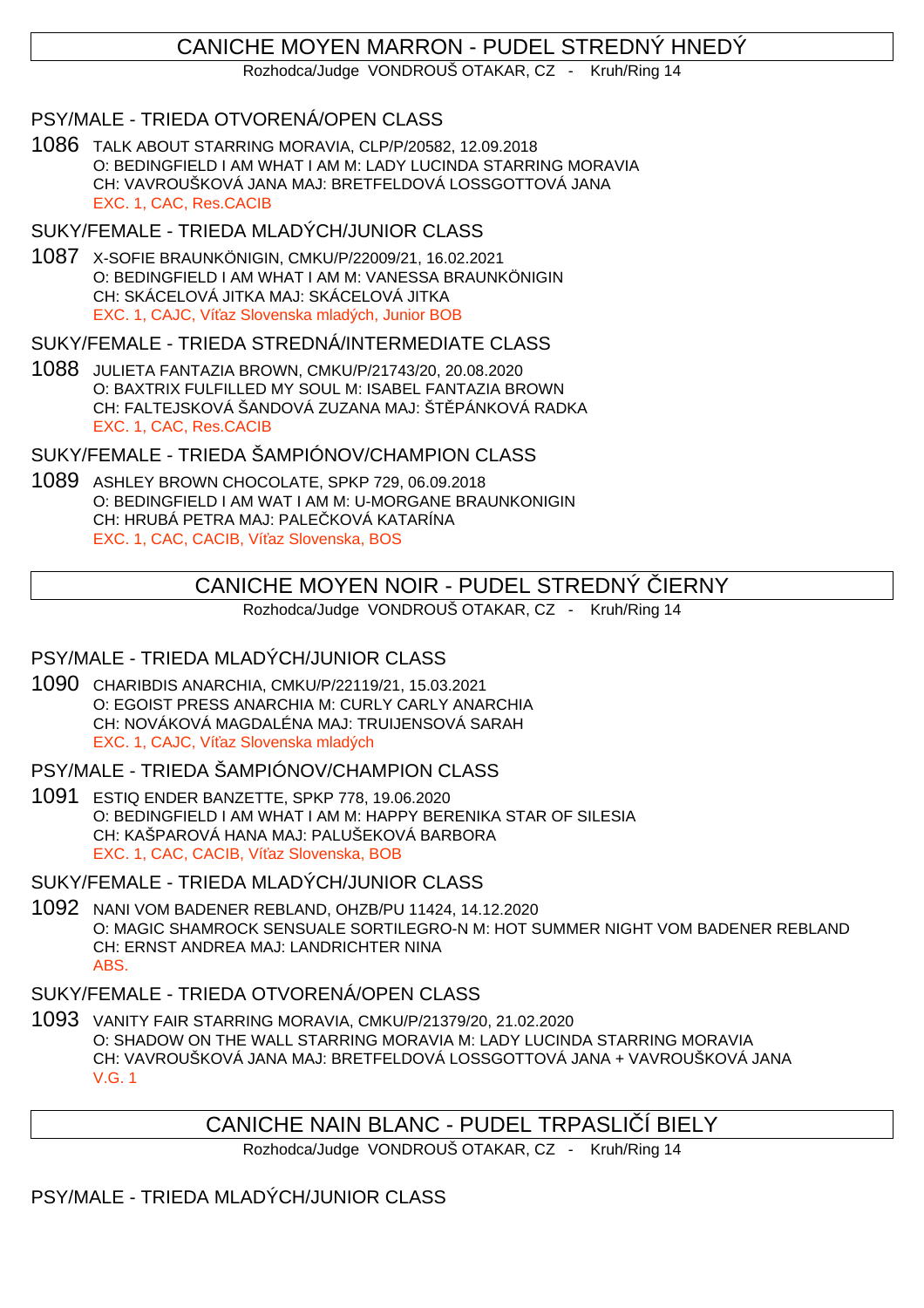1094 DARCY CANNE DE BELLA, CMKU/P/21955/21, 09.01.2021 O: SILVER JOKER WHITE MYLORD M: ANABELL CANNE DE BELLA CH: ČABRÁDKOVÁ ZUZANA MAJ: KAMASOVÁ JANETTE EXC. 1, CAJC, Ví az Slovenska mladých, Junior BOB

# PSY/MALE - TRIEDA ŠAMPIÓNOV/CHAMPION CLASS

1095 YAMIT MUSKAT KOREA ADAMANT, SPKP 741, 05.09.2018 O: YAMIT MUSKAT LITTLE PRIDE OF ART OF LIFE M: EMMA OF ART OF LIFE CH: KURBATSKAYA POLINA MAJ: TOME KOVÁ ANDREA + TOME EK PETER EXC. 1, CAC, Res.CACIB

## CANICHE NAIN FAWN - PUDEL TRPASLI Í PLAVÝ

Rozhodca/Judge VONDROUŠ OTAKAR, CZ - Kruh/Ring 14

### PSY/MALE - TRIEDA MLADÝCH/JUNIOR CLASS

- 1096 COPENHAGEN NI-NO FRIEND, SPKP 829, 26.04.2021 O: AIRI ARABESKA JUMANJI M: DIAMOND STARLIGHT GEORGINA CH: SALIŠOVÁ NINA MAJ: SALIŠOVÁ NINA EXC. 2
- 1097 FINN JOLI MAGDALENSIS, CMKU/P/22068/21, 05.03.2021 O: ARGO VEINA BOHEMICA M: UNICA ANGÉE MAGDALENSIS CH: VINŠOVÁ MAGDALENA MAJ: HRUŠOVSKÁ MONIKA EXC. 1, CAJC, Ví az Slovenska mladých

### PSY/MALE - TRIEDA STREDNÁ/INTERMEDIATE CLASS

1098 ACAPULCO NI-NO FRIEND, SPKP 767, 01.05.2020 O: DJAKARTA'S HEART OF ESS M: DIAMOND STARLIGHT GEORGINA CH: SALIŠOVÁ NINA MAJ: SALIŠOVÁ NINA + STYKOVÁ VIKTÓRIA EXC. 1, CAC, Res.CACIB

## PSY/MALE - TRIEDA OTVORENÁ/OPEN CLASS

1099 ANDY-MOMO JINESS MORAVIA, SPKP 779, 26.06.2020 O: MANGO ANSVEL TANGO M: NESSIE PÚLNO NÍ SVIT CH: ABLOVÁ JITKA MAJ: ZÁVODSKÁ IVANA EXC. 1, CAC, CACIB, Ví az Slovenska, BOS

#### SUKY/FEMALE - TRIEDA MLADÝCH/JUNIOR CLASS

- 1100 BRIGITTE BISOU NO-TIME, SPKP 783, 14.10.2020 O: MUST RED MY SWEET LORD M: TOSCANA II IZ VOLZHSKOYSERENADY CH: NE ASOVÁ UBICA MAJ: KRATOCHVÍLOVÁ ANNA EXC. 1, CAJC, Ví az Slovenska mladých, Junior BOB
- 1101 CAYLA REY NO-TIME, CMKU/P/22350/21, 01.06.2021 O: AIRI ARABESKA JUMANJI M: TOSCANA II IZ VOLZSHKOY SERENADY CH: NE ASOVÁ UBICA MAJ: REIPRICHOVÁ NIKOLETA EXC. 2

## SUKY/FEMALE - TRIEDA STREDNÁ/INTERMEDIATE CLASS

1102 DAFNIE CRAZY DANDELIONS, SPKP 797, 13.07.2020 O: ARGO VEINA BOHEMICA M: NOREEN PRINCES MAGDALENSIS CH: KUPFOVÁ IVANA MAJ: ZADRABAJOVÁ ZUZANA EXC. 1, CAC, Res.CACIB

# CANICHE NAIN GRIS - PUDEL TRPASLI Í STRIEBORNÝ

Rozhodca/Judge VONDROUŠ OTAKAR, CZ - Kruh/Ring 14

## SUKY/FEMALE - TRIEDA MLADÝCH/JUNIOR CLASS

1103 DONA DAL PAESE DEI LUPI, SPKP 845, 28.06.2021 O: SPARKLING WINE SIDABRINE KULKA M: COMTESSA ANGELINO MINI CH: GAJDOŠOVÁ ANDREA MAJ: GAJDOŠOVÁ ANDREA ABS.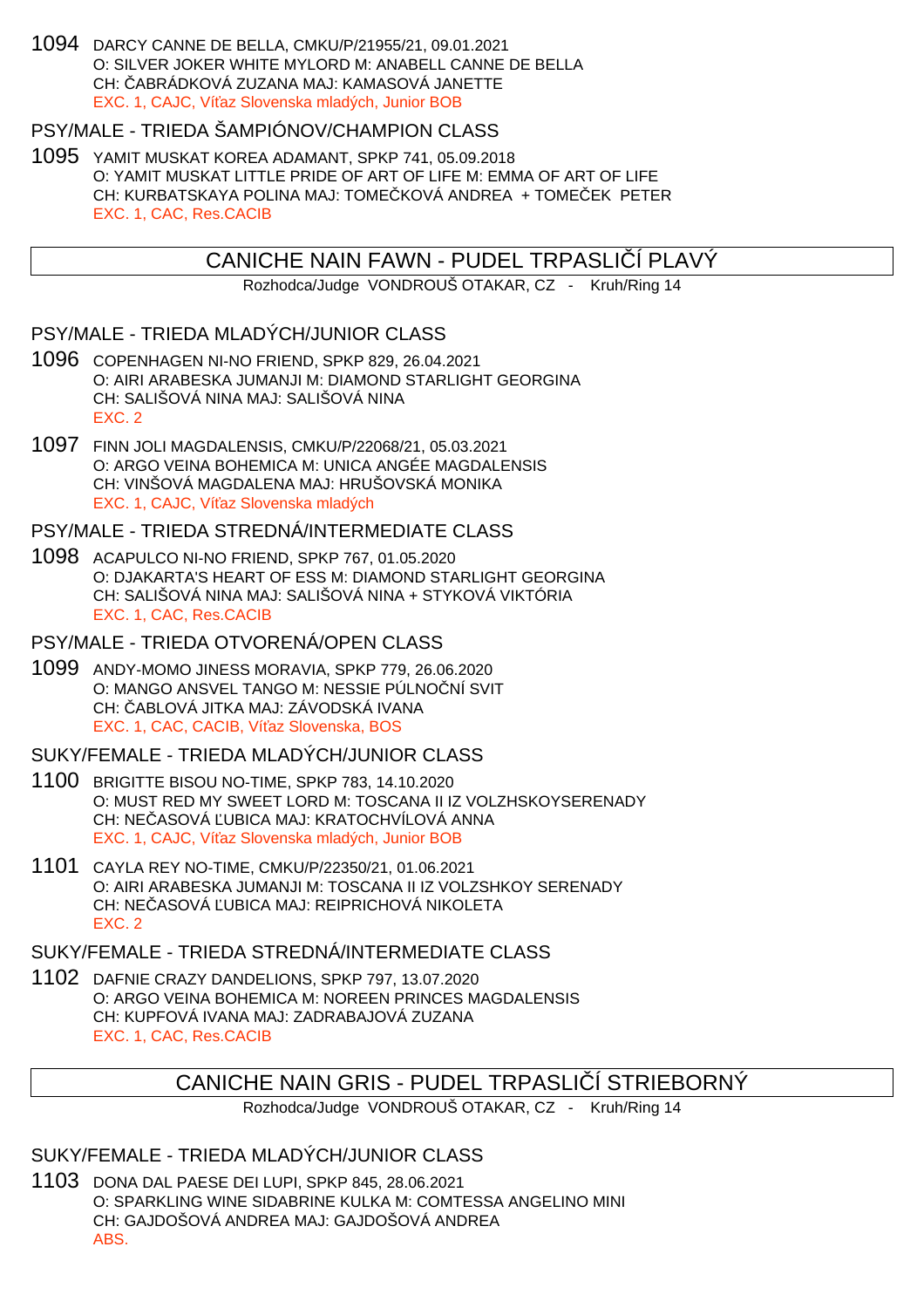1104 SPARKLE GLITTER SILVER PARADISE, CMKU/P/22338/21, 20.05.2021 O: MAT J ADIA AVI M: NEFELÉ SILVER PARADISE CH: OHNHÄUSEROVÁ ALENA MAJ: ŠKRKOVÁ ADRIÁNA EXC. 1, CAJC, Ví az Slovenska mladých

## SUKY/FEMALE - TRIEDA ŠAMPIÓNOV/CHAMPION CLASS

1105 GRACE SILVER Z RACHERU, CMKU/P/21276/19, 11.11.2019 O: ZAPPI ADIA AVI M: XARINA VOM TROPICAL CH: PETERKOVÁ RADKA MAJ: PETERKOVÁ RADKA EXC. 1, CAC, CACIB, Ví az Slovenska, BOB

### CANICHE NAIN NOIR - PUDEL TRPASLI Í JERNY

Rozhodca/Judge VONDROUŠ OTAKAR, CZ - Kruh/Ring 14

## PSY/MALE - TRIEDA STREDNÁ/INTERMEDIATE CLASS

1106 KING OF MAGIC AND MIRACLES CZARNA FUGA, PKR.IX-90037, 27.11.2020 O: MR MIRACLE OD LALANKI POLAND M: ARWEN UNDOMIEL REGIA MAJESTATE CZARNA FUGA CH: GŁOWA-ŁOBODZI SKA ANNA MAJ: GŁOWA-ŁOBODZI SKA ANNA EXC. 1, CAC

### PSY/MALE - TRIEDA ŠAMPIÓNOV/CHAMPION CLASS

1107 CHARMEURHUSETS BOND NO. 9 OF ENVY, CMKU/P/21042/-19/19, 02.03.2019 O: STEP BY STEP SURI OF CHANEL COCO M: CHARMEURHUSETS ENVY ME OF CHANEL CH: LINNEBERG CHARLOTTE & KRISTENSEN JORN MAJ: KYNCLOVÁ EVA EXC. 1, CAC, CACIB, Ví az Slovenska, BOS

## SUKY/FEMALE - TRIEDA OTVORENÁ/OPEN CLASS

1108 ANNAPOLLIS VANSARAJ, CMKU/P/20425/18, 24.06.2018 O: MATHIAS PELOU SKÁ PEEM: ROMANCE Z HRADU GRABŠTEJNA CH: VANŠOVÁ RENATA MAJ: GALLOVÁ JILINA EXC. 1, CAC, Res.CACIB

## SUKY/FEMALE - TRIEDA ŠAMPIÓNOV/CHAMPION CI ASS

1109 XENA THE ONLY ONE WARRIOR PRINCESS CZARNA FUGA, PKR.IX-87003, 12.12.2019 O: MR MIRACLE OD LALANKI POLAND M: ARWEN UNDOMIEL REGIA MAJESTATE CZARNA FUGA CH: GŁOWA-ŁOBODZI SKA ANNA MAJ: GŁOWA-ŁOBODZI SKA ANNA EXC. 1, CAC, CACIB, Ví az Slovenska, BOB

## CAVALIER KING CHARLES SPANIEL (BLACK AND TAN)

Rozhodca/Judge VÍTKOVÁ VIERA, SK - Kruh/Ring 15

## PSY/MALE - TRIEDA MLADŠÍ DORAST/MINOR PUPPY CLASS

1110 EXCELLENT ECLAIR SILVER NEEDLES, CLP/CKC/18591, 07.10.2021 O: OH PERFECT KRÁSNÁ LOUKA M: AUSSIE ANGEL SILVER NEEDLES CH: VADÁSOVÁ MONIKA MAJ: VADÁSOVÁ MONIKA V.P. 1

### PSY/MALE - TRIEDA STREDNÁ/INTERMEDIATE CLASS

1111 TECUMSEH CHILLI KOLIBA, SPKP 3952, 03.06.2020 O: BEST OF CHILLI KOLIBA M: ZENNESIE ELI BIELY DÉMON CH: JANKOVI OVÁ UBICA MAJ: POTHEOVÁ ZLATICA EXC. 1, CAC

## SUKY/FEMALE - TRIEDA STREDNÁ/INTERMEDIATE CLASS

1112 ENIFE PURE OF JOY, SPKP 4139, 03.08.2020 O: LADIES NIGHT DU JARDIN DE CLAIRE M: JENIFER HOPE Z VÝHONKOVIC CH: KIRMANOVÁ ŠÁRKA MAJ: KONOPÍKOVÁ TATJANA V.G. 2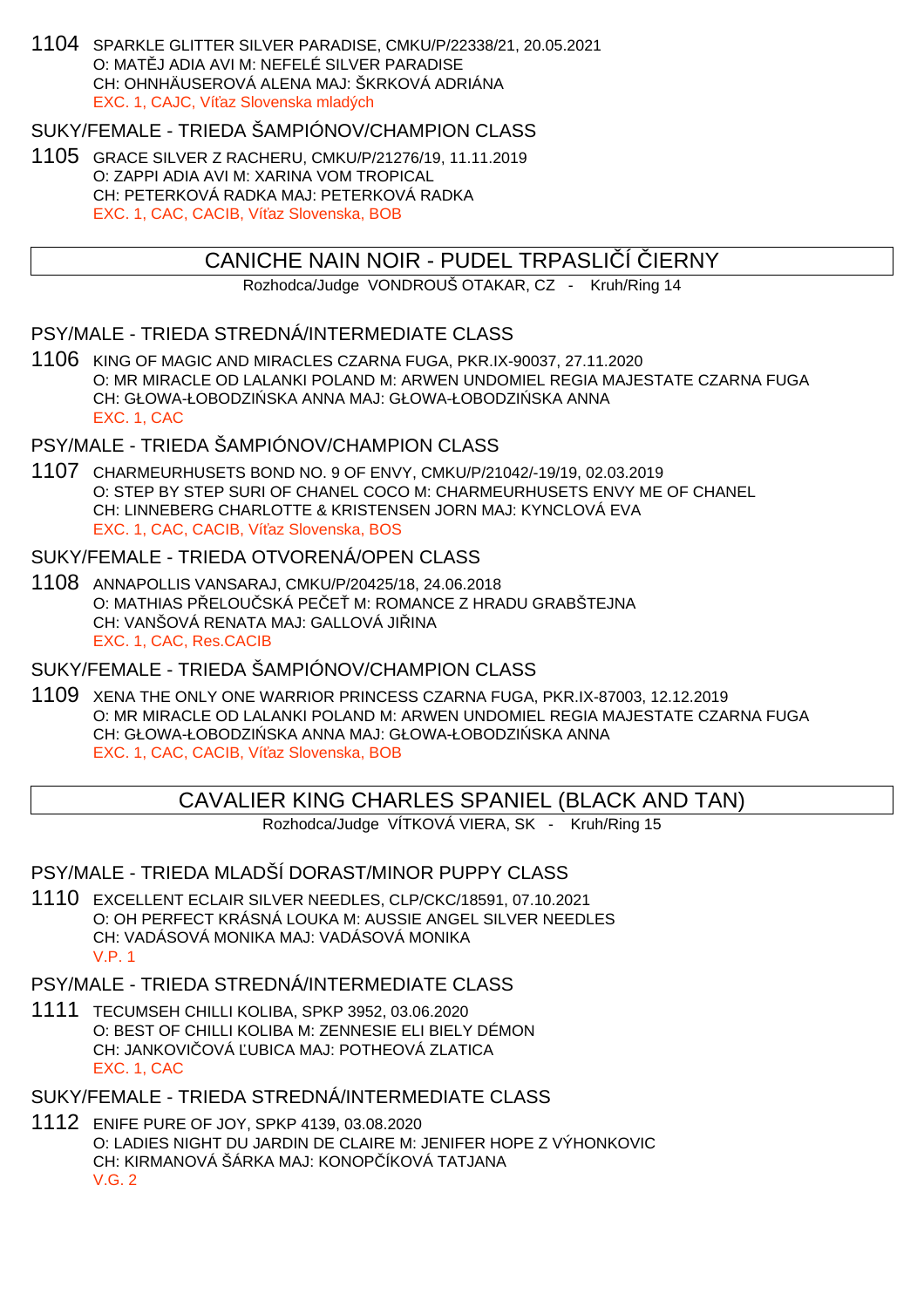1113 OKTAVIA LIKAMI, PKR.IX-89232, 28.06.2020 O: NATALIE TEODORUS DOUBLE TROUBLE FOR RIVAL M: HAYLE LIKAMI CH: G. GOTEK KALINA MAJ: SZCZEPA SKA NATALIA EXC. 1, CAC

## SUKY/FEMALE - TRIEDA OTVORENÁ/OPEN CLASS

1114 ARIENNE ULI SWEETHEART FROM LENTI, CMKU/CKC/15565/17, 11.07.2017 O: DAVID COPPERFIELD GARDYTH M: ULRIKE FOON CHARMANDER CH: KAŠNÝ FRANTIŠEK MAJ: CHYTILOVÁ ANETA EXC. 1, CAC

# CAVALIER KING CHARLES SPANIEL (BLENHEIM)

Rozhodca/Judge VÍTKOVÁ VIERA, SK - Kruh/Ring 15

## PSY/MALE - TRIEDA MLADŠÍ DORAST/MINOR PUPPY CLASS

- 1115 MOONSHINE BELLAS ENZO FERRARI, ÖHZB/CA 2828 A, 17.11.2021 O: GUNS N'ROSES SNUKRAINA M: AMIABLE SNOUT MAGIC SHAYEN CH: HAUSHAMMER PETRA MAJ: HAUSHAMMER PETRA V.P. 2
- 1116 PAINTED ON MY HEART SCARLETT TEAM, SPKP 4212, 27.11.2021 O: PASCAVALE ADONIS M: DIAMOND HORTENSIA SCARLETT TEAM CH: PREDNÁ MÁRIA MAJ: VOLEKOVÁ IVETA V.P. 1

### PSY/MALE - TRIEDA MLADÝCH/JUNIOR CLASS

1117 MR. MOONLIGHT MAGIC OAK, PKR.IX-91893, 14.05.2021 O: CHARNELL HOGAN M: ZUZI SEVERIANA CH: D BIAK KATARZYNA MAJ: D BIAK KATARZYNA EXC. 1, CAJC, Ví az Slovenska mladých

### PSY/MALE - TRIEDA STREDNÁ/INTERMEDIATE CLASS

1118 ARMANDO NICOLO SUENO CUMPLIDO, SPKP 3961, 30.07.2020 O: FONDEY ELI BIELY DEMON M: J'ADORE NOEL MAGIC NOBLESSE CH: BARTOŠÍKOVÁ MÁRIA GRACE MAJ: BARTOŠÍKOVÁ MÁRIA GRACE EXC. 1, CAC

#### PSY/MALE - TRIEDA OTVORENÁ/OPEN CLASS

- 1119 AUTUMN LEAVES SOLE DI MEZZANOTTE, SPKP 3825, 07.11.2019 O: NORBERT LOVE ME M: LUNA MAGNOLIA PASSCO CH: SCHIFFEROVÁ KLAUDIA MAJ: SCHIFFEROVÁ KLAUDIA EXC. 1, CAC
- PSY/MALE TRIEDA ŠAMPIÓNOV/CHAMPION CLASS
- 1120 DIAMOND JACOB SCARLETT TEAM, SPKP 3870, 06.03.2020 O: CH NOBEL DANCER´S GRAN TORINO M: JCH SANCTUARY OF LOVE SCARLETT TEAM CH: PREDNÁ MÁRIA MAJ: SKUHROVÁ LENKA EXC. 1, CAC, Res.CACIB

### SUKY/FEMALE - TRIEDA MLADŠÍ DORAST/MINOR PUPPY CLASS

- 1121 FRIENDLY FEEBEE SILVER NEEDLES, CLP/CKC/18684, 26.11.2021 O: UNIKAT TWE BIELY DÉMON M: EMMA REDSTONE CAVALIER CH: VADÁSOVÁ MONIKA MAJ: VADÁSOVÁ MONIKA V.P. 1
- SUKY/FEMALE TRIEDA MLADÝCH/JUNIOR CLASS
- 1122 BELLA FLEUR TULIP FEVER AT MAGIC NOBLESSE, SPKP 4167, 11.03.2021 O: LEOGEM RENAISSANCE M: HOLLY GOLIGHTLY MAGIC NOBLESSE CH: JOHNSON CAROL LYNN MAJ: BOBRÍKOVÁ ANGÉLIQUE + KOVALANČÍKOVÁ M. EXC. 1, CAJC, Ví az Slovenska mladých, Junior BOB, BOS

SUKY/FEMALE - TRIEDA STREDNÁ/INTERMEDIATE CLASS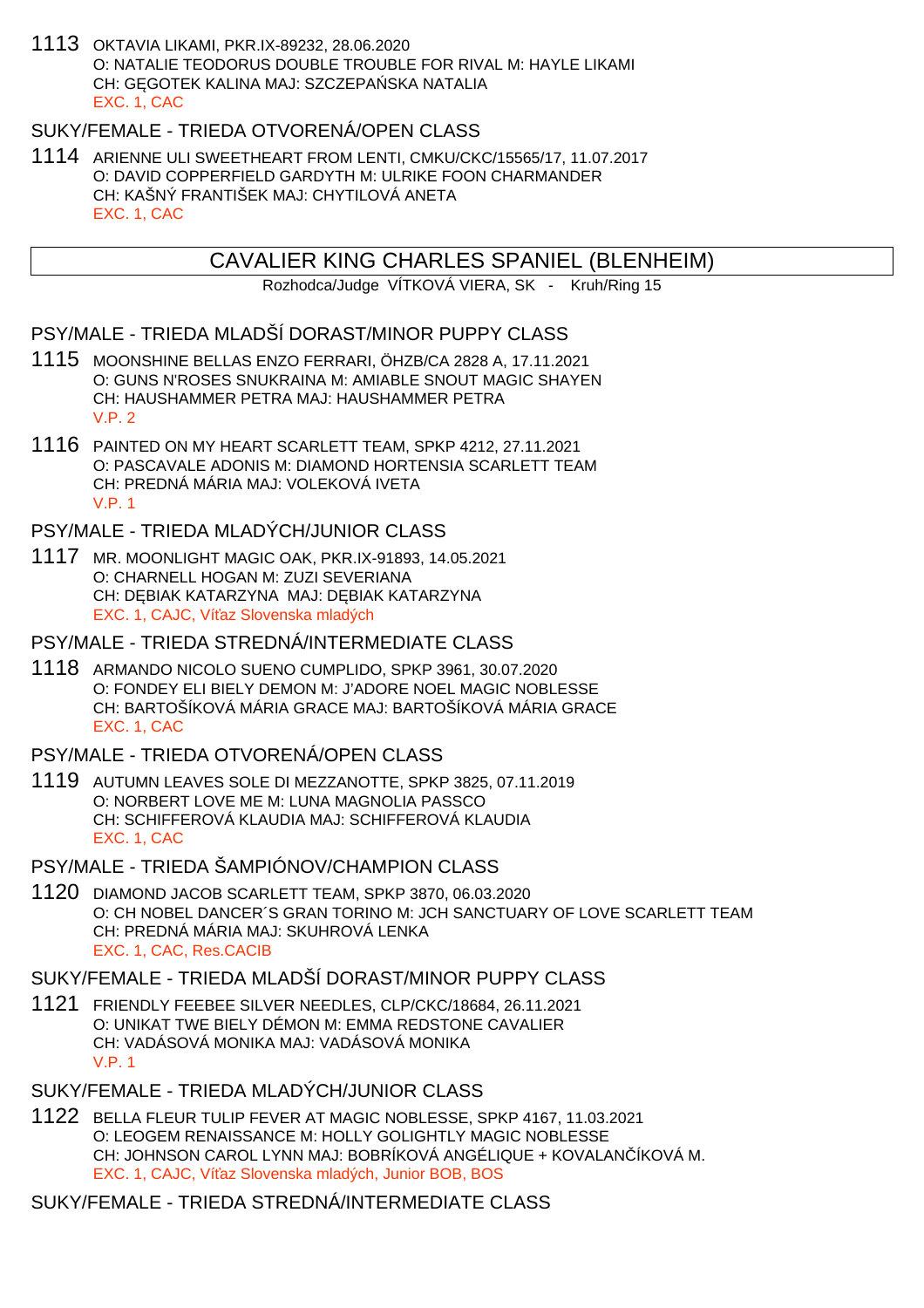- 1123 CASTLEVILLE KIMBERLY, OHZB/CA 2797 REG, 04.07.2020 O: CASTLEVILLE JUST LIKE A KING M: CASTLEVILLE A LITTLE SECRET CH: BLESSMANN MARLEN MAJ: HAUSHAMMER PETRA EXC. 2, Res.CAC
- 1124 NINA RICCI MAGIC NOBLESSE, SPKP 3966, 09.08.2020 O: ROYAL ROMANCE BAXXTER M: BOHEMIA BRILLIANT CH: BOBRÍKOVÁ ANGÉLIQUE MAJ: BOBRÍKOVÁ ANGÉLIQUE EXC. 1, CAC, CACIB, Ví az Slovenska

#### SUKY/FEMALE - TRIEDA OTVORENÁ/OPEN CLASS

- 1125 ARTEMIS LUNA SUENO CUMPLIDO, SPKP 3962, 30.07.2020 O: FONDEY ELI BIELY DÉMON M: J'ADORE NOEL MAGIC NOBLESSE CH: BARTOŠÍKOVÁ MÁRIA GRACE MAJ: BARTOŠÍKOVÁ MÁRIA GRACE V.G. 2
- 1126 MISIA K HONEY, SPKP 3868, 21.02.2020 O: ETAR PROKOPSKÁ HVEZDA M: MISIA K ALIEN CH: KLÁTIKOVÁ SIMONA MAJ: SUCHÁNKOVÁ O GA EXC. 1, CAC
- 1127 ZUZI SEVERIANA, PKR.IX-85875, 14.06.2019 O: ZUGAR BABE ALDAHA GOLD M: FLASH OF FIRE VOM KANINCHENGARTEN CH: SZCZERBA MARTA MAJ: D BIAK KATARZYNA ABS.

SUKY/FEMALE - TRIEDA ŠAMPIÓNOV/CHAMPION CLASS

- 1128 ANNABELLA CAROLINA SWEETS, SPKP 3765, 09.08.2019 O: LIANE´S CLEVELAND M: MISIA K CAROLINA CH: JUR OVÁ PETRA MAJ: JUR OVÁ PETRA EXC. 2, Res.CAC
- 1129 SARAH CHILLI KOLIBA, SPKP 3877, 01.03.2020 O: WOMANIZER OF AN EXCELLENT CHOICE M: JOLLY JOKER CHILLI KOLIBA CH: JANKOVI OVÁ UBICA MAJ: JANKOVI OVÁ UBICA EXC. 1, CAC, Res.CACIB
- 1130 SWEET SENSATION COLLARE DI DIAMANTI, PKR.IX-85656, 21.07.2019 O: RIVERDALE OF AN EXCELLENT CHOICE M: MARGOT COLLARE DI DIAMANTI CH: ROZBIEWSKA AGATA MAJ: ROZBIEWSKA AGATA EXC. 3

## CAVALIER KING CHARLES SPANIEL (RUBY)

Rozhodca/Judge VÍTKOVÁ VIERA, SK - Kruh/Ring 15

#### PSY/MALE - TRIEDA DORAST/PUPPY CLASS

1131 DOLBY DAPPER SILVER NEEDLES, CLP/CKC/18519, 29.08.2021 O: BAMBI TWE BIELY DÉMON M: EMBER SUN ERNÝ TURMALÍN CH: VADÁSOVÁ MONIKA MAJ: VADÁSOVÁ MONIKA **PROM** 

PSY/MALE - TRIEDA STREDNÁ/INTERMEDIATE CLASS

1132 BARUCCI PRIMUS ZE SOUHVĚZDÍ LYRY, CMKU/CKC/17411/20, 03.06.2020 O: CINDERAIC KING OF THE ROAD M: ARIENNE ULI SWEETHEART FROM LENTI CH: CHYTILOVÁ ANETA MAJ: ŠIME KOVÁ KATE INA EXC. 1, CAC

### SUKY/FEMALE - TRIEDA DORAST/PUPPY CLASS

1133 NATALI TEODORUS TEQUILA, RKF 6386409, 17.09.2021 O: ESTEEMED THEODORE POMERANIAN BEAUTIES M: NATALI TEODORUS KIARA CH: VARFOLOMEEVA N.V. MAJ: SZCZEPA SKA NATALIA V.P. 1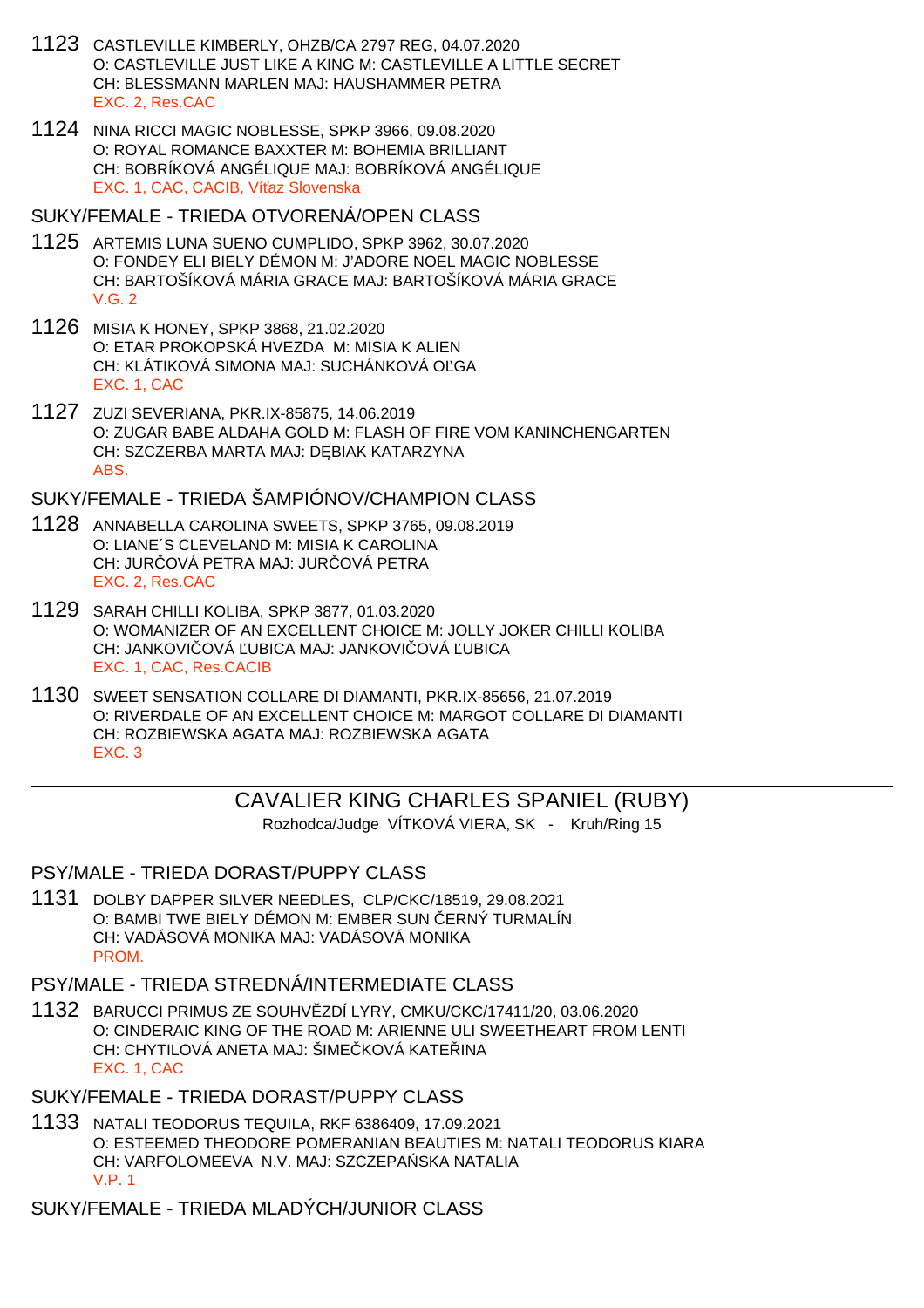1134 PRINCESS LADA LEMNA MINOR, SPKP 4049, 16.02.2021 O: CH JALAPE OS CHILLI KOLIBA M: LITTLE PRINCESS LEMNA MINOR CH: STLOUKALOVÁ VIERA MAJ: STLOUKAL EDUARD EXC. 1, CAJC. Ví az Slovenska mladých

### SUKY/FEMALE - TRIEDA STREDNÁ/INTERMEDIATE CLASS

1135 BELLATRIX ULI ZE SOUHVĚZDÍ LYRY, CMKU/CKC/17413/20, 03.06.2020 O: CINDERAIC KING OF THE ROAD M: ARIENNE ULI SWEETHEART FROM LENTI CH: CHYTILOVÁ ANETA MAJ: KAŠNÝ FRANTIŠEK V.G. 1

## CAVALIER KING CHARLES SPANIEL (TRICOLOUR)

Rozhodca/Judge VÍTKOVÁ VIERA, SK - Kruh/Ring 15

### PSY/MALE - TRIEDA MLADÝCH/JUNIOR CLASS

1136 JOHNY STARK SCARLETT TEAM, SPKP 4079, 27.03.2021 O: CH MANHATTAN MAGNOLIA PASSCO M: JCH SANCTUARY OF LOVE SCARLETT TEAM CH: PREDNÁ MÁRIA MAJ: PREDNÁ KATARÍNA EXC. 1, CAJC, Ví az Slovenska mladých

### PSY/MALE - TRIEDA ŠAMPIÓNOV/CHAMPION CLASS

1137 MISTRAL LEMNA MINOR, SPKP 3773, 31.07.2019 O: WOMANIZER OF AN EXCELLENT CHOICE M: LIANE´S WILD ANGEL CH: STLOUKALOVÁ VIERA MAJ: STLOUKALOVÁ VIERA EXC. 1, CAC, CACIB, Ví az Slovenska, BOB

### SUKY/FEMALE - TRIEDA DORAST/PUPPY CLASS

1138 MOONSHINE BELLAS DUCHESS DIANA, ÖHZB/CA 2816 A, 20.09.2021 O: CELEBRANT TELPERION M: BE UNIQUE OF AN EXCELLENT CHOICE CH: HAUSHAMMER PETRA MAJ: HAUSHAMMER PETRA V.P. 1

#### SUKY/FEMALE - TRIEDA MLADÝCH/JUNIOR CLASS

- 1139 IMMORTELLE ALDAHA GOLD, CLP/CKC/18334, 06.06.2021 O: CUTENESS CHARM ALDAHA GOLD M: ENGLISH PRINCESS ALDAHA GOLD CH: TOŠENOVJANOVÁ DANA MAJ: KLÁTIKOVÁ SIMONA G.
- 1140 LAMYA ZLATÁ KOMÉTA, SPKP 4115, 03.05.2021 O: MON AMI LEMNA MINOR M: ZOEY ZLATÁ KOMÉTA CH: ŠILHÁR JAROSLAV MAJ: KLOKO KOVÁ ANETA V.G. 1

### SUKY/FEMALE - TRIEDA STREDNÁ/INTERMEDIATE CLASS

1141 BELIEVE IN DESTINY SOLE DI MEZZANOTTE, SPKP 3960, 23.06.2020 O: WOMANIZER OF AN EXCELLENT CHOICE M: LUNA MAGNOLIA PASSCO CH: SCHIFFEROVÁ KLAUDIA MAJ: SCHIFFEROVÁ KLAUDIA V.G. 1

## SUKY/FEMALE - TRIEDA OTVORENÁ/OPEN CLASS

1142 ELIZABETH DEE SWEETHEART FROM LENTI, CMKU/CKC/17512/20, 23.06.2020 O: MANHATTAN MAGNOLIA PASSCO M: DORÓTHÉA ANGELIC KOPIDLENSKÝ KAVALÍR CH: KAŠNÝ FRANTIŠEK MAJ: KAŠNÝ FRANTIŠEK EXC. 1, CAC

## CHIHUAHUA LONG-HAIRED - VAVA DLHOSRSTA

Rozhodca/Judge VÍTKOVÁ VIERA, SK - Kruh/Ring 15

## PSY/MALE - TRIEDA ŠAMPIÓNOV/CHAMPION CLASS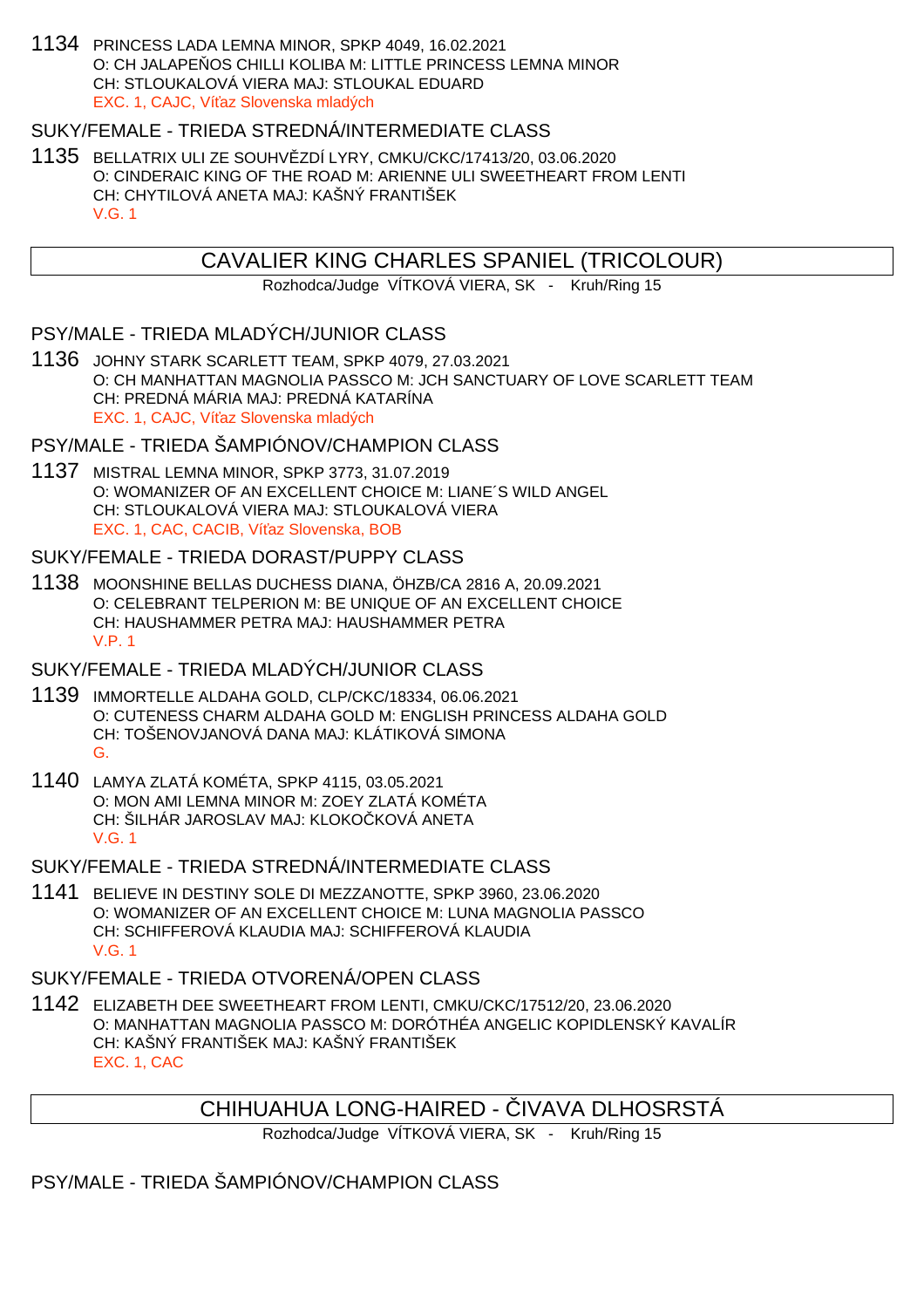1143 KARLOS MINI BIG DOG, SPKP 8616, 27.09.2018 O: LUCKY WINNERS EXLUZIVE LORD M: HRISTICHSAN SHUMMI CH: ŠOKOVÁ MONIKA MAJ: MATULOVÁ SO A EXC. 1, CAC, CACIB, Ví az Slovenska, BOB

### SUKY/FEMALE - TRIEDA MLADÝCH/JUNIOR CLASS

1144 DOVANES PATRISHA, CMKU/CHI/26635/21, 16.01.2021 O: DUMAS MALKANORAH M: DOVANES OXFORD STAR CH: DOVÄNE OLGA MAJ: SOU KOVÁ ŠÁRKA EXC. 1, CAJC, Ví az Slovenska mladých, Junior BOB, BOS

#### SUKY/FEMALE - TRIEDA STREDNÁ/INTERMEDIATE CLASS

1145 RENESMEE PORTA CASSOVIA, SPKP 9498, 12.08.2020 O: KNIGHT RIDER CHILARIOUS M: AMMERON SANTA BARBARA CH: TKA IKOVÁ MIRIAM MAJ: TKA IKOVÁ MIRIAM EXC. 1

### SUKY/FEMALE - TRIEDA OTVORENÁ/OPEN CLASS

1146 FELICITY PROLLAU, SPKP 8710, 16.11.2018 O: BASTIEN PROLLAU M: BEL ESPRIT LEO VALENTINA CH: PROKOPOVÁ LUCIA MAJ: PROKOPOVÁ LUCIA EXC. 1, CAC, CACIB, Ví az Slovenska

## CHIHUAHUA SMOOTH-HAIRED - VAVA KRÁTKOSRSTÁ

Rozhodca/Judge VÍTKOVÁ VIERA, SK - Kruh/Ring 15

## SUKY/FEMALE - TRIEDA MLADÝCH/JUNIOR CLASS

1147 ULIANNA PORTA CASSOVIA, SPKP 9916, 09.05.2021 O: BASTIEN PROLLAU M: ELLIOS PORTA CASSOVIA CH: TKA IKOVÁ MIRIAM MAJ: TKA IKOVÁ MIRIAM ABS.

# CHIN - JAPONSKÝ ŠPANIEL

Rozhodca/Judge VÍTKOVÁ VIERA, SK - Kruh/Ring 15

### PSY/MALE - TRIEDA STREDNÁ/INTERMEDIATE CLASS

1148 IDO NEKO INU, PKR.IX-88192, 06.06.2020 O: AKAI NEKO INU M: ASTRAGUS YASMIN CH: MA LAK ARTUR MAJ: KACZMARCZYK-RAMIK MARIOLA EXC. 1, CAC, CACIB, Ví az Slovenska, BOB

PSY/MALE - TRIEDA ŠAMPIÓNOV/CHAMPION CLASS

1149 NORMAN, PKR.IX-85838, 14.06.2019 O: STAIL AIKEMUNO MARIKAB M: OMIYA TENO CH: LEONOVA ELENA MAJ: KACZMARCZYK-RAMIK MARIOLA EXC. 1

# SUKY/FEMALE - TRIEDA MLADÝCH/JUNIOR CLASS

1150 FUMI ASHITAKA, PKR.IX-91153, 19.01.2021 O: TIANSHIH MIZUKI MICHIKO M: NILAY NUR AKWAMARYN CH: JANIAK RENATA MAJ: KACZMARCZYK-RAMIK MARIOLA EXC. 1, CAJC, Ví az Slovenska mladých, Junior BOB, BOS

CHINESE CRESTED DOG HAIRLESS - ÍNSKY CHOCHOLATÝ PES BEZ SRSTI

Rozhodca/Judge VONDROUŠ OTAKAR, CZ - Kruh/Ring 14

# PSY/MALE - TRIEDA OTVORENÁ/OPEN CLASS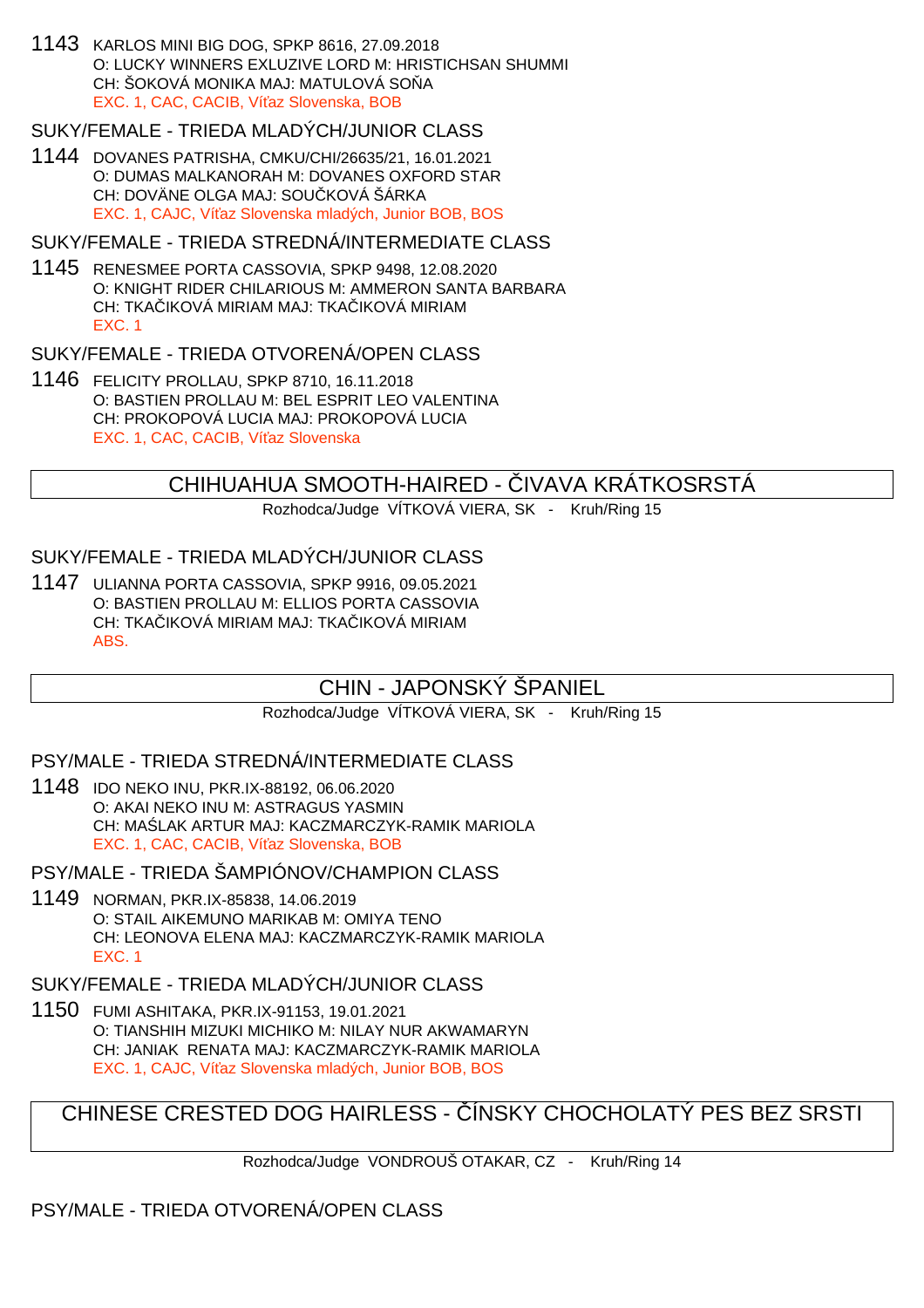- 1151 CAPTURE GAMBITAS, CMKU/CIN/6833/-19/19, 14.01.2019 O: DAKOTA ROSE MARTELL FOR HITLINE LTD M: STEAL THE GAME FOR SATISFACTION GAMBITAS CH: CHALECKAJA SVETLANA MAJ: KNOTKOVÁ IVETA EXC. 1, CAC, CACIB, Ví az Slovenska, BOB
- 1152 MANO PONIS VIKINGAS, CMKU/CIN/7074/-20/20, 06.01.2020 O: MOON HARBOUR FREE STYLE M: MANO PONIS PRINCESITA CH: GUDABSKIENE ALMA MAJ: PROCHÁZKOVÁ KATE INA EXC. 2, Res.CAC

PSY/MALE - TRIEDA ŠAMPIÓNOV/CHAMPION CLASS

1153 EVER CLEVER WINNING SMILE, SPKP 2131, 04.06.2019 O: LA LALAND WINNING SMILE M: ZENDY WINNING SMILE CH: PAPKOUSKAJA ANASTASIA MAJ: OLBERTOVÁ ZUZANA + LIEGL CHRISTINE EXC. 1, CAC, Res.CACIB

PSY/MALE - TRIEDA VETERÁNOV/VETERAN CLASS

1154 EMIR Z PŮLNOČNÍHO DVORA, CMKU/CIN/4767/11, 21.06.2011 O: POPEYE THE SAILOR AVOKADUH M: CASSIA COOL LADY CH: ŠULCOVÁ LENKA MAJ: BUTTOVÁ LOPOUROVÁ LENKA EXC. 1, Ví az Slovenska veteránov

SUKY/FEMALE - TRIEDA STREDNÁ/INTERMEDIATE CLASS

- 1155 OVATII YA´LOTTY, SPKP 2232, 03.10.2020 O: OPTIMUS PRIME IZ CLANA TIMURLANA M: RAMELIKA GLAMOR IZ CLANA TIMURLANA CH: KOVALENKO VASILINA MAJ: ERVE ANSKÁ LINDA V.G. 2
- 1156 SOL´TANTO NOTHING COMPARES, BCU 288-004560, 24.07.2020 O: KRANAR LE PETIT PRINCE M: QUEEN OF MY HEART PLANET OF DREAM CH: DOROSHKEVICH N. MAJ: KNOTKOVÁ IVETA V.G. 1

SUKY/FEMALE - TRIEDA OTVORENÁ/OPEN CLASS

- 1157 FATIMA CLARY-ALDRIGEN, CMKU/CIN/6864/19, 17.06.2019 O: EMIR Z P LNO NÍHO DVORA M: GLAMOR GIRL LITTLE SWEETIE CH: BUTTOVÁ LOPOUROVÁ LENKA MAJ: BUTTOVÁ LOPOUROVÁ LENKA EXC. 1, CAC
- 1158 ISABELLA PUNKED BENJAMIN, SPKP 2141, 28.11.2019 O: KLARK BOS BOHEMIA M: DAPHNE PUNKED BENJAMIN CH: KUBOVÁ BARBORA MAJ: DOPJEROVÁ ZUZANA V.G. 2

SUKY/FEMALE - TRIEDA ŠAMPIÓNOV/CHAMPION CLASS

1159 QUEEN BOS BOHEMIA, CMKU/CIN/6795/19, 22.04.2019 O: OPUS PALMARE IRRESISTABLE RAY M: LILIAN BOS BOHEMIA CH: KOLDOVÁ BOHUMILA MAJ: KOLDOVÁ BOHUMILA EXC. 1, CAC, CACIB, Ví az Slovenska, BOS

# CHINESE CRESTED DOG POWDERPUFF - ÍNSKY CHOCHOLATÝ PES **DLHOSRSTÝ**

Rozhodca/Judge VONDROUŠ OTAKAR, CZ - Kruh/Ring 14

PSY/MALE - TRIEDA ŠAMPIÓNOV/CHAMPION CLASS

1160 CAMERON CLARY-ALDRIGEN, CMKU/CIN/5464/13, 21.12.2013 O: FAMILY SONG´S PERCY M: HANNY COOL LADY CH: BUTTOVÁ LOPOUROVÁ LENKA MAJ: BUTTOVÁ LOPOUROVÁ LENKA EXC. 1, CAC

SUKY/FEMALE - TRIEDA DORAST/PUPPY CLASS

1161 KRANAR ARABESKA, RKF 6375293, 18.09.2021 O: GALLURIUS TUTTI-FRUTTI M: KRANAR LES ALEGRIAS DE MI VIDA CH: KREMNEVA N.A. MAJ: KNOTKOVÁ IVETA V.P. 1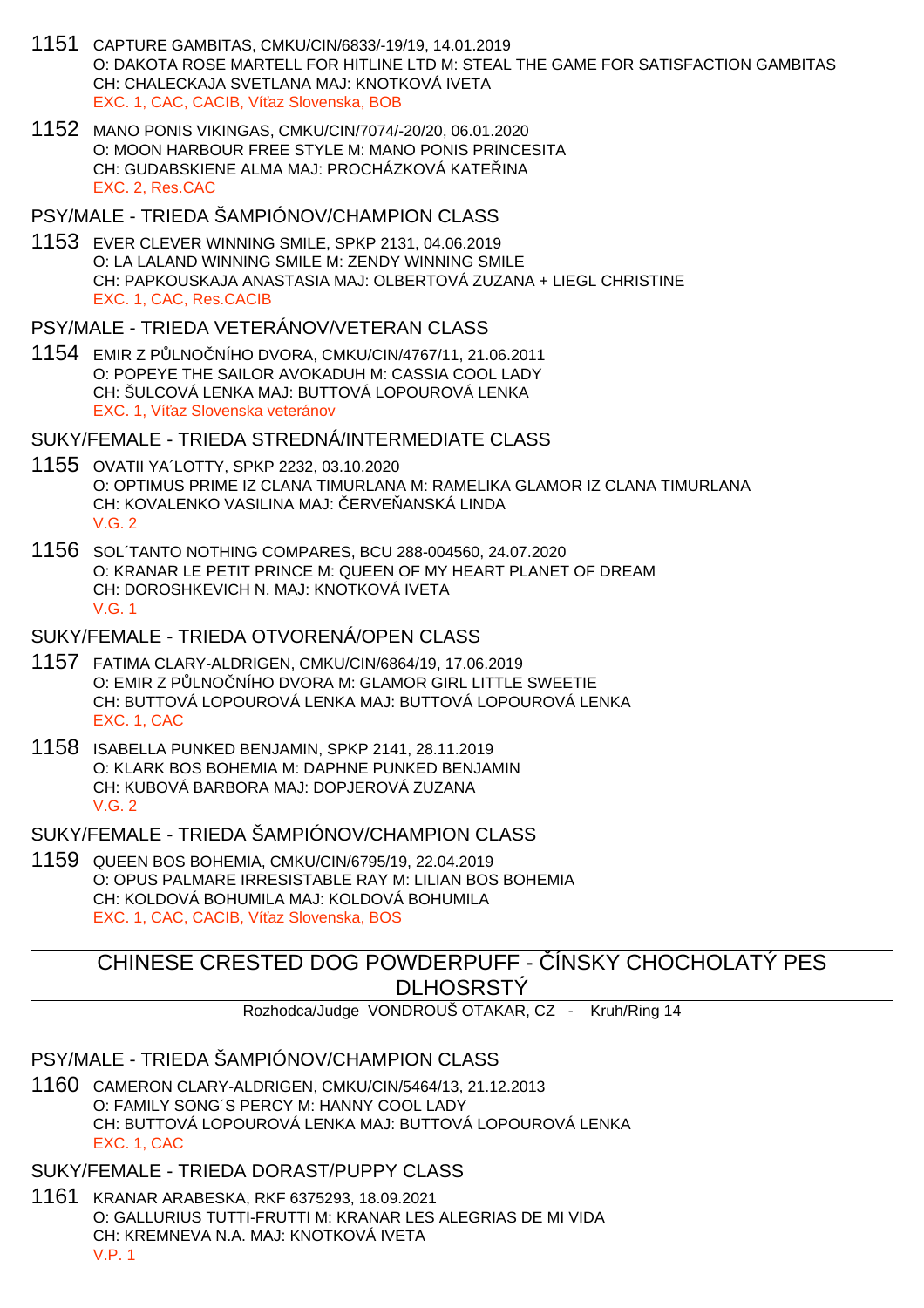## SUKY/FEMALE - TRIEDA STREDNÁ/INTERMEDIATE CLASS

1162 ORIANA Z PŮLNOČNÍHO DVORA, CMKU/CIN/7043/20, 29.06.2020 O: CAMERON CLARY ALDRIGEN M: ISIS Z PLNO NÍHO DVORA CH: ŠULCOVÁ LENKA MAJ: ŠULCOVÁ LENKA EXC. 1, CAC, Res.CACIB

### SUKY/FEMALE - TRIEDA OTVORENÁ/OPEN CLASS

1163 FEEBEE CLARY-ALDRIGEN, CMKU/CIN/6865/19, 17.06.2019 O: EMIR Z P LNO NÍHO DVORA M: GLAMOR GIRL LITLLE SWEETIE CH: BUTTOVÁ LOPOUROVÁ LENKA MAJ: BUTTOVÁ LOPOUROVÁ LENKA V.G. 1

# COTON DE TULÉAR

Rozhodca/Judge VÍTKOVÁ VIERA, SK - Kruh/Ring 15

### PSY/MALE - TRIEDA MLADÝCH/JUNIOR CLASS

1164 ARTEMIS ARCTIC ROYAL WHITE SNOW, PKR.IX-92472, 04.05.2021 O: COTTONS WHITE PEARLS BADY M: D INA FAMILY DIAMONDS CH: LECH EWELINA MAJ: LECH EWELINA EXC. 1, CAJC, Ví az Slovenska mladých, Junior BOB

## PSY/MALE - TRIEDA ŠAMPIÓNOV/CHAMPION CLASS

1165 MJ WHITE COTON ANGELS FROM DOLCE, CMKU/CTU/2426/17, 24.04.2017 O: CAPTAIN JACK SPARROW SLEEPY HOLLOW RANCH M: OFÉLIA FROM DONNA WITH LOVE CH: VLČKOVÁ KLÁRA MAJ: VRABCOVÁ DIANA EXC. 1, CAC, CACIB, Ví az Slovenska, BOB

### SUKY/FEMALE - TRIEDA MLADÝCH/JUNIOR CLASS

1166 AQUA LUNA ROYAL WHITE SNOW, PKR.IX-92473, 04.05.2021 O: COTTONS WHITE PEARLS BADY M: D INA FAMILY DIAMONDS CH: LECH EWELINA MAJ: LECH EWELINA EXC. 1, CAJC, Ví az Slovenska mladých, BOS

# GRIFFON BELGE - BELGICKÝ GRIFON

Rozhodca/Judge VONDROUŠ OTAKAR, CZ - Kruh/Ring 14

## PSY/MALE - TRIEDA MLADÝCH/JUNIOR CLASS

1167 YOSHI BRINGING JOY, UKU.0503270, 23.10.2020 O: FEROMON DECORATION OF LIFE M: POLLY CHERRY BLOSSOM CH: PAGUBA ANDREANA MAJ: PIETRAS ILONA EXC. 1, CAJC, Ví az Slovenska mladých, Junior BOB, BOS

### SUKY/FEMALE - TRIEDA MLADÝCH/JUNIOR CLASS

1168 HOPE WALLMIA BOHEMIA, CMKU/BEG/5184/21, 09.03.2021 O: CASPER WALLMIA BOHEMIA M: MOSKU GRIFF KALIMBA DE LUNA CH: ZÁPOTOCKÁ JANA MAJ: STRAPCOVA ZUZANA EXC. 1, CAJC, Ví az Slovenska mladých

### SUKY/FEMALE - TRIEDA STREDNÁ/INTERMEDIATE CLASS

1169 BLACK PEARL BABETTE PETRŮV PES, CMKU/BEG/5156/20, 25.10.2020 O: KENZO PETR V PES M: ZABAVNAYA ROSKOSH´ GRACE BLACK PEARL CH: PETROVÁ LENKA MAJ: PETROVÁ LENKA EXC. 1, CAC, CACIB, Ví az Slovenska, BOB

## GRIFFON BRUXELLOIS - BRUSELSKÝ GRIFON

Rozhodca/Judge VONDROUŠ OTAKAR, CZ - Kruh/Ring 14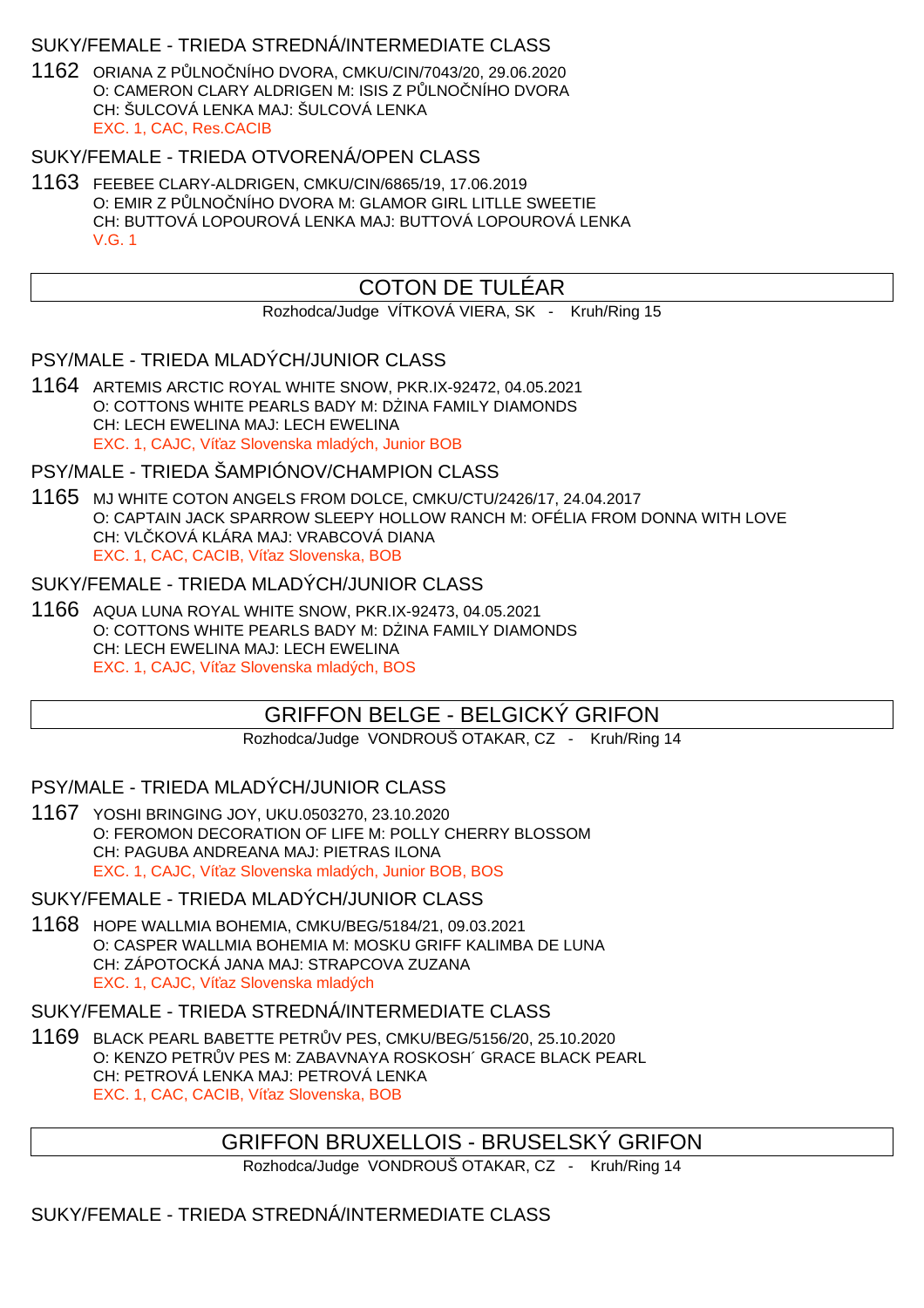1170 BEAUTIFUL HOPE PETRŮV PES, CMKU/BRG/5154/20, 25.10.2020 O: KENZO PETR V PES M: GRACE BLACK PEARL ZABAVNAYA ROSKOS´H CH: PETROVÁ LENKA MAJ: PETROVÁ LENKA EXC. 1, CAC, CACIB, Ví az Slovenska, BOB

SUKY/FEMALE - TRIEDA OTVORENÁ/OPEN CLASS

1171 VERONICA PETRŮV PES, CMKU/BRG/4741/19, 19.10.2019 O: GABRIELL FRANCOUZSKÁ LILIE M: THE BEAUTY MAWPET CH: PETROVÁ LENKA MAJ: PETROVÁ LENKA EXC. 1, CAC, Res.CACIB

## LHASA APSO

Rozhodca/Judge VONDROUŠ OTAKAR, CZ - Kruh/Ring 14

PSY/MALE - TRIEDA ŠAMPIÓNOV/CHAMPION CLASS

1172 UTAR GEMA - ROSES, SPKP 704, 12.11.2017 O: DARTAGNAN IVEPET M: MOIRA GEMA - ROSES CH: GERŠI OVÁ MARIE MAJ: GERŠI OVÁ MÁRIA EXC. 1, CAC, CACIB, Ví az Slovenska, BOB

SUKY/FEMALE - TRIEDA MLADÝCH/JUNIOR CLASS

1173 PARIS IVEPET, SPKP 820, 20.05.2021 O: RADICALLY´S DANIEL M: HÉRA IVEPET CH: PETRÁKOVÁ IVETA MAJ: PETRÁKOVÁ IVETA EXC. 1, CAJC, Ví az Slovenska mladých, Junior BOB, BOS

# MALTESE - MALTÉZSKY PSÍK

Rozhodca/Judge VONDROUŠ OTAKAR, CZ - Kruh/Ring 14

### PSY/MALE - TRIEDA OTVORENÁ/OPEN CLASS

1174 SYLFORIA WARSAW BASTER, CMKU/MA/10994/-19/19, 16.03.2019 O: CLONG OF ANGELA WHITE KR M: GLAMOUR EXCESIVE GOLDEN BLANC CH: ROGOZI SKA-TROCHIMIAK SYLWIA MAJ: MLEZIVOVÁ SO A EXC. 1, CAC, Res.CACIB

PSY/MALE - TRIEDA ŠAMPIÓNOV/CHAMPION CLASS

1175 OH MY LOVE MONWHITE STAR, CMKU/MA/10859/18, 01.12.2018 O: CARMIDANICK I´M BLOWN AWAY M: MY DREAM OF BEAUTY MONWHITE STAR CH: KUPICOVI MONIKA A SIMONA MAJ: KUPICOVA MONIKA A SIMONA EXC. 1, CAC, CACIB, Ví az Slovenska, BOB

SUKY/FEMALE - TRIEDA MLADÝCH/JUNIOR CLASS

- 1176 CARMIDANICK COCO POP, LOE2589022, 04.06.2021 O: DIAMOND GEMINI PUBLIC RELATION M: CARMIDANICK UN-BREAK MY HEART CH: ROBERTS CAROL MAJ: KUPICOVÁ MONIKA EXC. 1, CAJC, Ví az Slovenska mladých, Junior BOB
- 1177 ZAINAB STAR MAGIC MALTESE, CMKU/MA/11280/21, 15.05.2021 O: SYLFORIIA WARSZAW BASTER M: IZABEL BIANKA STAR MAGIC MALTESE CH: MLEZIVOVÁ SO A MAJ: MLEZIVOVÁ SO A ABS.

SUKY/FEMALE - TRIEDA STREDNÁ/INTERMEDIATE CLASS

1178 FEMME FATALE SWEET DEVIL, SPKP 568, 03.10.2020 O: DIAMOND GEMINI BISCUIT II M: ROLLY-POLLY SWEET DEVIL CH: JUSTOVÁ IVONA MAJ: JUSTOVÁ IVONA EXC. 1, CAC, CACIB, Ví az Slovenska, BOS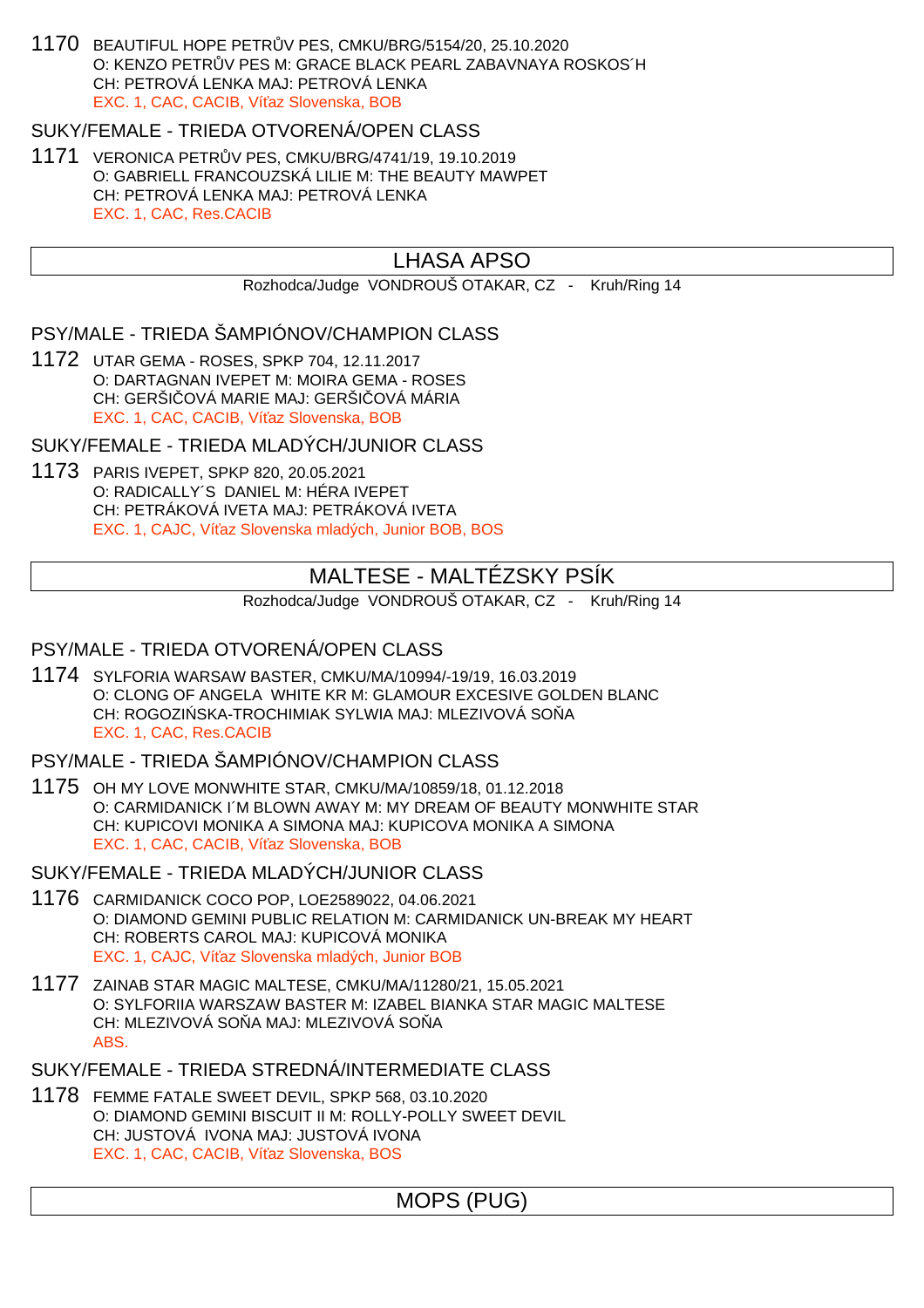## PSY/MALE - TRIEDA ŠAMPIÓNOV/CHAMPION CLASS

1179 GROF LEGEND-WHO'S THE BOSS, PKR.IX-82616, 31.07.2018 O: GROF LEGEND-LORD OF THE RING'S M: DIDIEL ANDES LA ELEGIDA CH: SEKULI VLADO MAJ: KAMINSKI MARCIN EXC. 1, CAC, CACIB, Ví az Slovenska, BOS

SUKY/FEMALE - TRIEDA MLADÝCH/JUNIOR CLASS

1180 AMAZON MAD-MOPS, SPKP 3918, 11.02.2021 O: CH GOLDEN SWET BOY OT LUVAL M: PALMIRA MAD MOPS CH: NAGY KONEL MAJ: NAGY KORNÉL EXC. 1, CAJC. Ví az Slovenska mladých, Junior BOB

SUKY/FEMALE - TRIEDA STREDNÁ/INTERMEDIATE CLASS

1181 KIDS OF CANDY INNATE GRACE, PKR.IX-90030, 13.07.2020 O: WILLTOWIN VA-BANK M: KIDS OF CANDY TOY PEACH CH: SOLOS I.V. MAJ: KAMINSKI MARCIN EXC. 1

SUKY/FEMALE - TRIEDA OTVORENÁ/OPEN CLASS

- 1182 QUESTHER BLACK´D JO-ME-LICH, SPKP 3823, 15.01.2020 O: GLORIOUS FUTURE DEKLAREISHEN MEN M: LEA BLACK JO-ME-LICH CH: MELICH JOZEF MAJ: UREJOVÁ MONIKA EXC. 1, CAC, CACIB, Ví az Slovenska, BOB
- 1183 TALISMAN MAD-MOPS, SPKP 3851, 20.03.2020 O: CH SUPREME TRIUMPH VANGUISHER M: CH FANTASY MAD-MOPS CH: NAGY KORNÉL MAJ: NAGY KORNÉL EXC. 2, Res.CAC, Res.CACIB

# PAPILLON

Rozhodca/Judge VÍTKOVÁ VIERA, SK - Kruh/Ring 15

PSY/MALE - TRIEDA MLADÝCH/JUNIOR CLASS

1184 MON MAGNIFIQUE CHER AMIE, SPKP 2098, 23.03.2021 O: MON MAGNIFIQUE ELISEY KOROLEVICH M: MON MAGNIFIQUE ARMY OF FLOWERS CH: SCHERBAKOVA INNA MAJ: SEMANSKÁ EVA EXC. 1, CAJC, Ví az Slovenska mladých, Junior BOB

PSY/MALE - TRIEDA OTVORENÁ/OPEN CLASS

- 1185 CASPIAN MY SWEET HERO, CMKU/PAP/4651/20, 23.01.2020 O: TILA´S OPTIMUS PRIME M: BAMBI MUI SUERTE CH: DRASKÁ LUCIE MAJ: DRASKÁ LUCIE EXC. 1, CAC, Res.CACIB
- 1186 LUCKY LUKE LAUGARITIO-GOLD HEART, SPKP 1729, 13.01.2019 O: AGAINST ALL ODDS WENLIN´S M: ADELE MÁRIA SIRRAH CH: BALAJOVÁ ALŽBETA MAJ: MAJDOVÁ GABRIELA V.G. 2

PSY/MALE - TRIEDA ŠAMPIÓNOV/CHAMPION CLASS

- 1187 KENNY NOBLESSE CHARM, CMKU/PAP/4725/-20/20, 10.02.2020 O: CHRISTYEN DE POMPADOUR M: THERESE NOBLESSE CHARM CH: LÁCLAVOVÁ KATARÍNA MAJ: HOLOUBEK PETR EXC. 1, CAC, CACIB, Ví az Slovenska, BOB
- 1188 SATYR CAPRINA DOWINA, SPKP 1131, 28.04.2014 O: WITTORIO DE POMPADOUR M: ZENJA CAPRINA DOWINA CH: MAJDOVÁ GABRIELA MAJ: SCHELLING BRIGITTE EXC. 2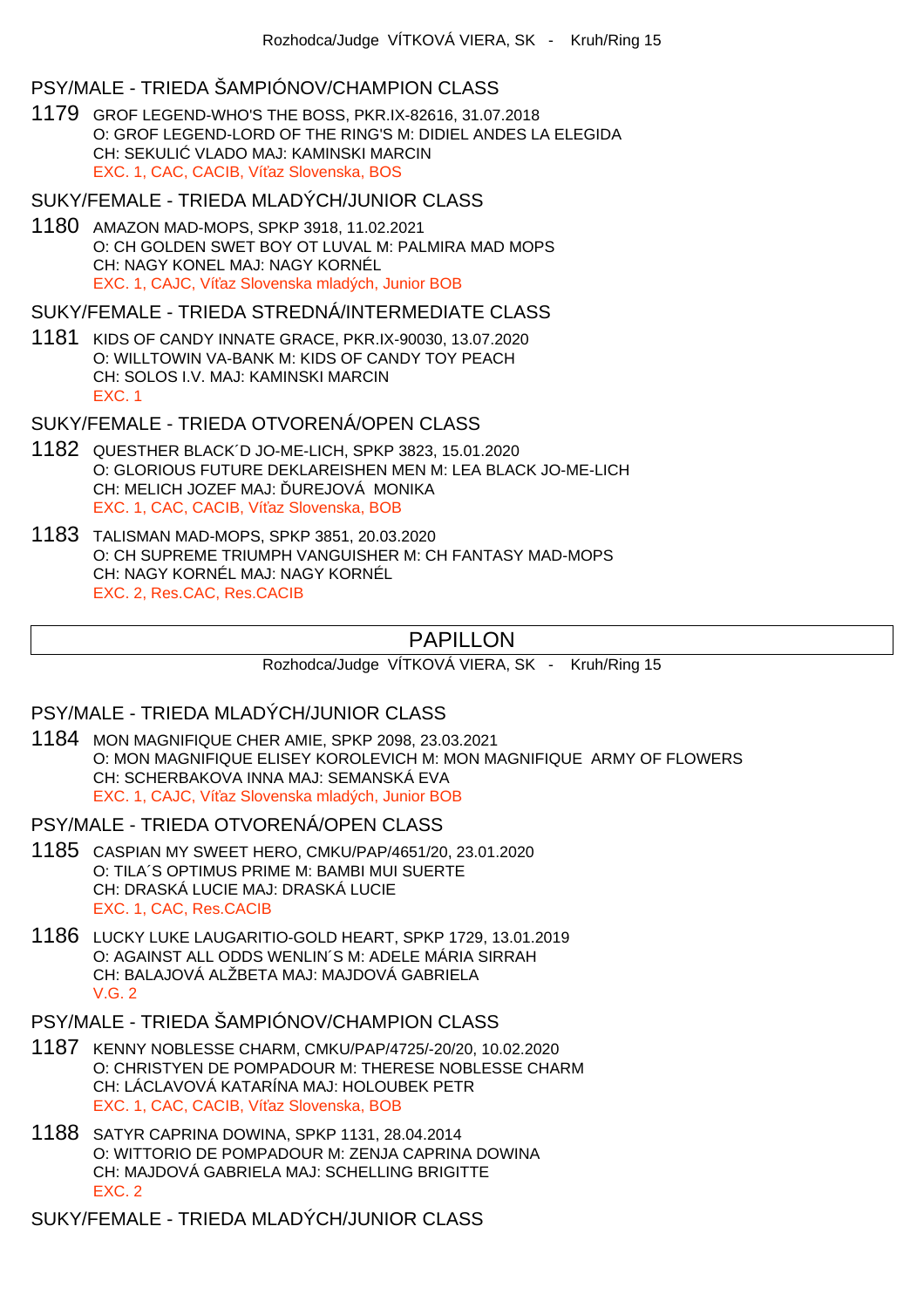1189 EMILY´S JOY DOUBLE TROUBLE, SPKP 2006, 03.02.2021 O: TOP SECRET NUEVA SORPRESA M: NIGHT VISION NUEVA SORPRESA CH: CHYNORADSKÁ ANNAMÁRIA MAJ: SVOZÍLKOVÁ SABINA EXC. 1, CAJC. Ví az Slovenska mladých

## SUKY/FEMALE - TRIEDA STREDNÁ/INTERMEDIATE CLASS

1190 QUERIDA MÁRIA SIRRAH, SPKP 1953, 12.10.2020 O: LINDATORPS QUICKLY QUINTON M: GRACE KELLY MÁRIA SIRRAH CH: KROŠLÁKOVÁ MÁRIA MAJ: KROŠLÁKOVÁ MÁRIA EXC. 1, CAC, CACIB, Ví az Slovenska, BOS

### SUKY/FEMALE - TRIEDA OTVORENÁ/OPEN CLASS

- 1191 DAFFI BAMBABIBI, CMKU/PAP/4487/-19/19, 14.02.2019 O: CRAFTED WITH CARE WENLIN'S M: CECÍLIE JET BAT CH: JUHÁSOVÁ JANA MAJ: ŠUTEROVÁ MARTINA V.G. 1
- 1192 WONDERLAND'S BUTTERFLY QT AT WENLIN'S, VDH/PPCD 19/PA 00340, 26.09.2019 O: WENLIN'S AGAINST ALL ODDS M: OPTIMIZMO BE HAPPY CH: FÜTTERER SANDRA MAJ: WLUDYKOVÁ PETRA V.G. 2

## SUKY/FEMALE - TRIEDA ŠAMPIÓNOV/CHAMPION CLASS

1193 CLOUDINE CAMILLE BELLE PAW, CMKU/PAP/4268/-18/18, 18.02.2018 O: IDOL LOVELY TINA M: ANTOINETTE ALICE BELLE PAW CH: KANDROVÁ NATÁLIA MAJ: BEDNA ÍKOVÁ RADANA EXC. 1

## PEKINGESE - PEKINSKÝ PALÁCOVÝ PSÍK

Rozhodca/Judge VÍTKOVÁ VIERA, SK - Kruh/Ring 15

## PSY/MALE - TRIEDA OTVORENÁ/OPEN CLASS

1194 SUNRISE DRAGON BEST OF ALL, SPKP 1684, 22.05.2020 O: SUNRISE DRAGON JON SNOW M: SUNRISE DRAGON EMMANUEL CH: ARTEMENKO ELENA MAJ: ROVNEROVÁ LUBICA ABS.

## PETIT BRABANCON - BRABANTSKÝ GRIFON

Rozhodca/Judge VÍTKOVÁ VIERA, SK - Kruh/Ring 15

PSY/MALE - TRIEDA ŠAMPIÓNOV/CHAMPION CLASS

1195 HE'S PUSS IN BOOTS TOO MUCH LOVE, SPKP 379, 27.03.2020 O: OLIVER TWIST DE LA PASSION DE P'TITS LU M: KATCHENKA DE LA TORMENTA DEL MAR CH: BALOGHOVÁ LUCIA MAJ: BALOGHOVÁ LUCIA EXC. 1, CAC, CACIB, Ví az Slovenska, BOB

### SUKY/FEMALE - TRIEDA MLADŠÍ DORAST/MINOR PUPPY CLASS

1196 PIPELOTTE TOO MUCH LOVE, SPKP 448, 21.10.2021 O: HE'S PUSS IN BOOTS TOO MUCH LOVE M: AUDREY DE LA TORMENTA DEL MAR CH: BALOGHOVÁ LUCIA MAJ: BALOGHOVÁ LUCIA + KOŠINA PETR V.P. 1

### SUKY/FEMALE - TRIEDA OTVORENÁ/OPEN CLASS

1197 ELLIE HANAIVA, CMKU/BAG/4943/20, 06.06.2020 O: HONZIK HANAIVA M: ELENA Z LOVECKÉHO ZÁME KU CH: HANÁKOVÁ IVANA MAJ: DAXBÖCK ELEONORA EXC. 1, CAC, CACIB, Ví az Slovenska, BOS

# PHALÉNE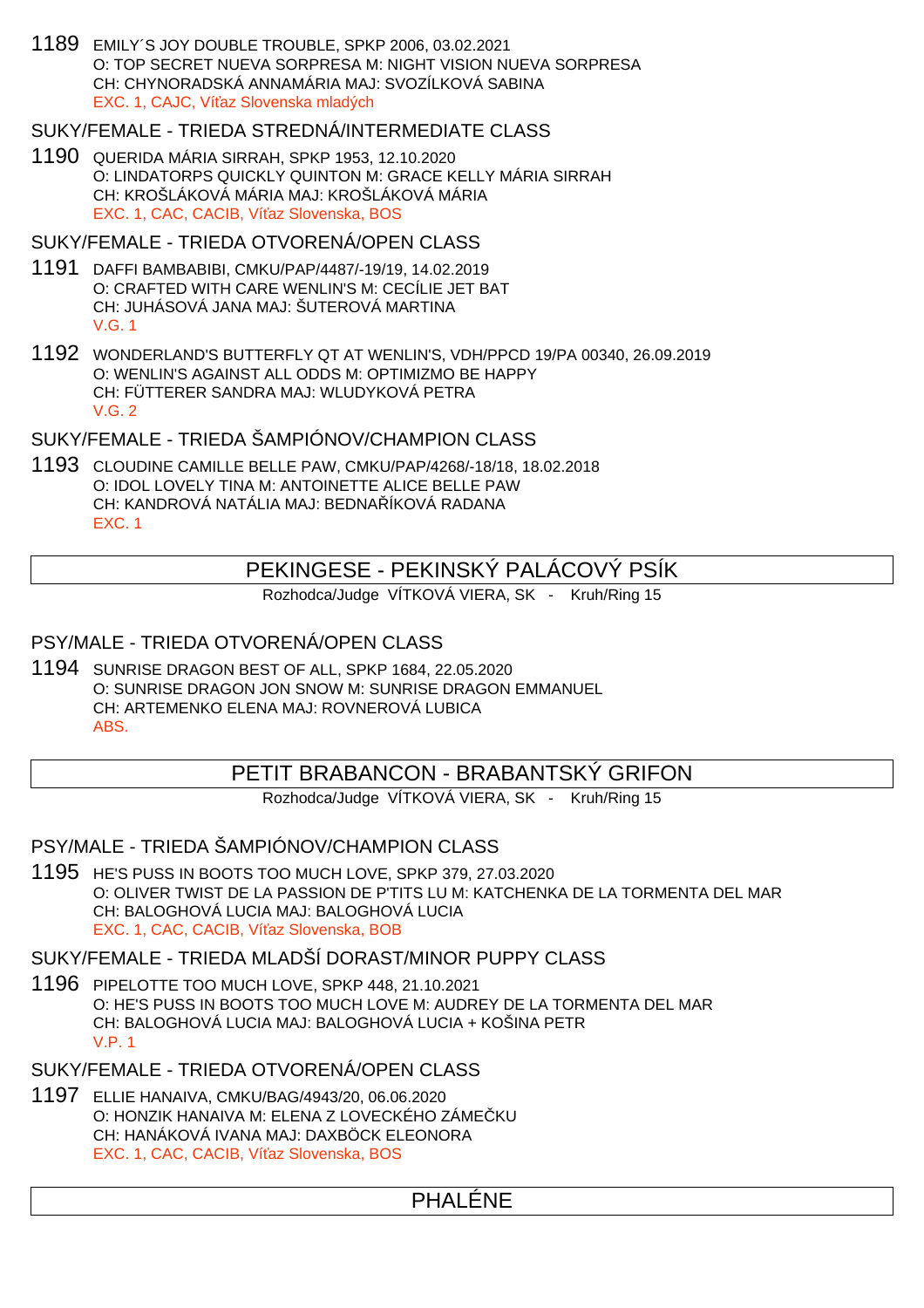# SUKY/FEMALE - TRIEDA OTVORENÁ/OPEN CLASS

1198 AGLIA FREDINA AGI, CMKU/PH/4405/18, 24.12.2018 O: EDDY FA-DY M: MISTERIYA ZEANNA CH: HOLAINOVÁ KARIN MAJ: HOLAINOVÁ KARIN EXC. 1, CAC, CACIB, Ví az Slovenska, BOB

# PRAŽSKÝ KRYSALÍK BLACK & TAN - PRAŽSKÝ KRYSALÍK LIERNY S PÁLENÍM

Rozhodca/Judge VÍTKOVÁ VIERA, SK - Kruh/Ring 15

#### SUKY/FEMALE - TRIEDA MLADÝCH/JUNIOR CLASS

1199 AYA LITTLE MIRACLE UNLIMITED LOVE, SPKP 248, 20.11.2020 O: OLIVER BLACK JONGAL M: DORINKA CODINA ALLEGRA CH: BA QVÁ MICHAELA MAJ: BA QVÁ MICHAELA V.G. 1

PRAŽSKÝ KRYSA ÍK OTHER COLOURS - PRAŽSKÝ KRYSA ÍK OSTATNÉ FARBY

Rozhodca/Judge VÍTKOVÁ VIERA, SK - Kruh/Ring 15

## SUKY/FEMALE - TRIEDA STREDNÁ/INTERMEDIATE CLASS

1200 GOMEISA ODIRIS, SPKP 249, 17.08.2020 O: RYTMIK ODIRIS M: LALANDE ODIRIS CH: N MCOVÁ IRENA MAJ: SVOBODOVÁ KARIN EXC. 1, CAC, Ví az Slovenska, BOB

### RUSSKIY TOY LONG-HAIRED - RUSKÝ TOY DLHOSRSTÝ

Rozhodca/Judge VÍTKOVÁ VIERA, SK - Kruh/Ring 15

### SUKY/FEMALE - TRIEDA STREDNÁ/INTERMEDIATE CLASS

1201 TOYREPUBLIC NOVELETTA, CMKU/MDT/921/-21/20, 24.12.2020 O: NATALIE TOYS FORWARD M: STEMPFORT UITNI HOUSTON CH: BOGDANOVA JULIA MAJ: STA KOVÁ HANA V.G. 1

SUKY/FEMALE - TRIEDA ŠAMPIÓNOV/CHAMPION CLASS

1202 CLAIRE ZE CVRČOVIC, CMKU/MDT/862/20, 24.05.2020 O: KOLOMBO OLPEMI M: JILL SHULAMITH CH: STA KOVÁ HANA MAJ: STA KOVÁ HANA EXC. 1, CAC, CACIB, Ví az Slovenska, BOB

## SHIH TZU

Rozhodca/Judge VONDROUŠ OTAKAR, CZ - Kruh/Ring 14

- 1203 MARCELLO ATREI KIRABZER, CMKU/SHI/7152/21, 15.01.2021 O: KNAPP BABAMETI SOMER M: CHARON ATREI KIRABZER CH: SEHNÁLKOVÁ SILVIA MAJ: HULALOVÁ SILVIA V.G. 2
- 1204 XERON HIRAGANA, CMKU/SHI/7207/21, 01.02.2021 O: ENRICO HIRAGANA M: BERLINETTA HIRAGANA CH: BALÁŽOVÁ EVA MAJ: BALÁŽOVÁ EVA V.G. 1
- PSY/MALE TRIEDA OTVORENÁ/OPEN CLASS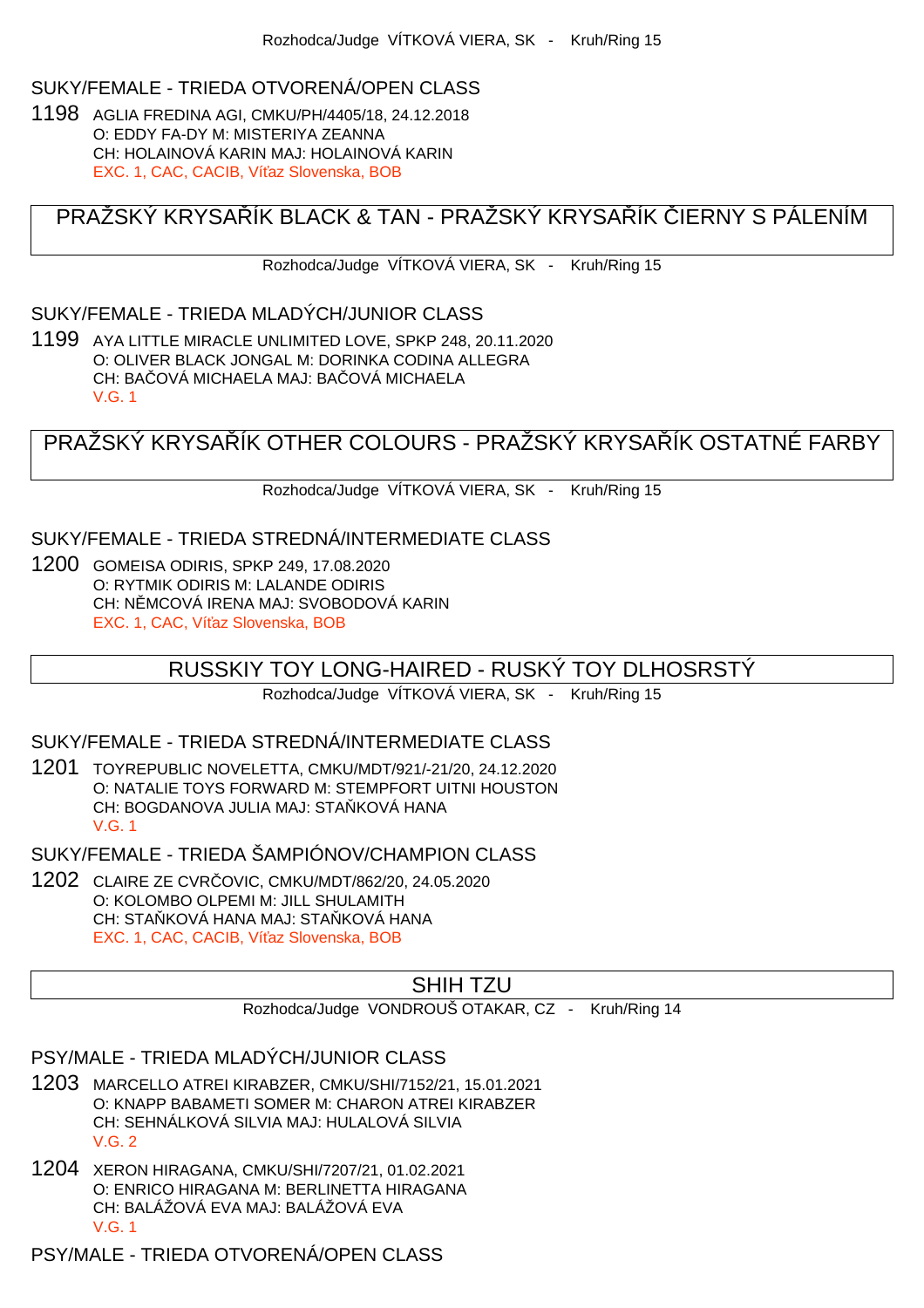1205 ROBIN HOOD HIRAGANA, CMKU/SHI/6813/19, 09.07.2019 O: CHESVET LINE QIN SHI HUANG M: URGENCE Z IVAFRE CH: BALÁŽOVÁ EVA MAJ: BALÁŽOVÁ EVA EXC. 1, CAC, CACIB, Ví az Slovenska, BOS

# SUKY/FEMALE - TRIEDA DORAST/PUPPY CLASS

- 1206 ŽANNET HIRAGANA, CMKU/SHI/7394/21, 19.09.2021 O: WHISPERING LOVE'S LIQUID BLOOM M: ISMIMI HIRAGANA CH: BALÁŽOVÁ EVA MAJ: B LEJOVÁ PETRA V.P. 1
- SUKY/FEMALE TRIEDA MLADÝCH/JUNIOR CLASS
- 1207 BOUQUET NECHORSKY, CMKU/SHI/7268/21, 13.05.2021 O: EAGLE HEART SILWERY WISH M: CIA BLEDY DOG CH: HELLINGER ADAM MAJ: HELLINGER ADAM EXC. 3
- 1208 MAGGIE ATREI KIRABZER, CMKU/SHI/7155/21, 15.01.2021 O: KNAPP BABAMETI SOMER M: CHARON ATREI KIRABZER CH: SEHNÁLKOVÁ SILVIA MAJ: REZBÁRIK MIROSLAV EXC. 2
- 1209 NELLIE ATREI KIRABZER, CMKU/SHI/7159/21, 20.01.2021 O: KNAPP BABAMETI SOMER M: IREA ATREI KIRABZER CH: SEHNÁLKOVÁ SILVIA MAJ: REZBÁRIK MIROSLAV EXC. 1, CAJC, Ví az Slovenska mladých, Junior BOB

SUKY/FEMALE - TRIEDA OTVORENÁ/OPEN CLASS

1210 REGINKA HIRAGANA, CMKU/SHI/6815/19, 09.07.2019 O: CHESVET LINE QIN SHI HUANG M: URGENCE Z IVAFRE CH: BALÁŽOVÁ EVA MAJ: B LEJOVÁ PETRA EXC. 1, CAC, Res.CACIB

SUKY/FEMALE - TRIEDA ŠAMPIÓNOV/CHAMPION CLASS

1211 CAIRITHY-KIM MAGIC ANALAND, SPKP 964, 01.12.2018 O: PRIDE LEON DERRIK M: FLORENTINA ATREI KIRABZER CH: URIŠOVÁ ZUZANA MAJ: URIŠOVÁ ZUZANA EXC. 1, CAC, CACIB, Ví az Slovenska, BOB

# TIBETAN SPANIEL - TIBETSKÝ ŠPANIEL

Rozhodca/Judge VÍTKOVÁ VIERA, SK - Kruh/Ring 15

# PSY/MALE - TRIEDA ŠAMPIÓNOV/CHAMPION CLASS

1212 ALBERTO TIBBY ČERNÝ BARON, CMKU/TS/1994/19, 29.10.2019 O: INAROS ZLATÝ KLONDIKE M: DOROTKA ZE SOVÍ ZAHRADY CH: KARLOVÁ DANA MAJ: BU IL MILOSLAV EXC. 1, CAC, CACIB, Ví az Slovenska, BOB

# TIBETAN TERRIER

Rozhodca/Judge VÍTKOVÁ VIERA, SK - Kruh/Ring 15

# PSY/MALE - TRIEDA DORAST/PUPPY CLASS

1213 MOKADIYA´S ABU LHAMO, VDH 21/042 02582, 22.09.2021 O: SEHALIAH BRAVE HEART FOR CANDU´S M: CANDU´S DREAM OF MINE CH: EHLERS CHRISTIN MAJ: DIÓS IVETA V.P. 1

# PSY/MALE - TRIEDA OTVORENÁ/OPEN CLASS

1214 IDOMENEO KING DJOMO GANGKAR, CMKU/TT/1637/18, 19.04.2018 O: KANG RIMPOCHE TASHI BODJUL M: AN JOMO GARKANA CH: HRDINOVÁ DAGMAR MAJ: HRDINOVÁ DAGMAR EXC. 1, CAC, Res.CACIB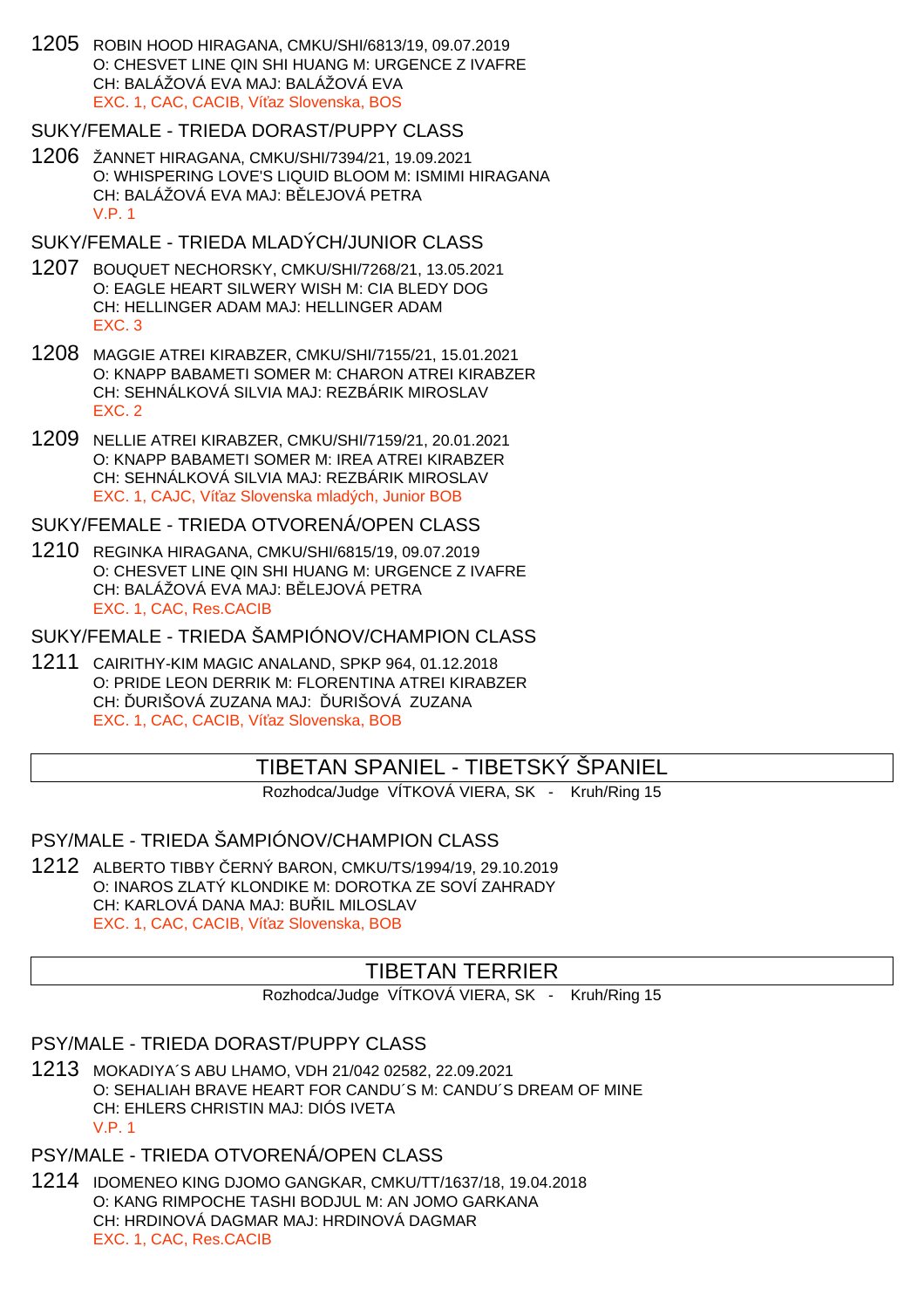### PSY/MALE - TRIEDA ŠAMPIÓNOV/CHAMPION CLASS

1215 GEDARIAH ANGEL DJOMO GANGKAR, CMKU/TT/1405/15, 27.04.2015 O: CUBLAY-KHAN DJOMO GANGKAR M: KHYIM-LHA TASHI BODJUL CH: HRDINOVÁ DAGMAR MAJ: HRDINOVÁ DAGMAR EXC. 1, CAC, CACIB, Ví az Slovenska, BOB

### SUKY/FEMALE - TRIEDA STREDNÁ/INTERMEDIATE CLASS

1216 GOLD JACK´DAW ICSI, SPKP 382, 16.11.2020 O: E-GLIN TINGRI M: HIRANYA TINGRI CH: CSÓKA GYULÁNÉ ILONA MAJ: DIÓS LADISLAV V.G. 1

## SUKY/FEMALE - TRIEDA OTVORENÁ/OPEN CLASS

1217 EKADZATI DONGYI SHEPA, CMKU/TT/1682/18, 14.07.2018 O: CIB KANG RIMPOCHE TASHI BODJUL M: CA-RE PO-NYA DONGYI SHEPA CH: ŠTEFANOVÁ BLANKA MAJ: HRDINOVÁ DAGMAR EXC. 1, CAC, CACIB, Ví az Slovenska, BOS

skupina/group FCI - 10

# AFGHAN HOUND - AFGÁNSKY CHRT

Rozhodca/Judge VOJTEKOVÁ IVETA, SK - Kruh/Ring 1

### PSY/MALE - TRIEDA DORAST/PUPPY CLASS

1218 HARUKI MURAKAMI GANDAMAK SLOVAKIA, SPKP 422, 06.08.2021 O: WHITE INFINITY´S FARADAY EFFECT M: AVRIL LAVIGNE GANDAMAK SLOVAKIA CH: VOJTEK VLASTISLAV A PETRA MAJ: KIRCHNEROVÁ ADRIANA + PUKÁČOVÁ & KOTIAN SYLVIA & MIROSLAV<sub>P.1</sub>

#### PSY/MALE - TRIEDA ŠAMPIÓNOV/CHAMPION CLASS

1219 APOLLO MISTERA BELECO, SPKP 379, 27.02.2017 O: CALAMUS PHOENIX M: ANIFE SARAH FAREH CH: MESZOVÁ PETRA MAJ: KIRCHNEROVÁ ADRIANA + KOTIAN MIROSLAV & PUKÁ OVÁ SYLVIA EXC. 1, CAC, CACIB, Ví az Slovenska, BOB

## BORZOI - RUSKÝ CHRT

Rozhodca/Judge VOJTEKOVÁ IVETA, SK - Kruh/Ring 1

PSY/MALE - TRIEDA STREDNÁ/INTERMEDIATE CLASS

1220 AMADEO DE DAME CERISE, CMKU/B/4162/20, 18.05.2020 O: ABARIS CARSKÝ KLENOT M: CHERI CHERI LADY NIJINSKI BALLET CH: BURYAN PAVEL MAJ: BURYAN PAVEL EXC. 1, CAC, CACIB, Ví az Slovenska, BOB

## CHART POLSKI - PO SKÝ CHRT

Rozhodca/Judge VOJTEKOVÁ IVETA, SK - Kruh/Ring 1

SUKY/FEMALE - TRIEDA MLADÝCH/JUNIOR CLASS

1221 SŁAWA CONFIDENCE INTERVAL, PKR.X-12437, 23.03.2021 O: DAR HISTORII RANBAZA M: ROZALIA DIVINACANIS CH: SROKA MIROSŁAW & BARBARA MAJ: SAGAN OLIWIA EXC. 1, CAJC, Ví az Slovenska mladých, Junior BOB, BOB

## DEERHOUND - ŠKÓTSKY JELENÍ PES

Rozhodca/Judge VOJTEKOVÁ IVETA, SK - Kruh/Ring 1

# PSY/MALE - TRIEDA ŠAMPIÓNOV/CHAMPION CLASS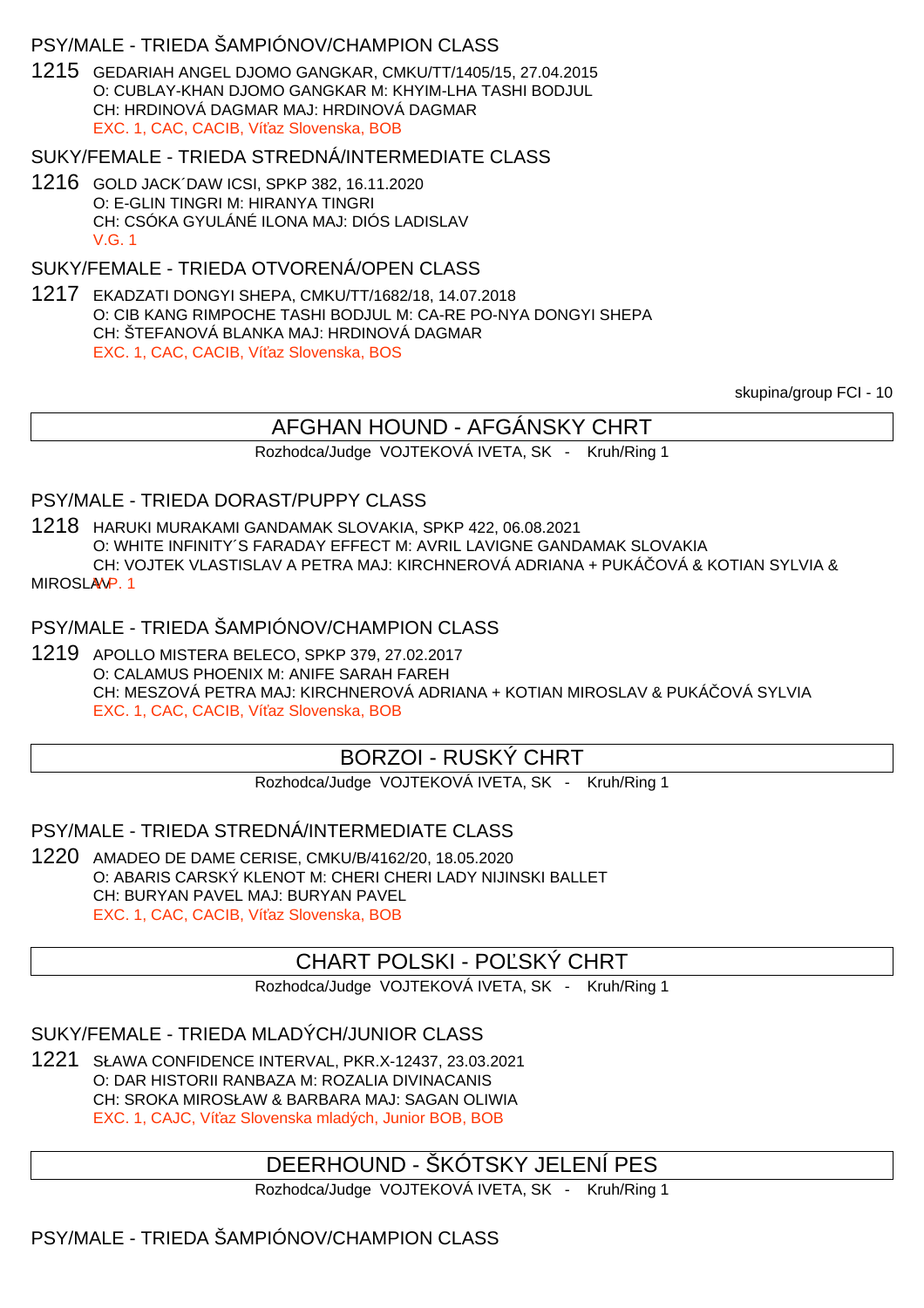1222 GANDALF DALE IRATER, SPKP 30, 01.10.2018 O: AMAZING LEONARDO V.D. FLEVOMARE M: ELLIE DAISY IRATER CH: VOBORNÍKOVÁ EVA MAJ: MARIŠ, ÁKOVÁ MARTINA EXC. 1, CAC, CACIB, Ví az Slovenska, BOB

## GALGO ESPANOL - ŠPANIELSKÝ CHRT

Rozhodca/Judge VOJTEKOVÁ IVETA, SK - Kruh/Ring 1

## SUKY/FEMALE - TRIEDA MLADÝCH/JUNIOR CLASS

1223 BÓRA ELEMENT ADRENALINE, SPKP 3, 07.03.2021 O: MANOLITO JULIO DE L´AULP DE FIER M: MAGH ITHA´S ATHELAS CH: NOVÁ KOVÁ KLÁRA MAJ: DOMINKOVÁ ANNA EXC., CAJC, Ví az Slovenska mladých, Junior BOB, BOB

## IRISH WOLFHOUND - ÍRSKY VLKODAV

Rozhodca/Judge VOJTEKOVÁ IVETA, SK - Kruh/Ring 1

## PSY/MALE - TRIEDA MLADŠÍ DORAST/MINOR PUPPY CLASS

1224 BRAVE BRUCE OF CUBADEL, SPKP 816, 04.12.2021 O: WOLFHOUSE HATHAWAY M: AZRA MAISON PLEINE D'AMOUR CH: ŠINKOVÁ ADELA MAJ: MARIŠ ÁKOVÁ MARTINA **PROM** 

PSY/MALE - TRIEDA MLADÝCH/JUNIOR CLASS

- 1225 APPLE MALKIA GARDEN, SPKP 789, 30.03.2021 O: ARTORIUS MES AMIS DE MAFINNS M: AFRODYTA HUNTERHAF CH: MIKLE PETER MAJ: JANCO LUCIA V.G. 1
- 1226 COSGRACH FROM FAIRYTALE GARDEN, CMKU/IW/5742/-21/21, 14.05.2021 O: DEXTER AR´DAROTH M: AMAZING ABBY FROM FAIRYTALE GARDEN CH: PROCHÁZKOVÁ RENÁTA MAJ: ERMÁK ZAJÍ KOVÁ VÁCLAVA V.G. 2

PSY/MALE - TRIEDA STREDNÁ/INTERMEDIATE CLASS

- 1227 IALONUS CASIDY RAY, SPKP 761, 06.07.2020 O: GAWAIN FLINSTONE M: GINGERBREAD CASIDY RAY CH: POL ICOVÁ PAVLÍNA MAJ: PACKOVÁ KRISTÍNA EXC. 1, CAC, Res.CACIB
- PSY/MALE TRIEDA OTVORENÁ/OPEN CLASS
- 1228 CHARLES DEI MANGIALUPI, ROI 16/71187, 27.02.2016 O: TOMMY DEI MANGIALUPI M: GLOR NA GAEL VICTORIA CH: IORI DANIELA & POLI MARCELLO MAJ: IORI DANIELA & POLI MARCELLO EXC. 1, CAC, CACIB, Ví az Slovenska, BOS

SUKY/FEMALE - TRIEDA MLADŠÍ DORAST/MINOR PUPPY CLASS

1229 BELOVED BELLYSS OF CUBADEL, SPKP 818, 04.12.2021 O: WOLFHOUSE HATHAWAY M: AZRA MAISON PLEINE D'AMOUR CH: ŠINKOVÁ ADELA MAJ: MIKLE PETER V.P. 1

- 1230 AIMÉE MALKIA GARDEN, SPKP 795, 30.03.2021 O: ARTORIUS MES AMIS DE MAFINNS M: AFRODYTA HUNTERHAF CH: MIKLE PETER MAJ: MIKLE PETER V.G. 2
- 1231 CUTE CHELSEY FROM FAIRYTALE GARDEN, SPKP 804, 14.05.2021 O: DEXTER AR´DAROTH M: AMAZING ABBY FROM FAIRYTALE GARDEN CH: PROCHÁZKOVÁ RENÁTA MAJ: PROCHÁZKOVÁ RENÁTA EXC. 1, CAJC, Ví az Slovenska mladých, Junior BOB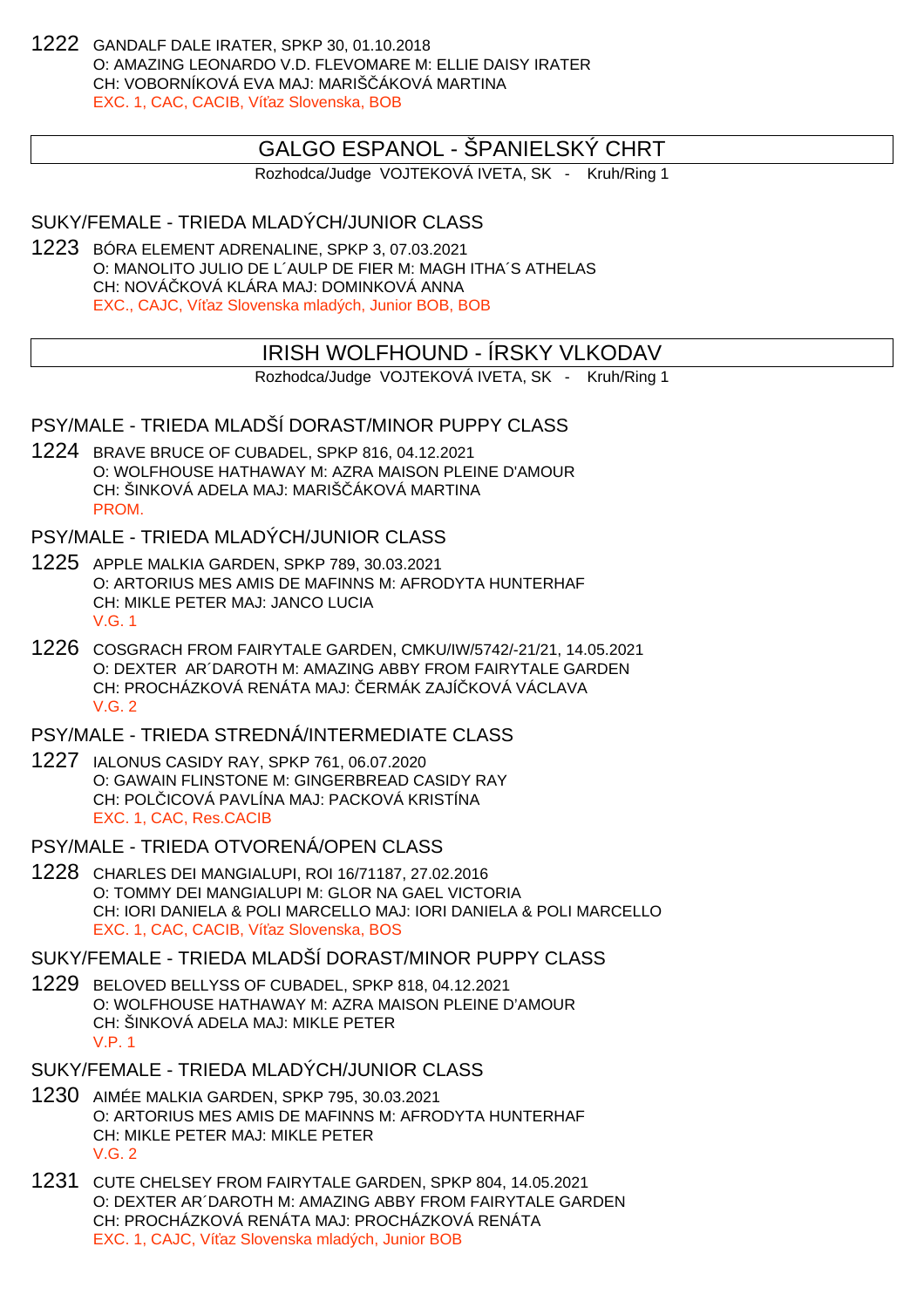### SUKY/FEMALE - TRIEDA STREDNÁ/INTERMEDIATE CLASS

- 1232 CORRA MES AMIS DE MAFINNS, SPKP 787, 15.10.2020 O: ARTORIUS MES AMIS DE MAFINNS M: REALLY IRISH HAUTE COUTURE CH: TRI ALOVÁ ESTER MAJ: ŠTERBÁK PAVOL V.G. 2
- 1233 ISABEAU D´ ANJOU CASIDY RAY, SPKP 769, 06.07.2020 O: GAWAIN FLINSTONE M: GINGERBREAD CASIDY RAY CH: POL I OVÁ PAVLÍNA MAJ: ERNOKOVÁ ZUZANA EXC. 1, CAC
- 1234 WALKIRA VON WILAR, VDH/DWZB IW 17331, 05.05.2020 O: HARRY POTTER MATUSALEM M: RAJA-ICECAT VON WILAR CH: KLEINDIENST SUNE MAJ: LANDLOVÁ JANA V.G. 3

#### SUKY/FEMALE - TRIEDA OTVORENÁ/OPEN CLASS

- 1235 CHANTAL CASIDY RAY, MET.IF.91/H/20, 17.12.2019 O: ABELARD QUIET SOUL M: GARDEN LADY CASIDY RAY CH: POL I OVÁ PAVLÍNA MAJ: ÁCS VIKTOR EXC. 1, CAC, CACIB, Ví az Slovenska, BOB
- 1236 VANITY FAIR DEI MANGIALUPI, ROI 16/63401, 29.01.2019 O: OCOOLIO OF FIRST AVENUE M: PIPPI LANGSTRUMP DEI MANGIALUPI CH: IORI DANIELA & POLI MARCELLO MAJ: IORI DANIELA & POLI MARCELLO EXC. 2, Res.CAC, Res.CACIB

### SUKY/FEMALE - TRIEDA ŠAMPIÓNOV/CHAMPION CLASS

- 1237 CHERYL CASIDY RAY, SPKP 756, 17.12.2019 O: ABELARD QUIET SOUL M: GARDEN LADY CASIDY RAY CH: POL I OVÁ PAVLÍNA MAJ: POL I OVÁ PAVLÍNA EXC. 2, Res.CAC
- 1238 STARKEEPER ASIA AT MANGIALUPI, ROI 18/96080, 28.12.2017 O: LISMORE STONEYBROOK FORBIDDEN BROADWAY M: STARKEEPER RENA'S ROGUE CH: LIIVANOVSKIS SERENA L. & GAGN? JOCELYNE M. MAJ: IORI DANIELA & POLI MARCELLO EXC. 1, CAC

# PICCOLO LEVRIERO ITALIANO - TALIANSKY CHRTÍK

Rozhodca/Judge VOJTEKOVÁ IVETA, SK - Kruh/Ring 1

## PSY/MALE - TRIEDA MLADŠÍ DORAST/MINOR PUPPY CLASS

1239 CHAMPION FRAMON BOHEMIA, CMKU/IT/3917/21, 21.10.2021 O: DRVISCH DREAMWEAVER M: EVITA FERITTE BUGSY CH: PODZEMSKÁ LUCIE MAJ: LINETOVÁ KATEŘINA V.P. 1

- 1240 PICCOLI ANGELI VOLANTI ENZO, SPKP 433, 19.02.2021 O: LITTLE DRAGONS GO FOR GOLD M: LITTLE DRAGONS AMAZING AURORA CH: WALCHHÜTTER PATRICIA MAJ: MEGOVÁ ANDREA EXC. 1, CAJC, Ví az Slovenska mladých, Junior BOB, BOS
- 1241 XANAX EWRADEM, PKR.X-12490, 27.01.2021 O: NOVATICA ORYGINAL ONE M: ENRIDIA EWRADEM CH: SOBOTA EWA MAJ: SOBOTA EWA EXC. 2
- PSY/MALE TRIEDA STREDNÁ/INTERMEDIATE CLASS
- 1242 KVIDO NA KLÍNKÁCH, SPKP 412, 24.11.2020 O: ULTIMATE FERITTE BUGSY M: YULIETT PRECIOSO NA KLÍNKÁCH CH: VACKOVÁ MARIE MAJ: LAPŠANSKÁ GABRIELA EXC. 1, CAC, CACIB, Ví az Slovenska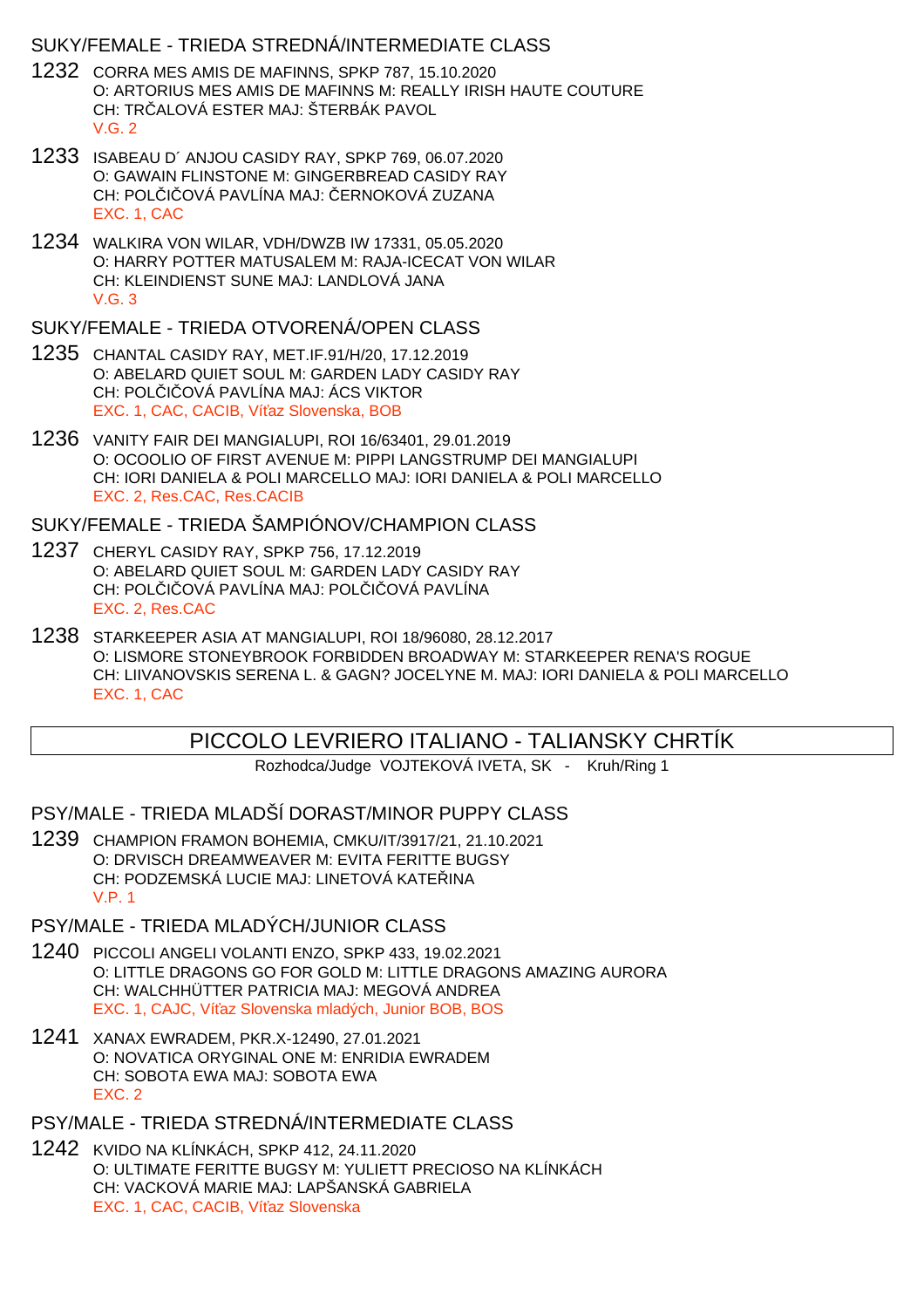1243 PICCOLI ANGELI VOLANTI DA VINCI ARTURO, SPKP 434, 28.08.2020 O: LITTLE DRAGONS GO FOR GOLD M: BEAUTY OF SICILIA GUCCI CH: WALCHHÜTTER PATRICIA MAJ: MEGOVÁ ANDREA EXC. 2, Res.CAC, Res.CACIB

## SUKY/FEMALE - TRIEDA MLADŠÍ DORAST/MINOR PUPPY CLASS

- 1244 CHIQUITA FRAMON BOHEMIA, CMKU/IT/3920/21, 21.10.2021 O: DERVISCH DREAMWEAVER M: EVITA FERITTE BUGSY CH: PODZEMSKÁ LUCIE MAJ: ZAPLETALOVÁ LUCIE + ZAPLETALOVÁ JANA ABS.
- SUKY/FEMALE TRIEDA DORAST/PUPPY CLASS
- 1245 JASMINE KOPOS NAMAI, LSVK PLI 0397/21, 13.09.2021 O: VASILIS KOPOS NAMAI M: PARALELY KOPOS NAMAI CH: BILOTAITE ZIVILIE MAJ: REIPRICHOVÁ NIKOLETA V.P. 1
- SUKY/FEMALE TRIEDA MLADÝCH/JUNIOR CLASS
- 1246 AGARAVEL ARTEMIS MŮJ ANDÍLEK, CMKU/IT/3811/21, 30.05.2021 O: ELEDI GRACE NORTHERN LIGHTS M: RIVER SONG M J ANDÍLEK CH: VÁGNEROVÁ MONIKA MAJ: LANDLOVÁ JANA G. 2
- 1247 DEE DEE ANNAPERLA, SPKP 432, 19.05.2021 O: CLASSIC EDITION ROSANELLI M: IMONEE ANNAPERLA CH: ŠEBESTOVÁ HELENA MAJ: BOHUMELOVÁ MÁRIA EXC. 1, CAJC, Ví az Slovenska mladých
- 1248 HELLÉ ELIZABETH FRAMON BOHEMIA, CMKU/IT/3751/21, 23.03.2021 O: MONANNA REPUBLIK GEORGE THE GORGEOUS M: ELIŠKA PLEMYSLOVNA FRAMON BOHEMIA CH: PODZEMSKÁ LUCIE MAJ: WABERŽINKOVÁ LUCIE G. 3

### SUKY/FEMALE - TRIEDA OTVORENÁ/OPEN CLASS

- 1249 ELIŠKA PŘEMYSLOVNA FRAMON BOHEMIA, CMKU/IT/2785/16, 04.10.2016 O: SANNY FERITTE BUGSY M: DAYEN FRAMON BOHEMIA CH: ZAPLETALOVÁ LUCIE MAJ: ZAPLETALOVÁ LUCIE EXC. 1, CAC, Res.CACIB
- 1250 MIO TUTTI VIRGOLEO, PKR.X-12067, 11.07.2020 O: NOVATICA DRAGON DUST M: AMANDA NIBY NIC CH: SOBOLEWSKI MIROSLAV MAJ: REIPRICHOVÁ NIKOLETA V.G. 3
- 1251 YASIN BOHEMIA SKARA, CLP/IT/3645, 08.11.2020 O: QUENTIN BOHEMIA SKARA M: GYNNA BOHEMIA BACCARA CH: MARESOVA RADANA MAJ: REIPRICHOVÁ NIKOLETA G.
- 1252 ZULU WARRIOR QUINEEY, PK 45955/19, 17.06.2019 O: ZULU WARRIOR HERO M: FIESTA VON BERCEK CH: PODHORSKA PAVLINA MAJ: HOLÁSEK ANDREJ V.G. 2
- SUKY/FEMALE TRIEDA ŠAMPIÓNOV/CHAMPION CLASS
- 1253 GINNY FRAMON BOHEMIA, CMKU/IT/3235/18, 27.10.2018 O: KUBA LIBRE NA KLÍNKÁCH M: EVITA FERITTE BUGSY CH: PODZEMSKÁ LUCIE MAJ: ZAPLETALOVÁ LUCIE + ZAPLETALOVÁ JANA EXC. 1, CAC, CACIB, Ví az Slovenska, BOB
- SUKY/FEMALE TRIEDA VETERÁNOV/VETERAN CLASS
- 1254 DAYEN FRAMON BOHEMIA, CMKU/IT/2239/13, 04.10.2013 O: KAREL FERITTE BUGSY M: ADELAIN FRAMON BOHEMIA CH: ZAPLETALOVÁ LUCIE MAJ: ZAPLETALOVÁ LUCIE EXC. 1, Ví az Slovenska veteránov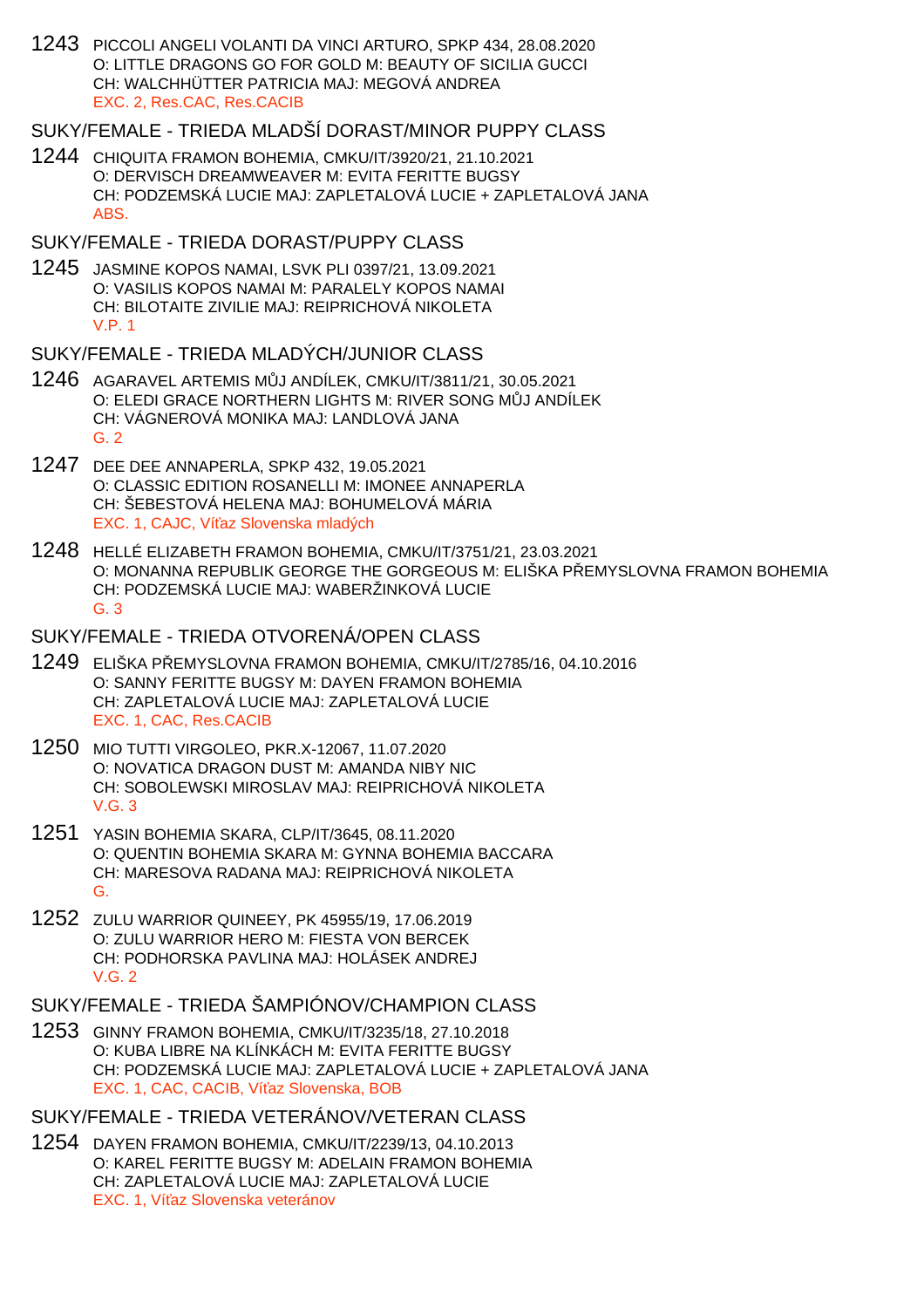# **SALUKI**

#### Rozhodca/Judge VOJTEKOVÁ IVETA, SK - Kruh/Ring 1

### PSY/MALE - TRIEDA STREDNÁ/INTERMEDIATE CLASS

1255 BRENDEN BELLO VOM AMEISRIEGEL, SPKP 261, 22.11.2020 O: HELMUTLANG DEL BORGHINO M: ESHARA TALL AFAR CH: MINISTROVA IVETA MAJ: KIRA VARGA RICCIARDI FRANCESCA EXC. 1, CAC, Res.CACIB

### PSY/MALE - TRIEDA OTVORENÁ/OPEN CLASS

1256 ARES ASSASSIN SALOÉM´S, CMKU/SA/1163/20, 07.01.2020 O: BAHIR AVATAR PINC M: TALIJA EL KOLUB CH: HROMADOVÁ EVA MAJ: PÁNKOVÁ LUDMILA EXC. 1, CAC, CACIB, Ví az Slovenska, BOS

### PSY/MALE - TRIEDA VETERÁNOV/VETERAN CLASS

1257 IMPALA IMPERATOR, CMKU/SA/906/-14/13, 14.11.2013 O: IMPALA RED HEADED STRANGER M: CHUBASCO GOLDI LOOKS FOR IMPALA CH: SNYDER LOIS-ANN MAJ: PETROVÁ SIMONA EXC. 1, Ví az Slovenska veteránov

## SUKY/FEMALE - TRIEDA MLADÝCH/JUNIOR CLASS

1258 ACADIA TAWALLA, CMKU/SA/1208/21, 13.01.2021 O: HUNTER AL ZAHRA M: GLORIA AL ZAHRA CH: N MCOVÁ NIKOL MAJ: BROŽOVSKÁ IVONA EXC. 1, CAJC, Ví az Slovenska mladých, Junior BOB

### SUKY/FEMALE - TRIEDA OTVORENÁ/OPEN CLASS

- 1259 AWINAH CENTURY MOHABBAT, CMKU/SA/1180/20, 30.03.2020 O: GIRAN GARAY DANONE M: DILAFROZE YRTEP CH: FRÄNKELOVÁ KAROLÍNA MAJ: DUDO OVÁ MICHAELA V.G. 2
- 1260 CESSIAH Z TRIPU, CMKU/SA/1103/18, 28.09.2018 O: SAEED OF SHIKARAH'S M: BASHRAH AL ZAHRA CH: MATELOVÁ JITKA MAJ: BALUCHOVÁ ANDREA + STANKOVÁ GABRIELA EXC. 1, CAC, Res.CACIB

## SUKY/FEMALE - TRIEDA ŠAMPIÓNOV/CHAMPION CLASS

1261 A'YASMIAH SALOÉM'S, CMKU/SA/1168/20, 07.01.2020 O: BAHIR AVATAR PINC M: TALIJA EL KOLUB CH: HROMADOVÁ EVA MAJ: HROMADOVÁ EVA EXC. 1, CAC, CACIB, Ví az Slovenska, BOB

## SLOUGHI - ARABSKÝ CHRT

Rozhodca/Judge VOJTEKOVÁ IVETA, SK - Kruh/Ring 1

### PSY/MALE - TRIEDA MLADÝCH/JUNIOR CLASS

1262 DEL KHAZARIS KAREL AG DALVIT, Z REG/SL/368/-21/21, 21.05.2021 O: HOUR M: NAWARA CH: SUNDELL ULRIKA MAJ: KUBOVÁ LENKA EXC. 1, CAJC, Ví az Slovenska mladých, Junior BOB, BOB

# SUKY/FEMALE - TRIEDA ŠAMPIÓNOV/CHAMPION CLASS

1263 C´CASABLANKA AG DALVIT, CLP/SL/Z REG/344, 16.03.2019 O: ATA M: AFRAH IBN EL BOHEMIA GENAO CH: KUBOVÁ LENKA MAJ: KUBOVÁ LENKA EXC. 1, CAC, CACIB, Ví az Slovenska, BOS

# WHIPPET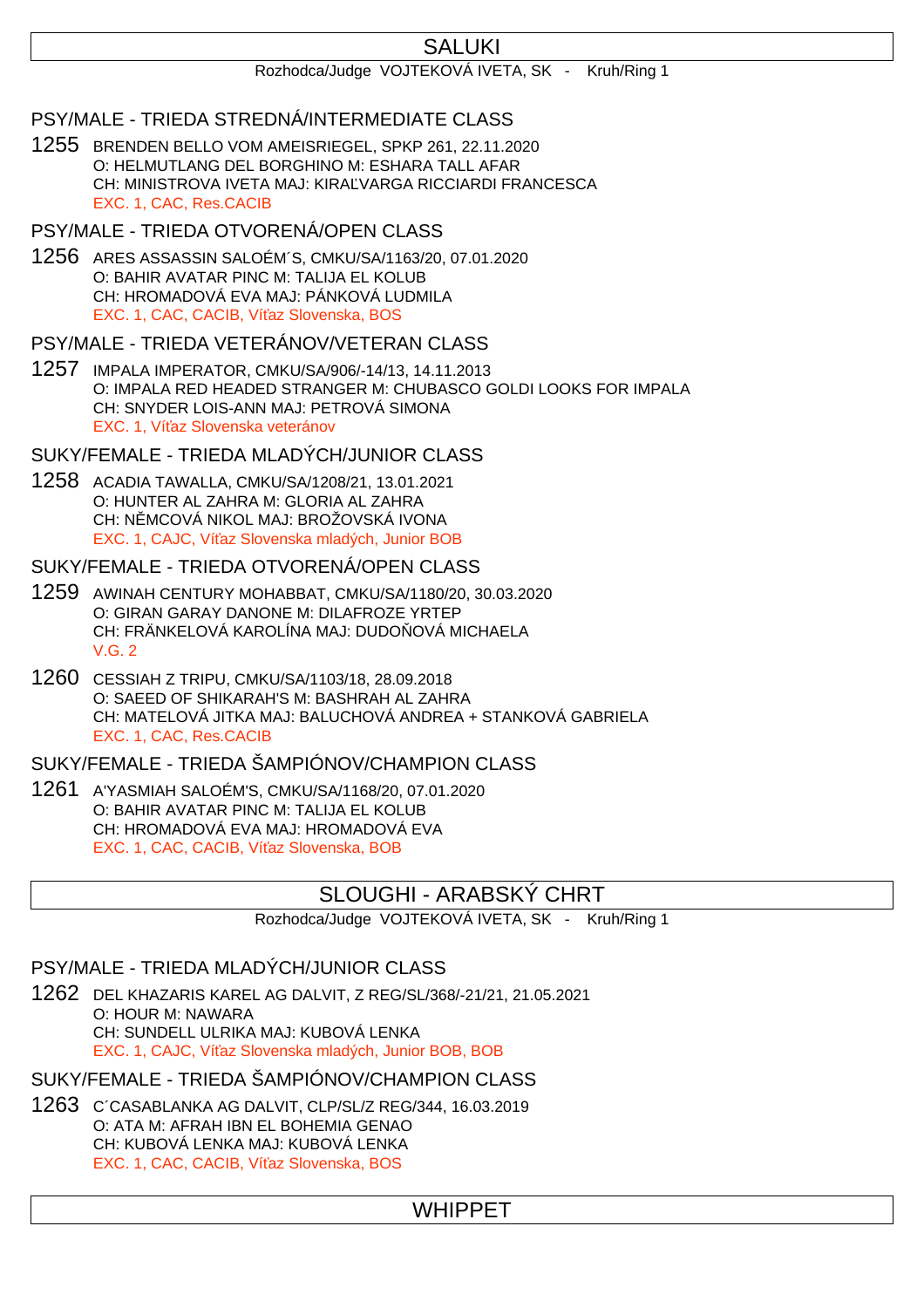#### PSY/MALE - TRIEDA DORAST/PUPPY CLASS

- 1264 HEFAISTON ALMIR´S FAMILY, SPKP 918, 09.08.2021 O: CAPPUCCINO ALMIR´S FAMILY M: ABSOLIUTI IDILÉ MONA LISA CH: AUGUSTINIOVÁ ZUZANA MAJ: JENÍKOVÁ LUCIA V.P. 1
- PSY/MALE TRIEDA MLADÝCH/JUNIOR CLASS
- 1265 ABSOLUTE FLOW AIDAN, SPKP 905, 08.05.2021 O: LONDON'S FOG GIFTED GAMBLER M: CALLIOPE ZARYA CH: GRÁC BLAŽEJOVÁ HANA MAJ: GALÍKOVÁ HELEŠOVÁ MICHAELA  $V$  G  $3$
- 1266 ANGELS DRAFT WHIPSARA, SPKP 895, 02.04.2021 O: MAJESTRIAN CASINO ROYALE M: KEIRA KNIGHTLEY CREDO CH: DLHOŠOVÁ ZORA MAJ: ŠULGANOVÁ SVETLANA EXC. 1, CAJC, Ví az Slovenska mladých, Junior BOB, BOB
- 1267 DEW DESERT- GAEL, PKR.X-12518, 09.04.2021 O: MAJESTRIAN CASINO ROYALE M: PLAY A WHILE REMAINS OF THE DAY CH: KURKOWSKI ALBERT WOJCIECH MAJ: BISKUPSKÁ ZUZANA V.G. 2
- PSY/MALE TRIEDA OTVORENÁ/OPEN CLASS
- 1268 AURELIUS WILD GRAPES, SPKP 796, 22.05.2020 O: CILTALLE CALWEN NEW FEDAR M: ALIJAMO´S CAMPANULLA CH: PEKA IKOVÁ PETRA MAJ: MATUŠOVOVÁ NINA V.G. 1
- PSY/MALE TRIEDA ŠAMPIÓNOV/CHAMPION CLASS
- 1269 STARLINE'S FIELDS OF GOLD, AKC HP58124904, 07.04.2019 O: CH RHODE PAVED WITH GOLD M: CH STARLINE'S OXFORD VICTIM OF LOVE CH: LORI LAWRENCE MAJ: HOH BERTRAND V.G. 1
- SUKY/FEMALE TRIEDA DORAST/PUPPY CLASS
- 1270 ALIJAMO'S JEAN DE CLISSON, SPKP 933, 24.08.2021 O: SOBRESALTO GENT'E NISCIUNO M: ALIJAMO'S CALATHEA CH: KOZÁNKOVÁ MONIKA MAJ: MIKOVÁ KATARÍNA V.P. 1
- SUKY/FEMALE TRIEDA MLADÝCH/JUNIOR CLASS
- 1271 BIS AQUAE HALLE BERRY, ROI 21/125296, 20.05.2021 O: WILLINGWISP QUICKSTEP M: RENEE VIVIEN CH: PERESSINI LORENZA MAJ: JURAN RÓBERT EXC. 2
- 1272 MUST BE SHADOW VALKYRIE KARA, PKR.X-12586, 09.03.2021 O: MUST BE SHADOW CANNON M: MUST BE SHADOW ANOKA CH: LEWANDOWSKA ANGELIKA MAJ: FITZIANOVÁ TEREZA EXC. 1, CAJC, Ví az Slovenska mladých

### SUKY/FEMALE - TRIEDA STREDNÁ/INTERMEDIATE CLASS

- 1273 FEE PANONIA ALMIR`S FAMILY, SPKP 815, 11.08.2020 O: ARCHIE INVISIBLE WINGS M: BLOODY MARY ALMIR`S FAMILY CH: AUGUSTINIOVÁ ZUZANA MAJ: VERES ZUZANA EXC. 1, CAC, Res.CACIB
- 1274 MAJESTRIAN EMONIQUE, ROI 21/39973, 10.12.2020 O: MAJESTRIAN BLUE VERTIGO M: RIVARCO IMPALA CH: PERNA MAURO MAJ: KOZÁNKOVÁ MONIKA V.G. 2

SUKY/FEMALE - TRIEDA OTVORENÁ/OPEN CLASS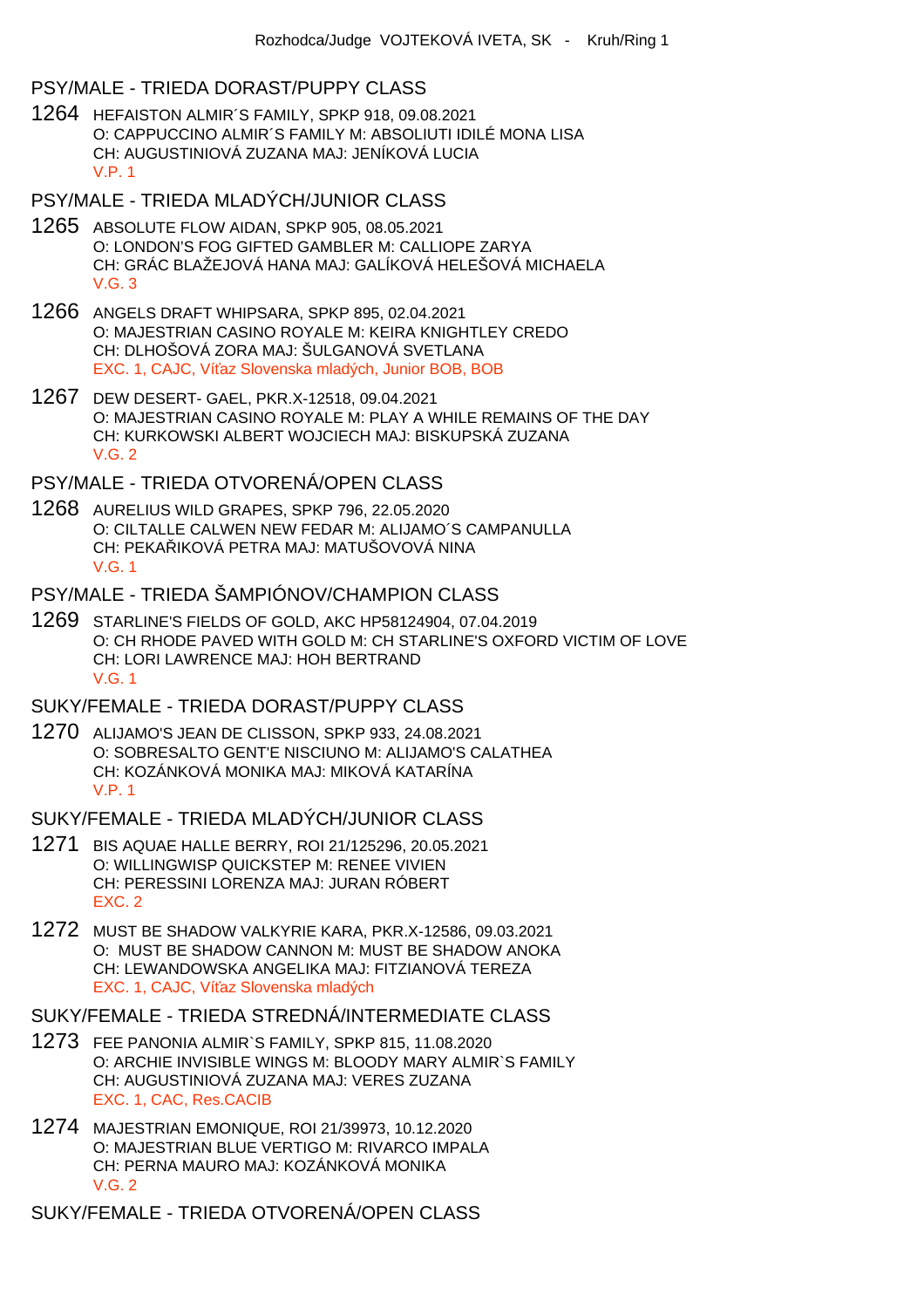- 1275 ALIJAMO´S DANGEROUS LOVE BREXI, SPKP 680, 15.03.2018 O: OPAL O FGENTLE MIND M: ALICA ALMIR´S FAMILY CH: KOZÁNKOVÁ MONIKA MAJ: JURAN RÓBERT EXC. 1
- 1276 FINLANDIA WHITE BEAR NEW FEDAR, SPKP 916, 14.02.2020 O: KEMAR SOVEREIGN RUNNING BEAR M: ATANONE AURESSELIE NEW FEDAR CH: BERAN JAN MAJ: JUHÁS MARTINA  $V$  G  $2$

SUKY/FEMALE - TRIEDA ŠAMPIÓNOV/CHAMPION CLASS

1277 ALIJAMO´S GALILEA, SPKP 792, 02.05.2020 O: DANDY II OF GENTLE MIND M: ALIJAMO´S CALATHEA CH: KOZÁNKOVÁ MONIKA MAJ: KOZÁNKOVÁ MONIKA EXC. 1, CAC, CACIB, Ví az Slovenska, BOS

skupina/group FCI

## AMERICAN HAIRLESS TERRIER - AMERICKÝ BEZSRSTÝ TERIÉR

Rozhodca/Judge RIDAR ÍKOVÁ GABRIELA, SK - Kruh/Ring 7

## PSY/MALE - TRIEDA MLADÝCH/JUNIOR CLASS

- 1278 ALAYREN YUPAVART BARKLEY SPACE NEAR, N REG/ABT/1304/-21/21, 18.06.2021 O: YOU ONLY YOU GUDWIN M: SHANTARIEL´O-REN ONAY CH: KULESHOVA YULIA MAJ: PODANÁ EVA EXC. 2
- 1279 EDWIN JAYPEEZ, N REG/ABT/1068/21, 15.01.2021 O: JAMIE PUNTO VALENTINO M: GHOST LLANNOESTACADO CENTIA CH: ZACHOVÁ EVA MAJ: HAĽKOVÁ TEREZA EXC. 1, CAJC, Ví az Slovenska mladých, Junior BOB

### PSY/MALE - TRIEDA STREDNÁ/INTERMEDIATE CLASS

- 1280 GULIVER PLEYER JOHANNA"S DOGS, N REG/ABT/1008/20, 16.10.2020 O: VOLODARSKKIY VERNISAZH DAG M: VOLODARSKKIY VERNISAZH TILDA CH: STEININGER JANA MAJ: PLEYEROVÁ IVETA EXC. 1, CAC
- PSY/MALE TRIEDA OTVORENÁ/OPEN CLASS
- 1281 ALBERT RODINNÁ POUTA, N REG/ABT/881/20, 10.05.2020 O: EDWARD NAKED OL-A-MI MORAVIA M: BRIA MY PETITE FRIEND CH: BRABENCOVÁ RENATA MAJ: HA KOVÁ TEREZA V.G. 1
- PSY/MALE TRIEDA ŠAMPIÓNOV/CHAMPION CLASS
- 1282 UMAR PUNTO VALENTINO, N REG/ABT/626/18, 01.10.2018 O: WUDNSHU ICEMAN M: WUDNWAY MIRABELLA CH: DYNTROVÁ ROMANA MAJ: PLEYEROVÁ IVETA EXC. 1, CAC, Ví az Slovenska, BOB

SUKY/FEMALE - TRIEDA STREDNÁ/INTERMEDIATE CLASS

- 1283 GIPSIE JOHANNA"S DOGS, N REG/ABT/1012/20, 16.10.2020 O: VOLODARSKKIY VERNISAZH DAG M: VOLODARSKKIY VERNISAZH TILDA CH: STEININGER JANA MAJ: PLEYEROVÁ IVETA ABS.
- SUKY/FEMALE TRIEDA OTVORENÁ/OPEN CLASS
- 1284 ARS VIVENDI CANIS PRO FORTUNA, N REG/ABT/1055/20, 10.12.2020 O: EDWARD DE BEATRIX BOHEMICA M: AMERICAN AGONIA ROZTOCKÁ HVĚZDA CH: POKORNÁ LUCIE MAJ: POKORNÁ LUCIE V.G. 1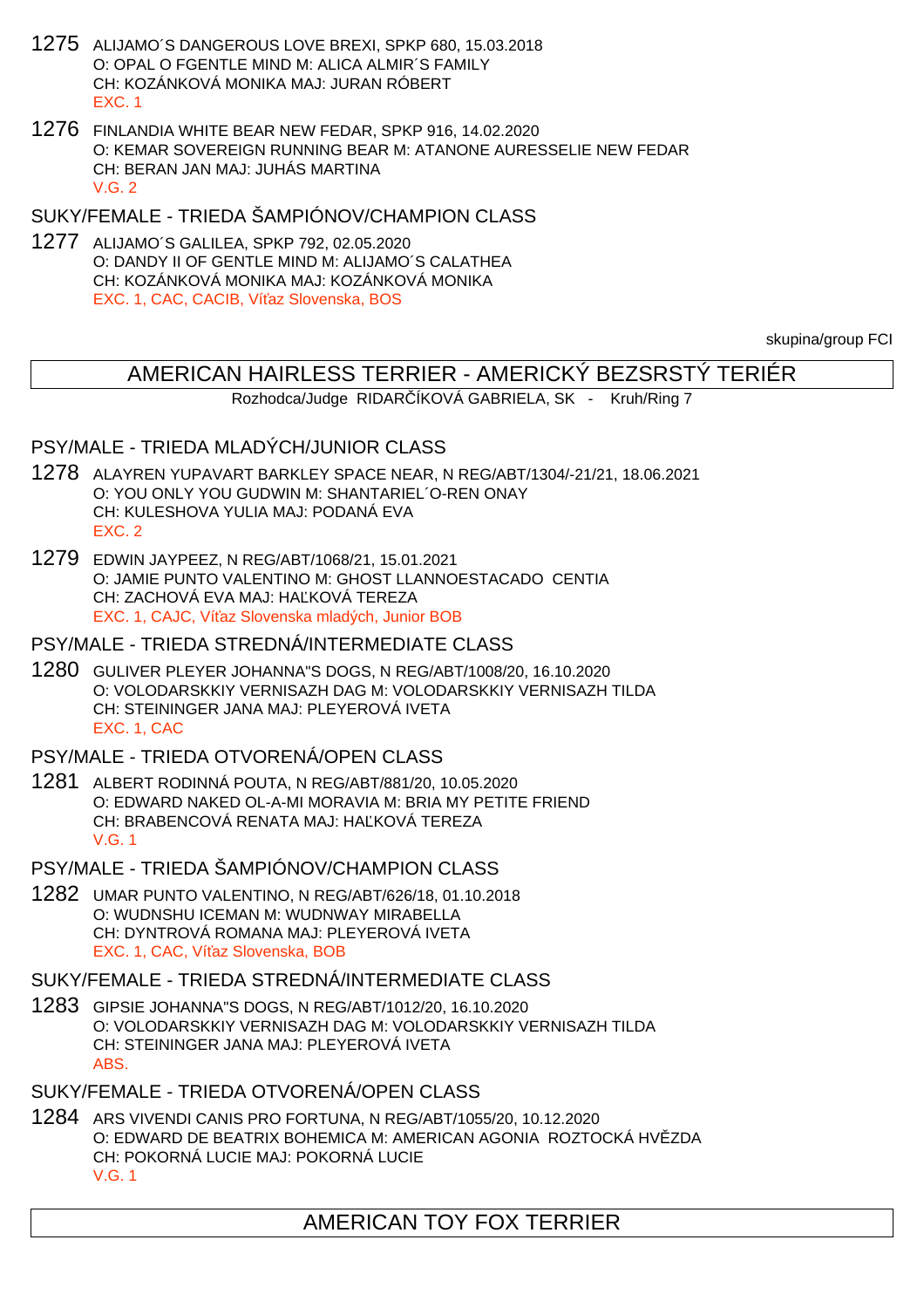### SUKY/FEMALE - TRIEDA MLADŠÍ DORAST/MINOR PUPPY CLASS

1285 BOSANA OD RYTÍŘE MALOVCE, CLP/TF/NREG/16, 19.11.2021 O: NIKON FOKS IGRUSHKA DLYA DRUGA M: ALOISIA OD RYTÍ E MALOVCE CH: NOVÁKOVÁ IVETA MAJ: NEUBAUEROVÁ ZUZANA V.P. 1

## BIEWER YORKSHIRE TERRIER

Rozhodca/Judge RIDAR ÍKOVÁ GABRIELA, SK - Kruh/Ring 7

### PSY/MALE - TRIEDA STREDNÁ/INTERMEDIATE CLASS

1286 FREAK SHERRY MISTIQUE, SPKP RG 159, 04.04.2020 O: NOEL BLACK BULL M: BEAUTIFUL KYLIE SHERRY MISTIQUE CH: ALIU EDITA MAJ: KOTKOVÁ KATE INA EXC. 1, CAC, Ví az Slovenska, BOB

SUKY/FEMALE - TRIEDA MLADÝCH/JUNIOR CLASS

1287 JELLYFISH NICA FROM BRIXIE'S CHERRY, MET.BW.YT.127/H/21, 20.02.2021 O: NICO GUCCI FROM THE ELBE LOWLANDS M: EILLIN DREAM TOUCH CH: KOTKOVÁ KATE INA MAJ: KOTKOVÁ KATE INA + JUHÁSZ LÁSZLÓ EXC. 1, CAJC, Ví az Slovenska mladých, Junior BOB, BOS

## BOERBOEL

Rozhodca/Judge RIDAR ÍKOVÁ GABRIELA, SK - Kruh/Ring 7

### PSY/MALE - TRIEDA STREDNÁ/INTERMEDIATE CLASS

1288 BALI DEVI S HEART, N REG /BOE/581/20, 19.10.2020 O: AFRICAN STAR SHAMAN M: FˇARWA NINYA ÓRË CH: ROUBOVÁ KATE INA MAJ: KOVA SKÝ DUŠAN EXC. 1, CAC, Ví az Slovenska, BOB

SUKY/FEMALE - TRIEDA STREDNÁ/INTERMEDIATE CLASS

1289 BESTIA SALAMIS MORAVIA, SPKP RG 65, 05.09.2020 O: GUMP IMMORTAL HOND M: DIARA IMMORTAL HOND CH: ŠIMEK JOSEF MAJ: POLYÁKOVÁ EMÍLIA EXC. 1, CAC, Ví az Slovenska, BOS

## LOUISIANA CATAHOULA - LOUISIANSKÝ LEOPARDÍ PES

Rozhodca/Judge RIDAR ÍKOVÁ GABRIELA, SK - Kruh/Ring 7

#### PSY/MALE - TRIEDA MLADÝCH/JUNIOR CLASS

- 1290 COMEZ ARARIHUA, SPKP RG 814, 26.04.2021 O: ARES FROM LEOPARD´S LAKE M: CARMEN KETTY CH: KLENOVI UDOVÍT MAJ: KLENOVI OVÁ JANA WITHOUT GRADE
- 1291 GLADIATOR Z EVKINEJ ZÁHRADY, SPKP RG 826, 07.06.2021 O: CRUZ Z EVKINEJ ZÁHRADY M: COAHOMA KIVALINA CH: BRANICKÁ EVA MAJ: FRAISSE OCÉANE EXC. 1, CAJC, Ví az Slovenska mladých, Junior BOB

PSY/MALE - TRIEDA STREDNÁ/INTERMEDIATE CLASS

1292 BAUYRZHAN ARARIHUA, SPKP RG 772, 20.10.2020 O: COAHOMA FRANCISCO M: COAHOMA OLYMPIA CH: KLENOVI UDOVÍT MAJ: KLENOVI OVÁ JANA EXC. 1, CAC, Ví az Slovenska, BOS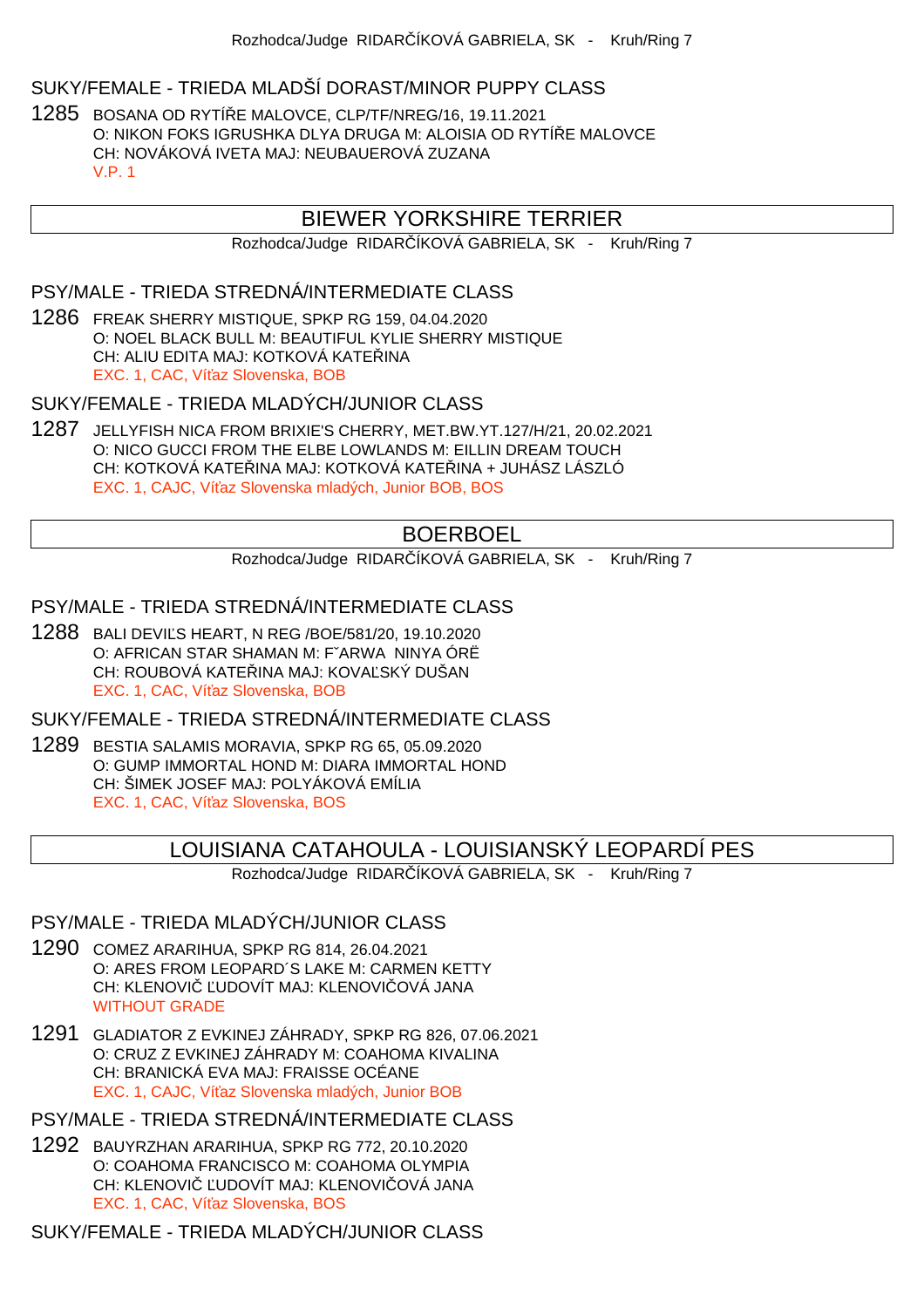- 1293 BE FREE TAMIARAN, N REG/LC/1126/21, 11.02.2021 O: BLUE VELVET'S ARAN M: ALTAMÍRA AMAZONIA DE LA MONTANA CH: MÜLLEROVÁ IVETA MAJ: ZV INOVÁ KRISTÝNA EXC. 2
- 1294 BELLATIX LESTRANGE VERENA´S NUFFS, SPKP RG 795, 09.04.2021 O: ASKINOSIE MERLIN TAMIARAN M: CALYA AYRA ARANEL CH: KOLEDOVÁ IVANA MAJ: ORSÁGOVÁ RADKA EXC. 1, CAJC, Ví az Slovenska mladých

SUKY/FEMALE - TRIEDA STREDNÁ/INTERMEDIATE CLASS

- 1295 ALETTE NAVARRE D'ANJOU, SPKP RG 756, 29.09.2020 O: COAHOMA XAVANTE M: ELZA OD BOJTÁROV CH: DÍT TOVÁ IDA MAJ: DÍT TOVÁ IDA EXC. 1, CAC, Ví az Slovenska, BOB
- 1296 AMELIA ARARIHUA, SPKP RG 715, 08.04.2020 O: COAHOMA GERONIMO M: CARMEN KETTY CH: KLENOVI UDOVIT MAJ: BENKO MARIAN + BENKOVÁ JANA V.G. 2

SUKY/FEMALE - TRIEDA OTVORENÁ/OPEN CLASS

- 1297 DAFFNE BRALCE, SPKP RG 638, 07.12.2018 O: AVENTADOR Z EVKINEJ ZÁHRADY M: COAHOMA QUELLA CH: KICKO UDOVÍT MAJ: REŽO PETER EXC. 2, Res.CAC
- 1298 WYANET´S GWENELDA, SPKP RG 564, 31.03.2018 O: AKANDO FARMALA M: WYANET´S ALGOMA CH: KARDIANOVÁ PETRA MAJ: KARDIANOVÁ PETRA EXC. 1, CAC

# SUKY/FEMALE - TRIEDA ŠAMPIÓNOV/CHAMPION CLASS

1299 APPYE ELZÍ DĚDICTVÍ, N REG/LC/842/15, 08.09.2015 O: KEANN ŠUMÍCÍ K ÍDLA M: ANGIE OD ROUBENÉ STUDNY CH: KRESTOVÁ ALENA MAJ: ŠVEC RICHARD EXC. 1, CAC

#### MALAK

Rozhodca/Judge RIDAR ÍKOVÁ GABRIELA, SK - Kruh/Ring 7

### PSY/MALE - TRIEDA MLADŠÍ DORAST/MINOR PUPPY CLASS

1300 ATOS TURKISH LIONS, SPKP RG 28, 20.10.2021 O: DJAMEL MAGIQUE DIABLESSE M: DEYRA CH: HURTO IVAN MAJ: LENICKÁ KATARÍNA V.P. 1

### SUKY/FEMALE - TRIEDA MLADŠÍ DORAST/MINOR PUPPY CLASS

1301 ALAYA TURKISH LIONS, SPKP RG 31, 20.10.2021 O: DJAMEL MAGIQUE DIABLESSE M: DEYRA CH: HURTO IVAN MAJ: LENICKÁ KATARÍNA V.P. 1

## MOSKOVSKAJA STOROŽEVAJA SOBAKA - MOSKOVSKÝ STRÁŽNY PES

Rozhodca/Judge RIDAR ÍKOVÁ GABRIELA, SK - Kruh/Ring 7

### PSY/MALE - TRIEDA ŠAMPIÓNOV/CHAMPION CLASS

1302 DALAKHANI VANELISS DREAM, N REG/MSP/521/-19/19, 19.01.2019 O: AIVENGO RYTSAR ANGLII M: EREMEYA POSADSKAYA STRAZHA CH: KUBÍKOVÁ MARCELA MAJ: HOR Á EK MAREK EXC. 1, CAC, Ví az Slovenska, BOB